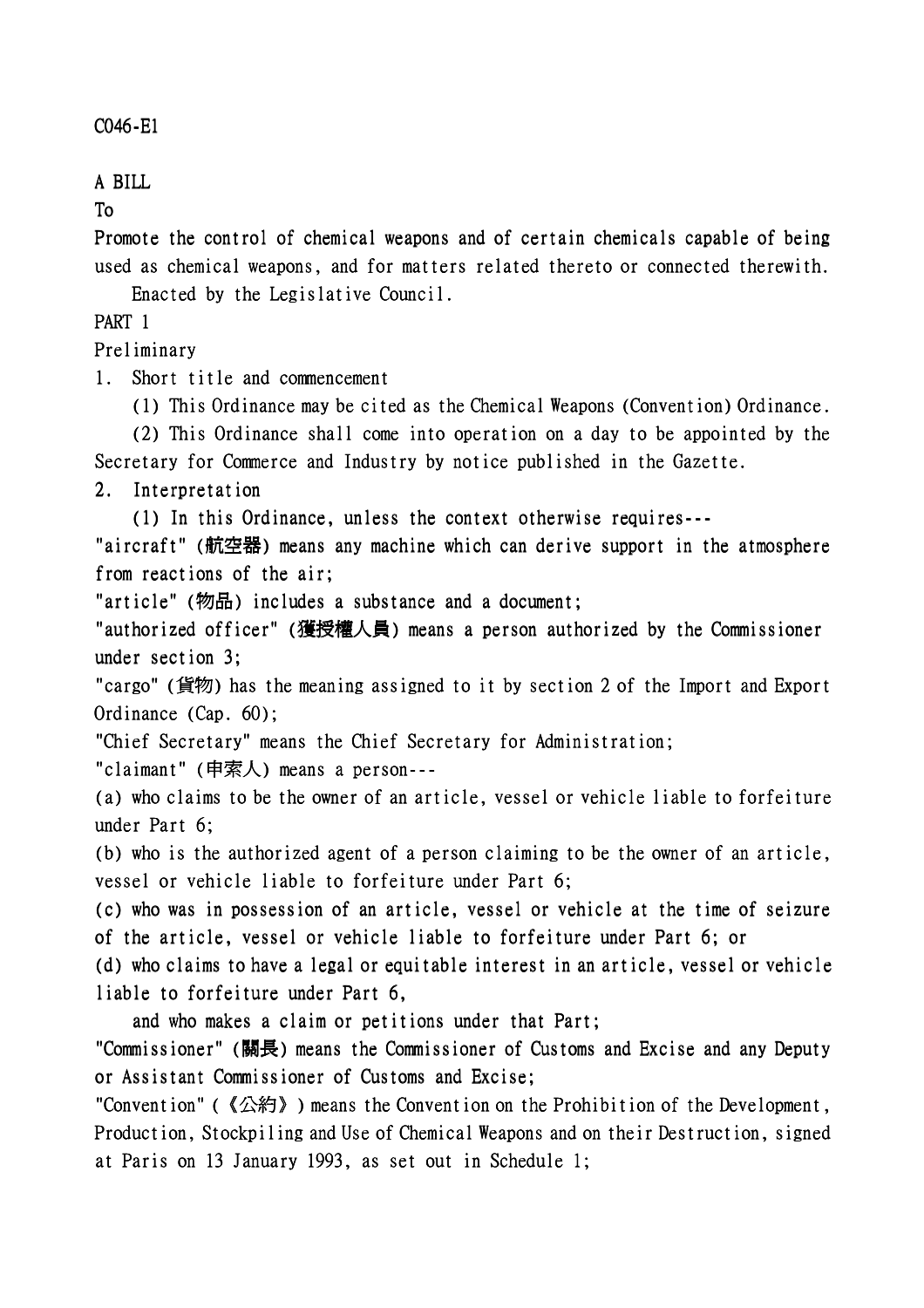"court" (法庭、法院) includes a magistrate;

"declared facility" (已宣布設施) means a Schedule 1, 2 or 3 facility or any other chemical production facility;

"Director" (署長) means the Director-General of Trade and Industry, any Deputy Director-General of Trade and Industry or any Assistant Director-General of Trade and Industry;

"document" (文件), in addition to a document in writing, includes---

(a) a disc, tape or other device in which data other than visual images are embodied so as to be capable, with or without the aid of some other equipment, of being reproduced from the disc, tape or other device; and

(b) a film, tape or other device in which visual images are embodied so as to be capable, with or without the aid of some other equipment, of being reproduced from the film, tape or other device;

"domestic premises" (住用處所) means any premises which are constructed or intended to be used for habitation;

"master" (船長), in relation to a vessel, means the person (except a pilot) having for the time being command or charge of the vessel;

"member of the Customs and Excise Service" (海關㆟員) means any person holding an office specified in Schedule 1 to the Customs and Excise Service Ordinance (Cap. 342); "operator" (營運㆟), in relation to a facility---

(a) means the person or persons (whether an individual, a body corporate, or otherwise, or any combination thereof) having responsibility, as distinct from day-to-day management, in relation to operations carried on at the facility; (b) includes the legal personal representative, administrator and other successor (b) includes the legal personal representative, administrator and in title of any such person;

"other chemical production facility" (其他化學生產設施) means a facility covered by a notification required under section  $11(1)(a)$ ;

"owner" (擁有㆟), other than for the purposes of Part 6, means---

(a) in relation to an article, any person being or holding himself out to be the owner, importer, exporter, consignee, agent or person in possession of, or beneficially interested in, or having any control of, or power of disposition over, the article; and

(b) in relation to a vessel, aircraft or vehicle---

(i) the registered owner and any person holding himself out to be the owner thereof;

 $(i)$  any person acting as agent for the owner in connection with the handling of cargo carried in or on the vessel, aircraft or vehicle;

(iii) any person to whom the vessel, aircraft or vehicle has been chartered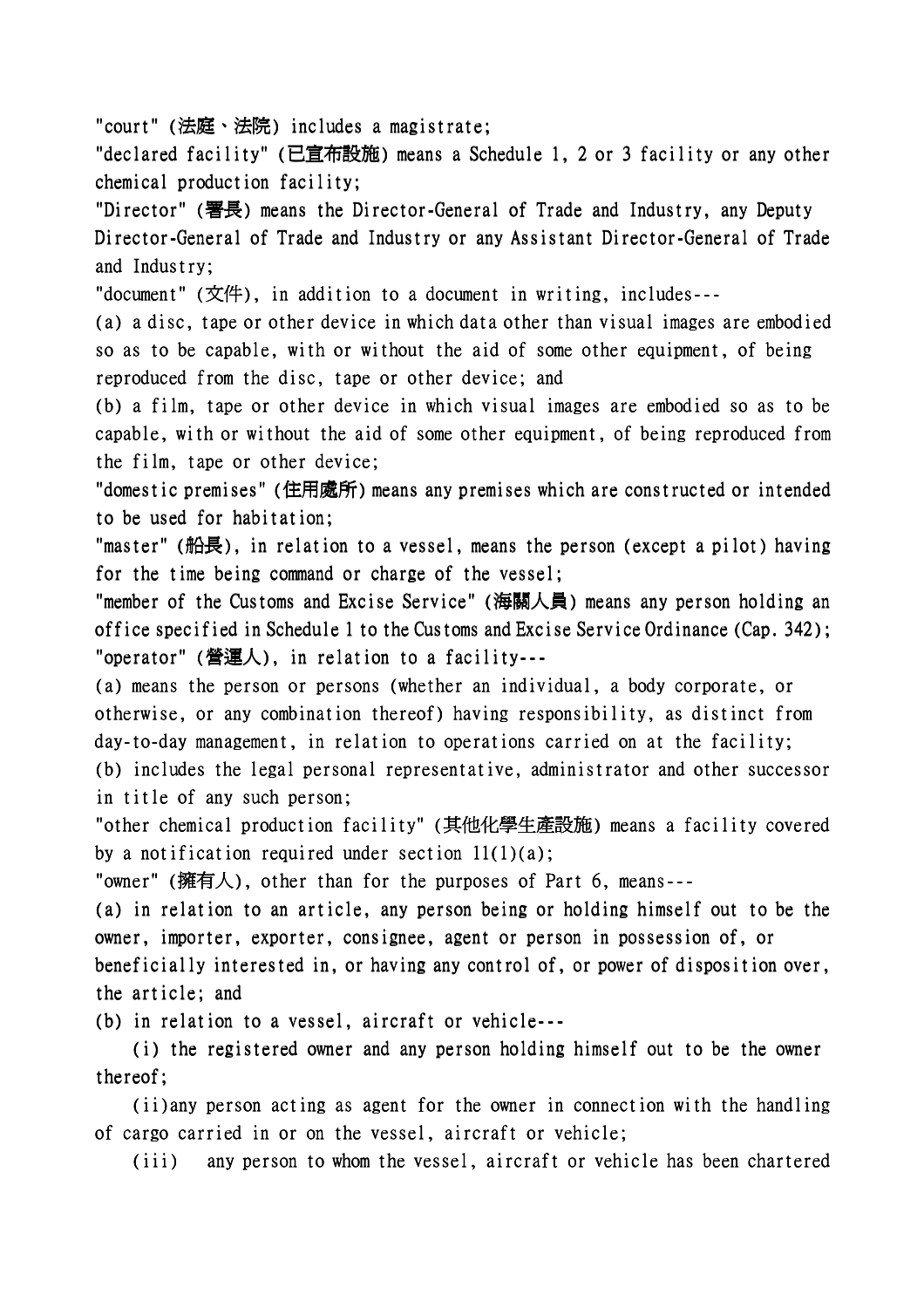or hired; and

 $(iv)$ any person having for the time being the control or management of the vessel, aircraft or vehicle;

"permit" (許可證) means a permit granted under section 10(1)(a);

"practicable" (切實可行) means reasonably practicable;

"regulations" (規例) means regulations made under section 42;

"Schedule 1 chemical" (附表 1 化學品) means a chemical listed in Schedule 1 to the Convention;

"Schedule 1 facility" (附表 1 設施) means a facility covered by a permit required under section  $8(1)(a)$ ;

"Schedule 2 chemical" (附表 2 化學品) means a chemical listed in Schedule 2 to the Convention;

"Schedule 2 facility" (附表 2 設施) means a facility covered by a permit required under section  $8(1)(b)$ ;

"Schedule 2 permit threshold" (附表 2 許可限量), in relation to a Schedule 2 chemical, means---

(a) if the chemical is listed in Part A of Schedule 2 to the Convention and designated with an "\*", 1 kilogram;

(b) if the chemical is listed in Part A of Schedule 2 to the Convention but is not designated with an "\*", 100 kilograms;

(c) if the chemical is listed in Part B of Schedule 2 to the Convention,  $1$  tonne; "Schedule 3 chemical" (附表 3 化學品) means a chemical listed in Schedule 3 to the Convention;

"Schedule 3 facility" (附表 3 設施) means a facility covered by a permit required under section 8(1)(c);

"specified" (指明), in relation to a form, means specified under section 39; "unscheduled discrete organic chemical" (未列於附表的特定有機化學品) means a discrete organic chemical not listed in Schedule 1, 2 or 3 to the Convention; "vehicle" (車輛) means every means of conveyance or of transit or other mobile apparatus used or capable of being used on land, whether on roads or rails and, in any way whatever, drawn or propelled or carried;

"vessel" (船隻) includes every description of vessel used in navigation for the carriage of persons or articles, whether or not the vessel is mechanically propelled and whether or not the vessel is towed or pushed by another vessel.

(2) Unless the context otherwise requires, a term used in this Ordinance and in the Convention but which is not defined in subsection (1) (whether or not a particular meaning is assigned to it by the Convention) has, in this Ordinance, the same meaning as in the Convention. [cf. Chemical Weapons (Prohibition) Act 1994,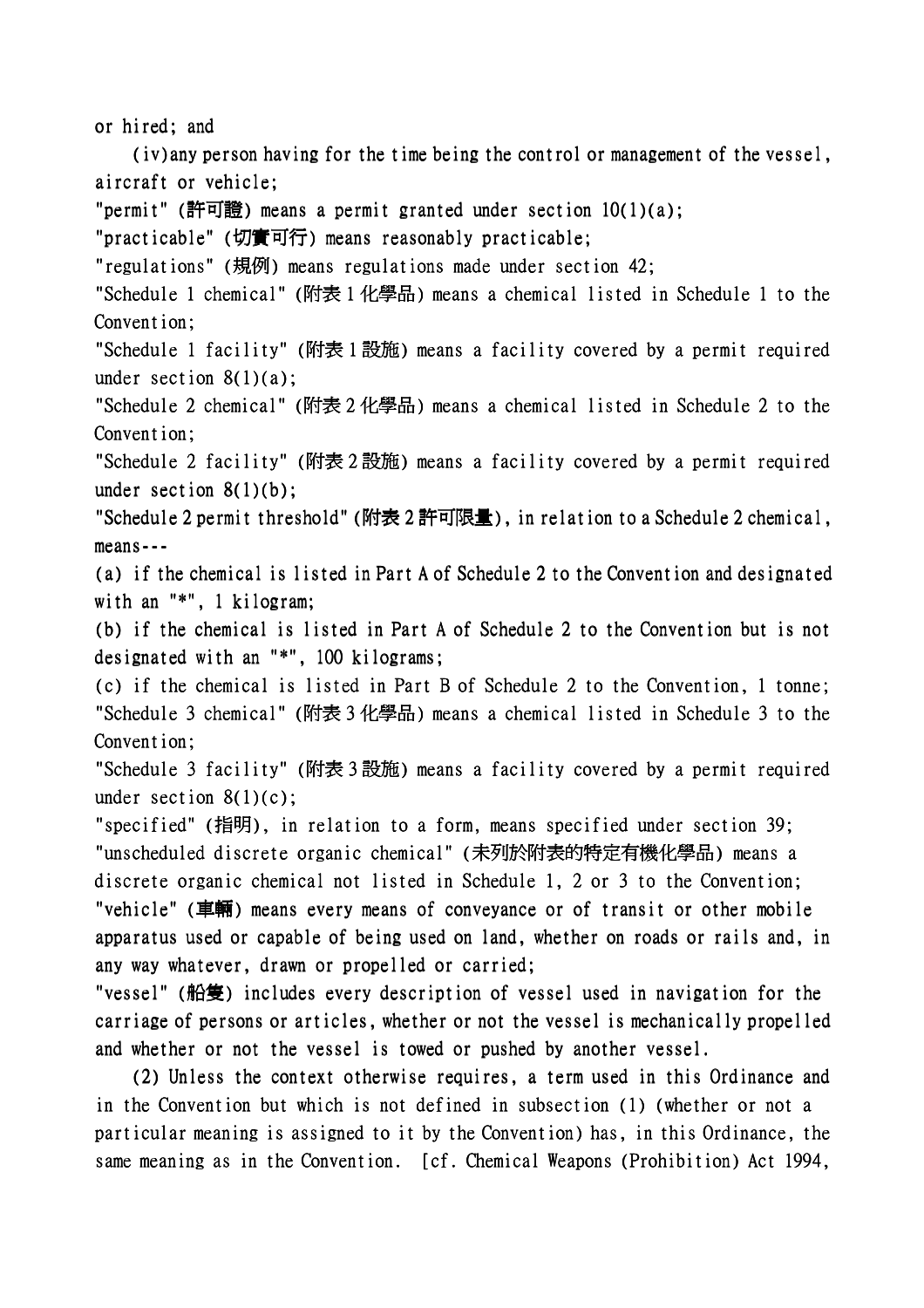s. 7(2), Commonwealth of Australia]

 $(3)$  For the purposes of this Ordinance, in determining---

(a) the total amount of Schedule 1 chemicals that will be, or were, produced, acquired, retained or used at, or transferred from, a facility; or

(b) the total amount of Schedule 2 chemicals that will be, or were, produced, processed or consumed, at a facility,

any amount of such a chemical that is, or was, subjected to more than one of those activities at that facility is to be counted once only. [cf. Chemical Weapons (Prohibition) Act 1994, s. 10(1), Commonwealth of Australia]

(4) For the avoidance of doubt, it is hereby declared that the provisions of this Ordinance applicable to chemical weapons are also applicable to abandoned chemical weapons and old chemical weapons to the extent that the provisions may practicably apply to abandoned chemical weapons and old chemical weapons respectively.

3. Power of Commissioner to appoint

authorized officers

The Commissioner may authorize in writing---

(a) any public officer employed in the Customs and Excise Department in the Trade Controls Officer Grade;

(b) any police officer of the rank of inspector or above:

(c) any police officer who for the time being is a member of that part of the police force known as the Explosive Ordinance Disposal Bureau,

to exercise any of the powers and perform any of the duties conferred or imposed on an authorized officer by this Ordinance.

4. Power of Director to appoint public

officers to exercise any of powers,

etc., conferred on Director by this

**Ordinance** 

The Director may authorize in writing any public officer employed in the Trade and Industry Department in the Trade Officer Grade or in the Clerical Officer Grade, or any public officer acting in the capacity of Principal Trade Officer in the Trade and Industry Department, to exercise any of the powers and perform any of the duties conferred or imposed on the Director by this Ordinance.

PART 2

Chemical Weapons

- 5. Use, etc., of chemical weapons No person shall---
- (a) use a chemical weapon;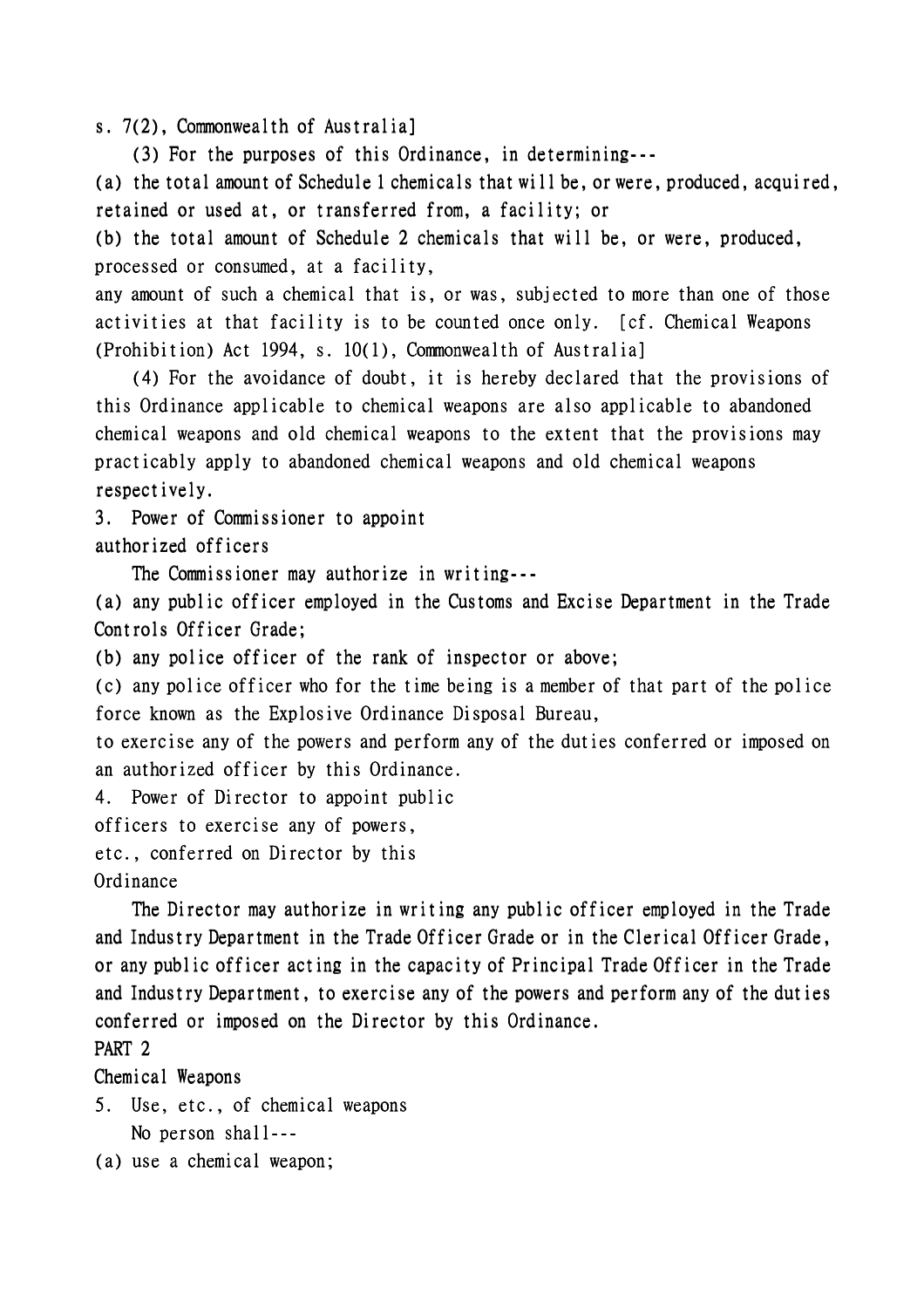(b) develop or produce a chemical weapon;

 $(c)$  have a chemical weapon in his possession;

(d) participate (whether directly or indirectly) in the transfer of a chemical weapon;

(e) engage in military preparations, or in preparations of a military nature, intending to use a chemical weapon; or

(f) assist, encourage or induce, in any way, anyone to engage in any activity prohibited under the Convention.

[cf. 1996 c. 6 s. 2(1) U.K.]

6. Application of section 5

(1) Section 5 applies to---

 $(a)$  acts done in Hong Kong; and

(b) acts done outside Hong Kong by Chinese nationals who are Hong Kong permanent residents.

(2) Proceedings for an offence committed under section 5 where subsection  $(1)(b)$ is applicable may be taken, and the offence may for incidental purposes be treated as having been committed, in Hong Kong.

[cf. 1996 c. 6 s. 3(1), (2) & (5) U.K.]

7. Notification of finding of article

believed to be chemical weapon

(1) Where a person finds an article that the person believes may be a chemical weapon, the person shall, except in the exercise of any of the duties conferred on him under this Ordinance, as soon as is practicable notify a member of the Customs and Excise Service or an authorized officer of the finding, and of the whereabouts, of the article.

(2) A member of the Customs and Excise Service or an authorized officer notified under subsection (1) shall as soon as is practicable notify the Commissioner of the matter of which the member or officer has been so notified.

[cf. Chemical Weapons (Prohibition) Act 1994, s. 13, Commonwealth of Australia] PART 3

Permits

8. When permit is required

(1) The operator of a facility requires a permit to operate the facility during a particular year if, in all the circumstances of the case, a reasonable person would conclude that---

(a) Schedule 1 chemicals (other than excluded Schedule 1 chemicals) are likely to be produced, acquired, retained or used at, or transferred from, the facility during the year;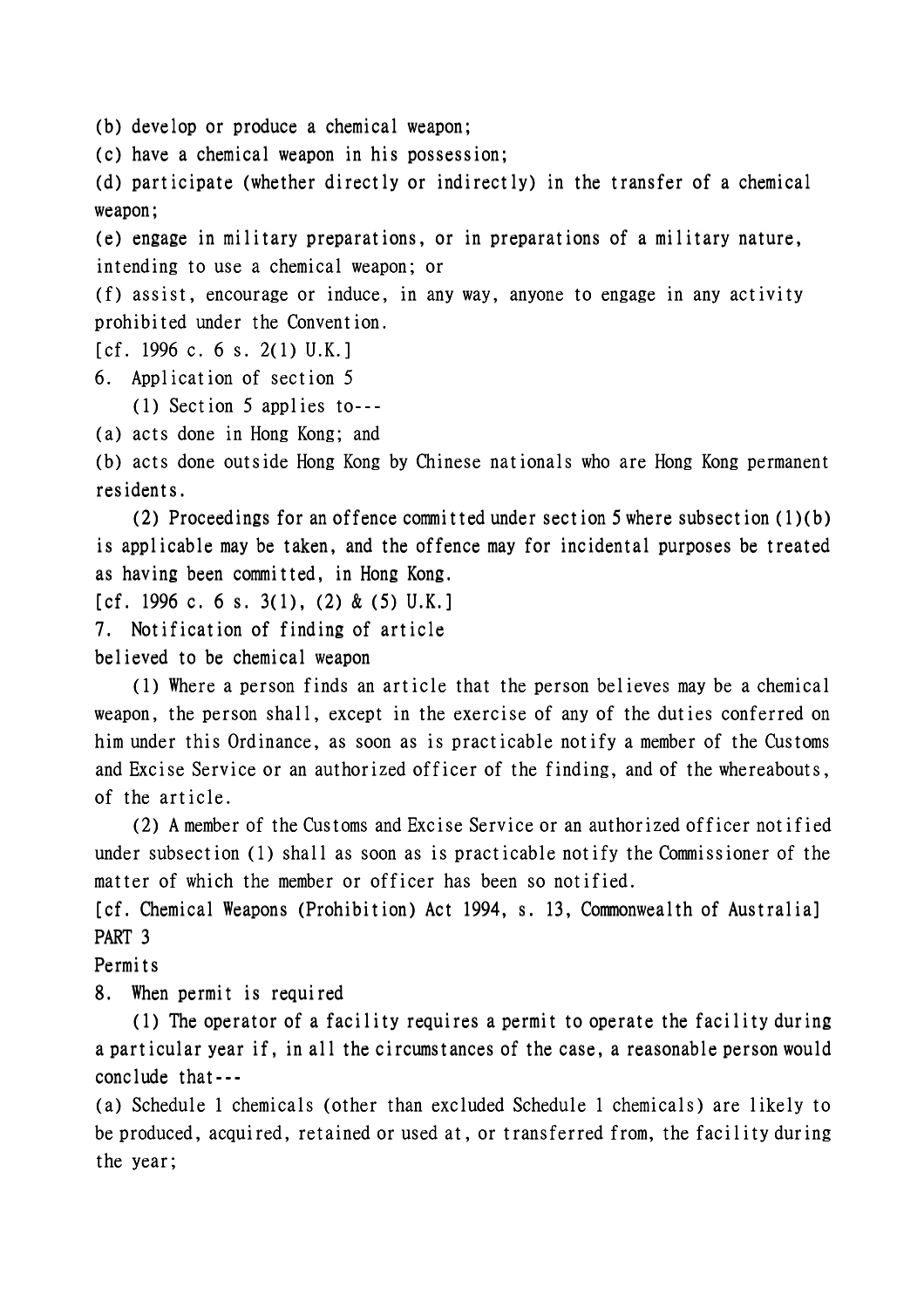(b) an amount of a Schedule 2 chemical exceeding, in the aggregate, the Schedule 2 permit threshold for that chemical is likely to be produced, processed or consumed at a plant comprising, or comprising part of, the facility during the year; or (c) an amount of a Schedule 3 chemical exceeding, in the aggregate, 30 tonnes of that chemical is likely to be produced at a plant comprising, or comprising part of, the facility during the year.

(2) For the purposes of subsection  $(1)(a)$ , Schedule 1 chemicals are excluded chemicals in relation to a facility and to a year if---

(a) the total amount of those chemicals likely to be acquired, retained or used at, or transferred from, the facility during the year does not exceed 100 grams;

(b) the Schedule 1 chemicals will not be produced at the facility during that year; and

(c) the Schedule 1 chemicals are intended only to be put to research, medical or pharmaceutical purposes.

(3) A reference in this section to a year during which chemicals will be produced, acquired, retained or otherwise dealt with (however that dealing is described) includes a reference to a year that occurs in part before the day on which this section commences.

[cf. Chemical Weapons (Prohibition) Act 1994, s. 16, Commonwealth of Australia] 9. Application for permit

An application for a permit shall be made in the specified form to the Director. 10. Grant of permit, etc.

(1) The Director shall, as soon as is practicable after receiving an application under section 9, by notice in writing served on the applicant---

(a) grant a permit to the applicant subject to such conditions, if any, as the Director thinks fit and specified in the permit; or

(b) refuse to grant a permit.

(2) A permit to operate a facility during a year shall not be granted unless the Director is satisfied that---

(a) in respect of Schedule 1 chemicals, those chemicals concerned are to be---

(i) produced for research, medical or pharmaceutical purposes; or

(ii)acquired, retained, used or transferred for research, medical, pharmaceutical or protective purposes; and

(b) in respect of Schedule 1 chemicals, Schedule 2 chemicals and Schedule 3 chemicals, the operator of the facility will, if granted a permit, comply with the provisions of this Ordinance applicable to or in relation to the facility. [cf. Chemical Weapons (Prohibition) Act 1994, s. 19(2), Commonwealth of Australia]

(3) The Director may, by notice in writing served on the holder of a permit and,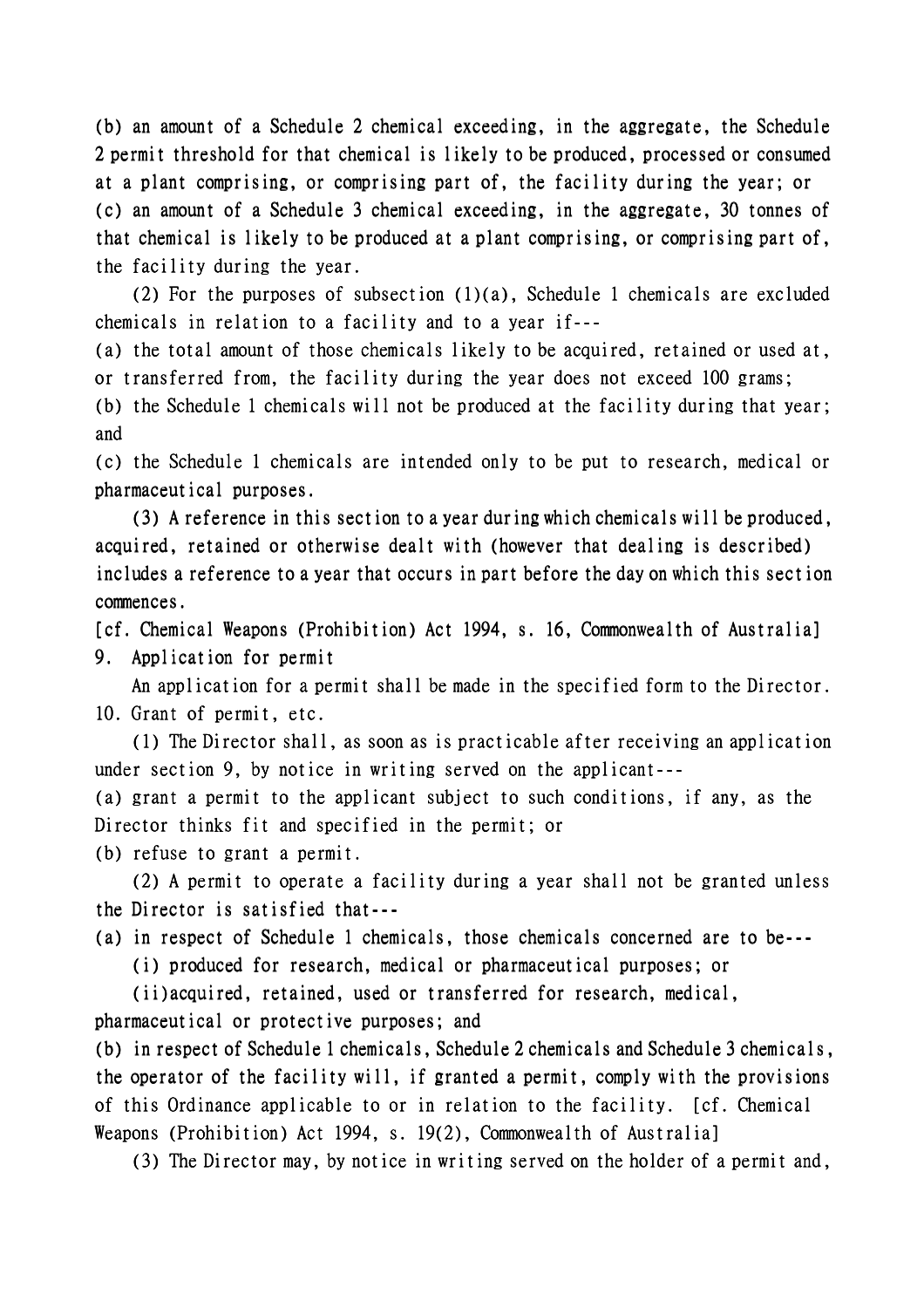subject to subsection (5), with effect from the date specified in the notice--- (a) revoke or suspend the permit, amend conditions specified in the permit, add conditions to the permit, or delete conditions specified in the permit, if the Director is satisfied that---

(i) the holder has failed to comply with---

(A) any of the provisions of this Ordinance applicable to or in relation to the facility; or

(B) any conditions specified in the permit; or

 $(i)$  it is appropriate to do so for the purpose of implementing the requirements of the Convention;

(b) revoke the permit, amend conditions specified in the permit, add conditions to the permit, or delete conditions specified in the permit, at the request of the holder; or

(c) revoke or suspend the permit if the applicant has furnished to him any false, misleading or inaccurate information in connection with the application for the granting of the permit.

 $(4)$  Where the Director---

(a) grants a permit subject to conditions;

(b) refuses to grant a permit;

(c) revokes or suspends under subsection  $(3)(a)$  or (c) a permit;

(d) amends under subsection (3)(a) conditions specified in a permit; or

(e) adds under subsection  $(3)(a)$  conditions to a permit,

he shall, in the notice under subsection (1) or (3)(a) or (c) concerned, specify the reasons for the conditions, refusal, revocation or suspension, amendment or addition, as the case may be.

(5) A notice under subsection  $(3)(a)$  or (c) shall---

(a) subject to paragraph (b), not take effect---

(i) before the expiry of the period specified in section 38 within which an appeal against the decision to which the notice relates may be made;

 $(i)$  if such an appeal is made, before the outcome of the appeal or the withdrawal or abandonment of the appeal;

(b) take effect immediately it is served if---

(i) there is a statement in the notice that the Director is of the opinion that the notice should take effect as a matter of urgency; and

(ii) the notice sets out the reasons why the Director is of that opinion. PART 4

Notifications and Reports in Respect of Facilities

11. Notification to Director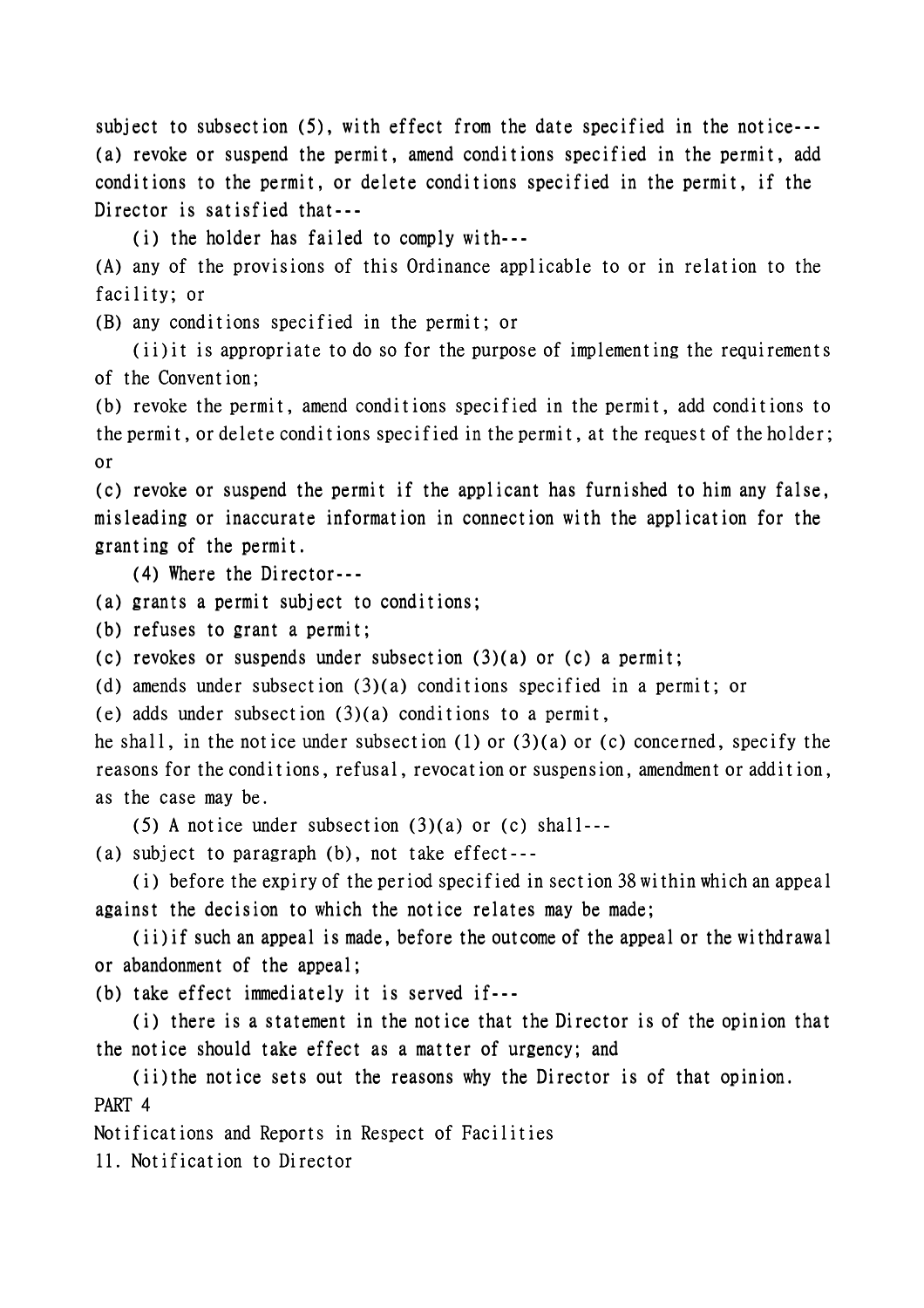(1) Subject to subsection (2), the operator of a facility shall---(a) notify the facility to the Director in the specified form if---

(i) the amount of unscheduled discrete organic chemicals produced at the facility during the year before the notification (whether that year ended before or after this section commences) was more than 200 tonnes; or

 $(i)$  the amount of a particular unscheduled discrete organic chemical---(A) that was produced at a plant comprising, or comprising part of, the facility during that year; and

(B) that contained one or more of the elements phosphorus, sulphur or fluorine, was more than 30 tonnes,

and the notification shall be given not later than the last day of January immediately following that year;

(b) if required to notify the Director under paragraph (a), keep for not less than 3 years after the particular year to which they relate such records---

 $(i)$  as are required by the Director; and

(ii)in relation to---

(A) the facility, the plant or plants comprising, or comprising part of, the facility during a particular year; and

(B) those chemicals dealt with at the facility during that particular year.

(2) Subsection (1)(a) does not apply if the facility was, in the year before the year in which it is notified, only producing hydrocarbons or explosives. [cf. Chemical Weapons (Prohibition) Act 1994, s. 28(6) & (7), Commonwealth of Australia]

12. Reports to be submitted by permit holders

(1) This section applies to a facility in respect of which there is or was a permit to operate the facility during a particular year.

(2) The operator of a facility to which this section applies shall---

(a) give to the Director, at such intervals as are prescribed such particulars as are required by the Director, in relation to---

(i) the location, ownership and operation of the facility during the particular year;

 $(i)$ ; the plant or plants comprising, or comprising part of, the facility during the particular year;

(iii) those chemicals dealt with at that facility during the particular year;  $(iv)$  the purposes to which those chemicals are put; and

(v) such other matters relevant to a declaration required to be given to the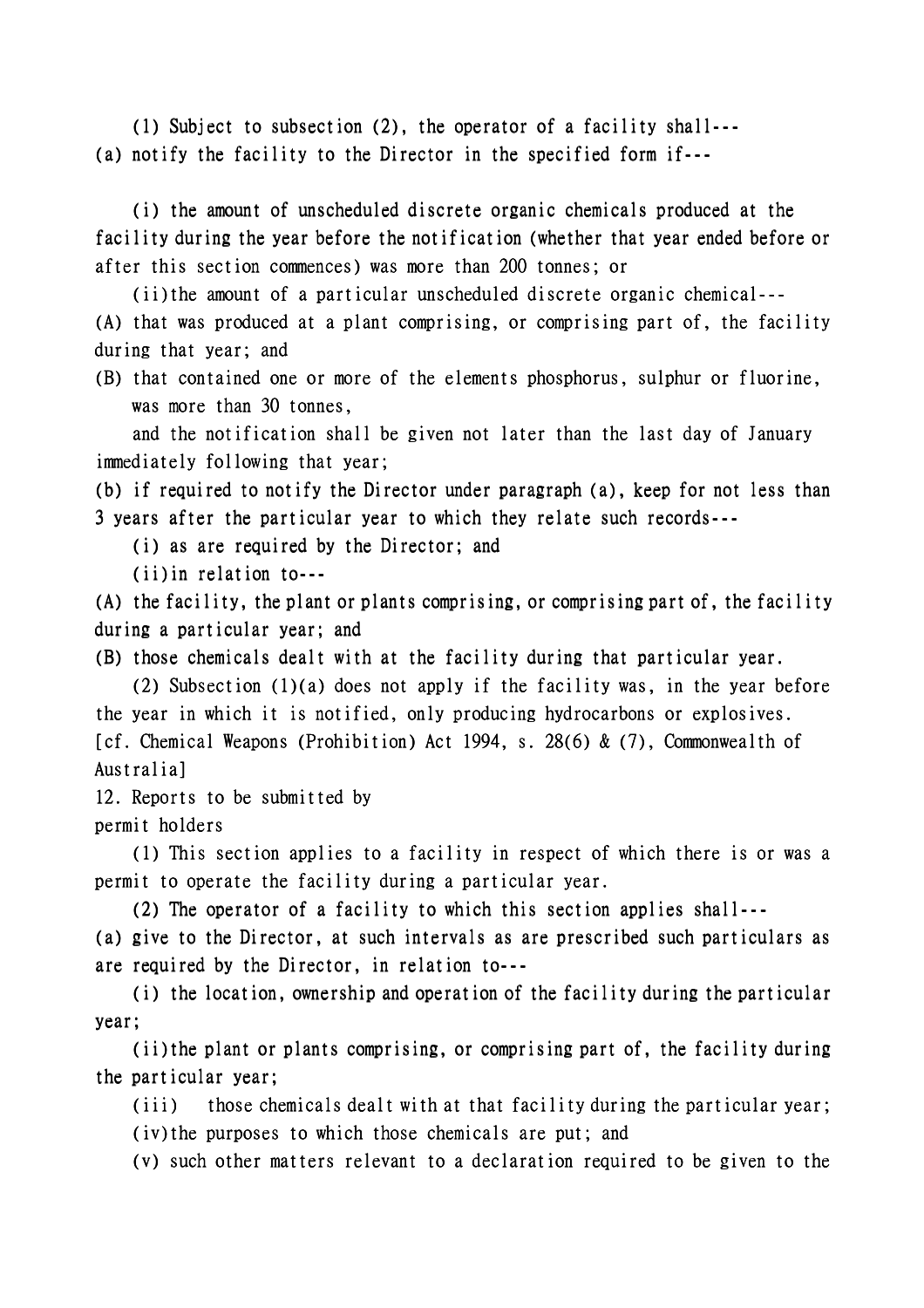Organization under the Convention as are prescribed;

(b) keep for not less than 3 years after the particular year to which they relate such records in relation to the facility, plants, and those chemicals, referred to in paragraph (a), as are required by the Director; and

 $(c)$  prepare and give to the Director from such records---

(i) such periodic reports, and such special reports, relating to the facility, plants, and those chemicals, referred to in paragraph (a), as are required by the Director; and

 $(i)$  in such circumstances and within such periods as are prescribed. [cf. Chemical Weapons (Prohibition) Act 1994, s.  $30(1)(a)$  & (2), Commonwealth of Australia]

13. Director may seek information for

declarations

(1) This section applies if the Director has reasonable grounds to believe that a person, including the operator of a facility to which section 12 applies, is capable of giving information that is relevant to a declaration required to be given to the Organization under Article VI of the Convention.

(2) The Director may, by notice in writing given to the person, require the person to give such information to the Director---

(a) if the person is a natural person, by writing signed by the person; or

(b) if the person is a body corporate, by writing signed by an officer authorized to sign on behalf of the body corporate,

within such reasonable period and in such manner as is specified in the notice.

(3) The Director may, by notice in writing given to the person, require the person to give to the Director particular documents, or documents of a particular kind, specified in the notice, within such reasonable period as is specified in the notice.

 $(4)$  The power of the Director under this section to require a person to give information or documents to the Director is in addition to---

(a) any obligation to give information or documents that the person may have under section 11 or 12;

(b) any other power the Director has under this Ordinance to require the person to give information or documents.

[cf. Chemical Weapons (Prohibition) Act 1994, s.  $31(1)$ ,  $(2)$ ,  $(3)$  &  $(5)$ , Commonwealth of Australia]

PART 5

Powers of Investigation

14. General powers of members of the

Customs and Excise Service, etc.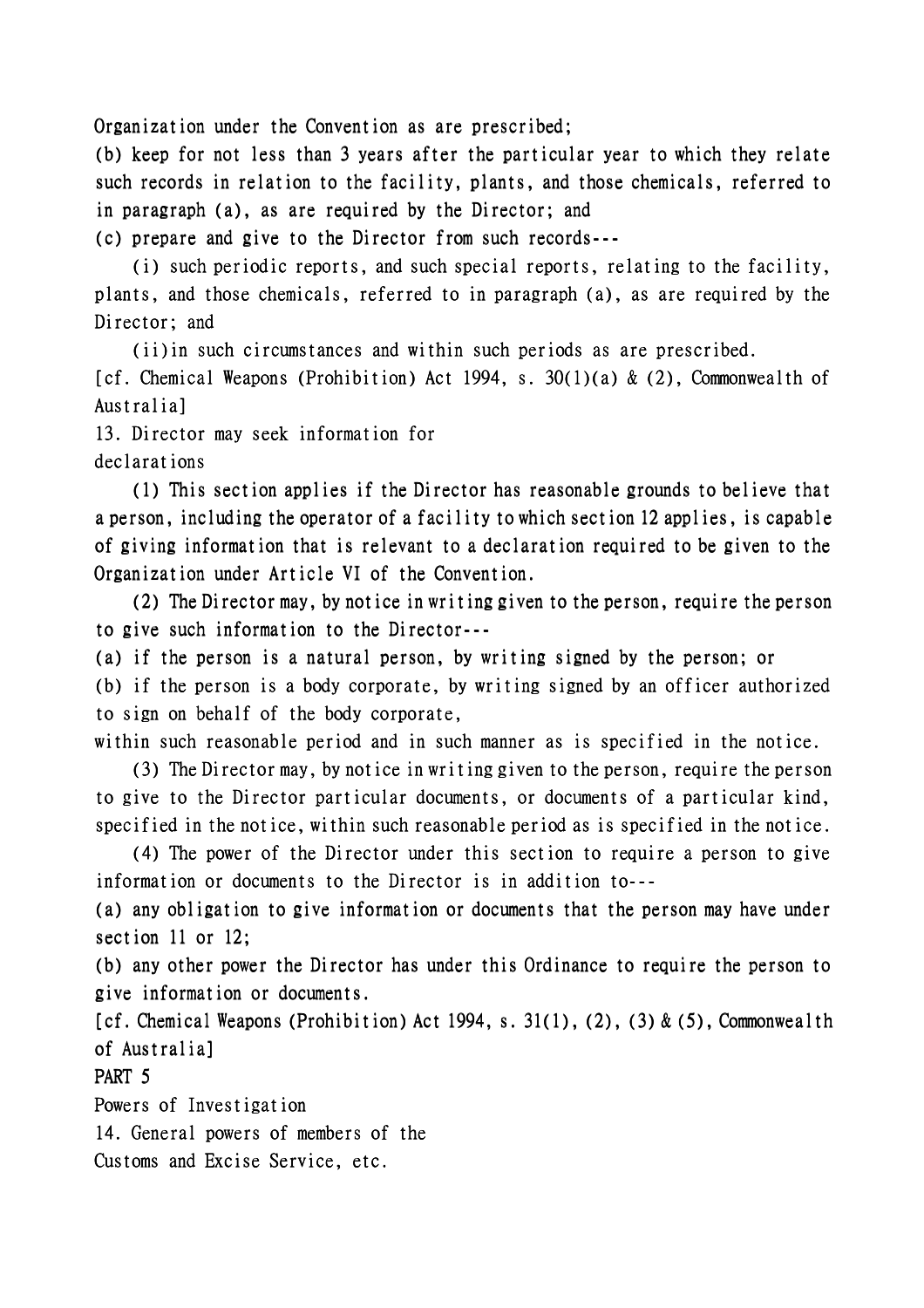(1) Without prejudice to the powers conferred by section 15, a member of the Customs and Excise Service or an authorized officer may, for the purposes of this Ordinance---

(a) enter at any reasonable time and search any premises or place where a declared facility is located;

(b) stop, board and search any vessel, aircraft or vehicle;

(c) require the production or furnishing of- $-$ -

 $(i)$  any permit;

(ii)any document which relates to the origin or nature of any article or which he reasonably suspects to be relevant to an offence under this Ordinance;

 $(iii)$  any document required to be kept by this Ordinance; or

 $(iv)$ any information that is relevant to a declaration required to be given to the Organization under the Convention;

(d) examine and take copies of any permit or of any document referred to in paragraph (c);

(e) require any information relating to any permit or any document referred to in paragraph  $(c)(i)$ ,  $(ii)$  or  $(iii)$ , or any information which is information referred to in paragraph  $(c)(iv)$ , that is---

(i) contained in a computer in, on or accessible from the premises, place, vessel, aircraft or vehicle entered or boarded under this section; or

 $(i)$  contained in any device found in or on the premises, place, vessel, aircraft or vehicle entered or boarded under this section and which is capable of being retrieved on a computer,

to be produced on a computer in or on the premises, place, vessel, aircraft or vehicle in visible and legible form, and examine the information;

(f) require any information described in paragraph (e) to be produced in a form in which it can be taken away and in which it is either capable of being retrieved on a computer or visible and legible;

(g) take away the copy so produced under paragraph  $(f)$ ;

(h) inspect or examine any article which he reasonably suspects to be relevant to an offence under this Ordinance;

(i) take, without payment but subject to the issue of an official receipt for it, a sample of any article referred to in paragraph (h);

(i) inspect or examine any article if he considers it necessary to do so to ascertain whether or not the provisions of this Ordinance are being, or have been, complied with by any person in respect of that article;

 $(k)$  operate any equipment, including electronic equipment, located at the facility if he believes, on reasonable grounds, that the equipment can be operated without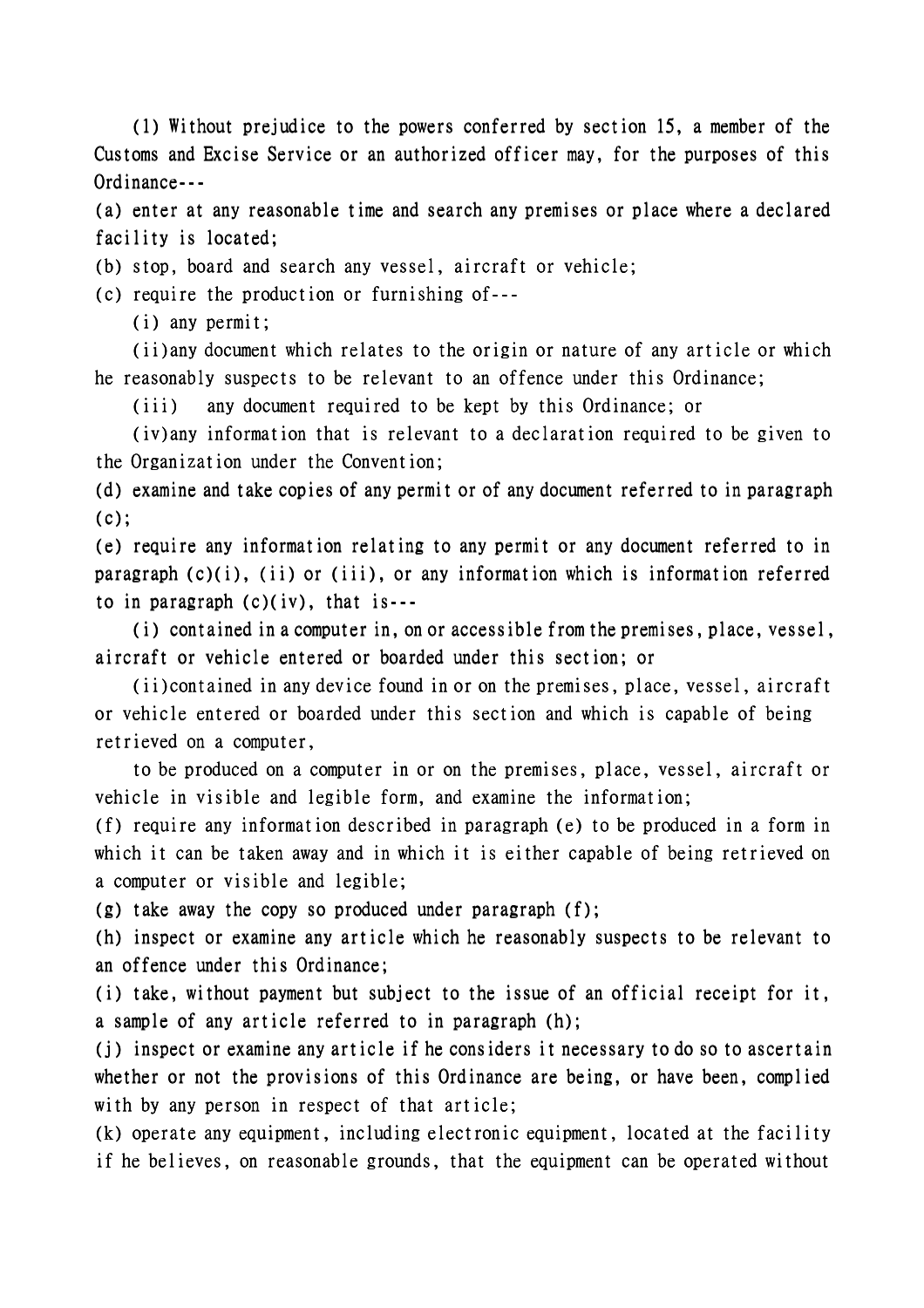damaging it; or

(1) stop and search any person entering or leaving Hong Kong whom he reasonably suspects of having committed an offence under this Ordinance; but no person shall be searched except by a person of the same sex, or be searched in a public place if he objects to being so searched.

 $(2)$  A member of the Customs and Excise Service or an authorized officer may require---

(a) any person to whom a permit has been granted; and

(b) any servant, employee or agent of any person referred to in paragraph  $(a)$ ,

to furnish such information or take such action as may be necessary to enable the member of the Customs and Excise Service or the authorized officer to exercise the powers conferred on him under this Ordinance.

(3) When a sample of any article has been taken by a member of the Customs and Excise Service or an authorized officer pursuant to subsection (1)(i) the Commissioner may, after examination and investigation of it, direct that the sample be returned to the owner thereof or disposed of in such manner as the Commissioner thinks fit.

15. Entry and search of premises; detention

and search of vessels, etc.

(1) A magistrate may, if he is satisfied by information on oath that there is reasonable ground for suspecting that there is in or on any premises or place any article which may be seized under section 16, or any person who may be arrested under section 18, issue a warrant authorizing a member of the Customs and Excise Service or an authorized officer to enter and search the premises or place.

(2) If the Commissioner reasonably suspects--- $(a)$  that---

(i) there is in or on any premises or place any article which may be seized under section 16; or

 $(i)$  there is in, on or accessible from any premises or place a computer containing any information of a kind specified in section 16(2), or there is in or on any premises or place any device which contains any such information in a form in which it is capable of being retrieved on a computer; and

(b) that unless the premises or place are entered and searched immediately, the article is likely to be removed from the premises or place or the information is likely to be destroyed or rendered incapable of being retrieved on a computer,

he may authorize in writing a member of the Customs and Excise Service or an authorized officer to enter and search the premises or place.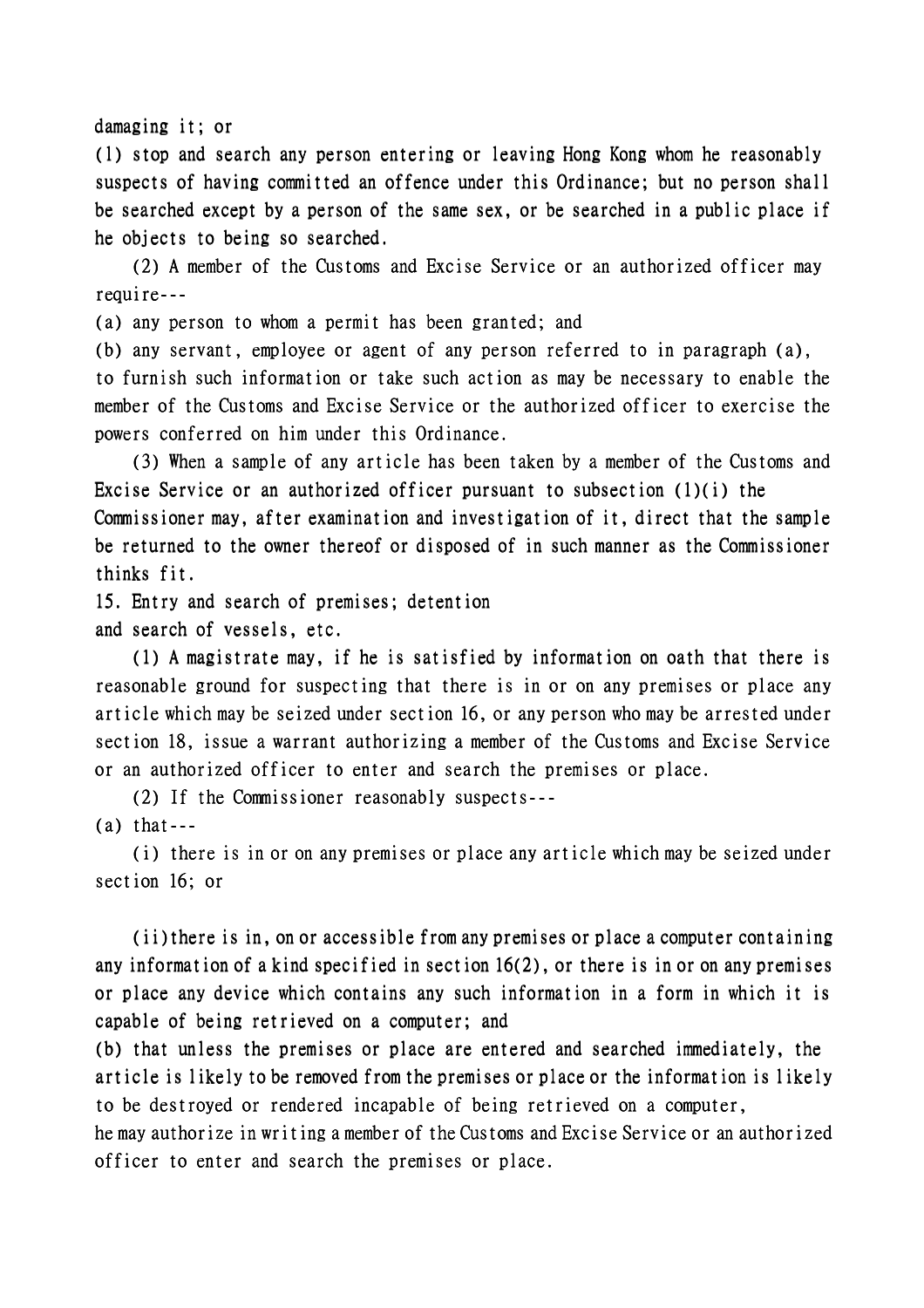(3) Subject to subsection  $(4)$ , a member of the Customs and Excise Service or an authorized officer may, if he reasonably suspects that there is in or on any vessel, aircraft or vehicle any article which may be seized under section 16, stop, board, remove, detain and search the vessel, aircraft or vehicle.

(4) Subject to subsection  $(5)$ , subsection  $(3)$  does not authorize---

- (a) the detention for more than 12 hours of any vessel; or
- (b) the detention for more than  $6$  hours of any aircraft.

(5) The Chief Secretary may, by order in writing under the hand of the Chief Secretary, detain a vessel referred to in subsection (4) for further periods of not more than 12 hours each or detain an aircraft referred to in that subsection for further periods of not more than 6 hours each, and any such order made by the Chief Secretary shall state the times from which and for which the order shall be effective. 16. Power to seize articles, etc., or require

production of information

(1) A member of the Customs and Excise Service or an authorized officer may---(a) seize any article in respect of which he reasonably suspects that an offence has been committed under this Ordinance, or which he reasonably suspects to be, or to contain, evidence of the commission of such an offence; or

(b) seize any vessel or vehicle if he reasonably suspects the vessel or vehicle to have been used in connection with the commission of an offence under this Ordinance.

(2) Where a member of the Customs and Excise Service or an authorized officer reasonably suspects, as regards any information that is contained in a computer in, on or accessible from any premises, place, vessel, aircraft or vehicle entered or boarded under section 15, that the information relates to an offence which has been, or may have been, committed under this Ordinance, the member or officer---

(a) may require the information to be produced on a computer in or on the premises, place, vessel, aircraft or vehicle in a visible and legible form, and may examine the information; or

(b) may require the information to be produced in a form in which it can be taken away and in which it is either visible and legible or capable of being retrieved on a computer, and may take away the copy so produced.

(3) In subsection (2), a reference to information contained in a computer in or on any declared premises, place, vessel, aircraft or vehicle entered or boarded under section 15 includes a reference to information which is contained in any device found in or on such premises, place, vessel, aircraft or vehicle and which is capable of being retrieved on a computer.

(4) The owner of any article or document seized by a member of the Customs and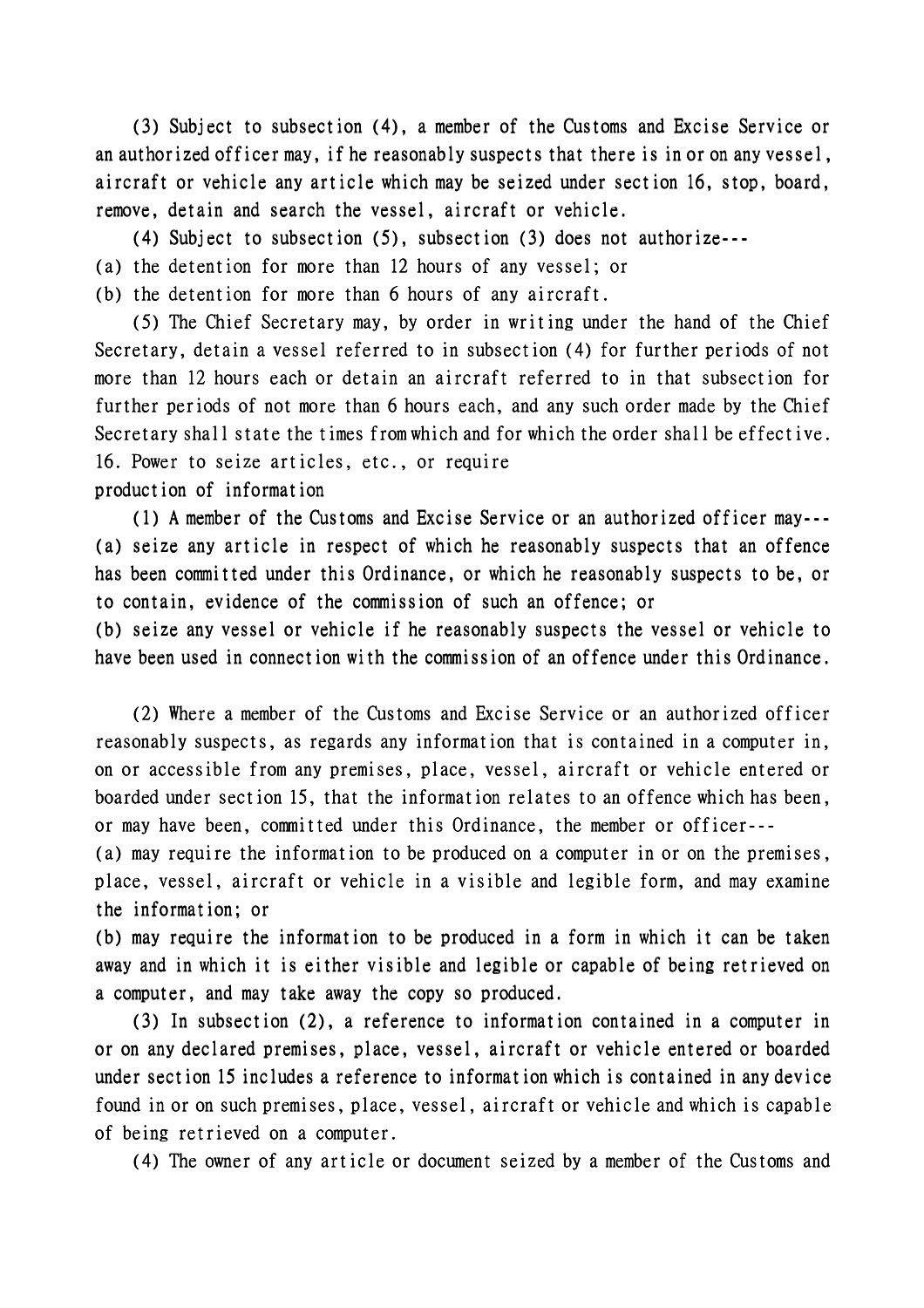Excise Service or an authorized officer under this section may, on application to the Commissioner and subject to such conditions as the Commissioner may impose, photograph or make any other form of copy of the seized article or document. 17. Inspection and storage of controlled articles

 $(1)$  For the purpose of determining whether or not an article is a controlled article, the prescribed person in respect of the article shall, if required to do so by the Commissioner, a member of the Customs and Excise Service of or above the rank of Inspector or an authorized officer, produce it for inspection by the Commissioner, member or officer.

(2) The Commissioner, a member of the Customs and Excise Service of or above the rank of Inspector or an authorized officer shall determine whether or not any article produced to him for inspection under subsection (1) is a controlled article.

(3) The prescribed person in respect of a controlled article shall, if required to do so by the Commissioner, a member of the Customs and Excise Service of or above the rank of Inspector or an authorized officer, cause such article to be stored in a place specified by the Commissioner, member or officer under such conditions as he may impose.

(4) An article stored in a specified place in accordance with the directions of the Commissioner, a member of the Customs and Excise Service of or above the rank of Inspector or an authorized officer under subsection (3) shall not be removed from that place unless the Commissioner, member or officer has authorized in writing the removal of the article.

(5) Any person authorized in writing under subsection  $(4)$  to remove an article from a specified place shall comply with such conditions as may be imposed by the Commissioner, a member of the Customs and Excise Service of or above the rank of Inspector or an authorized officer on the removal of the article.

 $(6)$  Where---

(a) the Commissioner has been notified under section  $7(2)$  in relation to an article; and

(b) the identity of the person, if any, in possession or control of the article has not been able to be ascertained after reasonable inquiries for the purpose have been made by a member of the Customs and Excise Service or an authorized officer, then the Commissioner may nominate in writing a public officer to be the person deemed

to be in possession or control of the article for the purposes of this section.

 $(7)$  In this section---

"controlled article" (受管制物品) means any article---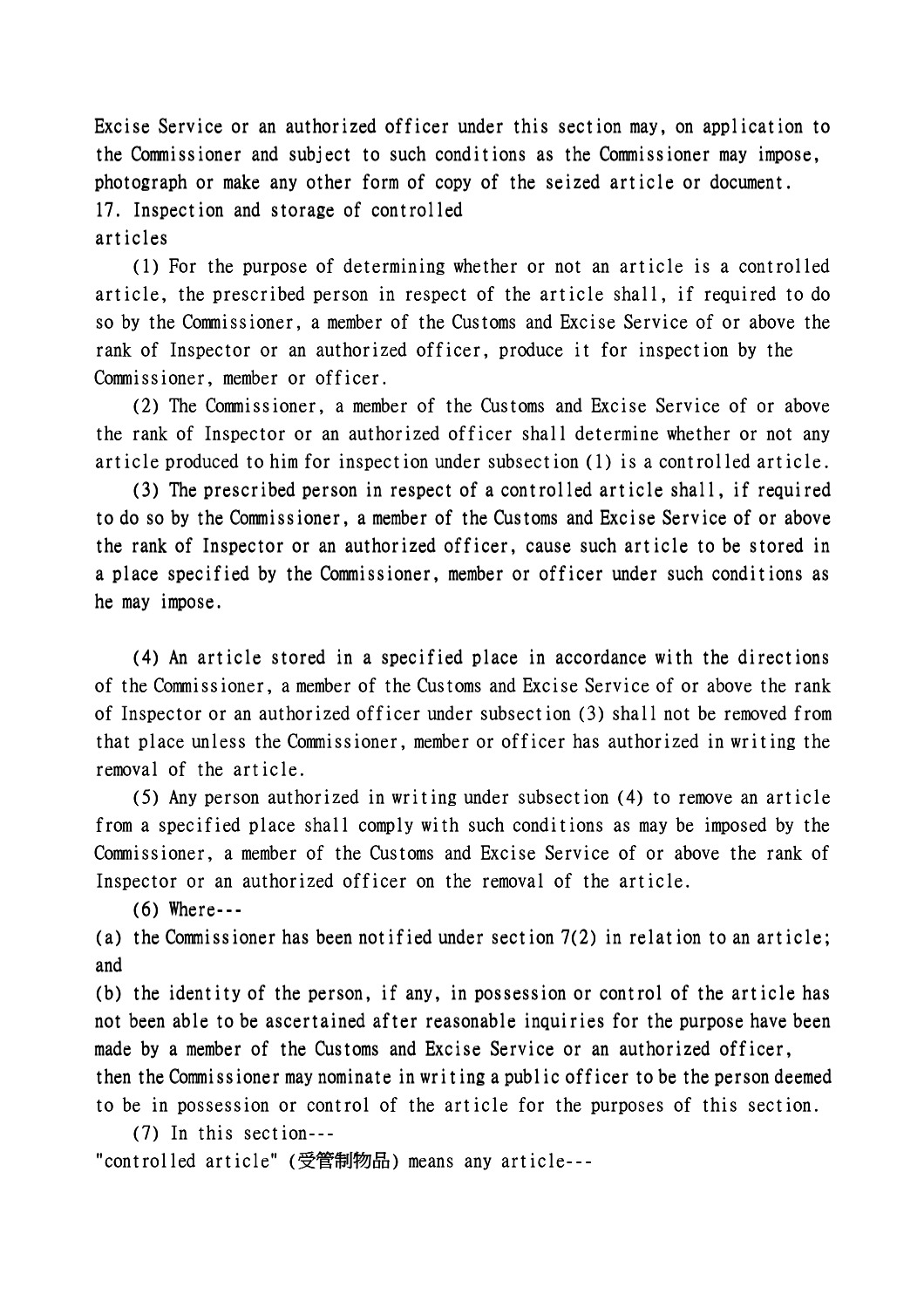(a) which is a chemical weapon, a Schedule 1 chemical, a Schedule 2 chemical or a Schedule 3 chemical; or

(b) in respect of which an offence has been committed under this Ordinance; "prescribed person" (訂明㆟士), in relation to an article, means---

(a) the person in possession or control of the article; or

(b) the person deemed under subsection (6)(b) to be in possession or control of the article.

18. Powers of arrest

(1) Subject to subsection (2), a member of the Customs and Excise Service or an authorized officer may, without warrant, arrest, or detain for such period as is reasonably necessary for further inquiries to be carried out, any person whom he reasonably suspects of having committed any offence under this Ordinance.

(2) A member of the Customs and Excise Service or an authorized officer who arrests any person under subsection (1) shall take the person to a police station or, if further inquiries are necessary, first to the office of the Customs and Excise Service or the office of an authorized officer and then to a police station, there to be dealt with in accordance with the provisions of the Police Force Ordinance (Cap. 232); but in no case shall any person be detained for more than 48 hours without being charged and brought before a magistrate.

(3) If any person forcibly resists or attempts to evade arrest under this section, the member of the Customs and Excise Service or the authorized officer may use such force as is reasonably necessary to effect the arrest.

(4) If a member of the Customs and Excise Service or an authorized officer has reason to believe that a person whom he intends to arrest (in this section referred to as "the suspected offender") has entered into or is in any premises or place, any person residing in or in charge of such premises or place shall, on demand by the member or officer, allow him free entry thereto and afford all reasonable facilities to search for the suspected offender in those premises or that place.

(5) If entry to such premises or place cannot be obtained under subsection  $(4)$ , a member of the Customs and Excise Service or an authorized officer, in any case in which a warrant to enter and search such premises or place may be issued under section 15(1) but cannot be obtained without affording the suspected offender an opportunity to escape, may enter the premises or place and search for the suspected offender and for the purpose of entry or search may break open any outer or inner door or window of the premises or place.

19. Ancillary powers of investigation 19. Ancillary of investigation

(1) A member of the Customs and Excise Service or an authorized officer may---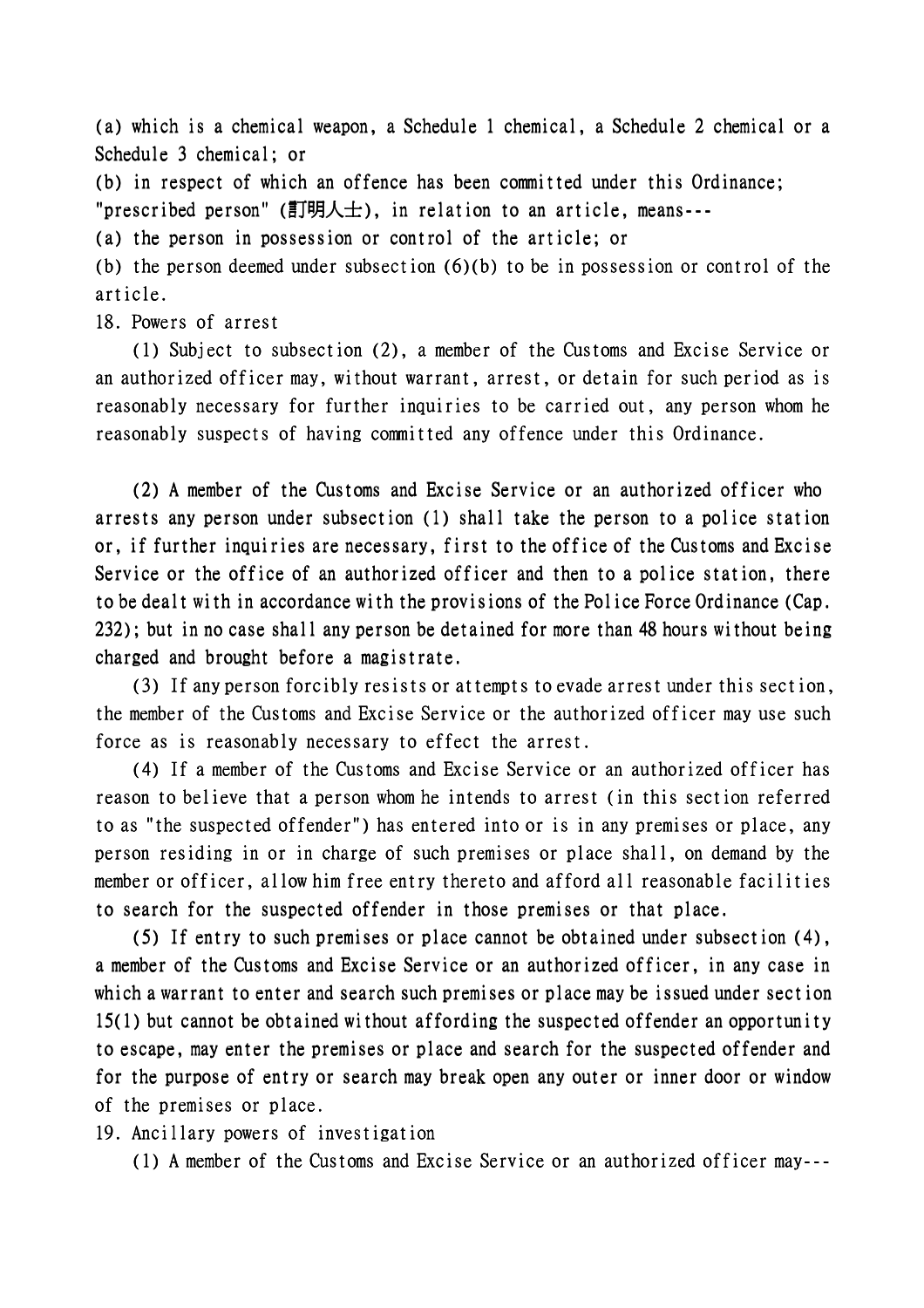(a) use such force as is reasonably necessary to enter any premises or place which he is empowered by this Ordinance to enter and search;

(b) use such force as is reasonably necessary to stop, board, remove, detain and search any vessel, aircraft or vehicle which he is empowered by this Ordinance to stop, board, remove, detain and search;

(c) use such force as is reasonably necessary to remove any person or thing obstructing him in the exercise of any power conferred on him by this Ordinance;

(d) for the purposes of carrying out a search of any premises or place which he is empowered by this Ordinance to search, detain during such period as is reasonably required to permit the search to be carried out any person who---

 $(i)$  may appear to have in his possession or under his control any document as is mentioned in section  $14(1)(c)$ , any article as is mentioned in section  $16(1)(a)$ or any computer or device as is mentioned in section  $14(1)(e)$  or  $16(2)$  and  $(3)$ ; and

 $(i)$  if not so detained, might prejudice the purpose of the search; (e) prevent any person from approaching, boarding or leaving any vessel, aircraft or vehicle which he is empowered by this Ordinance to stop, board and search until it has been searched;

(f) search the person and property and effects of any person whom he reasonably suspects of being guilty of an offence under this Ordinance; but no person shall be searched except by a person of the same sex, or be searched in a public place if he objects to being so searched.

 $(2)$  A member of the Customs and Excise Service or an authorized officer who is authorized---

(a) under section  $14(1)(b)$ , to search any vessel, aircraft or vehicle;

(b) under section  $14(1)(d)$  or (e), to examine any document or information;

(c) under section  $14(1)(j)$ , to examine any article;

(d) under section  $14(1)(k)$ , to operate any equipment;

(e) under section 15, to enter and search any premises or place or to search any vessel, aircraft or vehicle; or

(f) under section 16, to examine any information,

may, if he reasonably considers it necessary or desirable for the proper and effective performance of those duties, call upon any person to assist him in carrying out that search, examination or entry.

20. Placing of locks and seals on premises, etc.

A member of the Customs and Excise Service or an authorized officer may, for the purposes of exercising the powers conferred on him by this Ordinance, place a lock or seal on any premises or place, or on any vessel, aircraft, vehicle or article.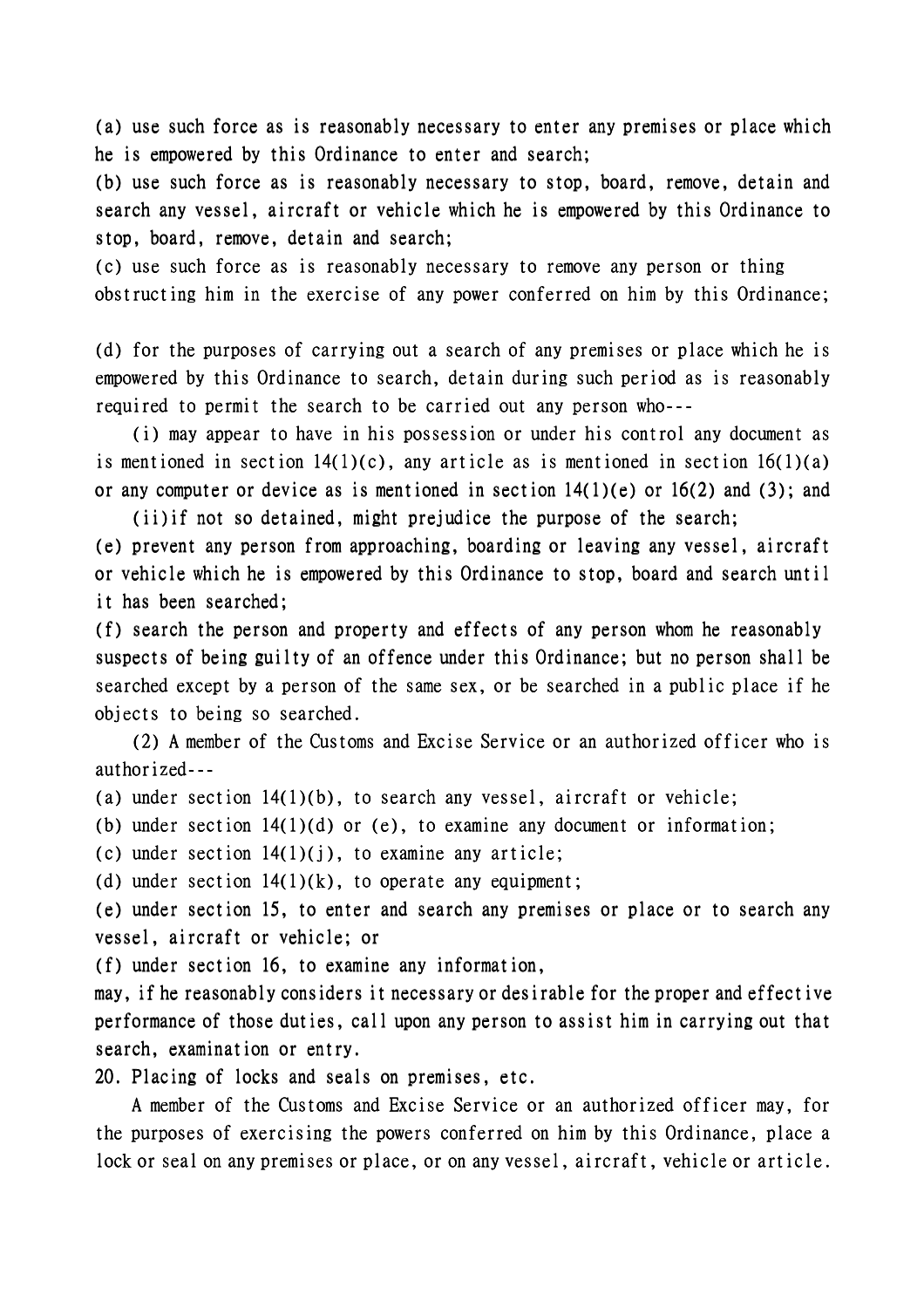#### PART 6

Forfeiture

21. Seized articles liable to forfeiture, etc.

 $(1)$  There shall be liable to forfeiture---

(a) any article which has been seized by a member of the Customs and Excise Service or an authorized officer in connection with an offence under this Ordinance, whether or not any person has been convicted of the offence;

(b) any vessel or vehicle so seized which has been used in connection with, or is the subject of, an offence under this Ordinance, whether or not any person has been convicted of the offence; or

(c) any article to which section  $17(6)$  applies and which the Commissioner believes to be an article mentioned in paragraph (a) of the definition of "controlled article" in section 17(7).

(2) The Commissioner may, within 30 days of the seizure of an article, vessel or vehicle, restore any article (other than a chemical weapon) or any vessel or vehicle which is liable to forfeiture to the person who appears to him to be the owner thereof or the authorized agent of the owner; and upon such restoration the other provisions of this Part shall cease to apply to the article, vessel or vehicle.

(3) The Commissioner shall, subject to subsection  $(4)$  and not later than 30 days beginning on the date of the seizure of an article, vessel or vehicle, serve notice of the seizure on a person who was to the knowledge of the Commissioner at the time of, or immediately after, seizure, an owner of the article, vessel or vehicle.

 $(4)$  Subsection  $(3)$  shall not apply---

(a) if the article, vessel or vehicle was seized in the presence of---

(i) an owner, or an employee or agent of the owner, of the article, vessel or vehicle;

 $(i)$  the person whose offence or suspected offence gave rise to the seizure; or

(iii) in the case of a vessel or vehicle, the master or person in charge; or (b) in relation to an owner who does not have a permanent address in Hong Kong at the time of seizure.

(5) Notwithstanding anything in subsection  $(4)(a)$ , where the Commissioner believes that the article, vessel or vehicle is a stolen article, vessel or vehicle, he shall serve notice of the seizure within the period specified in subsection (3), on a person whom he believed at the time of, or immediately after, seizure, to be an owner of the article, vessel or vehicle.

(6) Subject to subsection (13), a notice given under subsection (3) or (5) shall be deemed to have been duly served if---

(a) it is delivered to the person on whom it is to be served;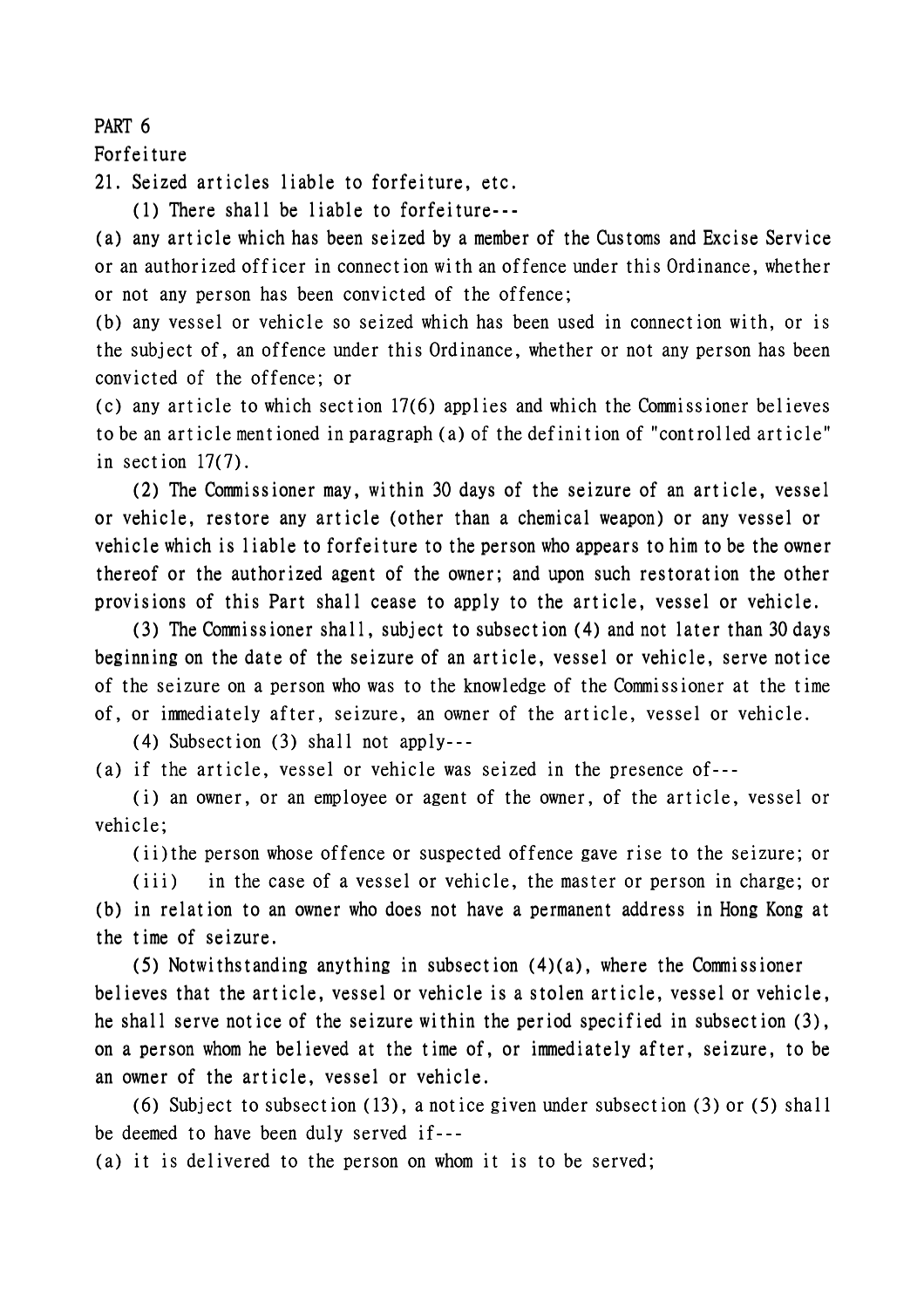(b) it is sent by registered post addressed to such person at the place of residence or business of such person, if any, known to the Commissioner; or

(c) where it cannot be served in accordance with paragraph (a) or (b), the notice is exhibited at the Customs and Excise Department, in a place to which the public have access, for a period of not less than 7 days commencing within 30 days from the date of the seizure of the article, vessel or vehicle.

(7) If an article, vessel or vehicle is liable to forfeiture under subsection (1), the owner or the authorized agent of the owner of the article, vessel or vehicle or a person who was in possession of the article, vessel or vehicle at the time of seizure, or a person who has a legal or equitable interest in the article, vessel or vehicle, may within 30 days beginning---

(a) on the date of the seizure; or

(b) where notice under subsection  $(3)$  or  $(5)$  is---

(i) served by delivery to the person to be served, on the date of service;

 $(i)$  sent by registered post, 2 days after the date of posting; or

(iii) exhibited as described in subsection  $(6)(c)$ , on the first day it is so exhibited,

give notice in writing to the Commissioner claiming that the article, vessel or vehicle is not liable to forfeiture and of his full name and address for service in Hong Kong.

(8) Where a claimant does not have a permanent address in Hong Kong, the notice to the Commissioner under subsection (7) shall nominate a solicitor qualified to practise under the Legal Practitioners Ordinance (Cap. 159), by including the name and address of the solicitor, who is authorized to accept service on his behalf in relation to any forfeiture proceedings.

(9) If a notice referred to in subsection  $(8)$  does not include the name and address of a solicitor as required under that subsection, it shall be regarded as if no notice had been given.

 $(10)$ Service of process in relation to forfeiture under this Ordinance at an address given under subsection (7) or on a solicitor nominated under subsection (8), shall be good service on the claimant.

 $(11)$ A claimant may withdraw a notice of a claim at any time in writing to the Commissioner.

 $(12)$ If, on the date of expiration of the appropriate period of time specified in subsection (7) for the giving of a notice of claim, under that subsection, no such notice has been given in writing to the Commissioner, then the article, vessel or vehicle---

(a) shall be forfeited forthwith to the Government; and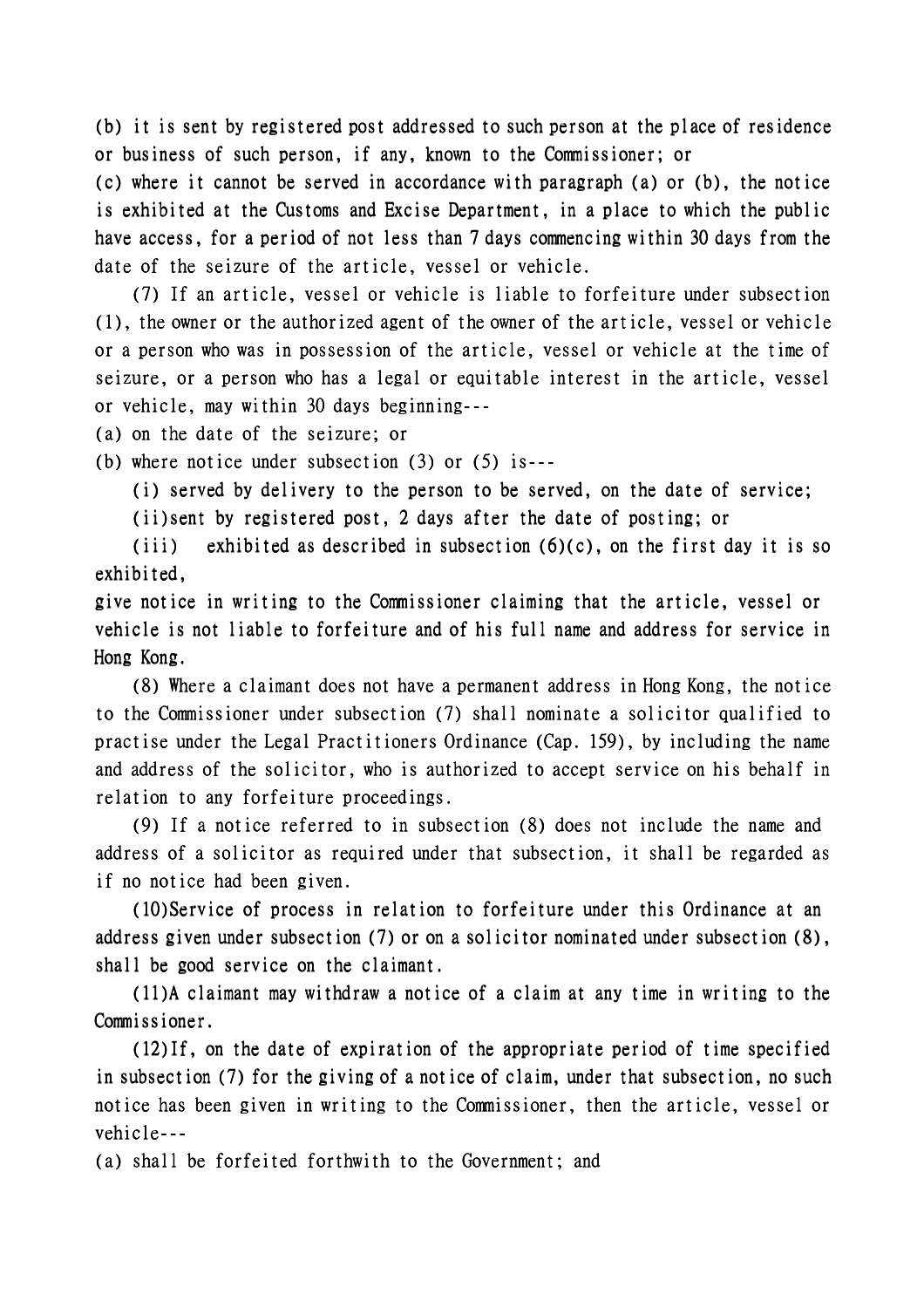(b) may be disposed of, whether by destruction or otherwise, as the Commissioner thinks fit.

 $(13)$ Where---

(a) an article is liable to forfeiture by virtue of subsection (1)(c); and

(b) subsection (3) does not apply in the case of the article because the Commissioner lacks the knowledge mentioned in that subsection,

then the Commissioner shall, notwithstanding that subsection (3) does not apply, cause subsection  $(6)(c)$  to be complied with in respect of the article---

(c) as if subsection  $(3)$  did apply; and

(d) with such modifications to the notice concerned as are necessary to take account of that lack of knowledge,

and the other provisions of this section and Part shall apply accordingly.

22. Determination of applications for forfeiture

(1) When a notice of claim is given under section  $21(7)$ , the Commissioner or an authorized officer shall apply to a magistrate, the District Court or the Court of First Instance for the forfeiture of the article, vessel or vehicle and shall state in the application the name and address of the claimant or in the case of a claimant who does not have a permanent address in Hong Kong, the name and address of the solicitor authorized to accept service as specified in the notice of the claim.

(2) When an application under subsection (1) is made to a magistrate, the magistrate shall issue a summons to the claimant, requiring him to appear before a magistrate upon the hearing of the application, and shall cause a copy of such summons to be served upon the Commissioner.

(3) When an application under subsection (1) is made to the District Court or the Court of First Instance, it shall be made and proceeded with in accordance with rules of court, and may be begun by motion.

 $(4)$  Where the claimant is the defendant in criminal proceedings before a court and there is no other claimant, on an application made in that behalf by the Commissioner, the court may hear the forfeiture application immediately following the criminal proceedings and for the purposes of a hearing under this subsection, any requirement in respect of the issue or service of a summons or any notice of the hearing under or by virtue of subsection (2) or (3), as the case may be, shall not apply.

(5) If, upon the hearing of an application under subsection  $(1)$ , the claimant or some other person who, though not the claimant, was, or would have been, entitled to make a claim under section 21(7), appears before a court, the court shall hear the application.

(6) A court may, at the hearing of a forfeiture application, or at an adjourned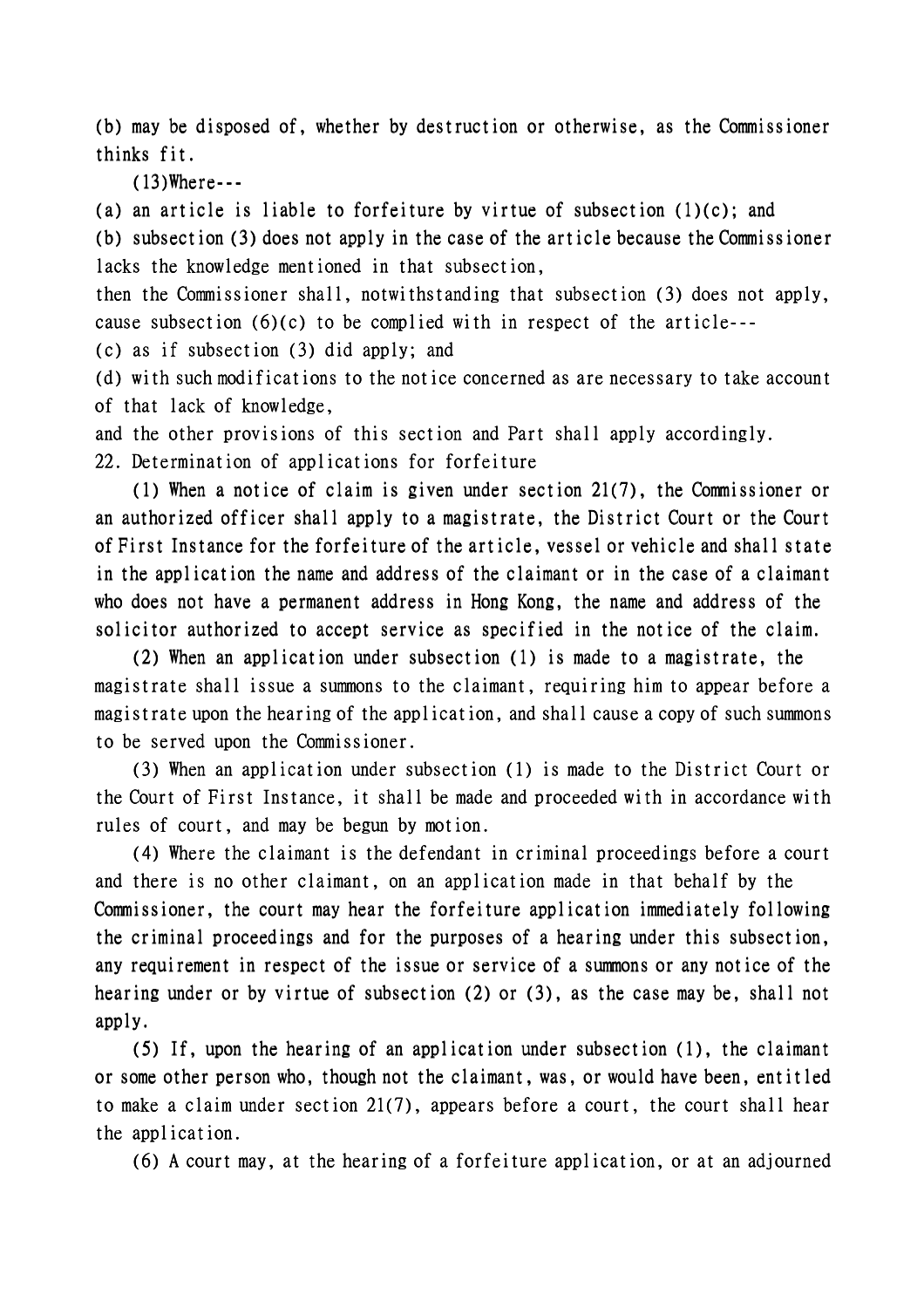hearing, hear a person---

(a) who has not been served with a notice of seizure and was not present when an article, vessel or vehicle was seized; or

(b) whose identity was not known to the Commissioner at the time of, or immediately after, seizure; and

(c) who appears to the court to have a right to claim ownership of, or a legal or equitable interest in, the article, vessel or vehicle,

on his claim as to why the article, vessel or vehicle should not be forfeited.

(7) If, upon the hearing of an application under subsection (1), neither the claimant nor any other person who, though not the claimant, was, or would have been, entitled to make a claim under section 21(7), appears before a court and the court is satisfied---

(a) that the summons or the notice of the hearing (if any) required to be served under or by virtue of subsection (2) or (3), as the case may be, was served;

(b) that a person at the address for service, including a solicitor nominated to accept service on behalf of a claimant, has refused to accept service of the summons or the notice of the hearing referred to in paragraph (a); or

(c) that the address for service given to the Commissioner is inadequate to effect service of the summons of the notice of the hearing referred to in paragraph (a), the court shall hear and determine the application without requiring further inquiry as to the whereabouts of the claimant.

(8) Subject to the provisions of this Ordinance, an application under subsection (1) to a magistrate shall be deemed to be a complaint for the purposes of section 8 of the Magistrates Ordinance (Cap. 227).

(9) Upon the hearing of an application under subsection (1) a court shall order that the article, vessel or vehicle, as the case may be, be forfeited to the Government and disposed of, whether by destruction or otherwise, as the Commissioner thinks  $fit--$ 

 $(a)$  in the case where---

 $(i)$  the person who appears before the court fails to satisfy the court that he was, or would have been, entitled to make a claim under section 21(7) in respect of the seized article, vessel or vehicle;

 $(i)$  no other person appears before the court and satisfies it that he was, or would have been, entitled to make such claim; and

(iii) the court is satisfied that the article, vessel or vehicle is liable to forfeiture; or

(b) in the case where the court is satisfied that the article---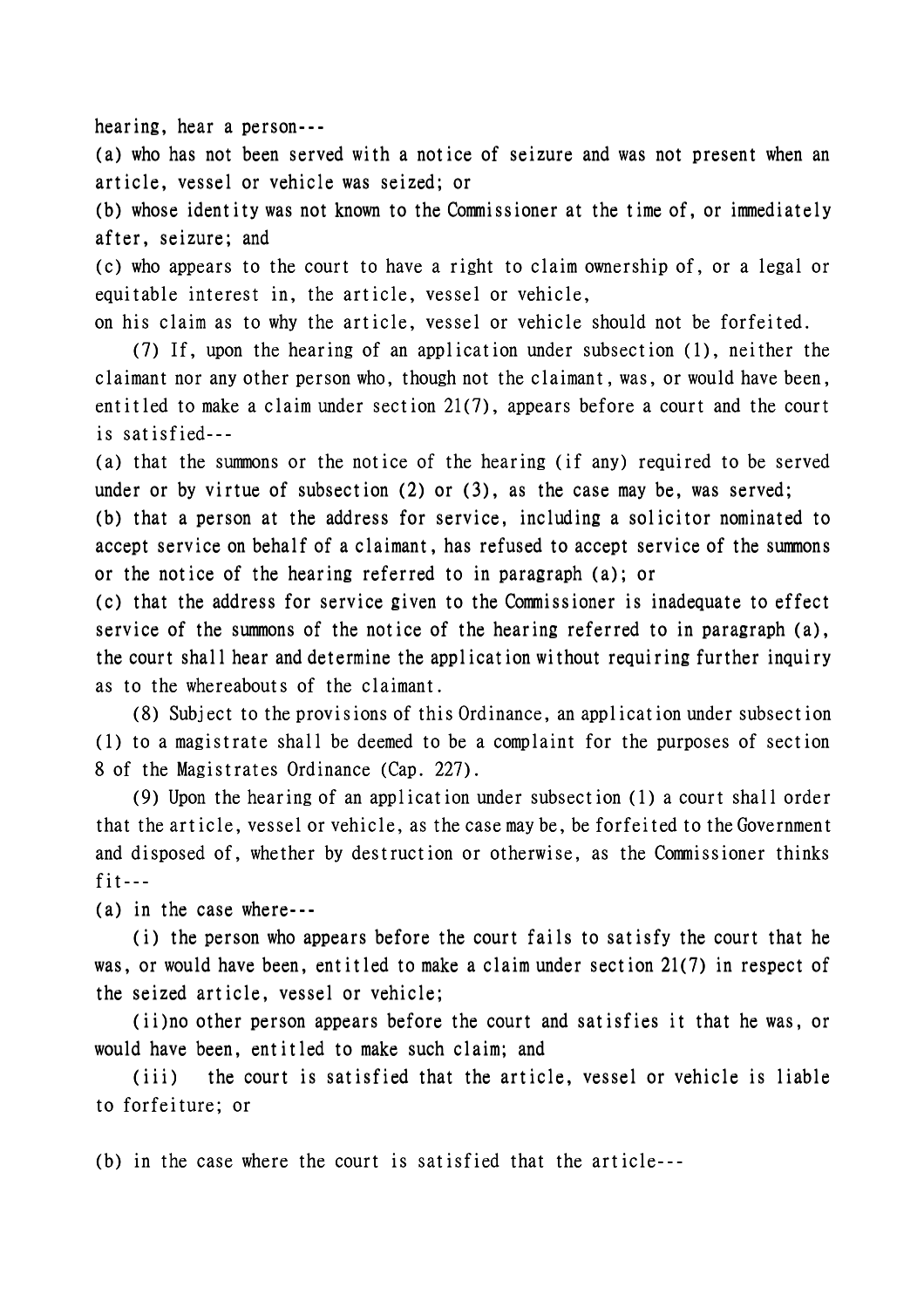$(i)$  is liable to forfeiture; and

 $(i)$  is such an article as is a chemical weapon.

(10)Upon the hearing of the application under subsection  $(1)$ , in any case other than a case referred to in subsection (9)(a) or (b) a court may, if it is satisfied--- (a) that a person is, or would have been, entitled to make a claim under section 21(7) in respect of the seized article, vessel or vehicle; and

(b) that the article (not being a chemical weapon), is liable to forfeiture, order that the article, vessel or vehicle---

 $(c)$  be forfeited to the Government;

(d) be delivered to the claimant subject to any condition which it may specify in the order; or

(e) be disposed of in such manner and subject to any such condition as it may specify in the order.

 $(11)$ Upon the hearing of the application a certified true copy of the record of the proceedings, including the decision of the court, in any proceedings in respect of an offence under this Ordinance shall be admissible in evidence.

 $(12)$ If, after a court has ordered that an article, vessel or vehicle be delivered to a person, that person cannot be found or refuses to accept the article, vessel or vehicle, the Commissioner may apply to a court which may---

(a) order that the article, vessel or vehicle be forfeited; or

(b) make any other order as it considers fit in the circumstances.

23. Power to release seized vessels and

vehicles prior to hearing

(1) Where an application has been made under section  $22(1)$  in respect of a vessel or vehicle which is liable to forfeiture, a court may, upon payment into court by way of security of a sum of money not less in amount than the value of the seized vessel or vehicle, as assessed by the Commissioner or an authorized officer, order that the vessel or vehicle be delivered to the claimant thereof upon the condition that the vessel or vehicle be re-delivered into the custody of the Commissioner before the date of hearing of the application.

 $(2)$  If---

(a) a court has ordered under subsection (1) that a seized vessel or vehicle be delivered to the claimant thereof; and

(b) the vessel or vehicle is not delivered into the custody of the Commissioner before the date of the hearing of the application,

the court hearing the application may, in lieu of ordering under section 22(9) or (10) that the vessel or vehicle be forfeited to the Government, order that the money paid into court under subsection (1) be forfeited to the Government or returned to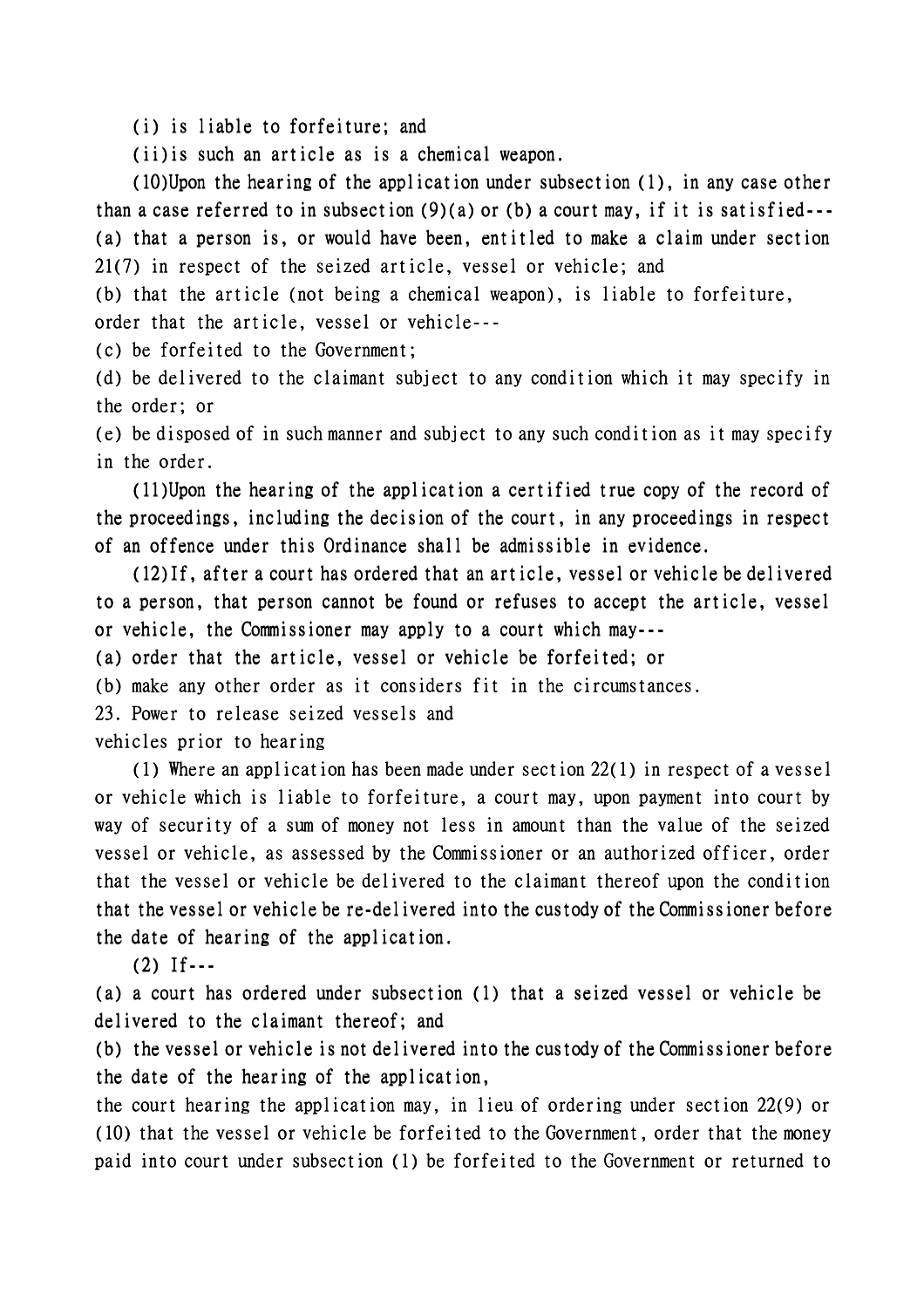the person who paid it into court.

(3) A claimant who applies for the release of a vessel or vehicle shall prior to the release of the vessel or vehicle pay to the Commissioner the reasonable cost of assessing the value of the vessel or vehicle as the court orders.

24. Power to dispose, etc., of perishables, etc.

(1) If an article liable to forfeiture under section  $21(1)$  is, in the opinion of the Commissioner, of a perishable nature or of such a nature that it is difficult to store or is likely to deteriorate before the conclusion of any proceedings relating to it, the Commissioner may---

(a) release the article to the owner or a person entitled to make a claim upon payment by way of security to the Commissioner of an amount of money of not less than the value of the seized article as assessed by the Commissioner or an authorized officer; (b) for a perishable article, order that the article- $-$ -

(i) be sold and the proceeds of the sale be retained by the Commissioner; or (ii)be destroyed; or

(c) for an article that is difficult to store or an article that is likely to deteriorate before the conclusion of any proceedings relating to it, apply to a magistrate, the District Court or the Court of First Instance for an order that the article be sold and the proceeds of the sale be retained by the Commissioner.

(2) The court to which an application has been made under subsection (1)(c) shall not make an order under that subsection unless it is satisfied, in the case where the application is made---

(a) before the expiry of the period for making a claim under section 21(7), the persons referred to in section 21(3), (4) and (5); or

(b) after the expiry of the period referred to in paragraph (a), the persons who have given notice to the Commissioner,

have been given notice of the application for an order to sell the article.

(3) Where an application is made under section 22(1) with respect to an article which is liable to forfeiture under section 21(1), the court may, in lieu of ordering under section 22(9) or (10) that the article be forfeited to the Government or be delivered to the claimant, order that the money paid to the Commissioner as security under subsection (1)(a) or retained by the Commissioner under subsection (1)(b) or (c), be forfeited to the Government or paid to the person giving the security or the claimant.

(4) If an article liable to forfeiture under section  $21(1)$  is, in the reasonable opinion of the Commissioner, a chemical weapon which poses an immediate threat to the health or safety of the public, the Commissioner may order that the article be destroyed or otherwise disposed of in such a manner that the article ceases to be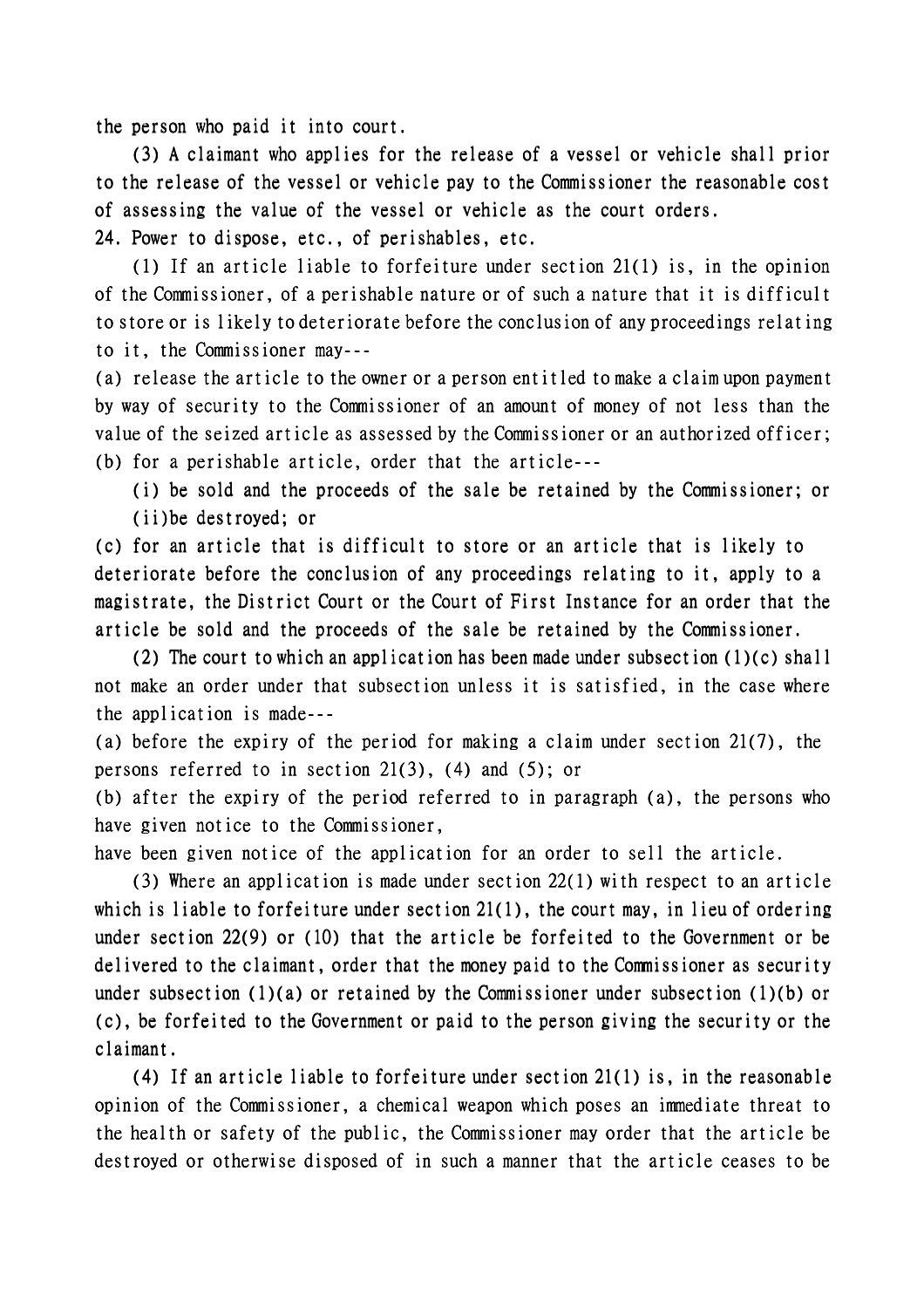such a threat.

25. Stay of order on appeal

(1) Subject to subsection (2), an order by a court for the delivery of an article, vessel or vehicle to a claimant shall be stayed if the Commissioner or the Secretary for Justice lodges an appeal against the order to deliver the article, vessel or vehicle or an application by way of case stated in relation to the order of the court until those proceedings are dealt with by the higher court.

(2) The Commissioner may, notwithstanding subsection  $(1)$ , consent to the delivery of the article, vessel or vehicle.

PART 7

International Inspections

26. Inspections : Interpretation 26.

For the purposes of this Part---

(a) the verification annex is the annex on implementation and verification to the Convention;

(b) a routine inspection is an inspection conducted pursuant to Parts II to IX of that annex;

(c) a challenge inspection is an inspection conducted pursuant to Parts II and X of that annex;

(d) an assistance inspection is an inspection conducted pursuant to Parts II and XI of that annex.

[cf. 1996 c. 6 s. 24 U.K.]

27. Rights of entry, etc., for purposes

of inspection

(1) If it is proposed to conduct a routine inspection, a challenge inspection or an assistance inspection in Hong Kong---

(a) the Commissioner may issue an authorization under this section in respect of that inspection (except such an authorization in relation to a challenge inspection or an assistance inspection to the extent that the area in which that inspection is to be conducted is domestic premises);

(b) in the case of a challenge inspection or an assistance inspection to the extent that the area in which that inspection is to be conducted is domestic premises, a magistrate may issue an authorization under this section in respect of that inspection if the magistrate is satisfied, by information on oath, that it is reasonably necessary for the domestic premises to be subject to that inspection.

(2) An authorization under this section shall---

(a) contain a description of the area (the specified area) in which the inspection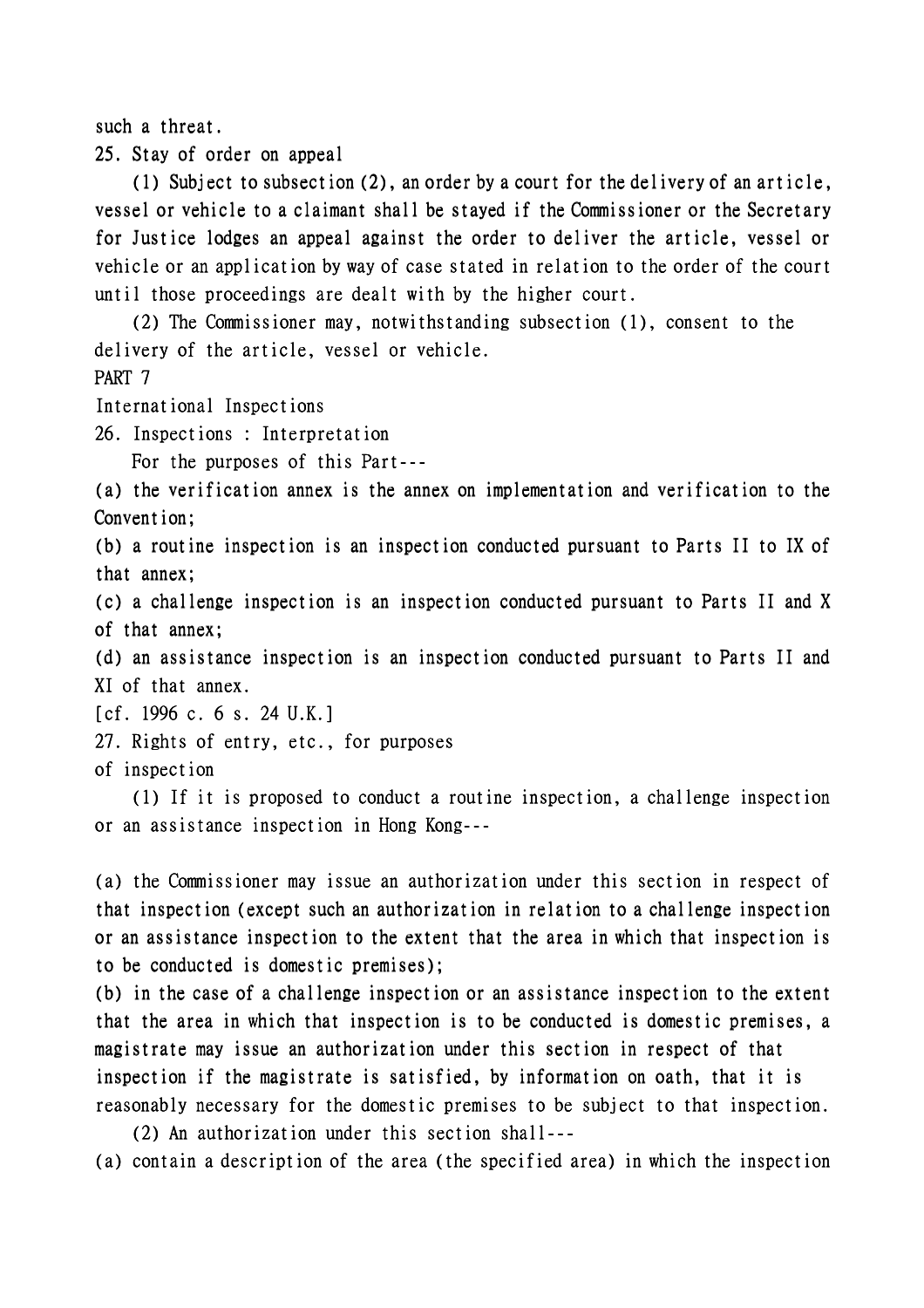is to be conducted;

(b) specify the type of inspection concerned;

 $(c)$  state the names of the members of the inspection team by whom the inspection is to be carried out; and

(d) in the case of a challenge inspection, state the name of any observer who may accompany the team.

 $(3)$  An authorization under this section shall have the effect of authorizing the inspection team---

(a) to exercise within the specified area such rights of access, entry and unobstructed inspection as are conferred on them by the verification annex; and (b) to do such other things within that area in connection with the inspection as they are entitled to do by virtue of the verification annex (including things concerning the maintenance, replacement or adjustment of any instrument or other article).

(4) An authorization under this section shall in addition have the effect of---(a) authorizing one or more than one in-country escort to accompany the inspection team in accordance with the provisions of the verification annex; and

(b) authorizing a member of the Customs and Excise Service or an authorized officer or any other public officer to give such assistance as the in-country escort may request for the purpose of facilitating the conduct of the inspection in accordance with the verification annex,

and the name of the person in charge of the in-country escort shall be stated in the authorization.

 $(5)$  An authorization under this section in the case of a challenge inspection shall in addition have the effect of authorizing the observer to exercise within the specified area such rights of access and entry as are conferred on him by the verification annex.

 $(6)$  Any member of the Customs and Excise Service or authorized officer or other public officer giving assistance in accordance with subsection (4)(b) may use such reasonable force as he considers necessary for the purpose mentioned in that subsection.

(7) The occupier of any premises or place---

(a) in relation to which it is proposed to exercise a right of entry in reliance on an authorization under this section; or

(b) on which an inspection is being carried out in reliance on such an authorization, or a person acting on behalf of the occupier of any such premises or place, shall be entitled to require a copy of the authorization to be shown to him by a member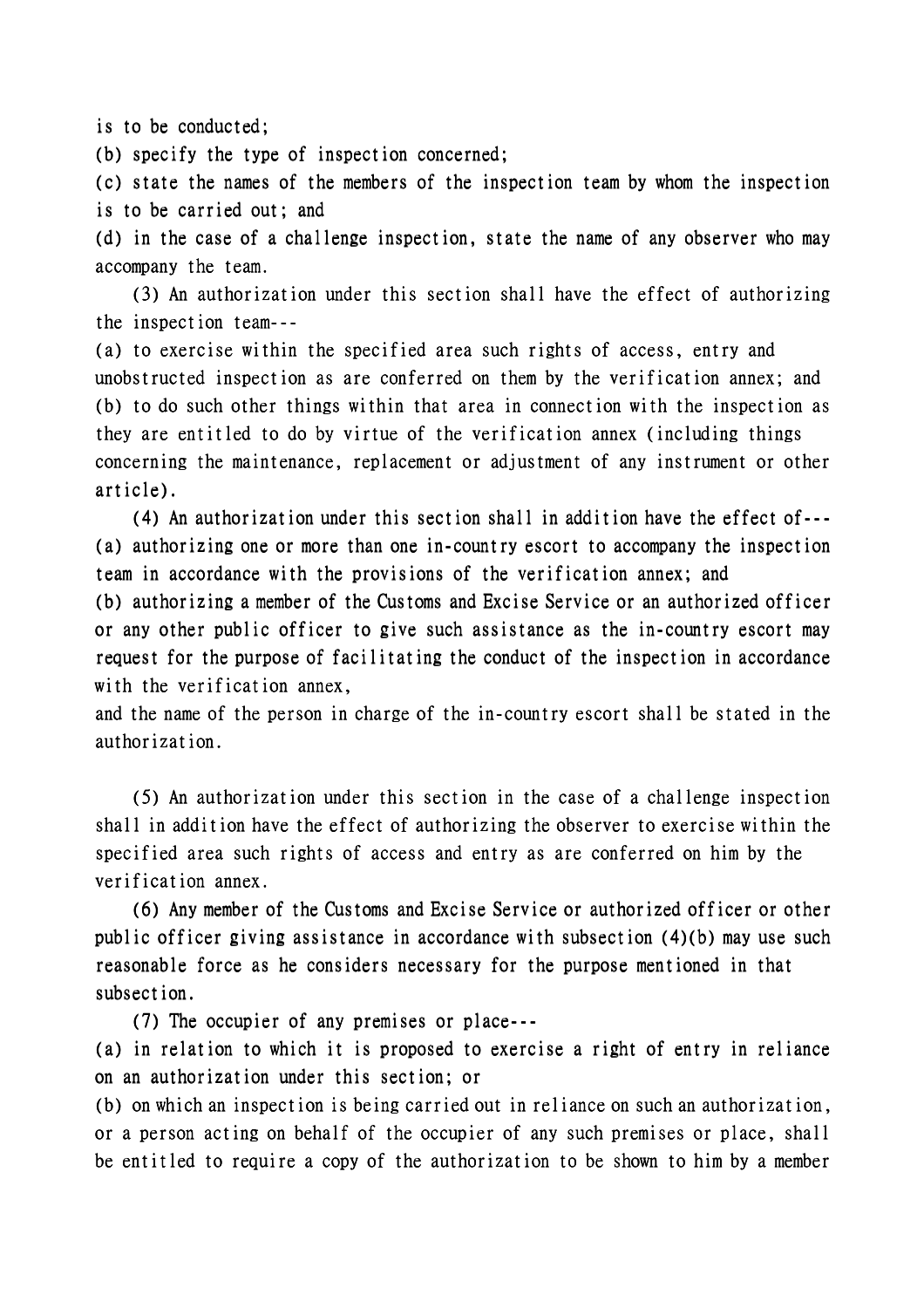of the in-country escort.

(8) The validity of any authorization purporting to be issued under this section in respect of any inspection shall not be called in question before any court at any time before the conclusion of that inspection.

(9) Accordingly, where an authorization purports to be issued under this section in respect of any inspection, no proceedings (of whatever nature) shall be brought at any time before the conclusion of the inspection if they would, if successful, have the effect of preventing, delaying or otherwise affecting the carrying out of the inspection.

 $(10)$ If in any proceedings any question arises whether a person at any time was or was not, in relation to any routine, challenge or assistance inspection, a member of the inspection team or a member of the in-country escort or the observer, a certificate issued by or under the authority of the Commissioner stating any fact relating to that question shall be conclusive evidence of that fact.

 $(11)$ If an authorization is issued under this section the Commissioner or, in the case of an authorization issued under subsection (1)(b), a magistrate, may issue an amendment varying the specified area, and---

(a) from the time when the amendment is expressed to take effect this section shall apply as if the specified area were the area as varied;

(b) subsection (8) shall apply to the amendment as it applies to the authorization; (c) the Commissioner or magistrate, as the case may be, may issue further amendments varying the specified area and in such a case paragraphs (a) and (b) shall apply accordingly.

[cf. 1996 c. 6 s. 25 U.K.]

PART 8

Disclosure of Information

28. Disclosure of information 28.

(1) This section applies to information  $if--$ 

(a) it was obtained under, or in connection with anything done under, this Ordinance or the Convention; and

(b) it relates to a particular business or other activity carried on by any person.

(2) So long as the business or activity continues to be carried on the information shall not be disclosed except---

(a) with the consent of the person for the time being carrying on the business or activity;

(b) in connection with anything done for the purposes of the Convention;

(c) in the performance of duties imposed by this Ordinance or in connection with anything done for the purposes of this Ordinance;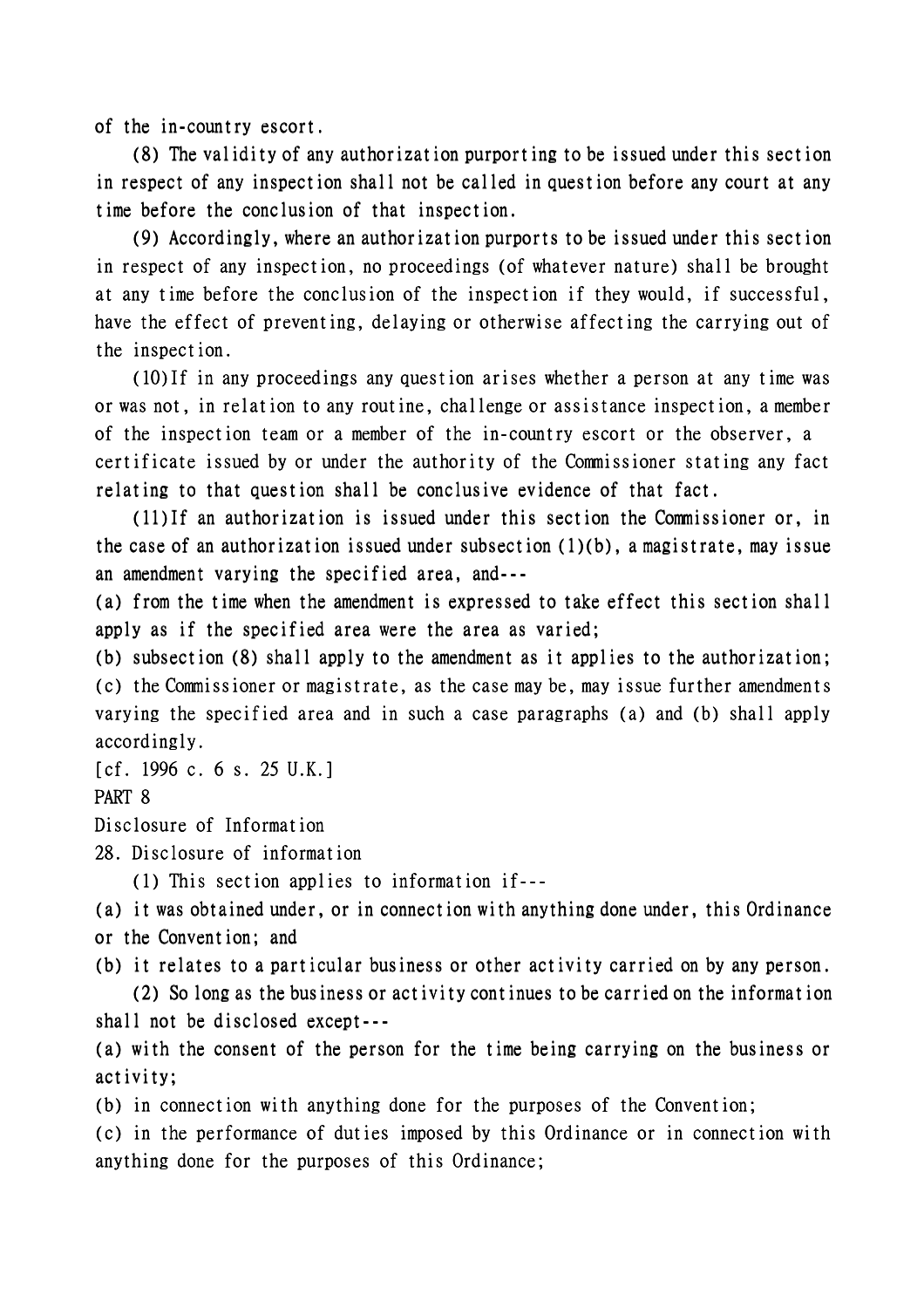(d) in connection with the investigation of any criminal offence or for the purposes of any criminal proceedings;

(e) in connection with the enforcement of any restriction on imports or exports; (f) in connection with anything done for the purposes of ensuring the security of Hong Kong;

 $(g)$  in dealing with an emergency involving danger to the public;

(h) to the International Court of Justice for the purpose of enabling that Court to deal with any dispute referred to it under the Convention; or

 $(i)$  that it is permitted by law.

[cf. 1996 c. 6 s. 32(1) & (2) U.K.]

PART 9

**Offences** 

29. Part 2 offences (Chemical weapons)

(1) A person who contravenes section 5 commits an offence and is liable on conviction on indictment to imprisonment for life.

(2) In proceedings for an offence under subsection (1), where section  $5(a)$ , (b), (c) or (d) is applicable to an article, it is a defence for the person charged with the offence to prove---

(a) that he neither knew nor suspected nor had reason to suspect that the article was a chemical weapon; or

(b) that he knew or suspected the article to be a chemical weapon and as soon as was practicable after he first so knew or suspected he took all reasonable steps to inform a member of the Customs and Excise Service or an authorized officer of his knowledge or suspicion.

(3) Nothing in subsection (2) prejudices any defence which it is open to a person charged with an offence under section 5 to raise apart from that subsection. [cf. 1996 c. 6 s. 2(6), (7) & (8) U.K.]

(4) A person who contravenes section 7(1) commits an offence and is liable on conviction to a fine at level 6 and to imprisonment for 6 months. 30. Part 3 offences (Permits)

 $(1)$  A person who---

(a) is required under section  $8(1)(a)$  to have a permit to operate a facility so far as concerns the production, acquisition, retention or use of Schedule 1 chemicals at that facility, or the transfer of Schedule 1 chemicals from that facility; and (b) without, or otherwise than in accordance with, such a permit, produces, acquires, retains or uses Schedule 1 chemicals at that facility, or transfers Schedule 1 chemicals from that facility,

commits an offence and is liable---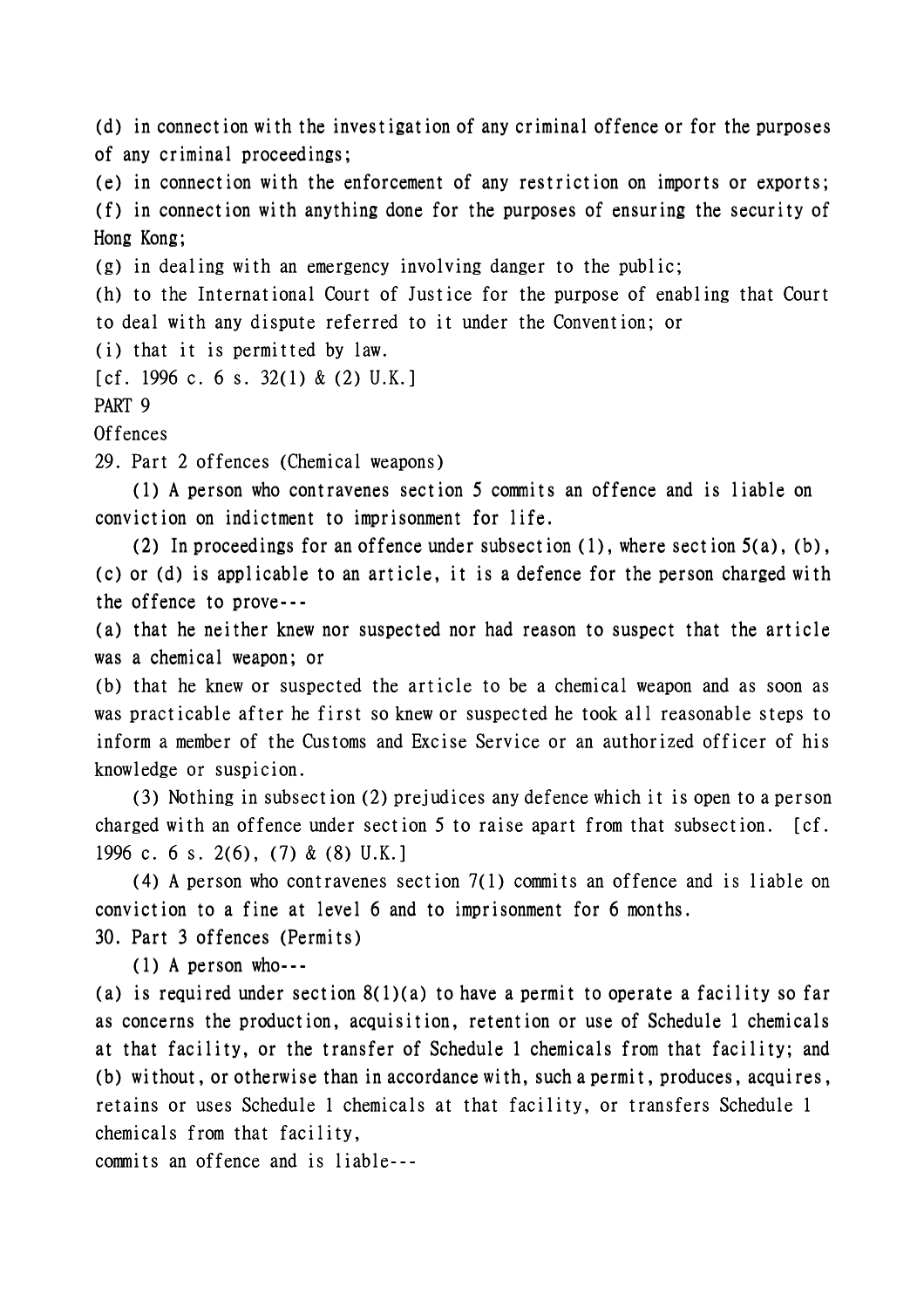(c) on summary conviction to a fine of  $$200,000$  and to imprisonment for 2 years;

(d) on conviction on indictment to a fine of \$500,000 and to imprisonment for 5 years.  $(2)$  A person who---

(a) is required under section  $8(1)(b)$  to have a permit to operate a facility so far as concerns the production, processing or consumption of Schedule 2 chemicals at that facility; and

(b) without, or otherwise than in accordance with, such a permit, produces, processes or consumes Schedule 2 chemicals at that facility,

commits an offence and is liable---

- (c) on summary conviction to a fine at level 6 and to imprisonment for 1 year;
- (d) on conviction on indictment to a fine of \$200,000 and to imprisonment for 2 years.  $(3)$  A person who---

(a) is required under section  $8(1)(c)$  to have a permit to operate a facility so far as concerns the production of particular Schedule 3 chemicals at that facility; and (b) without, or otherwise than in accordance with, such a permit, produces that chemical at that facility,

commits an offence and is liable on conviction to a fine at level 6 and to imprisonment for 1 year. [cf. Chemical Weapons (Prohibition) Act 1994,

s.  $77(1)$ ,  $(2)$  &  $(3)$ , Commonwealth of Australia]

(4) A permit holder who, without reasonable excuse, contravenes a condition to which a permit is subject commits an offence and is liable on conviction to a fine at level 6 and to imprisonment for 1 year.

 $(5)$  Any person who---

(a) forges a permit;

(b) without the authority of the Director, makes any alteration to a permit; or (c) knowingly utters or makes use of a permit that has been forged or, without the authority of the Director, altered,

commits an offence and is liable on conviction to a fine of \$200,000 and to imprisonment for 2 years.

(6) In proceedings for an offence under subsection (1), (2) or (3) it is a defence for the person charged with the offence to prove that he took reasonable precautions and exercised due diligence to prevent the commission of the offence.

31. Part 4 offences (Notifications and reports

in respect of facilities)

(1) The operator of a facility who, without reasonable excuse, contravenes section 11(1)(a) or (b) or 12(2) commits an offence and is liable on conviction to a fine at level 6 and to imprisonment for 1 year.

(2) A person who, without reasonable excuse, fails to comply with a notice given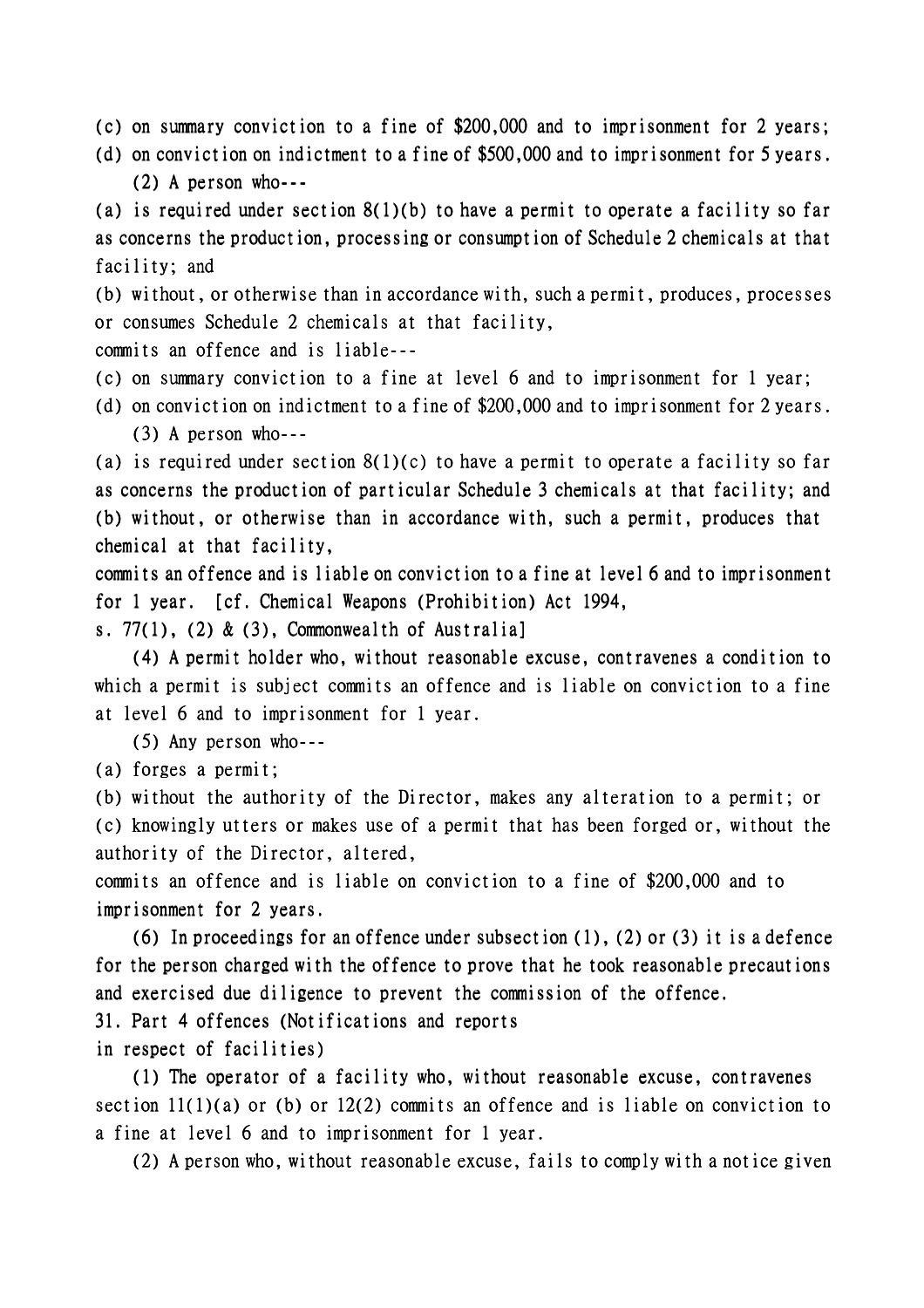by the Director under section 13(2) or (3) commits an offence and is liable on conviction to a fine at level 6 and to imprisonment for 1 year. 32. Part 5 offences (Powers of investigation)

(1) Subject to subsection (2), a person who contravenes section  $17(1)$ , (3), (4) or (5) commits an offence and is liable on conviction to a fine at level 3 and to imprisonment for 6 months.

(2) Subsection (1) shall not apply to a prescribed person mentioned in paragraph (2) shall not to (b) of the definition of "prescribed person" in section 17(7) whenever the prescribed person is acting in his capacity as a prescribed person.

(3) If a member of the Customs and Excise Service or an authorized officer has placed a lock or seal pursuant to section 20, then except as provided in subsection (4), any person who breaks or interferes with such a lock or seal commits an offence and is liable on conviction to a fine at level 2 and to imprisonment for 3 months.  $(4)$  If---

(a) any person breaks or interferes with any such lock or seal in the belief in good faith that it is necessary immediately to break or interfere with the lock or seal in order to prevent---

 $(i)$  injury being suffered by any person; or

 $(i)$  damage being incurred to any premises, vessel, aircraft, vehicle or article; or

(b) a public officer breaks or interferes with any such lock or seal in the exercise of his lawful duties,

such person or public officer shall be deemed not to have contravened subsection (3). 33. Part 7 offences (International inspections)

(1) If an authorization has been issued under section 27 in respect of any inspection, a person commits an offence if he---

(a) refuses without reasonable excuse to comply with any request made by a member of the Customs and Excise Service or an authorized officer or a member of the in-country escort for the purpose of facilitating the conduct of that inspection in accordance with the verification annex;

(b) interferes without reasonable excuse with any container, instrument or other article installed in the course of that inspection in accordance with the verification annex; or

(c) wilfully obstructs any member of the inspection team or of the in-country escort, or the observer, in the conduct of that inspection in accordance with the verification annex.

(2) Subsection (1)(b) applies to interference which occurs at any time while the container, instrument or other article is retained in accordance with the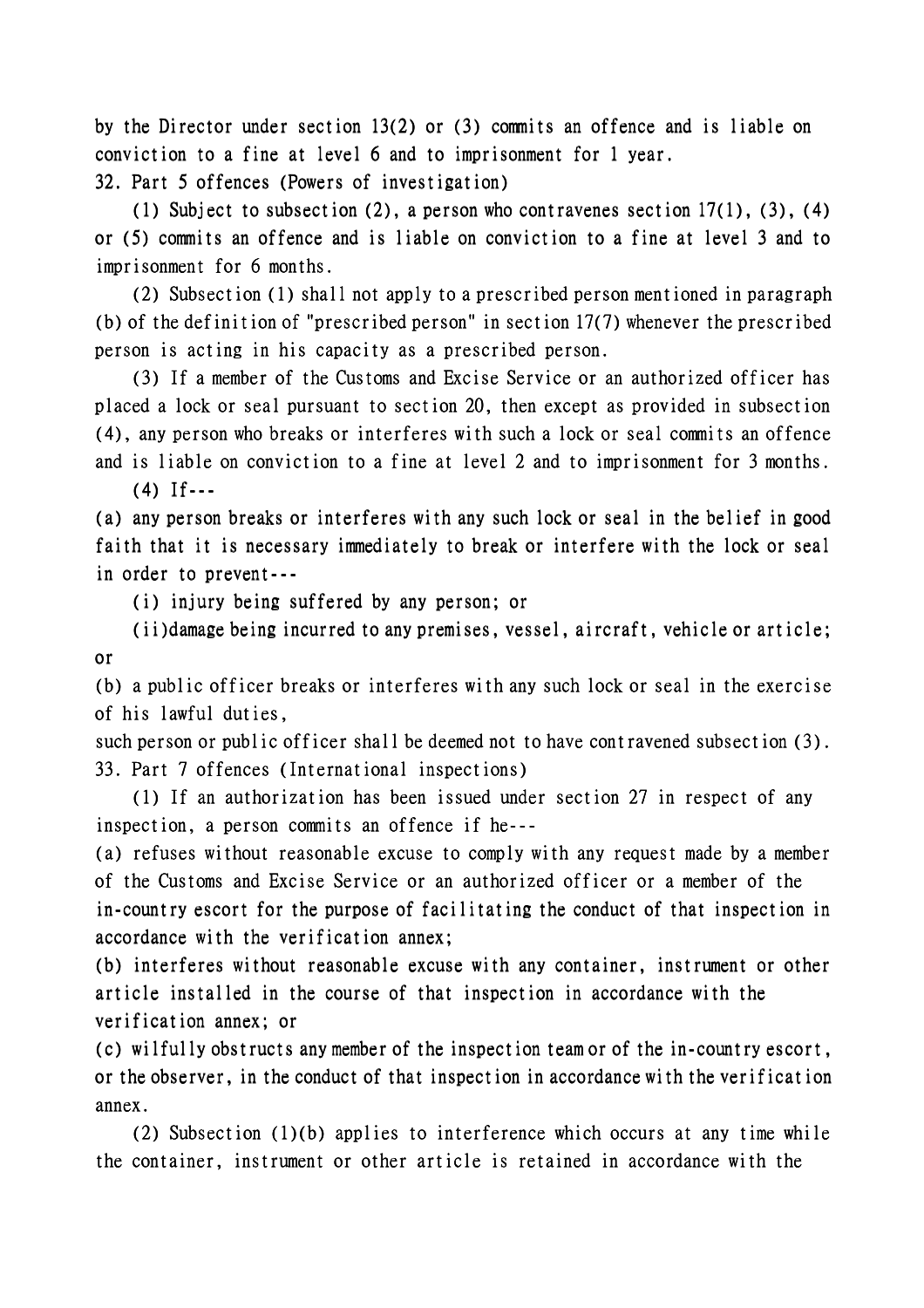verification annex.

 $(3)$  A person who commits an offence under this section is liable on conviction to a fine at level 6 and to imprisonment for 6 months.

[cf. 1996 c. 6 s. 26 U.K.]

34. Part 8 offence (Disclosure of information)

A person who discloses information in contravention of section 28 commits an offence and is liable---

(a) on summary conviction to a fine at level  $6$ ;

(b) on conviction on indictment to a fine of  $$200,000$  and to imprisonment for 2 years.

35. Obstruction 35.

 $(1)$  Any person who---

(a) obstructs a member of the Customs and Excise Service or an authorized officer in the exercise of any power or the performance of any duty conferred or imposed on members of the Customs and Excise Service or authorized officers by this Ordinance; (b) fails to comply with any requirement, direction or demand given or made by a member of the Customs and Excise Service or an authorized officer in the exercise or performance of any such power or duty,

commits an offence and is liable on conviction to a fine at level 6 and to imprisonment for 6 months.

(2) Any person who knowingly makes a false report, or furnishes any false or misleading information, to a member of the Customs and Excise Service or an authorized officer in performing his duties under this Ordinance commits an offence and is liable on conviction to a fine at level 6 and to imprisonment for 6 months.

36. False or misleading statements, etc.

 $(1)$  Any person, who, in respect of---

(a) an application for the grant of a permit; or

(b) any document or other article (howsoever described) required under this Ordinance (including required under a permit or under the Convention) to be provided to the Commissioner, the Director, a member of the Customs and Excise Service, an authorized officer, or an inspection team,

makes or causes to be made any statement or furnishes or causes to be furnished any information which is false or misleading in a material particular or omits any material particular commits an offence and is liable on conviction to a fine of \$200,000 and to imprisonment for 2 years, unless he satisfies the court that he did not know and had no reason to believe the statement or information to be false or misleading or the omission to be material.

 $(2)$  Any person who, without reasonable excuse, refuses or fails to provide a document or other article in accordance with a requirement referred to in subsection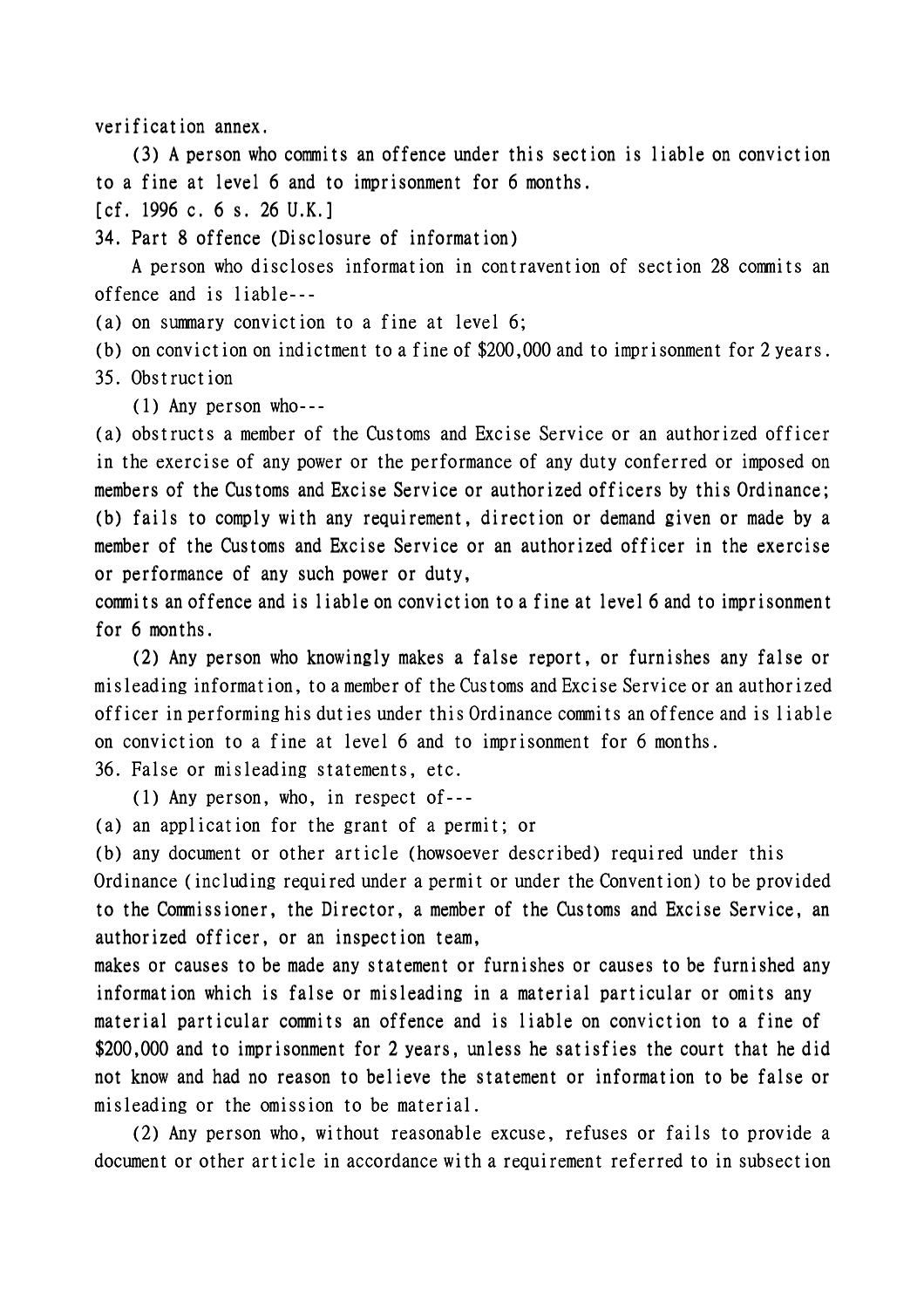(1)(b) commits an offence and is liable on conviction to a fine of \$200,000 and to imprisonment for 2 years.

37. Time limitation for criminal

# proceedings

In any case of an offence, other than an indictable offence, under this Ordinance, a complaint shall be made or an information laid in respect of the offence within 2 years or, in the case of an offence under section 35(2), 3 years from the time when the matter of the complaint or information, as the case may be, arose. PART 10

Miscellaneous

38. Appeals 38.

(1) An appeal in writing may be made to the Chief Executive---

(a) against any decision of the Director to which section  $10(4)$  applies by the holder of, or the applicant for, as the case may be, the permit to which the decision relates; and

(b) not later than 28 days after notice of the decision was served on the holder or applicant, as the case may be.

(2) The Chief Executive shall determine an appeal under subsection (1) by confirming, varying or reversing the decision the subject of the appeal. 39. Power of Director to specify forms

(1) Subject to subsection (2), the Director may specify the form of any document required under this Ordinance to be in the specified form and the form of such other documents required for the purposes of this Ordinance as he thinks fit.

(2) The Director's power under subsection (1) shall be subject to any express requirement under this Ordinance for a form, whether specified or otherwise, to comply with that requirement, but that requirement shall not restrict the exercise of that power in respect of that form to the extent that, in the opinion of the Director, his exercise of that power in respect of that form does not contravene that requirement.

(3) The Director's power under subsection (1) may be exercised in such a way as to---

(a) include in the specified form of any document referred to in that subsection a statutory declaration---

 $(i)$  to be made by the person completing the form; and

(ii)as to whether the particulars contained in the form are true and correct to the best of that person's knowledge and belief;

(b) specify 2 or more forms of any document referred to in that subsection, whether as alternatives, or to provide for particular circumstances or particular cases, as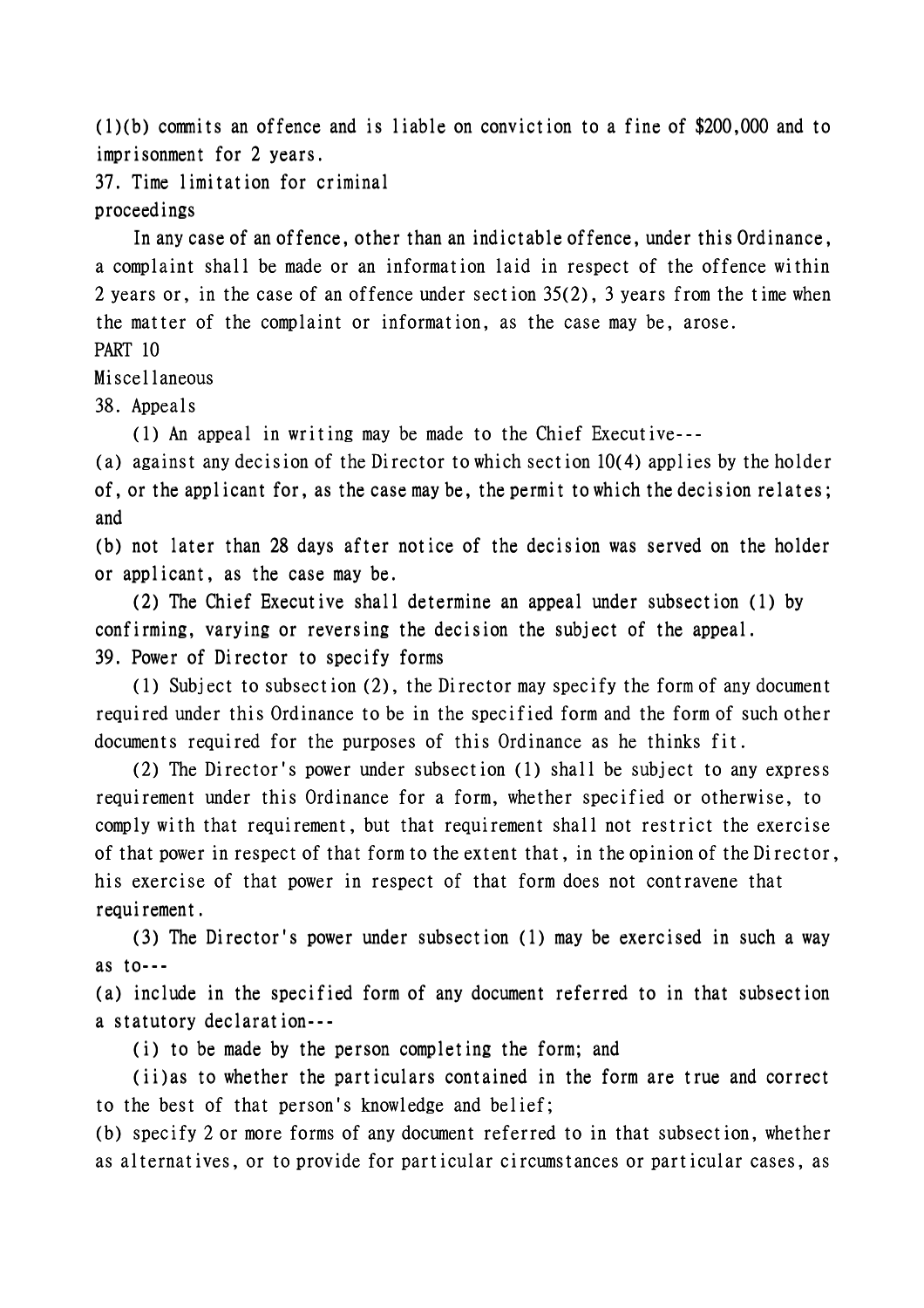the Director thinks fit.

(4) A form specified under this section shall be---

(a) completed in accordance with such directions and instructions as are specified in the form;

(b) accompanied by such documents as are specified in the form; and

(c) if the completed form is required to be provided to---

(i) the Director;

 $(i)$  another person on behalf of the Director; or

 $(iii)$  any other person,

so provided in the manner and within the period, if any, specified in the form. 40. Power to amend Schedule 1

The Secretary for Commerce and Industry may by order amend Schedule 1 in order to effect changes made to the Convention under Article XV of the Convention.

41. Service of notices 41. Service of

Subject to section 21(6) and (10), a notice (howsoever described) which is required to be served under this Ordinance, or which may be served under this Ordinance, on a person (howsoever described) shall, in the absence of evidence to the contrary, be deemed to be so served if---

(a) in the case of an individual, it is- $-$ -

(i) delivered to him:

(ii)left at his last known address for service, or at his last known place of residence or business, in Hong Kong;

 $(iii)$  sent by post to him at his last known address for service, or at his last known postal address, in Hong Kong; or

 $(iy)$  sent by telex, facsimile transmission or other similar method to him at his last known address for service, or at his last known postal address, or at his last known place of residence or business, in Hong Kong;

(b) in the case of a company, it is---

(i) given to or served on an officer of the company:

 $(i)$ left at the company's last known address for service, or at its last known place of business, in Hong Kong;

(iii) sent by post to the company at its last known address for service, or at its last known postal address, in Hong Kong; or

(iv)sent by telex, facsimile transmission or other similar method to the company by facsimile method to the at its last known address for service, or at its last known postal address, or at its last known place of business, in Hong Kong;

(c) in the case of a partnership, it is- $-$ 

(i) delivered, left or sent in accordance with paragraph (a) in respect of any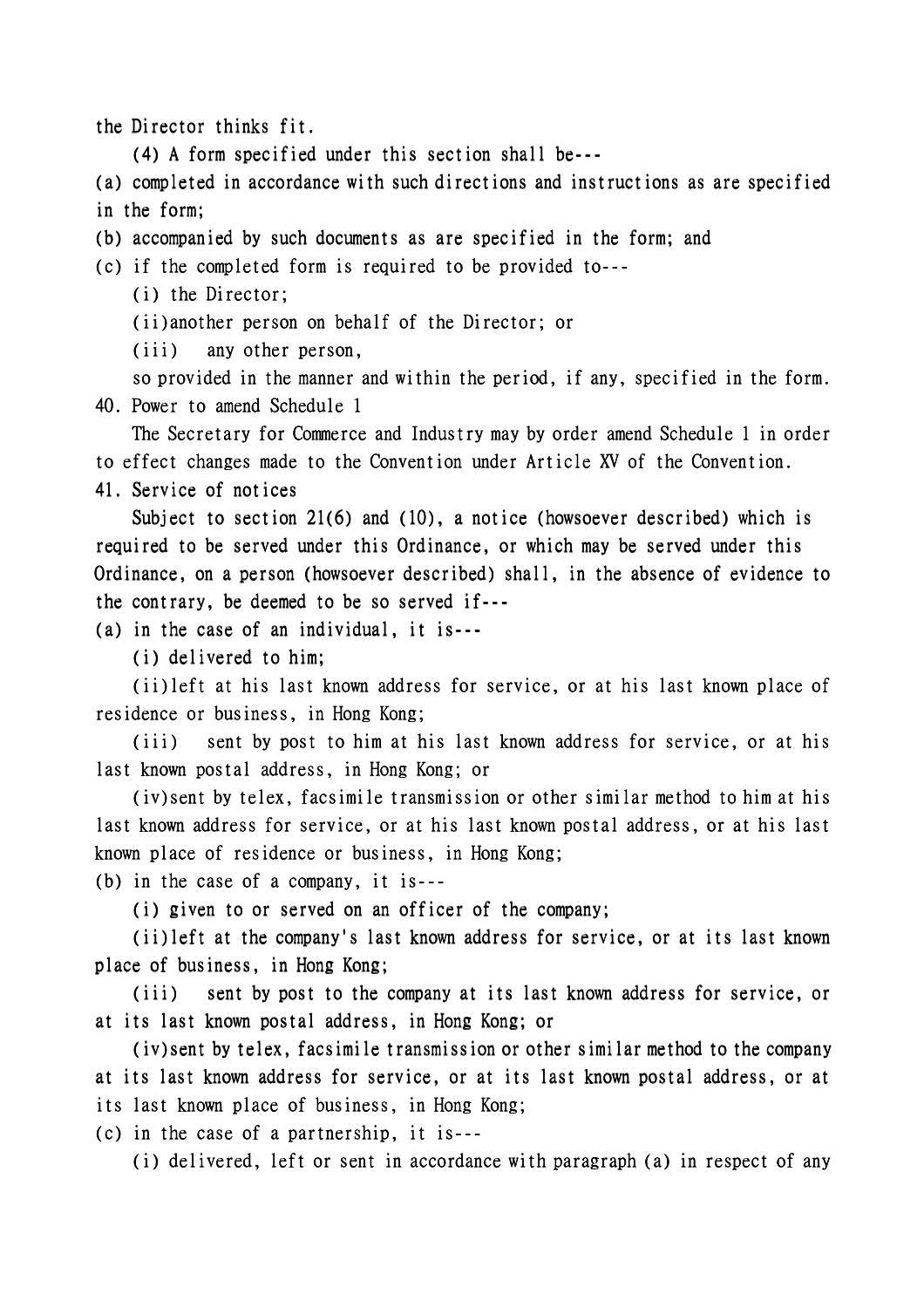partner who is an individual; or

 $(i)$  given, served, left or sent in accordance with paragraph (b) in respect of any partner which is a company;

(d) in the case of a person ("attorney") holding a power of attorney under which the attorney is authorized to accept service in respect of another person, it is---

(i) delivered, left or sent in accordance with paragraph (a) where the attorney is an individual;

 $(i)$  given, served, left or sent in accordance with paragraph (b) where the attorney is a company;

(iii) delivered, left or sent in accordance with paragraph (a) in respect of any partner who is an individual where the attorney is a partnership; or

(iv)given, served, left or sent in accordance with paragraph (b) in respect of any partner which is a company where the attorney is a partnership.

42. Regulations 42.

The Chief Executive in Council may make regulations prescribing matters---

(a) required or permitted by this Ordinance to be prescribed; or

(b) necessary or convenient to be prescribed for carrying out or giving effect to this Ordinance,

and, in particular, making provision with respect to---

(c) the making of reports to the Organization in compliance with Hong Kong's obligations under the Convention;

(d) offences in respect of contraventions of the regulations including the imposition in respect of any such offence of a fine not exceeding level 6 and of imprisonment for a period not exceeding 2 years.

43. Transitional 43.

(1) Where on the relevant day the operator of a facility requires a permit to operate the facility during the year in which that day falls, then the operator shall be deemed to be the holder of a permit to operate the facility during that year- --

(a) subject to paragraph (b), until the expiration of---

 $(i)$  3 months immediately following that day; or

 $(i)$  that year,

whichever first occurs;

(b) if an application is made under section  $9--$ 

(i) for a permit to operate the facility during that year; and

 $(i)$ before whichever expiration referred to in paragraph (a) first occurs,

until the determination under section 10 of the application.

(2) Where the relevant day falls after 30 September in a year, then the operator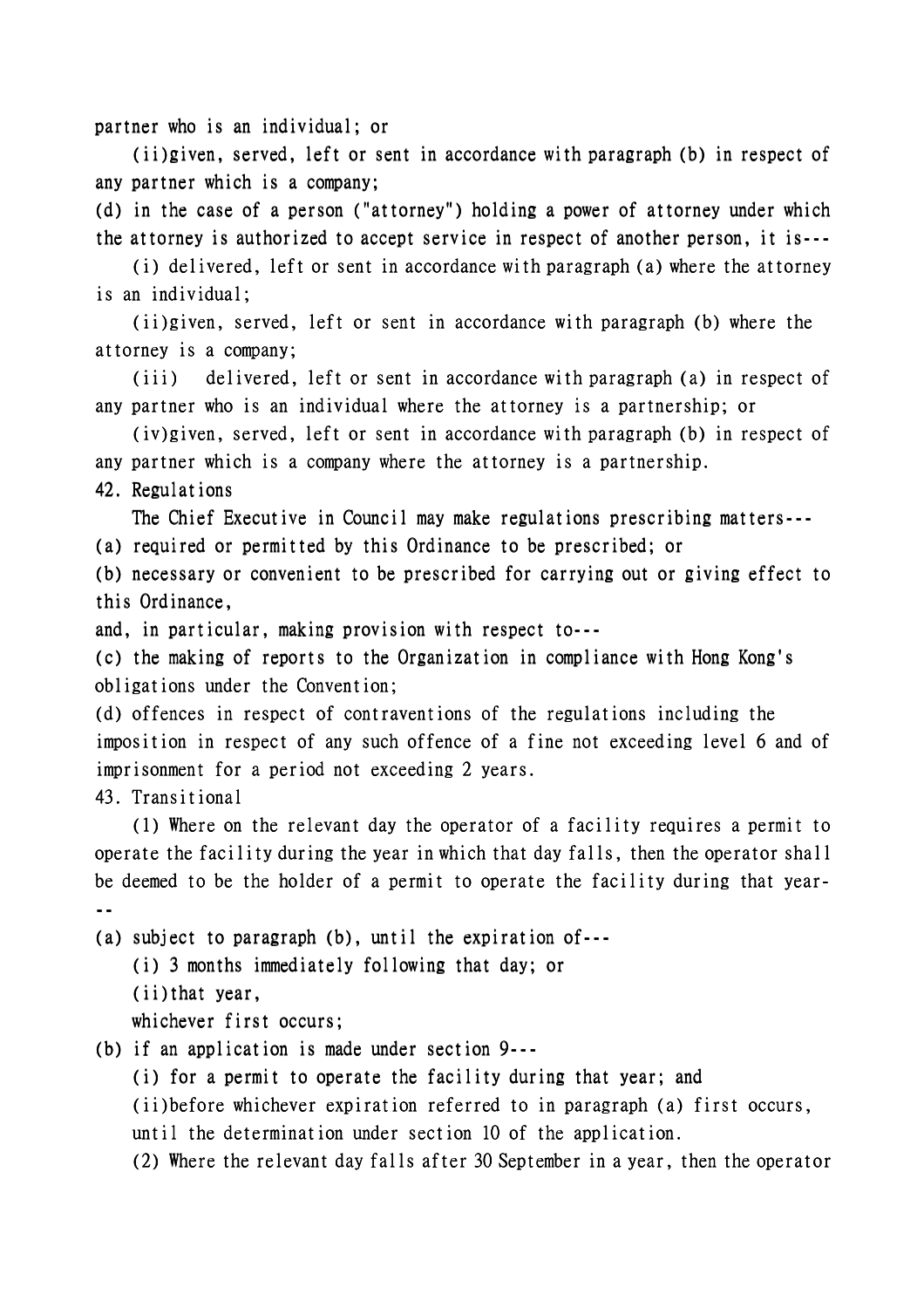of a facility who requires a permit to operate the facility during the immediately following year shall be deemed to be the holder of a permit to operate the facility during that immediately following year---

(a) subject to paragraph (b), until the expiration of 3 months immediately following that day;

(b) if an application is made under section  $9--$ 

(i) for a permit to operate the facility during that immediately following year; and

 $(i)$  before the expiration referred to in paragraph (a) occurs,

until the determination under section 10 of the application.

(3) In this section, "relevant day" (有關日期) means the day on which section 8 commences.

44. Consequential amendments 44.

The enactments specified in Schedule 2 are amended as set out in that Schedule.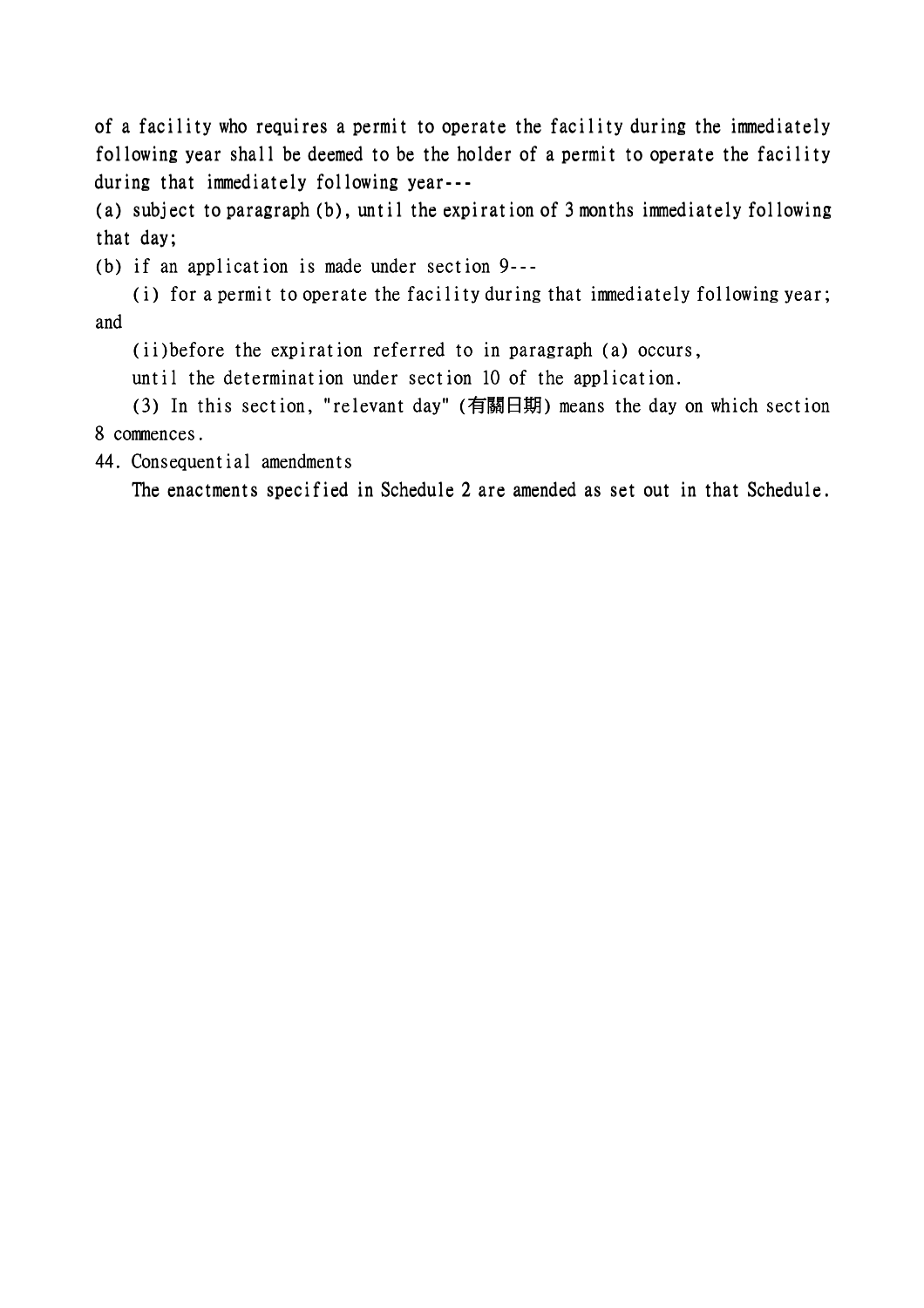C046-E2

SCHEDULE 1 [ss. 2 & 40] Convention on the Prohibition of the Development, Production, Stockpiling and Use of Chemical Weapons and on their Destruction PREAMBLE

The States Parties to this Convention,

Determined to act with a view to achieving effective progress towards general and complete disarmament under strict and effective international control, including the prohibition and elimination of all types of weapons of mass destruction, Desiring to contribute to the realization of the purposes and principles of the Charter of the United Nations.

Recalling that the General Assembly of the United Nations has repeatedly condemned all actions contrary to the principles and objectives of the Protocol for the Prohibition of the Use in War of Asphyxiating, Poisonous or Other Gases, and of Bacteriological Methods of Warfare, signed at Geneva on 17 June 1925 (the Geneva Protocol of 1925),

Recognizing that this Convention reaffirms principles and objectives of and obligations assumed under the Geneva Protocol of 1925, and the Convention on the Prohibition of the Development, Production and Stockpiling of Bacteriological (Biological) and Toxin Weapons and on their Destruction signed at London, Moscow and Washington on 10 April 1972,

Bearing in mind the objective contained in Article IX of the Convention on the Prohibition of the Development, Production and Stockpiling of Bacteriological (Biological) and Toxin Weapons and on their Destruction,

Determined for the sake of all mankind, to exclude completely the possibility of the use of chemical weapons, through the implementation of the provisions of this Convention, thereby complementing the obligations assumed under the Geneva Protocol of 1925,

Recognizing the prohibition, embodied in the pertinent agreements and relevant principles of international law, of the use of herbicides as a method of warfare, Considering that achievements in the field of chemistry should be used exclusively for the benefit of mankind,

Desiring to promote free trade in chemicals as well as international cooperation and exchange of scientific and technical information in the field of chemical activities for purposes not prohibited under this Convention in order to enhance the economic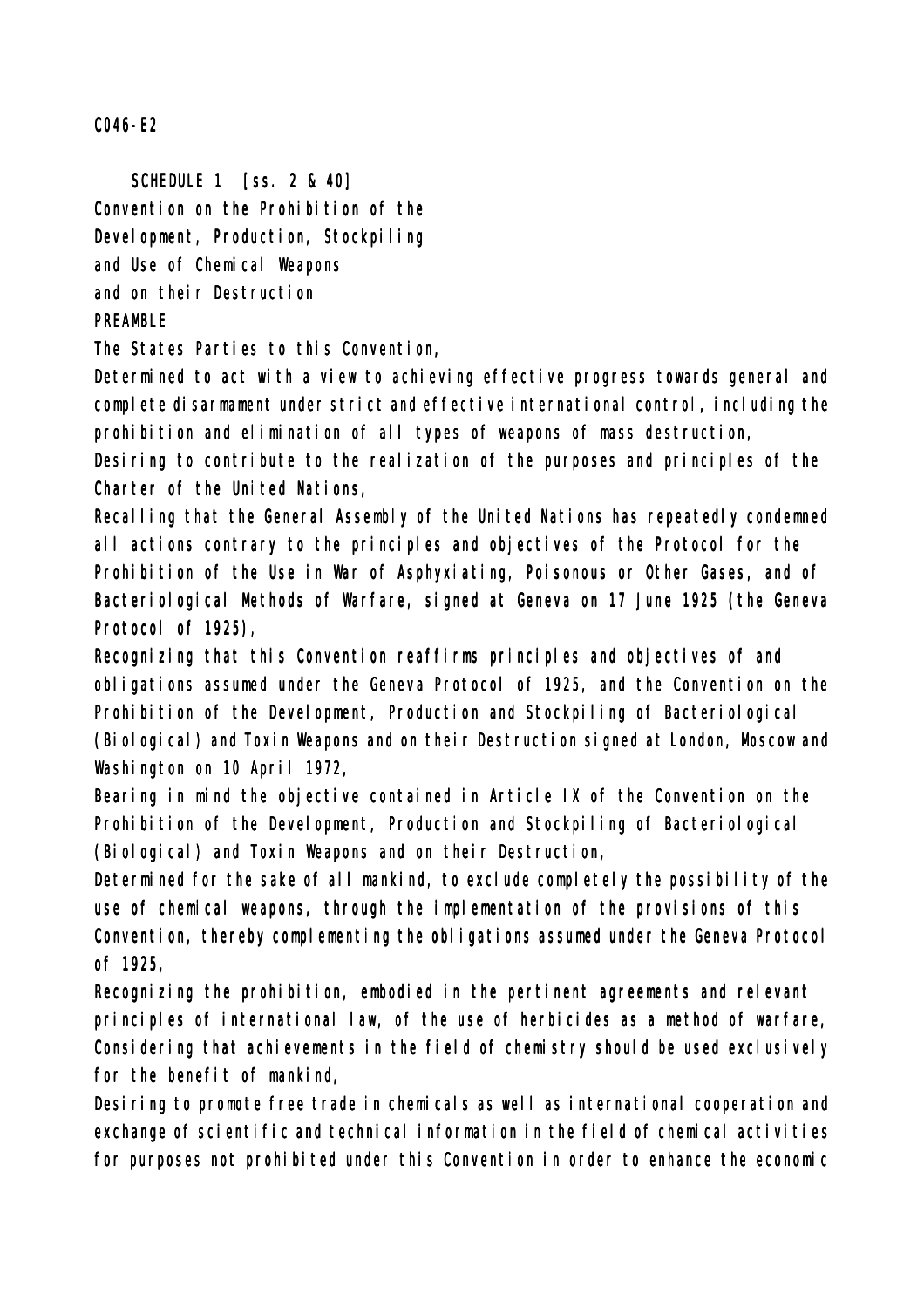and technological development of all States Parties,

Convinced that the complete and effective prohibition of the development, production, acquisition, stockpiling, retention, transfer and use of chemical weapons, and their destruction, represent a necessary step towards the achievement of these common objectives,

Have agreed as follows:

# ARTICLE I

#### GENERAL OBLIGATIONS

1. Each State Party to this Convention undertakes never under any circumstances: (a) To develop, produce, otherwise acquire, stockpile or retain chemical weapons, or transfer, directly or indirectly, chemical weapons to anyone;

(b) To use chemical weapons;

(c) To engage in any military preparations to use chemical weapons;

(d) To assist, encourage or induce, in any way, anyone to engage in any activity prohibited to a State Party under this Convention.

2. Each State Party undertakes to destroy chemical weapons it owns or possesses, or that are located in any place under its jurisdiction or control, in accordance with the provisions of this Convention.

3. Each State Party undertakes to destroy all chemical weapons it abandoned on the territory of another State Party, in accordance with the provisions of this Convention.

4. Each State Party undertakes to destroy any chemical weapons production facilities it owns or possesses, or that are located in any place under its jurisdiction or control, in accordance with the provisions of this Convention.

5. Each State Party undertakes not to use riot control agents as a method of warfare. ARTICLE II

# DEFINITIONS AND CRITERIA

For the purposes of this Convention:

1. "Chemical Weapons" means the following, together or separately:

(a) Toxic chemicals and their precursors, except where intended for purposes not prohibited under this Convention, as long as the types and quantities are consistent with such purposes;

(b) Munitions and devices, specifically designed to cause death or other harm through the toxic properties of those toxic chemicals specified in subparagraph (a), which would be released as a result of the employment of such munitions and devices;

 $(c)$  Any equipment specifically designed for use directly in connection with the employment of munitions and devices specified in subparagraph (b).

2. "Toxic Chemical" means: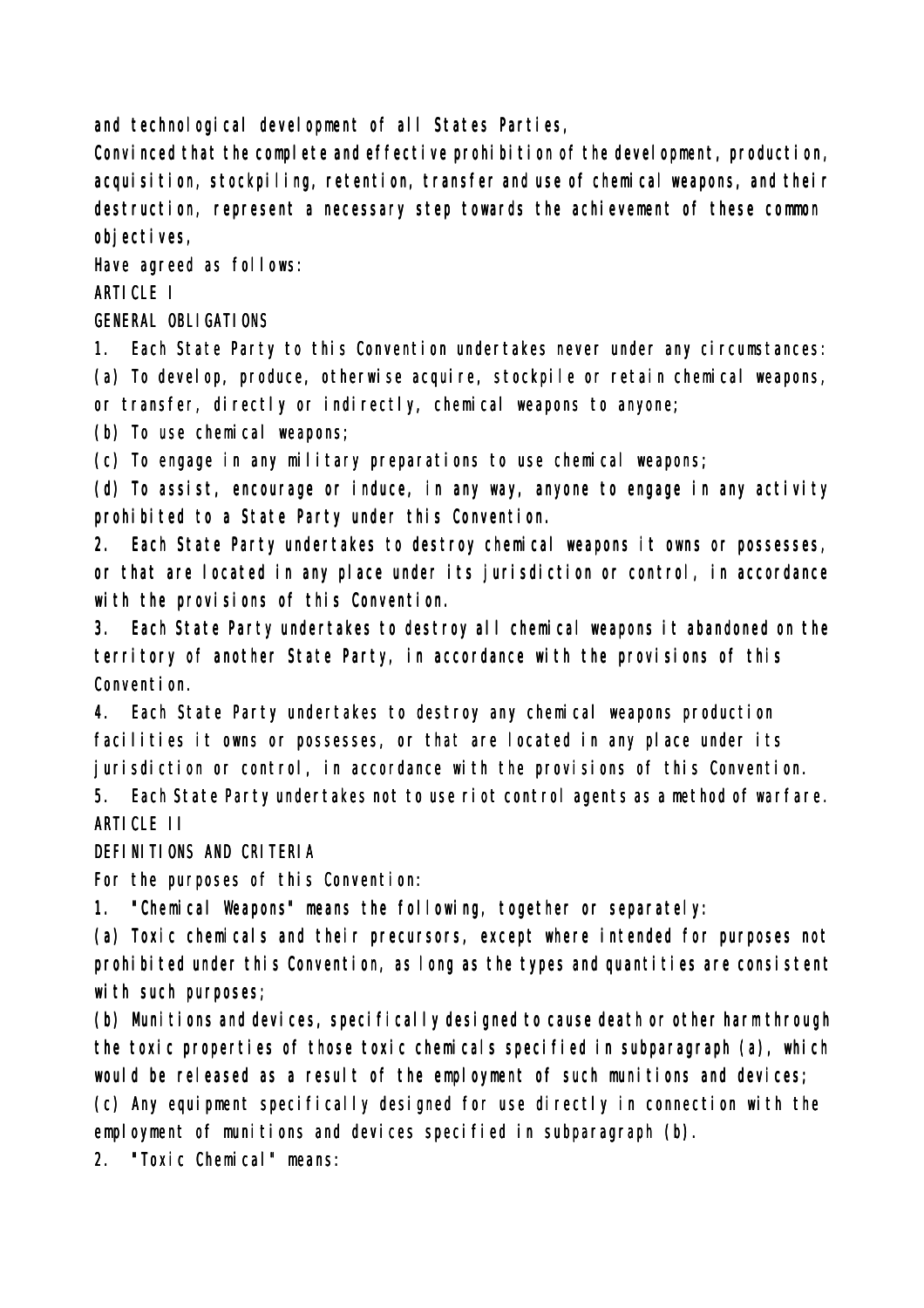Any chemical which through its chemical action on life processes can cause death, temporary incapacitation or permanent harm to humans or animals. This includes all such chemicals, regardless of their origin or of their method of production, and regardless of whether they are produced in facilities, in munitions or elsewhere. (For the purpose of implementing this Convention, toxic chemicals which have been identified for the application of verification measures are listed in Schedules contained in the Annex on Chemicals.)

3. "Precursor" means: 3.

Any chemical reactant which takes part at any stage in the production by whatever method of a toxic chemical. This includes any key component of a binary or multicomponent chemical system.

(For the purpose of implementing this Convention, precursors which have been identified for the application of verification measures are listed in Schedules contained in the Annex on Chemicals.)

4. "Key Component of Binary or Multicomponent Chemical Systems" (hereinafter 4. referred to as "key component") means:

The precursor which plays the most important role in determining the toxic properties of the final product and reacts rapidly with other chemicals in the binary or multicomponent system.

5. "Old Chemical Weapons" means:

(a) Chemical weapons which were produced before 1925; or

(b) Chemical weapons produced in the period between 1925 and 1946 that have deteriorated to such extent that they can no longer be used as chemical weapons. 6. "Abandoned Chemical Weapons" means:

Chemical weapons, including old chemical weapons, abandoned by a State after 1 January 1925 on the territory of another State without the consent of the latter. 7. "Riot Control Agent" means:

Any chemical not listed in a Schedule, which can produce rapidly in humans sensory irritation or disabling physical effects which disappear within a short time following termination of exposure.

8. "Chemical Weapons Production Facility":

(a) Means any equipment, as well as any building housing such equipment, that was designed, constructed or used at any time since 1 January 1946:

 $(i)$  As part of the stage in the production of chemicals ("final technological stage") where the material flows would contain, when the equipment is in operation: (1) Any chemical listed in Schedule 1 in the Annex on Chemicals; or

(2) Any other chemical that has no use, above 1 tonne per year on the territory of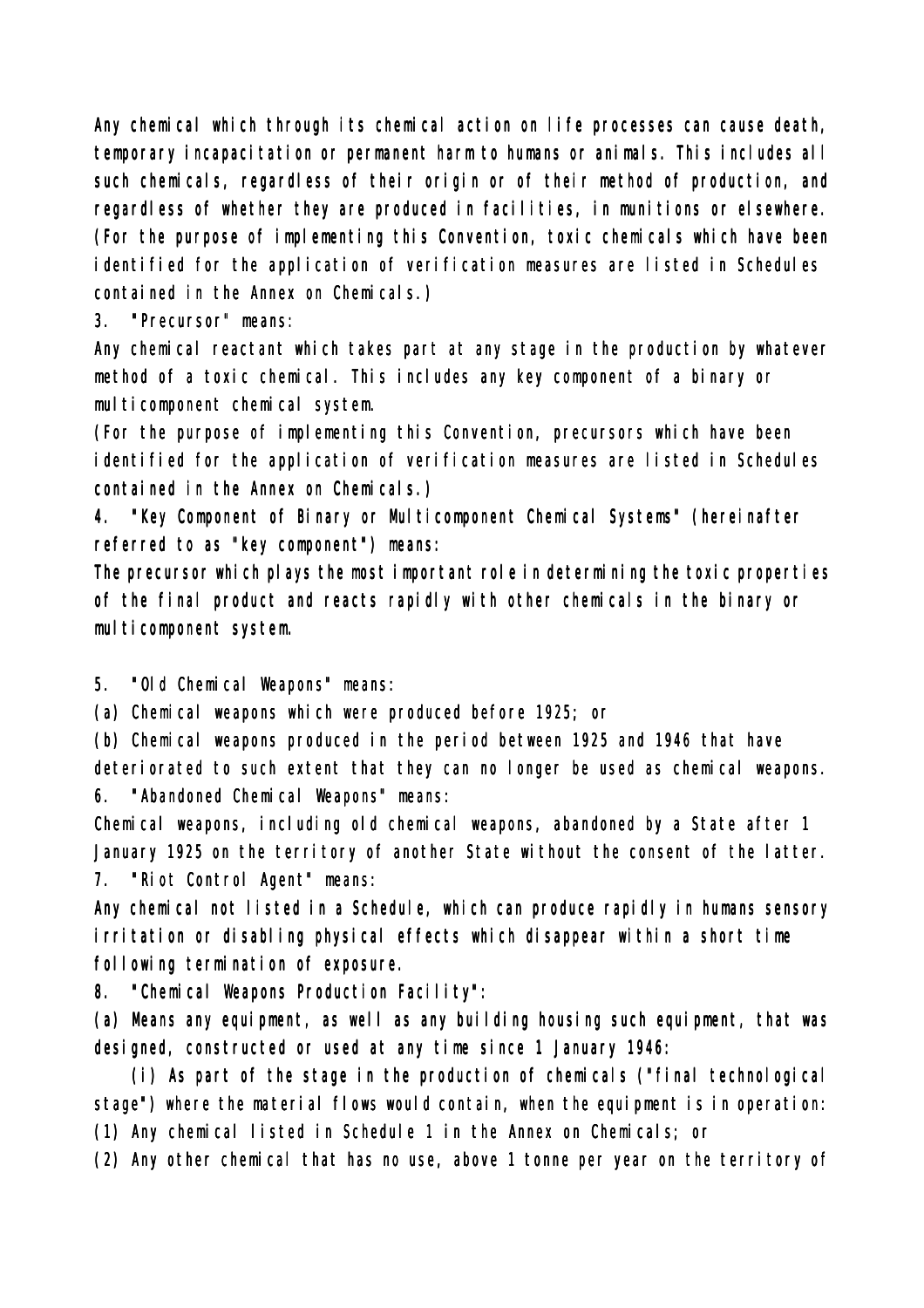a State Party or in any other place under the jurisdiction or control of a State Party, for purposes not prohibited under this Convention, but can be used for chemical weapons purposes;

or

 $(i)$  For filling chemical weapons, including, inter alia, the filling of chemicals listed in Schedule 1 into munitions, devices or bulk storage containers; the filling of chemicals into containers that form part of assembled binary munitions and devices or into chemical submunitions that form part of assembled unitary munitions and devices, and the loading of the containers and chemical submunitions into the respective munitions and devices;

(b) Does not mean:

(i) Any facility having a production capacity for synthesis of chemicals specified in subparagraph (a)(i) that is less than 1 tonne;

(ii) Any facility in which a chemical specified in subparagraph  $(a)(i)$  is or was produced as an unavoidable by-product of activities for purposes not prohibited under this Convention, provided that the chemical does not exceed 3 per cent of the total product and that the facility is subject to declaration and inspection under the Annex on Implementation and Verification (hereinafter referred to as "Verification Annex"); or

(iii) The single small-scale facility for production of chemicals listed in Schedule 1 for purposes not prohibited under this Convention as referred to in Part VI of the Verification Annex.

9. "Purposes Not Prohibited Under this Convention" means:

(a) Industrial, agricultural, research, medical, pharmaceutical or other peaceful purposes;

(b) Protective purposes, namely those purposes directly related to protection against toxic chemicals and to protection against chemical weapons;

(c) Military purposes not connected with the use of chemical weapons and not (c) Military purposes not connected with use of chemical weapons and dependent on the use of the toxic properties of chemicals as a method of warfare; (d) Law enforcement including domestic riot control purposes.

10. "Production Capacity" means:

The annual quantitative potential for manufacturing a specific chemical based on the technological process actually used or, if the process is not yet operational,

planned to be used at the relevant facility. It shall be deemed to be equal to the nameplate capacity or, if the nameplate capacity is not available, to the design capacity. The nameplate capacity is the product output under conditions optimized for maximum quantity for the production facility, as demonstrated by one or more test-runs. The design capacity is the corresponding theoretically calculated product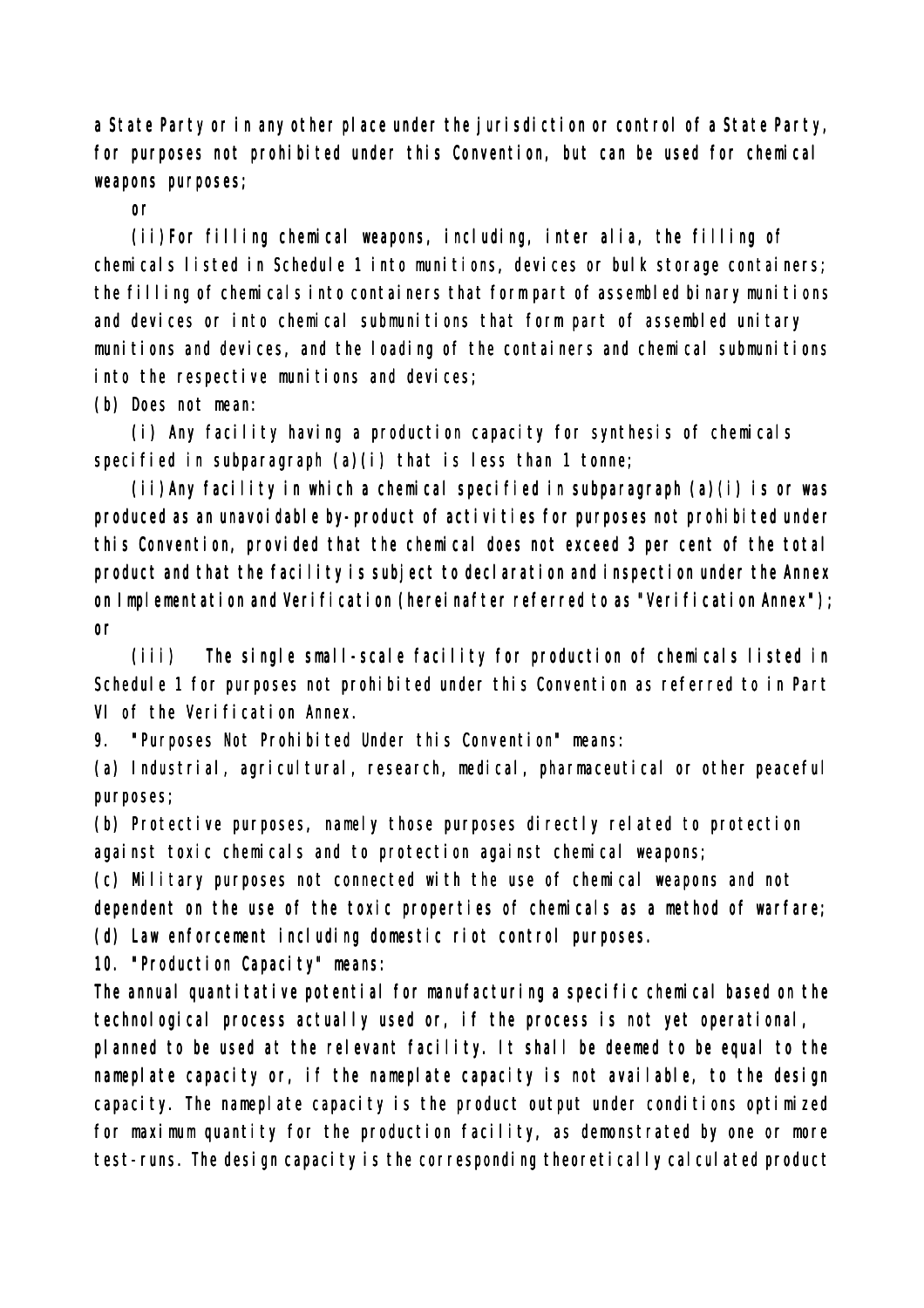output.

11. "Organization" means the Organization for the Prohibition of Chemical Weapons established pursuant to Article VIII of this Convention.

12. For the purposes of Article VI:

(a) "Production" of a chemical means its formation through chemical reaction;

(b) "Processing" of a chemical means a physical process, such as formulation, extraction and purification, in which a chemical is not converted into another chemical;

(c) "Consumption" of a chemical means its conversion into another chemical via a chemical reaction.

ARTICLE III

#### DECLARATIONS

1. Each State Party shall submit to the Organization, not later than 30 days after this Convention enters into force for it, the following declarations, in which it shall:

(a) With respect to chemical weapons: (a) weapons:

(i) Declare whether it owns or possesses any chemical weapons, or whether there are any chemical weapons located in any place under its jurisdiction or control;

(ii) Specify the precise location, aggregate quantity and detailed inventory of chemical weapons it owns or possesses, or that are located in any place under its jurisdiction or control, in accordance with Part IV(A), paragraphs 1 to 3, of the Verification Annex, except for those chemical weapons referred to in subsubparagraph (iii);

 $(iii)$  Report any chemical weapons on its territory that are owned and possessed by another State and located in any place under the jurisdiction or control of another State, in accordance with Part IV(A), paragraph 4, of the Verification Annex;

(iv)Declare whether it has transferred or received, directly or indirectly, any chemical weapons since 1 January 1946 and specify the transfer or receipt of such weapons, in accordance with Part IV(A), paragraph 5, of the Verification Annex;

(v) Provide its general plan for destruction of chemical weapons that it owns or possesses, or that are located in any place under its jurisdiction or control, in accordance with Part IV(A), paragraph 6, of the Verification Annex; (b) With respect to old chemical weapons and abandoned chemical weapons:

(i) Declare whether it has on its territory old chemical weapons and provide all available information in accordance with Part IV(B), paragraph 3, of the Veri fication Annex:

(ii)Declare whether there are abandoned chemical weapons on its territory and provide all available information in accordance with Part IV(B), paragraph 8, of the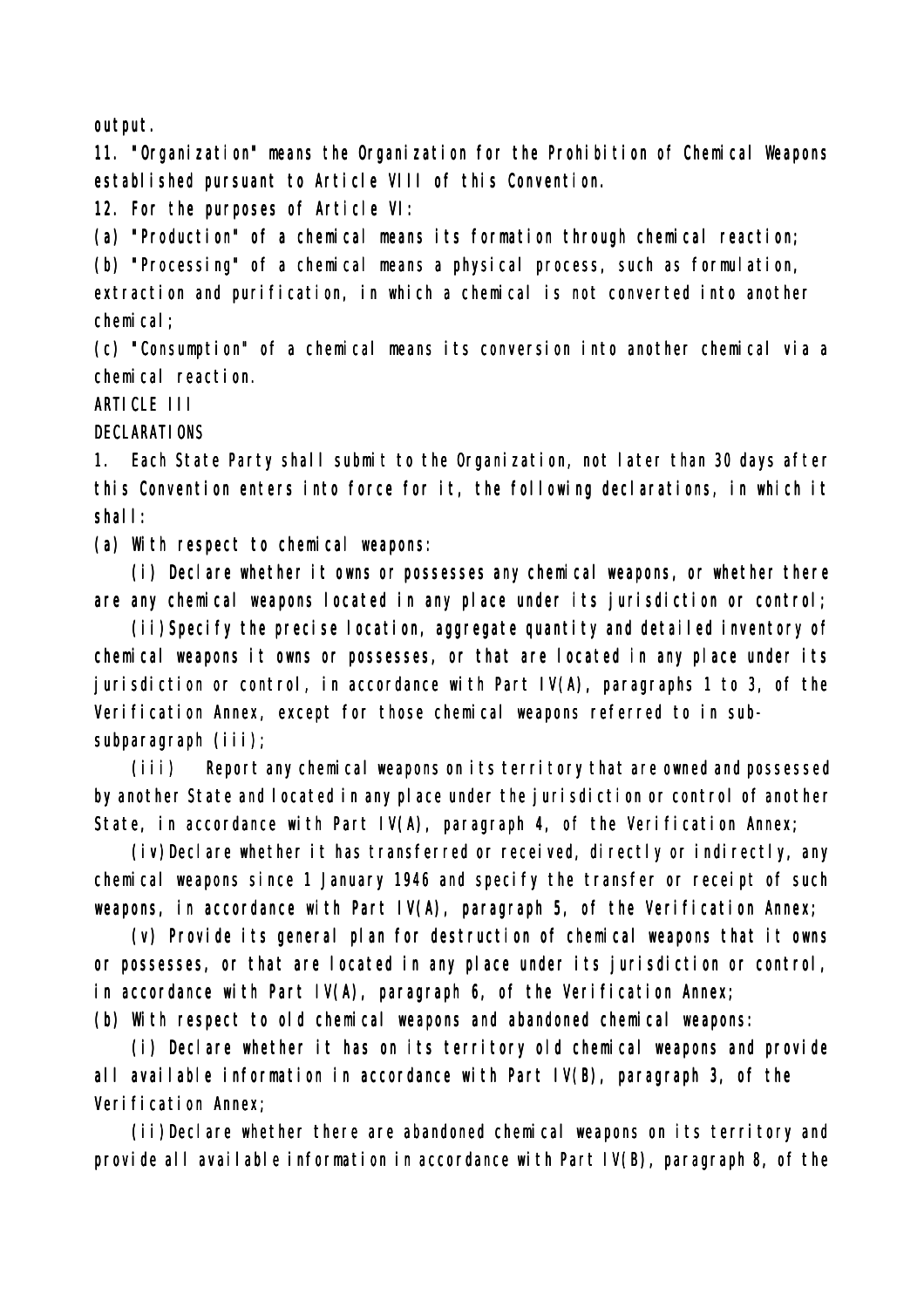Verification Annex;

(iii) Declare whether it has abandoned chemical weapons on the territory of other States and provide all available information in accordance with Part IV(B), paragraph 10, of the Verification Annex;

(c) With respect to chemical weapons production facilities:

(i) Declare whether it has or has had any chemical weapons production facility under its ownership or possession, or that is or has been located in any place under its jurisdiction or control at any time since 1 January 1946;

(ii)Specify any chemical weapons production facility it has or has had under its ownership or possession or that is or has been located in any place under its jurisdiction or control at any time since 1 January 1946, in accordance with Part V, paragraph 1, of the Verification Annex, except for those facilities referred to in sub-subparagraph (iii);

(iii) Report any chemical weapons production facility on its territory that another State has or has had under its ownership and possession and that is or has been located in any place under the jurisdiction or control of another State at any time since

1 January 1946, in accordance with Part V, paragraph 2, of the Verification Annex;

 $(iv)$  Declare whether it has transferred or received, directly or indirectly, any equipment for the production of chemical weapons since 1 January 1946 and specify the transfer or receipt of such equipment, in accordance with Part V, paragraphs 3 to 5, of the Verification Annex;

(v) Provide its general plan for destruction of any chemical weapons production facility it owns or possesses, or that is located in any place under its jurisdiction or control, in accordance with Part V, paragraph 6, of the Verification Annex;

(vi)Specify actions to be taken for closure of any chemical weapons production facility it owns or possesses, or that is located in any place under its jurisdiction or control, in accordance with Part V, paragraph 1(i), of the Verification Annex;

(vii) Provide its general plan for any temporary conversion of any chemical weapons production facility it owns or possesses, or that is located in any place under its jurisdiction or control, into a chemical weapons destruction facility, in accordance with Part V, paragraph 7, of the Verification Annex;

(d) Whith respect to other facilities:

Specify the precise location, nature and general scope of activities of any facility or establishment under its ownership or possession, or located in any place under its jurisdiction or control, and that has been designed, constructed or used since 1 January 1946 primarily for development of chemical weapons. Such declaration shall include, inter alia, laboratories and test and evaluation sites;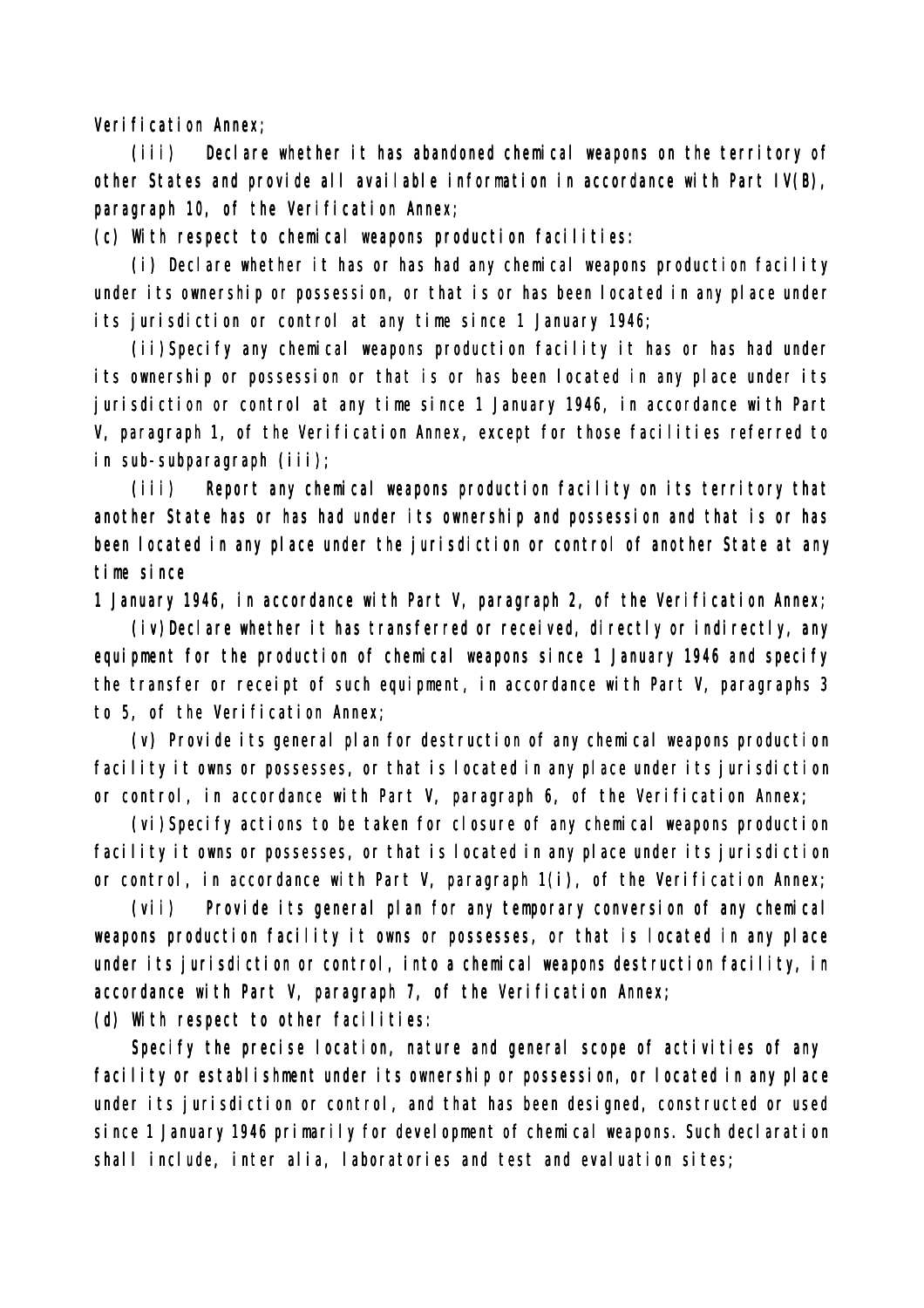(e) With respect to riot control agents: Specify the chemical name, structural formula and Chemical Abstracts Service (CAS) registry number, if assigned, of each chemical it holds for riot control purposes. This declaration shall be updated not later than 30 days after any change becomes effective.

2. The provisions of this Article and the relevant provisions of Part IV of the Verification Annex shall not, at the discretion of a State Party, apply to chemical weapons buried on its territory before 1 January 1977 and which remain buried, or which had been dumped at sea before

1 January 1985.

ARTICLE IV

#### CHEMICAL WEAPONS

1. The provisions of this Article and the detailed procedures for its implementation shall apply to all chemical weapons owned or possessed by a State Party, or that are located in any place under its jurisdiction or control, except old chemical weapons and abandoned chemical weapons to which Part IV(B) of the Verification Annex applies.

2. Detailed procedures for the implementation of this Article are set forth in the Veri fication Annex.

3. All locations at which chemical weapons specified in paragraph 1 are stored or destroyed shall be subject to systematic verification through on-site inspection and monitoring with on-site instruments, in accordance with Part IV(A) of the Verification Annex.

4. Each State Party shall, immediately after the declaration under Article III, paragraph 1(a), has been submitted, provide access to chemical weapons specified in paragraph 1 for the purpose of systematic verification of the declaration through on-site inspection. Thereafter, each State Party shall not remove any of these chemical weapons, except to a chemical weapons destruction facility. It shall provide access to such chemical weapons, for the purpose of systematic on-site verification. 5. Each State Party shall provide access to any chemical weapons destruction facilities and their storage areas, that it owns or possesses, or that are located in any place under its jurisdiction or control, for the purpose of systematic verification through on-site inspection and monitoring with on-site instruments. 6. Each State Party shall destroy all chemical weapons specified in paragraph 1 pursuant to the Verification Annex and in accordance with the agreed rate and sequence of destruction (hereinafter referred to as "order of destruction"). Such destruction shall begin not later than two years after this Convention enters into force for it and shall finish not later than 10 years after entry into force of this Convention. A State Party is not precluded from destroying such chemical weapons at a faster rate. 7. Each State Party shall: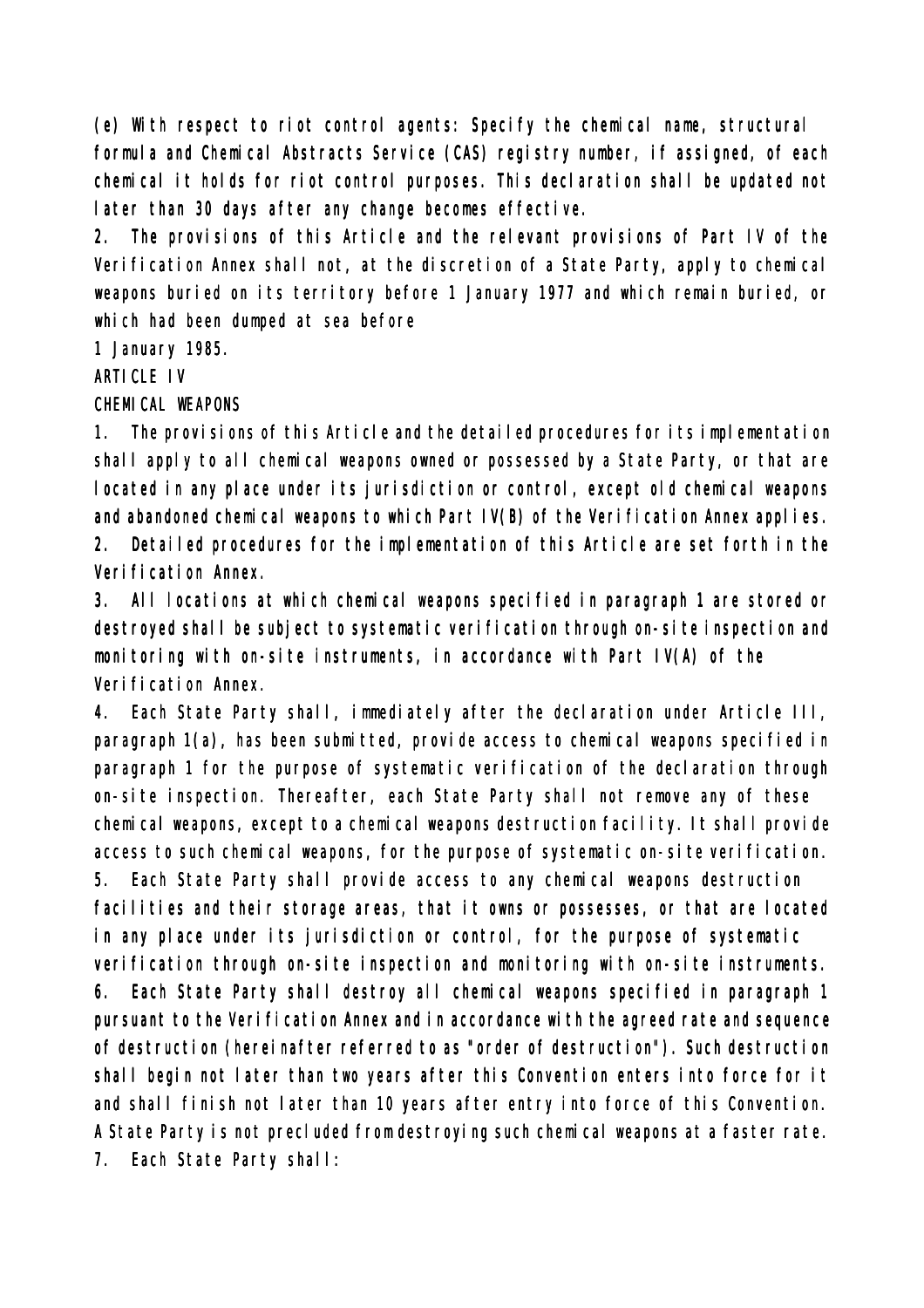(a) Submit detailed plans for the destruction of chemical weapons specified in paragraph 1 not later than 60 days before each annual destruction period begins, in accordance with Part IV(A), paragraph 29, of the Verification Annex; the detailed plans shall encompass all stocks to be destroyed during the next annual destruction period;

(b) Submit declarations annually regarding the implementation of its plans for destruction of chemical weapons specified in paragraph 1, not later than 60 days after the end of each annual destruction period; and

(c) Certify, not later than 30 days after the destruction process has been completed, that all chemical weapons specified in paragraph 1 have been destroyed.

8. If a State ratifies or accedes to this Convention after the 10-year period for destruction set forth in paragraph 6, it shall destroy chemical weapons specified in paragraph 1 as soon as possible. The order of destruction and procedures for stringent verification for such a State Party shall be determined by the Executive Council.

9. Any chemical weapons discovered by a State Party after the initial declaration of chemical weapons shall be reported, secured and destroyed in accordance with Part IV(A) of the Verification Annex.

10. Each State Party, during transportation, sampling, storage and destruction of chemical weapons, shall assign the highest priority to ensuring the safety of people and to protecting the environment. Each State Party shall transport, sample, store and destroy chemical weapons in accordance with its national standards for safety and emissions.

11. Any State Party which has on its territory chemical weapons that are owned or possessed by another State, or that are located in any place under the jurisdiction or control of another State, shall make the fullest efforts to ensure that these chemical weapons are removed from its territory not later than one year after this Convention enters into force for it. If they are not removed within one year, the State Party may request the Organization and other States Parties to provide assistance in the destruction of these chemical weapons.

12. Each State Party undertakes to cooperate with other States Parties that request information or assistance on a bilateral basis or through the Technical Secretariat regarding methods and technologies for the safe and efficient destruction of chemical weapons.

13. In carrying out verification activities pursuant to this Article and Part  $IV(A)$ of the Verification Annex, the Organization shall consider measures to avoid unnecessary duplication of bilateral or multilateral agreements on verification of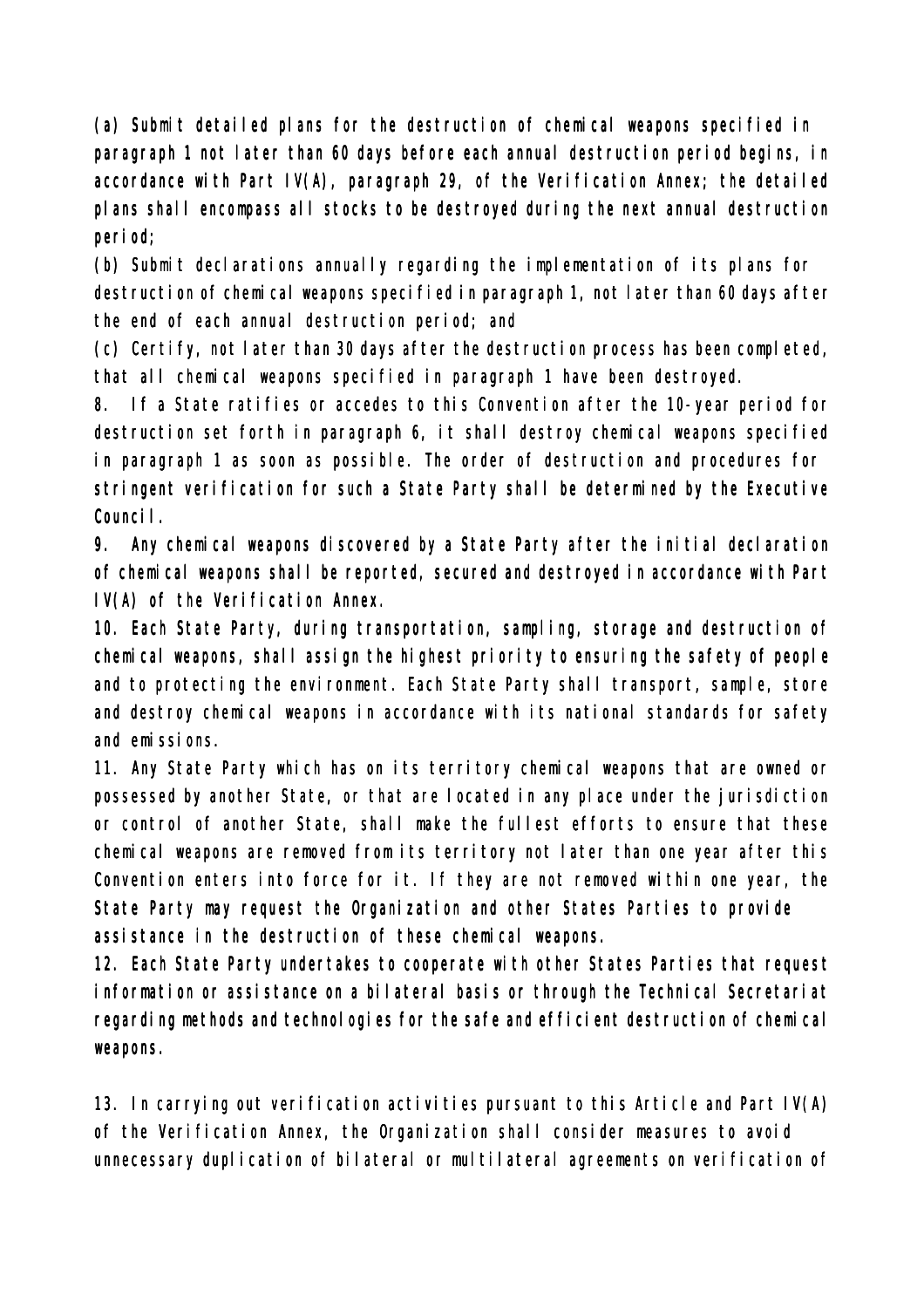chemical weapons storage and their destruction among States Parties. To this end, the Executive Council shall decide to limit verification to measures complementary to those undertaken pursuant to such a bilateral or multilateral agreement, if it considers that:

(a) Verification provisions of such an agreement are consistent with the verification provisions of this Article and Part IV(A) of the Verification Annex; (b) Implementation of such an agreement provides for sufficient assurance of compliance with the relevant provisions of this Convention; and

(c) Parties to the bilateral or multilateral agreement keep the Organization fully informed about their verification activities.

14. If the Executive Council takes a decision pursuant to paragraph 13, the Organization shall have the right to monitor the implementation of the bilateral or multilateral agreement.

15. Nothing in paragraphs 13 and 14 shall affect the obligation of a State Party to provide declarations pursuant to Article III, this Article and Part IV(A) of the Veri fication Annex.

16. Each State Party shall meet the costs of destruction of chemical weapons it is obliged to destroy. It shall also meet the costs of verification of storage and destruction of these chemical weapons unless the Executive Council decides otherwise. If the Executive Council decides to limit verification measures of the Organization pursuant to paragraph 13, the costs of complementary verification and monitoring by the Organization shall be paid in accordance with the United Nations scale of assessment, as specified in Article VIII, paragraph 7.

17. The provisions of this Article and the relevant provisions of Part IV of the Verification Annex shall not, at the discretion of a State Party, apply to chemical weapons buried on its territory before 1 January 1977 and which remain buried, or which had been dumped at sea before 1 January 1985.

#### ARTICLE V

#### CHEMICAL WEAPONS PRODUCTION FACILITIES

1. The provisions of this Article and the detailed procedures for its implementation shall apply to any and all chemical weapons production facilities owned or possessed by a State Party, or that are located in any place under its jurisdiction or control.

2. Detailed procedures for the implementation of this Article are set forth in the Verification Annex.

3. All chemical weapons production facilities specified in paragraph 1 shall be subject to systematic verification through on-site inspection and monitoring with on-site instruments in accordance with Part V of the Verification Annex.

4. Each State Party shall cease immediately all activity at chemical weapons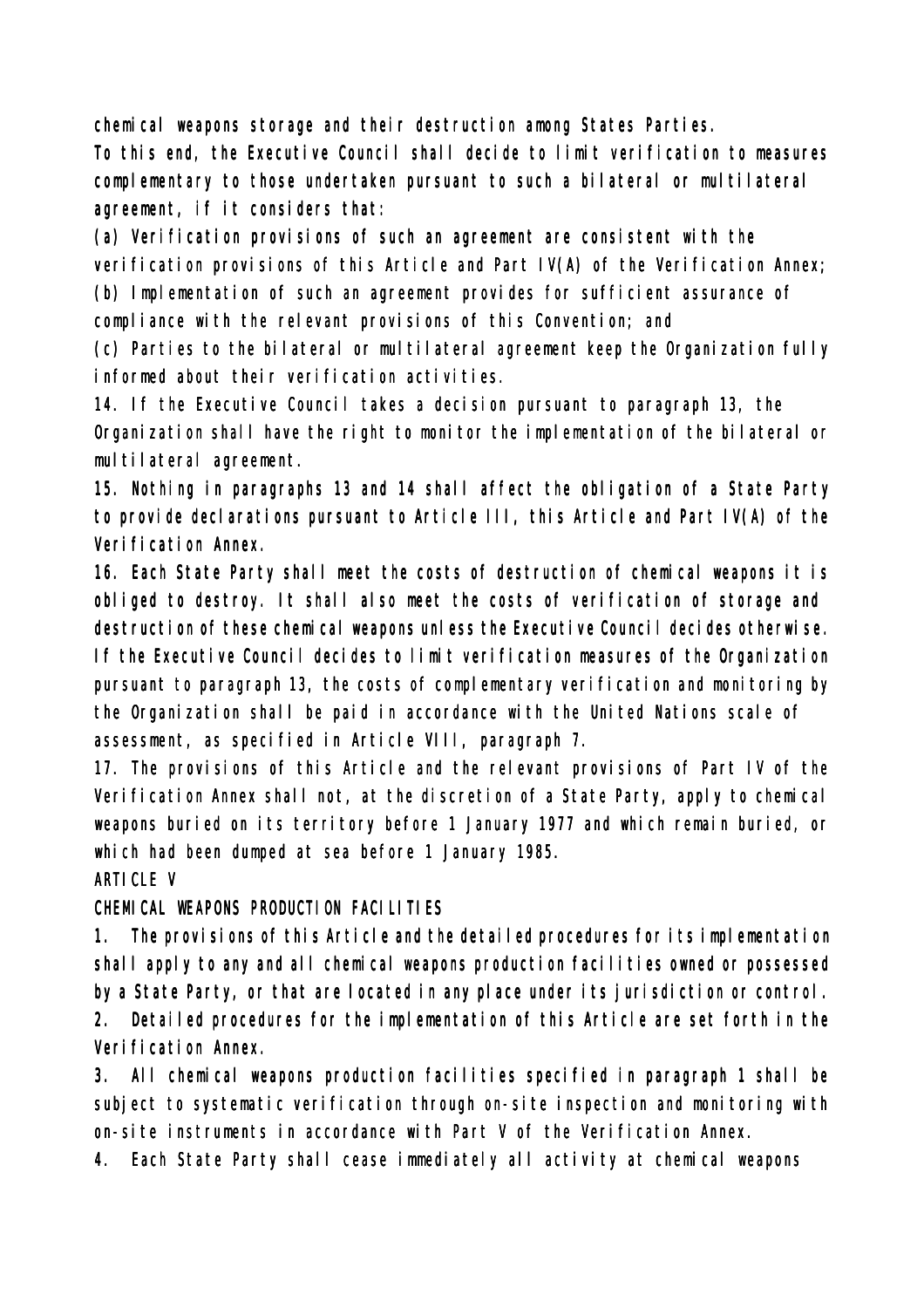production facilities specified in paragraph 1, except activity required for closure.

5. No State Party shall construct any new chemical weapons production facilities or modify any existing facilities for the purpose of chemical weapons production or for any other activity prohibited under this Convention.

6. Each State Party shall, immediately after the declaration under Article III, paragraph 1(c), has been submitted, provide access to chemical weapons production facilities specified in paragraph 1, for the purpose of systematic verification of the declaration through on-site inspection.

7. Each State Party shall:

(a) Close, not later than 90 days after this Convention enters into force for it, all chemical weapons production facilities specified in paragraph 1, in accordance with Part V of the Verification Annex, and give notice thereof; and

(b) Provide access to chemical weapons production facilities specified in paragraph 1, subsequent to closure, for the purpose of systematic verification through onsite inspection and monitoring with on-site instruments in order to ensure that the facility remains closed and is subsequently destroyed.

8. Each State Party shall destroy all chemical weapons production facilities specified in paragraph 1 and related facilities and equipment, pursuant to the Verification Annex and in accordance with an agreed rate and sequence of destruction (hereinafter referred to as "order of destruction"). Such destruction shall begin not later than one year after this Convention enters into force for it, and shall finish not later than 10 years after entry into force of this Convention. A State Party is not precluded from destroying such facilities at a faster rate.

9. Each State Party shall:

(a) Submit detailed plans for destruction of chemical weapons production facilities specified in paragraph 1, not later than 180 days before the destruction of each facility begins;

(b) Submit declarations annually regarding the implementation of its plans for the destruction of all chemical weapons production facilities specified in paragraph 1, not later than 90 days after the end of each annual destruction period; and

(c) Certify, not later than 30 days after the destruction process has been completed, that all chemical weapons production facilities specified in paragraph 1 have been destroyed.

10. If a State ratifies or accedes to this Convention after the 10-year period for destruction set forth in paragraph 8, it shall destroy chemical weapons production facilities specified in paragraph 1 as soon as possible. The order of destruction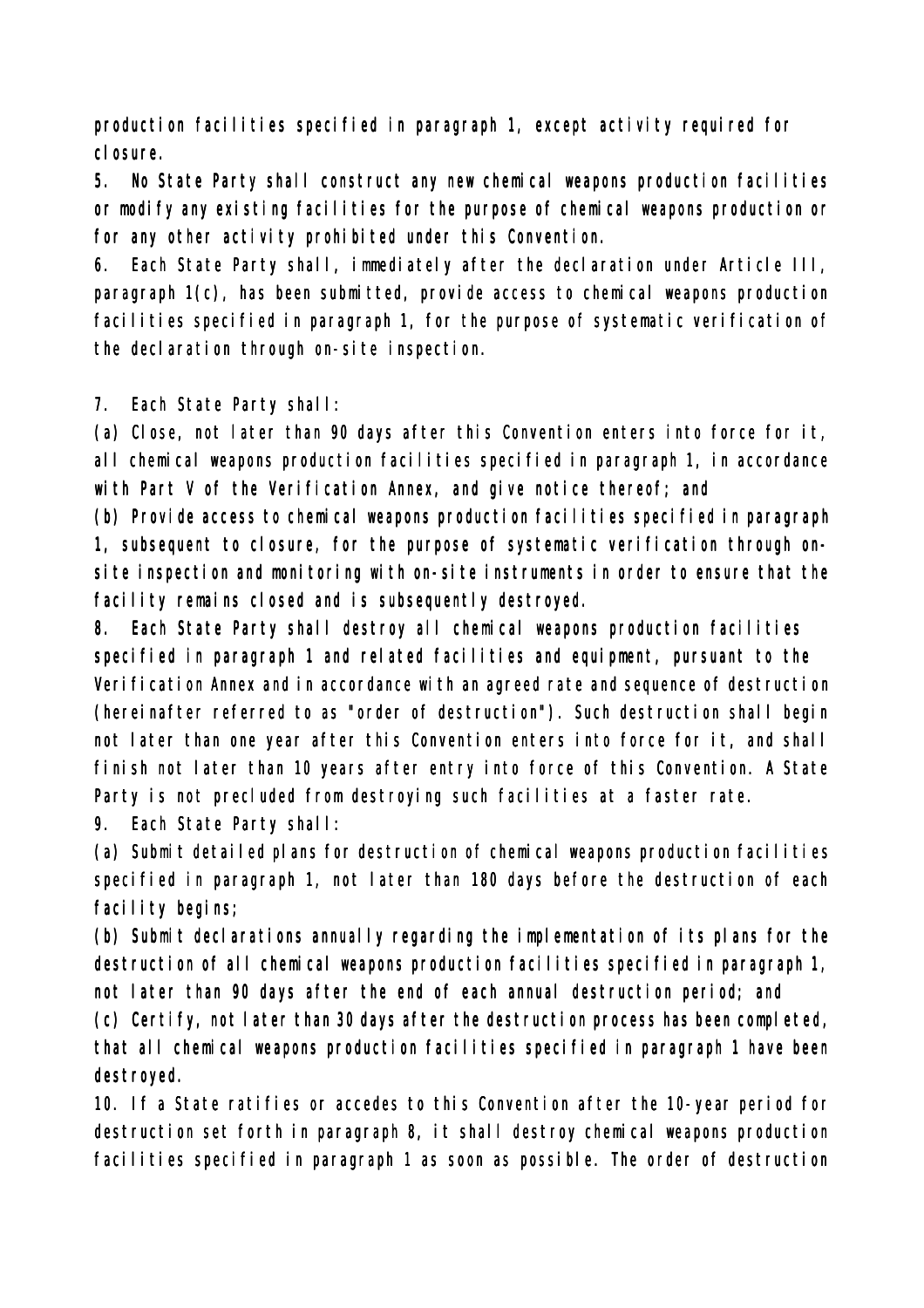and procedures for stringent verification for such a State Party shall be determined by the Executive Council.

11. Each State Party, during the destruction of chemical weapons production facilities, shall assign the highest priority to ensuring the safety of people and to protecting the environment. Each State Party shall destroy chemical weapons production facilities in accordance with its national standards for safety and emissions.

12. Chemical weapons production facilities specified in paragraph 1 may be temporarily converted for destruction of chemical weapons in accordance with Part V, paragraphs 18 to 25, of the Verification Annex. Such a converted facility must be destroyed as soon as it is no longer in use for destruction of chemical weapons but, in any case, not later than 10 years after entry into force of this Convention. 13. A State Party may request, in exceptional cases of compelling need, permission to use a chemical weapons production facility specified in paragraph 1 for purposes not prohibited under this Convention. Upon the recommendation of the Executive Council, the Conference of the States Parties shall decide whether or not to approve the request and shall establish the conditions upon which approval is contingent in accordance with Part V, Section D, of the Verification Annex.

14. The chemical weapons production facility shall be converted in such a manner that the converted facility is not more capable of being reconverted into a chemical weapons production facility than any other facility used for industrial,

agricultural, research, medical, pharmaceutical or other peaceful purposes not involving chemicals listed in Schedule 1.

15. All converted facilities shall be subject to systematic verification through on-site inspection and monitoring with on-site instruments in accordance with Part V, Section D, of the Verification Annex.

16. In carrying out verification activities pursuant to this Article and Part V of the Verification Annex, the Organization shall consider measures to avoid unnecessary duplication of bilateral or multilateral agreements on verification of chemical weapons production facilities and their destruction among States Parties.

To this end, the Executive Council shall decide to limit the verification to measures complementary to those undertaken pursuant to such a bilateral or multilateral agreement, if it considers that:

(a) Verification provisions of such an agreement are consistent with the verification provisions of this Article and Part V of the Verification Annex; (b) Implementation of the agreement provides for sufficient assurance of compliance with the relevant provisions of this Convention; and

(c) Parties to the bilateral or multilateral agreement keep the Organization fully (c) Parties bilateral keep the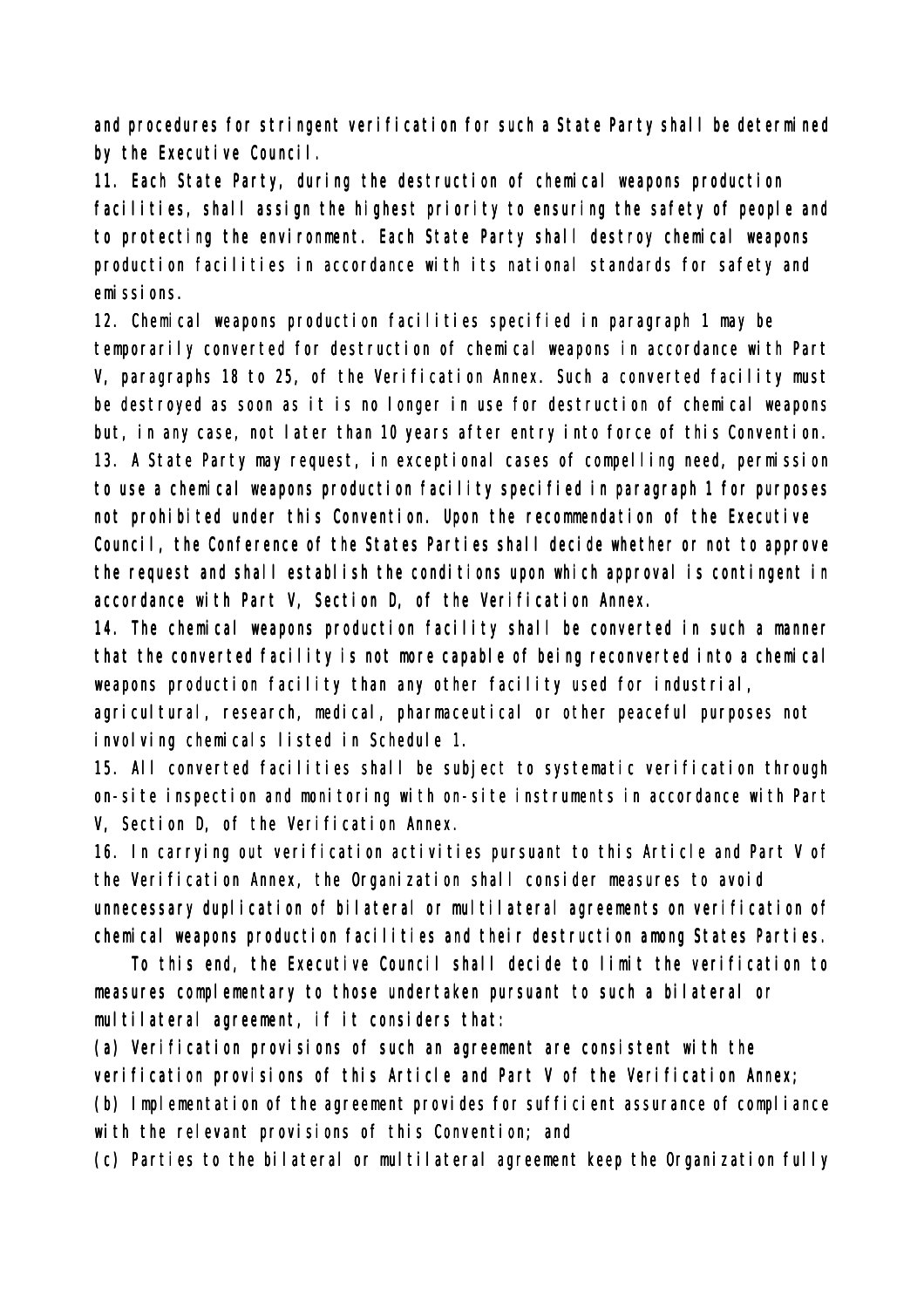informed about their verification activities.

17. If the Executive Council takes a decision pursuant to paragraph 16, the Organization shall have the right to monitor the implementation of the bilateral or multilateral agreement.

18. Nothing in paragraphs 16 and 17 shall affect the obligation of a State Party to make declarations pursuant to Article III, this Article and Part V of the Verification Annex.

19. Each State Party shall meet the costs of destruction of chemical weapons production facilities it is obliged to destroy. It shall also meet the costs of verification under this Article unless the Executive Council decides otherwise. If the Executive Council decides to limit verification measures of the Organization pursuant to paragraph 16, the costs of complementary verification and monitoring by the Organization shall be paid in accordance with the United Nations scale of assessment, as specified in Article VIII, paragraph 7.

#### ARTICLE VI

ACTIVITIES NOT PROHIBITED UNDER THIS CONVENTION

1. Each State Party has the right, subject to the provisions of this Convention, to develop, produce, otherwise acquire, retain, transfer and use toxic chemicals and their precursors for purposes not prohibited under this Convention.

2. Each State Party shall adopt the necessary measures to ensure that toxic chemicals and their precursors are only developed, produced, otherwise acquired, retained, transferred, or used within its territory or in any other place under its jurisdiction or control for purposes not prohibited under this Convention. To this end, and in order to verify that activities are in accordance with obligations under this Convention, each State Party shall subject toxic chemicals and their precursors listed in Schedules 1, 2 and 3 of the Annex on Chemicals, facilities related to such chemicals, and other facilities as specified in the Verification Annex, that are located on its territory or in any other place under its jurisdiction or control, to verification measures as provided in the Verification Annex.

3. Each State Party shall subject chemicals listed in Schedule 1 (hereinafter referred to as "Schedule 1 chemicals") to the prohibitions on production, acquisition, retention, transfer and use as specified in Part VI of the Verification Annex. It shall subject Schedule 1 chemicals and facilities specified in Part VI of the Verification Annex to systematic verification through on-site inspection and monitoring with on-site instruments in accordance with that Part of the Verification Annex.

4. Each State Party shall subject chemicals listed in Schedule 2 (hereinafter referred to as "Schedule 2 chemicals") and facilities specified in Part VII of the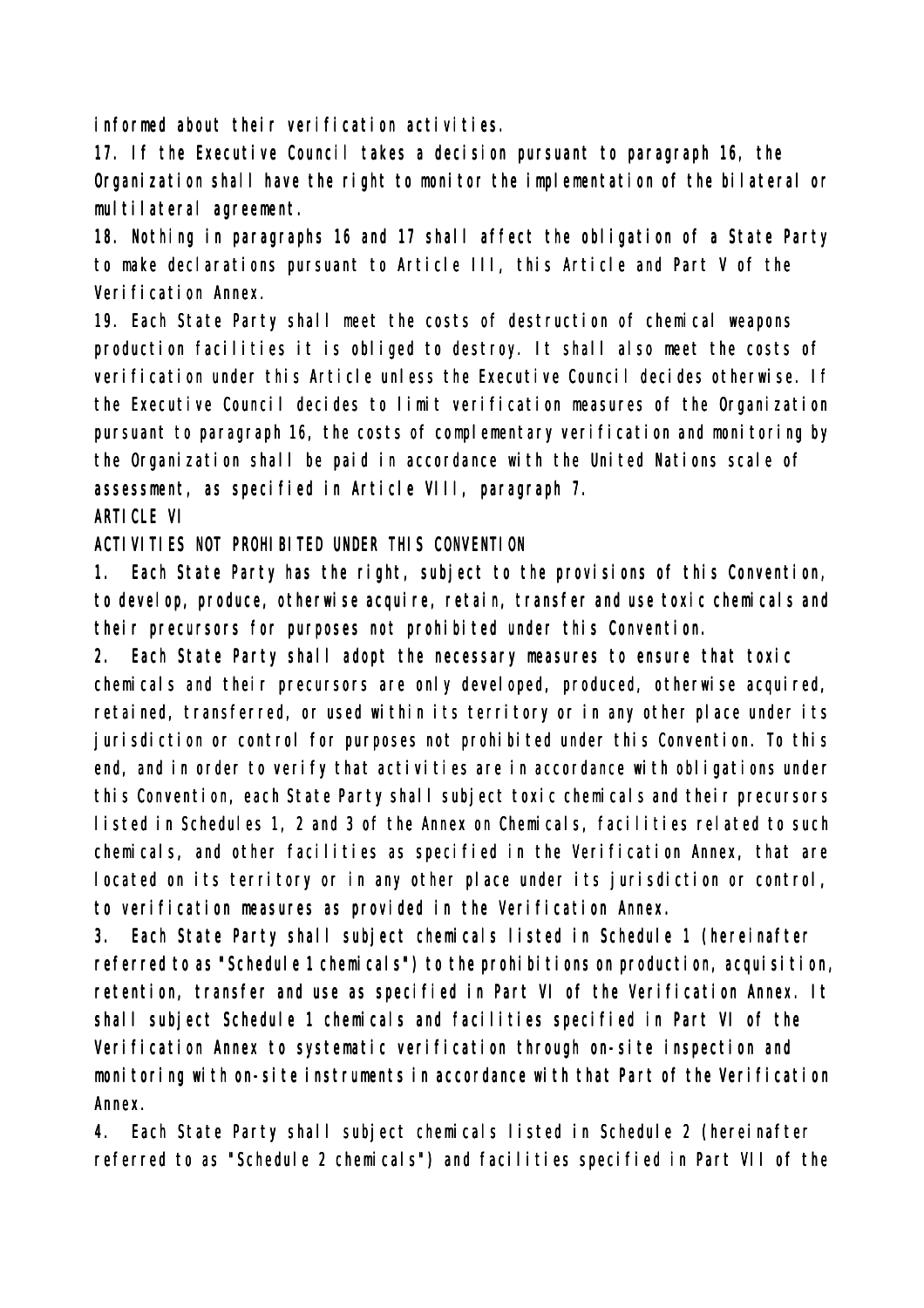Verification Annex to data monitoring and on-site verification in accordance with that Part of the Verification Annex.

5. Each State Party shall subject chemicals listed in Schedule 3 (hereinafter referred to as "Schedule 3 chemicals") and facilities specified in Part VIII of the Verification Annex to data monitoring and on-site verification in accordance with that Part of the Verification Annex.

6. Each State Party shall subject facilities specified in Part IX of the Verification Annex to data monitoring and eventual on-site verification in accordance with that Part of the Verification Annex unless decided otherwise by the Conference of the States Parties pursuant to Part IX, paragraph 22, of the Verification Annex.

7. Not later than 30 days after this Convention enters into force for it, each State Party shall make an initial declaration on relevant chemicals and facilities in accordance with the Verification Annex.

8. Each State Party shall make annual declarations regarding the relevant chemicals and facilities in accordance with the Verification Annex.

9. For the purpose of on-site verification, each State Party shall grant to the inspectors access to facilities as required in the Verification Annex.

10. In conducting verification activities, the Technical Secretariat shall avoid undue intrusion into the State Party's chemical activities for purposes not prohibited under this Convention and, in particular, abide by the provisions set forth in the Annex on the Protection of Confidential Information (hereinafter referred to as "Confidentiality Annex").

11. The provisions of this Article shall be implemented in a manner which avoids hampering the economic or technological development of States Parties, and international cooperation in the field of chemical activities for purposes not prohibited under this Convention including the international exchange of scientific and technical information and chemicals and equipment for the production, processing or use of chemicals for purposes not prohibited under this Convention. ARTICLE VII

#### NATIONAL IMPLEMENTATION MEASURES

General undertakings

1. Each State Party shall, in accordance with its constitutional processes, adopt the necessary measures to implement its obligations under this Convention. In particular, it shall:

(a) Prohibit natural and legal persons anywhere on its territory or in any other place under its jurisdiction as recognized by international law from undertaking any activity prohibited to a State Party under this Convention, including enacting penal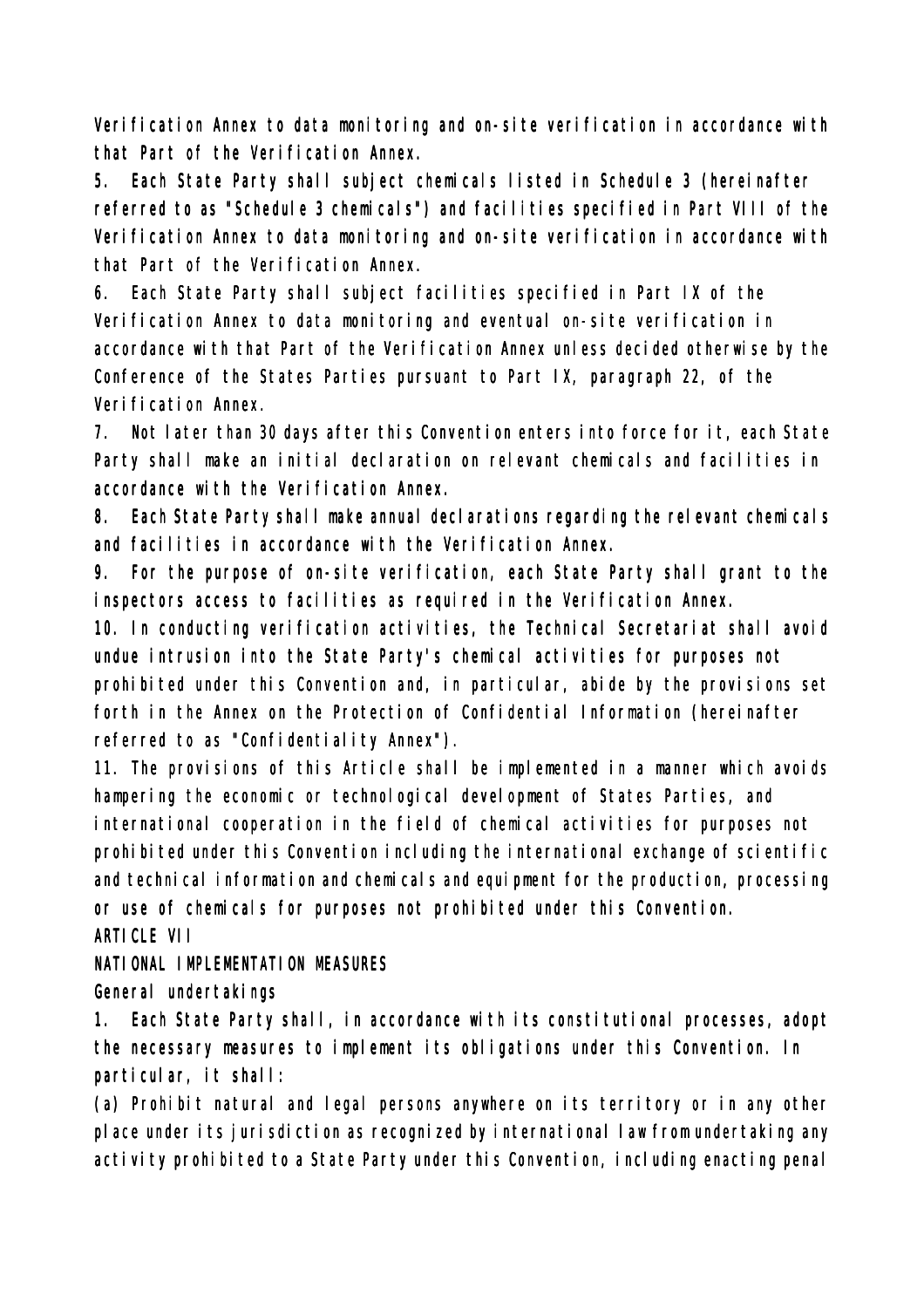legislation with respect to such activity;

(b) Not permit in any place under its control any activity prohibited to a State Party under this Convention; and

(c) Extend its penal legislation enacted under subparagraph (a) to any activity prohibited to a State Party under this Convention undertaken anywhere by natural persons, possessing its nationality, in conformity with international law.

2. Each State Party shall cooperate with other States Parties and afford the appropriate form of legal assistance to facilitate the implementation of the obligations under paragraph 1.

3. Each State Party, during the implementation of its obligations under this Convention, shall assign the highest priority to ensuring the safety of people and to protecting the environment, and shall cooperate as appropriate with other States Parties in this regard.

Relations between the State Party and the Organization

4. In order to fulfil its obligations under this Convention, each State Party shall designate or establish a National Authority to serve as the national focal point for effective liaison with the Organization and other States Parties. Each State Party shall notify the Organization of its National Authority at the time that this Convention enters into force for it.

5. Each State Party shall inform the Organization of the legislative and administrative measures taken to implement this Convention.

6. Each State Party shall treat as confidential and afford special handling to information and data that it receives in confidence from the Organization in connection with the implementation of this Convention.

It shall treat such information and data exclusively in connection with its rights and obligations under this Convention and in accordance with the provisions set forth in the Confidentiality Annex.

7. Each State Party undertakes to cooperate with the Organization in the exercise of all its functions and in particular to provide assistance to the Technical Secretariat.

#### ARTICLE VIII

#### THE ORGANIZATION

A. GENERAL PROVISIONS

1. The States Parties to this Convention hereby establish the Organization for the Prohibition of Chemical Weapons to achieve the object and purpose of this Convention, to ensure the implementation of its provisions, including those for international verification of compliance with it, and to provide a forum for consultation and cooperation among States Parties.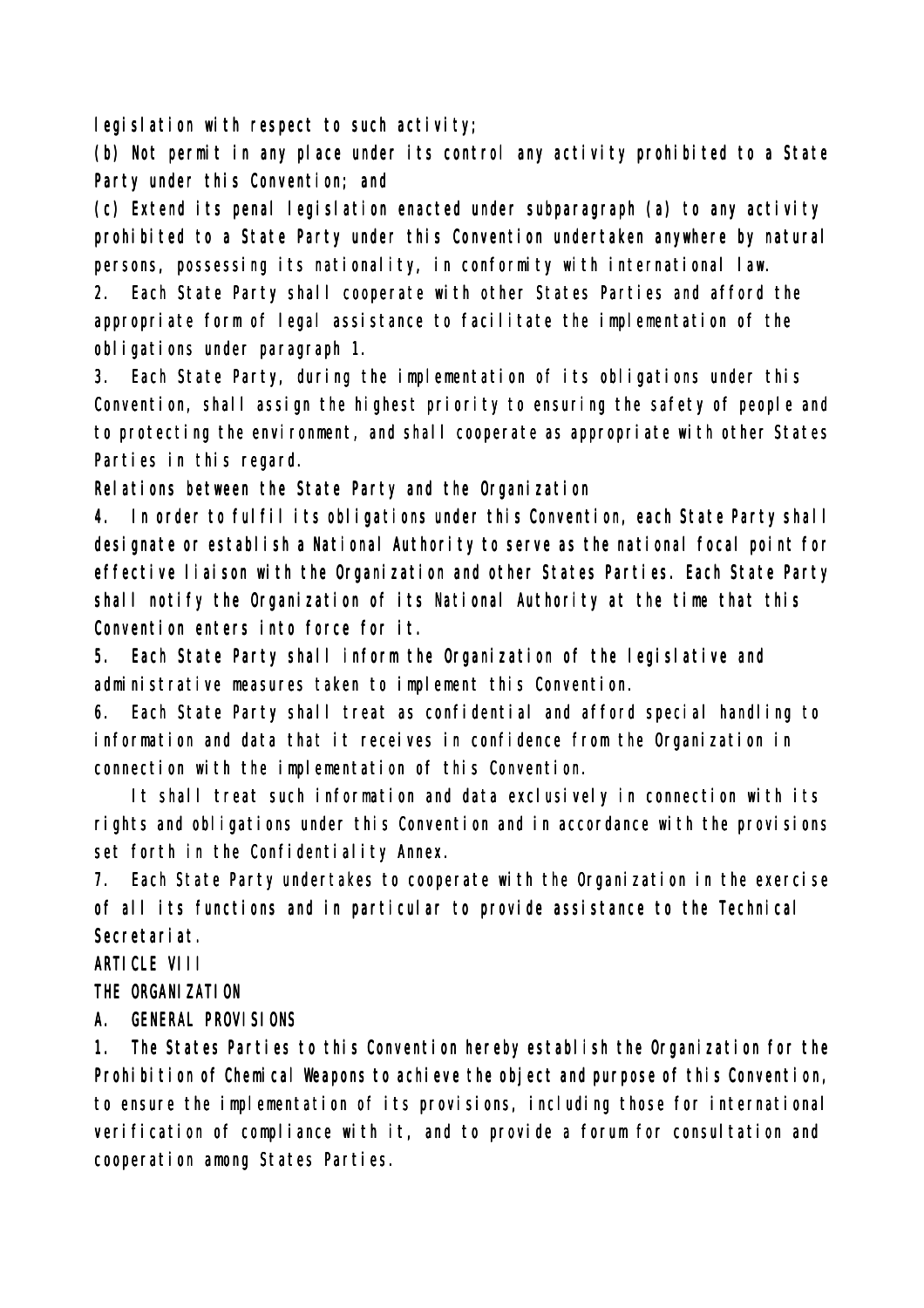2. All States Parties to this Convention shall be members of the Organization. A State Party shall not be deprived of its membership in the Organization.

3. The seat of the Headquarters of the Organization shall be The Hague, Kingdom of the Netherlands.

4. There are hereby established as the organs of the Organization: the Conference of the States Parties, the Executive Council, and the Technical Secretariat.

5. The Organization shall conduct its verification activities provided for under this Convention in the least intrusive manner possible consistent with the timely and efficient accomplishment of their objectives. It shall request only the information and data necessary to fulfil its responsibilities under this Convention. It shall take every precaution to protect the confidentiality of information on civil and military activities and facilities coming to its knowledge in the implementation of this Convention and, in particular, shall abide by the provisions set forth in the Confidentiality Annex.

6. In undertaking its verification activities the Organization shall consider measures to make use of advances in science and technology.

7. The costs of the Organization's activities shall be paid by States Parties in accordance with the United Nations scale of assessment adjusted to take into account differences in membership between the United Nations and this Organization, and subject to the provisions of Articles IV and V. Financial contributions of States Parties to the Preparatory Commission shall be deducted in an appropriate way from their contributions to the regular budget. The budget of the Organization shall comprise two separate chapters, one relating to administrative and other costs, and one relating to verification costs.

8. A member of the Organization which is in arrears in the payment of its financial contribution to the Organization shall have no vote in the Organization if the amount of its arrears equals or exceeds the amount of the contribution due from it for the preceding two full years. The Conference of the States Parties may, nevertheless, permit such a member to vote if it is satisfied that the failure to pay is due to conditions beyond the control of the member.

B. THE CONFERENCE OF THE STATES PARTIES

Composition, procedures and decision-making

9. The Conference of the States Parties (hereinafter referred to as "the Conference") shall be composed of all members of this Organization. Each member shall have one representative in the Conference, who may be accompanied by alternates and advisers. 10. The first session of the Conference shall be convened by the depositary not later

than 30 days after the entry into force of this Convention.

11. The Conference shall meet in regular sessions which shall be held annually unless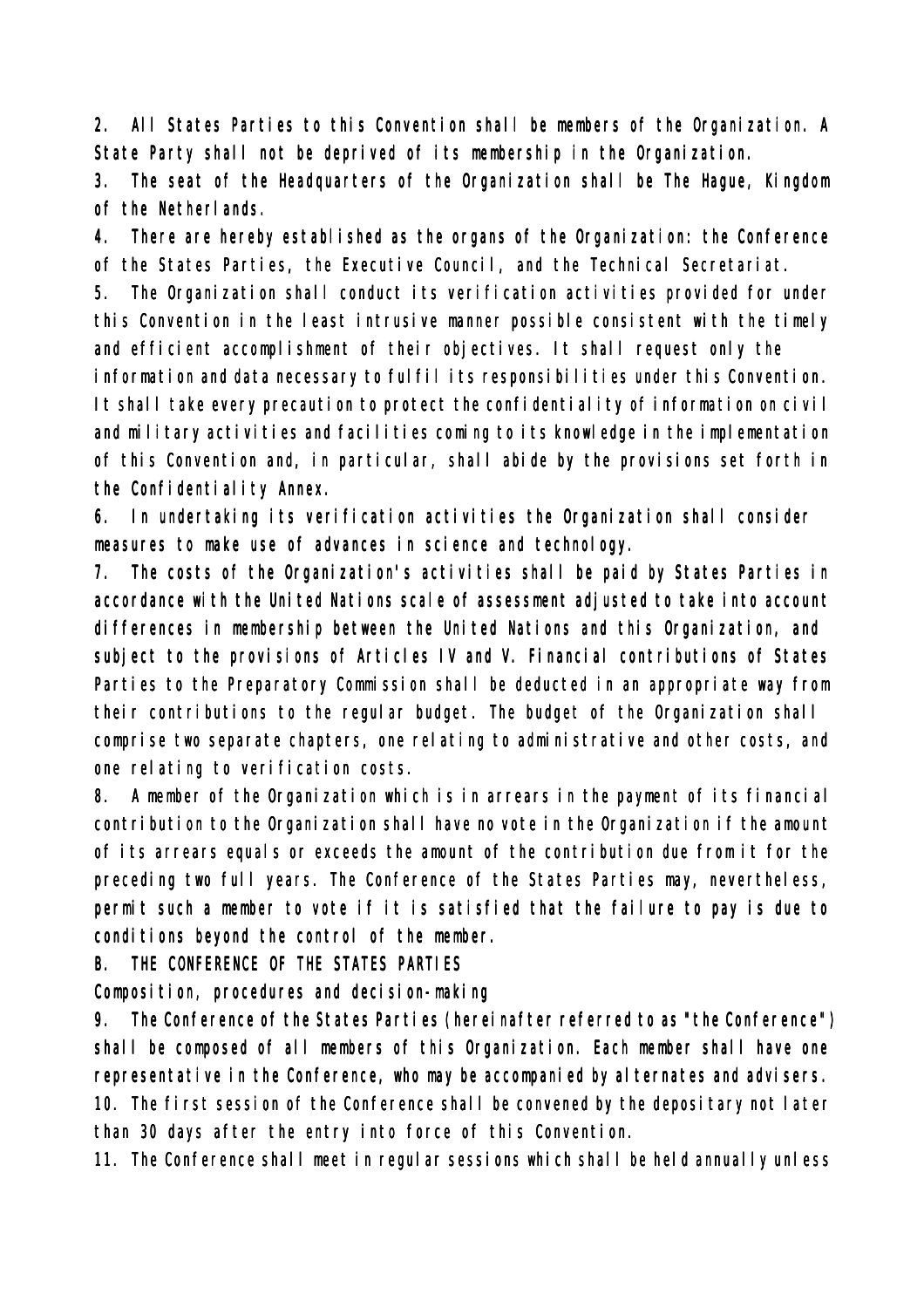it decides otherwise.

12. Special sessions of the Conference shall be convened:

(a) When decided by the Conference;

(b) When requested by the Executive Council;

(c) When requested by any member and supported by one third of the members; or

(d) In accordance with paragraph 22 to undertake reviews of the operation of this Convention.

Except in the case of subparagraph (d), the special session shall be convened not later than 30 days after receipt of the request by the Director-General of the Technical Secretariat, unless specified otherwise in the request.

13. The Conference shall also be convened in the form of an Amendment Conference in accordance with Article XV, paragraph 2.

14. Sessions of the Conference shall take place at the seat of the Organization unless the Conference decides otherwise.

15. The Conference shall adopt its rules of procedure. At the beginning of each regular session, it shall elect its Chairman and such other officers as may be required. They shall hold office until a new Chairman and other officers are elected at the next regular session.

16. A majority of the members of the Organization shall constitute a quorum for the Conference.

17. Each member of the Organization shall have one vote in the Conference.

18. The Conference shall take decisions on questions of procedure by a simple majority of the members present and voting. Decisions on matters of substance should be taken as far as possible by consensus. If consensus is not attainable when an issue comes up for decision, the Chairman shall defer any vote for 24 hours and during this period of deferment shall make every effort to facilitate achievement of consensus, and shall report to the Conference before the end of this period. If consensus is not possible at the end of 24 hours, the Conference shall take the decision by a two-thirds majority of members present and voting unless specified otherwise in this Convention. When the issue arises as to whether the question is one of substance or not, that question shall be treated as a matter of substance unless otherwise decided

by the Conference by the majority required for decisions on matters of substance. Powers and functions

19. The Conference shall be the principal organ of the Organization. It shall consider any questions, matters or issues within the scope of this Convention, including those relating to the powers and functions of the Executive Council and the Technical Secretariat. It may make recommendations and take decisions on any questions, matters or issues related to this Convention raised by a State Party or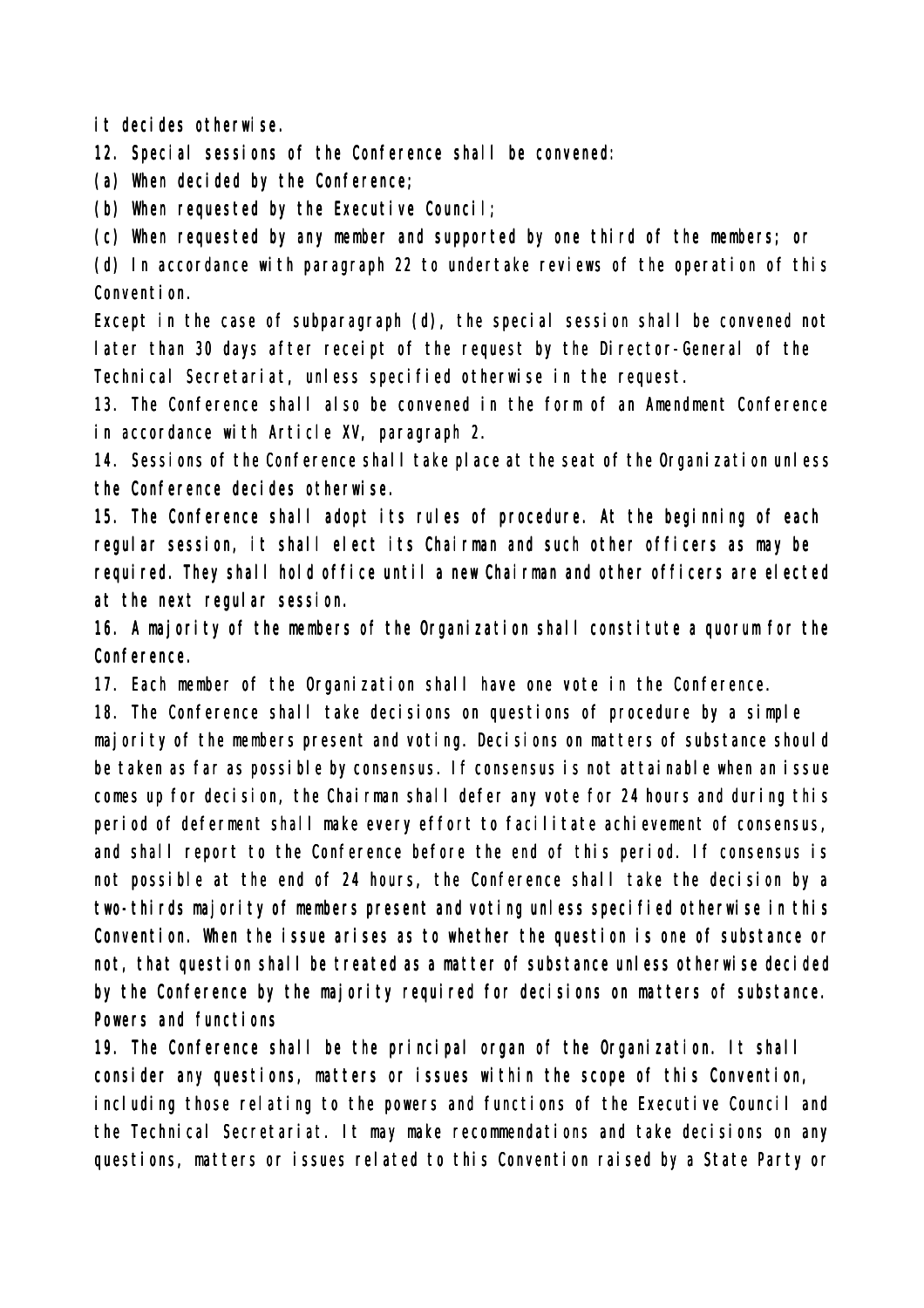brought to its attention by the Executive Council.

20. The Conference shall oversee the implementation of this Convention, and act in order to promote its object and purpose. The Conference shall review compliance with this Convention. It shall also oversee the activities of the Executive Council and the Technical Secretariat and may issue guidelines in accordance with this Convention to either of them in the exercise of their functions.

21. The Conference shall: 21.

(a) Consider and adopt at its regular sessions the report, programme and budget of the Organization, submitted by the Executive Council, as well as consider other reports;

(b) Decide on the scale of financial contributions to be paid by States Parties in accordance with paragraph 7;

(c) Elect the members of the Executive Council;

(d) Appoint the Director-General of the Technical Secretariat (hereinafter referred to as "the Director-General");

(e) Approve the rules of procedure of the Executive Council submitted by the latter;

(f) Establish such subsidiary organs as it finds necessary for the exercise of its functions in accordance with this Convention;

(g) Foster international cooperation for peaceful purposes in the field of chemical activities;

(h) Review scientific and technological developments that could affect the operation of this Convention and, in this context, direct the Director-General to establish a Scientific Advisory Board to enable him, in the performance of his functions, to render specialized advice in areas of science and technology relevant to this Convention, to the Conference, the Executive Council or States Parties. The Scientific Advisory Board shall be composed of independent experts appointed in accordance with terms of reference adopted by the Conference;

(i) Consider and approve at its first session any draft agreements, provisions and guidelines developed by the Preparatory Commission;

(i) Establish at its first session the voluntary fund for assistance in accordance with Article X;

 $(k)$  Take the necessary measures to ensure compliance with this Convention and to redress and remedy any situation which contravenes the provisions of this Convention, in accordance with Article XII.

22. The Conference shall not later than one year after the expiry of the fifth and the tenth year after the entry into force of this Convention, and at such other times within that time period as may be decided upon, convene in special sessions to undertake reviews of the operation of this Convention. Such reviews shall take into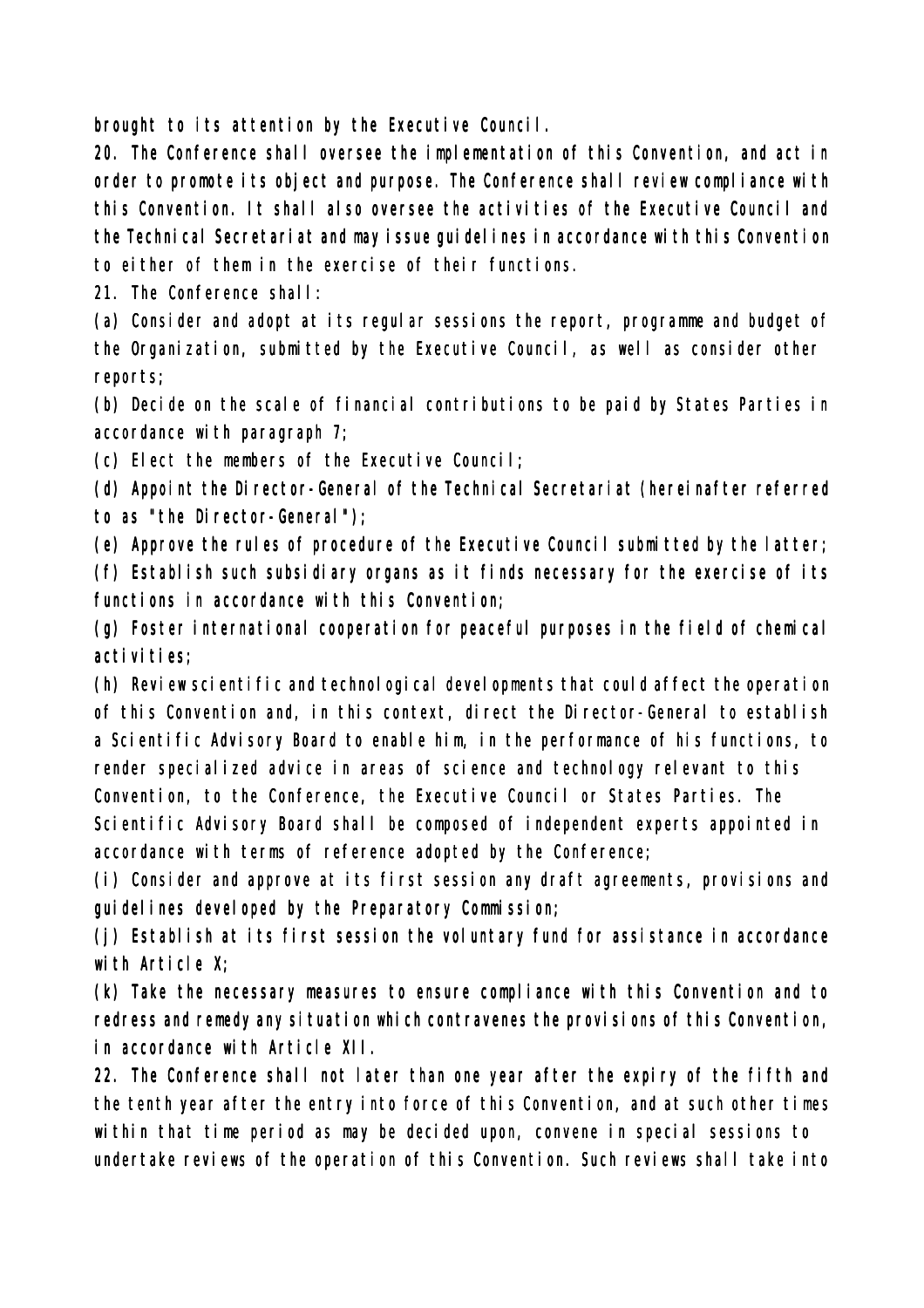account any relevant scientific and technological developments. At intervals of five years thereafter, unless otherwise decided upon, further sessions of the Conference shall be convened with the same objective.

C. THE EXECUTIVE COUNCIL

Composition, procedure and decision-making

23. The Executive Council shall consist of 41 members. Each State Party shall have the right, in accordance with the principle of rotation, to serve on the Executive Council. The members of the Executive Council shall be elected by the Conference for a term of two years. In order to ensure the effective functioning of this Convention, due regard being specially paid to equitable geographical distribution, to the importance of chemical industry, as well as to political and security interests, the Executive Council shall be composed as follows:

(a) Nine States Parties from Africa to be designated by States Parties located in this region. As a basis for this designation it is understood that, out of these nine States Parties, three members shall, as a rule, be the States Parties with the most significant national chemical industry in the region as determined by internationally reported and published data; in addition, the regional group shall agree also to take into account other regional factors in designating these three members;

(b) Nine States Parties from Asia to be designated by States Parties located in this region. As a basis for this designation it is understood that, out of these nine States Parties, four members shall, as a rule, be the States Parties with the most significant national chemical industry in the region as determined by internationally reported and published data; in addition, the regional group shall agree also to take into account other regional factors in designating these four members;

(c) Five States Parties from Eastern Europe to be designated by States Parties located in this region. As a basis for this designation it is understood that, out of these five States Parties, one member shall, as a rule, be the State Party with the most significant national chemical industry in the region as determined by internationally reported and published data; in addition, the regional group shall agree also to take into account other regional factors in designating this one member; (d) Seven States Parties from Latin America and the Caribbean to be designated by States Parties located in this region. As a basis for this designation it is understood that, out of these seven States Parties, three members shall, as a rule, be the States Parties with the most significant national chemical industry in the region as determined by internationally reported and published data; in addition, the regional group shall agree also to take into account other regional factors in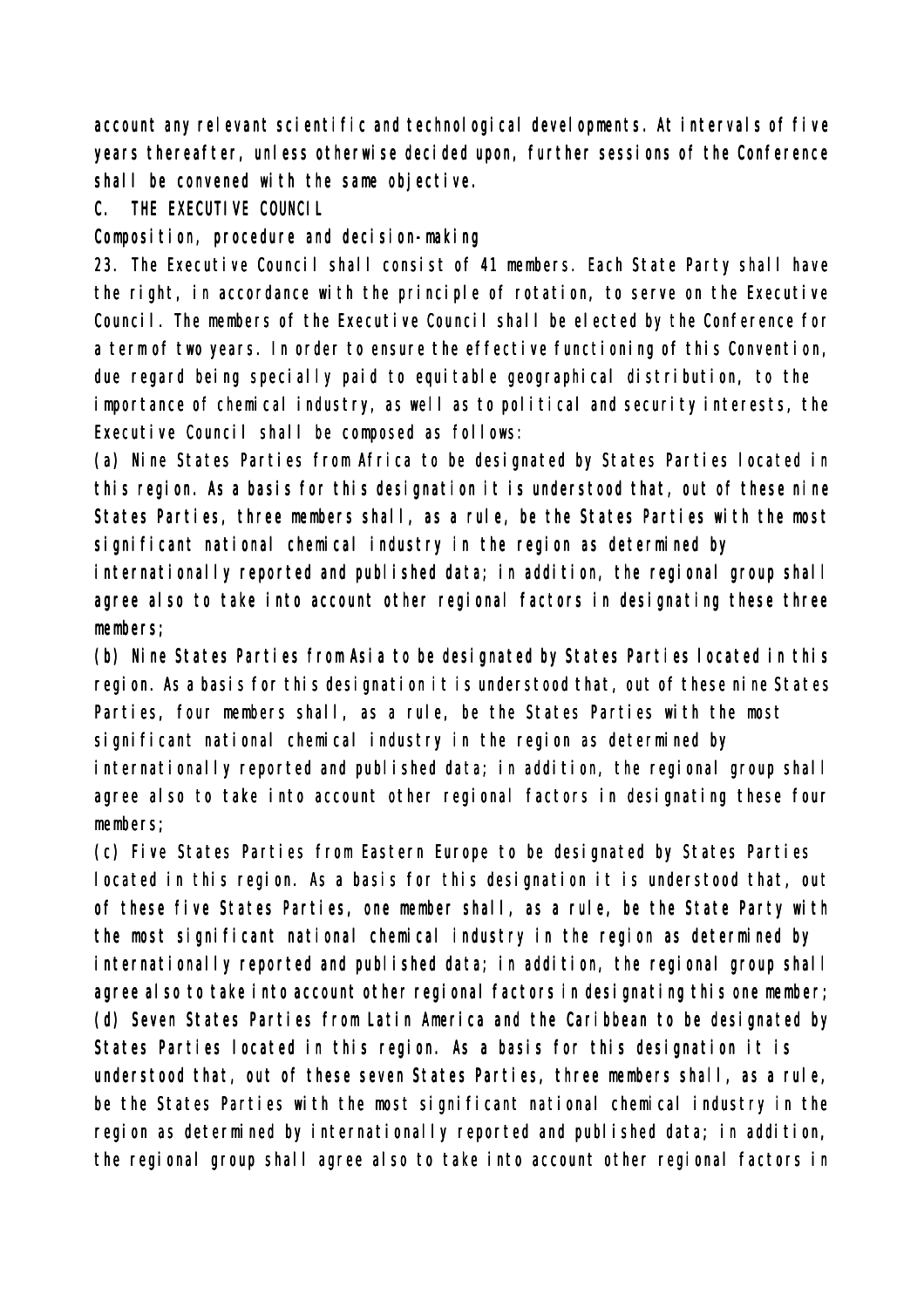designating these three members;

(e) Ten States Parties from among Western European and other States to be designated by States Parties located in this region. As a basis for this designation it is understood that, out of these 10 States Parties, 5 members shall, as a rule, be the States Parties with the most significant national chemical industry in the region as determined by internationally reported and published data; in addition, the regional group shall agree also to take into account other regional factors in designating these five members;

(f) One further State Party to be designated consecutively by States Parties located in the regions of Asia and Latin America and the Caribbean. As a basis for this designation it is understood that this State Party shall be a rotating member from these regions.

24. For the first election of the Executive Council 20 members shall be elected for a term of one year, due regard being paid to the established numerical proportions as described in paragraph 23.

25. After the full implementation of Articles IV and V the Conference may, upon the request of a majority of the members of the Executive Council, review the composition of the Executive Council taking into account developments related to the principles specified in paragraph 23 that are governing its composition.

26. The Executive Council shall elaborate its rules of procedure and submit them to the Conference for approval.

27. The Executive Council shall elect its Chairman from among its members.

28. The Executive Council shall meet for regular sessions. Between regular sessions it shall meet as often as may be required for the fulfilment of its powers and functions.

29. Each member of the Executive Council shall have one vote. Unless otherwise specified in this Convention, the Executive Council shall take decisions on matters of substance by a two-thirds majority of all its members. The Executive Council shall take decisions on questions of procedure by a simple majority of all its members. When the issue arises as to whether the question is one of substance or not, that question shall be treated as a matter of substance unless otherwise decided by the Executive Council by the majority required for decisions on matters of substance. Powers and functions

30. The Executive Council shall be the executive organ of the Organization. It shall be responsible to the Conference. The Executive Council shall carry out the powers and functions entrusted to it under this Convention, as well as those functions delegated to it by the Conference. In so doing, it shall act in conformity with the recommendations, decisions and guidelines of the Conference and assure their proper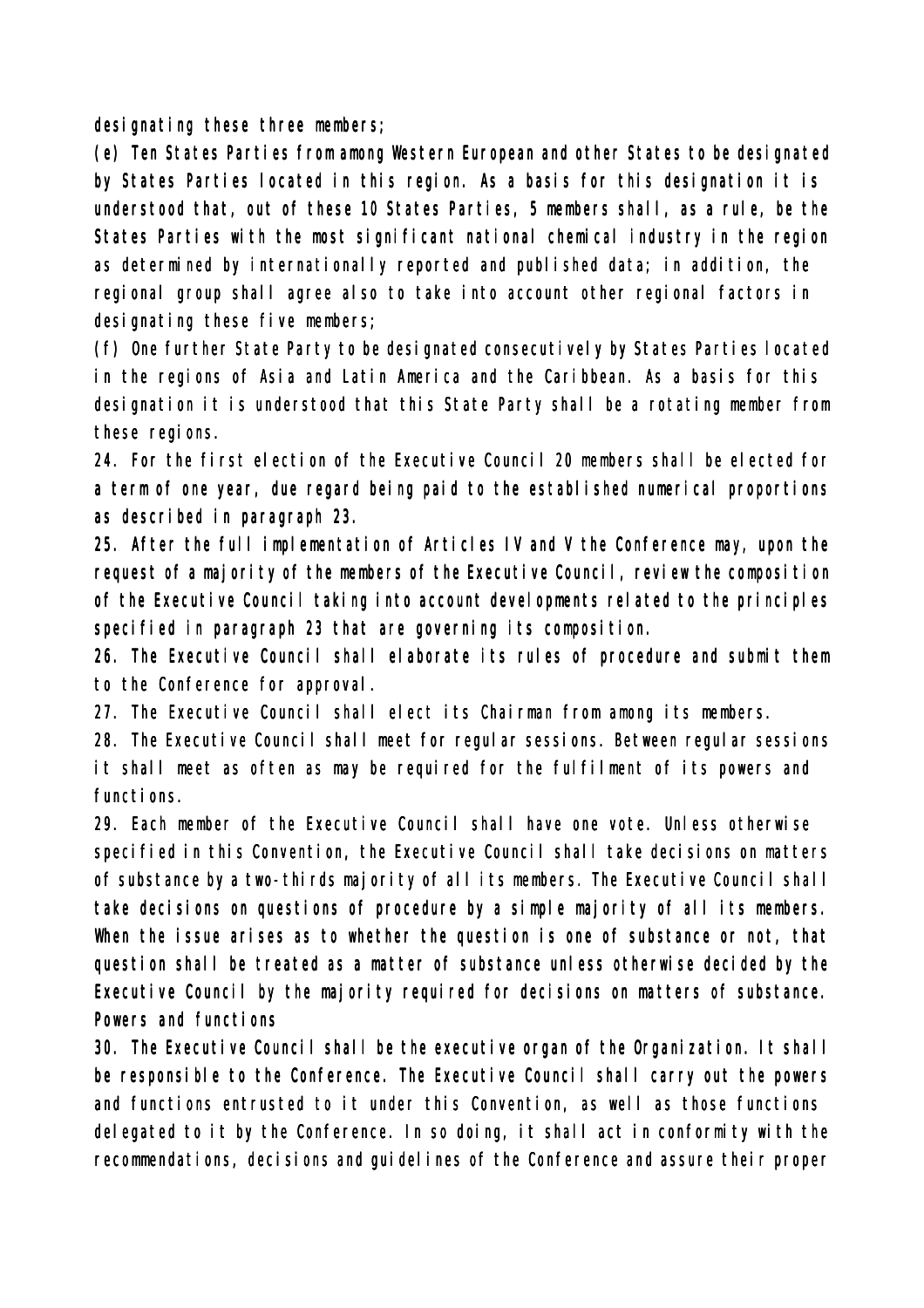and continuous implementation.

31. The Executive Council shall promote the effective implementation of, and compliance with, this Convention. It shall supervise the activities of the Technical Secretariat, cooperate with the National Authority of each State Party and facilitate consultations and cooperation among States Parties at their request.

32. The Executive Council shall:

(a) Consider and submit to the Conference the draft programme and budget of the Organization;

(b) Consider and submit to the Conference the draft report of the Organization on the implementation of this Convention, the report on the performance of its own activities and such special reports as it deems necessary or which the Conference may request;

(c) Make arrangements for the sessions of the Conference including the preparation of the draft agenda.

33. The Executive Council may request the convening of a special session of the Conference.

34. The Executive Council shall:

(a) Conclude agreements or arrangements with States and international organizations on behalf of the Organization, subject to prior approval by the Conference; (b) Conclude agreements with States Parties on behalf of the Organization in connection with Article X and supervise the voluntary fund referred to in Article

X;

(c) Approve agreements or arrangements relating to the implementation of (c) Approve agreements or arrangements to of verification activities, negotiated by the Technical Secretariat with States Parties.

35. The Executive Council shall consider any issue or matter within its competence affecting this Convention and its implementation, including concerns regarding compliance, and cases of non-compliance, and, as appropriate, inform States Parties and bring the issue or matter to the attention of the Conference.

36. In its consideration of doubts or concerns regarding compliance and cases of non-compliance, including, inter alia, abuse of the rights provided for under this Convention, the Executive Council shall consult with the States Parties involved and, as appropriate, request the State Party to take measures to redress the situation within a specified time. To the extent that the Executive Council considers further action to be necessary, it shall take, inter alia, one or more of the following measures:

(a) Inform all States Parties of the issue or matter;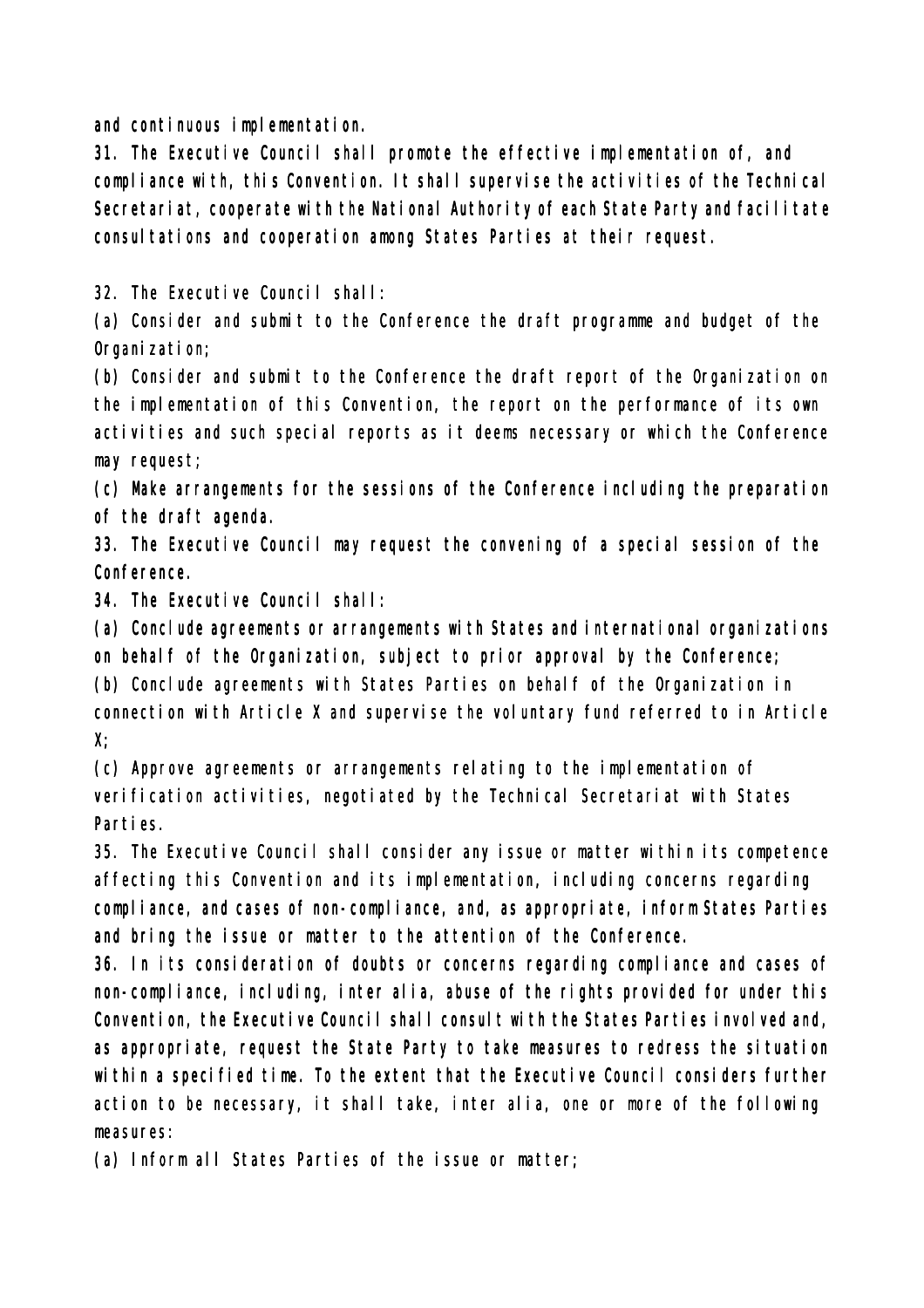(b) Bring the issue or matter to the attention of the Conference;

(c) Make recommendations to the Conference regarding measures to redress the situation and to ensure compliance.

The Executive Council shall, in cases of particular gravity and urgency, bring the issue or matter, including relevant information and conclusions, directly to the attention of the United Nations General Assembly and the United Nations Security Council. It shall at the same time inform all States Parties of this step.

D. THE TECHNICAL SECRETARIAT

37. The Technical Secretariat shall assist the Conference and the Executive Council in the performance of their functions. The Technical Secretariat shall carry out the verification measures provided for in this Convention. It shall carry out the other functions entrusted to it under this Convention as well as those functions delegated to it by the Conference and the Executive Council.

 $38.$  The Technical Secretariat shall:

(a) Prepare and submit to the Executive Council the draft programme and budget of the Organization;

(b) Prepare and submit to the Executive Council the draft report of the Organization on the implementation of this Convention and such other reports as the Conference or the Executive Council may request;

(c) Provide administrative and technical support to the Conference, the Executive (c) Provide Council and subsidiary organs;

(d) Address and receive communications on behalf of the Organization to and from States Parties on matters pertaining to the implementation of this Convention;

(e) Provide technical assistance and technical evaluation to States Parties in the implementation of the provisions of this Convention, including evaluation of scheduled and unscheduled chemicals.

39. The Technical Secretariat shall:

(a) Negotiate agreements or arrangements relating to the implementation of verification activities with States Parties, subject to approval by the Executive Council;

(b) Not later than 180 days after entry into force of this Convention, coordinate the establishment and maintenance of permanent stockpiles of emergency and humanitarian assistance by States Parties in accordance with Article X, paragraphs 7(b) and (c). The Technical Secretariat may inspect the items maintained for serviceability. Lists of items to be stockpiled shall be considered and approved by the Conference pursuant to paragraph 21(i) above;

(c) Administer the voluntary fund referred to in Article X, compile declarations made by the States Parties and register, when requested, bilateral agreements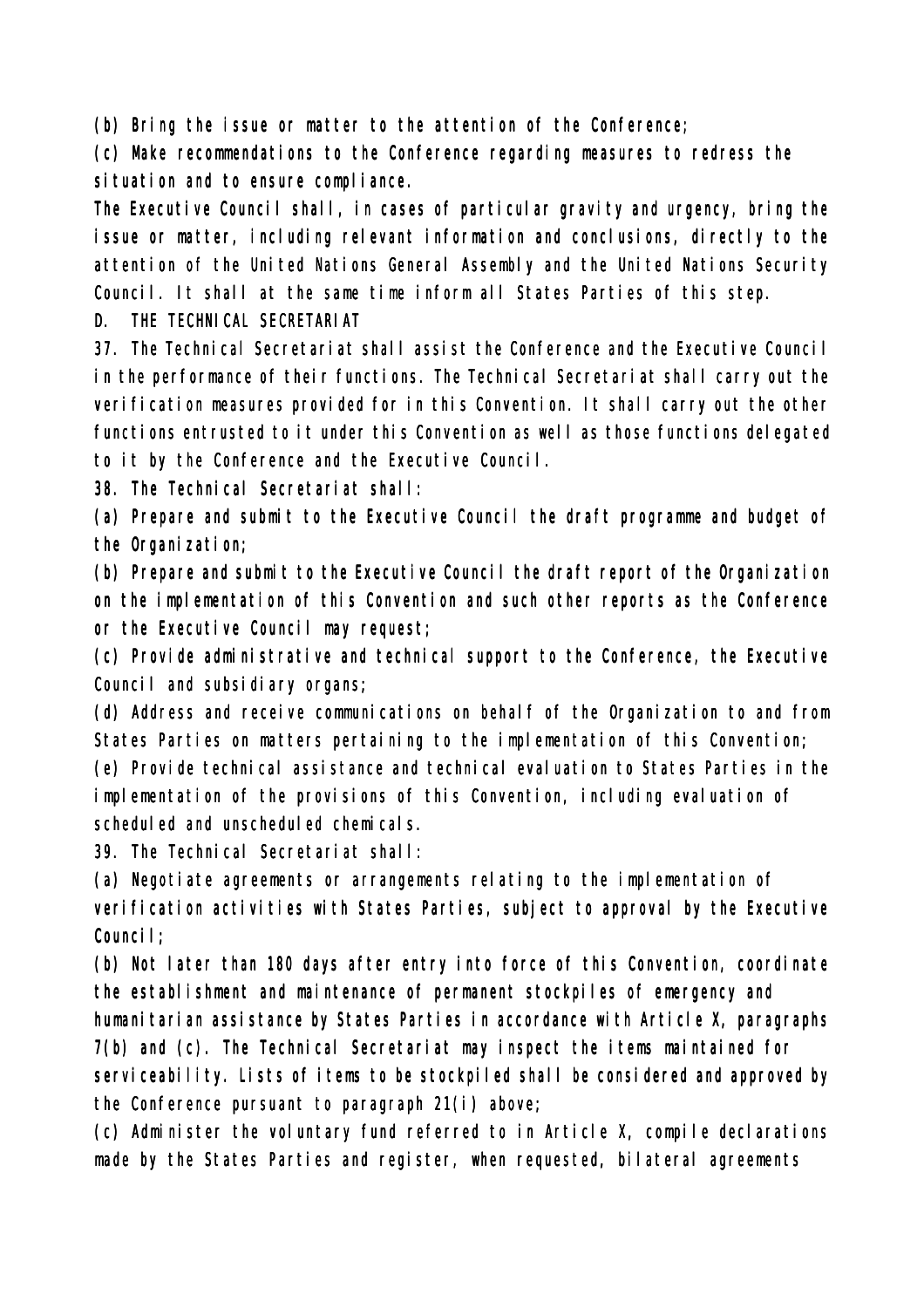concluded between States Parties or between a State Party and the Organization for the purposes of

Article X.

40. The Technical Secretariat shall inform the Executive Council of any problem that has arisen with regard to the discharge of its functions, including doubts,

ambiguities or uncertainties about compliance with this Convention that have come to its notice in the performance of its verification activities and that it has been unable to resolve or clarify through its consultations with the State Party concerned.

41. The Technical Secretariat shall comprise a Director-General, who shall be its head and chief administrative officer, inspectors and such scientific, technical and other personnel as may be required.

42. The Inspectorate shall be a unit of the Technical Secretariat and shall act under the supervision of the Director-General.

43. The Director-General shall be appointed by the Conference upon the recommendation of the Executive Council for a term of four years, renewable for one further term, but not thereafter.

44. The Director-General shall be responsible to the Conference and the Executive Council for the appointment of the staff and the organization and functioning of the Technical Secretariat. The paramount consideration in the employment of the staff and in the determination of the conditions of service shall be the necessity of securing the highest standards of efficiency, competence and integrity. Only citizens of States Parties shall serve as the Director-General, as inspectors or as other members of the professional and clerical staff. Due regard shall be paid to the importance of recruiting the staff on as wide a geographical basis as possible. Recruitment shall be guided by the principle that the staff shall be kept to a minimum necessary for the proper discharge of the responsibilities of the Technical Secretariat.

45. The Director-General shall be responsible for the organization and functioning of the Scientific Advisory Board referred to in paragraph 21(h). The Director-General shall, in consultation with States Parties, appoint members of the Scientific Advisory Board, who shall serve in their individual capacity. The members of the Board shall be appointed on the basis of their expertise in the particular scientific fields relevant to the implementation of this Convention. The Director-General may also, as appropriate, in consultation with members of the Board, establish temporary working groups of scientific experts to provide recommendations on specific issues. In regard to the above, States Parties may submit lists of experts to the Director-General.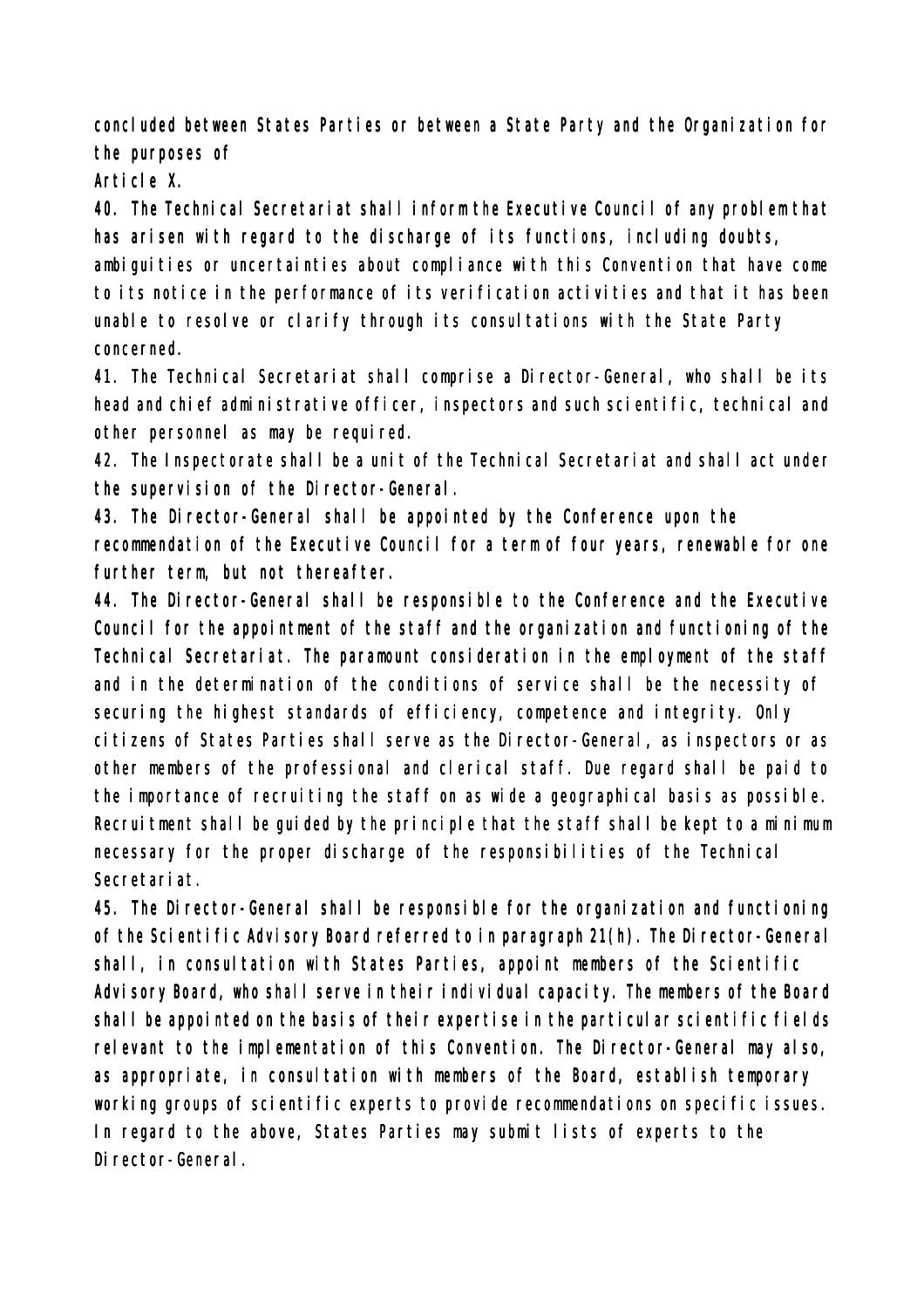46. In the performance of their duties, the Director-General, the inspectors and the other members of the staff shall not seek or receive instructions from any Government or from any other source external to the Organization. They shall refrain from any action that might reflect on their positions as international officers responsible only to the Conference and the Executive Council.

47. Each State Party shall respect the exclusively international character of the responsibilities of the Director-General, the inspectors and the other members of the staff and not seek to influence them in the discharge of their responsibilities.

# E. PRIVILEGES AND IMMUNITIES

48. The Organization shall enjoy on the territory and in any other place under the jurisdiction or control of a State Party such legal capacity and such privileges and immunities as are necessary for the exercise of its functions.

49. Delegates of States Parties, together with their alternates and advisers,

representatives appointed to the Executive Council together with their alternates and advisers, the Director-General and the staff of the Organization shall enjoy such privileges and immunities as are necessary in the independent exercise of their functions in connection with the Organization.

50. The legal capacity, privileges, and immunities referred to in this Article shall be defined in agreements between the Organization and the States Parties as well as in an agreement between the Organization and the State in which the headquarters of the Organization is seated. These agreements shall be considered and approved by the Conference pursuant to paragraph 21(i).

51. Notwithstanding paragraphs 48 and 49, the privileges and immunities enjoyed by the Director-General and the staff of the Technical Secretariat during the conduct of verification activities shall be those set forth in Part II, Section B, of the Verification Annex.

## ARTICLE IX

## CONSULTATIONS, COOPERATION AND FACT-FINDING

1. States Parties shall consult and cooperate, directly among themselves, or through the Organization or other appropriate international procedures, including procedures within the framework of the United Nations and in accordance with its Charter, on any matter which may be raised relating to the object and purpose, or the implementation of the provisions, of this Convention.

2. Without prejudice to the right of any State Party to request a challenge inspection, States Parties should, whenever possible, first make every effort to clarify and resolve, through exchange of information and consultations among themselves, any matter which may cause doubt about compliance with this Convention, or which gives rise to concerns about a related matter which may be considered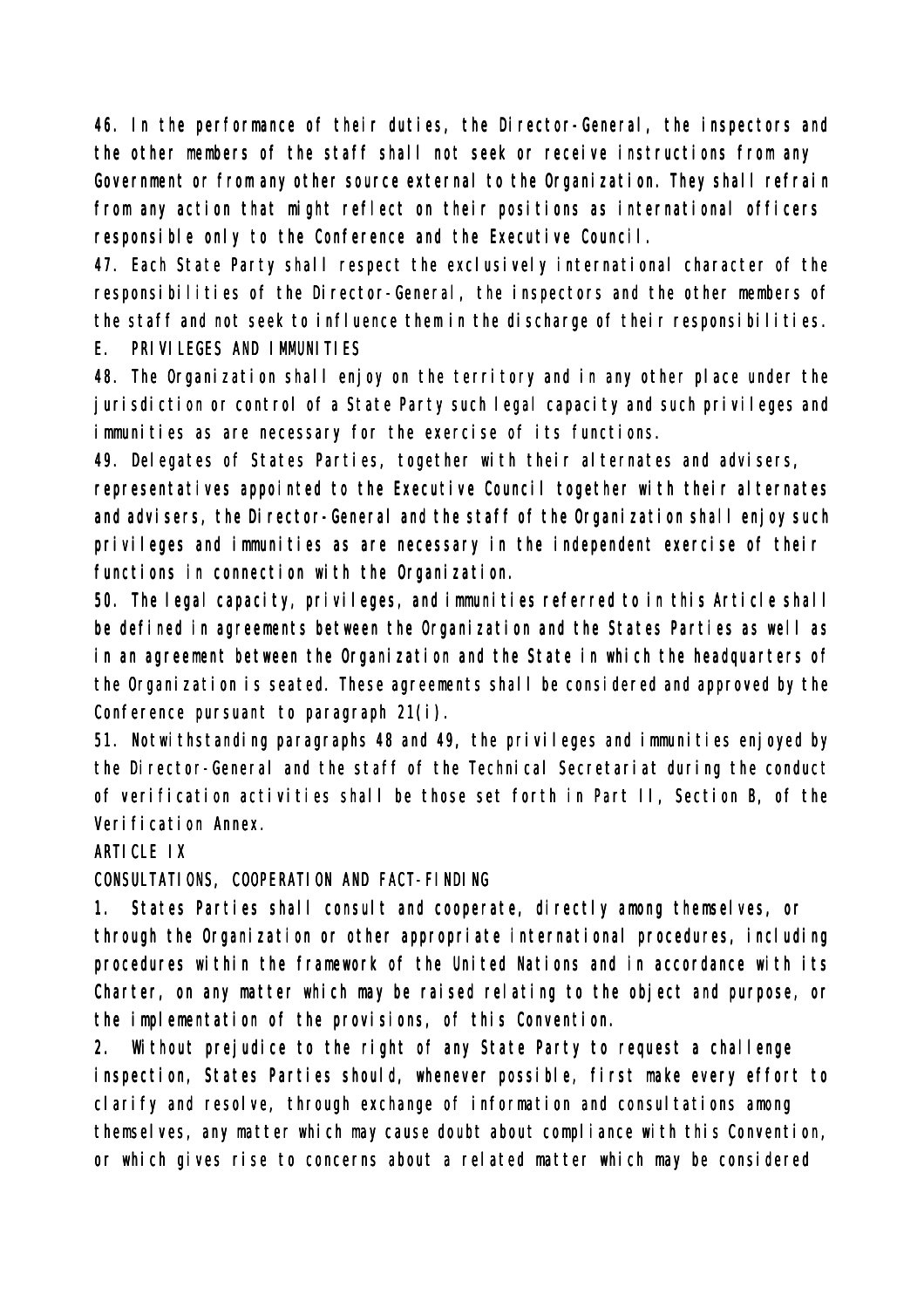ambiguous. A State Party which receives a request from another State Party for clarification of any matter which the requesting State Party believes causes such a doubt or concern shall provide the requesting State Party as soon as possible, but in any case not later than 10 days after the request, with information sufficient to answer the doubt or concern raised along with an explanation of how the information provided resolves the matter. Nothing in this Convention shall affect the right of any two or more States Parties to arrange by mutual consent for inspections or any other procedures among themselves to clarify and resolve any matter which may cause doubt about compliance or gives rise to a concern about a related matter which may be considered ambiguous. Such arrangements shall not affect the rights and obligations of any State Party under other provisions of this Convention. Procedure for requesting clarification

3. A State Party shall have the right to request the Executive Council to assist in clarifying any situation which may be considered ambiguous or which gives rise to a concern about the possible non-compliance of another State Party with this Convention. The Executive Council shall provide appropriate information in its possession relevant to such a concern.

4. A State Party shall have the right to request the Executive Council to obtain clarification from another State Party on any situation which may be considered ambiguous or which gives rise to a concern about its possible non-compliance with this Convention. In such a case, the following shall apply:

(a) The Executive Council shall forward the request for clarification to the State Party concerned through the Director-General not later than 24 hours after its receipt;

(b) The requested State Party shall provide the clarification to the Executive Council as soon as possible, but in any case not later than 10 days after the receipt of the request;

(c) The Executive Council shall take note of the clarification and forward it to the requesting State Party not later than 24 hours after its receipt;

(d) If the requesting State Party deems the clarification to be inadequate, it shall have the right to request the Executive Council to obtain from the requested State Party further clarification;

(e) For the purpose of obtaining further clarification requested under subparagraph (d), the Executive Council may call on the Director-General to establish a group of experts from the Technical Secretariat, or if appropriate staff are not available in the Technical Secretariat, from elsewhere, to examine all available information and data relevant to the situation causing the concern. The group of experts shall submit a factual report to the Executive Council on its findings;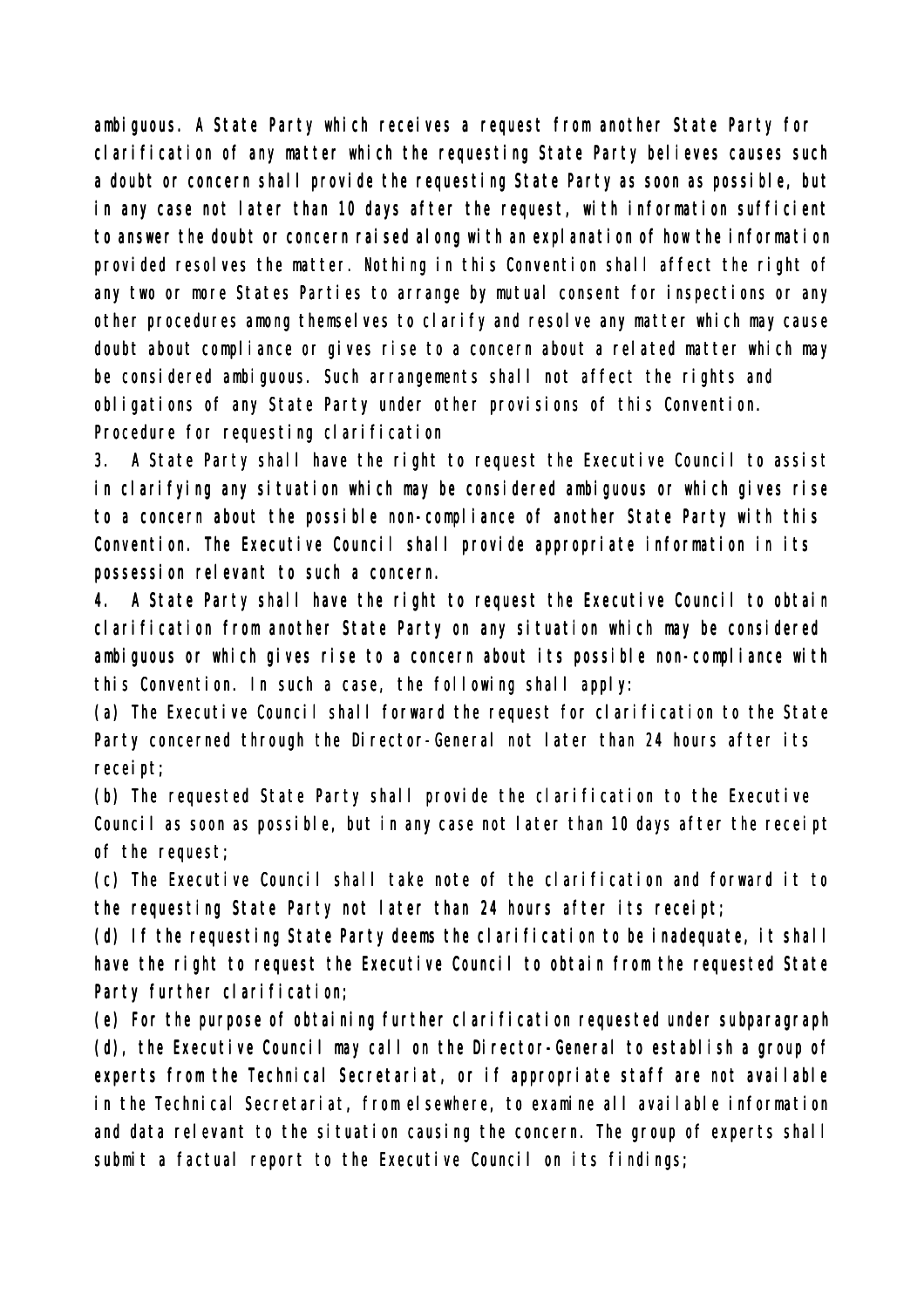(f) If the requesting State Party considers the clarification obtained under subparagraphs (d) and (e) to be unsatisfactory, it shall have the right to request a special session of the Executive Council in which States Parties involved that are not members of the Executive Council shall be entitled to take part. In such a special session, the Executive Council shall consider the matter and may recommend any measure it deems appropriate to resolve the situation.

5. A State Party shall also have the right to request the Executive Council to clarify any situation which has been considered ambiguous or has given rise to a concern about its possible non-compliance with this Convention. The Executive Council shall respond by providing such assistance as appropriate.

6. The Executive Council shall inform the States Parties about any request for clarification provided in this Article.

7. If the doubt or concern of a State Party about a possible non-compliance has not been resolved within 60 days after the submission of the request for clarification to the Executive Council, or it believes its doubts warrant urgent consideration, notwithstanding its right to request a challenge inspection, it may request a special session of the Conference in accordance with Article VIII, paragraph 12(c). At such a special session, the Conference shall consider the matter and may recommend any measure it deems appropriate to resolve the situation.

Procedures for challenge inspections

8. Each State Party has the right to request an on-site challenge inspection of any facility or location in the territory or in any other place under the jurisdiction or control of any other State Party for the sole purpose of clarifying and resolving any questions concerning possible non-compliance with the provisions of this Convention, and to have this inspection conducted anywhere without delay by an inspection team designated by the Director-General and in accordance with the Verification Annex.

9. Each State Party is under the obligation to keep the inspection request within the scope of this Convention and to provide in the inspection request all appropriate information on the basis of which a concern has arisen regarding possible noncompliance with this Convention as specified in the Verification Annex. Each State Party shall refrain from unfounded inspection requests, care being taken to avoid abuse. The challenge inspection shall be carried out for the sole purpose of determining facts relating to the possible non-compliance.

10. For the purpose of verifying compliance with the provisions of this Convention, each State Party shall permit the Technical Secretariat to conduct the on-site challenge inspection pursuant to paragraph 8.

11. Pursuant to a request for a challenge inspection of a facility or location, and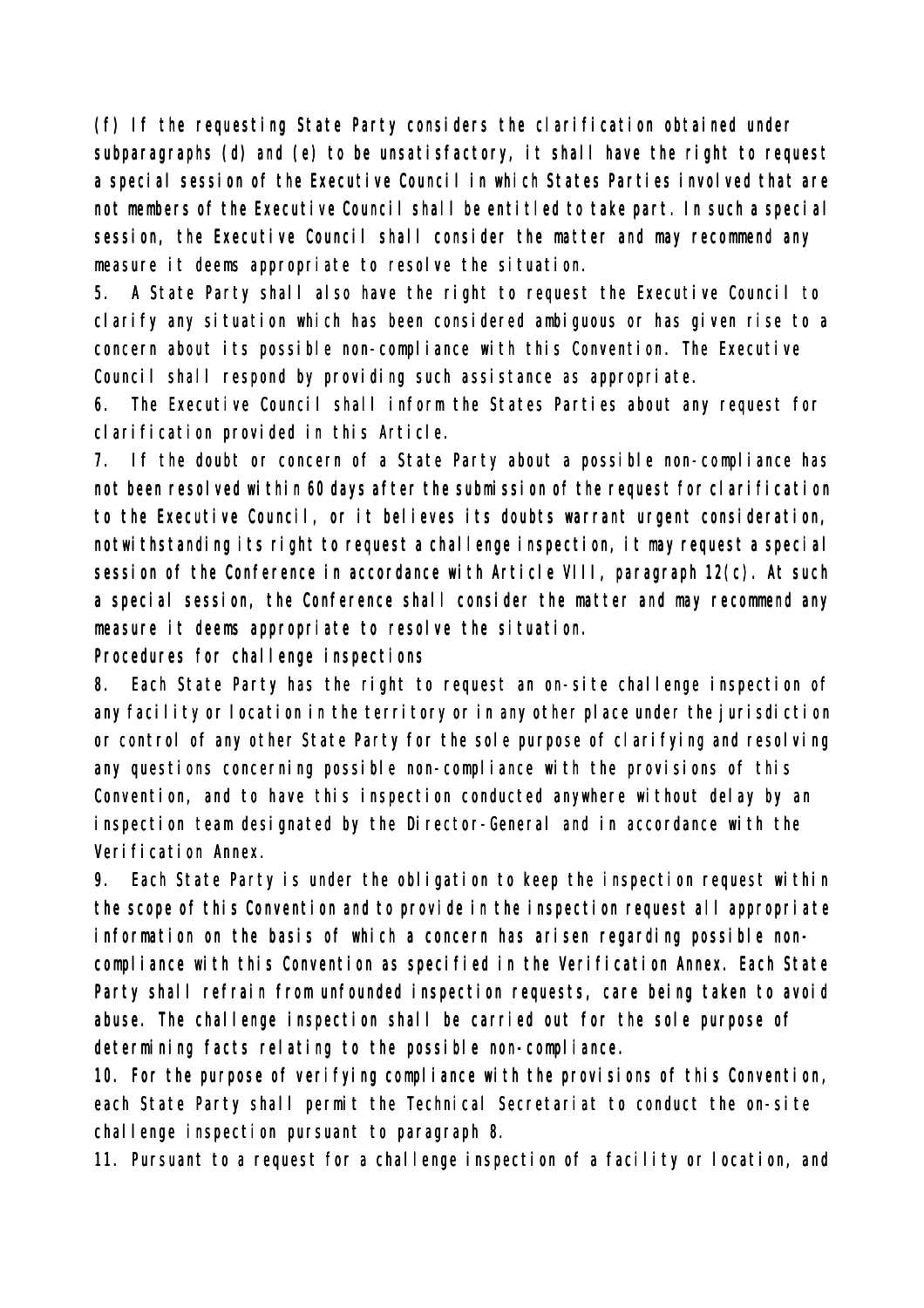in accordance with the procedures provided for in the Verification Annex, the inspected State Party shall have:

(a) The right and the obligation to make every reasonable effort to demonstrate its compliance with this Convention and, to this end, to enable the inspection team to fulfil its mandate;

(b) The obligation to provide access within the requested site for the sole purpose of establishing facts relevant to the concern regarding possible non-compliance; and (c) The right to take measures to protect sensitive installations, and to prevent disclosure of confidential information and data, not related to this Convention. 12. Whith regard to an observer, the following shall apply:

(a) The requesting State Party may, subject to the agreement of the inspected State Party, send a representative who may be a national either of the requesting State Party or of a third State Party, to observe the conduct of the challenge inspection.

(b) The inspected State Party shall then grant access to the observer in accordance with the Verification Annex.

(c) The inspected State Party shall, as a rule, accept the proposed observer, but if the inspected State Party exercises a refusal, that fact shall be recorded in the final report.

13. The requesting State Party shall present an inspection request for an on-site challenge inspection to the Executive Council and at the same time to the Director-General for immediate processing.

14. The Director-General shall immediately ascertain that the inspection request meets the requirements specified in Part X, paragraph 4, of the Verification Annex, and, if necessary, assist the requesting State Party in filing the inspection request accordingly. When the inspection request fulfils the requirements, preparations for the challenge inspection shall begin.

15. The Director-General shall transmit the inspection request to the inspected State Party not less than 12 hours before the planned arrival of the inspection team at the point of entry.

16. After having received the inspection request, the Executive Council shall take cognizance of the Director-General's actions on the request and shall keep the case under its consideration throughout the inspection procedure. However, its deliberations shall not delay the inspection process.

17. The Executive Council may, not later than 12 hours after having received the inspection request, decide by a three-quarter majority of all its members against carrying out the challenge inspection, if it considers the inspection request to be frivolous, abusive or clearly beyond the scope of this Convention as described in paragraph 8. Neither the requesting nor the inspected State Party shall participate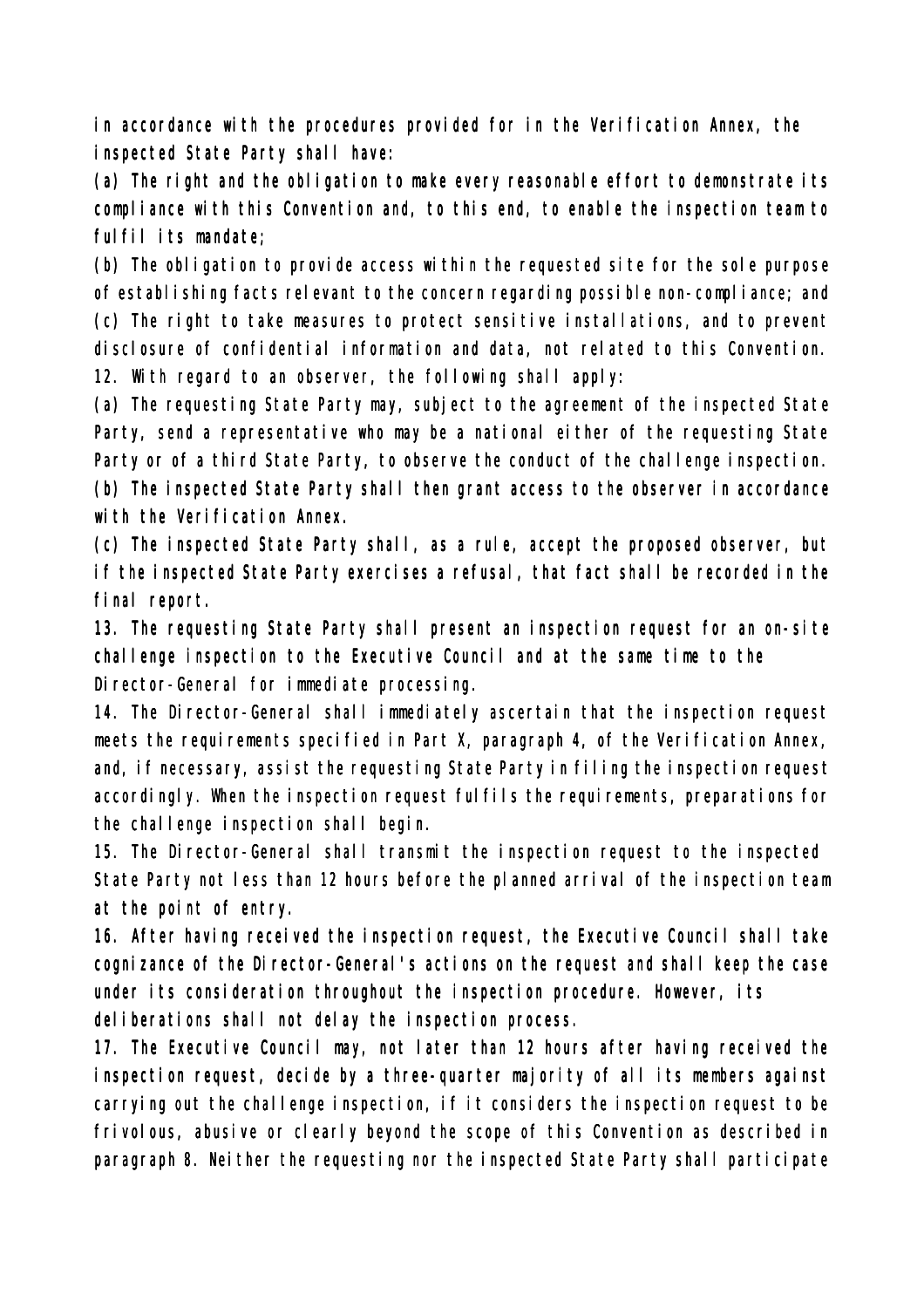in such a decision. If the Executive Council decides against the challenge inspection, preparations shall be stopped, no further action on the inspection request shall be taken, and the States Parties concerned shall be informed accordingly.

18. The Director-General shall issue an inspection mandate for the conduct of the challenge inspection. The inspection mandate shall be the inspection request referred to in paragraphs 8 and 9 put into operational terms, and shall conform with the inspection request.

19. The challenge inspection shall be conducted in accordance with Part X or, in the case of alleged use, in accordance with Part XI of the Verification Annex. The inspection team shall be guided by the principle of conducting the challenge inspection in the least intrusive manner possible, consistent with the effective and timely accomplishment of its mission.

20. The inspected State Party shall assist the inspection team throughout the challenge inspection and facilitate its task. If the inspected State Party proposes, pursuant to Part X, Section C, of the Verification Annex, arrangements to demonstrate compliance with this Convention, alternative to full and comprehensive access, it shall make every reasonable effort, through consultations with the inspection team, to reach agreement on the modalities for establishing the facts with the aim of demonstrating its compliance.

21. The final report shall contain the factual findings as well as an assessment by the inspection team of the degree and nature of access and cooperation granted for the satisfactory implementation of the challenge inspection. The Director-General shall promptly transmit the final report of the inspection team to the requesting State Party, to the inspected State Party, to the Executive Council and to all other States Parties. The Director-General shall further transmit promptly to the Executive Council the assessments of the requesting and of the inspected States Parties, as well as the views of other States Parties which may be conveyed to the Director-General for that purpose, and then provide them to all States Parties. 22. The Executive Council shall, in accordance with its powers and functions, review the final report of the inspection team as soon as it is presented, and address any concerns as to:

(a) Whether any non-compliance has occurred; (a) Whether any has occurred;

(b) Whether the request had been within the scope of this Convention; and

(c) Whether the right to request a challenge inspection had been abused.

23. If the Executive Council reaches the conclusion, in keeping with its powers and functions, that further action may be necessary with regard to paragraph 22, it shall take the appropriate measures to redress the situation and to ensure compliance with this Convention, including specific recommendations to the Conference. In the case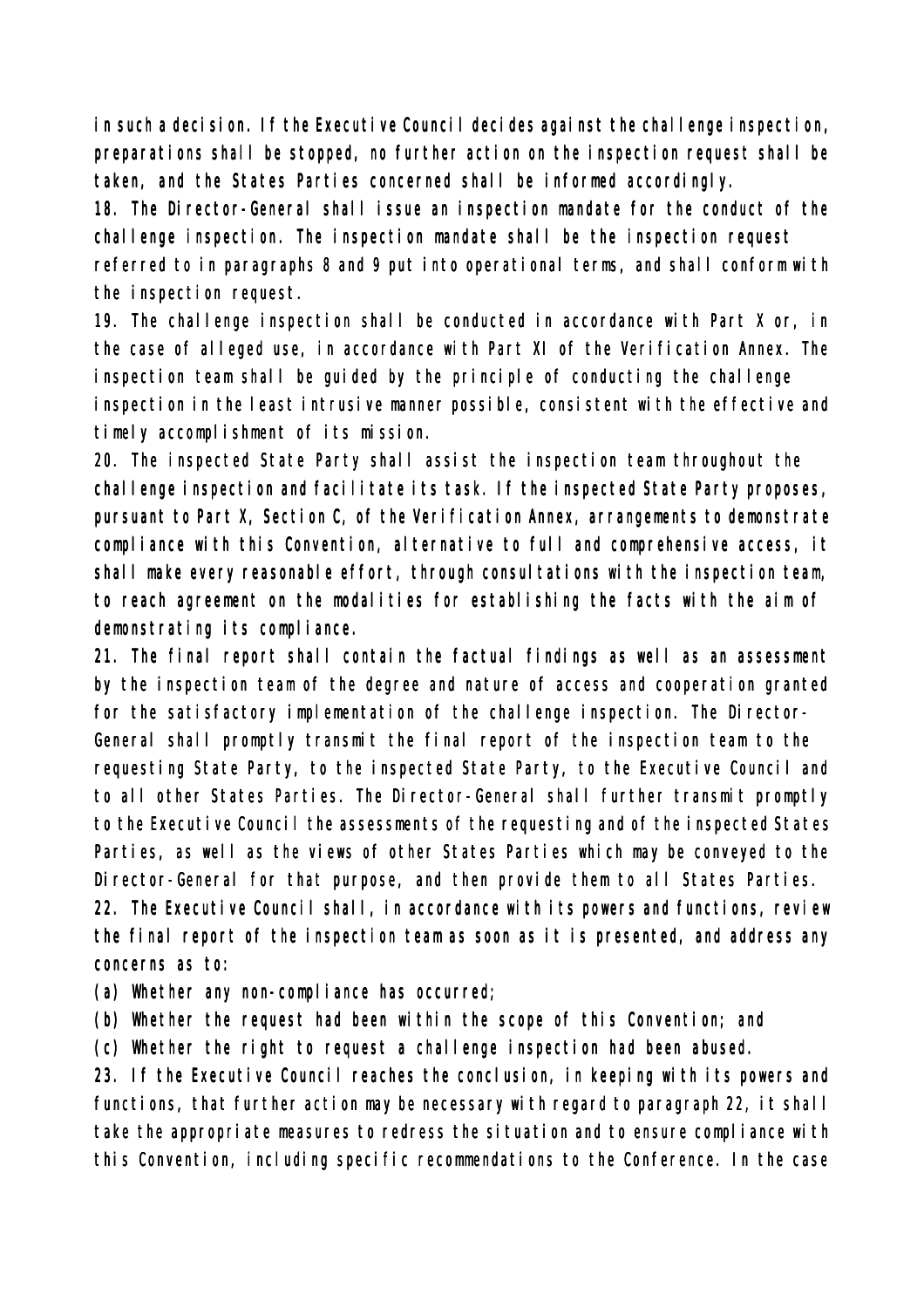of abuse, the Executive Council shall examine whether the requesting State Party should bear any of the financial implications of the challenge inspection.

24. The requesting State Party and the inspected State Party shall have the right to participate in the review process. The Executive Council shall inform the States Parties and the next session of the Conference of the outcome of the process.

25. If the Executive Council has made specific recommendations to the Conference, the Conference shall consider action in accordance with Article XII.

# ARTICLE X

## ASSISTANCE AND PROTECTION AGAINST CHEMICAL WEAPONS

1. For the purposes of this Article, "Assistance" means the coordination and delivery to States Parties of protection against chemical weapons, including, inter alia, the following: detection equipment and alarm systems; protective equipment; decontamination equipment and decontaminants; medical antidotes and treatments; and advice on any of these protective measures.

2. Nothing in this Convention shall be interpreted as impeding the right of any State Party to conduct research into, develop, produce, acquire, transfer or use means of protection against chemical weapons, for purposes not prohibited under this Convention.

3. Each State Party undertakes to facilitate, and shall have the right to participate in, the fullest possible exchange of equipment, material and scientific and technological information concerning means of protection against chemical weapons.

4. For the purposes of increasing the transparency of national programmes related to protective purposes, each State Party shall provide annually to the Technical Secretariat information on its programme, in accordance with procedures to be considered and approved by the Conference pursuant to Article VIII, paragraph 21(i).

5. The Technical Secretariat shall establish, not later than 180 days after entry into force of this Convention and maintain, for the use of any requesting State Party, a data bank containing freely available information concerning various means of protection against chemical weapons as well as such information as may be provided by States Parties.

The Technical Secretariat shall also, within the resources available to it, and at the request of a State Party, provide expert advice and assist the State Party in identifying how its programmes for the development and improvement of a protective capacity against chemical weapons could be implemented.

6. Nothing in this Convention shall be interpreted as impeding the right of States Parties to request and provide assistance bilaterally and to conclude individual agreements with other States Parties concerning the emergency procurement of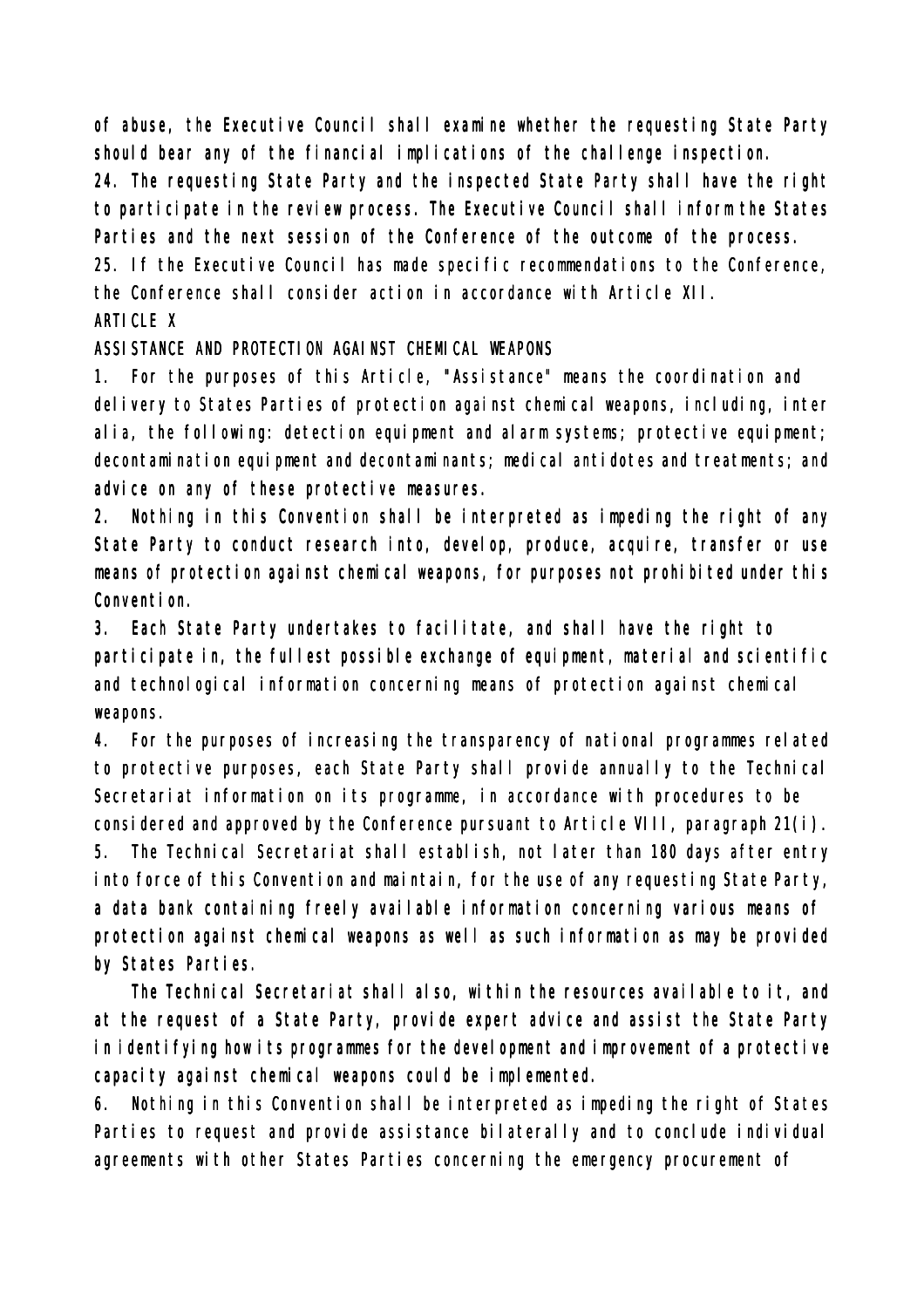assistance.

7. Each State Party undertakes to provide assistance through the Organization and to this end to elect to take one or more of the following measures:

(a) To contribute to the voluntary fund for assistance to be established by the Conference at its first session;

(b) To conclude, if possible not later than  $180$  days after this Convention enters into force for it, agreements with the Organization concerning the procurement, upon demand, of assistance;

(c) To declare, not later than 180 days after this Convention enters into force for it, the kind of assistance it might provide in response to an appeal by the Organization. If, however, a State Party subsequently is unable to provide the assistance envisaged in its declaration, it is still under the obligation to provide assistance in accordance with this paragraph.

8. Each State Party has the right to request and, subject to the procedures set forth in paragraphs 9, 10 and 11, to receive assistance and protection against the use or threat of use of chemical weapons if it considers that:

(a) Chemical weapons have been used against it;

(b) Riot control agents have been used against it as a method of warfare; or

(c) It is threatened by actions or activities of any State that are prohibited for States Parties by Article I.

9. The request, substantiated by relevant information, shall be submitted to the Director-General, who shall transmit it immediately to the Executive Council and to all States Parties. The Director-General shall immediately forward the request to States Parties which have volunteered, in accordance with paragraphs 7(b) and (c), to dispatch emergency assistance in case of use of chemical weapons or use of riot control agents as a method of warfare, or humanitarian assistance in case of serious threat of use of chemical weapons or serious threat of use of riot control agents as a method of warfare to the State Party concerned not later than 12 hours after receipt of the request. The Director-General shall initiate, not later than 24 hours after receipt of the request, an investigation in order to provide foundation for further action. He shall complete the investigation within 72 hours and forward a report to the Executive Council. If additional time is required for completion of the investigation, an interim report shall be submitted within the same time-frame. The additional time required for investigation shall not exceed 72 hours. It may, however, be further extended by similar periods. Reports at the end of each additional period shall be submitted to the Executive Council. The investigation shall, as appropriate and in conformity with the request and the information accompanying the request, establish relevant facts related to the request as well as the type and scope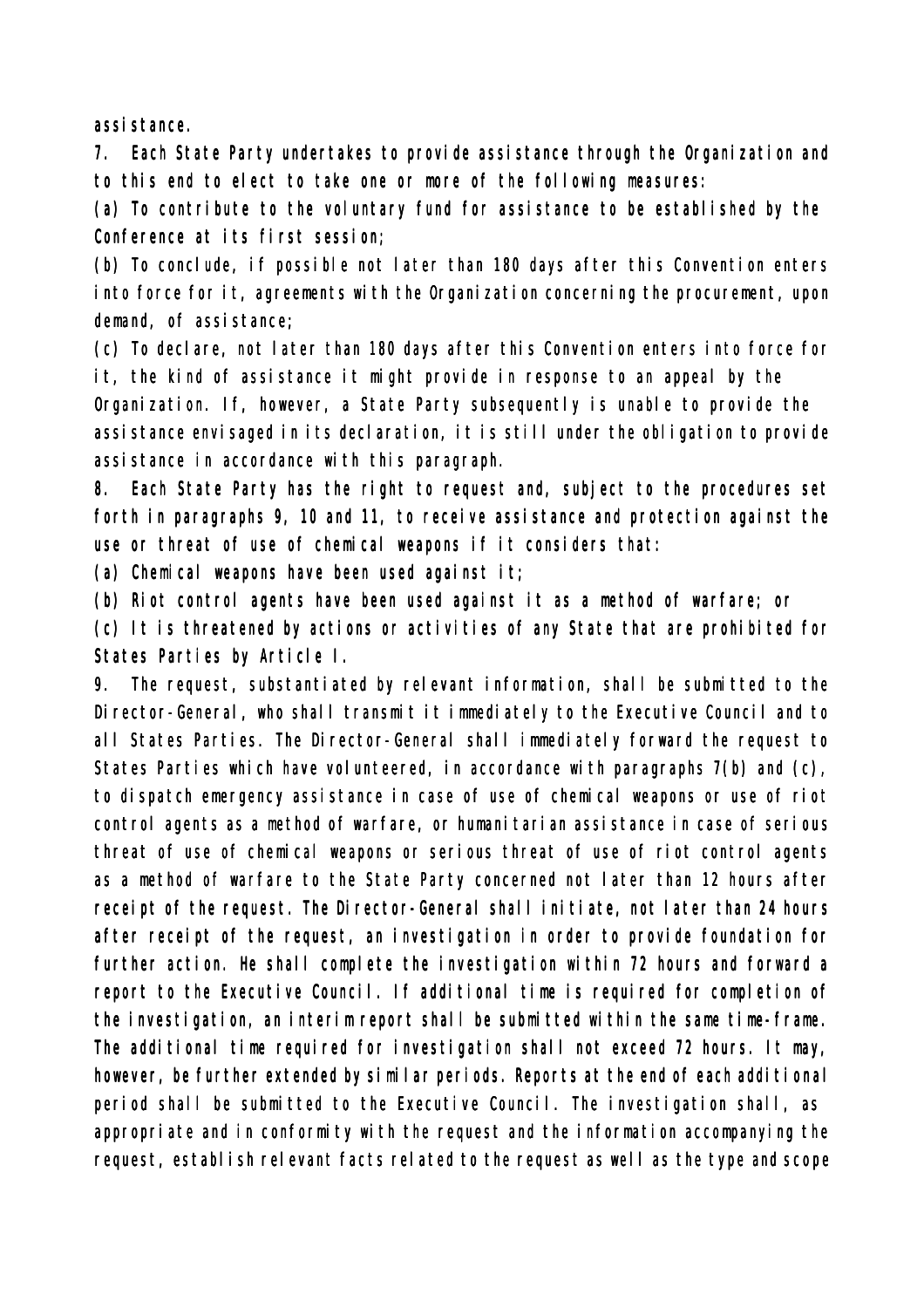of supplementary assistance and protection needed.

10. The Executive Council shall meet not later than 24 hours after receiving an investigation report to consider the situation and shall take a decision by simple majority within the following 24 hours on whether to instruct the Technical Secretariat to provide supplementary assistance. The Technical Secretariat shall immediately transmit to all States Parties and relevant international organizations the investigation report and the decision taken by the Executive Council. When so decided by the Executive Council, the Director-General shall provide assistance immediately. For this purpose, the Director-General may cooperate with the requesting State Party, other States Parties and relevant international organizations. The States Parties shall make the fullest possible efforts to provide assistance.

11. If the information available from the ongoing investigation or other reliable sources would give sufficient proof that there are victims of use of chemical weapons and immediate action is indispensable, the Director-General shall notify all States Parties and shall take emergency measures of assistance, using the resources the Conference has placed at his disposal for such contingencies. The Director-General shall keep the Executive Council informed of actions undertaken pursuant to this paragraph.

#### ARTICLE XI

#### ECONOMIC AND TECHNOLOGICAL DEVELOPMENT

1. The provisions of this Convention shall be implemented in a manner which avoids hampering the economic or technological development of States Parties, and international cooperation in the field of chemical activities for purposes not prohibited under this Convention including the international exchange of scientific and technical information and chemicals and equipment for the production, processing or use of chemicals for purposes not prohibited under this Convention.

2. Subject to the provisions of this Convention and without prejudice to the principles and applicable rules of international law, the States Parties shall: (a) Have the right, individually or collectively, to conduct research with, to develop, produce, acquire, retain, transfer, and use chemicals;

(b) Undertake to facilitate, and have the right to participate in, the fullest possible exchange of chemicals, equipment and scientific and technical information relating to the development and application of chemistry for purposes not prohibited under this Convention;

(c) Not maintain among themselves any restrictions, including those in any international agreements, incompatible with the obligations undertaken under this Convention, which would restrict or impede trade and the development and promotion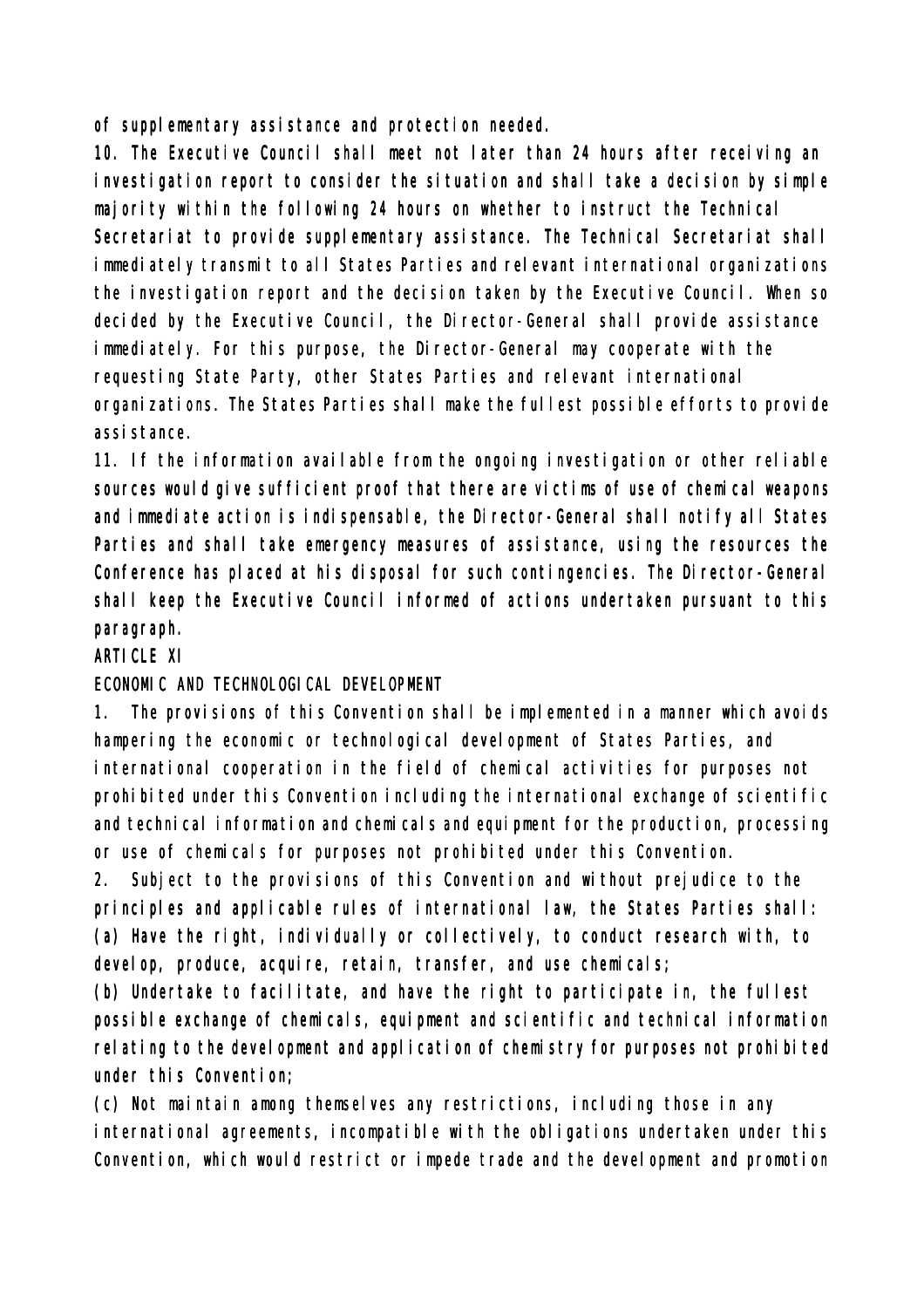of scientific and technological knowledge in the field of chemistry for industrial, agricultural, research, medical, pharmaceutical or other peaceful purposes;

(d) Not use this Convention as grounds for applying any measures other than those provided for, or permitted, under this Convention nor use any other international agreement for pursuing an objective inconsistent with this Convention;

(e) Undertake to review their existing national regulations in the field of trade in chemicals in order to render them consistent with the object and purpose of this Convention.

#### ARTICLE XII

MEASURES TO REDRESS A SITUATION AND TO ENSURE COMPLIANCE,

INCLUDING SANCTIONS

1. The Conference shall take the necessary measures, as set forth in paragraphs 2, 3 and 4, to ensure compliance with this Convention and to redress and remedy any situation which contravenes the provisions of this Convention. In considering action pursuant to this paragraph, the Conference shall take into account all information and recommendations on the issues submitted by the Executive Council.

2. In cases where a State Party has been requested by the Executive Council to take measures to redress a situation raising problems with regard to its compliance, and where the State Party fails to fulfil the request within the specified time, the Conference may, inter alia, upon the recommendation of the Executive Council,

restrict or suspend the State Party's rights and privileges under this Convention until it undertakes the necessary action to conform with its obligations under this Convention.

3. In cases where serious damage to the object and purpose of this Convention may result from activities prohibited under this Convention, in particular by Article I, the Conference may recommend collective measures to States Parties in conformity with international law.

4. The Conference shall, in cases of particular gravity, bring the issue, including relevant information and conclusions, to the attention of the United Nations General Assembly and the United Nations Security Council.

#### ARTICLE XIII

#### RELATION TO OTHER INTERNATIONAL AGREEMENTS

Nothing in this Convention shall be interpreted as in any way limiting or detracting from the obligations assumed by any State under the Protocol for the Prohibition of the Use in War of Asphyxiating, Poisonous or Other Gases, and of Bacteriological Methods of Warfare, signed at Geneva on 17 June 1925, and under the Convention on the Prohibition of the Development, Production and Stockpiling of Bacteriological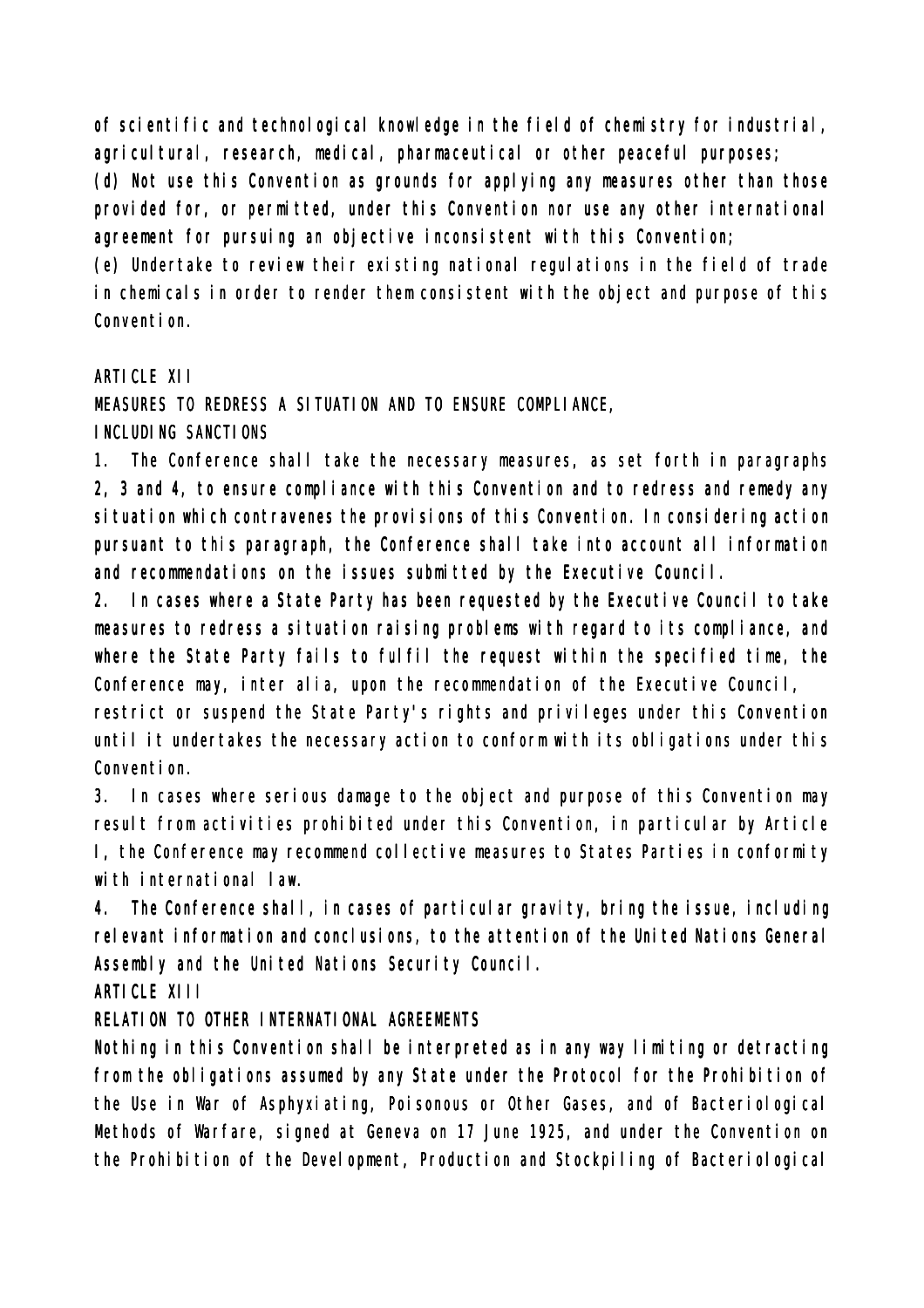(Biological) and Toxin Weapons and on Their Destruction, signed at London, Moscow and Washington on 10 April 1972.

## ARTICLE XIV

#### SETTLEMENT OF DISPUTES

1. Disputes that may arise concerning the application or the interpretation of this Convention shall be settled in accordance with the relevant provisions of this Convention and in conformity with the provisions of the Charter of the United Nations.

2. When a dispute arises between two or more States Parties, or between one or more States Parties and the Organization, relating to the interpretation or application of this Convention, the parties concerned shall consult together with a view to the expeditious settlement of the dispute by negotiation or by other peaceful means of the parties' choice, including recourse to appropriate organs of this Convention and, by mutual consent, referral to the International Court of Justice in conformity with the Statute of the Court. The States Parties involved shall keep the Executive Council informed of actions being taken.

3. The Executive Council may contribute to the settlement of a dispute by whatever means it deems appropriate, including offering its good offices, calling upon the States Parties to a dispute to start the settlement process of their choice and recommending a time-limit for any agreed procedure.

4. The Conference shall consider questions related to disputes raised by States Parties or brought to its attention by the Executive Council. The Conference shall, as it finds necessary, establish or entrust organs with tasks related to the settlement of these disputes in conformity with Article VIII, paragraph 21(f). 5. The Conference and the Executive Council are separately empowered, subject to authorization from the General Assembly of the United Nations, to request the International Court of Justice to give an advisory opinion on any legal question arising within the scope of the activities of the Organization. An agreement between the Organization and the United Nations shall be concluded for this purpose in accordance with Article VIII, paragraph 34(a).

6. This Article is without prejudice to Article IX or to the provisions on measures to redress a situation and to ensure compliance, including sanctions.

# ARTICLE XV

#### **AMENDMENTS**

1. Any State Party may propose amendments to this Convention. Any State Party may also propose changes, as specified in paragraph 4, to the Annexes of this Convention. Proposals for amendments shall be subject to the procedures in paragraphs 2 and 3. Proposals for changes, as specified in paragraph 4, shall be subject to the procedures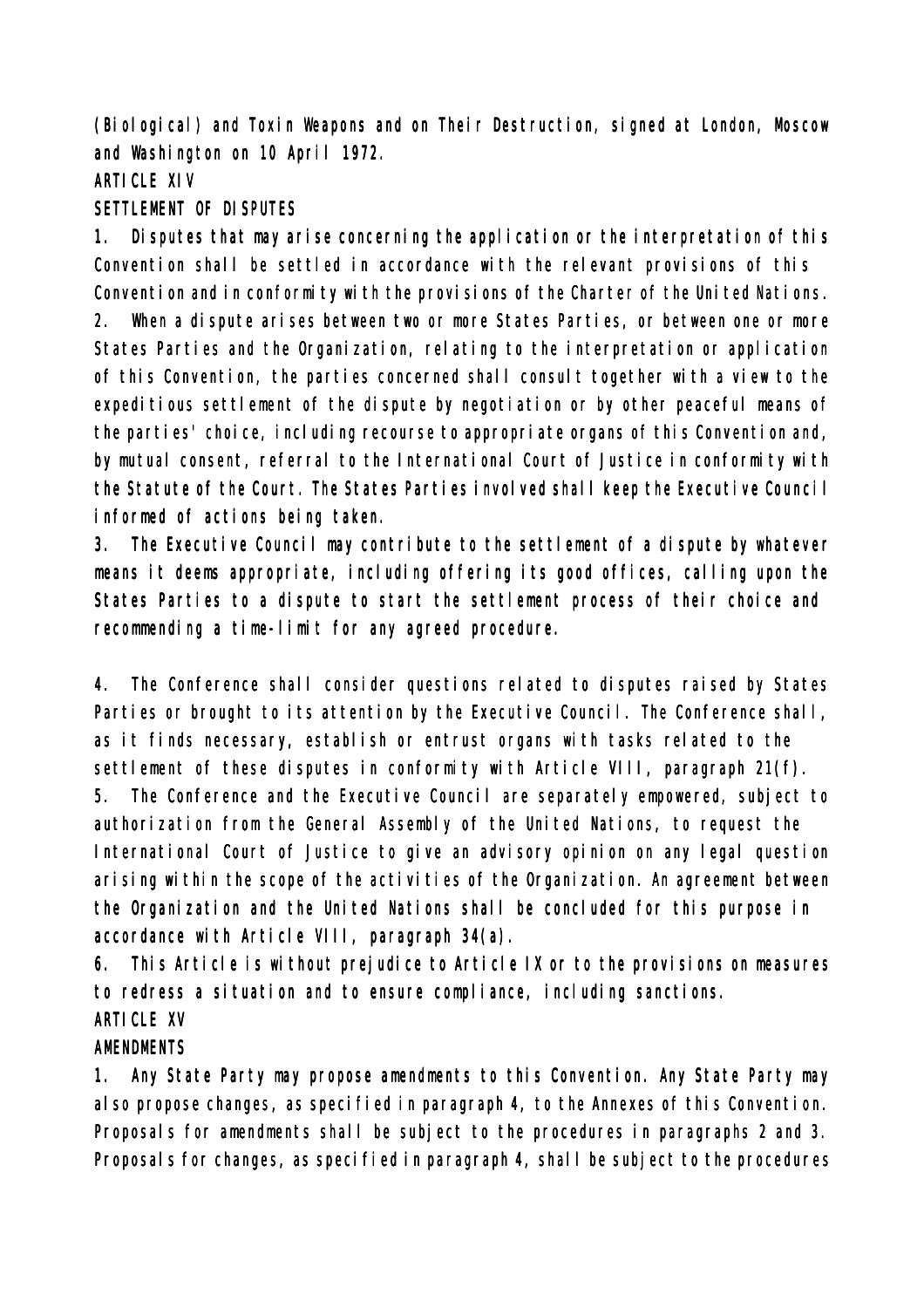in paragraph 5.

2. The text of a proposed amendment shall be submitted to the Director-General for circulation to all States Parties and to the Depositary. The proposed amendment shall be considered only by an Amendment Conference. Such an Amendment Conference shall be convened if one third or more of the States Parties notify the Director-General not later than 30 days after its circulation that they support further consideration of the proposal. The Amendment Conference shall be held immediately following a regular session of the Conference unless the requesting States Parties ask for an earlier meeting. In no case shall an Amendment Conference be held less than 60 days after the circulation of the proposed amendment.

3. Amendments shall enter into force for all States Parties 30 days after deposit of the instruments of ratification or acceptance by all the States Parties referred to under subparagraph (b) below:

(a) When adopted by the Amendment Conference by a positive vote of a majority of all States Parties with no State Party casting a negative vote; and

(b) Ratified or accepted by all those States Parties casting a positive vote at the Amendment Conference.

4. In order to ensure the viability and the effectiveness of this Convention, provisions in the Annexes shall be subject to changes in accordance with paragraph 5, if proposed changes are related only to matters of an administrative or technical nature. All changes to the Annex on Chemicals shall be made in accordance with paragraph 5. Sections A and C of the Confidentiality Annex, Part X of the Verification Annex, and those definitions in Part I of the Verification Annex which relate exclusively to challenge inspections, shall not be subject to changes in accordance with paragraph 5.

5. Proposed changes referred to in paragraph 4 shall be made in accordance with the following procedures:

(a) The text of the proposed changes shall be transmitted together with the necessary information to the Director-General. Additional information for the evaluation of the proposal may be provided by any State Party and the Director-General. The Director-General shall promptly communicate any such proposals and information to all States Parties, the Executive Council and the Depositary;

(b) Not later than 60 days after its receipt, the Director-General shall evaluate the proposal to determine all its possible consequences for the provisions of this Convention and its implementation and shall communicate any such information to all States Parties and the Executive Council;

(c) The Executive Council shall examine the proposal in the light of all information available to it, including whether the proposal fulfils the requirements of paragraph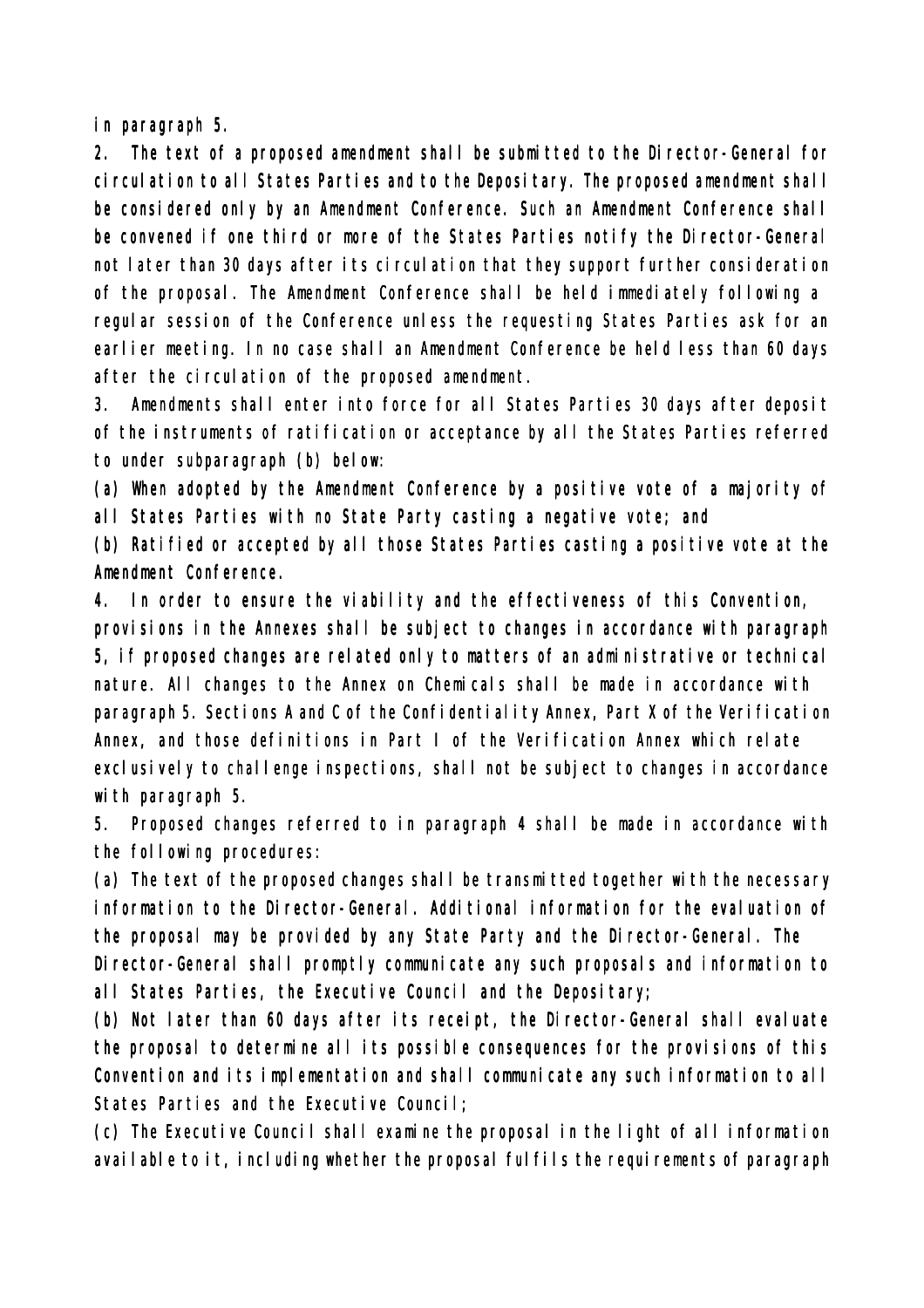4. Not later than 90 days after its receipt, the Executive Council shall notify its recommendation, with appropriate explanations, to all States Parties for consideration. States Parties shall acknowledge receipt within 10 days;

(d) If the Executive Council recommends to all States Parties that the proposal be adopted, it shall be considered approved if no State Party objects to it within 90 days after receipt of the recommendation. If the Executive Council recommends that the proposal be rejected, it shall be considered rejected if no State Party objects to the rejection within 90 days after receipt of the recommendation;

(e) If a recommendation of the Executive Council does not meet with the acceptance required under subparagraph (d), a decision on the proposal, including whether it fulfils the requirements of paragraph 4, shall be taken as a matter of substance by the Conference at its next session;

(f) The Director-General shall notify all States Parties and the Depositary of any decision under this paragraph;

 $(g)$  Changes approved under this procedure shall enter into force for all States Parties 180 days after the date of notification by the Director-General of their approval unless another time period is recommended by the Executive Council or decided by the Conference.

## ARTICLE XVI

#### DURATION AND WITHDRAWAL.

1. This Convention shall be of unlimited duration.

2. Each State Party shall, in exercising its national sovereignty, have the right to withdraw from this Convention if it decides that extraordinary events, related to the subject-matter of this Convention, have jeopardized the supreme interests of its country. It shall give notice of such withdrawal 90 days in advance to all other States Parties, the Executive Council, the Depositary and the United Nations Security Council. Such notice shall include a statement of the extraordinary events it regards as having jeopardized its supreme interests.

3. The withdrawal of a State Party from this Convention shall not in any way affect the duty of States to continue fulfilling the obligations assumed under any relevant rules of international law, particularly the Geneva Protocol of 1925.

#### ARTICLE XVII

#### STATUS OF THE ANNEXES

The Annexes form an integral part of this Convention. Any reference to this Convention includes the Annexes.

## ARTICLE XVIII

## SIGNATURE

This Convention shall be open for signature for all States before its entry into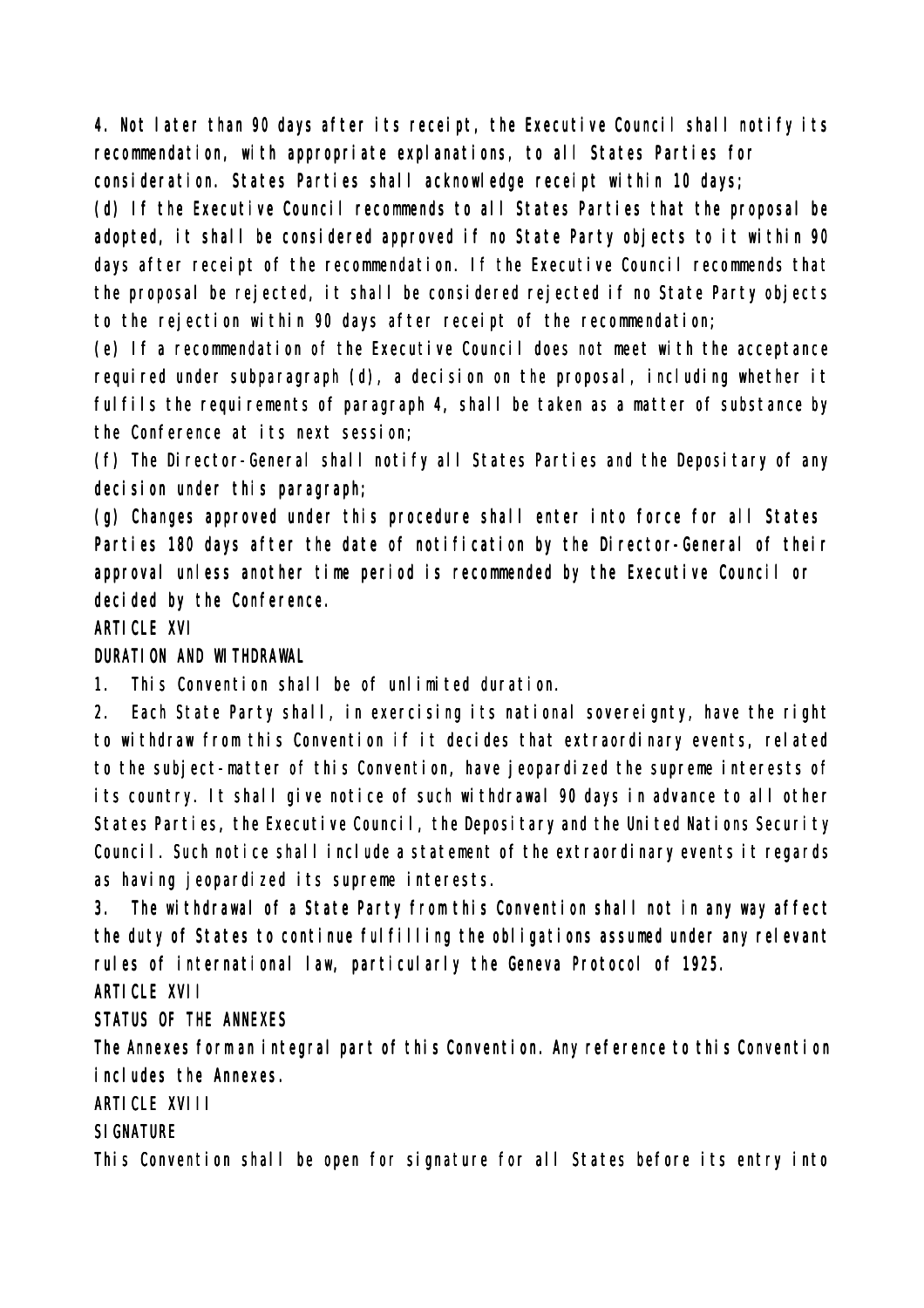force.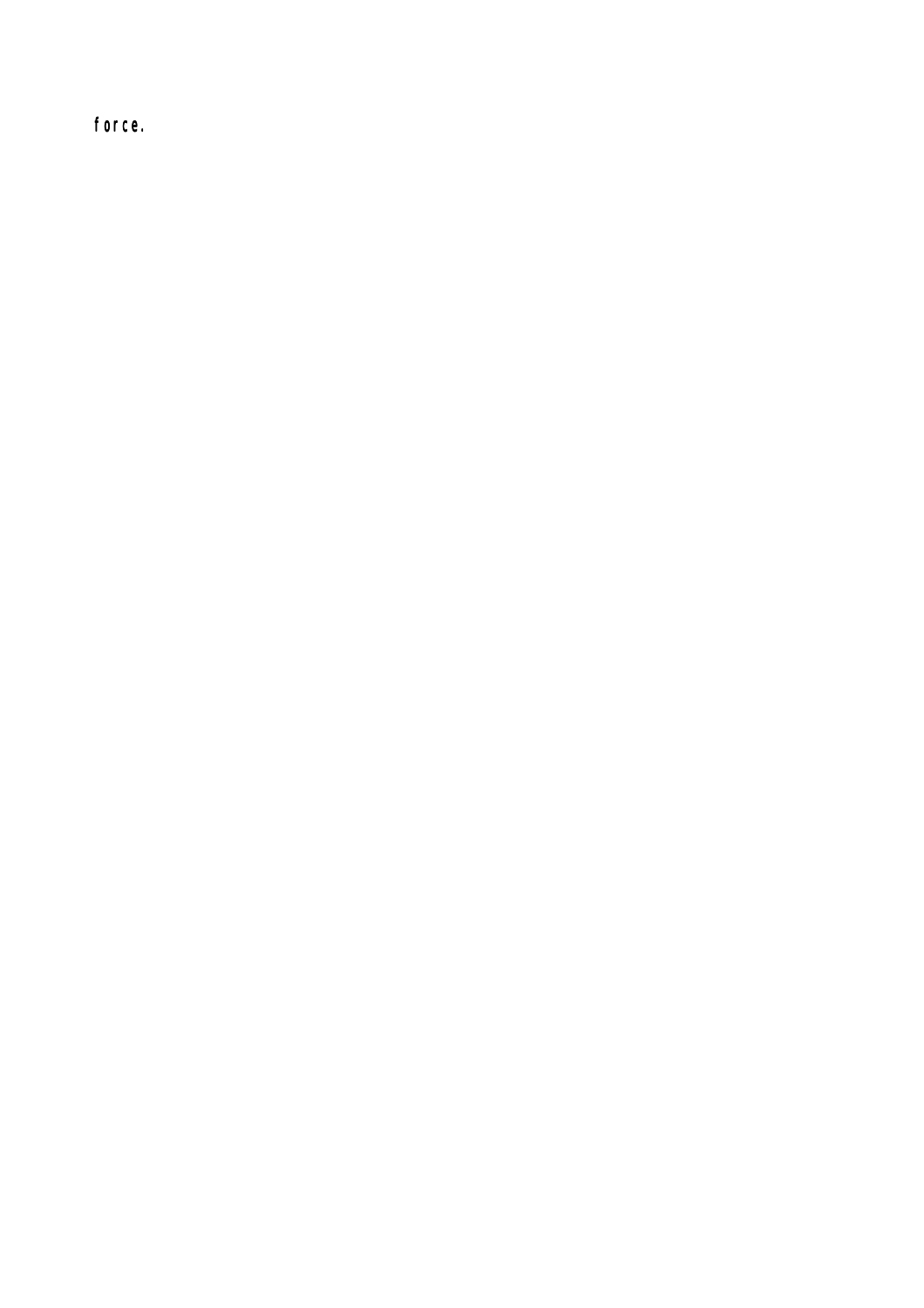## C046-E3

# ARTICLE XIX

# RATIFICATION

This Convention shall be subject to ratification by States Signatories according to their respective constitutional processes.

## ARTICLE XX

# ACCESSION

Any State which does not sign this Convention before its entry into force may accede to it at any time thereafter.

# ARTICLE XXI

## ENTRY INTO FORCE

1. This Convention shall enter into force 180 days after the date of the deposit of the 65th instrument of ratification, but in no case earlier than two years after its opening for signature.

2. For States whose instruments of ratification or accession are deposited subsequent to the entry into force of this Convention, it shall enter into force on the 30th day following the date of deposit of their instrument of ratification or accession.

# ARTICLE XXII

## RESERVATIONS

The Articles of this Convention shall not be subject to reservations. The Annexes of this Convention shall not be subject to reservations incompatible with its object and purpose.

## ARTICLE XXIII

## DEPOSITARY

The Secretary-General of the United Nations is hereby designated as the Depositary of this Convention and shall, inter alia:

(a) Promptly inform all signatory and acceding States of the date of each signature, the date of deposit of each instrument of ratification or accession and the date of the entry into force of this Convention, and of the receipt of other notices;

(b) Transmit duly certified copies of this Convention to the Governments of all signatory and acceding States; and

(c) Register this Convention pursuant to Article 102 of the Charter of the United Nations.

ARTICLE XXIV

AUTHENTIC TEXTS

This Convention, of which the Arabic, Chinese, English, French, Russian and Spanish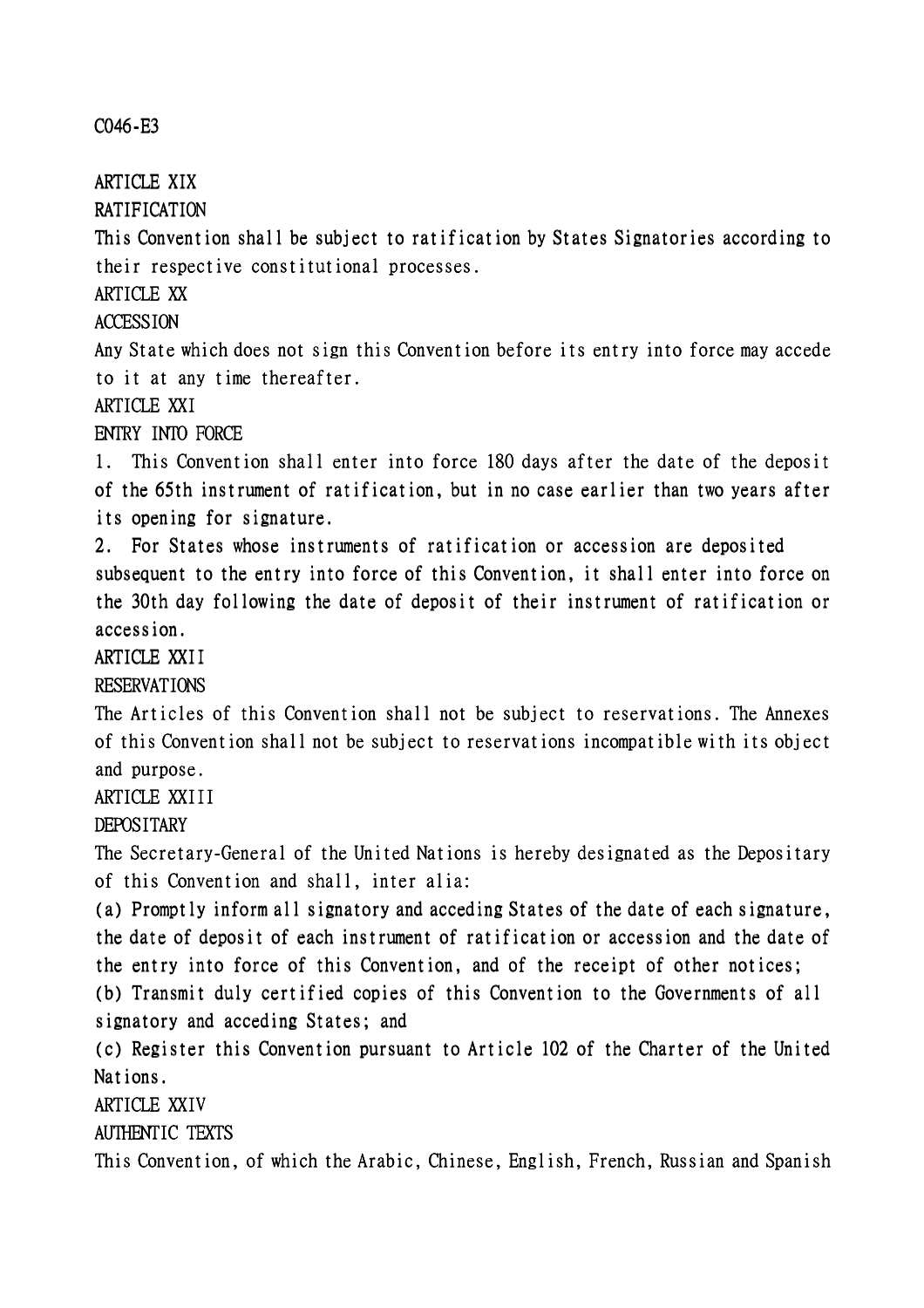texts are equally authentic, shall be deposited with the Secretary-General of the United Nations.

IN WITNESS WHEREOF the undersigned, being duly authorized to that effect, have signed this Convention.

Done at Paris on the thirteenth day of January, one thousand nine hundred and ninety-three.

ANNEX ON CHEMICALS

#### **CONTENTS**

Page

A. GUIDELINES FOR SCHEDULES OF CHEMICALS C1375

B. SCHEDULES OF CHEMICALS C1377

## A. GUIDELINES FOR SCHEDULES OF CHEMICALS

Guidelines for Schedule 1

1. The following criteria shall be taken into account in considering whether a toxic chemical or precursor should be included in Schedule 1:

(a) It has been developed, produced, stockpiled or used as a chemical weapon as defined in Article II;

(b) It poses otherwise a high risk to the object and purpose of this Convention by virtue of its high potential for use in activities prohibited under this Convention because one or more of the following conditions are met:

(i) It possesses a chemical structure closely related to that of other toxic chemicals listed in Schedule 1, and has, or can be expected to have, comparable properties;

 $(i)$ It possesses such lethal or incapacitating toxicity as well as other properties that would enable it to be used as a chemical weapon;

(iii) It may be used as a precursor in the final single technological stage of production of a toxic chemical listed in Schedule 1, regardless of whether this stage takes place in facilities, in munitions or elsewhere;

(c) It has little or no use for purposes not prohibited under this Convention. Guidelines for Schedule 2

2. The following criteria shall be taken into account in considering whether a toxic chemical not listed in Schedule 1 or a precursor to a Schedule 1 chemical or to a chemical listed in Schedule 2, part A, should be included in Schedule 2:

(a) It poses a significant risk to the object and purpose of this Convention because it possesses such lethal or incapacitating toxicity as well as other properties that could enable it to be used as a chemical weapon;

(b) It may be used as a precursor in one of the chemical reactions at the final stage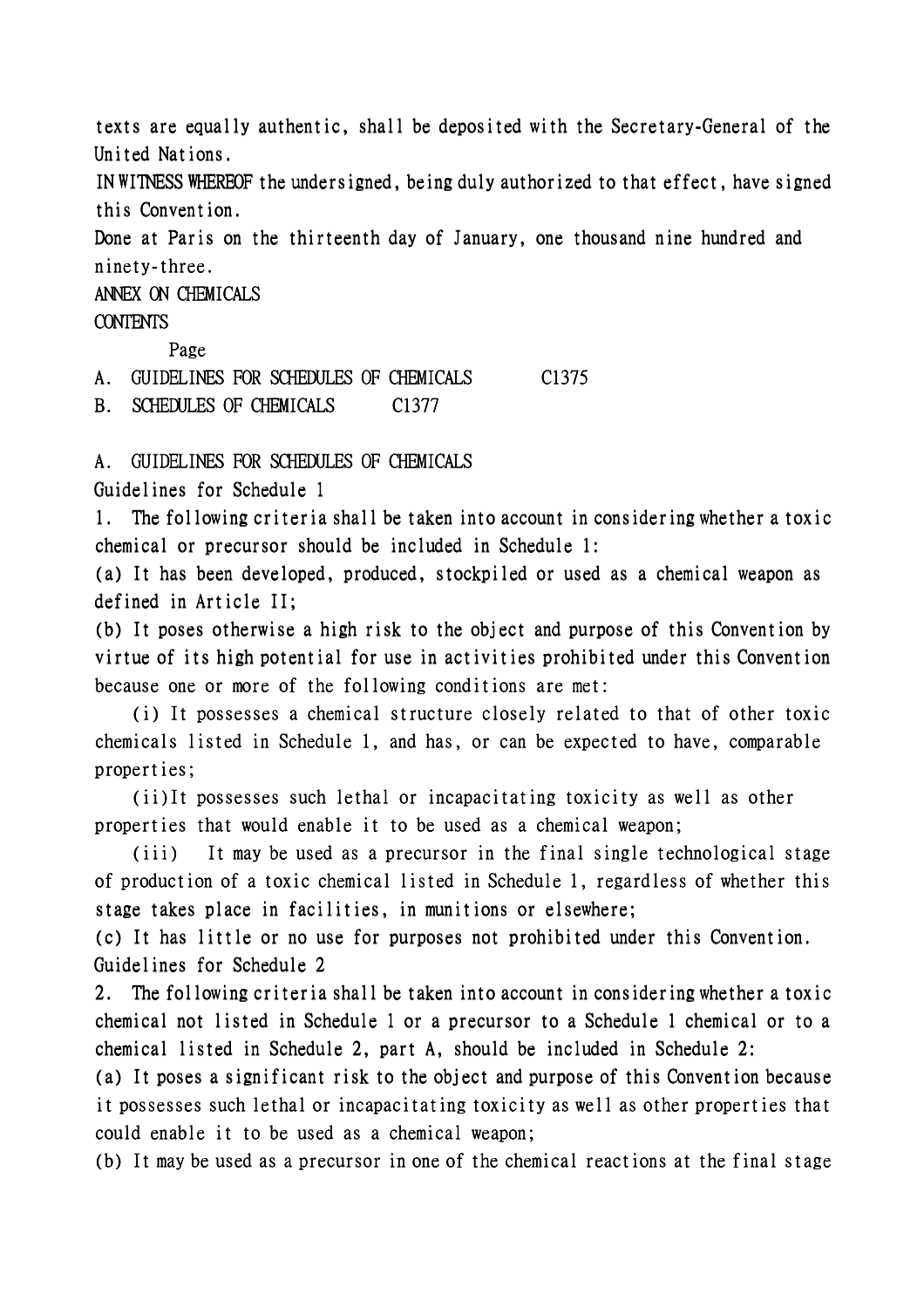of formation of a chemical listed in Schedule 1 or Schedule 2, part A;

(c) It poses a significant risk to the object and purpose of this Convention by virtue of its importance in the production of a chemical listed in Schedule 1 or Schedule 2, part A;

(d) It is not produced in large commercial quantities for purposes not prohibited under this Convention.

Guidelines for Schedule 3

3. The following criteria shall be taken into account in considering whether a toxic chemical or precursor, not listed in other Schedules, should be included in Schedule 3:

(a) It has been produced, stockpiled or used as a chemical weapon;

(b) It poses otherwise a risk to the object and purpose of this Convention because it possesses such lethal or incapacitating toxicity as well as other properties that might enable it to be used as a chemical weapon;

(c) It poses a risk to the object and purpose of this Convention by virtue of its importance in the production of one or more chemicals listed in Schedule 1 or Schedule 2, part B;

(d) It may be produced in large commercial quantities for purposes not prohibited under this Convention.

## B. SCHEDULES OF CHEMICALS

The following Schedules list toxic chemicals and their precursors. For the purpose of implementing this Convention, these Schedules identify chemicals for the application of verification measures according to the provisions of the Verification Annex. Pursuant to Article II, subparagraph 1(a), these Schedules do not constitute a definition of chemical weapons.

(Whenever reference is made to groups of dialkylated chemicals, followed by a list of alkyl groups in parentheses, all chemicals possible by all possible combinations of alkyl groups listed in the parentheses are considered as listed in the respective Schedule as long as they are not explicitly exempted. A chemical marked "\*" on Schedule 2, part A, is subject to special thresholds for declaration and verification, as specified in Part VII of the Verification Annex.) Schedule 1

(CAS registry number)

- A. Toxic chemicals:
- (1)  $0$ -Alkyl (涎 10, incl. cycloalkyl) alkyl
	- (Me, Et, n-Pr or i-Pr)-phosphonofluoridates

e.g. Sarin:  $0$ -Isopropyl methylphosphonofluoridate (107-44-8)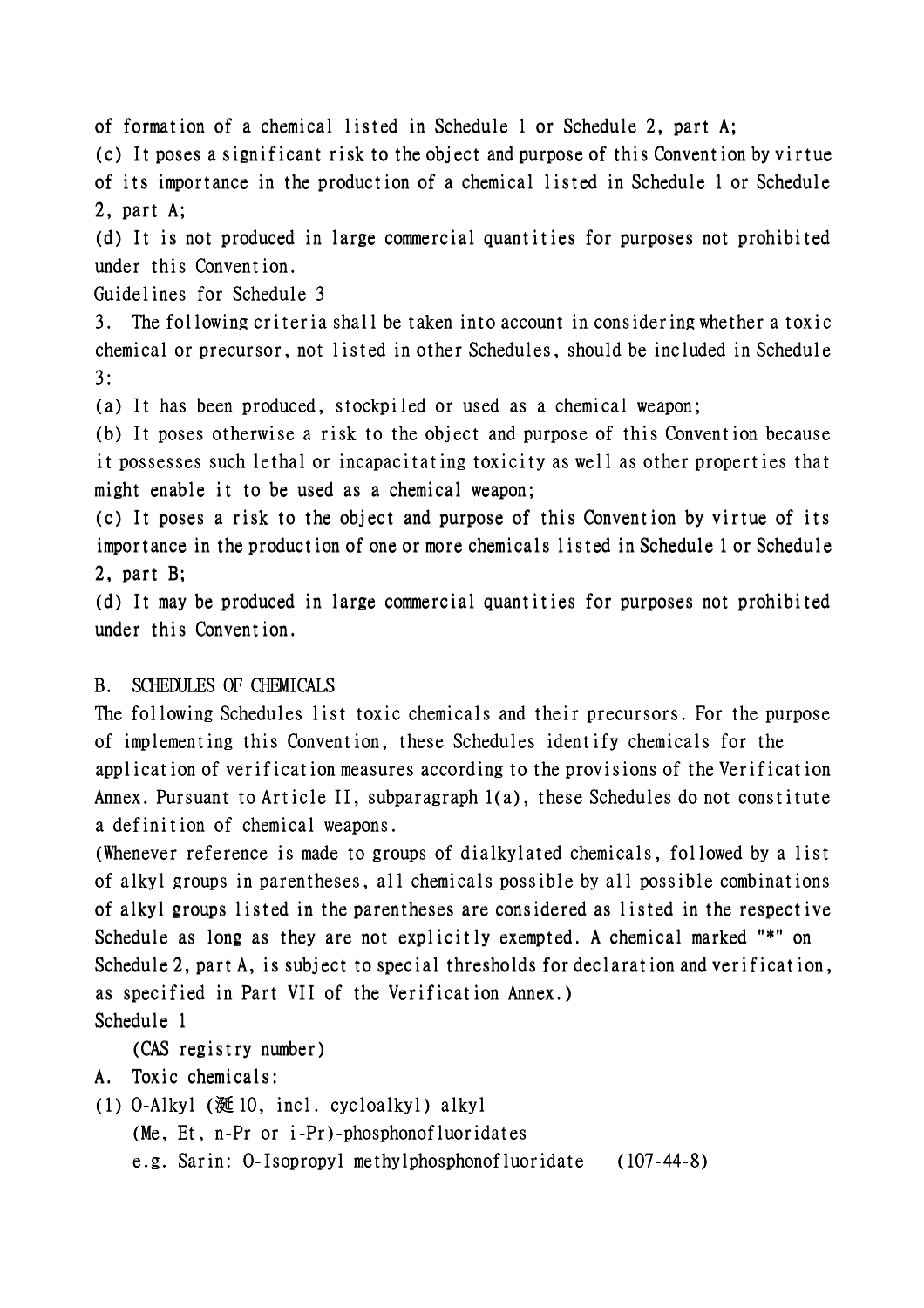e.g. Soman: O-Pinacolyl methylphosphonofluoridate  $(96-64-0)$ 

- (2)  $0$ -Alkyl (涎 10, incl. cycloalkyl) N,N-dialkyl (Me, Et, n-Pr or i-Pr) phosphoramidocyanidates e.g. Tabun: O-Ethyl N,N-dimethyl phosphoramidocyanidate  $(77-81-6)$
- (3) O-Alkyl (H or  $\mathfrak{H}$  10, incl. cycloalkyl) S-2-dialkyl (Me, Et, n-Pr or  $i$ -Pr)-aminoethyl alkyl (Me, Et, n-Pr or i-Pr) phosphonothiolates and corresponding alkylated or protonated salts e.g. VX:O-Ethyl S-2-diisopropylaminoethyl methyl phosphonothiolate  $(50782-69-9)$

#### $(4)$  Sulfur mustards:

2-Chloroethylchloromethylsulfide (2625-76-5) 2-Chloroethylchloromethylsulfide Mustard gas:  $Bis(2-chloroethyl)subfile$  (505-60-2) Bis(2-chloroethylthio)methane  $(63869-13-6)$ Sesquimustard:  $1,2-Bis(2-chloroethylthio)ethane$  (3563-36-8)  $1, 3-Bis(2-chloroethylthio) -n-propane (63905-10-2)$  $1,4-\text{Bis}(2-\text{chloroethylthio})$ -n-butane (142868-93-7) 1,5-Bis(2-chloroethylthio)-n-pentane (142868-94-8) 1,5-Bis(2-chloroethylthio)-n-pentane  $Bis(2-chloroethv1thiomethvl)ether (63918-90-1)$ O-Mustard: Bis(2-chloroethylthioethyl)ether (63918-89-8)

## (5) Lewisites: (5) Lewisites:

Lewisite 1: 2-Chlorovinyldichloroarsine (541-25-3) Lewisite 2: Bis(2-chlorovinyl)chloroarsine (40334-69-8) Lewisite 3: Tris(2-chlorovinyl)arsine (40334-70-1)

## (6) Nitrogen mustards: (6) Nitrogen mustards:

- HN1: Bis(2-chloroethyl)ethylamine (538-07-8) HN2:  $Bis(2-chloroethyl)$ methylamine (51-75-2) HN3:  $Tris(2-chloroethyl)$ amine (555-77-1)
- (7) Saxitoxin (35523-89-8)
- (8) Ricin (8) Ricin (9009-86-3)
- B. Precursors:
- (9) Alkyl (Me, Et, n-Pr or  $i$ -Pr) phosphonyldifluorides e.g. DF:Methylphosphonyldifluoride  $(676-99-3)$
- (10)O-Alkyl (H or 涎 10, incl. cycloalkyl) O-2-dialkyl (Me, Et, n-Pr or  $i$ -Pr)-aminoethyl alkyl (Me, Et, n-Pr or i-Pr) phosphonites and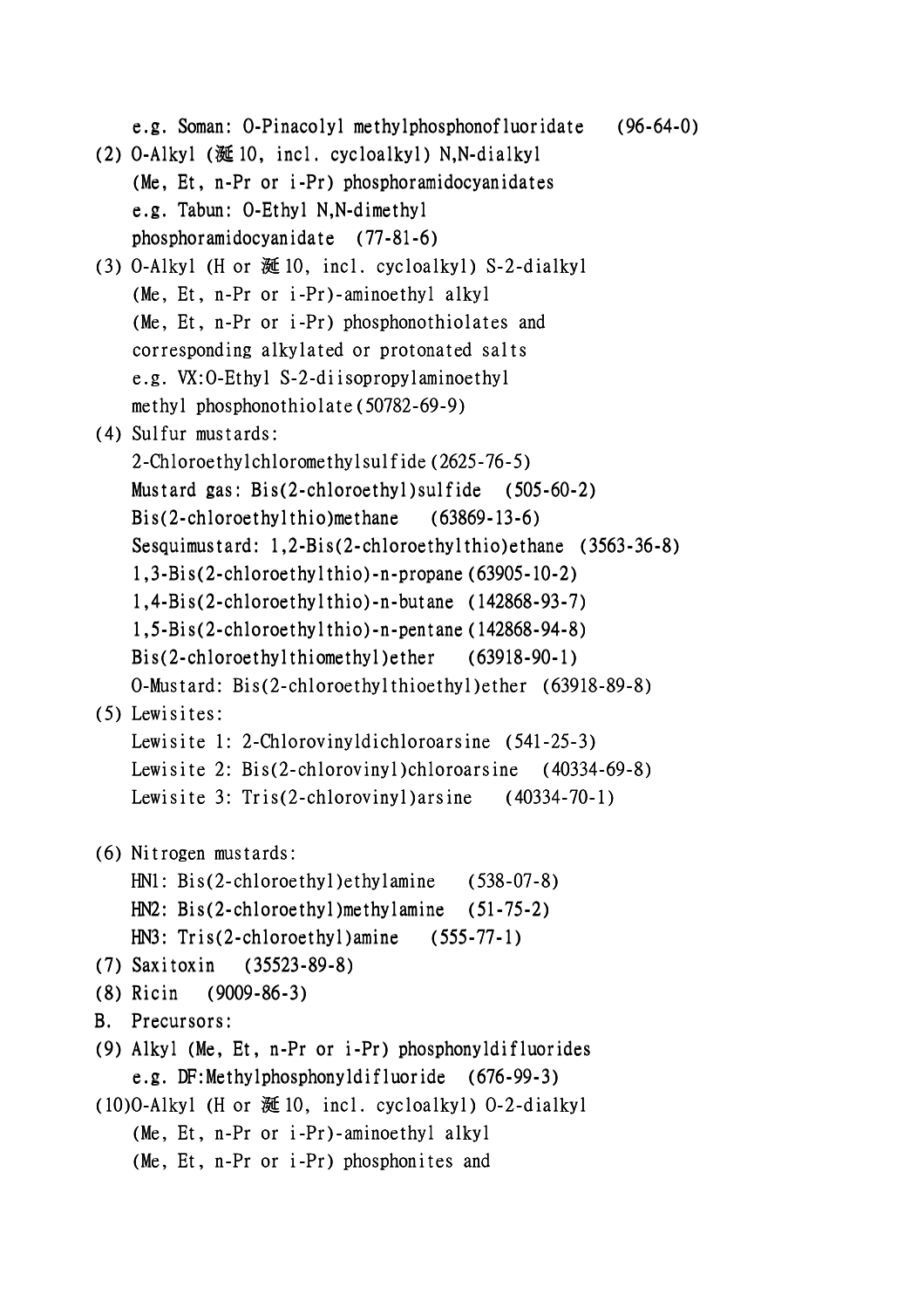```
corresponding alkylated or protonated salts
    e.g. QL:O-Ethyl O-2-diisopropylaminoethyl QL:O-Ethyl O-2-diisopropylaminoethyl
    methylphosphonite (57856-11-8)(11)Chlorosarin: O-Isopropyl methylphosphonochloridate (1445-76-7)(12)Chlorosoman: O-Pinacolyl methylphosphonochloridate (7040-57-5)Schedule 2
A. Toxic chemicals:
(1) Amiton: O,O-Diethyl S-[2-(diethylamino)ethyl] (1) Amiton: O,O-Diethyl S-[2-(diethylamino)ethyl]
phosphorothiolate (78-53-5)and corresponding alkylated or protonated salts
(2) PFIB: 1,1,3,3,3-Pentafluoro-2-(trifluoromethyl)-1-propene (382-21-8)
(3) BZ: 3-Quinuclidinyl benzilate (*) (6581-06-2)
B. Precursors:
(4) Chemicals, except for those listed in Schedule 1,
    containing a phosphorus atom to which is bonded
    one methyl, ethyl or propyl (normal or iso) group
    but not further carbon atoms,
    e.g. Methylphosphonyl dichloride (676-97-1)
    e.g. Dimethyl methylphosphonate (756-79-6)Exemption: Fonofos: O-Ethyl S-phenyl
        ethylphosphonothiolothionate (944-22-9)
(5) N,N-Dialkyl (Me, Et, n-Pr or i-Pr) phosphoramidic dihalides
(6) Dialkyl (Me, Et, n-Pr or i-Pr) N,N-dialkyl
    (Me, Et, n-Pr or i-Pr)-phosphoramidates
(7) Arsenic trichloride (7784-34-1)
(8) 2.2-Diphenyl-2-hydroxyacetic acid (76-93-7)
(9) Quinuclidin-3-ol (1619-34-7)
(10)N,N-Dialkyl (Me, Et, n-Pr or i-Pr) aminoethyl-2-chlorides
and corresponding protonated salts
(11)N,N-Dialkyl (Me, Et, n-Pr or i-Pr) aminoethane-2-ols
and corresponding protonated salts
    Exemptions: N,N-Dimethylaminoethanol (108-01-0)
        and corresponding protonated salts 
        N,N-Diethylaminoethanol (100-37-8) N,N-Diethylaminoethanol (100-37-8)
        and corresponding protonated salts
(12)N,N-Dialkyl (Me, Et, n-Pr or i-Pr) aminoethane-2-thiols
    and corresponding protonated salts
```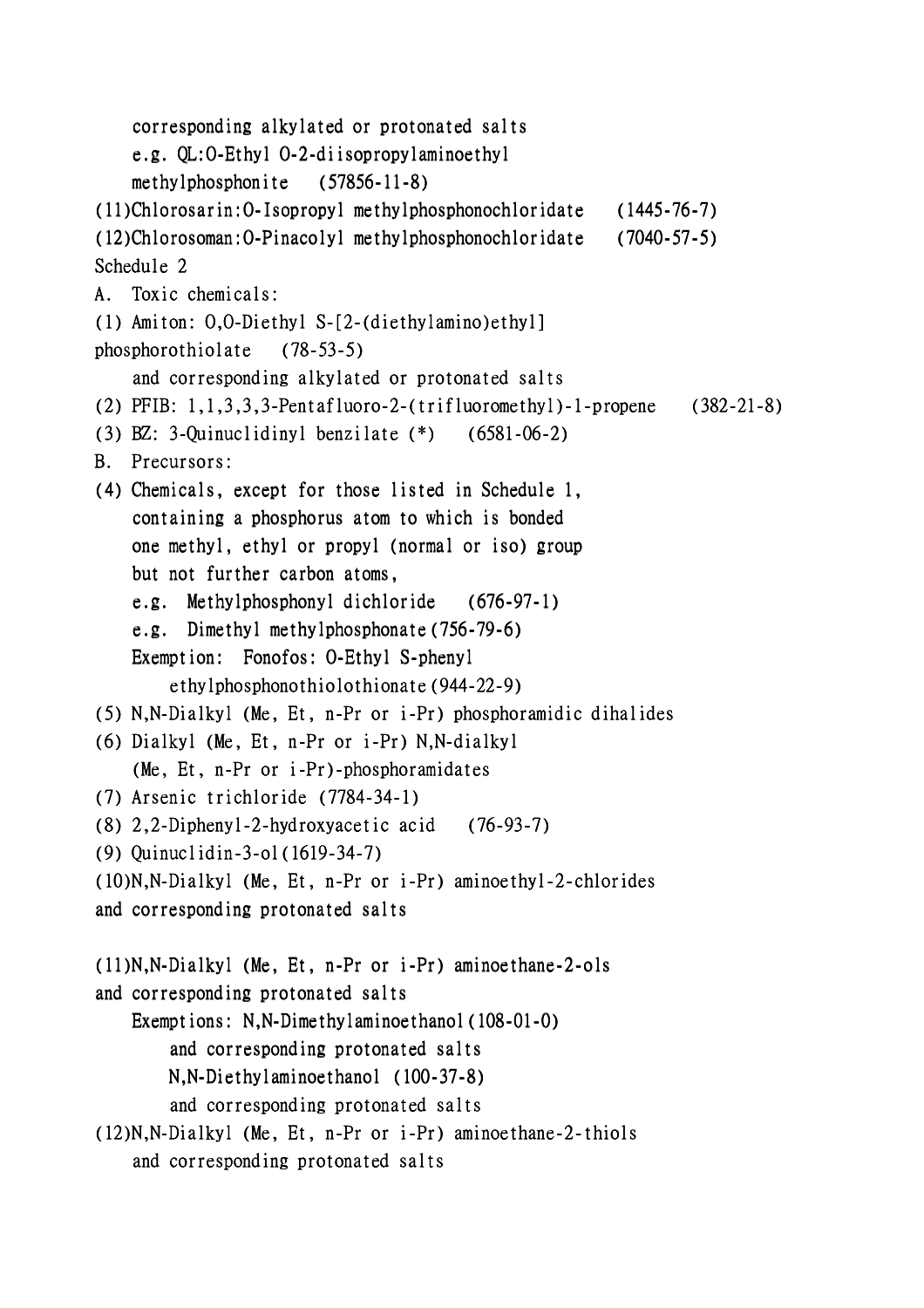```
(13)Thiodiglycol: Bis(2-hydroxyethyl)sulfide (111-48-8)
(14)Pinacolyl alcohol: 3,3-Dimethylbutan-2-ol (464-07-3)
Schedule 3
A. Toxic chemicals:
(1) Phosgene: Carbonyl dichloride (75-44-5)(2) Cyanogen chloride (506-77-4)(3) Hydrogen cyanide (3) Hydrogen cyanide cyanide (74-90-8) (74-90-8)
(4) Chloropicrin: Trichloronitromethane (76-06-2)B. Precursors:
(5) Phosphorus oxychloride (10025-87-3)(6) Phosphorus trichloride (7719-12-2)(7) Phosphorus pentachloride (10026-13-8)(8) Trimethyl phosphite (121-45-9)(9) Triethyl phosphite (122-52-1)(10)Dimethyl phosphite (868-85-9)(11)Diethyl phosphite (762-04-9)(12)Sulfur monochloride (10025-67-9)(13)Sulfur dichloride (10545-99-0)(14)Thionyl chloride (7719-09-7)(15)Ethyldiethanolamine (139-87-7)(16)Methyldiethanolamine (105-59-9)(17)Triethanolamine (102-71-6)ANNEX ON IMPLEMENTATION AND VERIFICATION
("VERIFICATION ANNEX")
CONTENTS
Page
PART I: DEFINITIONS
C1393
PART II: GENERAL RULES OF VERIFICATION
    A. DESIGNATION OF INSPECTORS AND INSPECTION ASSISTANTS
C1399
    B. PRIVILEGES AND IMMUNITIES
C1401
    C. STANDING ARRANGEMENTS
C1403
Points of entry
C1403
```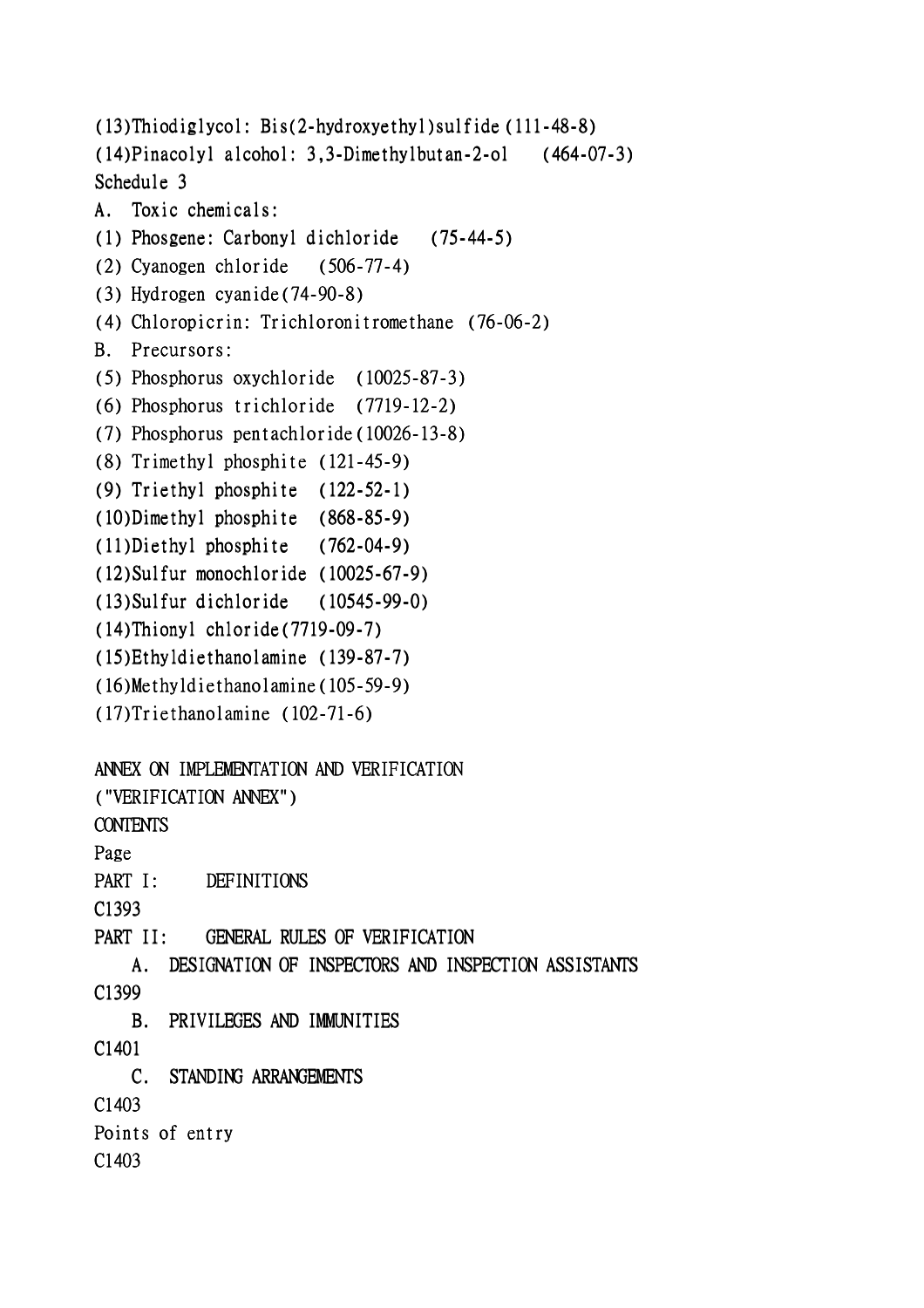Arrangements for use of non-scheduled aircraft C1405 Administrative arrangements C1405 Approved equipment C1407 D. PRE-INSPECTION ACTIVITIES C1407 Notification C1407 Entry into the territory of the inspected State Party or Host State and transfer to the inspection site C1409 Pre-inspection briefing C1409 E. CONDUCT OF INSPECTIONS E. CONDUCT OF INSPECTIONS C1409 General rules C1409 Safety C1409 Communications C1411 Inspection team and inspected State Party rights C1411 Collection, handling and analysis of samples C1411 Extension of inspection duration C1413 Debriefing C1413 F. DEPARTURE C1413 G. REPORTS G. C1415 H. APPLICATION OF GENERAL PROVISIONS C1415 PART III: GENERAL PROVISIONS FOR VERIFICATION MEASURES PURSUANT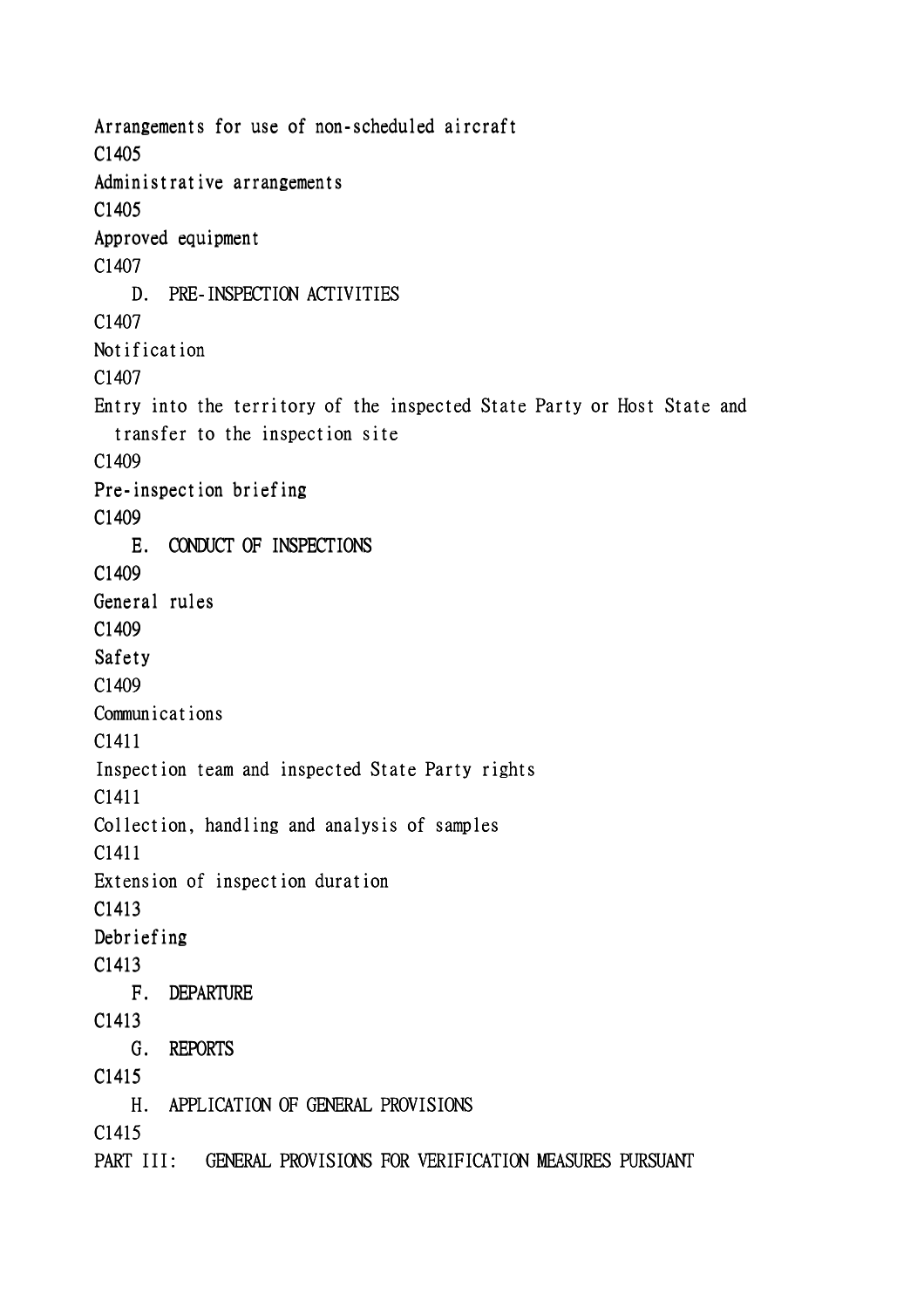TO ARTICLES IV, V AND VI, PARAGRAPH 3 A. INITIAL INSPECTIONS AND FACILITY AGREEMENTS C1415 B. STANDING ARRANGEMENTS C1417 C. PRE-INSPECTION ACTIVITIES C1419 PART IV(A): DESTRUCTION OF CHEMICAL WEAPONS AND ITS VERIFICATION PURSUANT TO ARTICLE IV A. DECLARATIONS C1419 Chemical weapons C1419 Declarations of chemical weapons pursuant to Article III, paragraph  $1(a)(iii)$ C1421 Declarations of past transfers and receipts C1423 Submission of the general plan for destruction of chemical weapons C1423 B. MEASURES TO SECURE THE STORAGE FACILITY AND STORAGE FACILITY PREPARATION C1423 C. DESTRUCTION C1425 Principles and methods for destruction of chemical weapons C1425 Order of destruction C1425 Modification of intermediate destruction deadlines C1427 Extension of the deadline for completion of destruction C1429 Detailed annual plans for destruction C1429 Annual reports on destruction C1431 D. VERIFICATION C1433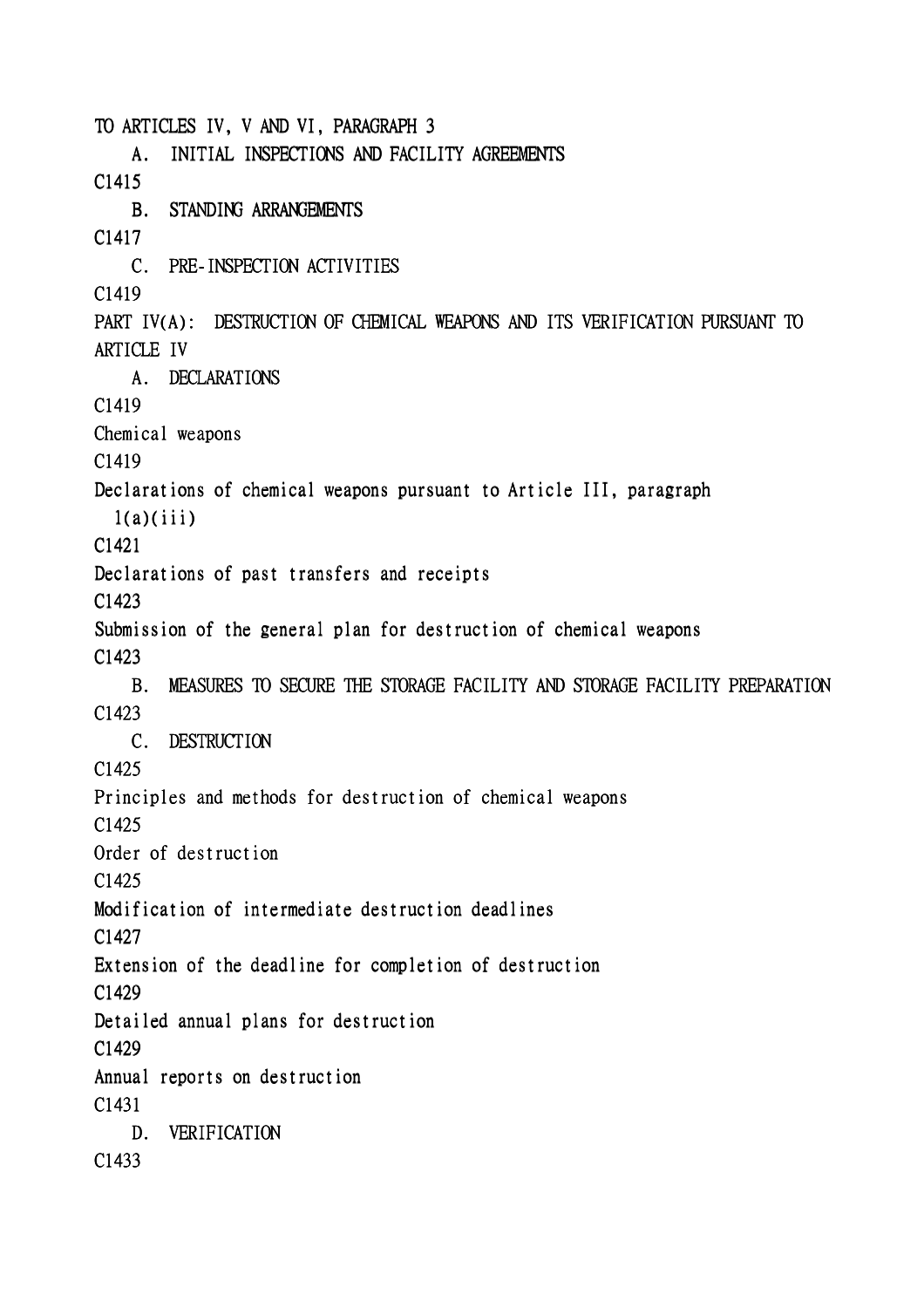Verification of declarations of chemical weapons through on-site inspection C1433 Systematic verification of storage facilities C1433 Inspections and visits C1433 Systematic verification of the destruction of chemical weapons C1435 Chemical weapons storage facilities at chemical weapons destruction facilities C1437 Systematic on-site verification measures at chemical weapons destruction facilities C1439 PART IV(B): OLD CHEMICAL WEAPONS AND ABANDONED CHEMICAL **WEAPONS** A. GENERAL C1439 B. REGIME FOR OLD CHEMICAL WEAPONS C1441 C. REGIME FOR ABANDONED CHEMICAL WEAPONS C1441 PART V: DESTRUCTION OF CHEMICAL WEAPONS PRODUCTION FACILITIES AND ITS VERIFICATION PURSUANT TO ARTICLE V A. DECLARATIONS C1445 Declarations of chemical weapons production facilities C1445 Declarations of chemical weapons production facilities pursuant to Article III, paragraph 1(c)(iii) C1447 Declarations of past transfers and receipts C1447 Submission of general plans for destruction C1447 Submission of annual plans for destruction and annual reports on destruction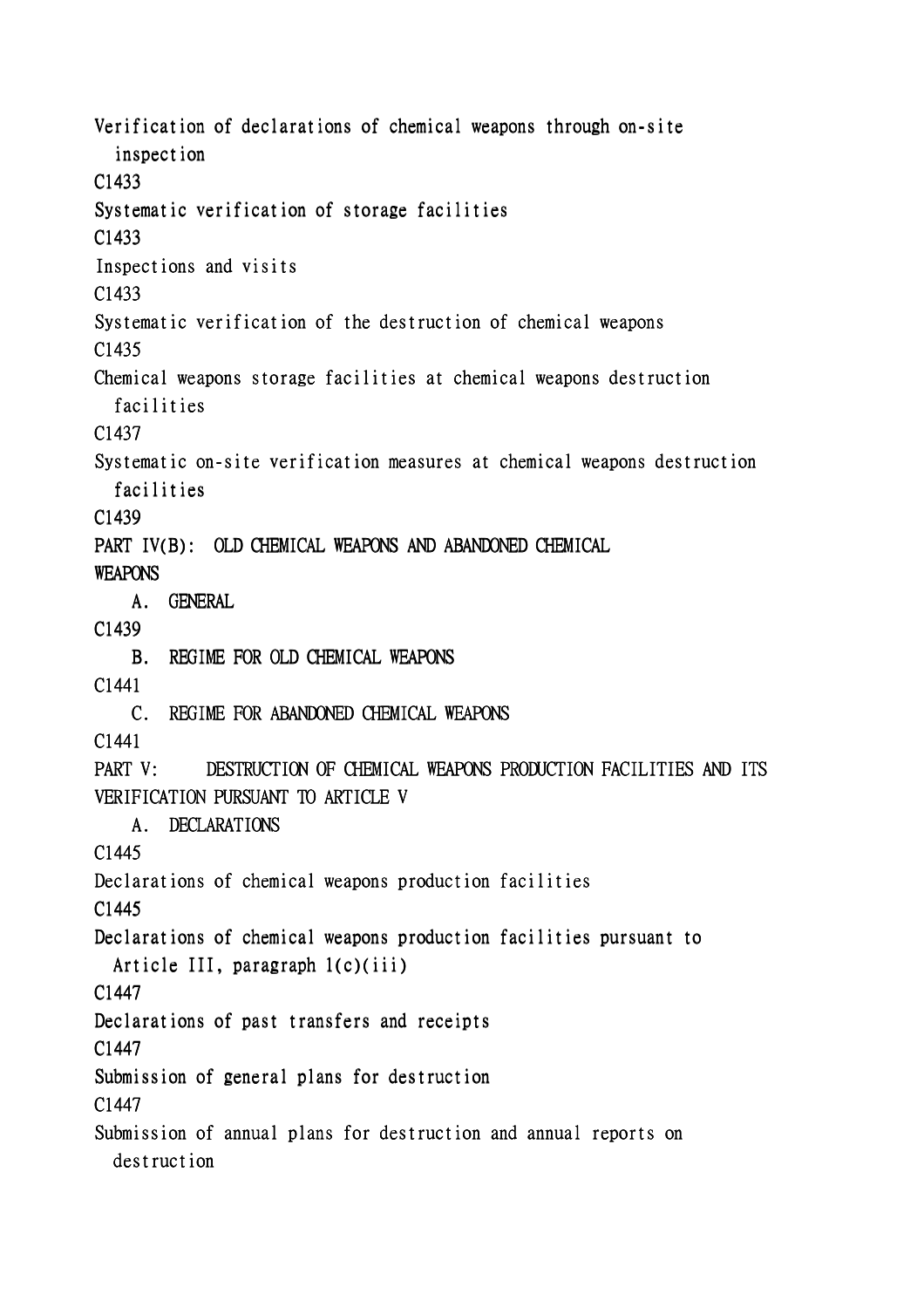C1449 B. DESTRUCTION C1449 General principles for destruction of chemical weapons production facilities C1449 Principles and methods for closure of a chemical weapons production facility C1449 Technical maintenance of chemical weapons production facilities prior to their destruction C1451 Principles and methods for temporary conversion of chemical weapons production facilities into chemical weapons destruction facilities C1451 Principles and methods related to destruction of a chemical weapons production facility C1453 Order of destruction C1453 Detailed plans for destruction C1455 Review of detailed plans C1457 C. VERIFICATION C1457 Verification of declarations of chemical weapons production facilities through on-site inspection C1457 Systematic verification of chemical weapons production facilities and cessation of their activities C1459 Verification of destruction of chemical weapons production facilities C1461 Verification of temporary conversion of a chemical weapons production facility into a chemical weapons destruction facility C1461 D. CONVERSION OF CHEMICAL WEAPONS PRODUCTION FACILITIES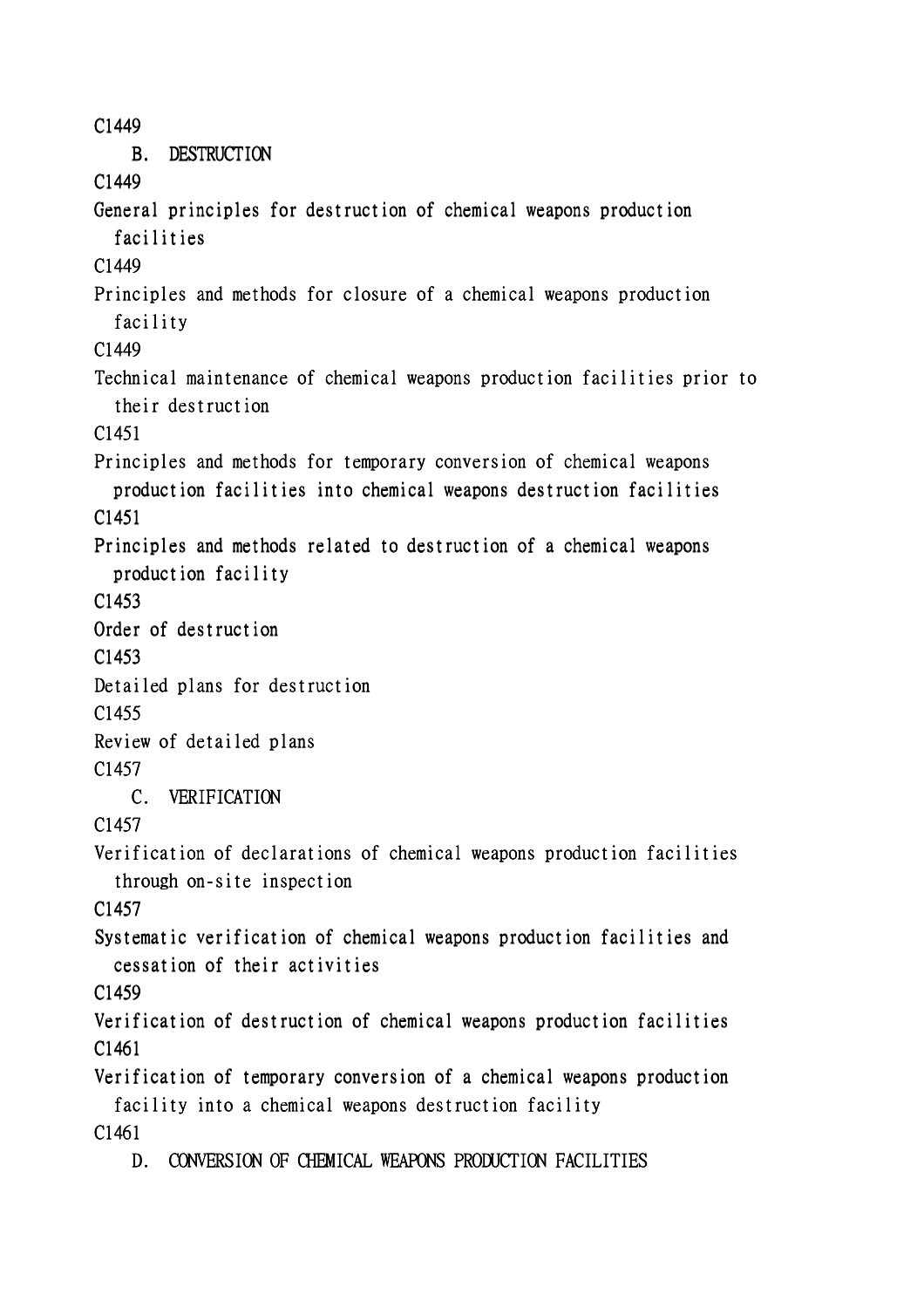TO PURPOSES NOT PROHIBITED UNDER THIS CONVENTION C1463 Procedures for requesting conversion C1463 Actions pending a decision C1465 Conditions for conversion C1465 Decisions by the Executive Council and the Conference C1467 Detailed plans for conversion C1467 Review of detailed plans C1469 PART VI: ACTIVITIES NOT PROHIBITED UNDER THIS CONVENTION IN ACCORDANCE WITH ARTICLE VI: REGIME FOR SCHEDULE 1 CHEMICALS AND FACILITIES RELATED TO SUCH CHEMICALS A. GENERAL PROVISIONS C1471 B. TRANSFERS C1471 C. PRODUCTION C1471 General principles for production C1471 Single small-scale facility C1473 Other facilities C1473 D. DECLARATIONS C1473 Single small-scale facility C1473 Other facilities referred to in paragraphs 10 and 11 C1475 E. VERIFICATION C1477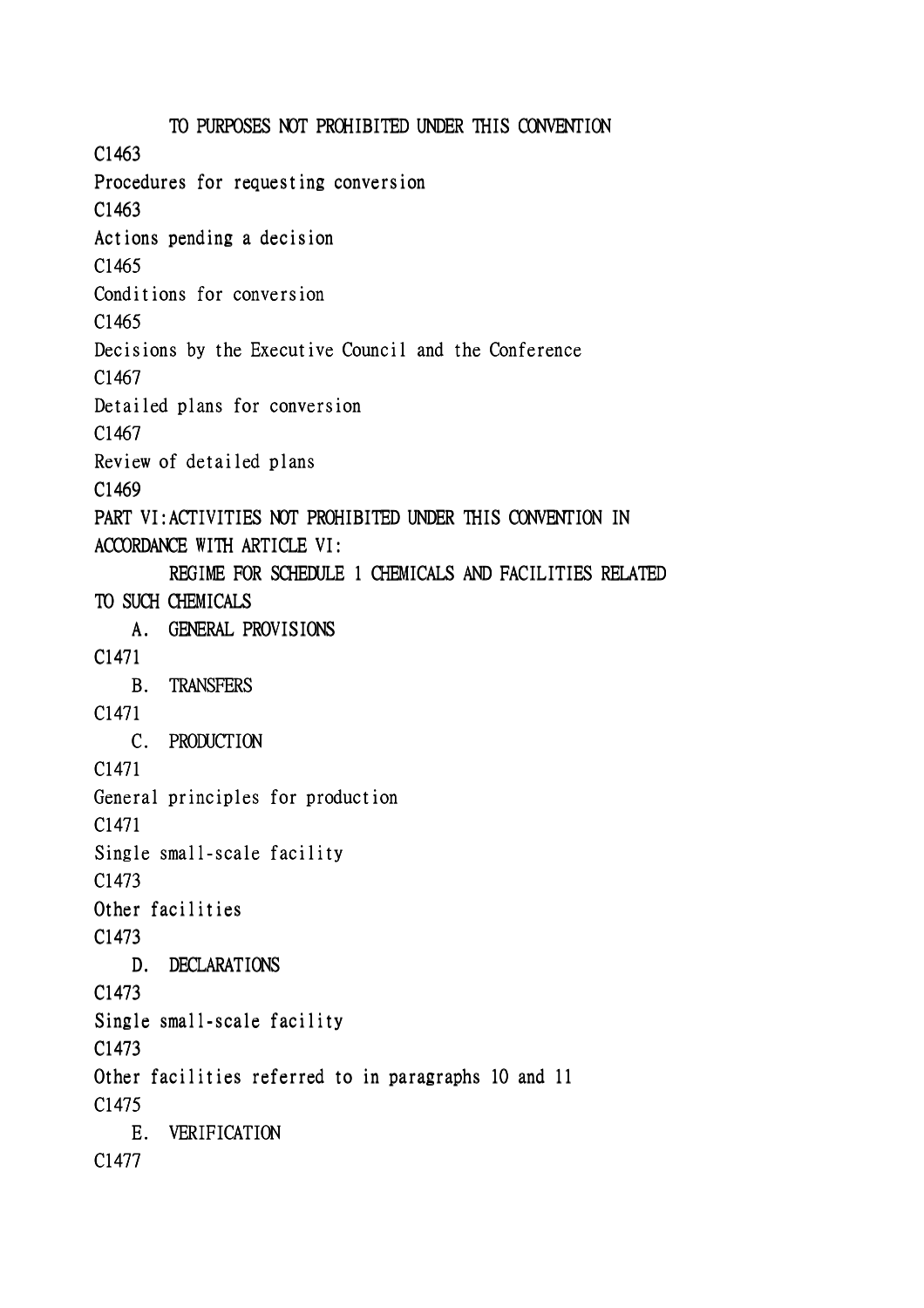Single small-scale facility C1477 Other facilities referred to in paragraphs 10 and 11 C1477 PART VII: ACTIVITIES NOT PROHIBITED UNDER THIS CONVENTION IN ACCORDANCE WITH ARTICLE VI: REGIME FOR SCHEDULE 2 CHEMICALS AND FACILITIES RELATED TO SUCH CHEMICALS A. DECLARATIONS C1479 Declarations of aggregate national data C1479 Declarations of plant sites producing, processing or consuming Schedule 2 chemicals C1479 Declarations on past production of Schedule 2 chemicals for chemical weapons purposes C1483 Information to States Parties C1483 B. VERIFICATION C1483 General C1483 Inspection aims C1485 Initial inspections C1485 Inspections C1485 Inspection procedures C1485 Notification of inspection C1487 C. TRANSFERS TO STATES NOT PARTY TO THIS CONVENTION C1487 PART VIII: ACTIVITIES NOT PROHIBITED UNDER THIS CONVENTION IN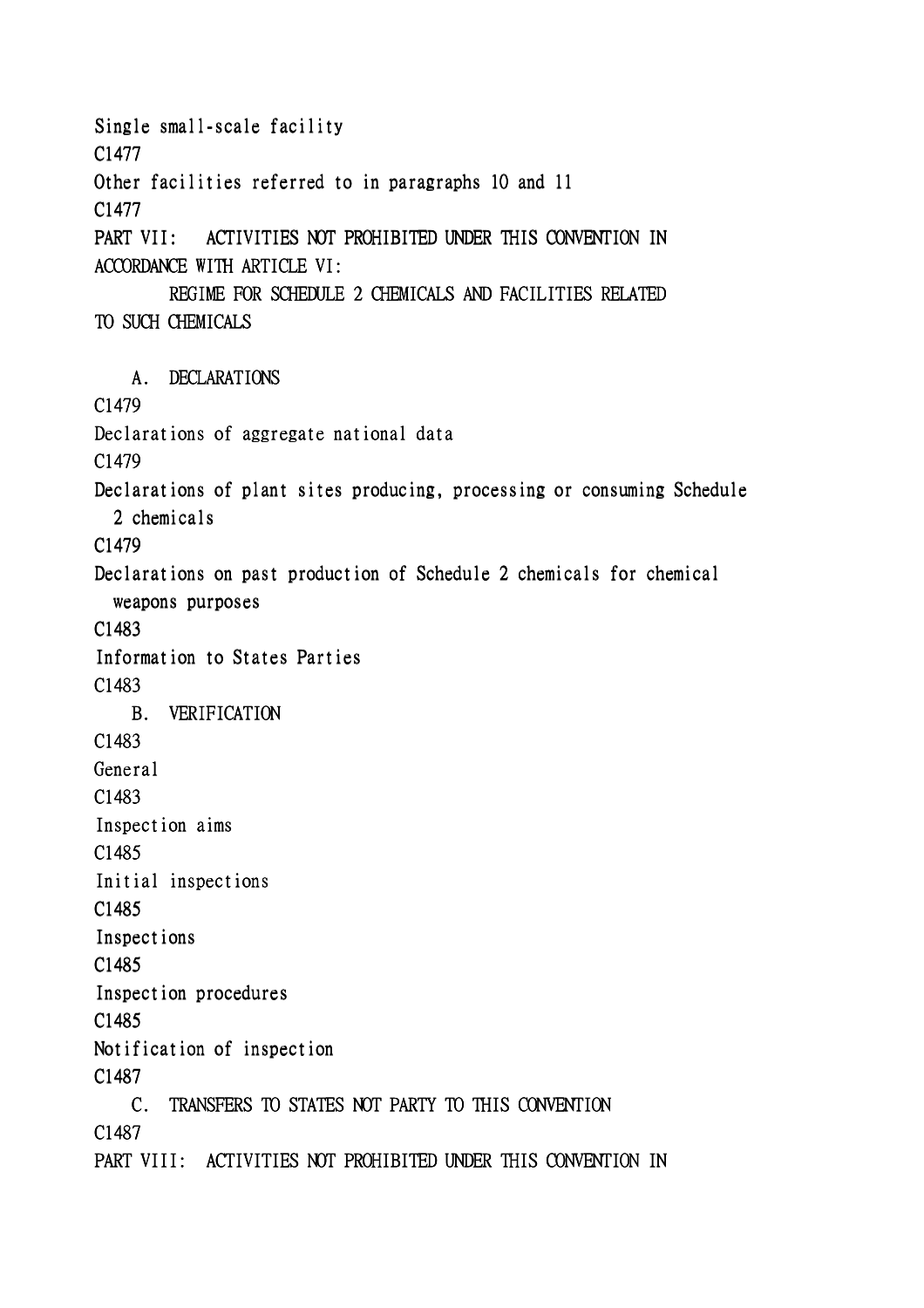ACCORDANCE WITH ARTICLE VI: REGIME FOR SCHEDULE 3 CHEMICALS AND FACILITIES RELATED TO SUCH CHEMICALS A. DECLARATIONS C1489 Declarations of aggregate national data C1489 Declarations of plant sites producing Schedule 3 chemicals C1489 Declarations on past production of Schedule 3 chemicals for chemical weapons purposes C1491 Information to States Parties C1491 B. VERIFICATION C1491 General C1491 Inspection aims C1493 Inspection procedures C1493 Notification of inspection C1495 C. TRANSFERS TO STATES NOT PARTY TO THIS CONVENTION C1495 PART IX: ACTIVITIES NOT PROHIBITED UNDER THIS CONVENTION IN ACCORDANCE WITH ARTICLE VI: REGIME FOR OTHER CHEMICAL PRODUCTION FACILITIES A. DECLARATIONS C1495 List of other chemical production facilities C1495 Assistance by the Technical Secretariat C1497 Information to States Parties C1497

B. VERIFICATION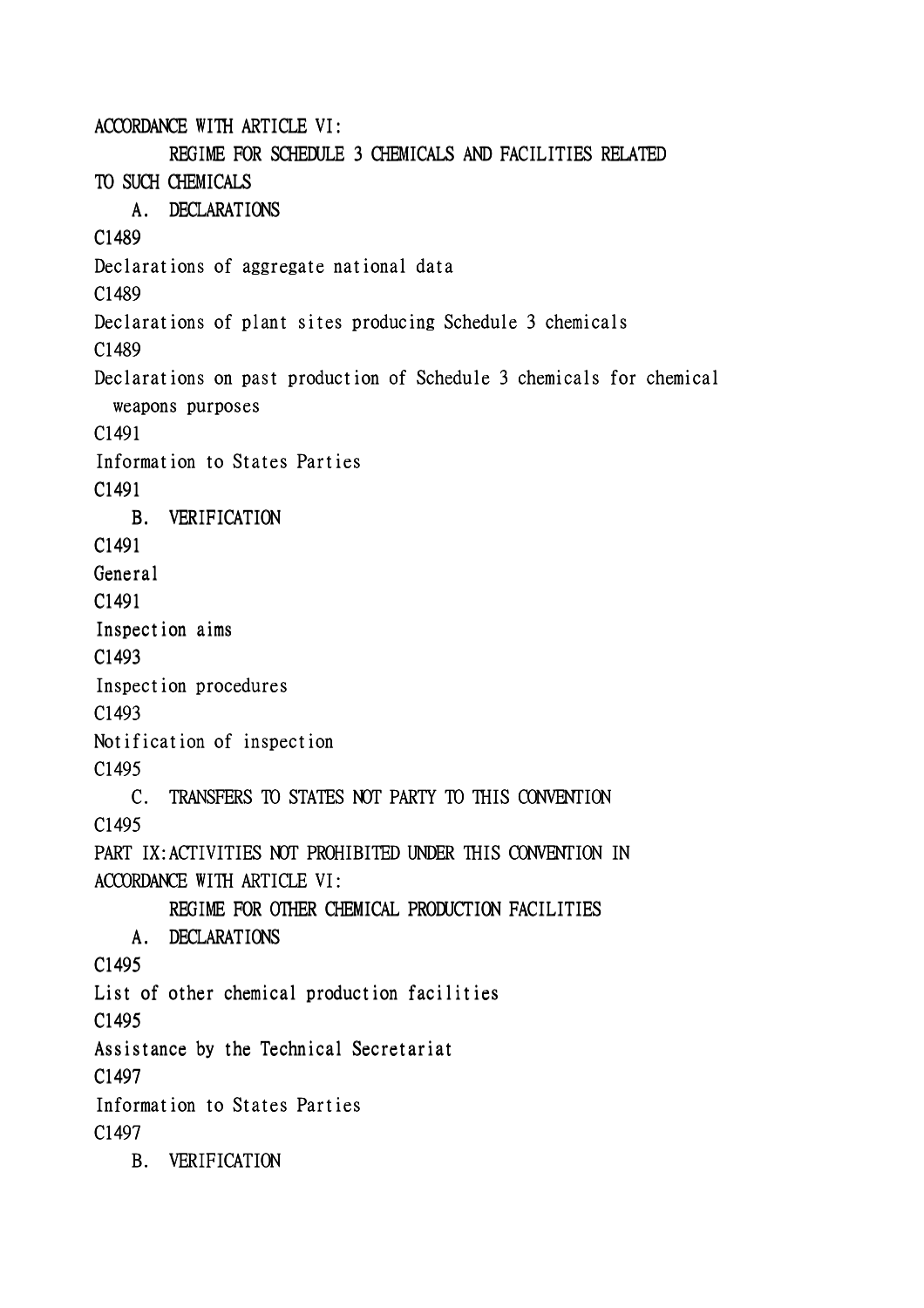C1497 General C1497 Inspection aims C1499 Inspection procedures C1499 Notification of inspection C1499 C. IMPLEMENTATION AND REVIEW OF SECTION B C1499 Implementation C1499 Review C1501 PART X: CHALLENGE INSPECTIONS PURSUANT TO ARTICLE IX A. DESIGNATION AND SELECTION OF INSPECTORS AND INSPECTION ASSISTANTS C1501 B. PRE-INSPECTION ACTIVITIES C1501 Notification C1503 Entry into the territory of the inspected State Party or the Host State C1503 Alternative determination of final perimeter C1505 Verification of location C1507 Securing the site, exit monitoring C1507 Pre-inspection briefing and inspection plan C1509 Perimeter activities C1509 C. CONDUCT OF INSPECTIONS C1509 General rules C1509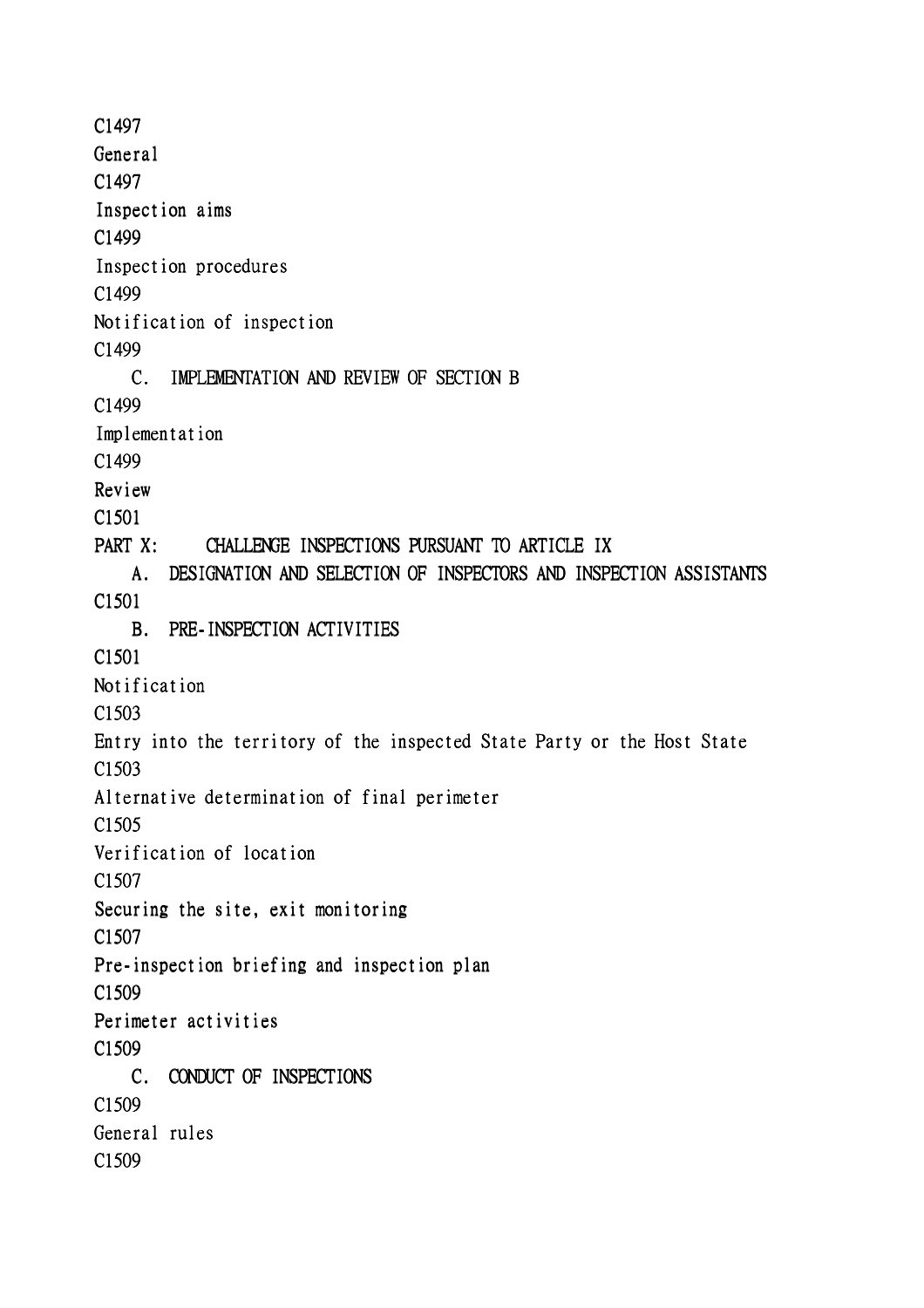Managed access C1511 Observer C1513 Duration of inspection C1515 D. POST-INSPECTION ACTIVITIES C1515 Departure C1515 Reports C1515 PART XI: INVESTIGATIONS IN CASES OF ALLEGED USE OF CHEMICAL WEAPONS A. GENERAL C1515 B. PRE-INSPECTION ACTIVITIES C1517 Request for an investigation C1517 Notification C1517 Assignment of inspection team C1517 Dispatch of inspection team C1517 Briefings C1519 C. CONDUCT OF INSPECTIONS C1519 Access C1519 Sampling C1519 Extension of inspection site C1519 Extension of inspection duration C1519 Interviews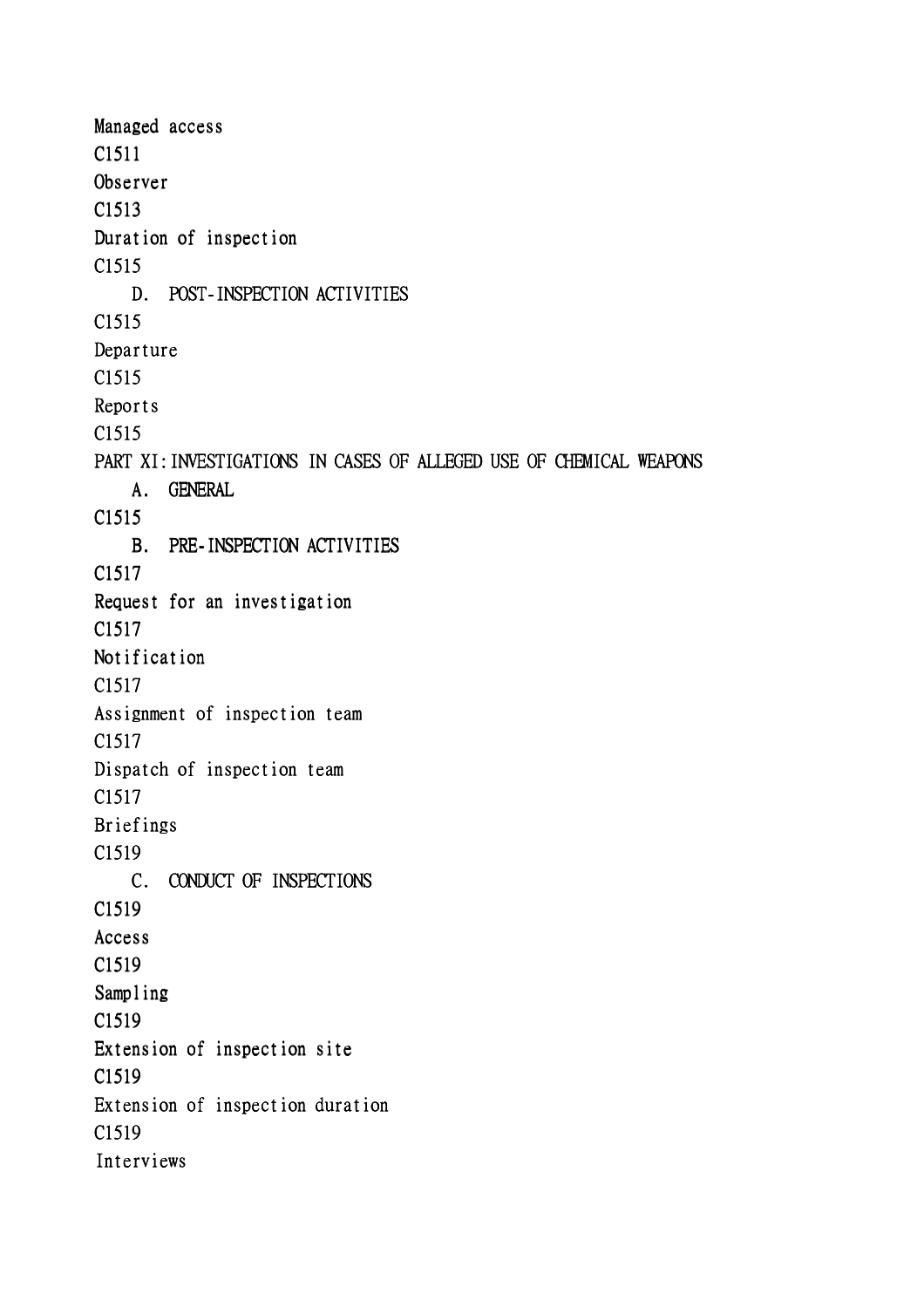C1521 D. REPORTS C1521 Procedures C1521 **Contents** C1521 E. STATES NOT PARTY TO THIS CONVENTION C1521 PART I DEFINITIONS

1. "Approved Equipment" means the devices and instruments necessary for the performance of the inspection team's duties that have been certified by the Technical Secretariat in accordance with regulations prepared by the Technical Secretariat pursuant to Part II, paragraph 27 of this Annex. Such equipment may also refer to the administrative supplies or recording materials that would be used by the inspection team.

2. "Building" as referred to in the definition of chemical weapons production facility in Article II comprises specialized buildings and standard buildings. (a) "Specialized Building" means:

(i) Any building, including underground structures, containing specialized (i) equipment in a production or filling configuration;

(ii)Any building, including underground structures, which has distinctive features which distinguish it from buildings normally used for chemical production or filling activities not prohibited under this Convention.

(b) "Standard Building" means any building, including underground structures, constructed to prevailing industry standards for facilities not producing any chemical specified in Article II, paragraph 8(a)(i), or corrosive chemicals.

3. "Challenge Inspection" means the inspection of any facility or location in the territory or in any other place under the jurisdiction or control of a State Party requested by another State Party pursuant to Article IX, paragraphs 8 to 25.

4. "Discrete Organic Chemical" means any chemical belonging to the class of chemical compounds consisting of all compounds of carbon except for its oxides, sulfides and metal carbonates, identifiable by chemical name, by structural formula, if known, and by Chemical Abstracts Service registry number, if assigned.

5. "Equipment" as referred to in the definition of chemical weapons production facility in Article II comprises specialized equipment and standard equipment. (a) "Specialized Equipment" means: (a)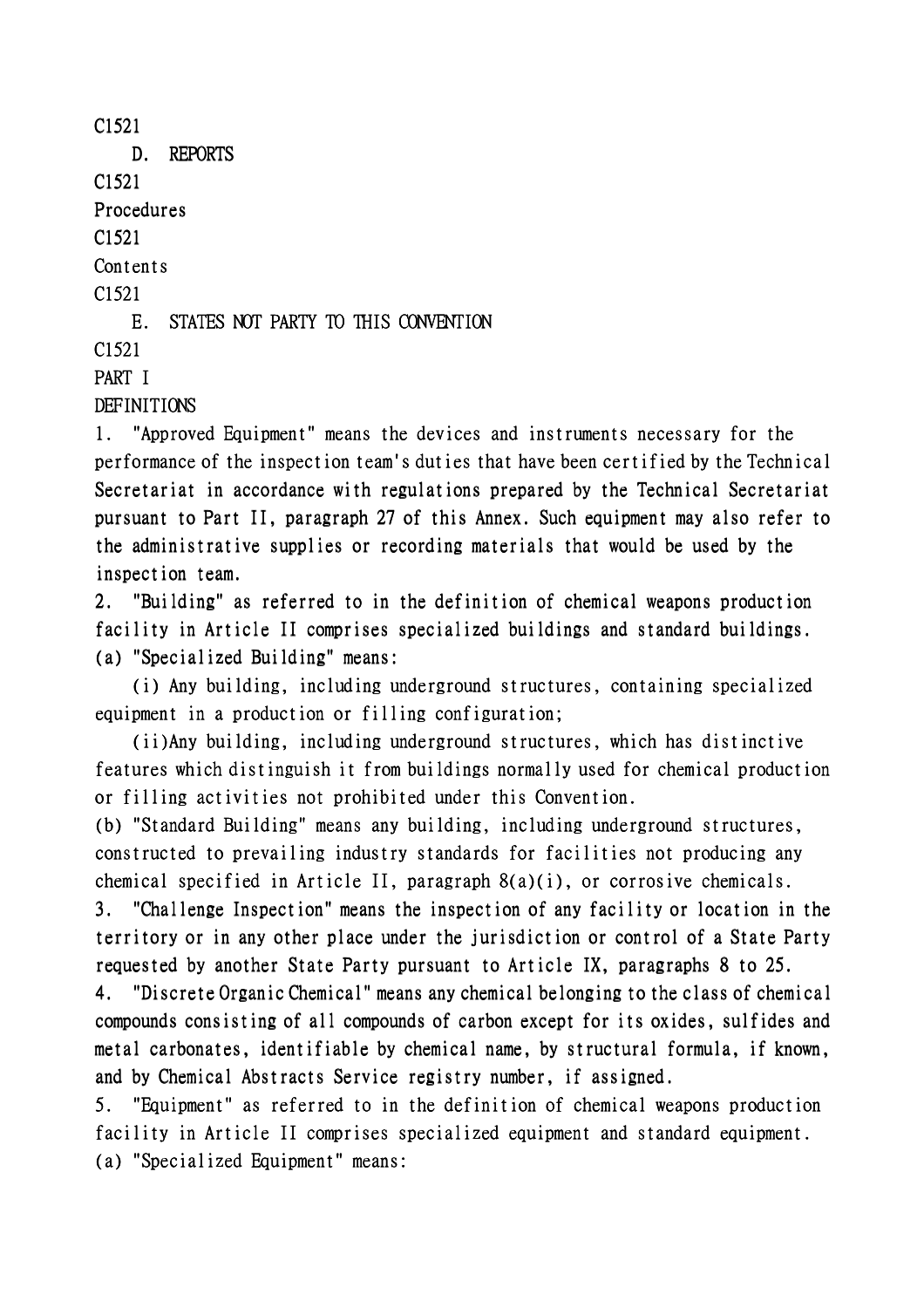(i) The main production train, including any reactor or equipment for product synthesis, separation or purification, any equipment used directly for heat transfer in the final technological stage, such as in reactors or in product separation, as well as any other equipment which has been in contact with any chemical specified in Article II, paragraph 8(a)(i), or would be in contact with such a chemical if the facility were operated;

 $(i)$ Any chemical weapon filling machines;

(iii) Any other equipment specially designed, built or installed for the operation of the facility as a chemical weapons production facility, as distinct from a facility constructed according to prevailing commercial industry standards for facilities not producing any chemical specified in Article II, paragraph 8(a)(i), or corrosive chemicals, such as: equipment made of high-nickel alloys or other special corrosion-resistant material; special equipment for waste control, waste treatment, air filtering, or solvent recovery; special containment enclosures and safety shields; non-standard laboratory equipment used to analyse toxic chemicals for chemical weapons purposes; custom-designed process control panels; or dedicated spares for specialized equipment.

(b) "Standard Equipment" means:

(i) Production equipment which is generally used in the chemical industry and is not included in the types of specialized equipment;

 $(i)$ Other equipment commonly used in the chemical industry, such as: firefighting equipment; guard and security/safety surveillance equipment; medical facilities, laboratory facilities; or communications equipment.

6. "Facility" in the context of Article VI means any of the industrial sites as defined below ("plant site", "plant" and "unit").

(a) "Plant Site" (Works, Factory) means the local integration of one or more plants, with any intermediate administrative levels, which are under one operational control, and includes common infrastructure, such as:

(i) Administration and other offices;

 $(i)$ Repair and maintenance shops;

(iii) Medical centre; (iii) Medical centre;

(iv)Utilities; (iv)Utilities;

(v) Central analytical laboratory; (v) Central analytical laboratory;

(vi)Research and development laboratories; (vi)Research and

(vii) Central effluent and waste treatment area; and

 $(viii)$  Warehouse storage.

(b) "Plant" (Production facility, Workshop) means a relatively self-contained area, structure or building containing one or more units with auxiliary and associated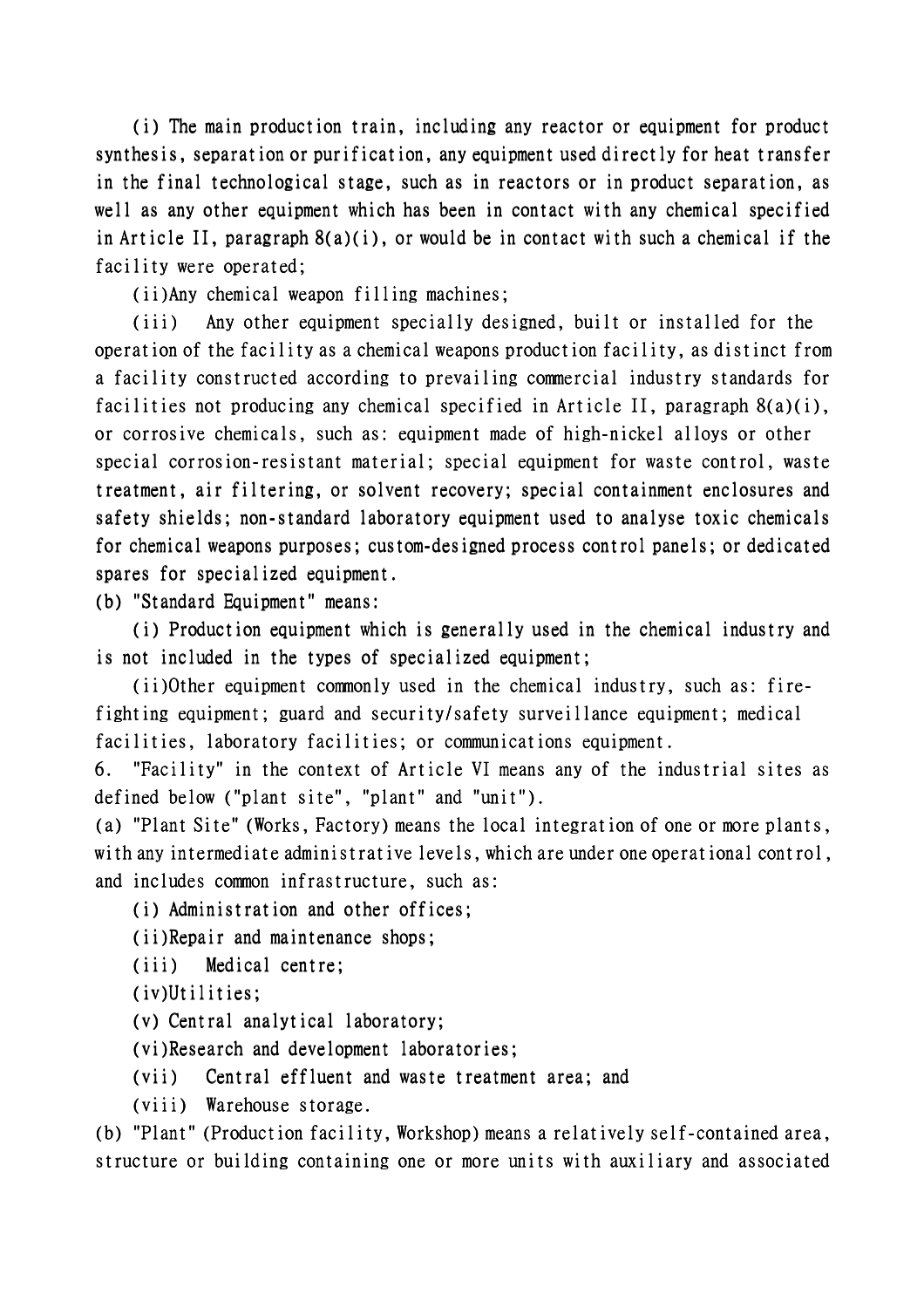infrastructure, such as:

 $(i)$  Small administrative section;

 $(i)$ Storage/handling areas for feedstock and products;

 $(iii)$  Effluent/waste handling/treatment area;

(iv)Control/analytical laboratory;

(v) First aid service/related medical section; and

(vi)Records associated with the movement into, around and from the site, of declared chemicals and their feedstock or product chemicals formed from them, as appropriate.

(c) "Unit" (Production unit, Process unit) means the combination of those items of equipment, including vessels and vessel set up, necessary for the production, processing or consumption of a chemical.

7. "Facility Agreement" means an agreement or arrangement between a State Party and the Organization relating to a specific facility subject to on-site verification pursuant to Articles IV, V and VI.

8. "Host State" means the State on whose territory lie facilities or areas of another State, Party to this Convention, which are subject to inspection under this Convention.

9. "In-Country Escort" means individuals specified by the inspected State Party and, if appropriate, by the Host State, if they so wish, to accompany and assist the inspection team during the in-country period.

10. "In-Country Period" means the period from the arrival of the inspection team at a point of entry until its departure from the State at a point of entry.

11. "Initial Inspection" means the first on-site inspection of facilities to verify declarations submitted pursuant to Articles III, IV, V and VI and this Annex.

12. "Inspected State Party" means the State Party on whose territory or in any other place under its jurisdiction or control an inspection pursuant to this Convention takes place, or the State Party whose facility or area on the territory of a Host State is subject to such an inspection; it does not, however, include the State Party specified in Part II, paragraph 21 of this Annex.

13. "Inspection Assistant" means an individual designated by the Technical Secretariat as set forth in Part II, Section A, of this Annex to assist inspectors in an inspection or visit, such as medical, security and administrative personnel and interpreters.

14. "Inspection Mandate" means the instructions issued by the Director-General to the inspection team for the conduct of a particular inspection.

15. "Inspection Manual" means the compilation of additional procedures for the conduct of inspections developed by the Technical Secretariat.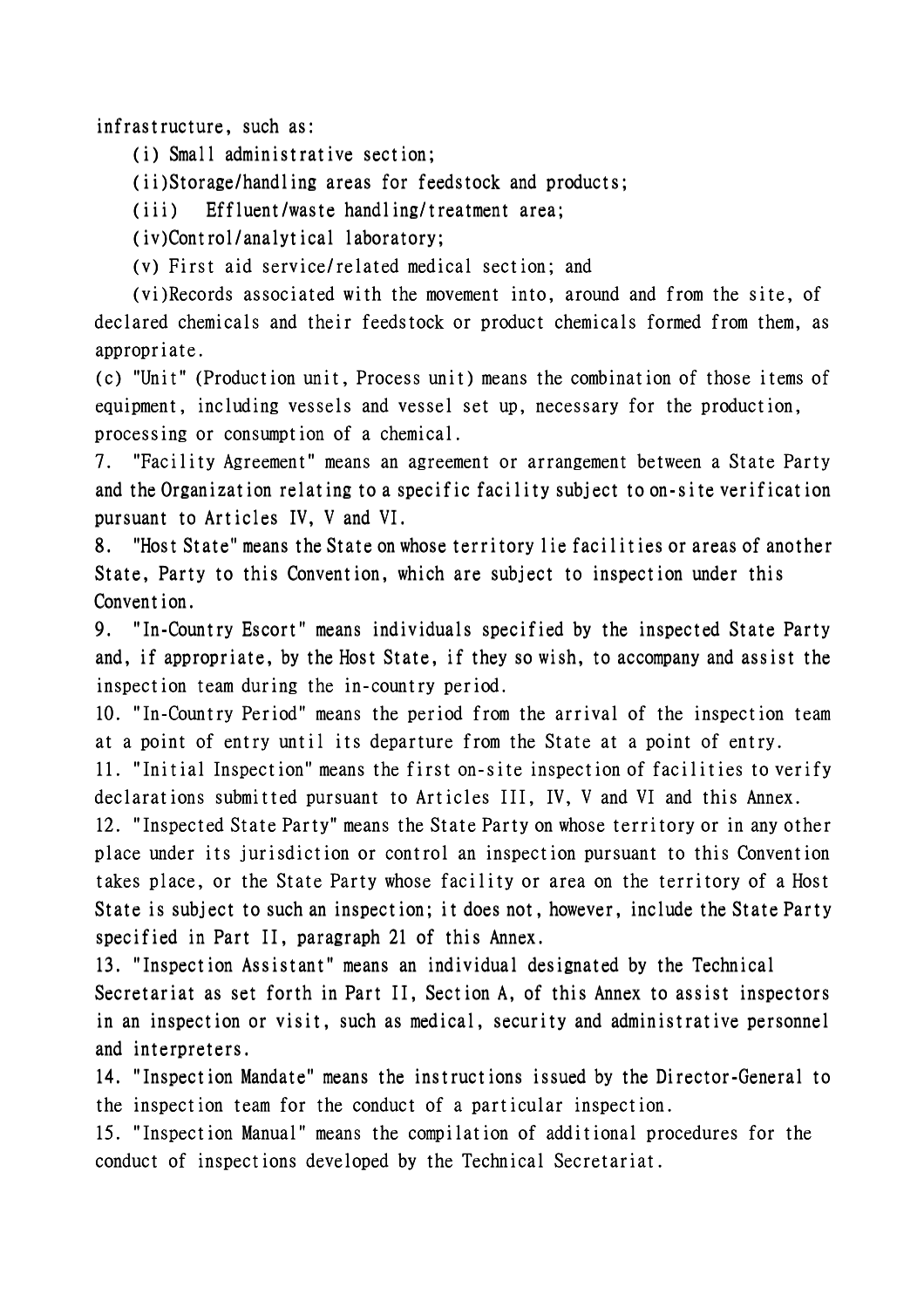16. "Inspection Site" means any facility or area at which an inspection is carried out and which is specifically defined in the respective facility agreement or inspection request or mandate or inspection request as expanded by the alternative or final perimeter.

17. "Inspection Team" means the group of inspectors and inspection assistants 17. assigned by the Director-General to conduct a particular inspection.

18. "Inspector" means an individual designated by the Technical Secretariat according to the procedures as set forth in Part II, Section A, of this Annex, to carry out an inspection or visit in accordance with this Convention.

19. "Model Agreement" means a document specifying the general form and content for an agreement concluded between a State Party and the Organization for fulfilling the verification provisions specified in this Annex.

20. "Observer" means a representative of a requesting State Party or a third State Party to observe a challenge inspection.

21. "Perimeter" in case of challenge inspection means the external boundary of the inspection site, defined by either geographic coordinates or description on a map. (a) "Requested Perimeter" means the inspection site perimeter as specified in conformity with Part X, paragraph 8, of this Annex;

(b) "Alternative Perimeter" means the inspection site perimeter as specified, alternatively to the requested perimeter, by the inspected State Party; it shall conform to the requirements specified in Part X, paragraph 17, of this Annex; (c) "Final Perimeter" means the final inspection site perimeter as agreed in negotiations between the inspection team and the inspected State Party, in accordance with Part X, paragraphs 16 to 21, of this Annex;

(d) "Declared Perimeter" means the external boundary of the facility declared pursuant to Articles III, IV, V and VI.

22. "Period of Inspection", for the purposes of Article IX, means the period of time from provision of access to the inspection team to the inspection site until its departure from the inspection site, exclusive of time spent on briefings before and after the verification activities.

23. "Period of Inspection", for the purposes of Articles IV, V and VI, means the period of time from arrival of the inspection team at the inspection site until its departure from the inspection site, exclusive of time spent on briefings before and after the verification activities.

24. "Point of Entry"/"Point of Exit" means a location designated for the in-country arrival of inspection teams for inspections pursuant to this Convention or for their departure after completion of their mission.

25. "Requesting State Party" means a State Party which has requested a challenge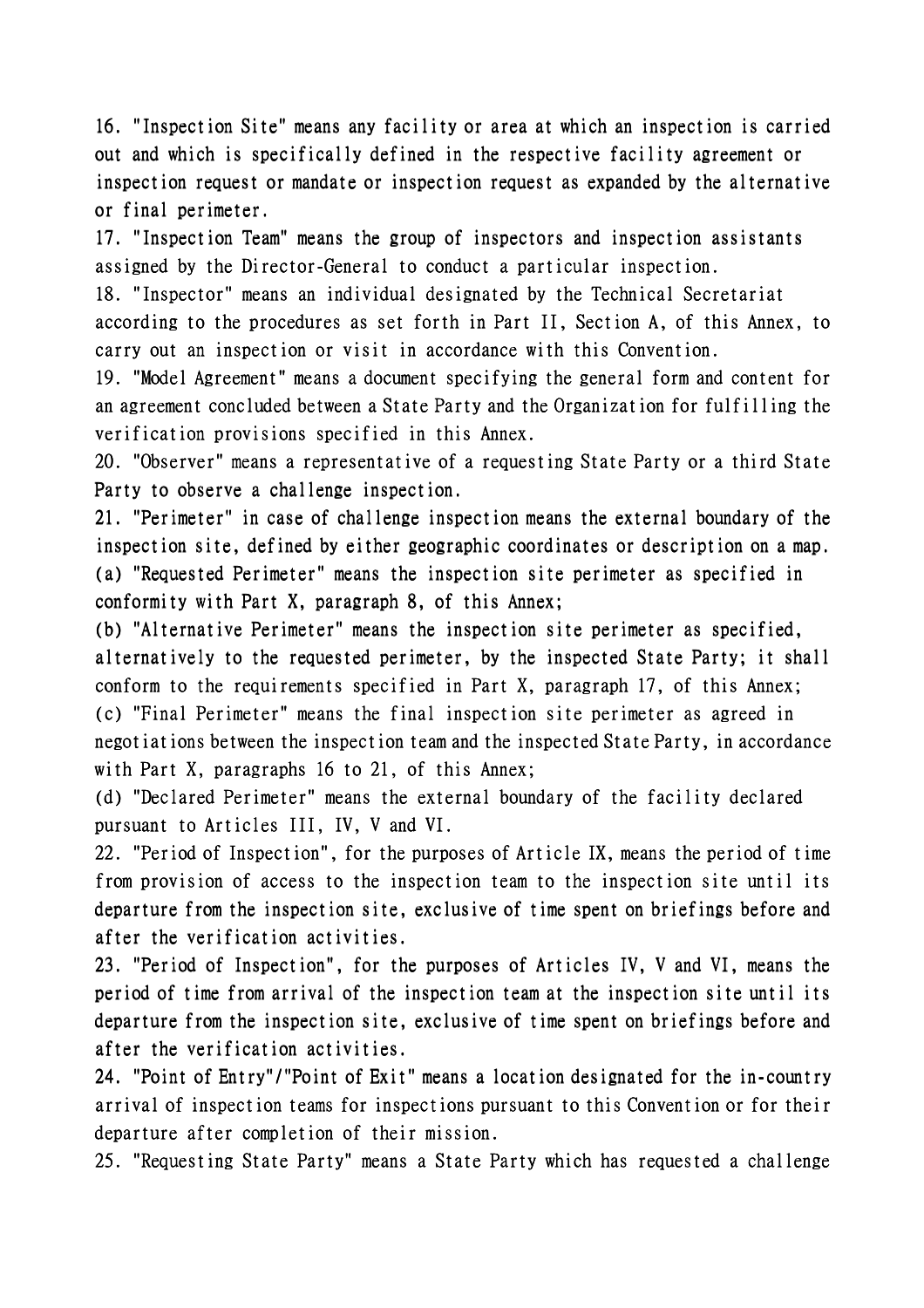inspection pursuant to Article IX.

26. "Tonne" means metric ton, i.e.  $1,000$  kg.

PART II

## GENERAL RULES OF VERIFICATION

# A. DESIGNATION OF INSPECTORS AND INSPECTION ASSISTANTS

1. Not later than 30 days after entry into force of this Convention the Technical Secretariat shall communicate, in writing, to all States Parties the names, nationalities and ranks of the inspectors and inspection assistants proposed for designation, as well as a description of their qualifications and professional experiences.

2. Each State Party shall immediately acknowledge receipt of the list of inspectors and inspection assistants, proposed for designation communicated to it. The State Party shall inform the Technical Secretariat in writing of its acceptance of each inspector and inspection assistant, not later than 30 days after acknowledgement of receipt of the list. Any inspector and inspection assistant included in this list shall be regarded as designated unless a State Party, not later than 30 days after acknowledgement of receipt of the list, declares its non-acceptance in writing. The State Party may include the reason for the objection.

In the case of non-acceptance, the proposed inspector or inspection assistant shall not undertake or participate in verification activities on the territory or in any other place under the jurisdiction or control of the State Party which has declared its non-acceptance. The Technical Secretariat shall, as necessary, submit further proposals in addition to the original list.

3. Verification activities under this Convention shall only be performed by designated inspectors and inspection assistants.

4. Subject to the provisions of paragraph 5, a State Party has the right at any time to object to an inspector or inspection assistant who has already been designated. It shall notify the Technical Secretariat of its objection in writing and may include the reason for the objection. Such objection shall come into effect 30 days after receipt by the Technical Secretariat. The Technical Secretariat shall immediately inform the State Party concerned of the withdrawal of the designation of the inspector or inspection assistant.

5. A State Party that has been notified of an inspection shall not seek to have removed from the inspection team for that inspection any of the designated inspectors or inspection assistants named in the inspection team list.

6. The number of inspectors or inspection assistants accepted by and designated to a State Party must be sufficient to allow for availability and rotation of appropriate numbers of inspectors and inspection assistants.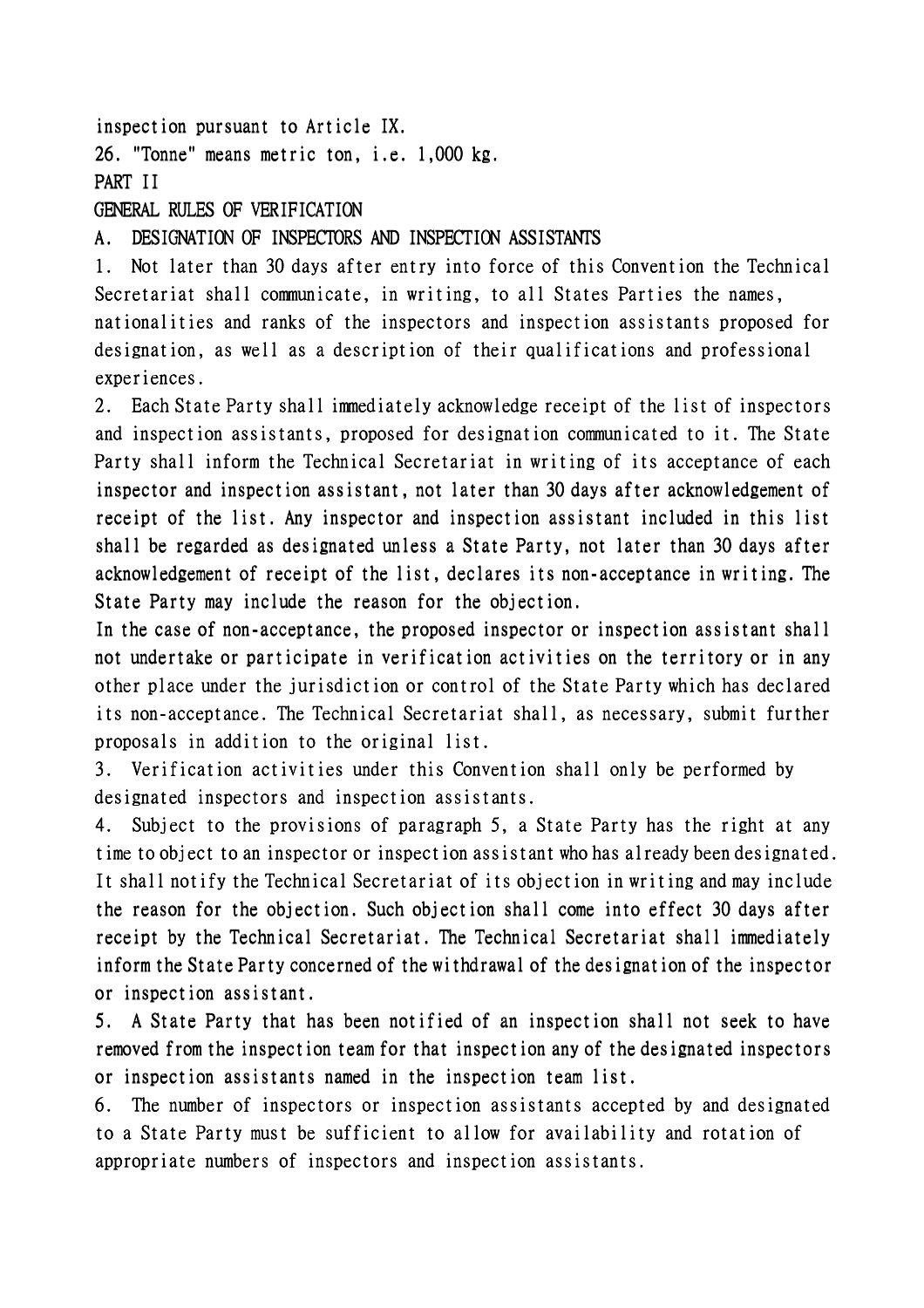7. If, in the opinion of the Director-General, the non-acceptance of proposed inspectors or inspection assistants impedes the designation of a sufficient number of inspectors or inspection assistants or otherwise hampers the effective fulfilment of the tasks of the Technical Secretariat, the Director-General shall refer the issue to the Executive Council.

8. Whenever amendments to the above-mentioned lists of inspectors and inspection assistants are necessary or requested, replacement inspectors and inspection assistants shall be designated in the same manner as set forth with respect to the initial list.

9. The members of the inspection team carrying out an inspection of a facility of a State Party located on the territory of another State Party shall be designated in accordance with the procedures set forth in this Annex as applied both to the inspected State Party and the Host State Party.

## B. PRIVILEGES AND IMMUNITIES

10. Each State Party shall, not later than 30 days after acknowledgement of receipt of the list of inspectors and inspection assistants or of changes thereto, provide multiple entry/exit and/or transit visas and other such documents to enable each inspector or inspection assistant to enter and to remain on the territory of that State Party for the purpose of carrying out inspection activities. These documents shall be valid for at least two years after their provision to the Technical Secretariat.

11. To exercise their functions effectively, inspectors and inspection assistants shall be accorded privileges and immunities as set forth in subparagraphs (a) to (i). Privileges and immunities shall be granted to members of the inspection team for the sake of this Convention and not for the personal benefit of the individuals themselves. Such privileges and immunities shall be accorded to them for the entire period between arrival on and departure from the territory of the inspected State Party or Host State, and thereafter with respect to acts previously performed in the exercise of their official functions.

(a) The members of the inspection team shall be accorded the inviolability enjoyed by diplomatic agents pursuant to Article 29 of the Vienna Convention on Diplomatic Relations of 18 April 1961.

(b) The living quarters and office premises occupied by the inspection team carrying out inspection activities pursuant to this Convention shall be accorded the inviolability and protection accorded to the premises of diplomatic agents pursuant to Article 30, paragraph 1, of the Vienna Convention on Diplomatic Relations. (c) The papers and correspondence, including records, of the inspection team shall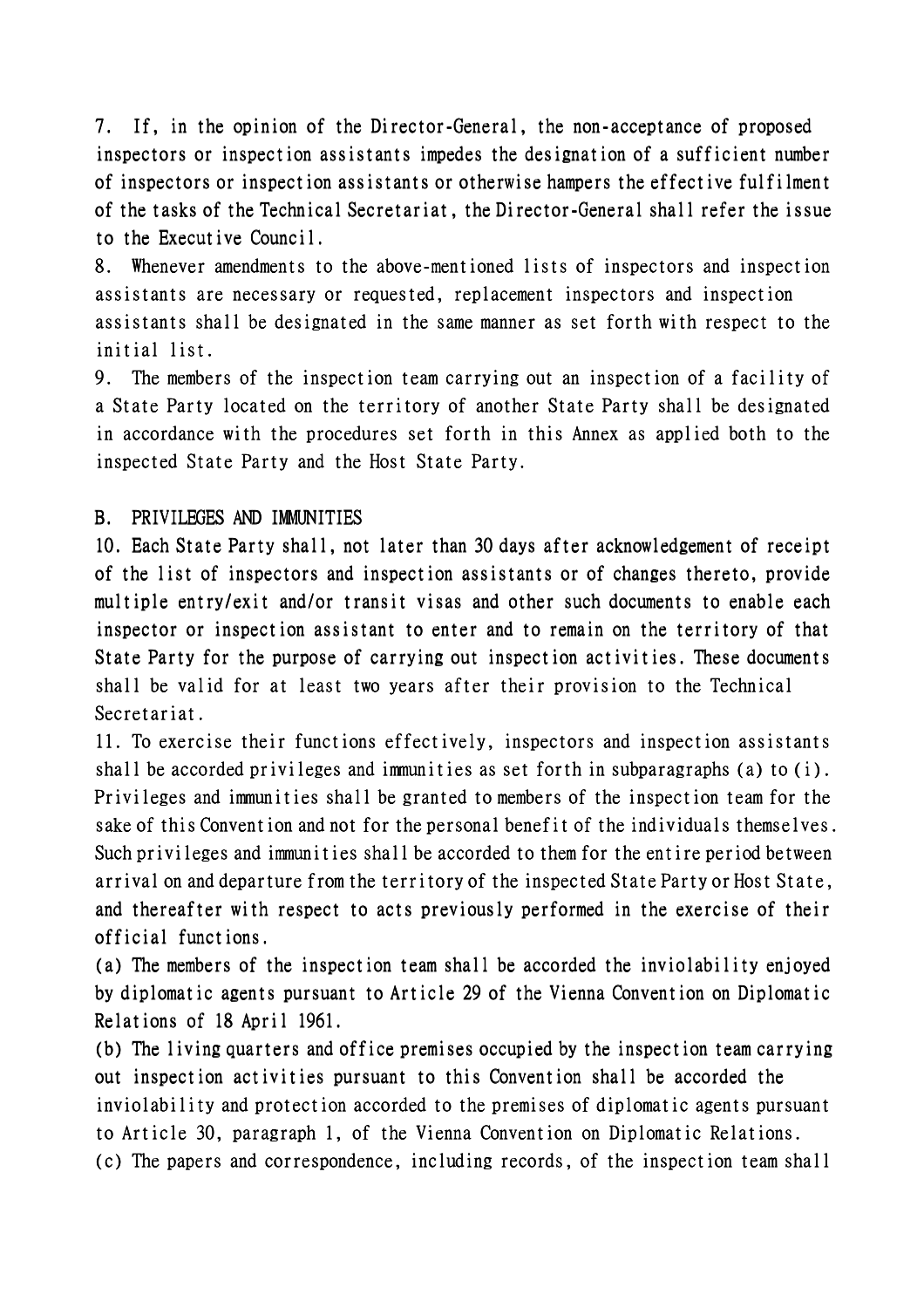enjoy the inviolability accorded to all papers and correspondence of diplomatic agents pursuant to Article 30, paragraph 2, of the Vienna Convention on Diplomatic Relations. The inspection team shall have the right to use codes for their communications with the Technical Secretariat.

(d) Samples and approved equipment carried by members of the inspection team shall be inviolable subject to provisions contained in this Convention and exempt from all customs duties. Hazardous samples shall be transported in accordance with relevant regulations.

 $(e)$  The members of the inspection team shall be accorded the immunities accorded to diplomatic agents pursuant to Article 31, paragraphs 1, 2 and 3, of the Vienna Convention on Diplomatic Relations.

(f) The members of the inspection team carrying out prescribed activities pursuant to

this Convention shall be accorded the exemption from dues and taxes accorded to diplomatic agents pursuant to Article 34 of the Vienna Convention on Diplomatic Relations.

 $(g)$  The members of the inspection team shall be permitted to bring into the territory of the inspected State Party or Host State Party, without payment of any customs duties or related charges, articles for personal use, with the exception of articles the import or export of which is prohibited by law or controlled by quarantine regulations.

(h) The members of the inspection team shall be accorded the same currency and exchange facilities as are accorded to representatives of foreign Governments on temporary official missions.

(i) The members of the inspection team shall not engage in any professional or commercial activity for personal profit on the territory of the inspected State Party or the Host State.

12. When transiting the territory of non-inspected States Parties, the members of the inspection team shall be accorded the privileges and immunities enjoyed by diplomatic agents pursuant to Article 40, paragraph 1, of the Vienna Convention on Diplomatic Relations. Papers and correspondence, including records, and samples and approved equipment, carried by them, shall be accorded the privileges and immunities set forth in paragraph  $11(c)$  and  $(d)$ .

13. Without prejudice to their privileges and immunities the members of the inspection team shall be obliged to respect the laws and regulations of the inspected State Party or Host State and, to the extent that is consistent with the inspection mandate, shall be obliged not to interfere in the internal affairs of that State. If the inspected State Party or Host State Party considers that there has been an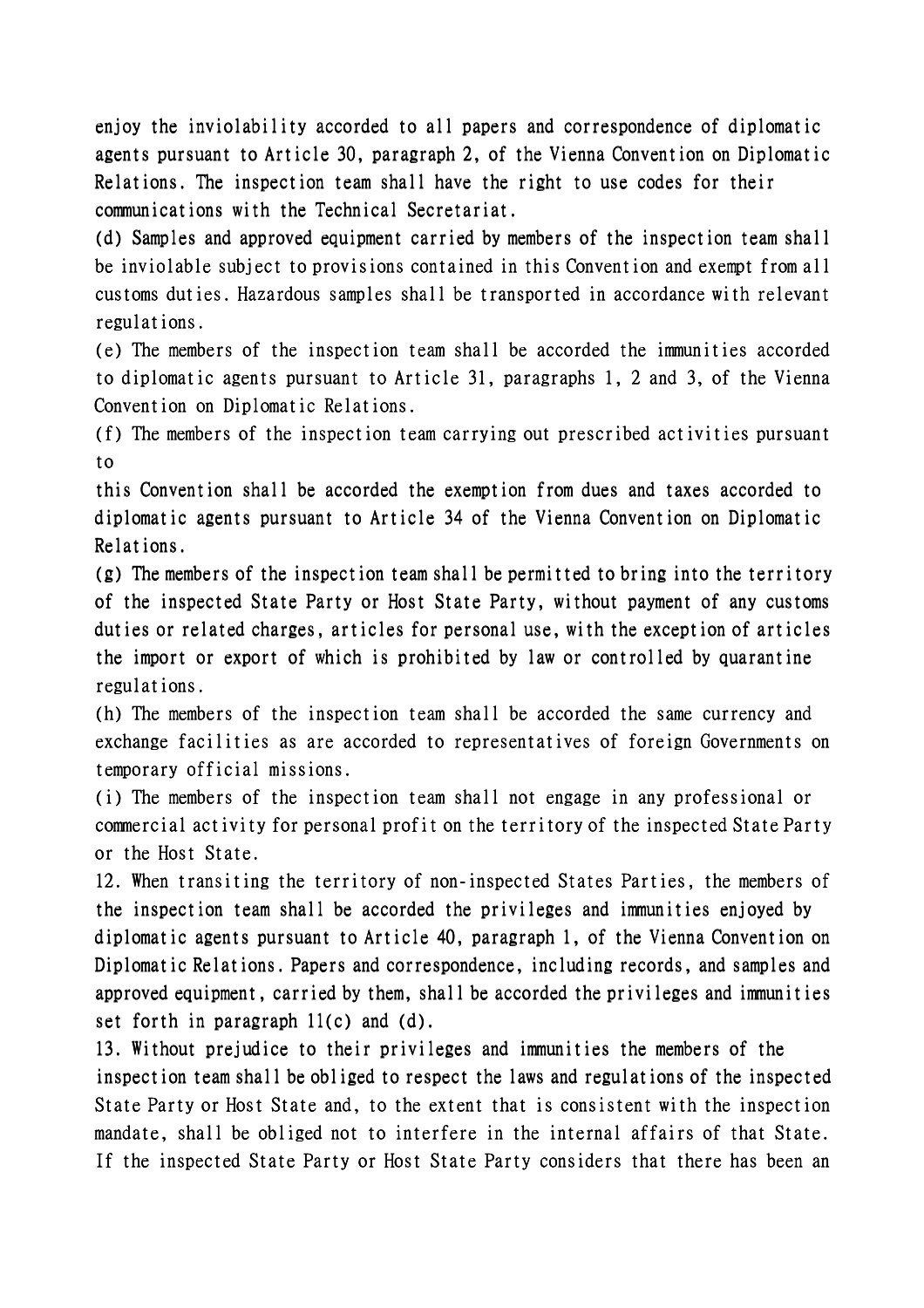abuse of privileges and immunities specified in this Annex, consultations shall be held between the State Party and the Director-General to determine whether such an abuse has occurred and, if so determined, to prevent a repetition of such an abuse. 14. The immunity from jurisdiction of members of the inspection team may be waived by the Director-General in those cases when the Director-General is of the opinion that immunity would impede the course of justice and that it can be waived without prejudice to the implementation of the provisions of this Convention. Waiver must always be express.

15. Observers shall be accorded the same privileges and immunities accorded to inspectors pursuant to this section, except for those accorded pursuant to paragraph 11(d).

## C. STANDING ARRANGEMENTS

Points of entry

16. Each State Party shall designate the points of entry and shall supply the required information to the Technical Secretariat not later than 30 days after this Convention enters into force for it. These points of entry shall be such that the inspection team can reach any inspection site from at least one point of entry within 12 hours. Locations of points of entry shall be provided to all States Parties by the Technical Secretariat.

17. Each State Party may change the points of entry by giving notice of such change to the Technical Secretariat. Changes shall become effective 30 days after the Technical Secretariat receives such notification to allow appropriate notification to all States Parties.

18. If the Technical Secretariat considers that there are insufficient points of entry for the timely conduct of inspections or that changes to the points of entry proposed by a State Party would hamper such timely conduct of inspections, it shall enter into consultations with the State Party concerned to resolve the problem.

19. In cases where facilities or areas of an inspected State Party are located on the territory of a Host State Party or where the access from the point of entry to the facilities or areas subject to inspection requires transit through the territory of another State Party, the inspected State Party shall exercise the rights and fulfil the obligations concerning such inspections in accordance with this Annex. The Host State Party shall facilitate the inspection of those facilities or areas and shall provide for the necessary support to enable the inspection team to carry out its tasks in a timely and effective manner. States Parties through whose territory transit is required to inspect facilities or areas of an inspected State Party shall facilitate such transit.

20. In cases where facilities or areas of an inspected State Party are located on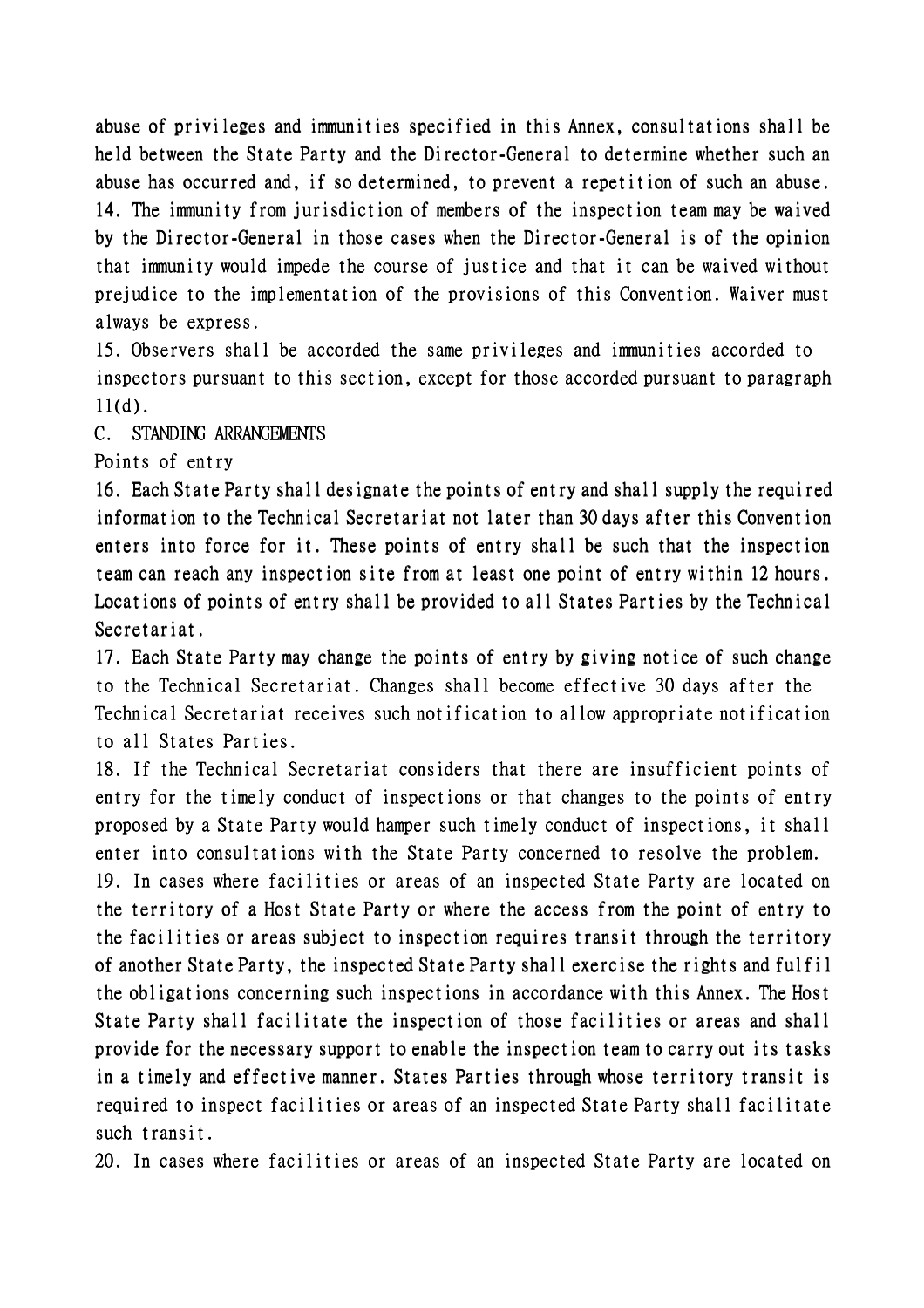the territory of a State not Party to this Convention, the inspected State Party shall take all necessary measures to ensure that inspections of those facilities or areas can be carried out in accordance with the provisions of this Annex. A State Party that has one or more facilities or areas on the territory of a State not Party to this Convention shall take all necessary measures to ensure acceptance by the Host State of inspectors and inspection assistants designated to that State Party. If an inspected State Party is unable to ensure access, it shall demonstrate that it took all necessary measures to ensure access.

21. In cases where the facilities or areas sought to be inspected are located on the territory of a State Party, but in a place under the jurisdiction or control of a State not Party to this Convention, the State Party shall take all necessary measures as would be required of an inspected State Party and a Host State Party to ensure that inspections of such facilities or areas can be carried out in accordance with the provisions of this Annex. If the State Party is unable to ensure access to those facilities or areas, it shall demonstrate that it took all necessary measures to ensure access. This paragraph shall not apply where the facilities or areas sought to be inspected are those of the State Party.

Arrangements for use of non-scheduled aircraft

22. For inspections pursuant to Article IX and for other inspections where timely travel is not feasible using scheduled commercial transport, an inspection team may need to utilize aircraft owned or chartered by the Technical Secretariat. Not later than 30 days after this Convention enters into force for it, each State Party shall inform the Technical Secretariat of the standing diplomatic clearance number for non-scheduled aircraft transporting inspection teams and equipment necessary for inspection into and out of the territory in which an inspection site is located. Aircraft routings to and from the designated point of entry shall be along established international airways that are agreed upon between the States Parties and the Technical Secretariat as the basis for such diplomatic clearance.

23. When a non-scheduled aircraft is used, the Technical Secretariat shall provide the inspected State Party with a flight plan, through the National Authority, for the aircraft's flight from the last airfield prior to entering the airspace of the State in which the inspection site is located to the point of entry, not less than six hours before the scheduled departure time from that airfield. Such a plan shall be filed in accordance with the procedures of the International Civil Aviation Organization applicable to civil aircraft. For its owned or chartered flights, the Technical Secretariat shall include in the remarks section of each flight plan the standing diplomatic clearance number and the appropriate notation identifying the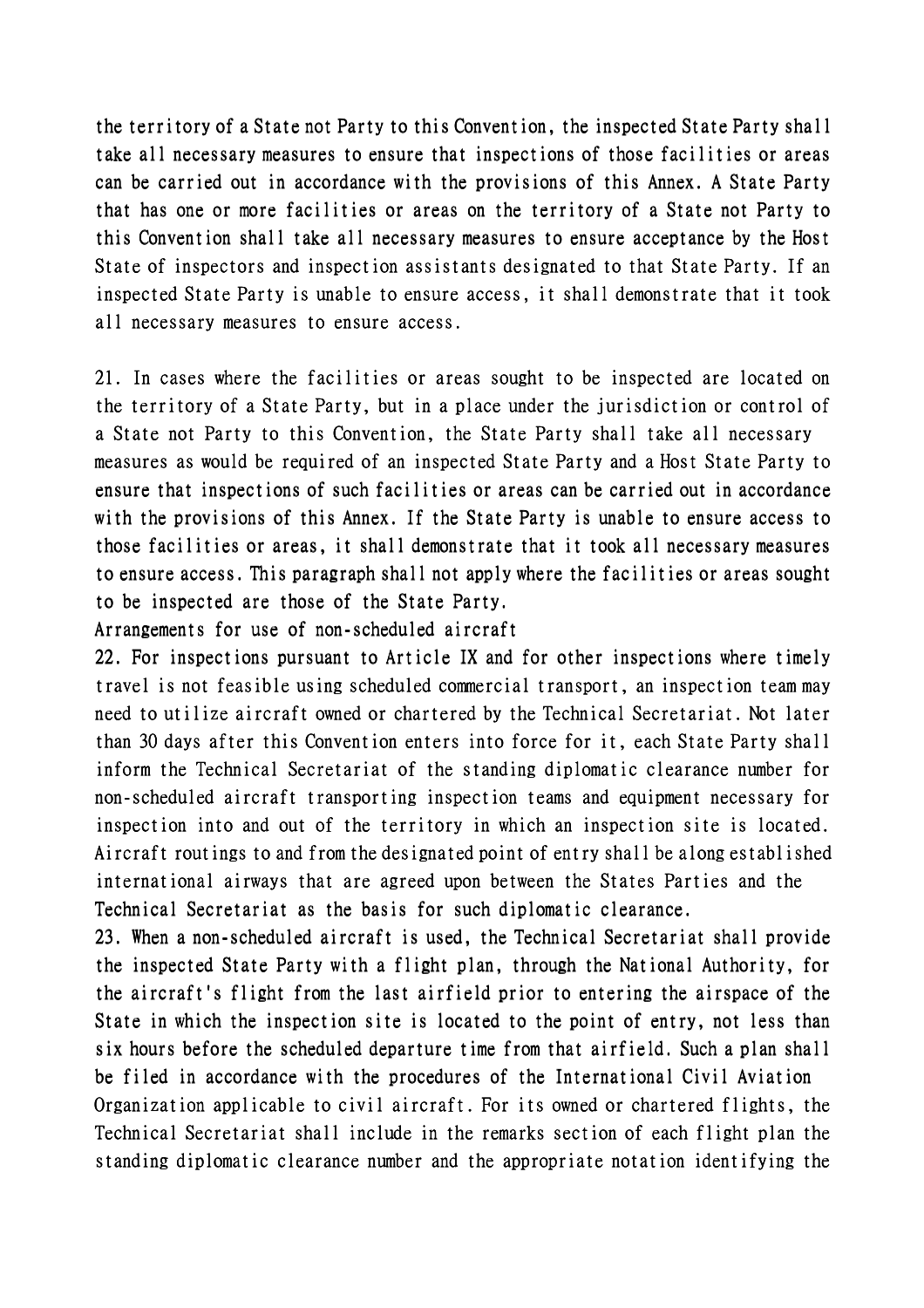aircraft as an inspection aircraft.

24. Not less than three hours before the scheduled departure of the inspection team from the last airfield prior to entering the airspace of the State in which the inspection is to take place, the inspected State Party or Host State Party shall ensure that the flight plan filed in accordance with paragraph 23 is approved so that the inspection team may arrive at the point of entry by the estimated arrival time. 25. The inspected State Party shall provide parking, security protection, servicing and fuel as required by the Technical Secretariat for the aircraft of the inspection team at the point of entry when such aircraft is owned or chartered by the Technical Secretariat. Such aircraft shall not be liable for landing fees, departure tax, and similar charges. The Technical Secretariat shall bear the cost of such fuel, security protection and servicing.

#### Administrative arrangements

26. The inspected State Party shall provide or arrange for the amenities necessary for the inspection team such as communication means, interpretation services to the extent necessary for the performance of interviewing and other tasks, transportation, working space, lodging, meals and medical care. In this regard, the inspected State Party shall be reimbursed by the Organization for such costs incurred by the inspection team.

#### Approved equipment

27. Subject to paragraph 29, there shall be no restriction by the inspected State Party on the inspection team bringing onto the inspection site such equipment, approved in accordance with paragraph 28, which the Technical Secretariat has determined to be necessary to fulfil the inspection requirements. The Technical Secretariat shall prepare and, as appropriate, update a list of approved equipment, which may be needed for the purposes described above, and regulations governing such equipment which shall be in accordance with this Annex. In establishing the list of approved equipment and these regulations, the Technical Secretariat shall ensure that safety considerations for all the types of facilities at which such equipment is likely to be used, are taken fully into account. A list of approved equipment shall be considered and approved by the Conference pursuant to Article VIII, paragraph 21(i).

28. The equipment shall be in the custody of the Technical Secretariat and be designated, calibrated and approved by the Technical Secretariat. The Technical Secretariat shall, to the extent possible, select that equipment which is specifically designed for the specific kind of inspection required. Designated and approved equipment shall be specifically protected against unauthorized alteration.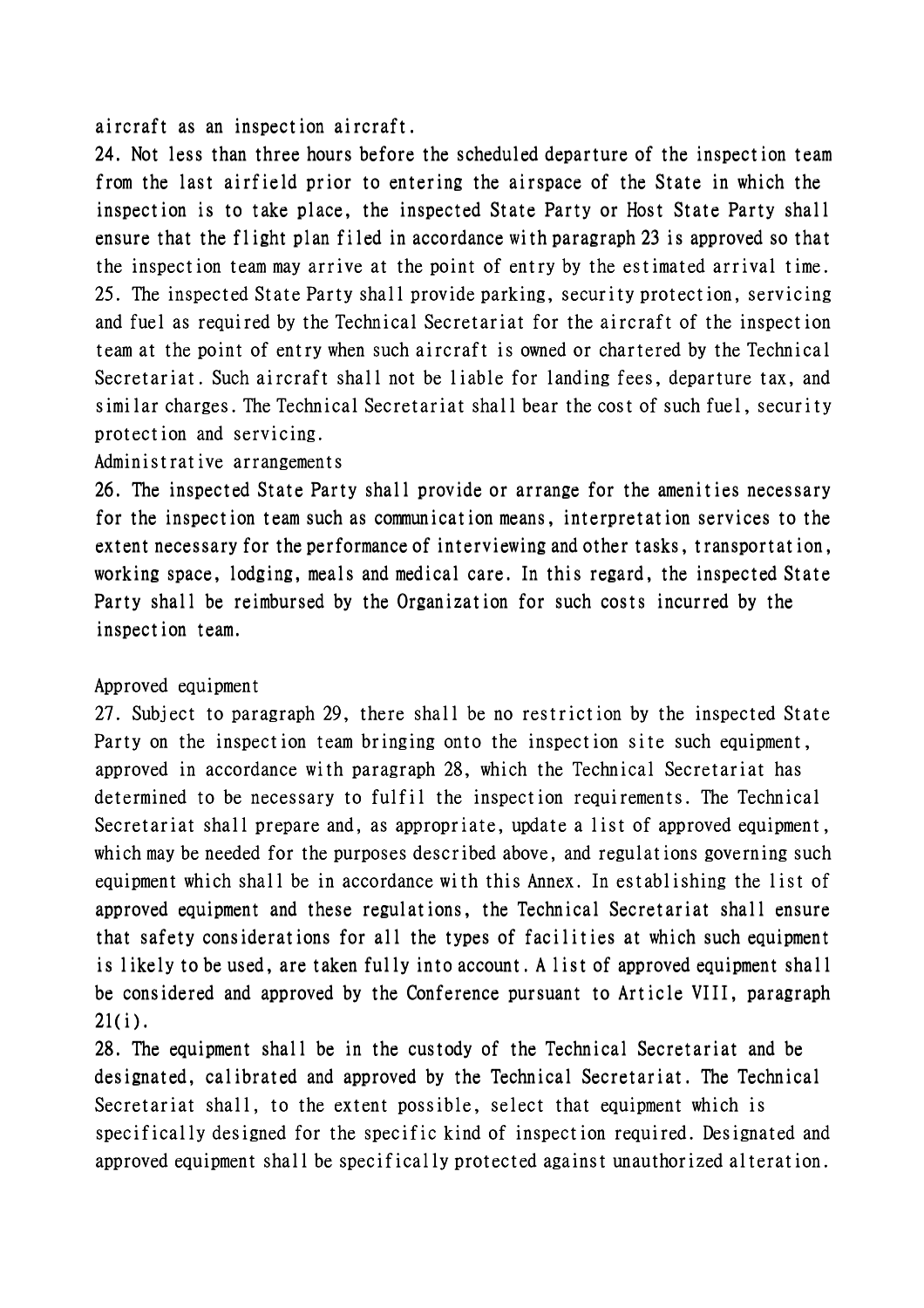29. The inspected State Party shall have the right, without prejudice to the prescribed time-frames, to inspect the equipment in the presence of inspection team members at the point of entry, i.e., to check the identity of the equipment brought in or removed from the territory of the inspected State Party or the Host State. To facilitate such identification, the Technical Secretariat shall attach documents and devices to authenticate its designation and approval of the equipment. The inspection of the equipment shall also ascertain to the satisfaction of the inspected State Party that the equipment meets the description of the approved equipment for the particular type of inspection. The inspected State Party may exclude equipment not meeting that description or equipment without the above-mentioned authentication documents and devices. Procedures for the inspection of equipment shall be considered and approved by the Conference pursuant to Article VIII, paragraph 21(i).

30. In cases where the inspection team finds it necessary to use equipment available on site not belonging to the Technical Secretariat and requests the inspected State Party to enable the team to use such equipment, the inspected State Party shall comply with the request to the extent it can.

### D. PRE-INSPECTION ACTIVITIES

#### Notification

31. The Director-General shall notify the State Party before the planned arrival of the inspection team at the point of entry and within the prescribed time-frames, where specified, of its intention to carry out an inspection.

32. Notifications made by the Director-General shall include the following information:

 $(a)$  The type of inspection;

- (b) The point of entry;
- (c) The date and estimated time of arrival at the point of entry;

(d) The means of arrival at the point of entry;

- $(e)$  The site to be inspected;
- $(f)$  The names of inspectors and inspection assistants;

 $(g)$  If appropriate, aircraft clearance for special flights.

33. The inspected State Party shall acknowledge the receipt of a notification by the Technical Secretariat of an intention to conduct an inspection, not later than one hour after receipt of such notification.

34. In the case of an inspection of a facility of a State Party located on the territory of another State Party, both States Parties shall be simultaneously notified in accordance with paragraphs 31 and 32.

Entry into the territory of the inspected State Party or Host State and transfer to the inspection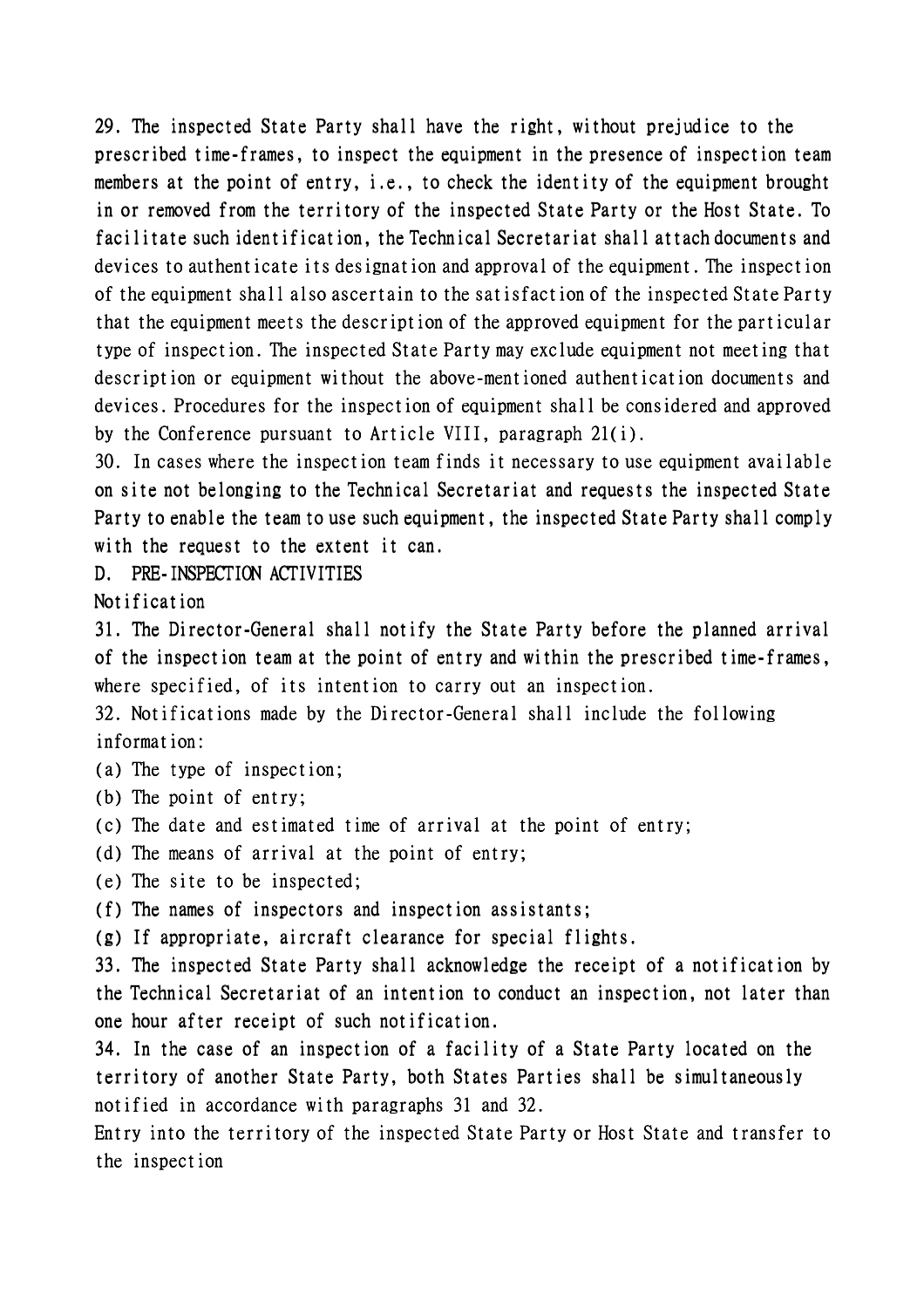35. The inspected State Party or Host State Party which has been notified of the arrival of an inspection team, shall ensure its immediate entry into the territory and shall through an in-country escort or by other means do everything in its power to ensure the safe conduct of the inspection team and its equipment and supplies, from its point of entry to the inspection site(s) and to a point of exit.

36. The inspected State Party or Host State Party shall, as necessary, assist the inspection team in reaching the inspection site not later than 12 hours after the arrival at the point of entry.

Pre-inspection briefing

37. Upon arrival at the inspection site and before the commencement of the inspection, the inspection team shall be briefed by facility representatives, with the aid of maps and other documentation as appropriate, on the facility, the activities carried out there, safety measures and administrative and logistic arrangements necessary for the inspection. The time spent for the briefing shall be limited to the minimum necessary and in any event not exceed three hours.

### E. CONDUCT OF INSPECTIONS E. CONDUCT OF INSPECTIONS

#### General rules

38. The members of the inspection team shall discharge their functions in accordance with the provisions of this Convention, as well as rules established by the Director-General and facility agreements concluded between States Parties and the Organization.

39. The inspection team shall strictly observe the inspection mandate issued by the Director-General. It shall refrain from activities going beyond this mandate.

40. The activities of the inspection team shall be so arranged as to ensure the timely and effective discharge of its functions and the least possible inconvenience to the inspected State Party or Host State and disturbance to the facility or area inspected. The inspection team shall avoid unnecessarily hampering or delaying the operation of a facility and avoid affecting its safety. In particular, the inspection team shall not operate any facility. If inspectors consider that, to fulfil their mandate, particular operations should be carried out in a facility, they shall request the designated representative of the inspected facility to have them performed. The representative shall carry out the request to the extent possible.

41. In the performance of their duties on the territory of an inspected State Party or Host State, the members of the inspection team shall, if the inspected State Party so requests, be accompanied by representatives of the inspected State Party, but the inspection team must not thereby be delayed or otherwise hindered in the exercise of its functions.

#### site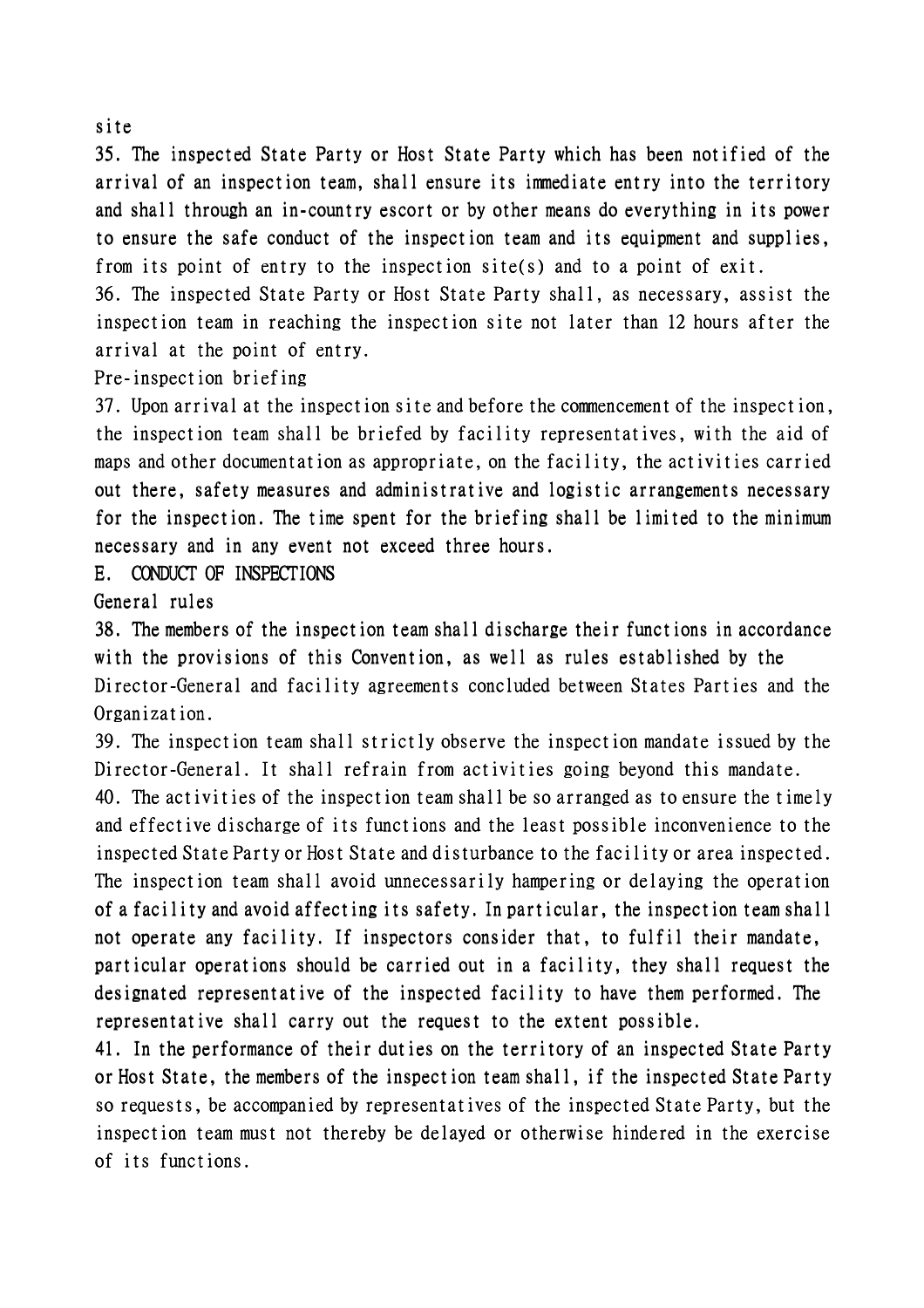42. Detailed procedures for the conduct of inspections shall be developed for inclusion in the inspection manual by the Technical Secretariat, taking into account guidelines to be considered and approved by the Conference pursuant to Article VIII, paragraph 21(i).

## Safety

43. In carrying out their activities, inspectors and inspection assistants shall observe safety regulations established at the inspection site, including those for the protection of controlled environments within a facility and for personal safety. In order to implement these requirements, appropriate detailed procedures shall be considered and approved by the Conference pursuant to Article VIII, paragraph 21(i). Communications

44. Inspectors shall have the right throughout the in-country period to communicate with the Headquarters of the Technical Secretariat. For this purpose they may use their own, duly certified, approved equipment and may request that the inspected State Party or Host State Party provide them with access to other telecommunications. The inspection team shall have the right to use its own two-way system of radio communications between personnel patrolling the perimeter and other members of the inspection team.

Inspection team and inspected State Party rights

45. The inspection team shall, in accordance with the relevant Articles and Annexes of this Convention as well as with facility agreements and procedures set forth in the inspection manual, have the right to unimpeded access to the inspection site. The items to be inspected will be chosen by the inspectors.

46. Inspectors shall have the right to interview any facility personnel in the presence of representatives of the inspected State Party with the purpose of establishing relevant facts. Inspectors shall only request information and data which are necessary for the conduct of the inspection, and the inspected State Party shall furnish such information upon request. The inspected State Party shall have the right to object to questions posed to the facility personnel if those questions are deemed not relevant to the inspection. If the head of the inspection team objects and states their relevance, the questions shall be provided in writing to the inspected State Party for reply. The inspection team may note any refusal to permit interviews or to allow questions to be answered and any explanations given, in that part of the inspection report that deals with the cooperation of the inspected State Party.

47. Inspectors shall have the right to inspect documentation and records they deem relevant to the conduct of their mission.

48. Inspectors shall have the right to have photographs taken at their request by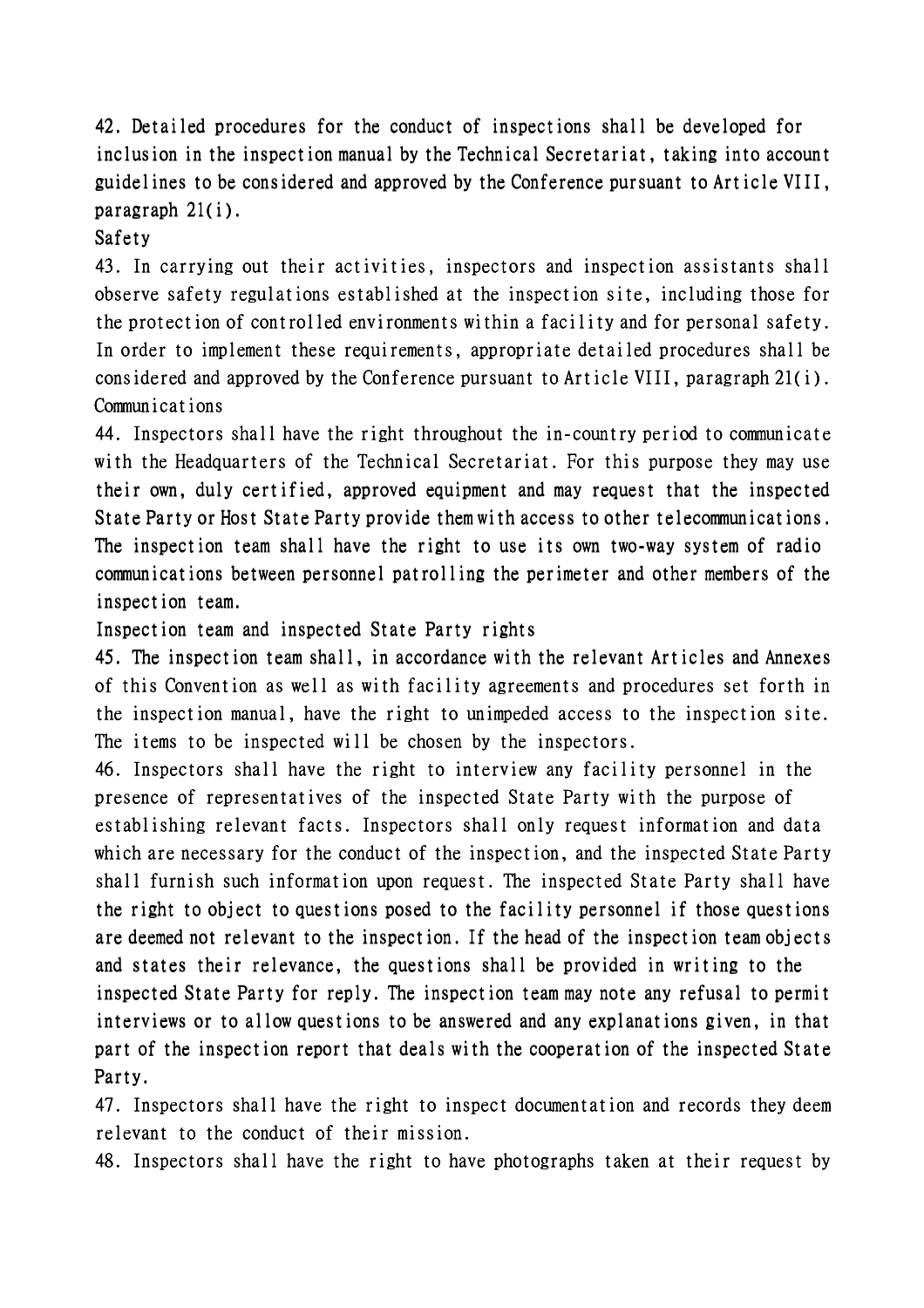representatives of the inspected State Party or of the inspected facility. The capability to take instant development photographic prints shall be available. The inspection team shall determine whether photographs conform to those requested and, if not, repeat photographs shall be taken. The inspection team and the inspected State Party shall each retain one copy of every photograph.

49. The representatives of the inspected State Party shall have the right to observe all verification activities carried out by the inspection team.

50. The inspected State Party shall receive copies, at its request, of the

information and data gathered about its facility(ies) by the Technical Secretariat. 51. Inspectors shall have the right to request clarifications in connection with ambiguities that arise during an inspection. Such requests shall be made promptly through the representative of the inspected State Party. The representative of the inspected State Party shall provide the inspection team, during the inspection, with such clarification as may be necessary to remove the ambiguity. If questions relating to an object or a building located within the inspection site are not resolved, the object or building shall, if requested, be photographed for the purpose of clarifying its nature and function. If the ambiguity cannot be removed during the inspection, the inspectors shall notify the Technical Secretariat immediately. The inspectors shall include in the inspection report any such unresolved question, relevant clarifications, and a copy of any photographs taken.

Collection, handling and analysis of samples

52. Representatives of the inspected State Party or of the inspected facility shall take samples at the request of the inspection team in the presence of inspectors. If so agreed in advance with the representatives of the inspected State Party or of the inspected facility, the inspection team may take samples itself.

53. Where possible, the analysis of samples shall be performed on-site. The inspection team shall have the right to perform on-site analysis of samples using approved equipment brought by it. At the request of the inspection team, the inspected State Party shall, in accordance with agreed procedures, provide assistance for the analysis of samples on-site. Alternatively, the inspection team may request that appropriate analysis on-site be performed in its presence.

54. The inspected State Party has the right to retain portions of all samples taken or take duplicate samples and be present when samples are analysed on-site.

55. The inspection team shall, if it deems it necessary, transfer samples for analysis off-site at laboratories designated by the Organization.

56. The Director-General shall have the primary responsibility for the security, integrity and preservation of samples and for ensuring that the confidentiality of samples transferred for analysis off-site is protected. The Director-General shall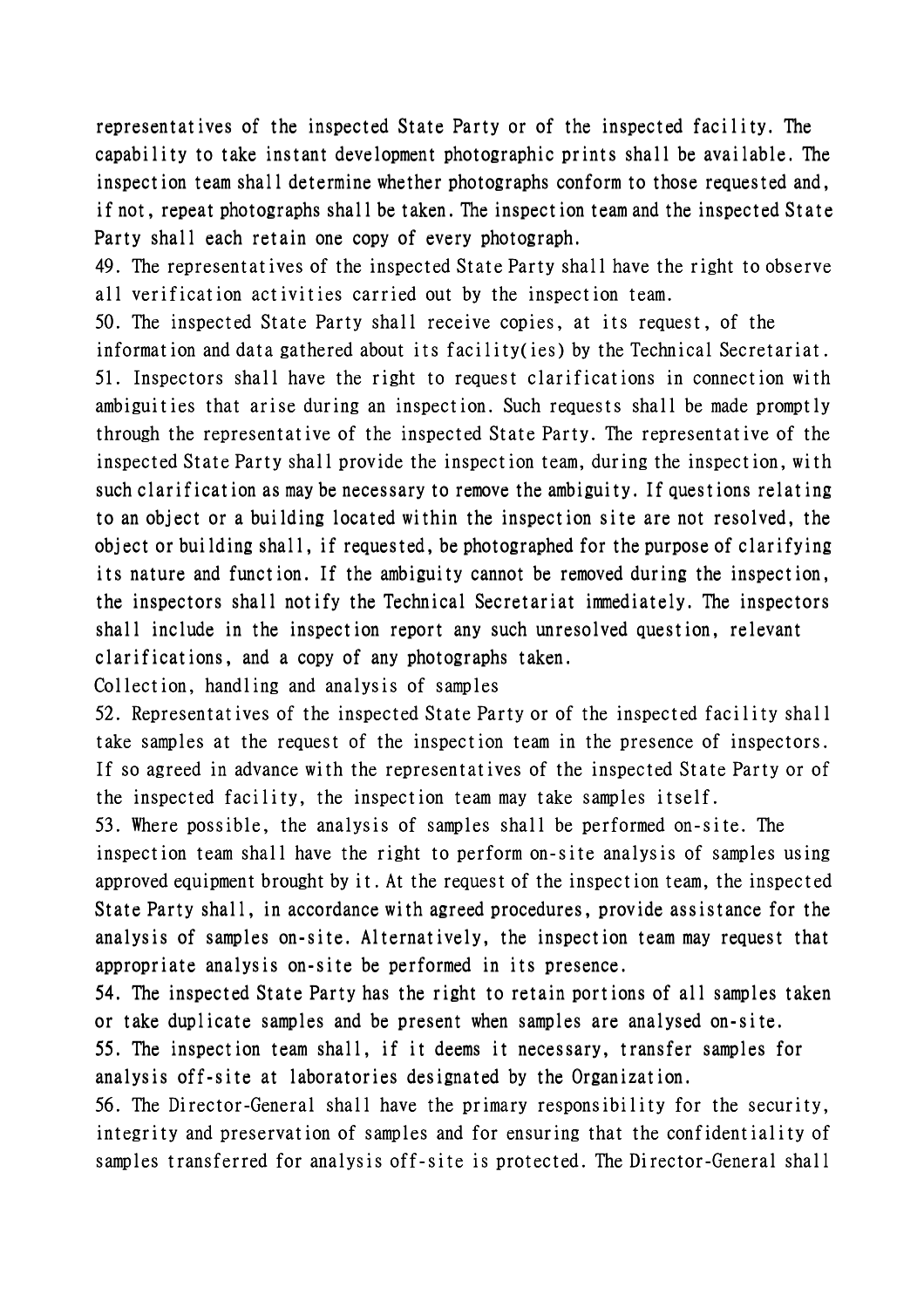do so in accordance with procedures, to be considered and approved by the Conference pursuant to Article VIII, paragraph 21(i), for inclusion in the inspection manual. He shall:

(a) Establish a stringent regime governing the collection, handling, transport and analysis of samples;

(b) Certify the laboratories designated to perform different types of analysis; (c) Oversee the standardization of equipment and procedures at these designated laboratories, mobile analytical equipment and procedures, and monitor quality control and overall standards in relation to the certification of these laboratories, mobile equipment and procedures; and

(d) Select from among the designated laboratories those which shall perform analytical or other functions in relation to specific investigations.

57. When off-site analysis is to be performed, samples shall be analysed in at least two designated laboratories. The Technical Secretariat shall ensure the expeditious processing of the analysis. The samples shall be accounted for by the Technical Secretariat and any unused samples or portions thereof shall be returned to the Technical Secretariat.

58. The Technical Secretariat shall compile the results of the laboratory analysis of samples relevant to compliance with this Convention and include them in the final inspection report. The Technical Secretariat shall include in the report detailed information concerning the equipment and methodology employed by the designated laboratories.

Extension of inspection duration

59. Periods of inspection may be extended by agreement with the representative of the inspected State Party.

Debriefing

60. Upon completion of an inspection the inspection team shall meet with representatives of the inspected State Party and the personnel responsible for the inspection site to review the preliminary findings of the inspection team and to clarify any ambiguities. The inspection team shall provide to the representatives of the inspected State Party its preliminary findings in written form according to a standardized format, together with a list of any samples and copies of written information and data gathered and other material to be taken off-site. The document shall be signed by the head of the inspection team. In order to indicate that he has taken notice of the contents of the document, the representative of the inspected State Party shall countersign the document. This meeting shall be completed not later than 24 hours after the completion of the inspection.

F. DEPARTURE F. DEPARTURE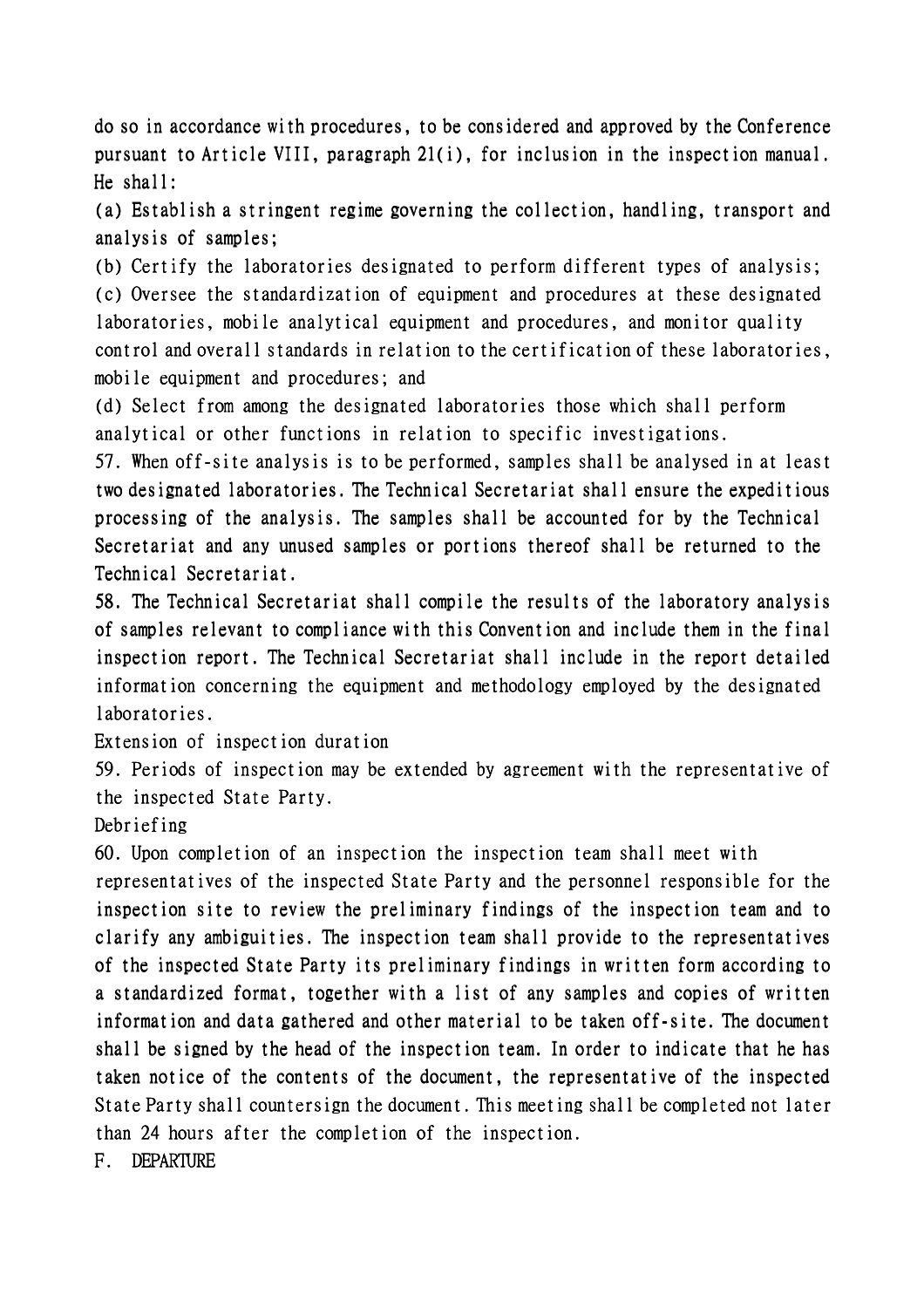61. Upon completion of the post-inspection procedures, the inspection team shall leave, as soon as possible, the territory of the inspected State Party or the Host State.

# G. REPORTS

62. Not later than 10 days after the inspection, the inspectors shall prepare a factual, final report on the activities conducted by them and on their findings. It shall only contain facts relevant to compliance with this Convention, as provided for under the inspection mandate. The report shall also provide information as to the manner in which the State Party inspected cooperated with the inspection team. Differing observations made by inspectors may be attached to the report. The report shall be kept confidential.

63. The final report shall immediately be submitted to the inspected State Party. Any written comments, which the inspected State Party may immediately make on its findings shall be annexed to it. The final report together with annexed comments made by the inspected State Party shall be submitted to the Director-General not later than 30 days after the inspection.

64. Should the report contain uncertainties, or should cooperation between the National Authority and the inspectors not measure up to the standards required, the Director-General shall approach the State Party for clarification.

65. If the uncertainties cannot be removed or the facts established are of a nature to suggest that obligations undertaken under this Convention have not been met, the Director-General shall inform the Executive Council without delay.

# H. APPLICATION OF GENERAL PROVISIONS

66. The provisions of this Part shall apply to all inspections conducted pursuant to this Convention, except where the provisions of this Part differ from the provisions set forth for specific types of inspections in Parts III to XI of this Annex, in which case the latter provisions shall take precedence. PART III

# GENERAL PROVISIONS FOR VERIFICATION MEASURES PURSUANT

# TO ARTICLES IV, V AND VI, PARAGRAPH 3

# A. INITIAL INSPECTIONS AND FACILITY AGREEMENTS

1. Each declared facility subject to on-site inspection pursuant to Articles IV, V, and VI, paragraph 3, shall receive an initial inspection promptly after the facility is declared. The purpose of this inspection of the facility shall be to verify information provided and to obtain any additional information needed for planning future verification activities at the facility, including on-site inspections and continuous monitoring with on-site instruments, and to work on the facility agreements.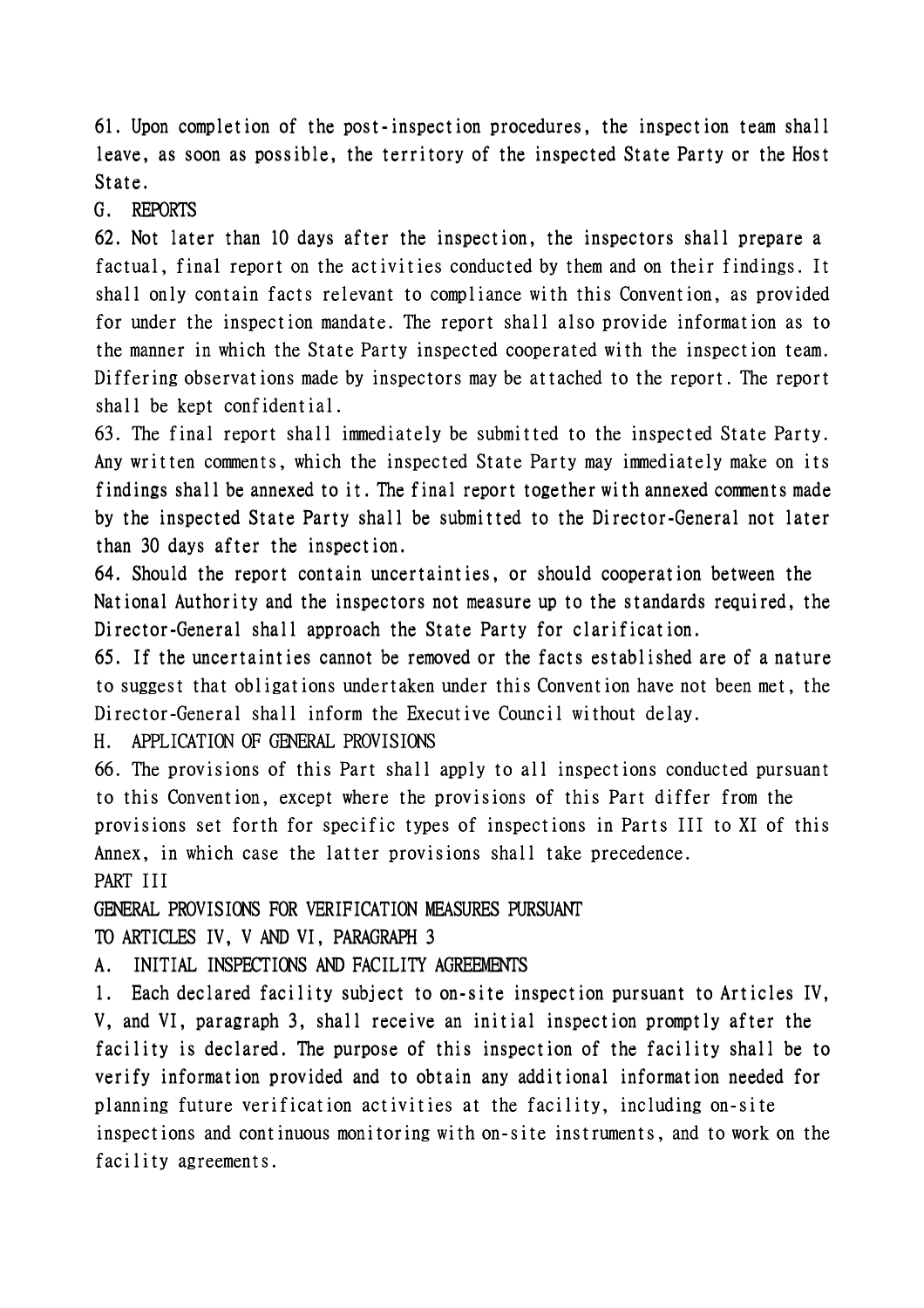2. States Parties shall ensure that the verification of declarations and the initiation of the systematic verification measures can be accomplished by the Technical Secretariat at all facilities within the established time-frames after this Convention enters into force for them.

3. Each State Party shall conclude a facility agreement with the Organization for each facility declared and subject to on-site inspection pursuant to Articles IV, V, and VI, paragraph 3.

4. Facility agreements shall be completed not later than 180 days after this Convention enters into force for the State Party or after the facility has been declared for the first time, except for a chemical weapons destruction facility to which paragraphs 5 to 7 shall apply.

5. In the case of a chemical weapons destruction facility that begins operations more than one year after this Convention enters into force for the State Party, the facility agreement shall be completed not less than 180 days before the facility begins operation.

6. In the case of a chemical weapons destruction facility that is in operation when this Convention enters into force for the State Party, or begins operation not later than one year thereafter, the facility agreement shall be completed not later than 210 days after this Convention enters into force for the State Party, except that the Executive Council may decide that transitional verification arrangements, approved in accordance with Part IV(A), paragraph 51, of this Annex and including a transitional facility agreement, provisions for verification through on-site inspection and monitoring with on-site instruments, and the time-frame for application of the arrangements, are sufficient.

7. In the case of a facility, referred to in paragraph 6, that will cease operations not later than two years after this Convention enters into force for the State Party, the Executive Council may decide that transitional verification arrangements, approved in accordance with Part

IV(A), paragraph 51, of this Annex and including a transitional facility agreement, provisions for verification through on-site inspection and monitoring with on-site instruments, and the time-frame for application of the arrangements, are sufficient. 8. Facility agreements shall be based on models for such agreements and provide for detailed arrangements which shall govern inspections at each facility. The model agreements shall include provisions to take into account future technological developments and shall be considered and approved by the Conference pursuant to Article VIII, paragraph 21(i).

9. The Technical Secretariat may retain at each site a sealed container for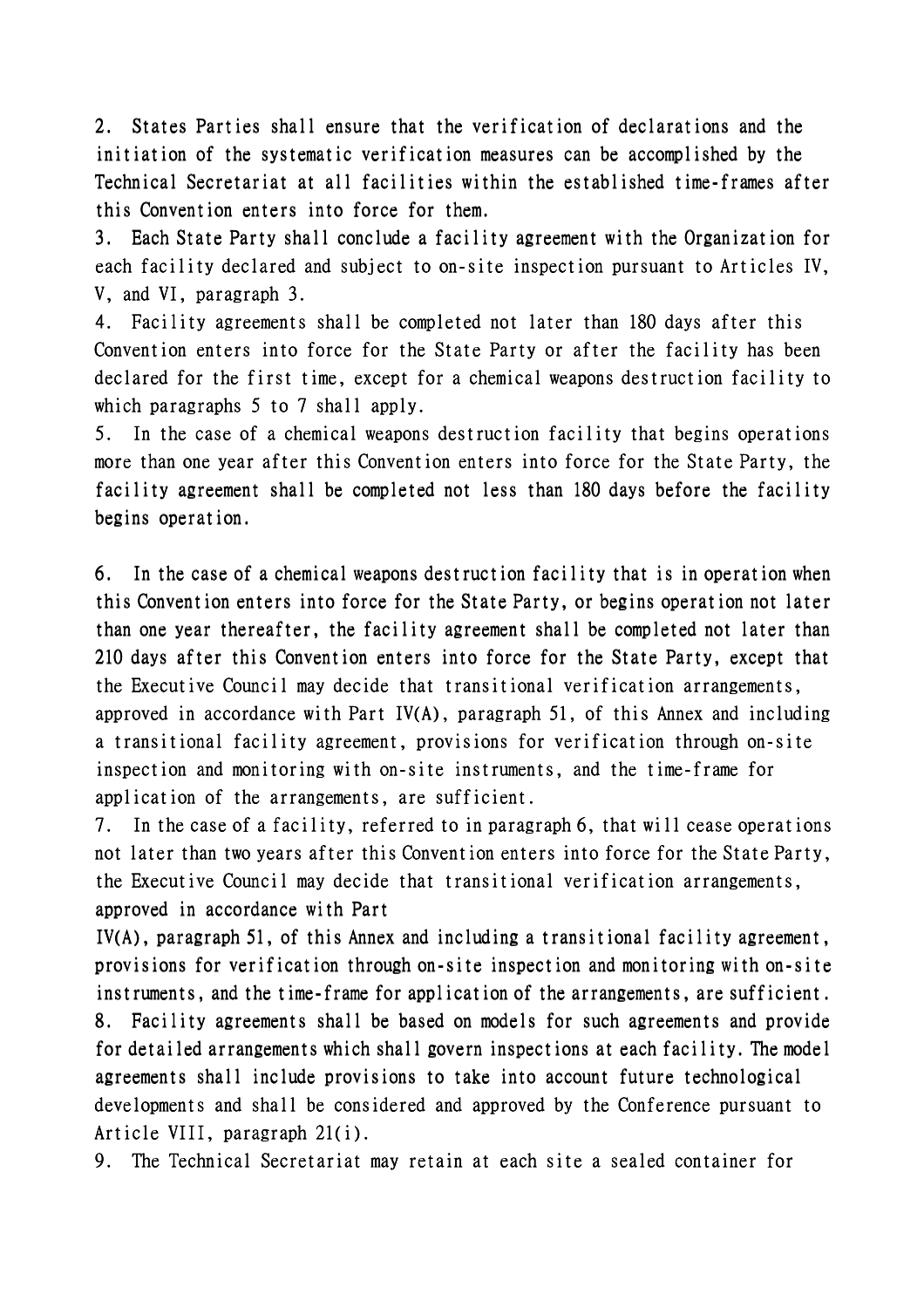photographs, plans and other information that it may wish to refer to in the course of subsequent inspections.

## B. STANDING ARRANGEMENTS

10. Where applicable, the Technical Secretariat shall have the right to have continuous monitoring instruments and systems and seals installed and to use them, in conformity with the relevant provisions in this Convention and the facility agreements between States Parties and the Organization.

11. The inspected State Party shall, in accordance with agreed procedures, have the right to inspect any instrument used or installed by the inspection team and to have it tested in the presence of representatives of the inspected State Party. The inspection team shall have the right to use the instruments that were installed by the inspected State Party for its own monitoring of the technological process of the destruction of chemical weapons. To this end, the inspection team shall have the right to inspect those instruments that it intends to use for purposes of verification of the destruction of chemical weapons and to have them tested in its presence.

12. The inspected State Party shall provide the necessary preparation and support for the establishment of continuous monitoring instruments and systems.

13. In order to implement paragraphs 11 and 12, appropriate detailed procedures shall be considered and approved by the Conference pursuant to Article VIII, paragraph 21(i).

14. The inspected State Party shall immediately notify the Technical Secretariat if an event occurs or may occur at a facility where monitoring instruments are installed, which may have an impact on the monitoring system. The inspected State Party shall coordinate subsequent actions with the Technical Secretariat with a view to restoring the operation of the monitoring system and establishing interim measures, if necessary, as soon as possible.

15. The inspection team shall verify during each inspection that the monitoring system functions correctly and that emplaced seals have not been tampered with. In addition, visits to service the monitoring system may be required to perform any necessary maintenance or replacement of equipment, or to adjust the coverage of the monitoring system as required.

16. If the monitoring system indicates any anomaly, the Technical Secretariat shall immediately take action to determine whether this resulted from equipment malfunction or activities at the facility. If, after this examination, the problem remains unresolved, the Technical Secretariat shall immediately ascertain the actual situation, including through immediate on-site inspection of, or visit to, the facility if necessary. The Technical Secretariat shall report any such problem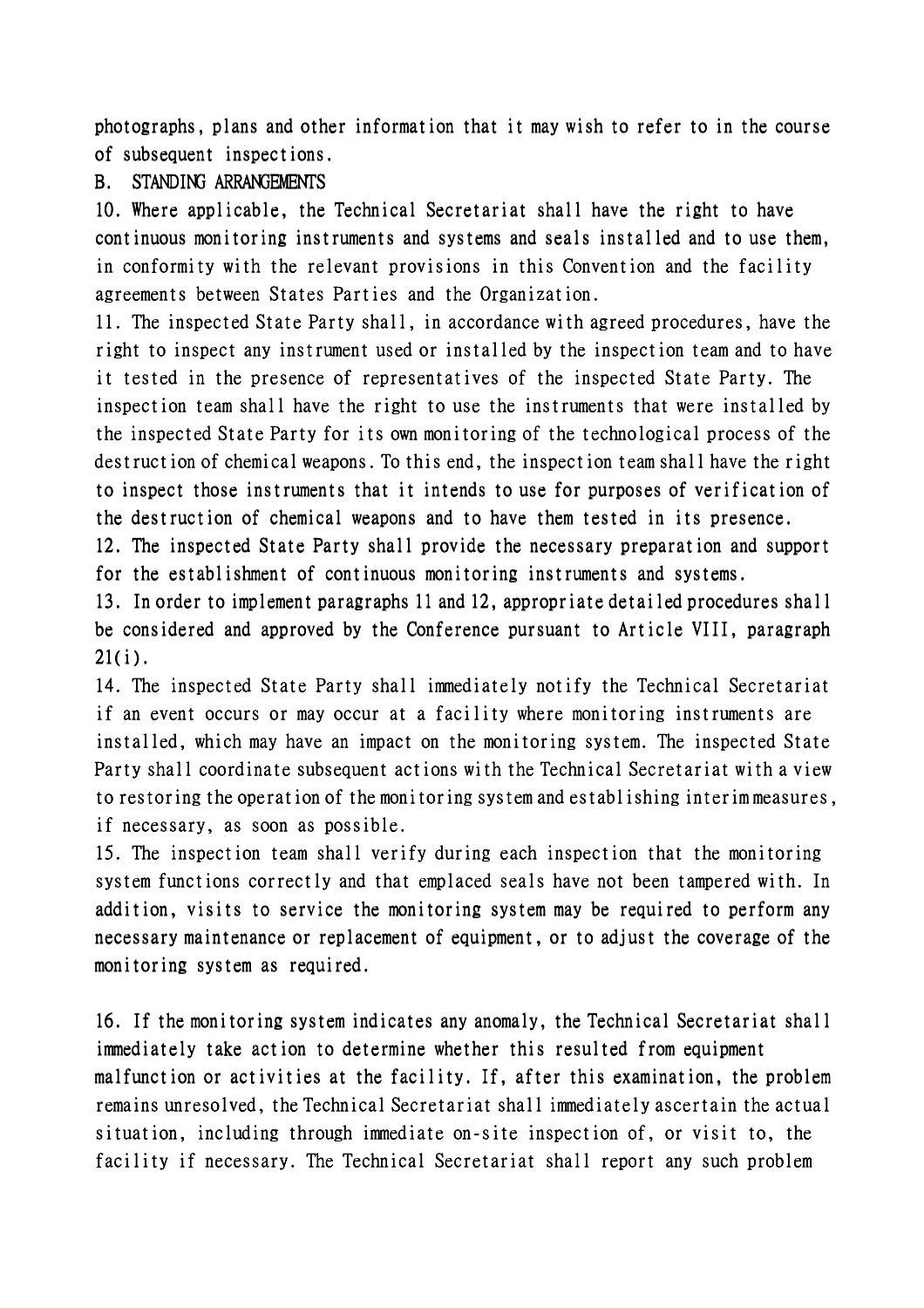immediately after its detection to the inspected State Party which shall assist in its resolution.

C. PRE-INSPECTION ACTIVITIES

17. The inspected State Party shall, except as specified in paragraph 18, be notified of inspections not less than 24 hours in advance of the planned arrival of the inspection team at the point of entry.

18. The inspected State Party shall be notified of initial inspections not less than 72 hours in advance of the estimated time of arrival of the inspection team at the point of entry.

PART IV(A)

DESTRUCTION OF CHEMICAL WEAPONS AND ITS VERIFICATION

PURSUANT TO ARTICLE IV

A. DECLARATIONS

Chemical weapons

1. The declaration of chemical weapons by a State Party pursuant to Article III, paragraph

1(a)(ii), shall include the following:

(a) The aggregate quantity of each chemical declared;

(b) The precise location of each chemical weapons storage facility, expressed by:  $(i)$  Name:

 $(i)$ Geographical coordinates; and

 $(iii)$  A detailed site diagram, including a boundary map and the location of bunkers/storage areas within the facility.

(c) The detailed inventory for each chemical weapons storage facility including:

(i) Chemicals defined as chemical weapons in accordance with Article II;

(ii)Unfilled munitions, sub-munitions, devices and equipment defined as (ii)Unfilled munitions, equipment defined as chemical weapons;

 $(iii)$  Equipment specially designed for use directly in connection with the employment of munitions, sub-munitions, devices or equipment specified in subsubparagraph (ii);

(iv)Chemicals specifically designed for use directly in connection with the (iv)Chemicals specifically designed for with the employment of munitions, sub-munitions, devices or equipment specified in subsubparagraph (ii).

2. For the declaration of chemicals referred to in paragraph  $l(c)(i)$  the following shall apply:

(a) Chemicals shall be declared in accordance with the Schedules specified in the Annex on Chemicals;

(b) For a chemical not listed in the Schedules in the Annex on Chemicals the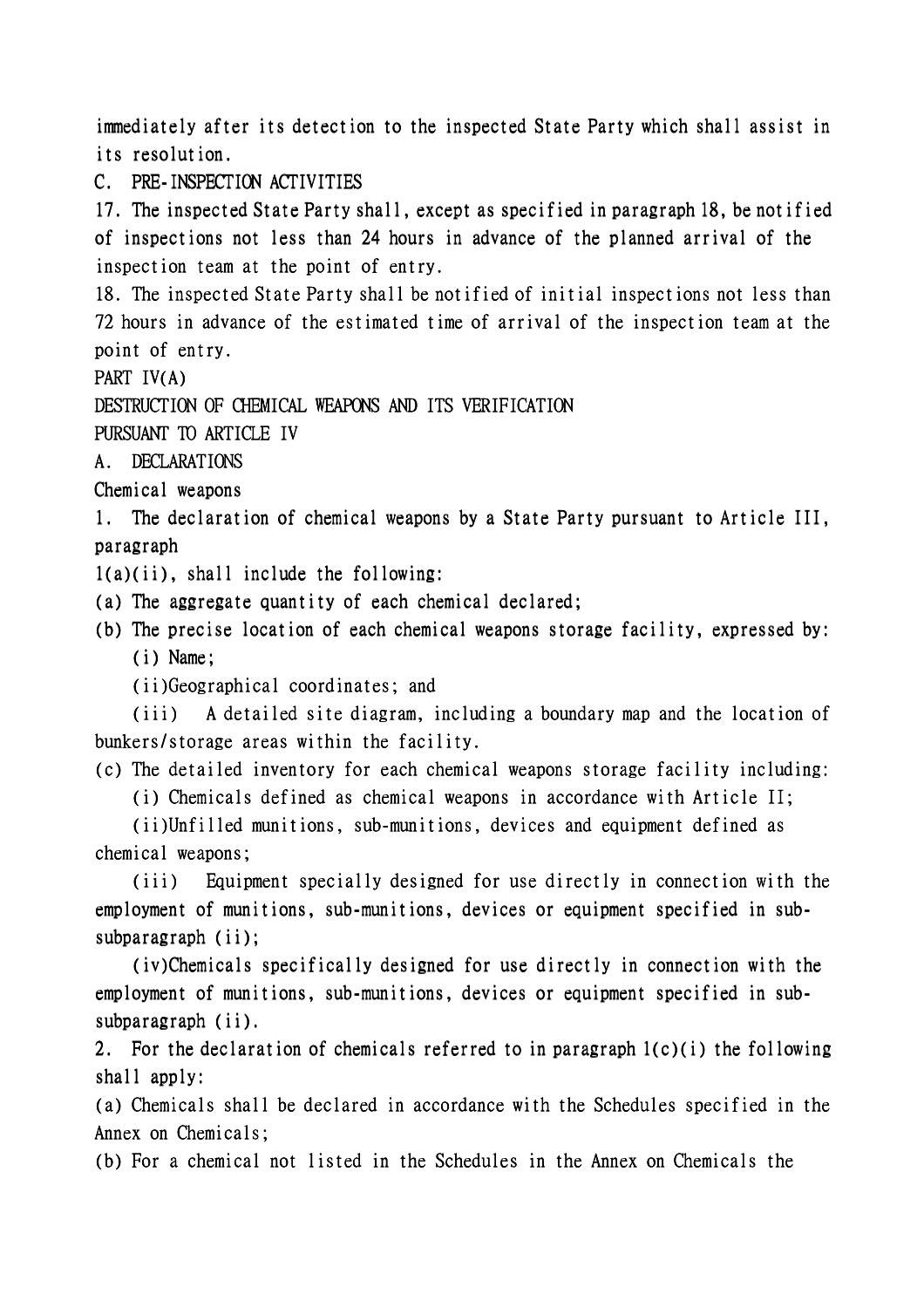information required for possible assignment of the chemical to the appropriate Schedule shall be provided, including the toxicity of the pure compound. For a precursor, the toxicity and identity of the principal final reaction product(s) shall be provided;

(c) Chemicals shall be identified by chemical name in accordance with current (c) Chemicals identified by current International Union of Pure and Applied Chemistry (IUPAC) nomenclature, structural formula and Chemical Abstracts Service registry number, if assigned. For a precursor, the toxicity and identity of the principal final reaction product(s) shall be provided;

(d) In cases involving mixtures of two or more chemicals, each chemical shall be identified and the percentage of each shall be provided, and the mixture shall be declared under the category of the most toxic chemical. If a component of a binary chemical weapon consists of a mixture of two or more chemicals, each chemical shall be identified and the percentage of each provided;

(e) Binary chemical weapons shall be declared under the relevant end product within the framework of the categories of chemical weapons referred to in paragraph 16. The following supplementary information shall be provided for each type of binary chemical munition/device:

(i) The chemical name of the toxic end-product;

 $(i)$ The chemical composition and quantity of each component;

 $(iii)$  The actual weight ratio between the components;

 $(iv)$ Which component is considered the key component;

(v) The projected quantity of the toxic end-product calculated on a stoichiometric basis from the key component, assuming 100 per cent yield. A declared quantity (in tonnes) of the key component intended for a specific toxic end-product shall be considered equivalent to the quantity (in tonnes) of this toxic end-product calculated on a stoichiometric basis assuming 100 per cent yield.

(f) For multicomponent chemical weapons, the declaration shall be analogous to that envisaged for binary chemical weapons;

(g) For each chemical the form of storage, i.e. munitions, sub-munitions, devices, equipment or bulk containers and other containers shall be declared. For each form of storage the following shall be listed:

 $(i)$  Type;

 $(i)$ Size or calibre;

(iii) Number of items; and

 $(iv)$ Nominal weight of chemical fill per item.

(h) For each chemical the total weight present at the storage facility shall be declared;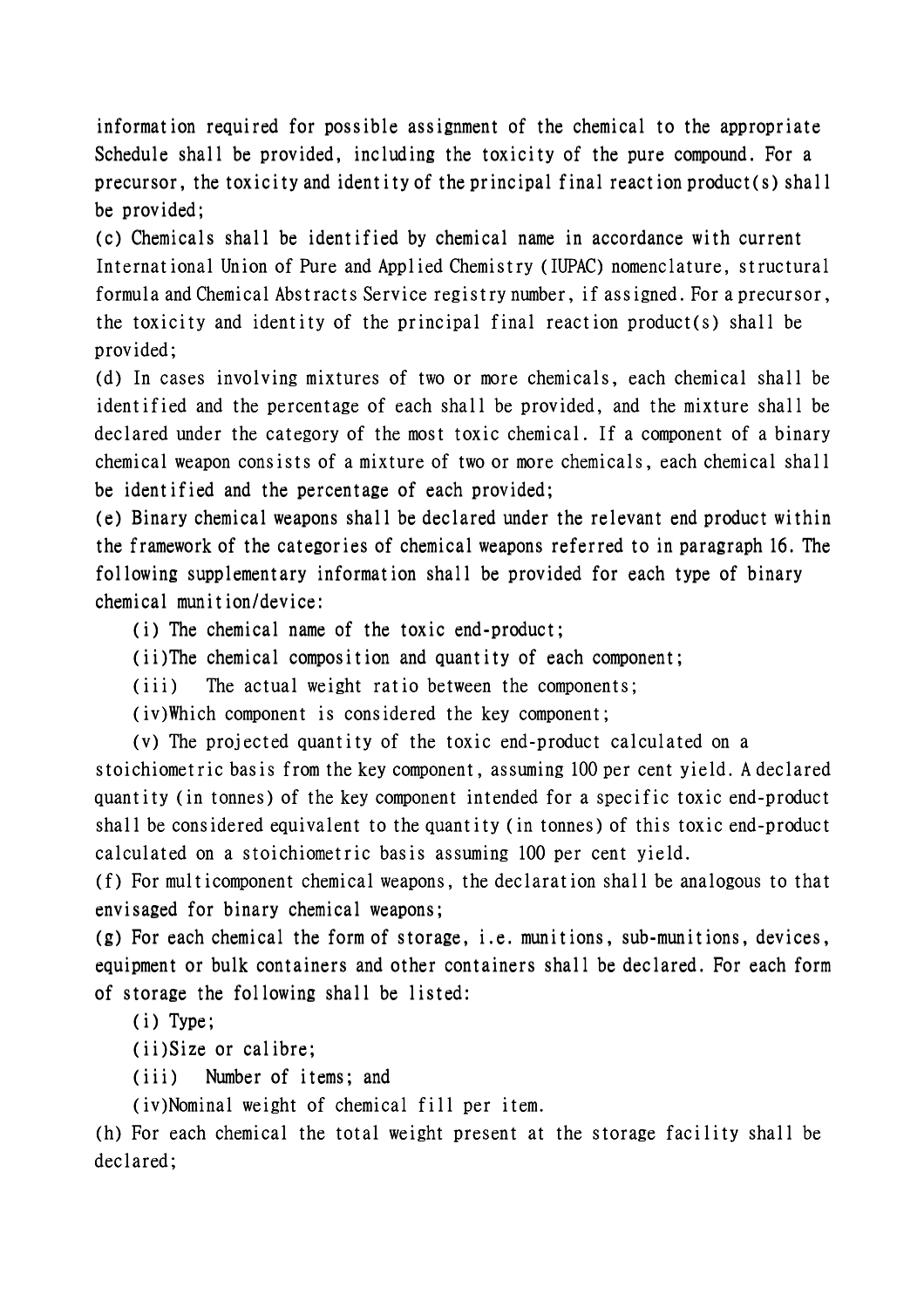(i) In addition, for chemicals stored in bulk, the percentage purity shall be declared, if known.

3. For each type of unfilled munitions, sub-munitions, devices or equipment, referred to in paragraph  $1(c)(ii)$ , the information shall include:

(a) The number of items;

(b) The nominal fill volume per item;

(c) The intended chemical fill.

Declarations of chemical weapons pursuant to Article III, paragraph 1(a)(iii)

4. The declaration of chemical weapons pursuant to Article III, paragraph  $l(a)(iii)$ , shall contain all information specified in paragraphs 1 to 3 above. It is the responsibility of the State Party on whose territory the chemical weapons are located to make appropriate arrangements with the other State to ensure that the declarations are made. If the State Party on whose territory the chemical weapons are located is not able to fulfil its obligations under this paragraph, it shall state the reasons therefor.

Declarations of past transfers and receipts

5. A State Party that has transferred or received chemical weapons since 1 January 1946 shall declare these transfers or receipts pursuant to Article III, paragraph 1(a)(iv), provided the amount transferred or received exceeded 1 tonne per chemical per year in bulk and/or munition form. This declaration shall be made according to the inventory format specified in paragraphs 1 and 2. This declaration shall also indicate the supplier and recipient countries, the dates of the transfers or receipts and, as precisely as possible, the current location of the transferred items. When not all the specified information is available for transfers or receipts of chemical weapons for the period between 1 January 1946 and 1 January 1970, the State Party shall declare whatever information is still available to it and provide an explanation as to why it cannot submit a full declaration.

Submission of the general plan for destruction of chemical weapons

6. The general plan for destruction of chemical weapons submitted pursuant to Article III, paragraph 1(a)(v), shall provide an overview of the entire national chemical weapons destruction programme of the State Party and information on the efforts of the State Party to fulfil the destruction requirements contained in this Convention. The plan shall specify:

(a) A general schedule for destruction, giving types and approximate quantities of chemical weapons planned to be destroyed in each annual destruction period for each existing chemical weapons destruction facility and, if possible, for each planned chemical weapons destruction facility;

(b) The number of chemical weapons destruction facilities existing or planned to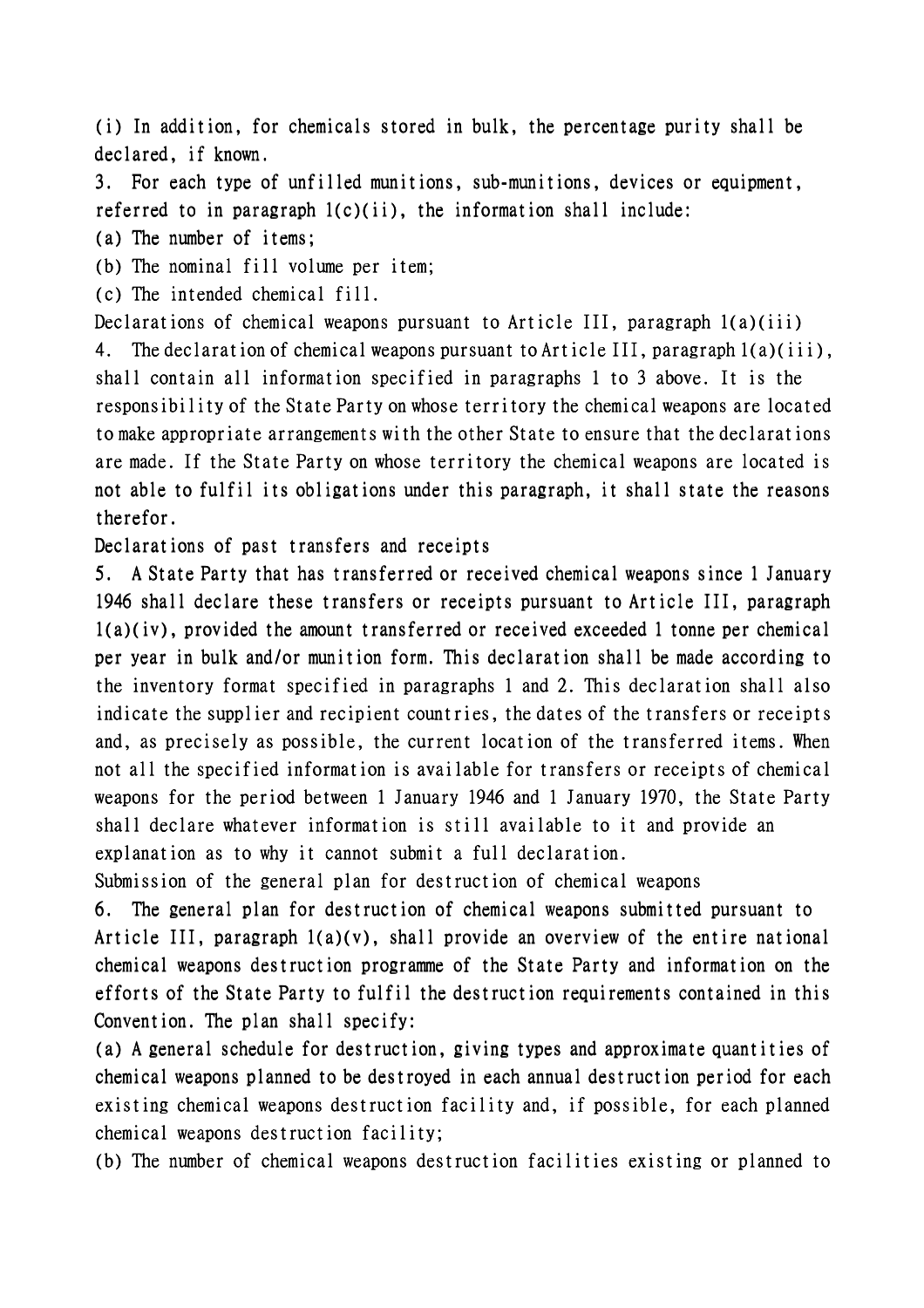be operated over the destruction period;

(c) For each existing or planned chemical weapons destruction facility:

(i) Name and location; and

(ii)The types and approximate quantities of chemical weapons, and the type (for example, nerve agent or blister agent) and approximate quantity of chemical fill, to be destroyed;

(d) The plans and programmes for training personnel for the operation of destruction facilities;

(e) The national standards for safety and emissions that the destruction facilities must satisfy;

(f) Information on the development of new methods for destruction of chemical weapons and on the improvement of existing methods;

 $(g)$  The cost estimates for destroying the chemical weapons; and

(h) Any issues which could adversely impact on the national destruction programme.

B. MEASURES TO SECURE THE STORAGE FACILITY AND STORAGE FACILITY PREPARATION

7. Not later than when submitting its declaration of chemical weapons, a State Party shall take such measures as it considers appropriate to secure its storage facilities and shall prevent any movement of its chemical weapons out of the facilities, except their removal for destruction.

8. A State Party shall ensure that chemical weapons at its storage facilities are configured to allow ready access for verification in accordance with paragraphs 37 to 49.

9. While a storage facility remains closed for any movement of chemical weapons out of the facility other than their removal for destruction, a State Party may continue at the facility standard maintenance activities, including standard maintenance of chemical weapons; safety monitoring and physical security activities; and preparation of chemical weapons for destruction.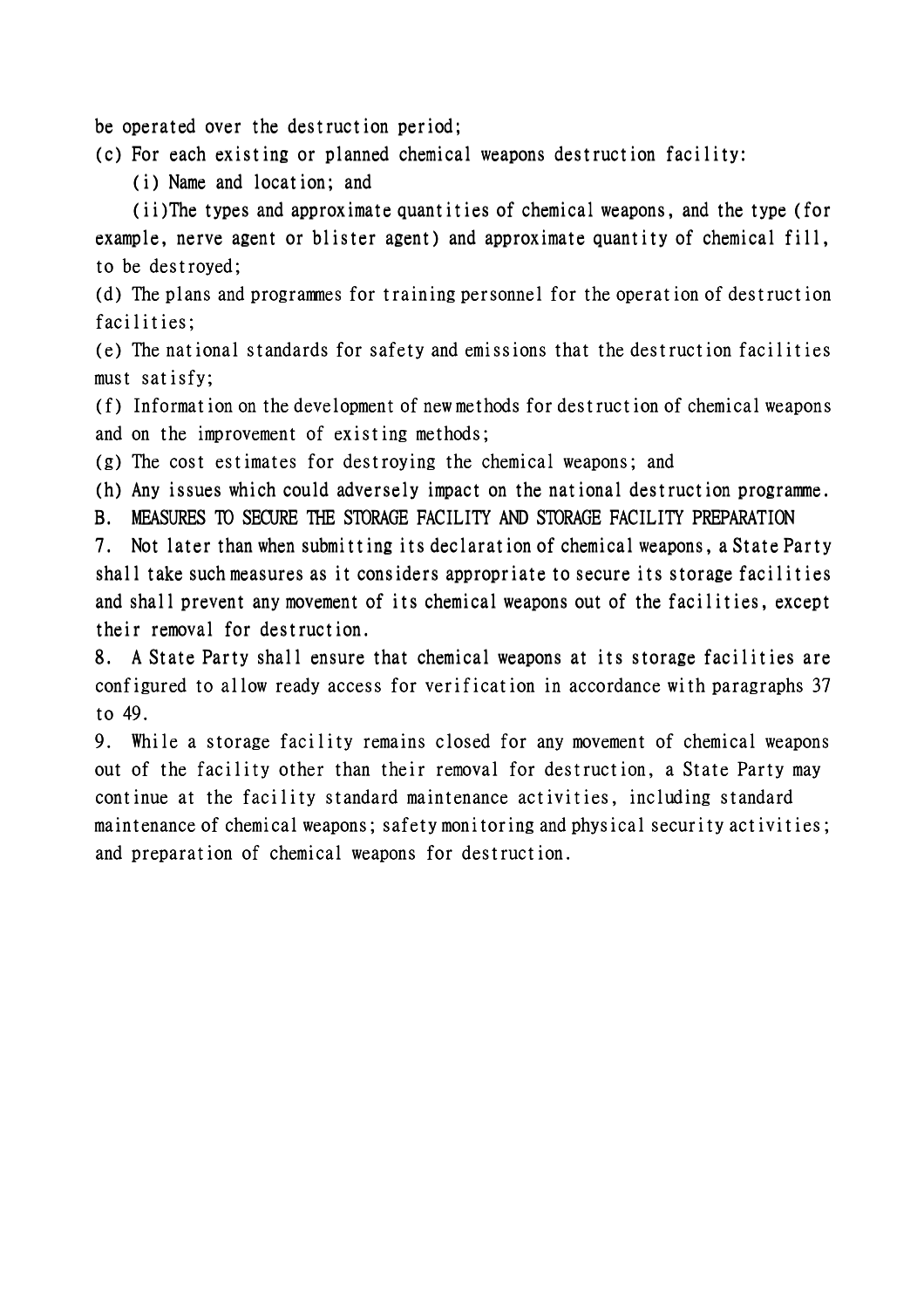C046-E4

10. Maintenance activities of chemical weapons shall not include:

(a) Replacement of agent or of munition bodies;

(b) Modification of the original characteristics of munitions, or parts or components thereof.

11. All maintenance activities shall be subject to monitoring by the Technical Secretariat.

C. DESTRUCTION

Principles and methods for destruction of chemical weapons

12. "Destruction of chemical weapons" means a process by which chemicals are converted in an essentially irreversible way to a form unsuitable for production of chemical weapons, and which in an irreversible manner renders munitions and other devices unusable as such.

13. Each State Party shall determine how it shall destroy chemical weapons, except that the following processes may not be used: dumping in any body of water, land burial or open-pit burning. It shall destroy chemical weapons only at specifically designated and appropriately designed and equipped facilities.

14. Each State Party shall ensure that its chemical weapons destruction facilities are constructed and operated in a manner to ensure the destruction of the chemical weapons; and that the destruction process can be verified under the provisions of this Convention.

Order of destruction

15. The order of destruction of chemical weapons is based on the obligations specified in Article I and the other Articles, including obligations regarding systematic on-site verification. It takes into account interests of States Parties for undiminished security during the destruction period; confidence-building in the early part of the destruction stage; gradual acquisition of experience in the course of destroying chemical weapons; and applicability irrespective of the actual composition of the stockpiles and the methods chosen for the destruction of the chemical weapons. The order of destruction is based on the principle of levelling out.

16. For the purpose of destruction, chemical weapons declared by each State Party shall be divided into three categories:

Category 1: Chemical weapons on the basis of Schedule 1 chemicals and their parts and components;

Category 2: Chemical weapons on the basis of all other chemicals and their parts and components;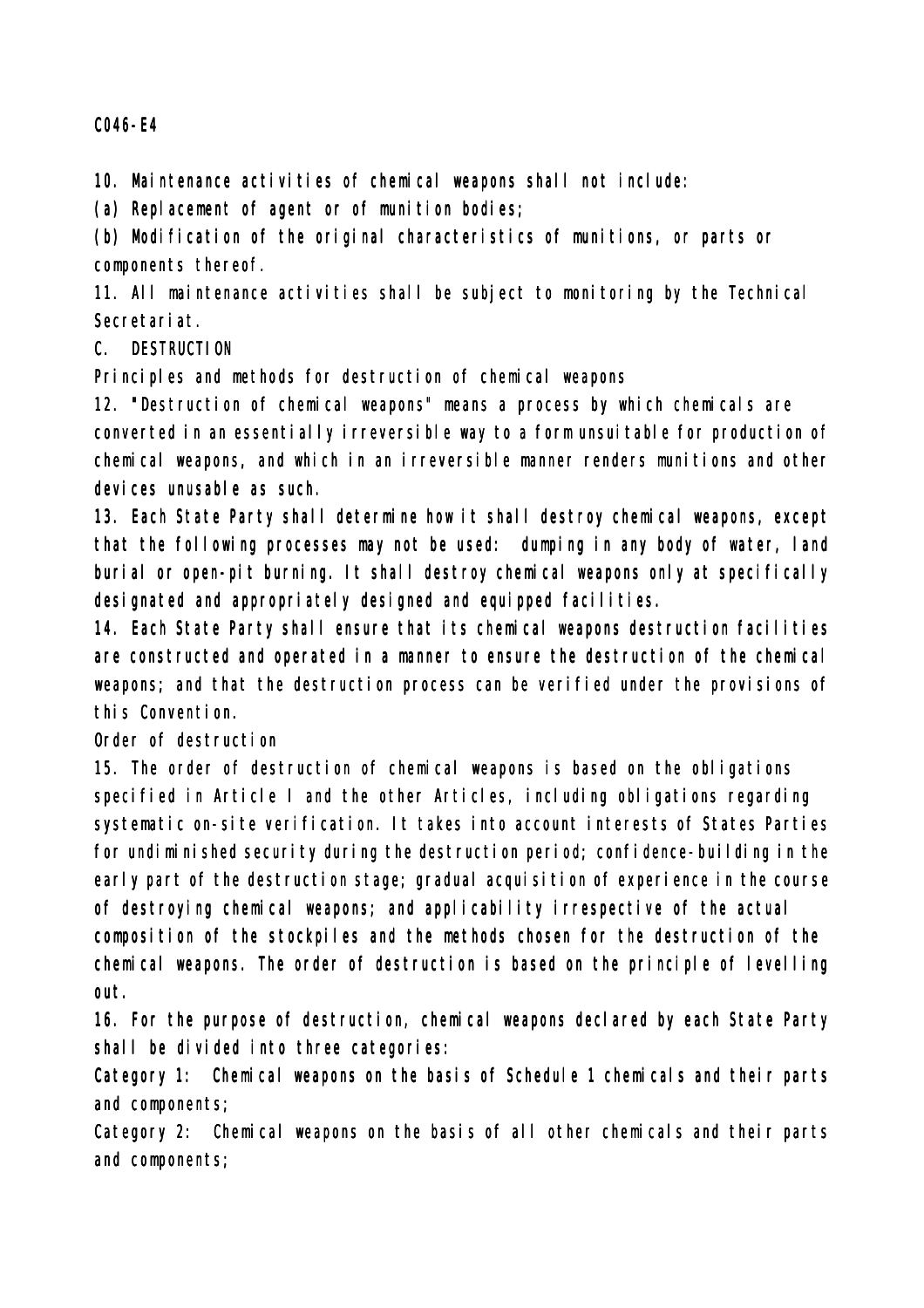Category 3: Unfilled munitions and devices, and equipment specifically designed for use directly in connection with employment of chemical weapons.

17. A State Party shall start:

(a) The destruction of Category 1 chemical weapons not later than two years after this Convention enters into force for it, and shall complete the destruction not later than 10 years after entry into force of this Convention. A State Party shall destroy chemical weapons in accordance with the following destruction deadlines:

(i) Phase 1: Not later than two years after entry into force of this Convention, testing of its first destruction facility shall be completed. Not less than 1 per cent of the Category 1 chemical weapons shall be destroyed not later than three years after the entry into force of this Convention;

(ii) Phase 2: Not less than 20 per cent of the Category 1 chemical weapons shall be destroyed not later than five years after the entry into force of this Convention;

(iii) Phase 3: Not less than 45 per cent of the Category 1 chemical weapons shall be destroyed not later than seven years after the entry into force of this Convention;

 $(iv)$ Phase 4: All Category 1 chemical weapons shall be destroyed not later than 10 years after the entry into force of this Convention.

(b) The destruction of Category 2 chemical weapons not later than one year after this Convention enters into force for it and shall complete the destruction not later than five years after the entry into force of this Convention. Category 2 chemical weapons shall be destroyed in equal annual increments throughout the destruction period. The comparison factor for such weapons is the weight of the chemicals within Category 2; and

(c) The destruction of Category 3 chemical weapons not later than one year after this Convention enters into force for it, and shall complete the destruction not later than five years after the entry into force of this Convention. Category 3 chemical weapons shall be destroyed in equal annual increments throughout the destruction period. The comparison factor for unfilled munitions and devices is expressed in nominal fill volume (m3) and for equipment in number of items.

18. For the destruction of binary chemical weapons the following shall apply:

(a) For the purposes of the order of destruction, a declared quantity (in tonnes) of the key component intended for a specific toxic end-product shall be considered equivalent to the quantity (in tonnes) of this toxic end-product calculated on a stoichiometric basis assuming 100 per cent yield.

(b) A requirement to destroy a given quantity of the key component shall entail a requirement to destroy a corresponding quantity of the other component, calculated from the actual weight ratio of the components in the relevant type of binary chemical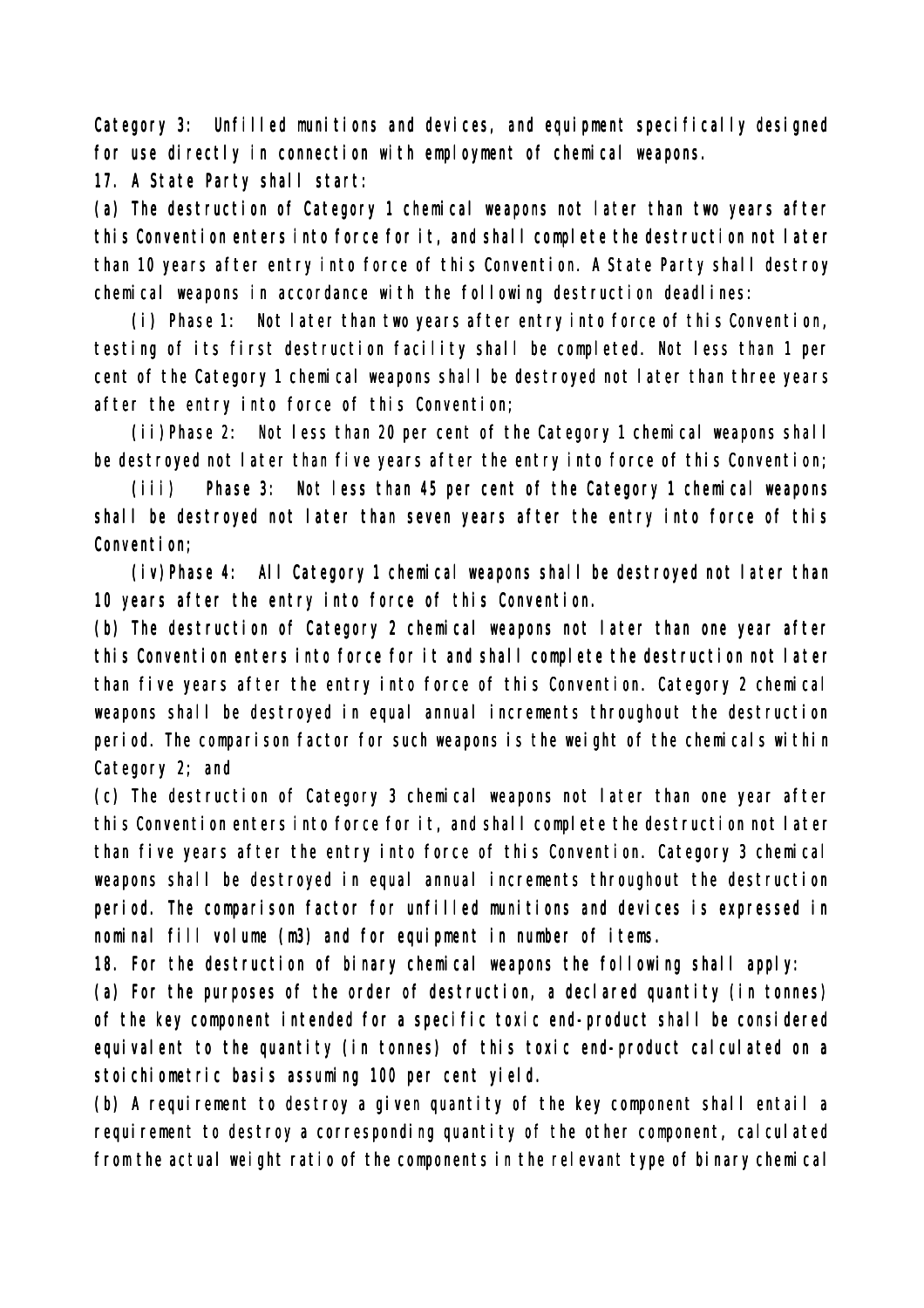munition/device.

(c) If more of the other component is declared than is needed, based on the actual weight ratio between components, the excess shall be destroyed over the first two years after destruction operations begin.

(d) At the end of each subsequent operational year a State Party may retain an amount of the other declared component that is determined on the basis of the actual weight ratio of the components in the relevant type of binary chemical munition/device. 19. For multicomponent chemical weapons the order of destruction shall be analogous to that envisaged for binary chemical weapons.

Modification of intermediate destruction deadlines

20. The Executive Council shall review the general plans for destruction of chemical weapons, submitted pursuant to Article III, paragraph  $1(a)(v)$ , and in accordance with paragraph 6, inter alia, to assess their conformity with the order of destruction set forth in paragraphs 15 to 19. The Executive Council shall consult with any State Party whose plan does not conform, with the objective of bringing the plan into conformity.

21. If a State Party, due to exceptional circumstances beyond its control, believes that it cannot achieve the level of destruction specified for Phase 1, Phase 2 or Phase 3 of the order of destruction of Category 1 chemical weapons, it may propose changes in those levels. Such a proposal must be made not later than 120 days after the entry into force of this Convention and shall contain a detailed explanation of the reasons for the proposal.

22. Each State Party shall take all necessary measures to ensure destruction of Category 1 chemical weapons in accordance with the destruction deadlines set forth in paragraph 17(a) as changed pursuant to paragraph 21. However, if a State Party believes that it will be unable to ensure the destruction of the percentage of Category 1 chemical weapons required by an intermediate destruction deadline, it may request the Executive Council to recommend to the Conference to grant an extension of its obligation to meet that deadline. Such a request must be made not less than 180 days before the intermediate destruction deadline and shall contain a detailed explanation of the reasons for the request and the plans of the State Party for ensuring that it will be able to fulfil its obligation to meet the next intermediate destruction deadline.

23. If an extension is granted, the State Party shall still be under the obligation to meet the cumulative destruction requirements set forth for the next destruction deadline. Extensions granted pursuant to this Section shall not, in any way, modify the obligation of the State Party to destroy all Category 1 chemical weapons not later than 10 years after the entry into force of this Convention.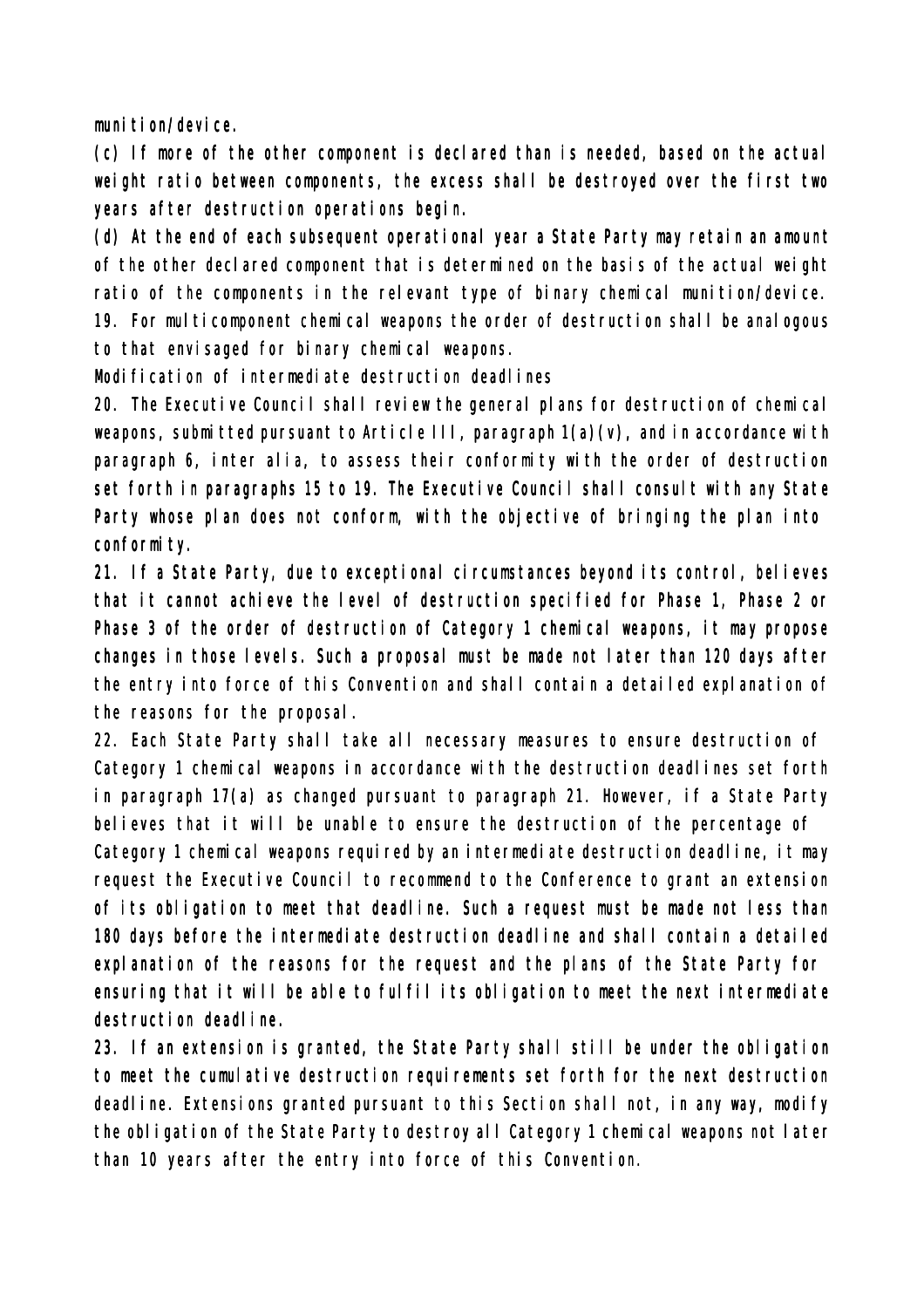Extension of the deadline for completion of destruction

24. If a State Party believes that it will be unable to ensure the destruction of all Category 1 chemical weapons not later than 10 years after the entry into force of this Convention, it may submit a request to the Executive Council for an extension of the deadline for completing the destruction of such chemical weapons. Such a request must be made not later than nine years after the entry into force of this Convention.

25. The request shall contain:

(a) The duration of the proposed extension;

(b) A detailed explanation of the reasons for the proposed extension; and

(c) A detailed plan for destruction during the proposed extension and the remaining portion of the original 10-year period for destruction.

26. A decision on the request shall be taken by the Conference at its next session, on the recommendation of the Executive Council. Any extension shall be the minimum necessary, but in no case shall the deadline for a State Party to complete its destruction of all chemical weapons be extended beyond 15 years after the entry into force of this Convention. The Executive Council shall set conditions for the granting of the extension, including the specific verification measures deemed necessary as well as specific actions to be taken by the State Party to overcome problems in its destruction programme. Costs of verification during the extension period shall be allocated in accordance with Article IV, paragraph 16.

27. If an extension is granted, the State Party shall take appropriate measures to meet all subsequent deadlines.

28. The State Party shall continue to submit detailed annual plans for destruction in accordance with paragraph 29 and annual reports on the destruction of Category 1 chemical weapons in accordance with paragraph 36, until all Category 1 chemical weapons are destroyed. In addition, not later than at the end of each 90 days of the extension period, the State Party shall report to the Executive Council on its destruction activity. The Executive Council shall review progress towards completion of destruction and take the necessary measures to document this progress. All information concerning the destruction activities during the extension period shall be provided by the Executive Council to States Parties, upon request. Detailed annual plans for destruction

29. The detailed annual plans for destruction shall be submitted to the Technical Secretariat not less than 60 days before each annual destruction period begins pursuant to Article IV, paragraph 7(a), and shall specify:

(a) The quantity of each specific type of chemical weapon to be destroyed at each destruction facility and the inclusive dates when the destruction of each specific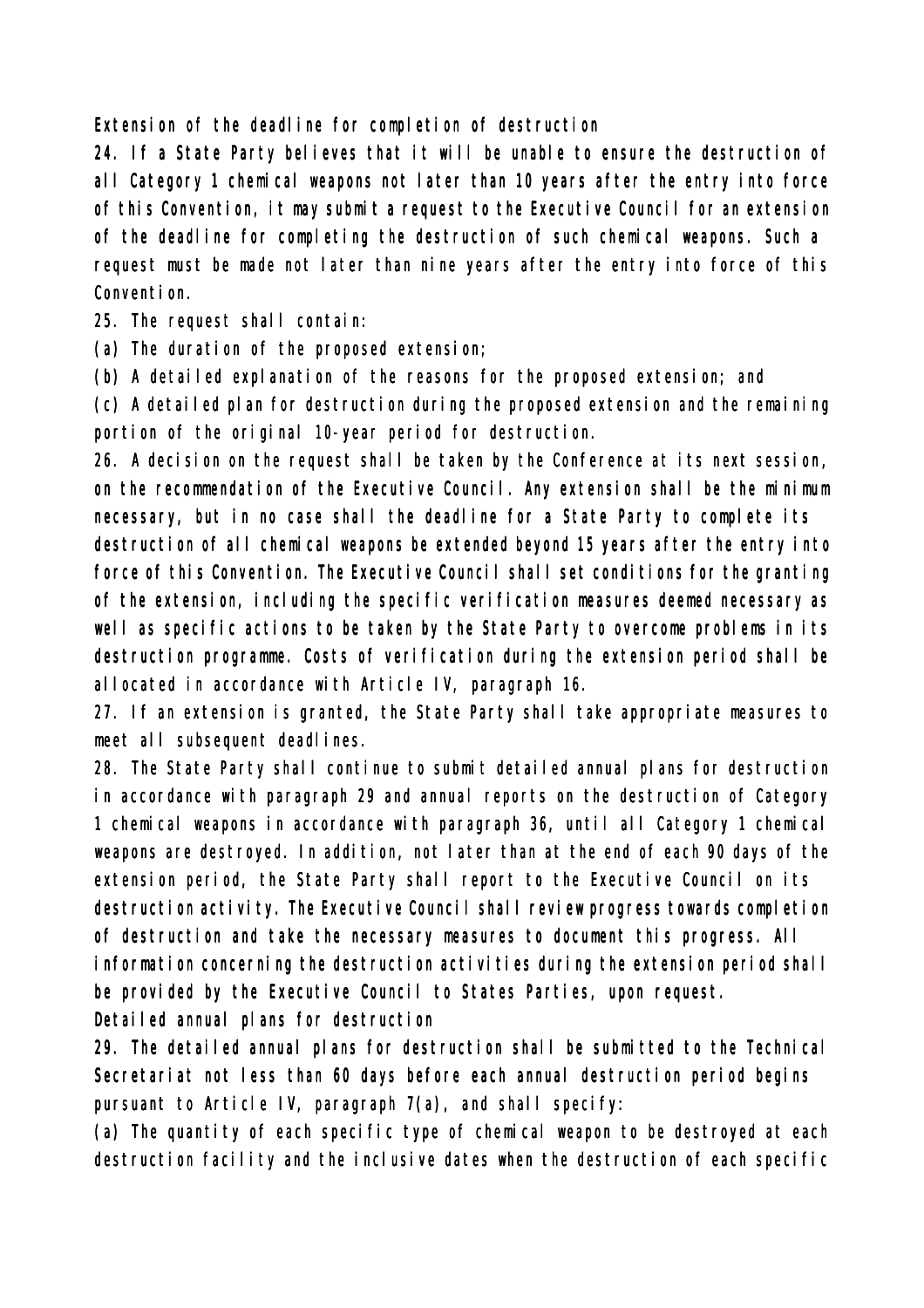type of chemical weapon will be accomplished;

(b) The detailed site diagram for each chemical weapons destruction facility and any changes to previously submitted diagrams; and

(c) The detailed schedule of activities for each chemical weapons destruction facility for the upcoming year, identifying time required for design, construction or modification of

the facility, installation of equipment, equipment check-out and operator training, destruction operations for each specific type of chemical weapon, and scheduled periods of inactivity.

30. A State Party shall provide, for each of its chemical weapons destruction facilities, detailed facility information to assist the Technical Secretariat in developing preliminary inspection procedures for use at the facility.

31. The detailed facility information for each destruction facility shall include the following information:

(a) Name, address and location;

(b) Detailed, annotated facility drawings;

(c) Facility design drawings, process drawings, and piping and instrumentation design drawings;

(d) Detailed technical descriptions, including design drawings and instrument (d) Detailed technical descriptions, specifications, for the equipment required for: removing the chemical fill from the munitions, devices, and containers; temporarily storing the drained chemical fill; destroying the chemical agent; and destroying the munitions, devices, and containers;

(e) Detailed technical descriptions of the destruction process, including material flow rates, temperatures and pressures, and designed destruction efficiency;

(f) Design capacity for each specific type of chemical weapon;

(g) A detailed description of the products of destruction and the method of their ultimate disposal;

(h) A detailed technical description of measures to facilitate inspections in accordance with this Convention;

(i) A detailed description of any temporary holding area at the destruction facility that will be used to provide chemical weapons directly to the destruction facility, including site and facility drawings and information on the storage capacity for each specific type of chemical weapon to be destroyed at the facility;

(j) A detailed description of the safety and medical measures in force at the facility;

 $(k)$  A detailed description of the living quarters and working premises for the inspectors; and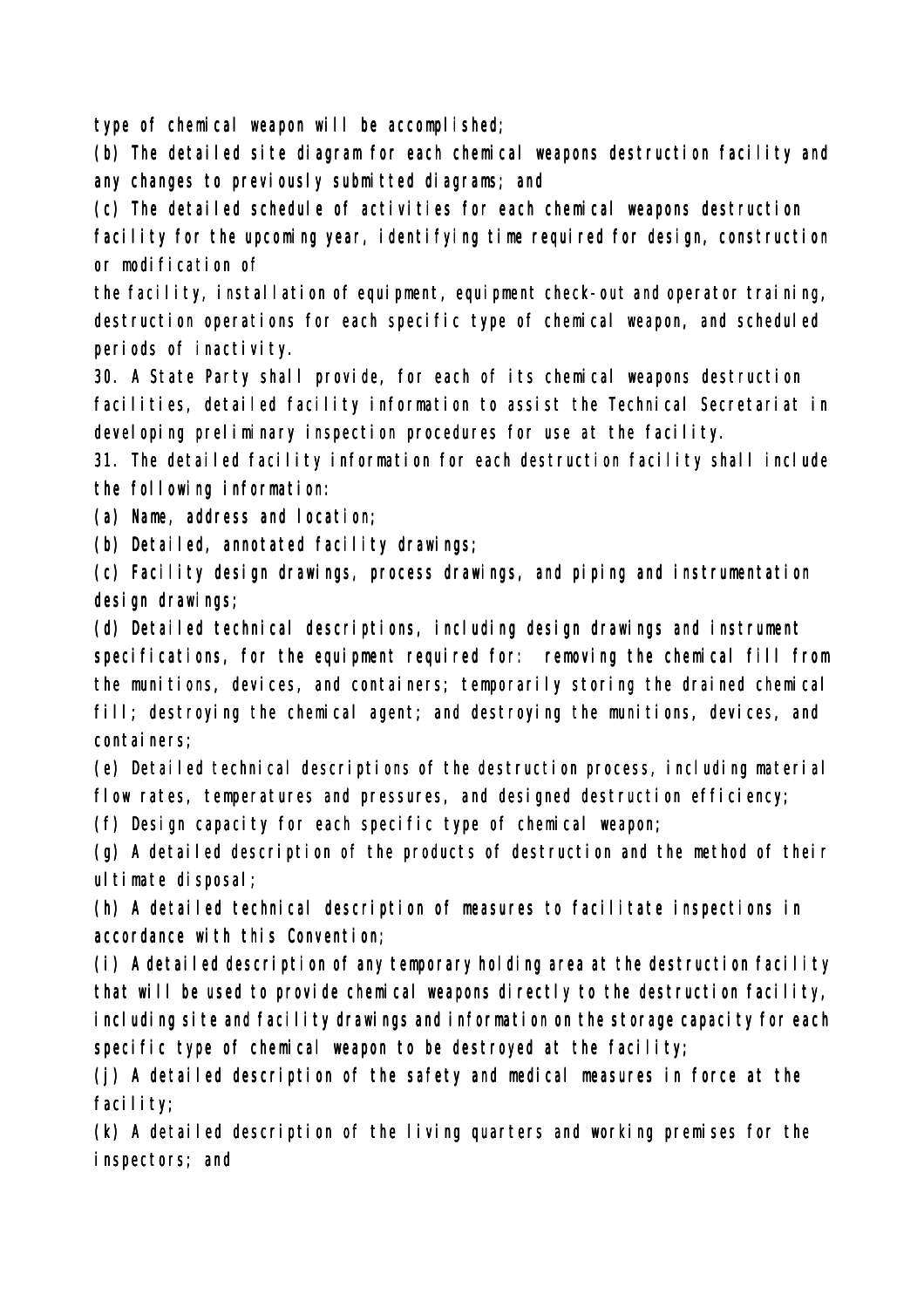(1) Suggested measures for international verification.

32. A State Party shall provide, for each of its chemical weapons destruction facilities, the plant operations manuals, the safety and medical plans, the laboratory operations and quality assurance and control manuals, and the environmental permits that have been obtained, except that this shall not include material previously provided.

33. A State Party shall promptly notify the Technical Secretariat of any developments that could affect inspection activities at its destruction facilities.

34. Deadlines for submission of the information specified in paragraphs 30 to 32 shall be considered and approved by the Conference pursuant to Article VIII, paragraph 21(i).

35. After a review of the detailed facility information for each destruction facility, the Technical Secretariat, if the need arises, shall enter into consultation with the State Party concerned in order to ensure that its chemical weapons destruction facilities are designed to assure the destruction of chemical weapons, to allow advanced planning on how verification measures may be applied and to ensure that the application of verification measures is consistent with proper facility operation, and that the facility operation allows appropriate verification.

Annual reports on destruction

36. Information regarding the implementation of plans for destruction of chemical weapons shall be submitted to the Technical Secretariat pursuant to Article IV, paragraph 7(b), not later than 60 days after the end of each annual destruction period and shall specify the actual amounts of chemical weapons which were destroyed during the previous year at each destruction facility. If appropriate, reasons for not meeting destruction goals should be stated.

## D. VERIFICATION

Verification of declarations of chemical weapons through on-site inspection 37. The purpose of the verification of declarations of chemical weapons shall be to confirm through on-site inspection the accuracy of the relevant declarations made pursuant to Article III.

38. The inspectors shall conduct this verification promptly after a declaration is submitted. They shall, inter alia, verify the quantity and identity of chemicals, types and number of munitions, devices and other equipment.

39. The inspectors shall employ, as appropriate, agreed seals, markers or other inventory control procedures to facilitate an accurate inventory of the chemical weapons at each storage facility.

40. As the inventory progresses, inspectors shall install such agreed seals as may be necessary to clearly indicate if any stocks are removed, and to ensure the securing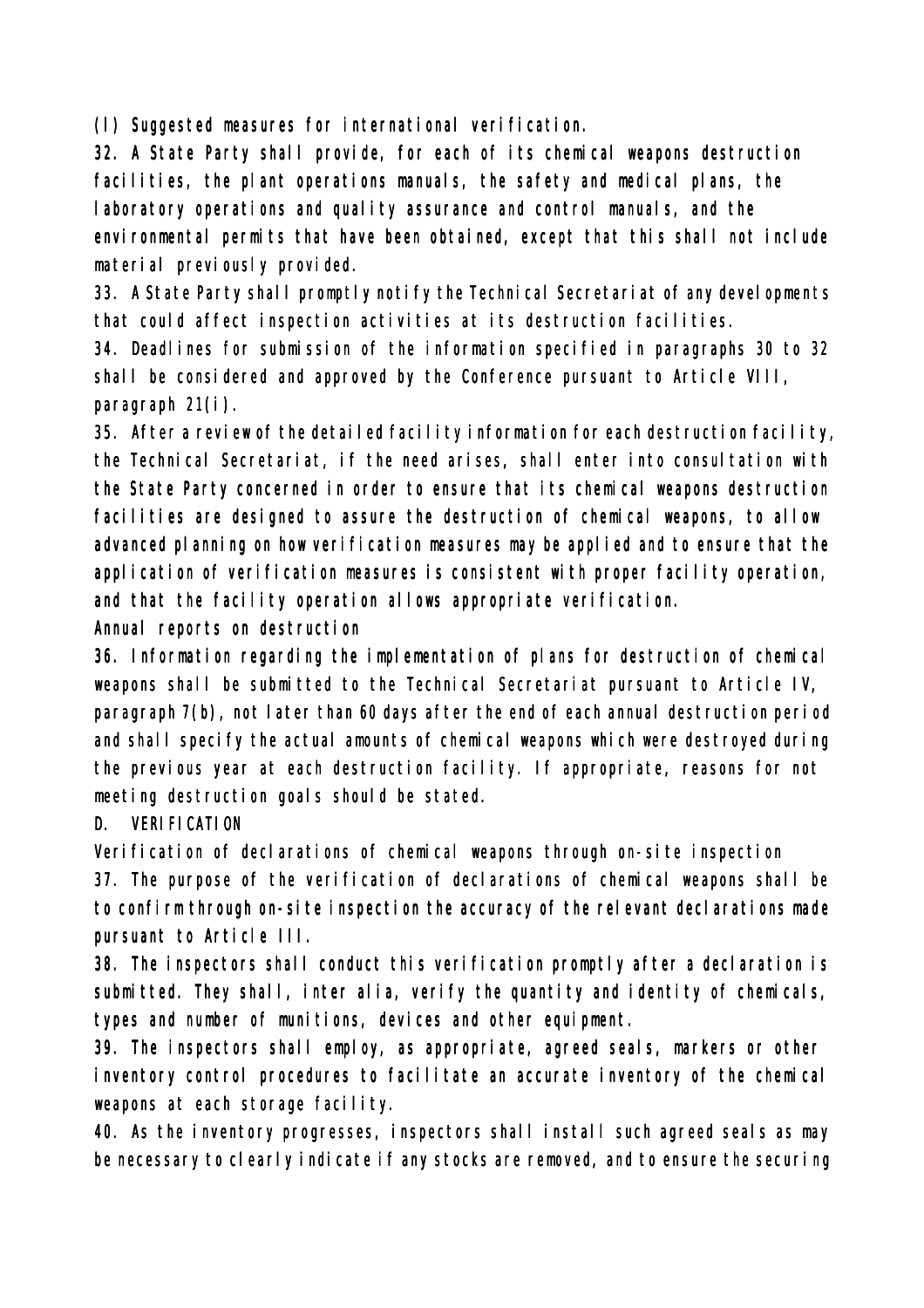of the storage facility during the inventory. After completion of the inventory, such seals will be removed unless otherwise agreed.

Systematic verification of storage facilities

41. The purpose of the systematic verification of storage facilities shall be to ensure that no undetected removal of chemical weapons from such facilities takes place.

42. The systematic verification shall be initiated as soon as possible after the declaration of chemical weapons is submitted and shall continue until all chemical weapons have been removed from the storage facility. It shall in accordance with the facility agreement, combine on-site inspection and monitoring with on-site instruments.

43. When all chemical weapons have been removed from the storage facility, the Technical Secretariat shall confirm the declaration of the State Party to that effect. After this confirmation, the Technical Secretariat shall terminate the systematic verification of the storage facility and shall promptly remove any monitoring instruments installed by the inspectors.

Inspections and visits

44. The particular storage facility to be inspected shall be chosen by the Technical Secretariat in such a way as to preclude the prediction of precisely when the facility is to be inspected. The guidelines for determining the frequency of systematic on-site inspections shall be elaborated by the Technical Secretariat, taking into account the recommendations to be considered and approved by the Conference pursuant to Article VIII, paragraph 21(i).

45. The Technical Secretariat shall notify the inspected State Party of its decision to inspect or visit the storage facility 48 hours before the planned arrival of the inspection team at the facility for systematic inspections or visits. In cases of inspections or visits to resolve urgent problems, this period may be shortened. The Technical Secretariat shall specify the purpose of the inspection or visit.

46. The inspected State Party shall make any necessary preparations for the arrival of the inspectors and shall ensure their expeditious transportation from their point of entry to the storage facility. The facility agreement will specify administrative arrangements for inspectors.

47. The inspected State Party shall provide the inspection team upon its arrival at the chemical weapons storage facility to carry out an inspection, with the following data on the facility:

(a) The number of storage buildings and storage locations;

(b) For each storage building and storage location, the type and the identification number or designation, shown on the site diagram; and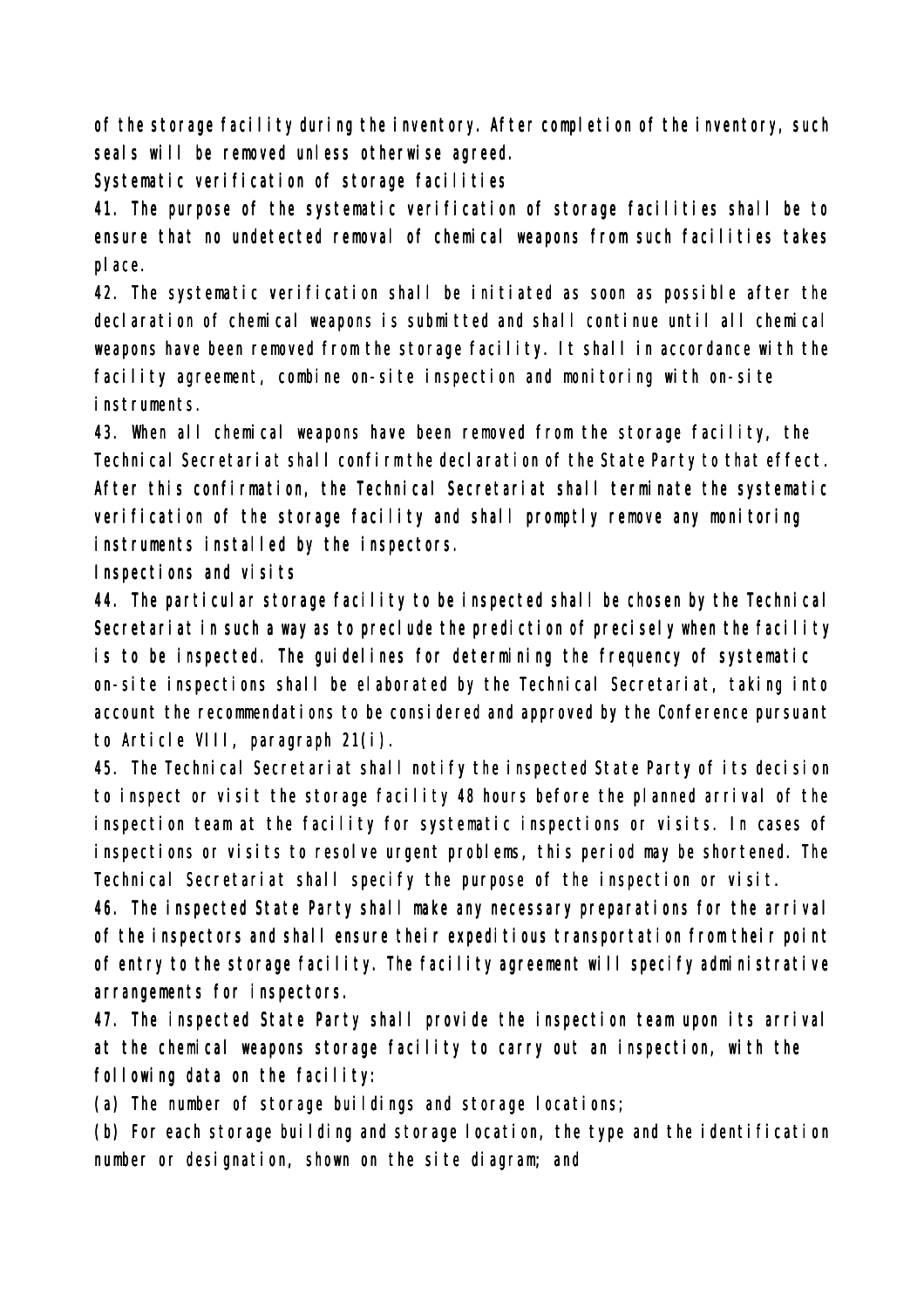(c) For each storage building and storage location at the facility, the number of items of each specific type of chemical weapon, and, for containers that are not part of binary munitions, the actual quantity of chemical fill in each container. 48. In carrying out an inventory, within the time available, inspectors shall have

the right:

(a) To use any of the following inspection techniques:

(i) inventory all the chemical weapons stored at the facility;

 $(i)$  inventory all the chemical weapons stored in specific buildings or locations at the facility, as chosen by the inspectors; or

(iii) inventory all the chemical weapons of one or more specific types stored at the facility, as chosen by the inspectors; and

(b) To check all items inventoried against agreed records.

49. Inspectors shall, in accordance with facility agreements:

(a) Have unimpeded access to all parts of the storage facilities including any munitions, devices, bulk containers, or other containers therein. While conducting their activity, inspectors shall comply with the safety regulations at the facility. The items to be inspected will be chosen by the inspectors; and

(b) Have the right, during the first and any subsequent inspection of each chemical weapons storage facility, to designate munitions, devices, and containers from which samples are to be taken, and to affix to such munitions, devices, and containers a unique tag that will indicate an attempt to remove or alter the tag. A sample shall be taken from a tagged item at a chemical weapons storage facility or a chemical weapons destruction facility as soon as it is practically possible in accordance with the corresponding destruction programmes, and, in any case, not later than by the end of the destruction operations.

Systematic verification of the destruction of chemical weapons

50. The purpose of verification of destruction of chemical weapons shall be:

(a) To confirm the identity and quantity of the chemical weapons stocks to be destroyed; and

(b) To confirm that these stocks have been destroyed.

51. Chemical weapons destruction operations during the first 390 days after the entry into force of this Convention shall be governed by transitional verification arrangements. Such arrangements, including a transitional facility agreement, provisions for verification through on-site inspection and monitoring with on-site instruments, and the time-frame for application of the arrangements, shall be agreed between the Organization and the inspected State Party. These arrangements shall be approved by the Executive Council not later than 60 days after this Convention enters into force for the State Party, taking into account the recommendations of the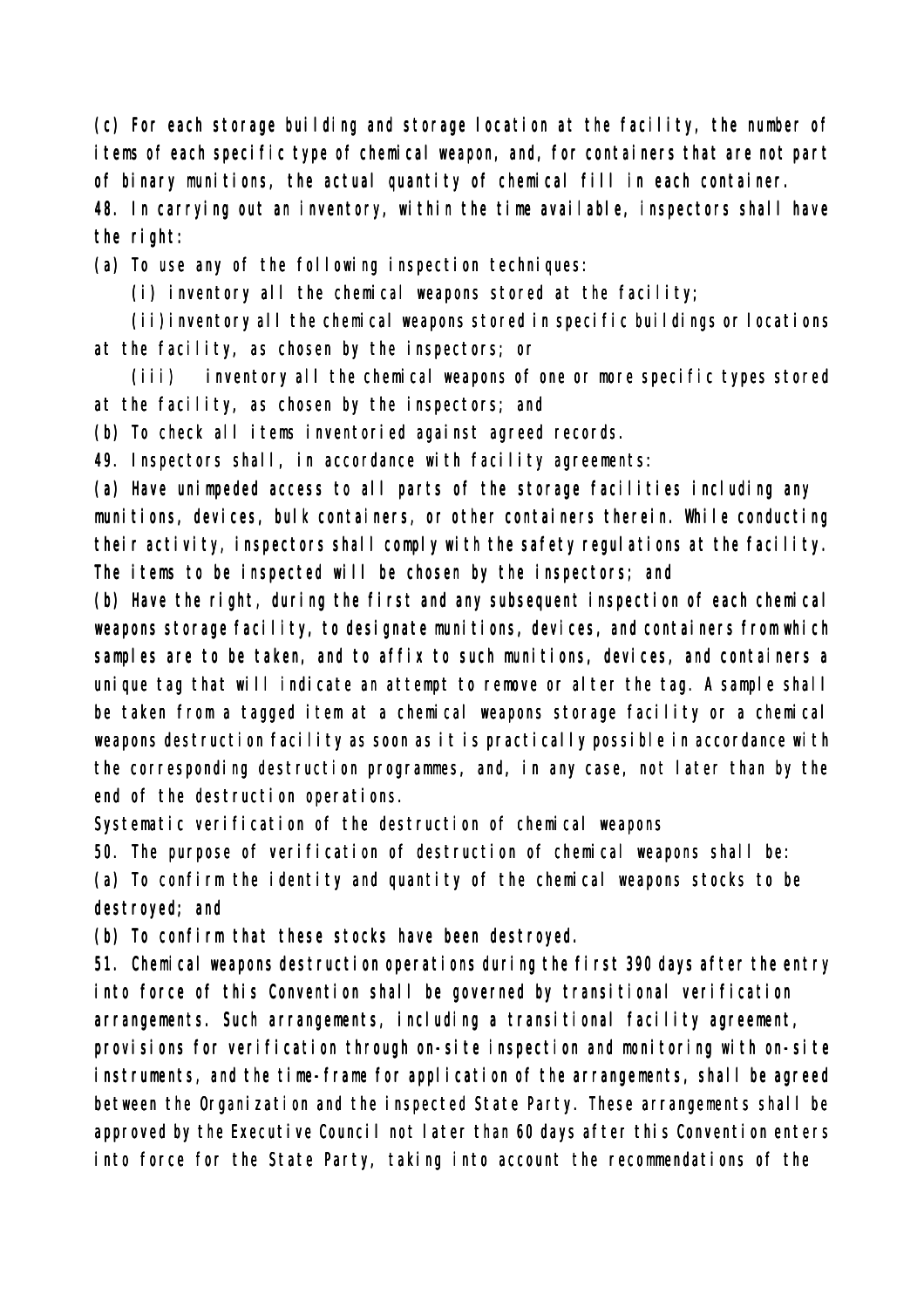Technical Secretariat, which shall be based on an evaluation of the detailed facility information provided in accordance with paragraph 31 and a visit to the facility. The Executive Council shall, at its first session, establish the guidelines for such transitional verification arrangements, based on recommendations to be considered and approved by the Conference pursuant to Article VIII, paragraph 21(i). The transitional verification arrangements shall be designed to verify, throughout the entire transitional period, the destruction of chemical weapons in accordance with the purposes set forth in paragraph 50, and to avoid hampering ongoing destruction operations.

52. The provisions of paragraphs 53 to 61 shall apply to chemical weapons destruction operations that are to begin not earlier than 390 days after the entry into force of this Convention.

53. On the basis of this Convention and the detailed destruction facility information, and as the case may be, on experience from previous inspections, the Technical Secretariat shall prepare a draft plan for inspecting the destruction of chemical weapons at each destruction facility. The plan shall be completed and provided to the inspected State Party for comment not less than 270 days before the facility begins destruction operations pursuant to this Convention. Any differences between the Technical Secretariat and the inspected State Party should be resolved through consultations. Any unresolved matter shall be forwarded to the Executive Council for appropriate action with a view to facilitating the full implementation of this Convention.

54. The Technical Secretariat shall conduct an initial visit to each chemical weapons destruction facility of the inspected State Party not less than 240 days before each facility begins destruction operations pursuant to this Convention, to allow it to familiarize itself with the facility and assess the adequacy of the inspection plan. 55. In the case of an existing facility where chemical weapons destruction operations have already been initiated, the inspected State Party shall not be required to decontaminate the facility before the Technical Secretariat conducts an initial visit. The duration of the visit shall not exceed five days and the number of visiting personnel shall not exceed 15.

56. The agreed detailed plans for verification, with an appropriate recommendation by the Technical Secretariat, shall be forwarded to the Executive Council for review. The Executive Council shall review the plans with a view to approving them, consistent with verification objectives and obligations under this Convention. It should also confirm that verification schemes for destruction are consistent with verification aims and are efficient and practical. This review should be completed not less than 180 days before the destruction period begins.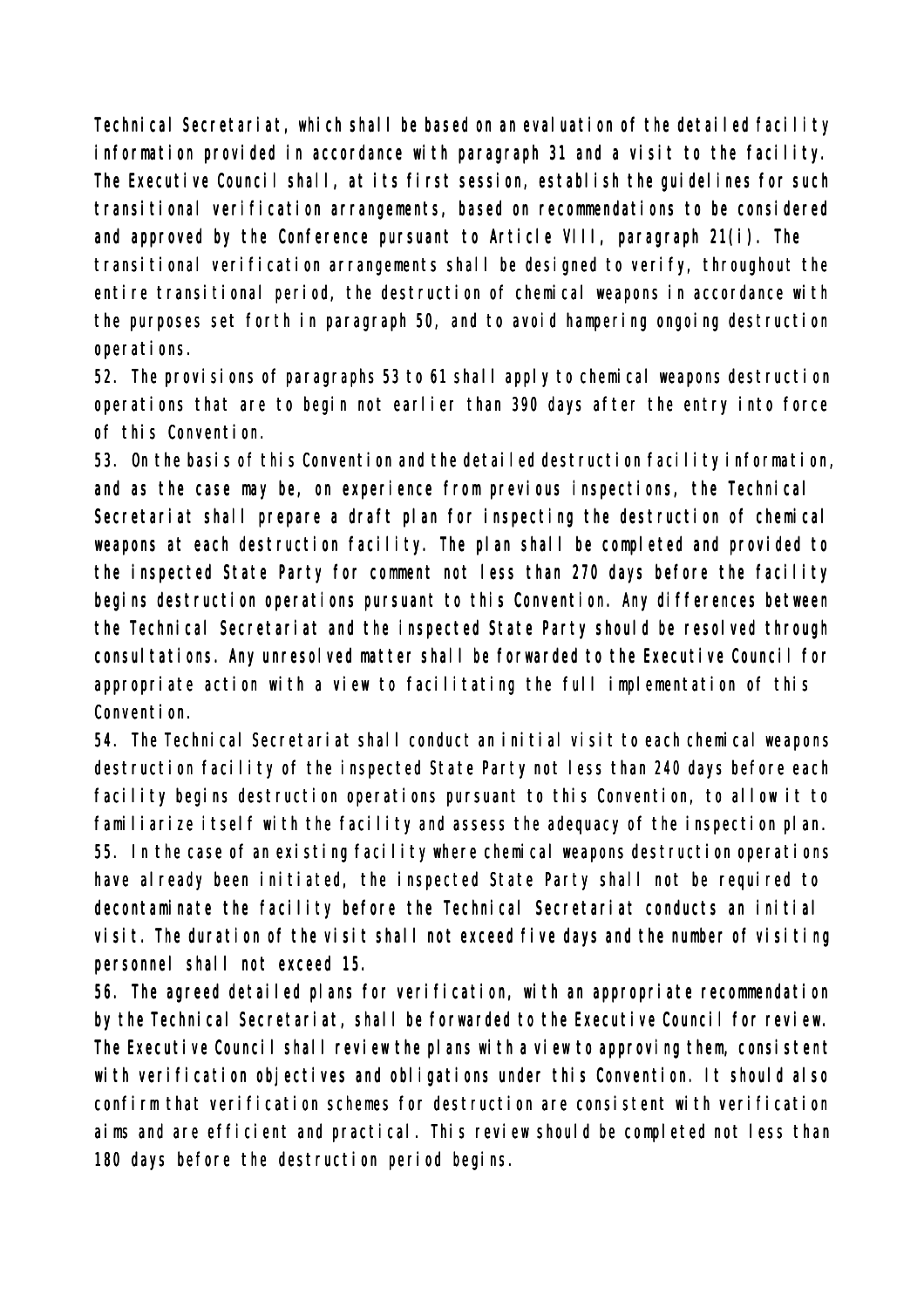57. Each member of the Executive Council may consult with the Technical Secretariat on any issues regarding the adequacy of the plan for verification. If there are no objections by any member of the Executive Council, the plan shall be put into action. 58. If there are any difficulties, the Executive Council shall enter into

consultations with the State Party to reconcile them. If any difficulties remain unresolved they shall be referred to the Conference.

59. The detailed facility agreements for chemical weapons destruction facilities shall specify, taking into account the specific characteristics of the destruction facility and its mode of operation:

(a) Detailed on-site inspection procedures; and

(b) Provisions for verification through continuous monitoring with on-site

instruments and physical presence of inspectors.

60. Inspectors shall be granted access to each chemical weapons destruction facility not less than 60 days before the commencement of the destruction, pursuant to this Convention, at the facility. Such access shall be for the purpose of supervising the installation of the inspection equipment, inspecting this equipment and testing its operation, as well as for the purpose of carrying out a final engineering review of the facility. In the case of an existing facility where chemical weapons destruction operations have already been initiated, destruction operations shall be stopped for the minimum amount of time required, not to exceed 60 days, for installation and testing of the inspection equipment. Depending on the results of the testing and review, the State Party and the Technical Secretariat may agree on additions or changes to the detailed facility agreement for the facility.

61. The inspected State Party shall notify, in writing, the inspection team leader at a chemical weapons destruction facility not less than four hours before the departure of each shipment of chemical weapons from a chemical weapons storage facility to that destruction facility. This notification shall specify the name of the storage facility, the estimated times of departure and arrival, the specific types and quantities of chemical weapons being transported, whether any tagged items are being moved, and the method of transportation. This notification may include notification of more than one shipment. The inspection team leader shall be promptly notified, in writing, of any changes in this information.

Chemical weapons storage facilities at chemical weapons destruction facilities 62. The inspectors shall verify the arrival of the chemical weapons at the destruction facility and the storing of these chemical weapons. The inspectors shall verify the inventory of each shipment, using agreed procedures consistent with facility safety regulations, prior to the destruction of the chemical weapons. They shall employ, as appropriate, agreed seals, markers or other inventory control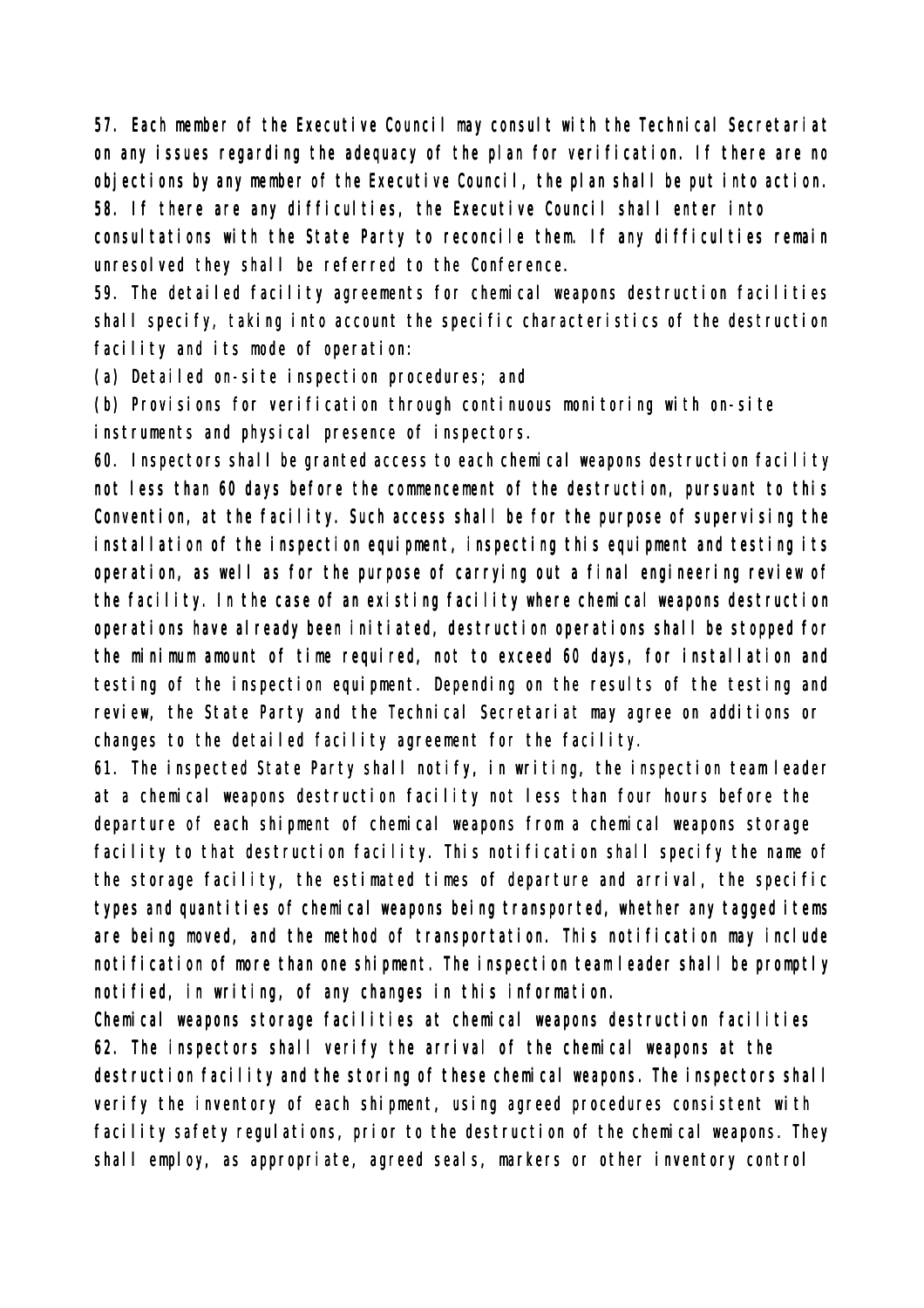procedures to facilitate an accurate inventory of the chemical weapons prior to destruction.

63. As soon and as long as chemical weapons are stored at chemical weapons storage facilities located at chemical weapons destruction facilities, these storage facilities shall be subject to systematic verification in conformity with the relevant facility agreements.

64. At the end of an active destruction phase, inspectors shall make an inventory of the chemical weapons, that have been removed from the storage facility, to be destroyed. They shall verify the accuracy of the inventory of the chemical weapons remaining, employing inventory control procedures as referred to in paragraph 62. Systematic on-site verification measures at chemical weapons destruction facilities 65. The inspectors shall be granted access to conduct their activities at the chemical weapons destruction facilities and the chemical weapons storage facilities located at such facilities during the entire active phase of destruction.

66. At each chemical weapons destruction facility, to provide assurance that no chemical weapons are diverted and that the destruction process has been completed, inspectors shall have the right to verify through their physical presence and monitoring with on-site instruments:

(a) The receipt of chemical weapons at the facility;

(b) The temporary holding area for chemical weapons and the specific type and quantity of chemical weapons stored in that area;

(c) The specific type and quantity of chemical weapons being destroyed;

- (d) The process of destruction;
- (e) The end-product of destruction;
- (f) The mutilation of metal parts; and

(g) The integrity of the destruction process and of the facility as a whole.

67. Inspectors shall have the right to tag, for sampling, munitions, devices, or containers located in the temporary holding areas at the chemical weapons destruction facilities.

68. To the extent that it meets inspection requirements, information from routine facility operations, with appropriate data authentication, shall be used for inspection purposes.

69. After the completion of each period of destruction, the Technical Secretariat shall confirm the declaration of the State Party, reporting the completion of destruction of the designated quantity of chemical weapons.

70. Inspectors shall, in accordance with facility agreements:

(a) Have unimpeded access to all parts of the chemical weapons destruction facilities and the chemical weapons storage facilities located at such facilities, including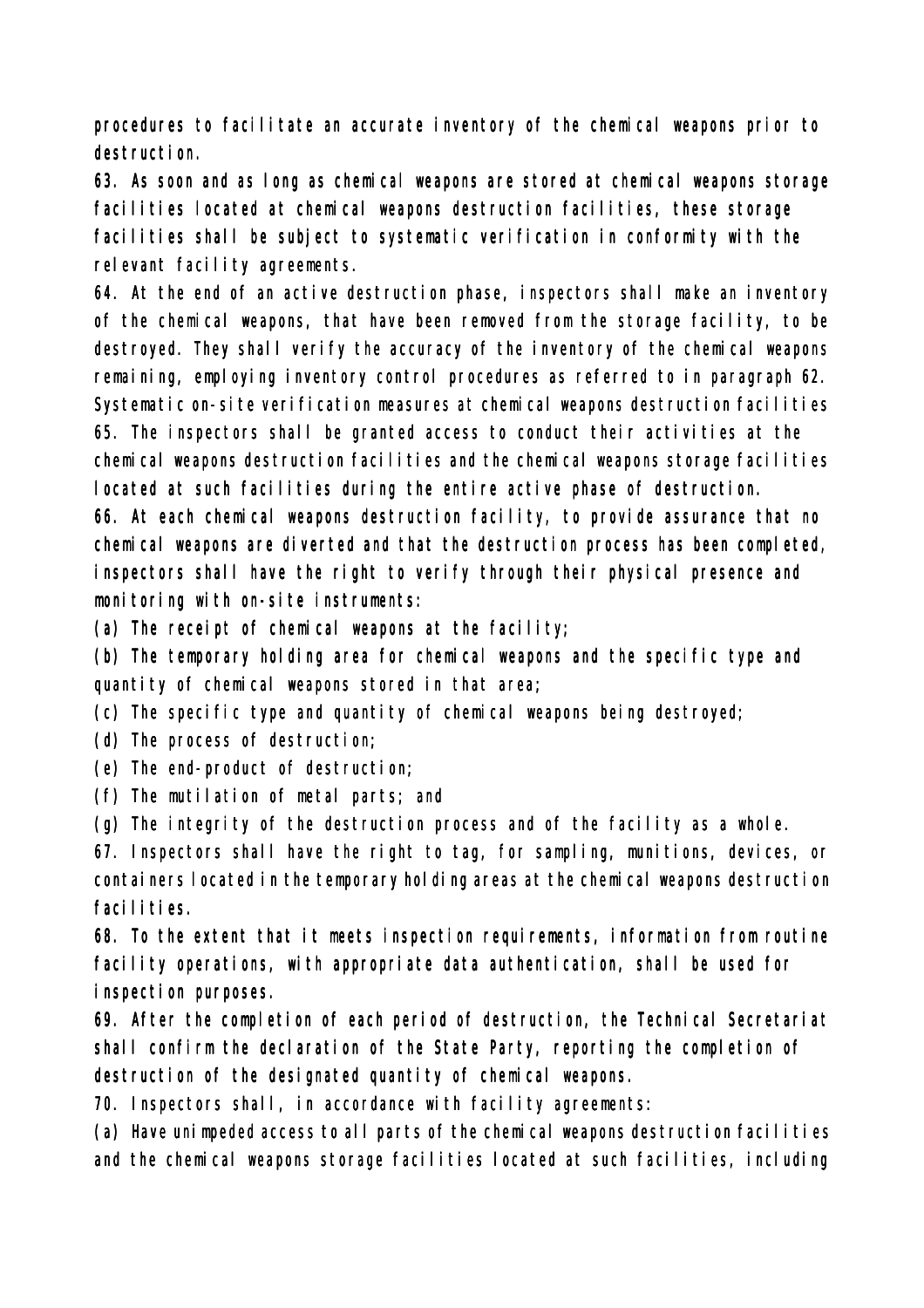any munitions, devices, bulk containers, or other containers, therein. The items to be inspected shall be chosen by the inspectors in accordance with the verification plan that has been agreed to by the inspected State Party and approved by the Executive Council;

 $(b)$  Monitor the systematic on-site analysis of samples during the destruction process; and

(c) Receive, if necessary, samples taken at their request from any devices, bulk containers and other containers at the destruction facility or the storage facility thereat.

PART IV(B)

## OLD CHEMICAL WEAPONS AND ABANDONED CHEMICAL WEAPONS

A. GENERAL

1. Old chemical weapons shall be destroyed as provided for in Section B.

2. Abandoned chemical weapons, including those which also meet the definition of Article II, paragraph 5(b), shall be destroyed as provided for in Section C.

B. REGIME FOR OLD CHEMICAL WEAPONS

3. A State Party which has on its territory old chemical weapons as defined in Article II, paragraph 5(a), shall, not later than 30 days after this Convention enters into force for it, submit to the Technical Secretariat all available relevant information, including, to the extent possible, the location, type, quantity and the present condition of these old chemical weapons.

In the case of old chemical weapons as defined in Article II, paragraph 5(b), the State Party shall submit to the Technical Secretariat a declaration pursuant to Article III, paragraph

 $1(b)(i)$ , including, to the extent possible, the information specified in Part IV(A), paragraphs 1 to 3, of this Annex.

4. A State Party which discovers old chemical weapons after this Convention enters into force for it shall submit to the Technical Secretariat the information specified in paragraph 3 not later than 180 days after the discovery of the old chemical weapons.

5. The Technical Secretariat shall conduct an initial inspection, and any further inspections as may be necessary, in order to verify the information submitted pursuant to paragraphs 3 and 4 and in particular to determine whether the chemical weapons meet the definition of old chemical weapons as specified in Article II, paragraph 5. Guidelines to determine the usability of chemical weapons produced between 1925 and 1946 shall be considered and approved by the Conference pursuant to Article VIII, paragraph 21(i).

6. A State Party shall treat old chemical weapons that have been confirmed by the Technical Secretariat as meeting the definition in Article II, paragraph 5(a), as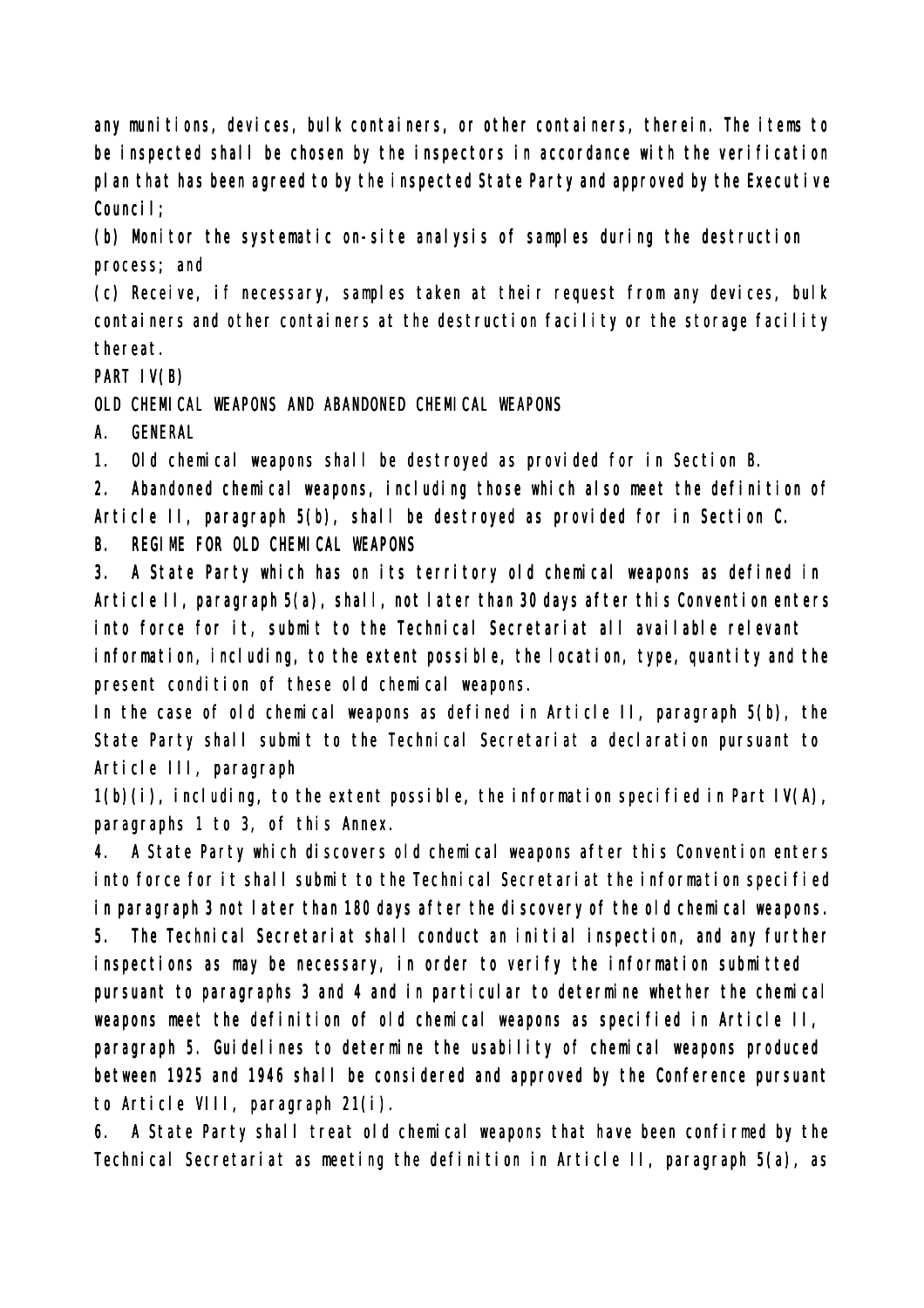toxic waste. It shall inform the Technical Secretariat of the steps being taken to destroy or otherwise dispose of such old chemical weapons as toxic waste in accordance with its national legislation.

7. Subject to paragraphs 3 to 5, a State Party shall destroy old chemical weapons that have been confirmed by the Technical Secretariat as meeting the definition in Article II, paragraph 5(b), in accordance with Article IV and Part IV(A) of this Annex. Upon request of a State Party, the Executive Council may, however, modify the provisions on time-limit and order of destruction of these old chemical weapons, if it determines that doing so would not pose a risk to the object and purpose of this Convention. The request shall contain specific proposals for modification of the provisions and a detailed explanation of the reasons for the proposed modification. C. REGIME FOR ABANDONED CHEMICAL WEAPONS

8. A State Party on whose territory there are abandoned chemical weapons (hereinafter referred to as the "Territorial State Party") shall, not later than 30 days after this Convention enters into force for it, submit to the Technical Secretariat all available relevant information concerning the abandoned chemical weapons. This information shall include, to the extent possible, the location, type, quantity and the present condition of the abandoned chemical weapons as well as information on the abandonment.

9. A State Party which discovers abandoned chemical weapons after this Convention enters into force for it shall, not later than 180 days after the discovery, submit to the Technical Secretariat all available relevant information concerning the discovered abandoned chemical weapons. This information shall include, to the extent possible, the location, type, quantity and the present condition of the abandoned chemical weapons as well as information on the abandonment.

10. A State Party which has abandoned chemical weapons on the territory of another State Party (hereinafter referred to as the "Abandoning State Party") shall, not later than 30 days after this Convention enters into force for it, submit to the Technical Secretariat all available relevant information concerning the abandoned chemical weapons. This information shall include, to the extent possible, the location, type, quantity as well as information on the abandonment, and the condition of the abandoned chemical weapons.

11. The Technical Secretariat shall conduct an initial inspection, and any further inspections as may be necessary, in order to verify all available relevant information submitted pursuant to paragraphs 8 to 10 and determine whether systematic

verification in accordance with Part IV (A), paragraphs 41 to 43, of this Annex is required. It shall, if necessary, verify the origin of the abandoned chemical weapons and establish evidence concerning the abandonment and the identity of the Abandoning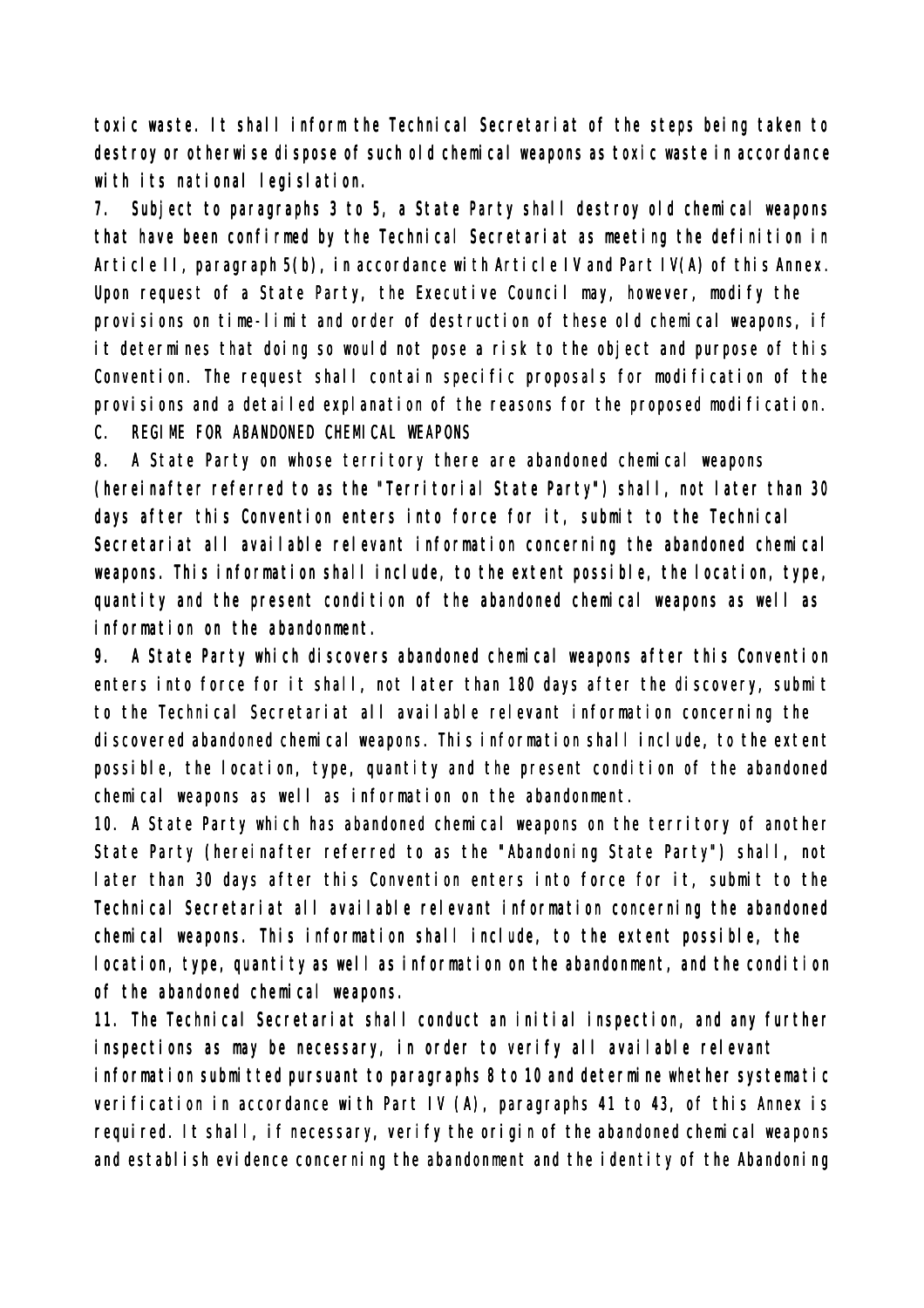State.

12. The report of the Technical Secretariat shall be submitted to the Executive Council, the Territorial State Party, and to the Abandoning State Party or the State Party declared by the Territorial State Party or identified by the Technical Secretariat as having abandoned the chemical weapons. If one of the States Parties directly concerned is not satisfied with the report it shall have the right to settle the matter in accordance with provisions of this Convention or bring the issue to the Executive Council with a view to settling the matter expeditiously.

13. Pursuant to Article I, paragraph 3, the Territorial State Party shall have the right to request the State Party which has been established as the Abandoning State Party pursuant to paragraphs 8 to 12 to enter into consultations for the purpose of destroying the abandoned chemical weapons in cooperation with the Territorial State Party. It shall immediately inform the Technical Secretariat of this request.

14. Consultations between the Territorial State Party and the Abandoning State Party with a view to establishing a mutually agreed plan for destruction shall begin not later than 30 days after the Technical Secretariat has been informed of the request referred to in paragraph 13. The mutually agreed plan for destruction shall be transmitted to the Technical Secretariat not later than 180 days after the Technical Secretariat has been informed of the request referred to in paragraph 13. Upon the request of the Abandoning State Party and the Territorial State Party, the Executive Council may extend the time-limit for transmission of the mutually agreed plan for destruction.

15. For the purpose of destroying abandoned chemical weapons, the Abandoning State Party shall provide all necessary financial, technical, expert, facility as well as other resources. The Territorial State Party shall provide appropriate cooperation. 16. If the Abandoning State cannot be identified or is not a State Party, the Territorial State Party, in order to ensure the destruction of these abandoned chemical weapons, may request the Organization and other States Parties to provide assistance in the destruction of these abandoned chemical weapons.

17. Subject to paragraphs 8 to 16, Article IV and Part IV(A) of this Annex shall also apply to the destruction of abandoned chemical weapons. In the case of abandoned chemical weapons which also meet the definition of old chemical weapons in Article II, paragraph 5(b), the Executive Council, upon the request of the Territorial State Party, individually or together with the Abandoning State Party, may modify or in exceptional cases suspend the application of provisions on destruction, if it determines that doing so would not pose a risk to the object and purpose of this Convention. In the case of abandoned chemical weapons which do not meet the definition of old chemical weapons in Article II, paragraph 5(b), the Executive Council, upon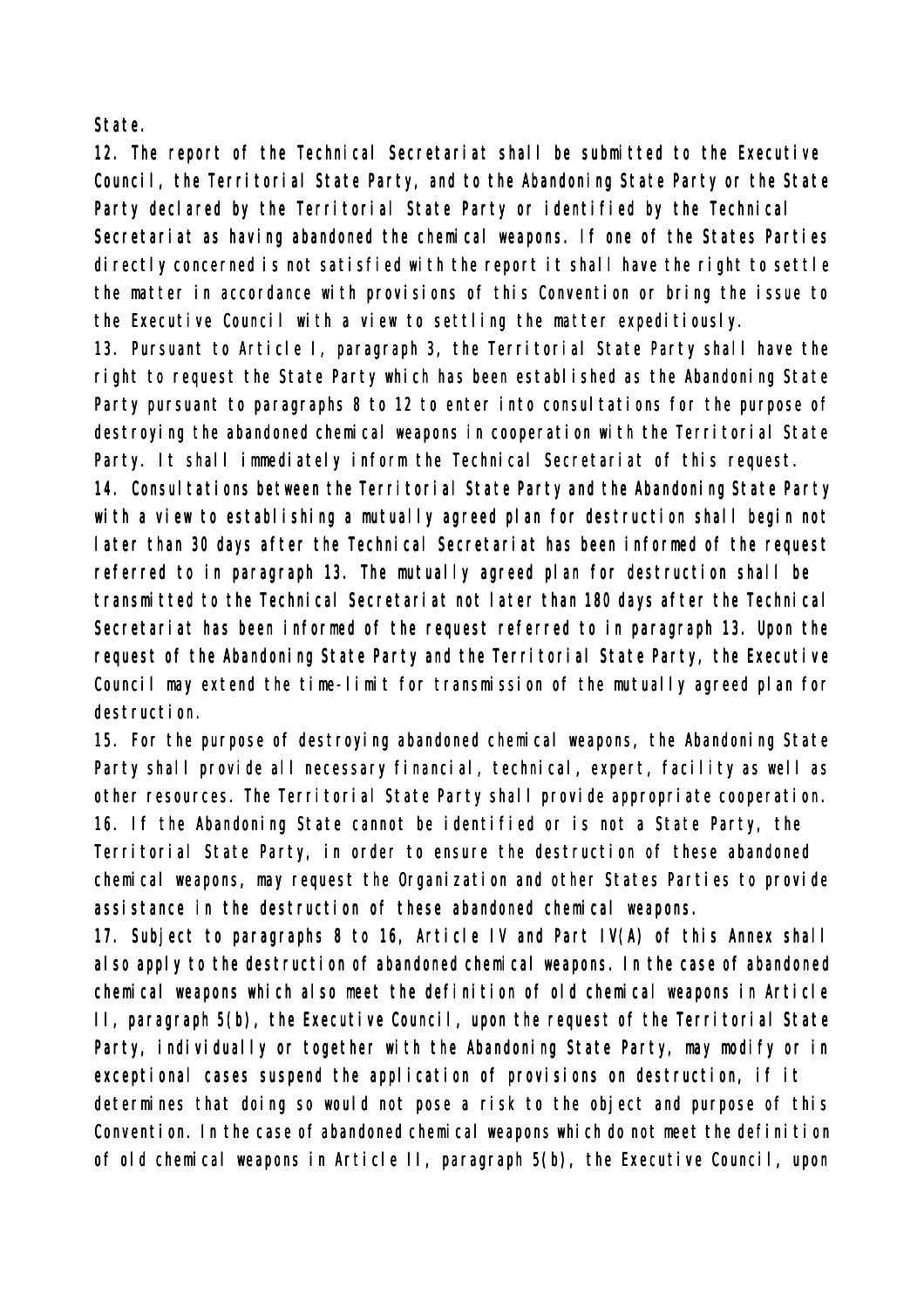the request of the Territorial State Party, individually or together with the Abandoning State Party, may in exceptional circumstances modify the provisions on the time-limit and the order of destruction, if it determines that doing so would not pose a risk to the object and purpose of this Convention. Any request as referred to in this paragraph shall contain specific proposals for modification of the provisions and a detailed explanation of the reasons for the proposed modification. 18. States Parties may conclude between themselves agreements or arrangements concerning the destruction of abandoned chemical weapons. The Executive Council may, upon request of the Territorial State Party, individually or together with the Abandoning State Party, decide that selected provisions of such agreements or arrangements take precedence over provisions of this Section, if it determines that the agreement or arrangement ensures the destruction of the abandoned chemical weapons in accordance with paragraph 17.

#### PART V

DESTRUCTION OF CHEMICAL WEAPONS PRODUCTION FACILITIES

AND ITS VERIFICATION PURSUANT TO ARTICLE V

#### A. DECLARATIONS A.

Declarations of chemical weapons production facilities

1. The declaration of chemical weapons production facilities by a State Party pursuant to Article III, paragraph 1(c)(ii), shall contain for each facility: (a) The name of the facility, the names of the owners, and the names of the companies or enterprises operating the facility since 1 January 1946;

(b) The precise location of the facility, including the address, location of the complex, location of the facility within the complex including the specific building and structure number, if any;

(c) A statement whether it is a facility for the manufacture of chemicals that are defined as chemical weapons or whether it is a facility for the filling of chemical weapons, or both;

(d) The date when the construction of the facility was completed and the periods during which any modifications to the facility were made, including the installation of new or modified equipment, that significantly changed the production process characteristics of the facility;

(e) Information on the chemicals defined as chemical weapons that were manufactured at the facility; the munitions, devices, and containers that were filled at the facility; and the dates of the beginning and cessation of such manufacture or filling:

(i) For chemicals defined as chemical weapons that were manufactured at the facility, such information shall be expressed in terms of the specific types of chemicals manufactured, indicating the chemical name in accordance with the current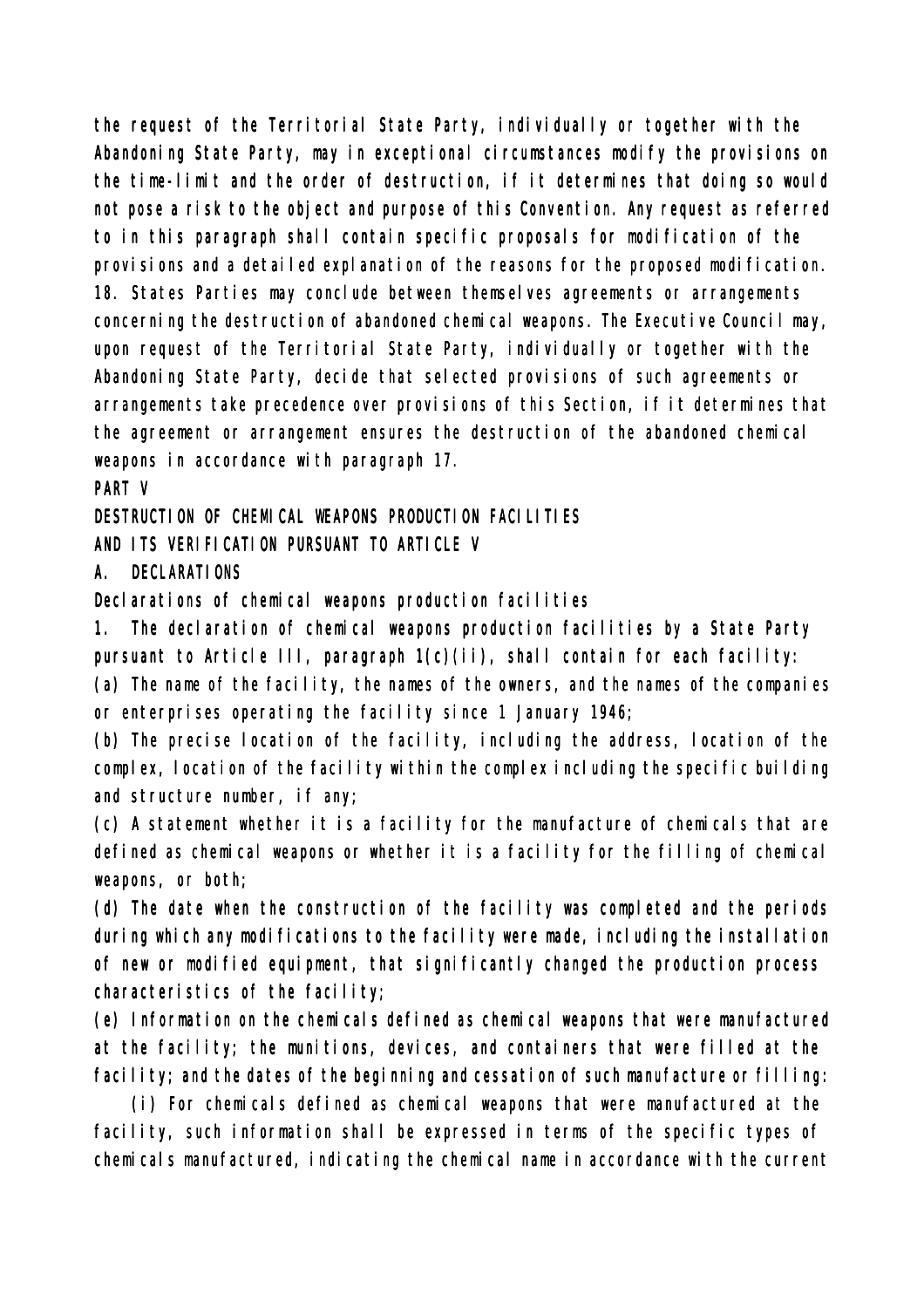International Union of Pure and Applied Chemistry (IUPAC) nomenclature, structural formula, and the Chemical Abstracts Service registry number, if assigned, and in terms of the amount of each chemical expressed by weight of chemical in tonnes;

 $(i)$  For munitions, devices and containers that were filled at the facility, such information shall be expressed in terms of the specific type of chemical weapons filled and the weight of the chemical fill per unit;

(f) The production capacity of the chemical weapons production facility:

(i) For a facility where chemical weapons were manufactured, production capacity shall be expressed in terms of the annual quantitative potential for manufacturing a specific substance on the basis of the technological process actually used or, in the case of processes not actually used, planned to be used at the facility;

 $(i)$  For a facility where chemical weapons were filled, production capacity shall be expressed in terms of the quantity of chemical that the facility can fill into each specific type of chemical weapon a year;

 $(g)$  For each chemical weapons production facility that has not been destroyed, a description of the facility including:

 $(i)$  A site diagram;

 $(ii)$ A process flow diagram of the facility; and

(iii) An inventory of buildings at the facility, and specialized equipment at the facility and of any spare parts for such equipment;

(h) The present status of the facility, stating:

(i) The date when chemical weapons were last produced at the facility;

(ii)Whether the facility has been destroyed, including the date and manner of its destruction; and

(iii) Whether the facility has been used or modified before entry into force of this Convention for an activity not related to the production of chemical weapons, and if so, information on what modifications have been made, the date such nonchemical weapons related activity began and the nature of such activity, indicating, if applicable, the kind of product;

(i) A specification of the measures that have been taken by the State Party for closure of, and a description of the measures that have been or will be taken by the State Party to inactivate the facility;

(i) A description of the normal pattern of activity for safety and security at the inactivated facility; and

(k) A statement as to whether the facility will be converted for the destruction of chemical weapons and, if so, the dates for such conversions.

Declarations of chemical weapons production facilities pursuant to Article III, paragraph  $1(c)$ (iii)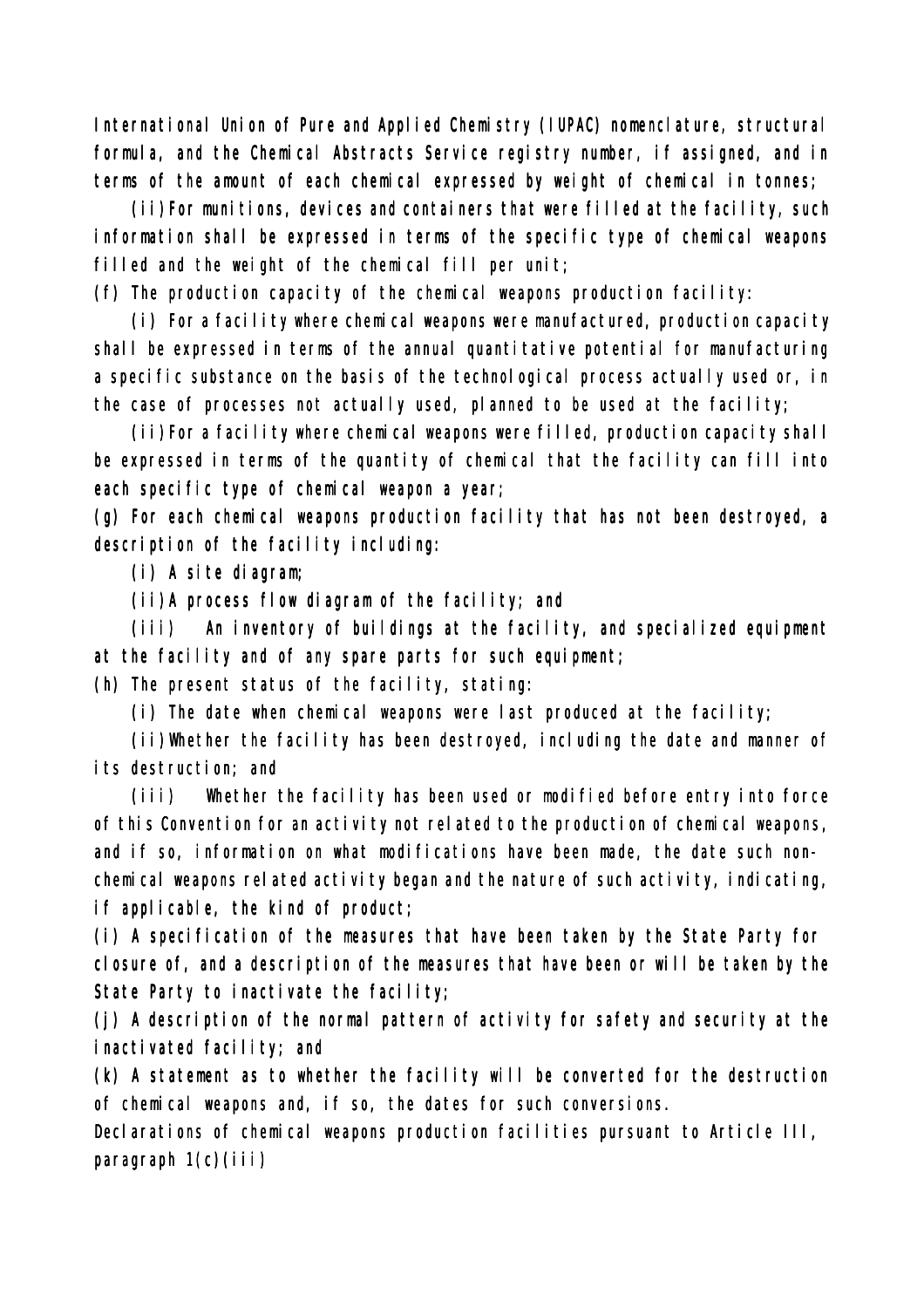2. The declaration of chemical weapons production facilities pursuant to Article III, paragraph 1(c)(iii), shall contain all information specified in paragraph 1 above. It is the responsibility of the State Party on whose territory the facility is or has been located to make appropriate arrangements with the other State to ensure that the declarations are made. If the State Party on whose territory the facility is or has been located is not able to fulfil this obligation, it shall state the reasons therefor.

Declarations of past transfers and receipts

3. A State Party that has transferred or received chemical weapons production equipment since 1 January 1946 shall declare these transfers and receipts pursuant to Article III, paragraph

 $1(c)(iv)$ , and in accordance with paragraph 5 below. When not all the specified information is available for transfer and receipt of such equipment for the period between 1 January 1946 and 1 January 1970, the State Party shall declare whatever information is still available to it and provide an explanation as to why it cannot submit a full declaration.

4. Chemical weapons production equipment referred to in paragraph 3 means:

(a) Specialized equipment;

(b) Equipment for the production of equipment specifically designed for use directly in connection with chemical weapons employment; and

(c) Equipment designed or used exclusively for producing non-chemical parts for chemical munitions.

5. The declaration concerning transfer and receipt of chemical weapons production equipment shall specify:

(a) Who received/transferred the chemical weapons production equipment;

- (b) The identity of such equipment;
- $(c)$  The date of transfer or receipt;
- (d) Whether the equipment was destroyed, if known; and
- (e) Current disposition, if known.

Submission of general plans for destruction

6. For each chemical weapons production facility, a State Party shall supply the following information:

(a) Envisaged time-frame for measures to be taken; and

(b) Methods of destruction. (b) Methods of destruction.

7. For each chemical weapons production facility that a State Party intends to convert temporarily into a chemical weapons destruction facility, the State Party shall supply the following information:

(a) Envisaged time-frame for conversion into a destruction facility;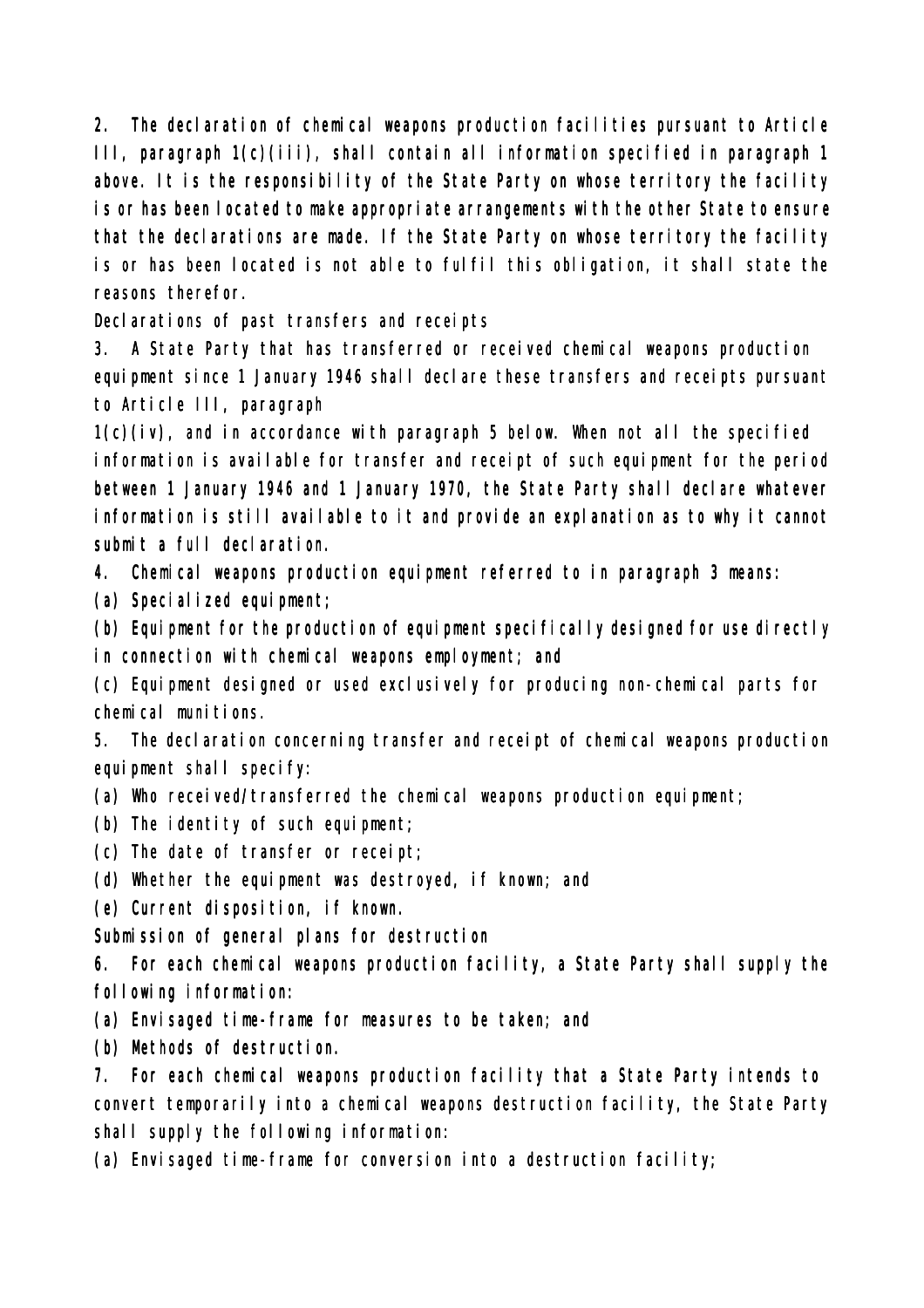(b) Envisaged time-frame for utilizing the facility as a chemical weapons destruction facility;

(c) Description of the new facility;

(d) Method of destruction of special equipment;

(e) Time-frame for destruction of the converted facility after it has been utilized to destroy chemical weapons; and

(f) Method of destruction of the converted facility.

Submission of annual plans for destruction and annual reports on destruction 8. The State Party shall submit an annual plan for destruction not less than 90 days before the beginning of the coming destruction year. The annual plan shall specify:

(a) Capacity to be destroyed;

(b) Name and location of the facilities where destruction will take place;

- (c) List of buildings and equipment that will be destroyed at each facility; and
- (d) Planned method(s) of destruction.

9. A State Party shall submit an annual report on destruction not later than 90 days after the end of the previous destruction year. The annual report shall specify:

(a) Capacity destroyed; (a) Capacity destroyed;

- (b) Name and location of each facility where destruction took place;
- $(c)$  List of buildings and equipment that were destroyed at each facility;

(d) Methods of destruction. (d) Methods of destruction.

10. For a chemical weapons production facility declared pursuant to Article III, paragraph

1(c)(iii), it is the responsibility of the State Party on whose territory the facility is or has been located to make appropriate arrangements to ensure that the declarations specified in paragraphs 6 to 9 above are made. If the State Party on whose territory the facility is or has been located is not able to fulfil this obligation, it shall state the reasons therefor.

B. DESTRUCTION

General principles for destruction of chemical weapons production facilities 11. Each State Party shall decide on methods to be applied for the destruction of chemical weapons production facilities, according to the principles laid down in Article V and in this Part.

Principles and methods for closure of a chemical weapons production facility

12. The purpose of the closure of a chemical weapons production facility is to render it inactive.

13. Agreed measures for closure shall be taken by a State Party with due regard to the specific characteristics of each facility. Such measures shall include, inter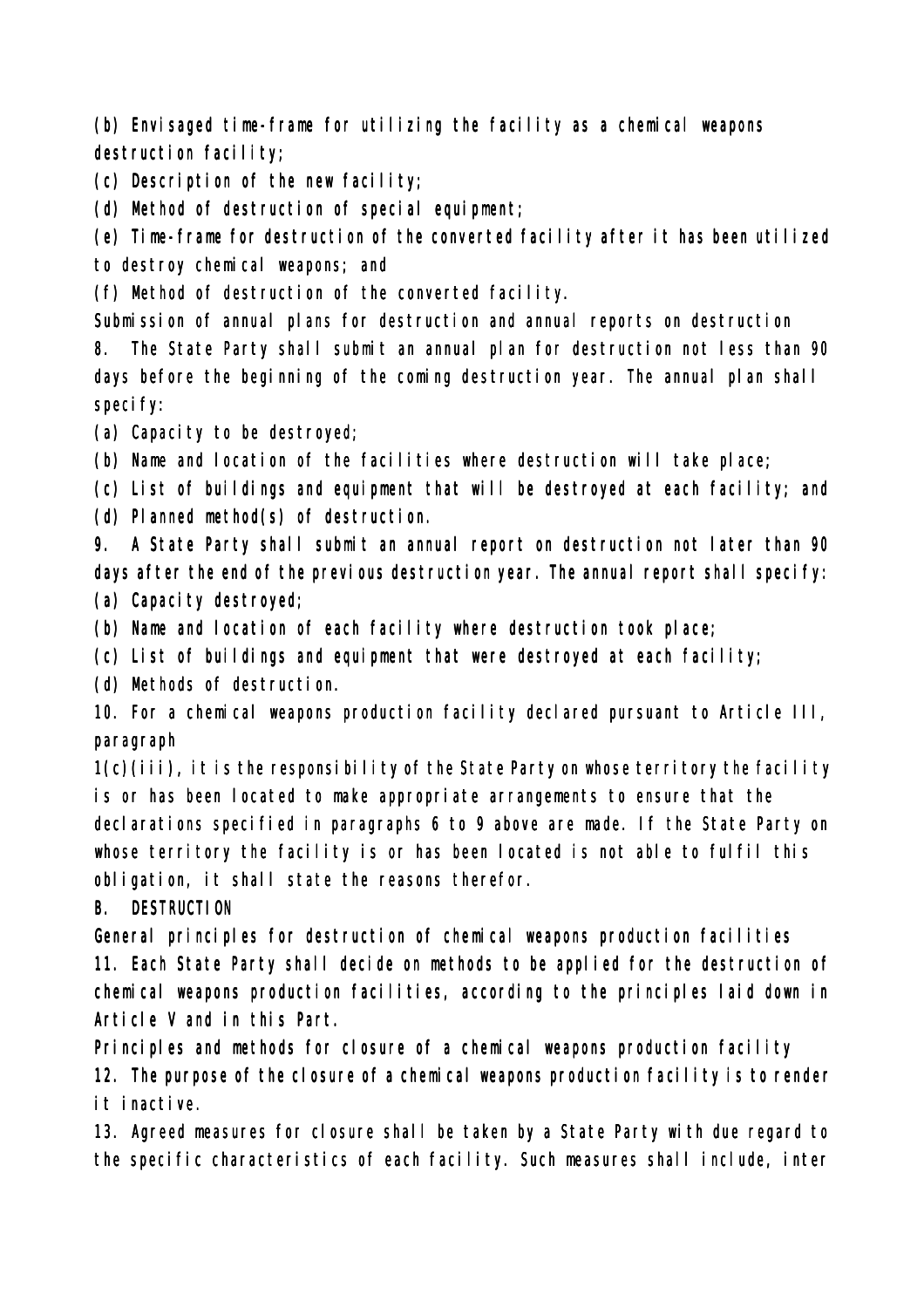alia:

(a) Prohibition of occupation of the specialized buildings and standard buildings of the facility except for agreed activities;

(b) Disconnection of equipment directly related to the production of chemical weapons, including, inter alia, process control equipment and utilities;

(c) Decommissioning of protective installations and equipment used exclusively for the safety of operations of the chemical weapons production facility;

(d) Installation of blind flanges and other devices to prevent the addition of chemicals to, or the removal of chemicals from, any specialized process equipment for synthesis, separation or purification of chemicals defined as a chemical weapon, any storage tank, or any machine for filling chemical weapons, the heating, cooling, or supply of electrical or other forms of power to such equipment, storage tanks, or machines; and

(e) Interruption of rail, road and other access routes for heavy transport to the chemical weapons production facility except those required for agreed activities.

14. While the chemical weapons production facility remains closed, a State Party may continue safety and physical security activities at the facility.

Technical maintenance of chemical weapons production facilities prior to their destruction

15. A State Party may carry out standard maintenance activities at chemical weapons production facilities only for safety reasons, including visual inspection, preventive maintenance, and routine repairs.

16. All planned maintenance activities shall be specified in the general and detailed plans for destruction. Maintenance activities shall not include:

(a) Replacement of any process equipment;

(b) Modification of the characteristics of the chemical process equipment;

 $(c)$  Production of chemicals of any type.

17. All maintenance activities shall be subject to monitoring by the Technical Secretariat.

Principles and methods for temporary conversion of chemical weapons production facilities into

chemical weapons destruction facilities

18. Measures pertaining to the temporary conversion of chemical weapons production facilities into chemical weapons destruction facilities shall ensure that the regime for the temporarily converted facilities is at least as stringent as the regime for chemical weapons production facilities that have not been converted.

19. Chemical weapons production facilities converted into chemical weapons 19. Chemical weapons destruction facilities before entry into force of this Convention shall be declared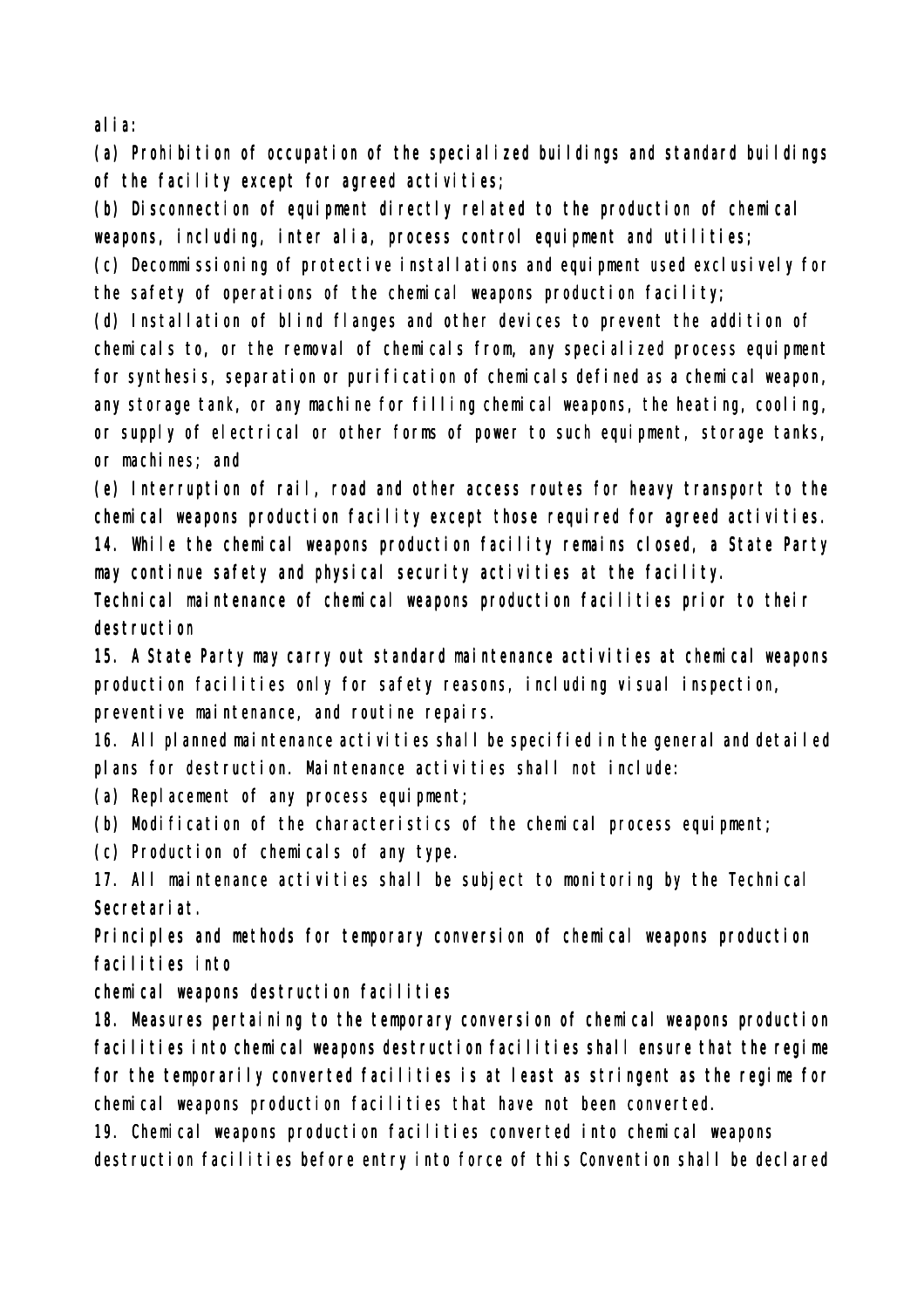under the category of chemical weapons production facilities.

They shall be subject to an initial visit by inspectors, who shall confirm the correctness of the information about these facilities. Verification that the conversion of these facilities was performed in such a manner as to render them inoperable as chemical weapons production facilities shall also be required, and shall fall within the framework of measures provided for the facilities that are to be rendered inoperable not later than 90 days after entry into force of this Convention.

20. A State Party that intends to carry out a conversion of chemical weapons production facilities shall submit to the Technical Secretariat, not later than 30 days after this Convention enters into force for it, or not later than 30 days after a decision has been taken for temporary conversion, a general facility conversion plan, and subsequently shall submit annual plans.

21. Should a State Party have the need to convert to a chemical weapons destruction facility an additional chemical weapons production facility that had been closed after this Convention entered into force for it, it shall inform the Technical Secretariat thereof not less than 150 days before conversion. The Technical Secretariat, in conjunction with the State Party, shall make sure that the necessary measures are taken to render that facility, after its conversion, inoperable as a chemical weapons production facility.

22. A facility converted for the destruction of chemical weapons shall not be more fit for resuming chemical weapons production than a chemical weapons production facility which has been closed and is under maintenance. Its reactivation shall require no less time than that required for a chemical weapons production facility that has been closed and is under maintenance.

23. Converted chemical weapons production facilities shall be destroyed not later than 10 years after entry into force of this Convention.

24. Any measures for the conversion of any given chemical weapons production facility shall be facility-specific and shall depend upon its individual characteristics. 25. The set of measures carried out for the purpose of converting a chemical weapons production facility into a chemical weapons destruction facility shall not be less than that which is provided for the disabling of other chemical weapons production facilities to be carried out not later than 90 days after this Convention enters into force for the State Party.

Principles and methods related to destruction of a chemical weapons production facility

26. A State Party shall destroy equipment and buildings covered by the definition of a chemical weapons production facility as follows: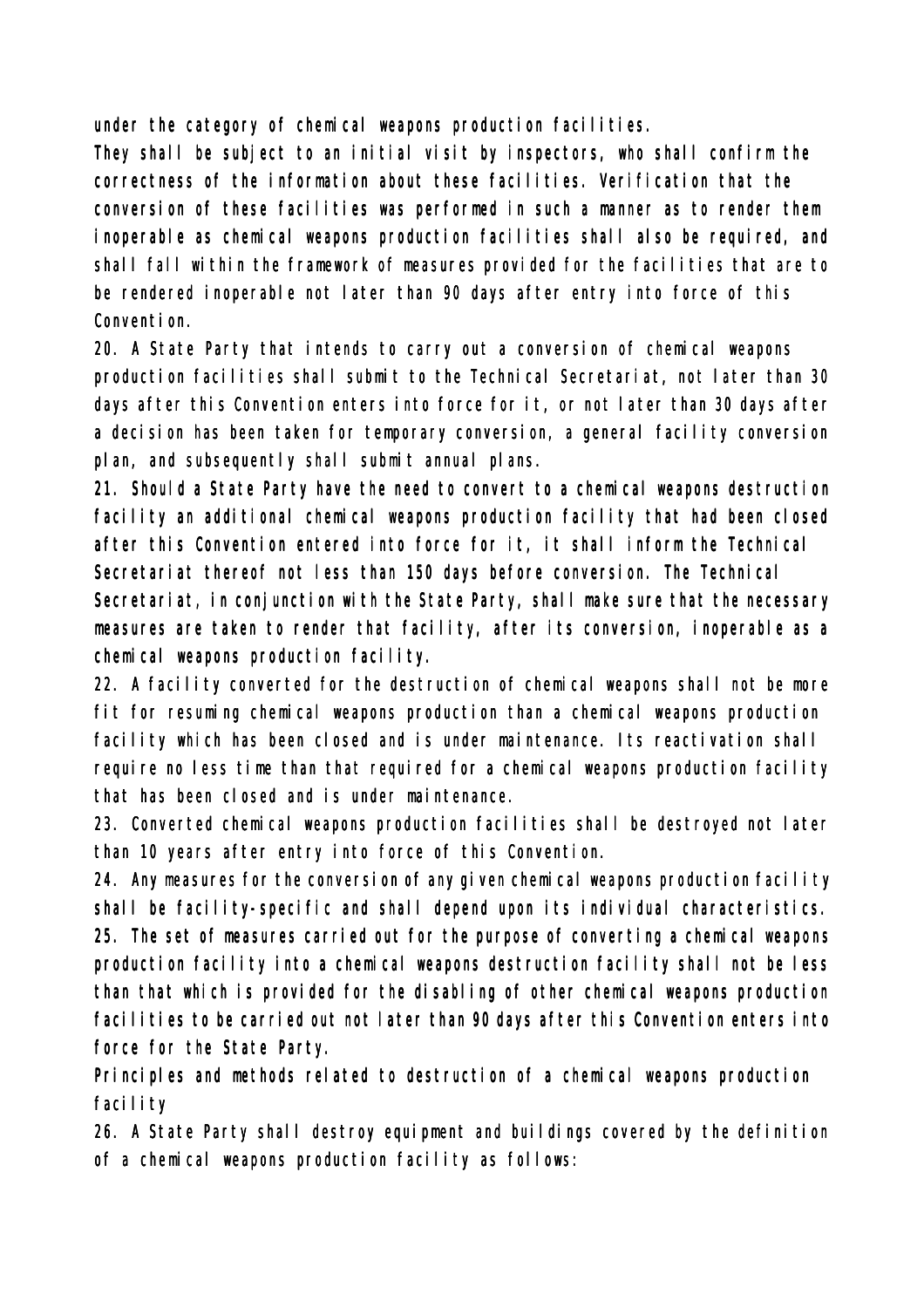(a) All specialized equipment and standard equipment shall be physically destroyed;

(b) All specialized buildings and standard buildings shall be physically destroyed. (b) be physically

27. A State Party shall destroy facilities for producing unfilled chemical munitions and equipment for chemical weapons employment as follows:

(a) Facilities used exclusively for production of non-chemical parts for chemical munitions or equipment specifically designed for use directly in connection with chemical weapons employment, shall be declared and destroyed. The destruction process and its verification shall be conducted according to the provisions of Article V and this Part of this Annex that govern destruction of chemical weapons production facilities;

(b) All equipment designed or used exclusively for producing non-chemical parts for chemical munitions shall be physically destroyed. Such equipment, which includes specially designed moulds and metal-forming dies, may be brought to a special location for destruction;

 $(c)$  All buildings and standard equipment used for such production activities shall be destroyed or converted for purposes not prohibited under this Convention, with confirmation, as necessary, through consultations and inspections as provided for under Article IX;

(d) Activities for purposes not prohibited under this Convention may continue while destruction or conversion proceeds.

Order of destruction

28. The order of destruction of chemical weapons production facilities is based on the obligations specified in Article I and the other Articles of this Convention, including obligations regarding systematic on-site verification. It takes into account interests of States Parties for undiminished security during the destruction period; confidence-building in the early part of the destruction stage; gradual acquisition of experience in the course of destroying chemical weapons production facilities; and applicability irrespective of the actual characteristics of the facilities and the methods chosen for their destruction. The order of destruction is based on the principle of levelling out.

29. A State Party shall, for each destruction period, determine which chemical weapons production facilities are to be destroyed and carry out the destruction in such a way that not more than what is specified in paragraphs 30 and 31 remains at the end of each destruction period. A State Party is not precluded from destroying its facilities at a faster pace.

30. The following provisions shall apply to chemical weapons production facilities that produce Schedule 1 chemicals:

(a) A State Party shall start the destruction of such facilities not later than one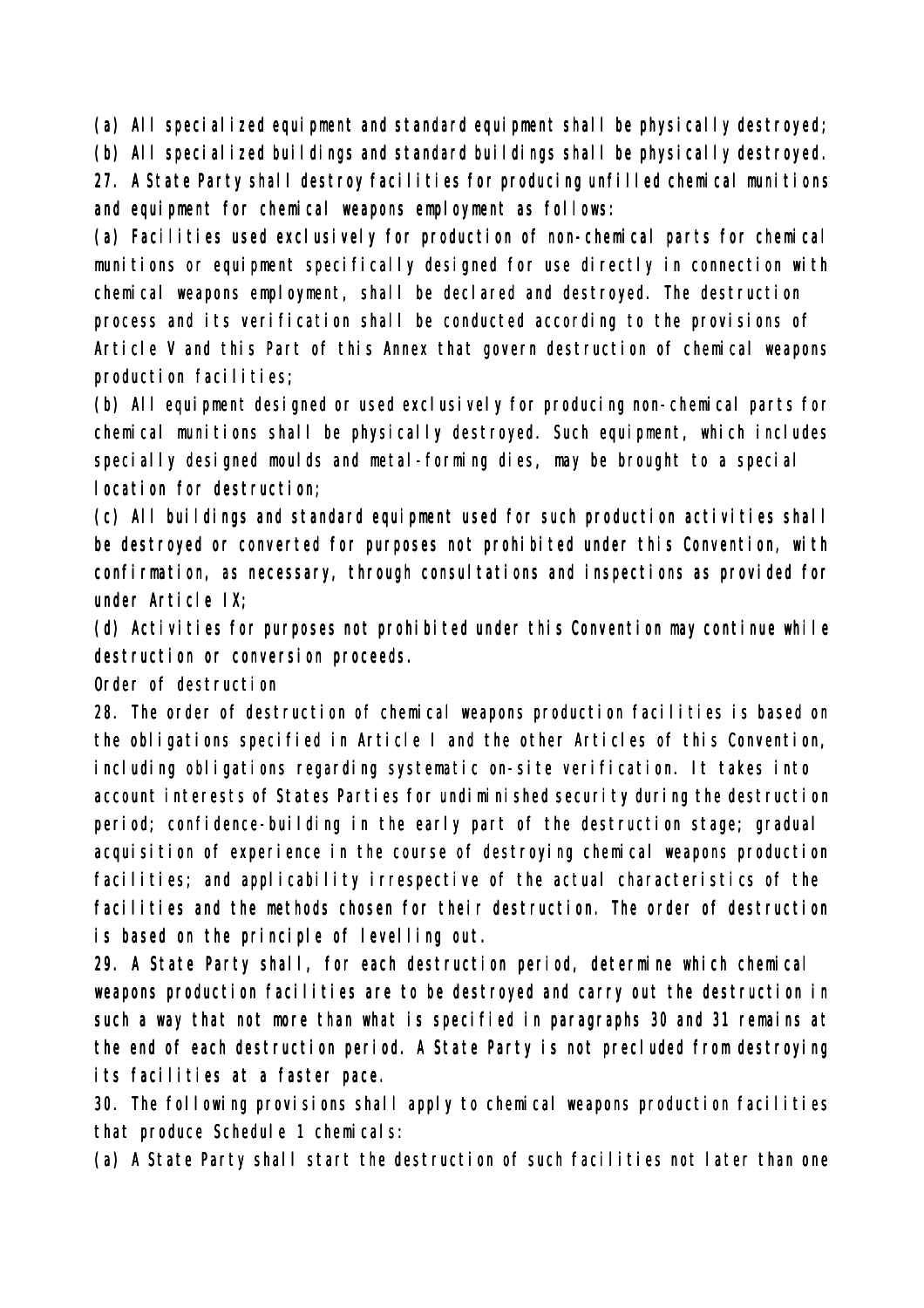year after this Convention enters into force for it, and shall complete it not later than 10 years after entry into force of this Convention. For a State which is a Party at the entry into force of this Convention, this overall period shall be divided into three separate destruction periods, namely, years 2--5, years 6--8, and years 9- -10. For States which become a Party after entry into force of this Convention, the destruction periods shall be adapted, taking into account paragraphs 28 and 29;

(b) Production capacity shall be used as the comparison factor for such facilities. It shall be expressed in agent tonnes, taking into account the rules specified for binary chemical weapons;

(c) Appropriate agreed levels of production capacity shall be established for the end of the eighth year after entry into force of this Convention. Production capacity that exceeds the relevant level shall be destroyed in equal increments during the first two destruction periods;

(d) A requirement to destroy a given amount of capacity shall entail a requirement to destroy any other chemical weapons production facility that supplied the Schedule 1 facility or filled the Schedule 1 chemical produced there into munitions or devices; (e) Chemical weapons production facilities that have been converted temporarily for destruction of chemical weapons shall continue to be subject to the obligation to destroy capacity according to the provisions of this paragraph.

31. A State Party shall start the destruction of chemical weapons production facilities not covered in paragraph 30 not later than one year after this Convention enters into force for it, and complete it not later than five years after entry into force of this Convention.

Detailed plans for destruction

32. Not less than 180 days before the destruction of a chemical weapons production facility starts, a State Party shall provide to the Technical Secretariat the detailed plans for destruction of the facility, including proposed measures for verification of destruction referred to in paragraph 33(f), with respect to, inter alia:

(a) Timing of the presence of the inspectors at the facility to be destroyed; and (b) Procedures for verification of measures to be applied to each item on the declared inventory.

33. The detailed plans for destruction of each chemical weapons production facility shall contain:

- (a) Detailed time schedule of the destruction process;
- (b) Layout of the facility;
- (c) Process flow diagram; (c) Process flow
- (d) Detailed inventory of equipment, buildings and other items to be destroyed; (d) Detailed inventory of equipment,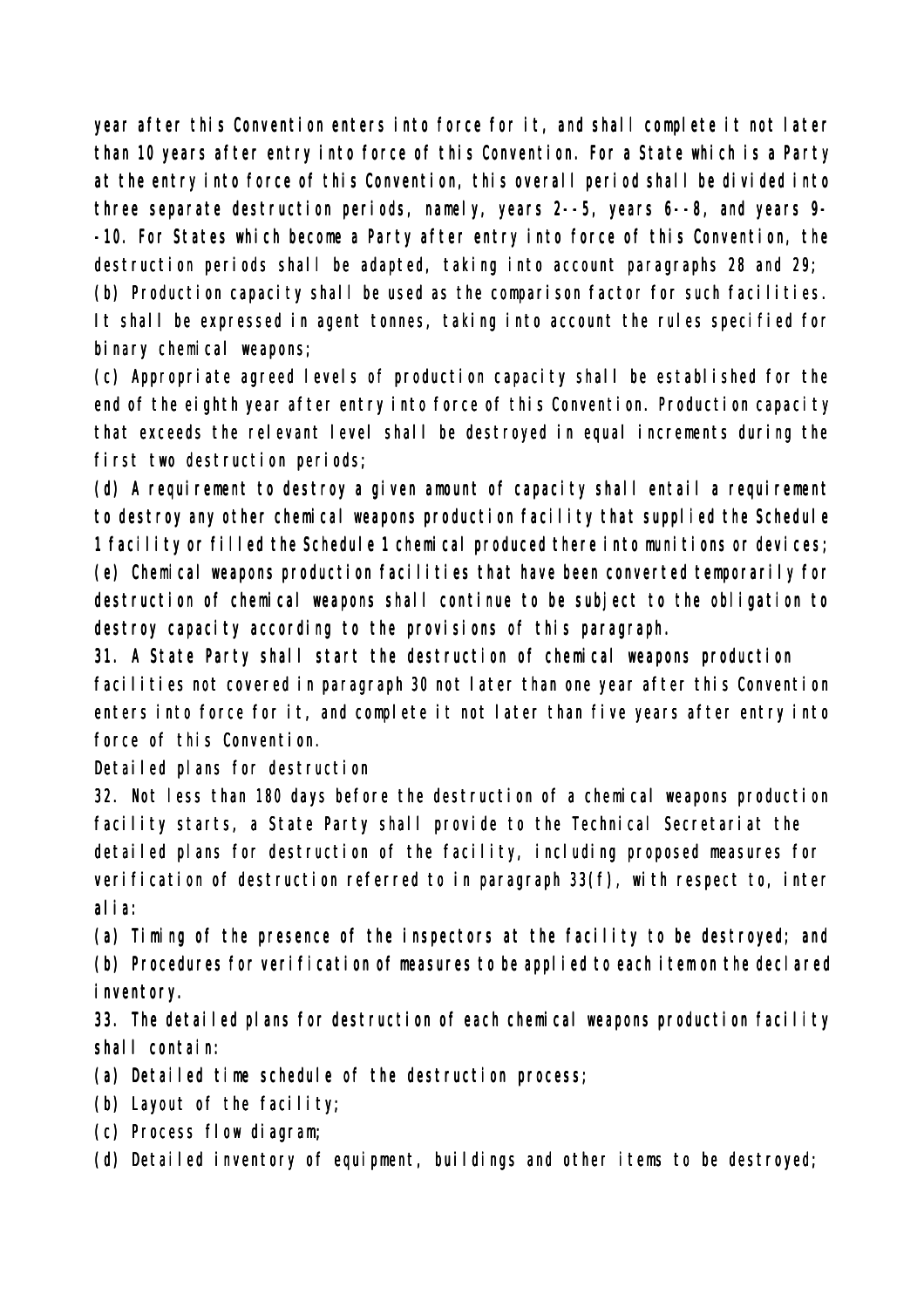(e) Measures to be applied to each item on the inventory;

(f) Proposed measures for verification; (f) Proposed measures for verification;

(g) Security/safety measures to be observed during the destruction of the facility; and

(h) Working and living conditions to be provided for inspectors.

34. If a State Party intends to convert temporarily a chemical weapons production facility into a chemical weapons destruction facility, it shall notify the Technical Secretariat not less than 150 days before undertaking any conversion activities. The notification shall:

(a) Specify the name, address, and location of the facility;

(b) Provide a site diagram indicating all structures and areas that will be involved in the destruction of chemical weapons and also identify all structures of the chemical weapons production facility that are to be temporarily converted;

(c) Specify the types of chemical weapons, and the type and quantity of chemical fill to be destroyed;

(d) Specify the destruction method; (d) Specify the method;

(e) Provide a process flow diagram, indicating which portions of the production process and specialized equipment will be converted for the destruction of chemical weapons;

(f) Specify the seals and inspection equipment potentially affected by the  $\overline{\phantom{a}}$ conversion, if applicable; and

(g) Provide a schedule identifying: The time allocated to design, temporary conversion of the facility, installation of equipment, equipment check-out, destruction operations, and closure.

35. In relation to the destruction of a facility that was temporarily converted for destruction of chemical weapons, information shall be provided in accordance with paragraphs 32 and 33.

Review of detailed plans

36. On the basis of the detailed plan for destruction and proposed measures for verification submitted by the State Party, and on experience from previous inspections, the Technical Secretariat shall prepare a plan for verifying the destruction of the facility, consulting closely with the State Party. Any differences between the Technical Secretariat and the State Party concerning appropriate measures should be resolved through consultations. Any unresolved matters shall be forwarded to the Executive Council for appropriate action with a view to facilitating the full implementation of this Convention.

37. To ensure that the provisions of Article V and this Part are fulfilled, the combined plans for destruction and verification shall be agreed upon between the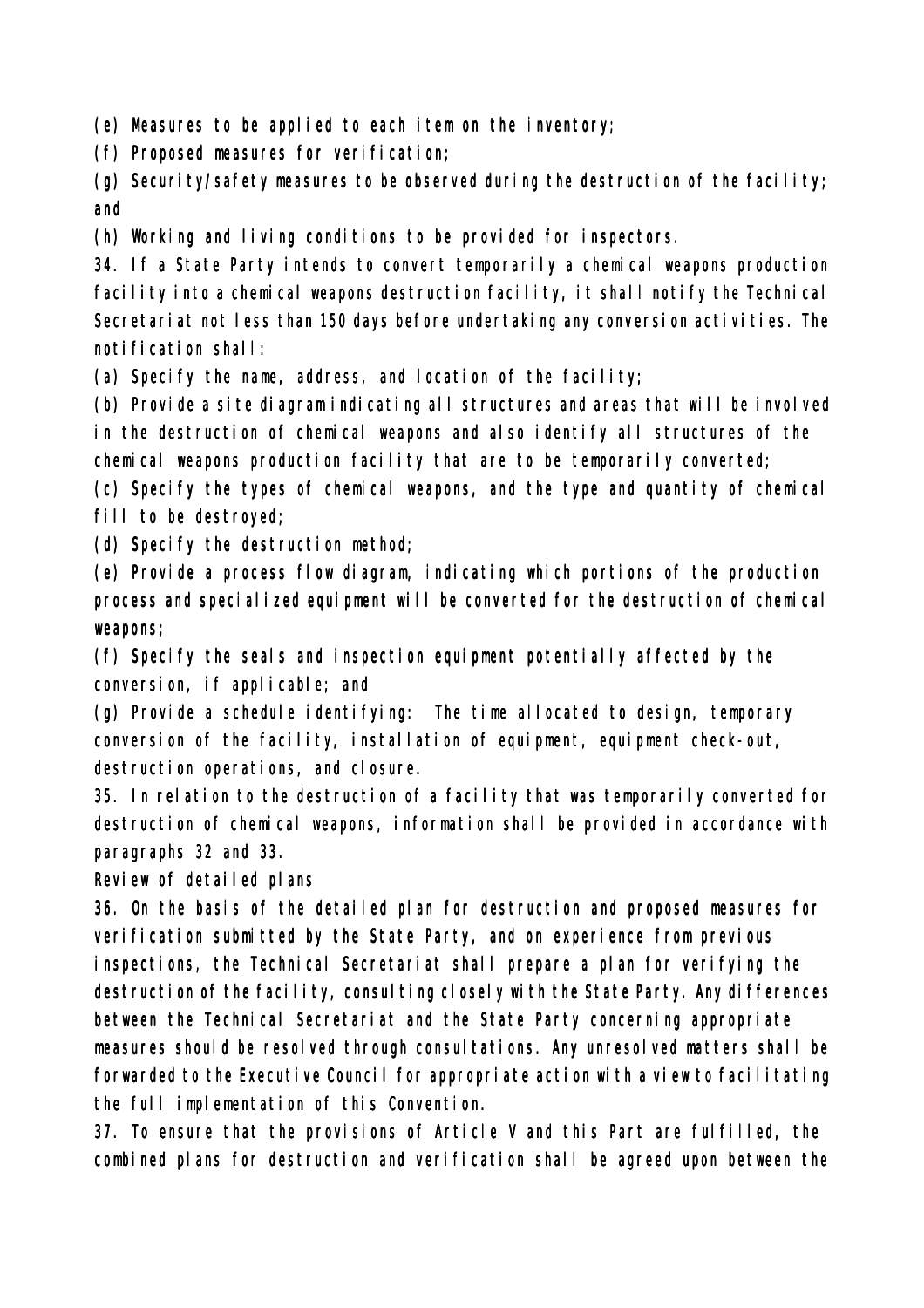Executive Council and the State Party. This agreement should be completed, not less than 60 days before the planned initiation of destruction.

38. Each member of the Executive Council may consult with the Technical Secretariat on any issues regarding the adequacy of the combined plan for destruction and verification. If there are no objections by any member of the Executive Council, the plan shall be put into action.

39. If there are any difficulties, the Executive Council shall enter into consultations with the State Party to reconcile them. If any difficulties remain unresolved they shall be referred to the Conference. The resolution of any differences over methods of destruction shall not delay the execution of other parts of the destruction plan that are acceptable.

40. If agreement is not reached with the Executive Council on aspects of verification, or if the approved verification plan cannot be put into action, verification of destruction shall proceed through continuous monitoring with on-site instruments and physical presence of inspectors.

41. Destruction and verification shall proceed according to the agreed plan. The verification shall not unduly interfere with the destruction process and shall be conducted through the presence of inspectors on-site to witness the destruction. 42. If required verification or destruction actions are not taken as planned, all States Parties shall be so informed.

## C. VERIFICATION

Verification of declarations of chemical weapons production facilities through on-site inspection

43. The Technical Secretariat shall conduct an initial inspection of each chemical weapons production facility in the period between 90 and 120 days after this Convention enters into force for the State Party.

44. The purposes of the initial inspection shall be:

(a) To confirm that the production of chemical weapons has ceased and that the facility has been inactivated in accordance with this Convention;

(b) To permit the Technical Secretariat to familiarize itself with the measures that have been taken to cease production of chemical weapons at the facility;

 $(c)$  To permit the inspectors to install temporary seals;

(d) To permit the inspectors to confirm the inventory of buildings and specialized equi pment;

(e) To obtain information necessary for planning inspection activities at the facility, including use of tamper-indicating seals and other agreed equipment, which shall be installed pursuant to the detailed facility agreement for the facility; and

(f) To conduct preliminary discussions regarding a detailed agreement on inspection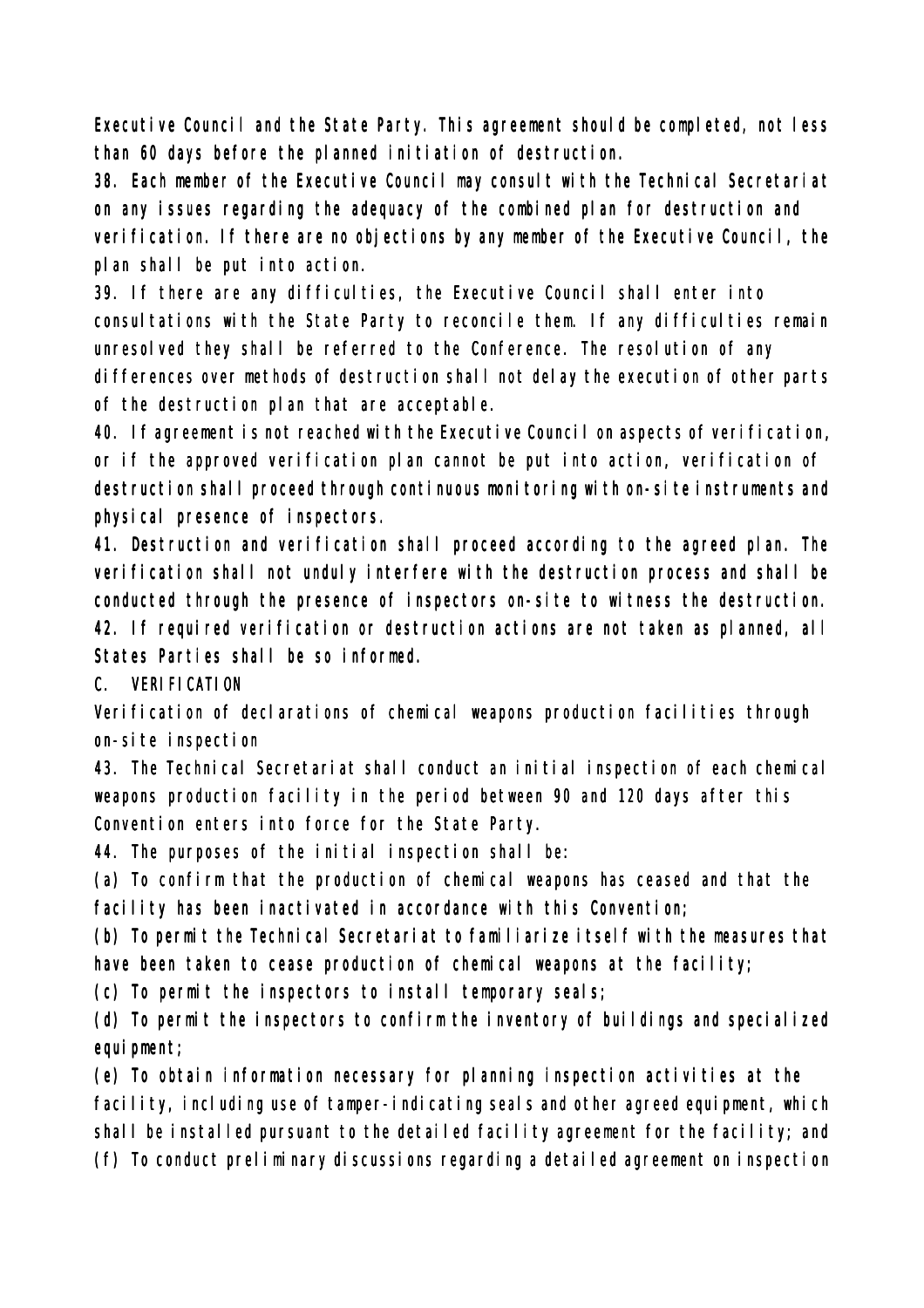procedures at the facility.

45. Inspectors shall employ, as appropriate, agreed seals, markers or other inventory control procedures to facilitate an accurate inventory of the declared items at each chemical weapons production facility.

46. Inspectors shall install such agreed devices as may be necessary to indicate if any resumption of production of chemical weapons occurs or if any declared item is removed. They shall take the necessary precaution not to hinder closure activities by the inspected State Party. Inspectors may return to maintain and verify the integrity of the devices.

47. If, on the basis of the initial inspection, the Director-General believes that additional measures are necessary to inactivate the facility in accordance with this Convention, the Director-General may request, not later than 135 days after this Convention enters into force for a State Party, that such measures be implemented by the inspected State Party not later than 180 days after this Convention enters into force for it. At its discretion, the inspected State Party may satisfy the request. If it does not satisfy the request, the inspected State Party and the Director-General shall consult to resolve the matter.

Systematic verification of chemical weapons production facilities and cessation of their activities

48. The purpose of the systematic verification of a chemical weapons production facility shall be to ensure that any resumption of production of chemical weapons or removal of declared items will be detected at this facility.

49. The detailed facility agreement for each chemical weapons production facility shall specify:

(a) Detailed on-site inspection procedures, which may include:

 $(i)$  Visual examinations:

- (ii)Checking and servicing of seals and other agreed devices; and
- (iii) Obtaining and analysing samples;

(b) Procedures for using tamper-indicating seals and other agreed equipment to prevent the undetected reactivation of the facility, which shall specify:

(i) The type, placement, and arrangements for installation; and

(ii)The maintenance of such seals and equipment; and

 $(c)$  Other agreed measures.

50. The seals or other approved equipment provided for in a detailed agreement on inspection measures for that facility shall be placed not later than 240 days after this Convention enters into force for a State Party. Inspectors shall be permitted to visit each chemical weapons production facility for the installation of such seals or equipment.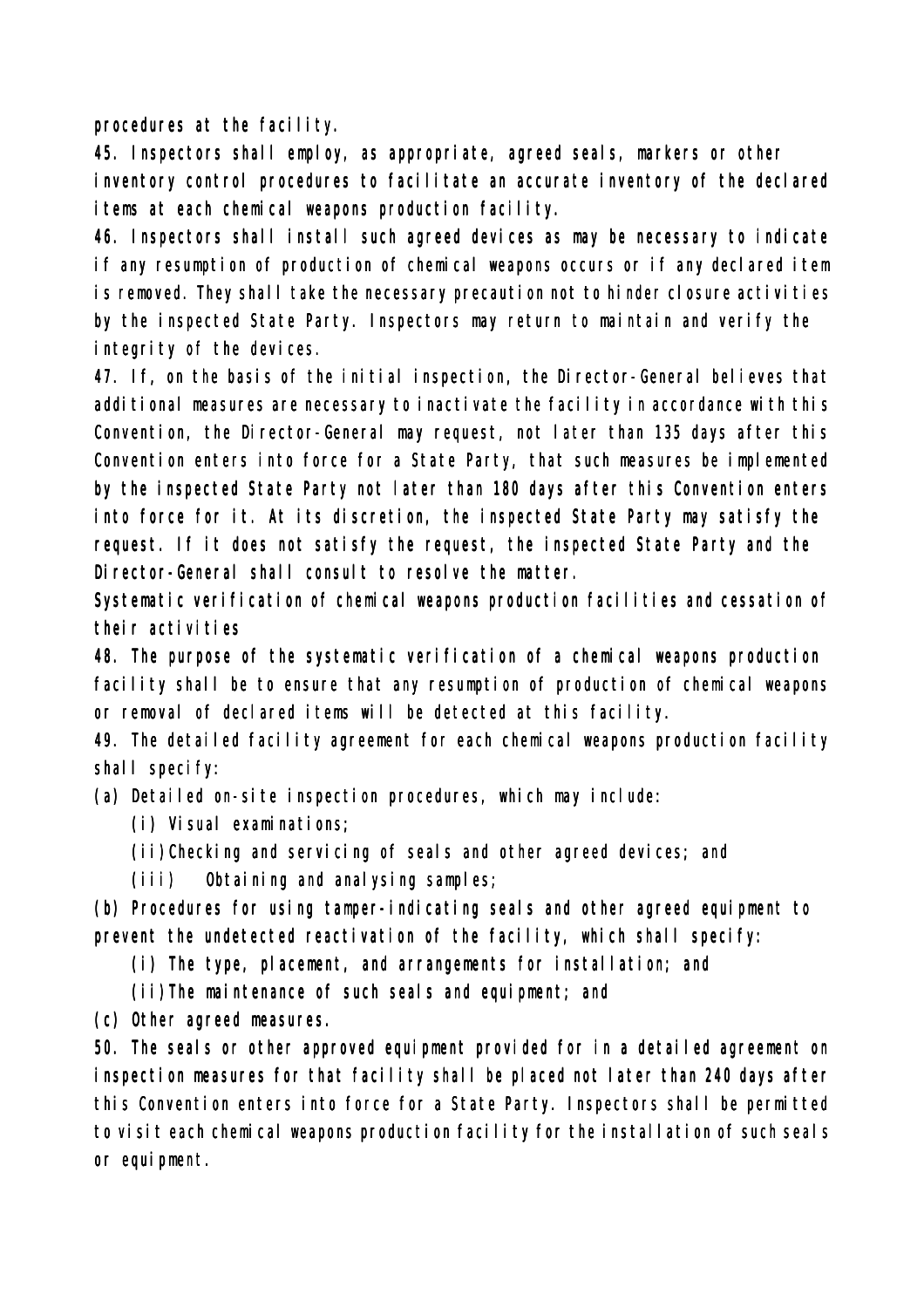51. During each calendar year, the Technical Secretariat shall be permitted to conduct up to four inspections of each chemical weapons production facility. 52. The Director-General shall notify the inspected State Party of his decision to inspect or visit a chemical weapons production facility 48 hours before the planned arrival of the inspection team at the facility for systematic inspections or visits. In the case of inspections or visits to resolve urgent problems, this period may be shortened. The Director-General shall specify the purpose of the inspection or visit. 53. Inspectors shall, in accordance with the facility agreements, have unimpeded access to all parts of the chemical weapons production facilities. The items on the declared inventory to be inspected shall be chosen by the inspectors.

54. The guidelines for determining the frequency of systematic on-site inspections shall be considered and approved by the Conference pursuant to Article VIII, paragraph 21(i). The particular production facility to be inspected shall be chosen

by the Technical Secretariat in such a way as to preclude the prediction of precisely when the facility is to be inspected.

Verification of destruction of chemical weapons production facilities 55. The purpose of systematic verification of the destruction of chemical weapons production facilities shall be to confirm that the facility is destroyed in accordance with the obligations under this Convention and that each item on the declared inventory is destroyed in accordance with the agreed detailed plan for destruction.

56. When all items on the declared inventory have been destroyed, the Technical Secretariat shall confirm the declaration of the State Party to that effect. After this confirmation, the Technical Secretariat shall terminate the systematic verification of the chemical weapons production facility and shall promptly remove all devices and monitoring instruments installed by the inspectors.

57. After this confirmation, the State Party shall make the declaration that the facility has been destroyed.

Verification of temporary conversion of a chemical weapons production facility into a chemical

weapons destruction facility

58. Not later than 90 days after receiving the initial notification of the intent to convert temporarily a production facility, the inspectors shall have the right to visit the facility to familiarize themselves with the proposed temporary conversion and to study possible inspection measures that will be required during the conversion.

59. Not later than 60 days after such a visit, the Technical Secretariat and the inspected State Party shall conclude a transition agreement containing additional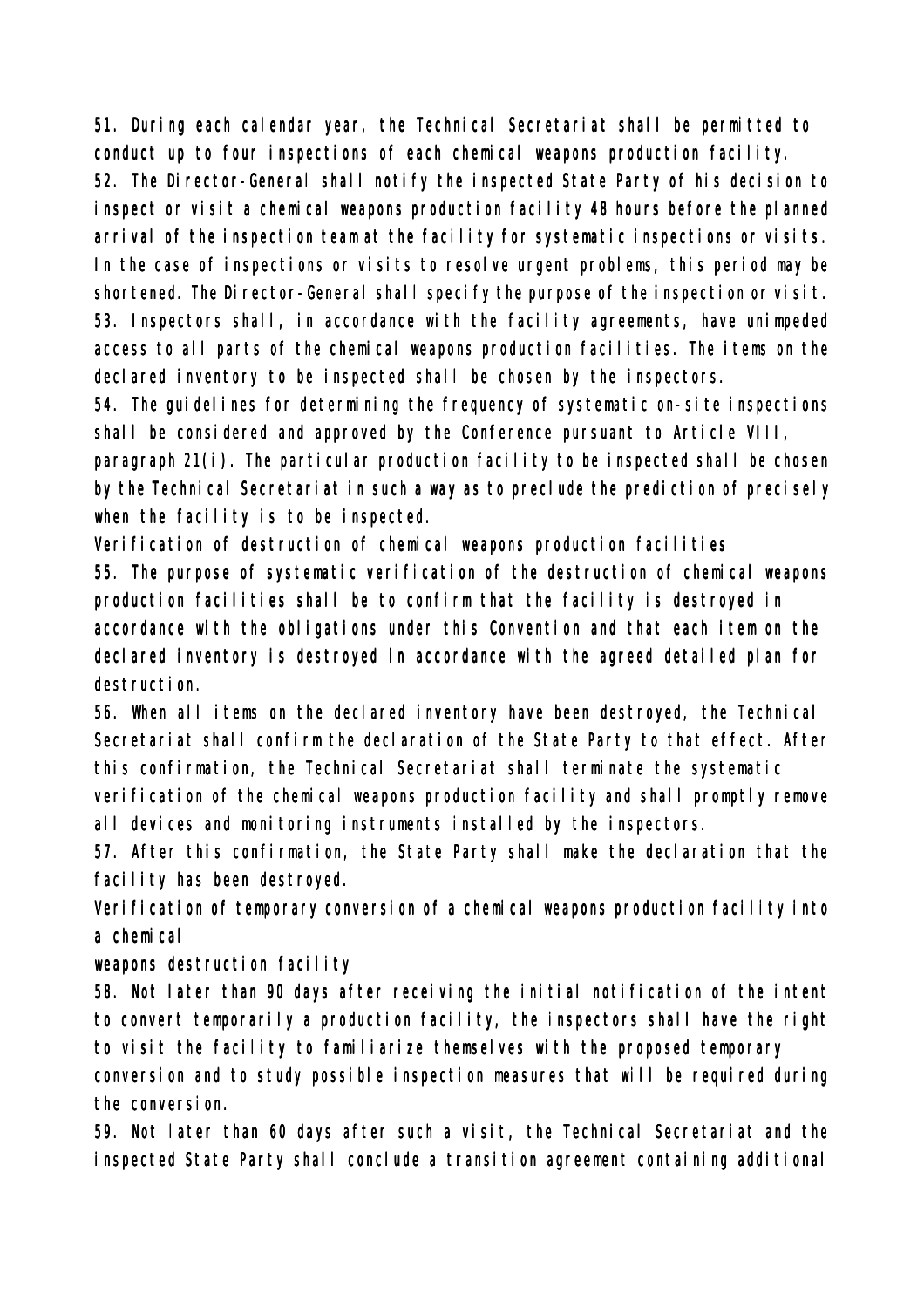inspection measures for the temporary conversion period. The transition agreement shall specify inspection procedures, including the use of seals, monitoring equipment, and inspections, that will provide confidence that no chemical weapons production takes place during the conversion process. This agreement shall remain in force from the beginning of the temporary conversion activity until the facility begins operation as a chemical weapons destruction facility.

60. The inspected State Party shall not remove or convert any portion of the facility, or remove or modify any seal or other agreed inspection equipment that may have been installed pursuant to this Convention until the transition agreement has been concluded.

61. Once the facility begins operation as a chemical weapons destruction facility, it shall be subject to the provisions of Part IV(A) of this Annex applicable to chemical weapons destruction facilities. Arrangements for the pre-operation period shall be governed by the transition agreement.

62. During destruction operations the inspectors shall have access to all portions of the temporarily converted chemical weapons production facilities, including those that are not directly involved with the destruction of chemical weapons.

63. Before the commencement of work at the facility to convert it temporarily for chemical weapons destruction purposes and after the facility has ceased to function as a facility for chemical weapons destruction, the facility shall be subject to the provisions of this Part applicable to chemical weapons production facilities.

D. CONVERSION OF CHEMICAL WEAPONS PRODUCTION FACILITIES TO PURPOSES NOT PROHIBITED UNDER THIS CONVENTION

Procedures for requesting conversion

64. A request to use a chemical weapons production facility for purposes not prohibited under this Convention may be made for any facility that a State Party is already using for such purposes before this Convention enters into force for it, or that it plans to use for such purposes.

65. For a chemical weapons production facility that is being used for purposes not prohibited under this Convention when this Convention enters into force for the State Party, the request shall be submitted to the Director-General not later than 30 days after this Convention enters into force for the State Party. The request shall contain, in addition to data submitted in accordance with paragraph 1(h)(iii), the following information:

(a) A detailed justification for the request;

- (b) A general facility conversion plan that specifies:
	- (i) The nature of the activity to be conducted at the facility;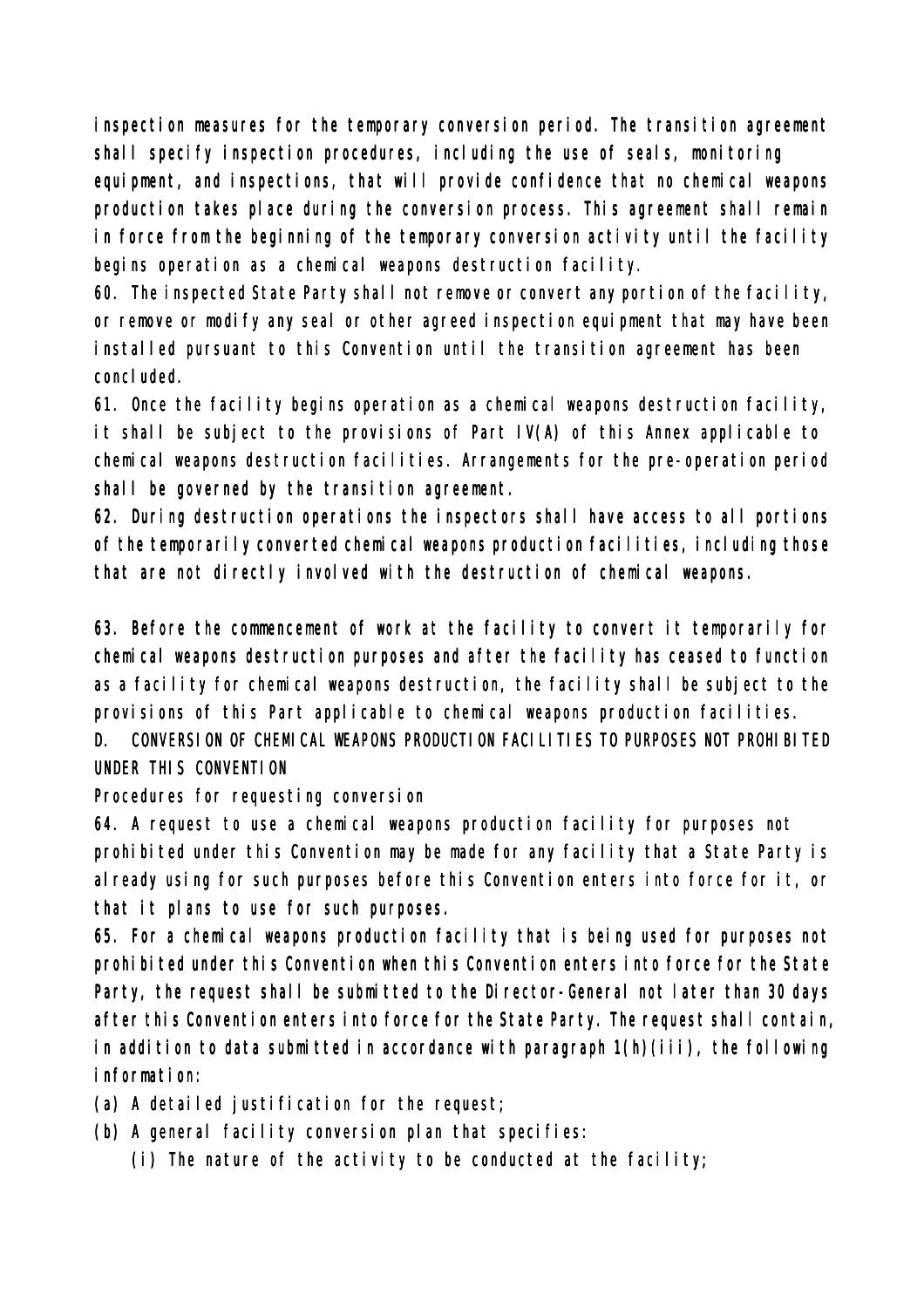$(i)$ If the planned activity involves production, processing, or consumption of chemicals: the name of each of the chemicals, the flow diagram of the facility, and the quantities planned to be produced, processed, or consumed annually;

(iii) Which buildings or structures are proposed to be used and what modifications are proposed, if any;

(iv) Which buildings or structures have been destroyed or are proposed to be destroyed and the plans for destruction;

(v) What equipment is to be used in the facility;

(vi) What equipment has been removed and destroyed and what equipment is proposed to be removed and destroyed and the plans for its destruction;

(vii) The proposed schedule for conversion, if applicable; and

(viii) The nature of the activity of each other facility operating at the site; and

(c) A detailed explanation of how measures set forth in subparagraph (b), as well as any other measures proposed by the State Party, will ensure the prevention of standby chemical weapons production capability at the facility.

66. For a chemical weapons production facility that is not being used for purposes not prohibited under this Convention when this Convention enters into force for the State Party, the request shall be submitted to the Director-General not later than 30 days after the decision to convert, but in no case later than four years after this Convention enters into force for the State Party. The request shall contain the following information:

(a) A detailed justification for the request, including its economic needs:

(b) A general facility conversion plan that specifies:

(i) The nature of the activity planned to be conducted at the facility;

 $(i)$ If the planned activity involves production, processing, or consumption of chemicals: the name of each of the chemicals, the flow diagram of the facility, and the quantities planned to be produced, processed, or consumed annually;

 $(iii)$  Which buildings or structures are proposed to be retained and what modifications are proposed, if any;

(iv) Which buildings or structures have been destroyed or are proposed to be destroyed and the plans for destruction;

(v) What equipment is proposed for use in the facility;

(vi)What equipment is proposed to be removed and destroyed and the plans for its destruction;

 $(vii)$  The proposed schedule for conversion; and

(viii) The nature of the activity of each other facility operating at the site; and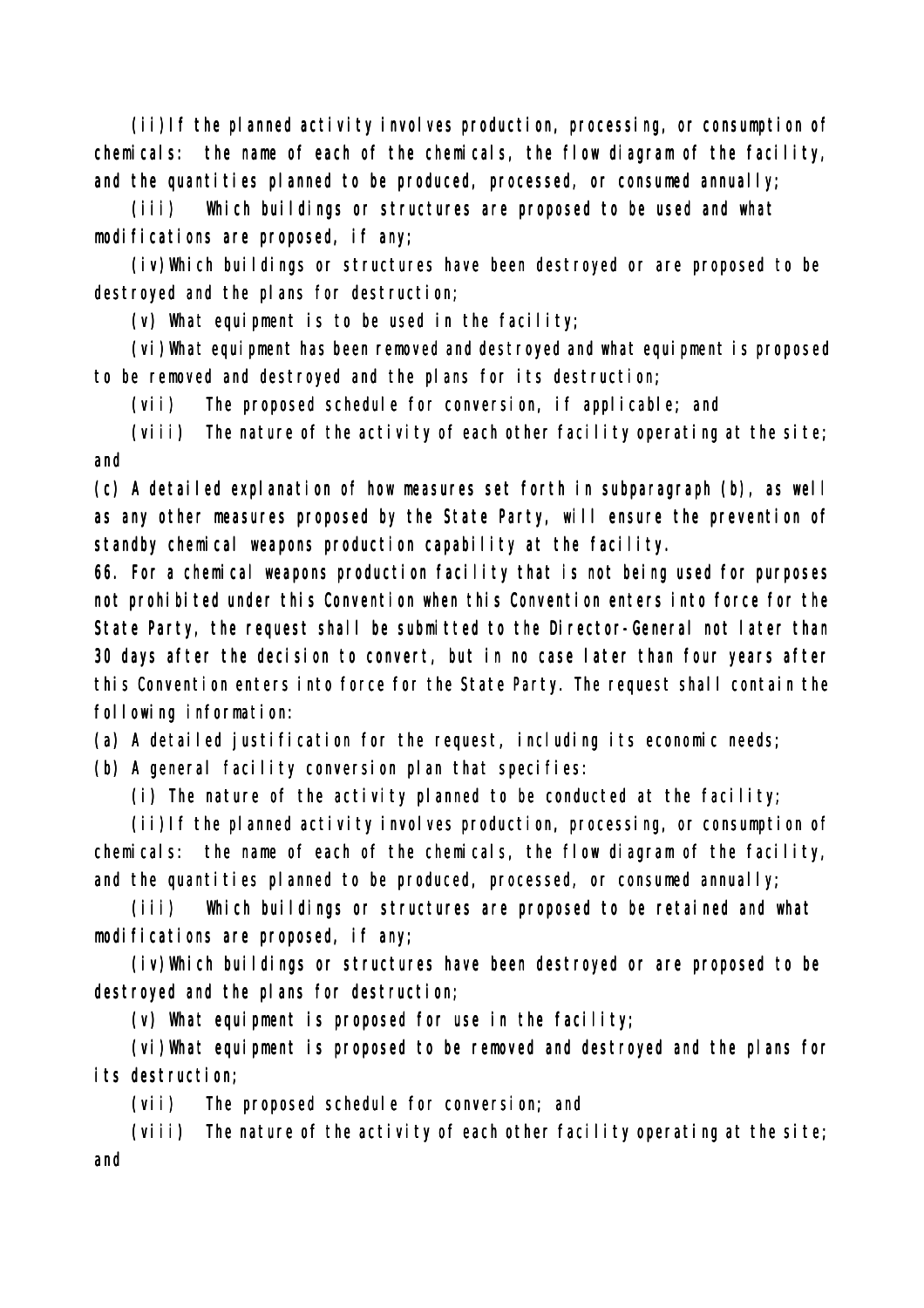(c) A detailed explanation of how the measures set forth in subparagraph (b), as well as any other measures proposed by the State Party, will ensure the prevention of standby chemical weapons production capability at the facility.

67. The State Party may propose in its request any other measures it deems appropriate to build confidence.

Actions pending a decision

68. Pending a decision of the Conference, a State Party may continue to use for purposes not prohibited under this Convention a facility that was being used for such purposes before this Convention enters into force for it, but only if the State Party certifies in its request that no specialized equipment and no specialized buildings are being used and that the specialized equipment and specialized buildings have been rendered inactive using the methods specified in paragraph 13.

69. If the facility, for which the request was made, was not being used for purposes not prohibited under this Convention before this Convention enters into force for the State Party, or if the certification required in paragraph 68 is not made, the State Party shall cease immediately all activity pursuant to Article V, paragraph 4. The State Party shall close the facility in accordance with paragraph 13 not later than 90 days after this Convention enters into force for it.

Conditions for conversion

70. As a condition for conversion of a chemical weapons production facility for purposes not prohibited under this Convention, all specialized equipment at the facility must be destroyed and all special features of buildings and structures that distinguish them from buildings and structures normally used for purposes not prohibited under this Convention and not involving Schedule 1 chemicals must be eliminated.

71. A converted facility shall not be used:

(a) For any activity involving production, processing, or consumption of a Schedule 1 chemical or a Schedule 2 chemical; or

(b) For the production of any highly toxic chemical, including any highly toxic organophosphorus chemical, or for any other activity that would require special equipment for handling highly toxic or highly corrosive chemicals, unless the Executive Council decides that such production or activity would pose no risk to the object and purpose of this Convention, taking into account criteria for toxicity, corrosiveness and, if applicable, other technical factors, to be considered and approved by the Conference pursuant to Article VIII, paragraph 21(i).

72. Conversion of a chemical weapons production facility shall be completed not later than six years after entry into force of this Convention.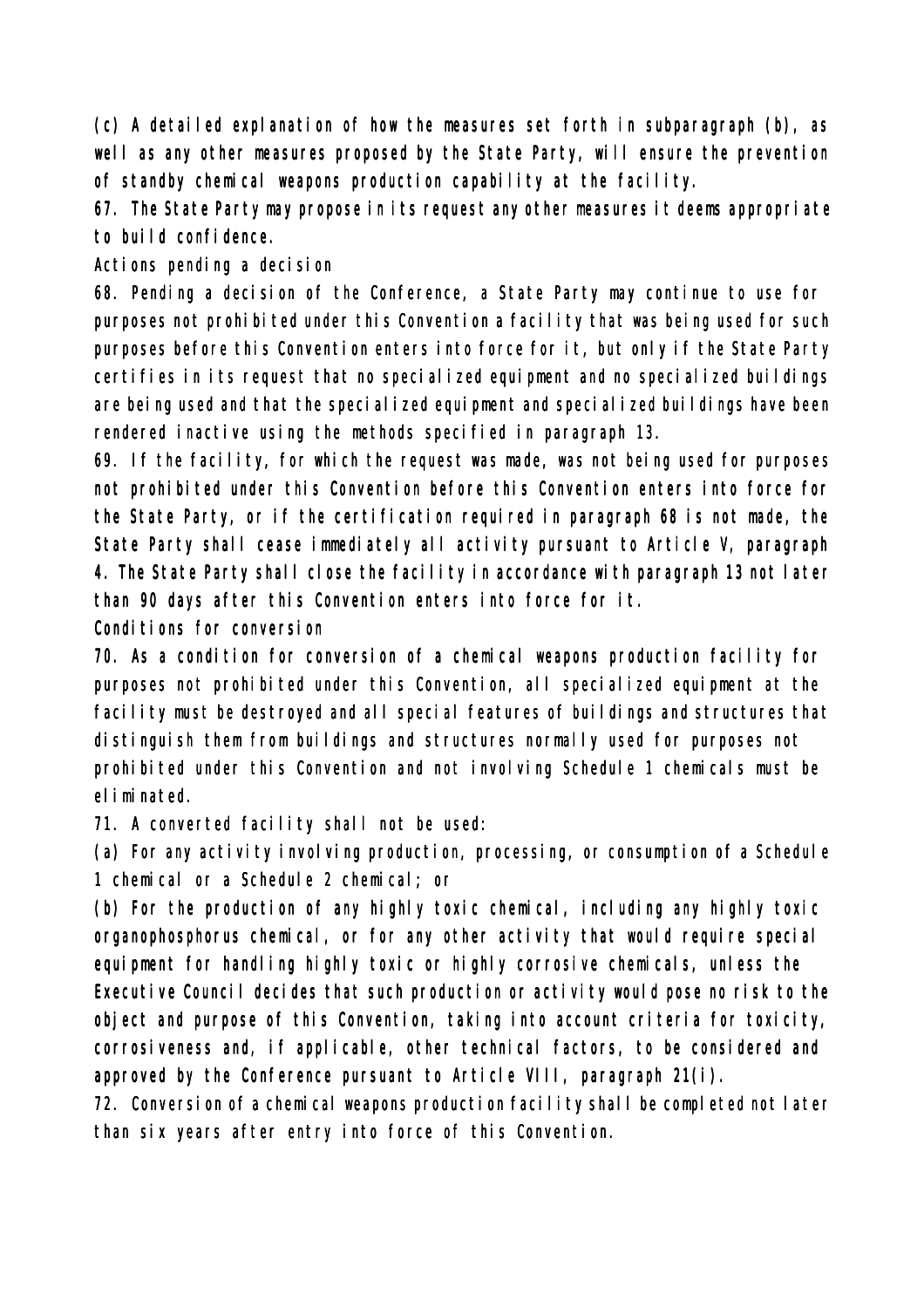Decisions by the Executive Council and the Conference

73. Not later than 90 days after receipt of the request by the Director-General, an initial inspection of the facility shall be conducted by the Technical Secretariat. The purpose of this inspection shall be to determine the accuracy of the information provided in the request, to obtain information on the technical characteristics of the proposed converted facility, and to assess the conditions under which use for purposes not prohibited under this Convention may be permitted. The Director-General shall promptly submit a report to the Executive Council, the Conference, and all States Parties containing his recommendations on the measures necessary to convert the facility to purposes not prohibited under this Convention and to provide assurance that the converted facility will be used only for purposes not prohibited under this Convention.

74. If the facility has been used for purposes not prohibited under this Convention before this Convention enters into force for the State Party, and is continuing to be in operation, but the measures required to be certified under paragraph 68 have not been taken, the Director-General shall immediately inform the Executive Council, which may require implementation of measures it deems appropriate, inter alia, shut-down of the facility and removal of specialized equipment and modification of buildings or structures. The Executive Council shall stipulate the deadline for implementation of these measures and shall suspend consideration of the request pending their satisfactory completion. The facility shall be inspected promptly after the expiration of the deadline to determine whether the measures have been implemented. If not, the State Party shall be required to shut down completely all facility operations.

75. As soon as possible after receiving the report of the Director-General, the Conference, upon recommendation of the Executive Council, shall decide, taking into account the report and any views expressed by States Parties, whether to approve the request, and shall establish the conditions upon which approval is contingent. If any State Party objects to approval of the request and the associated conditions, consultations shall be undertaken among interested States Parties for up to 90 days to seek a mutually acceptable solution. A decision on the request and associated conditions, along with any proposed modifications thereto, shall be taken, as a matter of substance, as soon as possible after the end of the consultation period. 76. If the request is approved, a facility agreement shall be completed not later than 90 days after such a decision is taken. The facility agreement shall contain the conditions under which the conversion and use of the facility is permitted, including measures for verification. Conversion shall not begin before the facility agreement is concluded.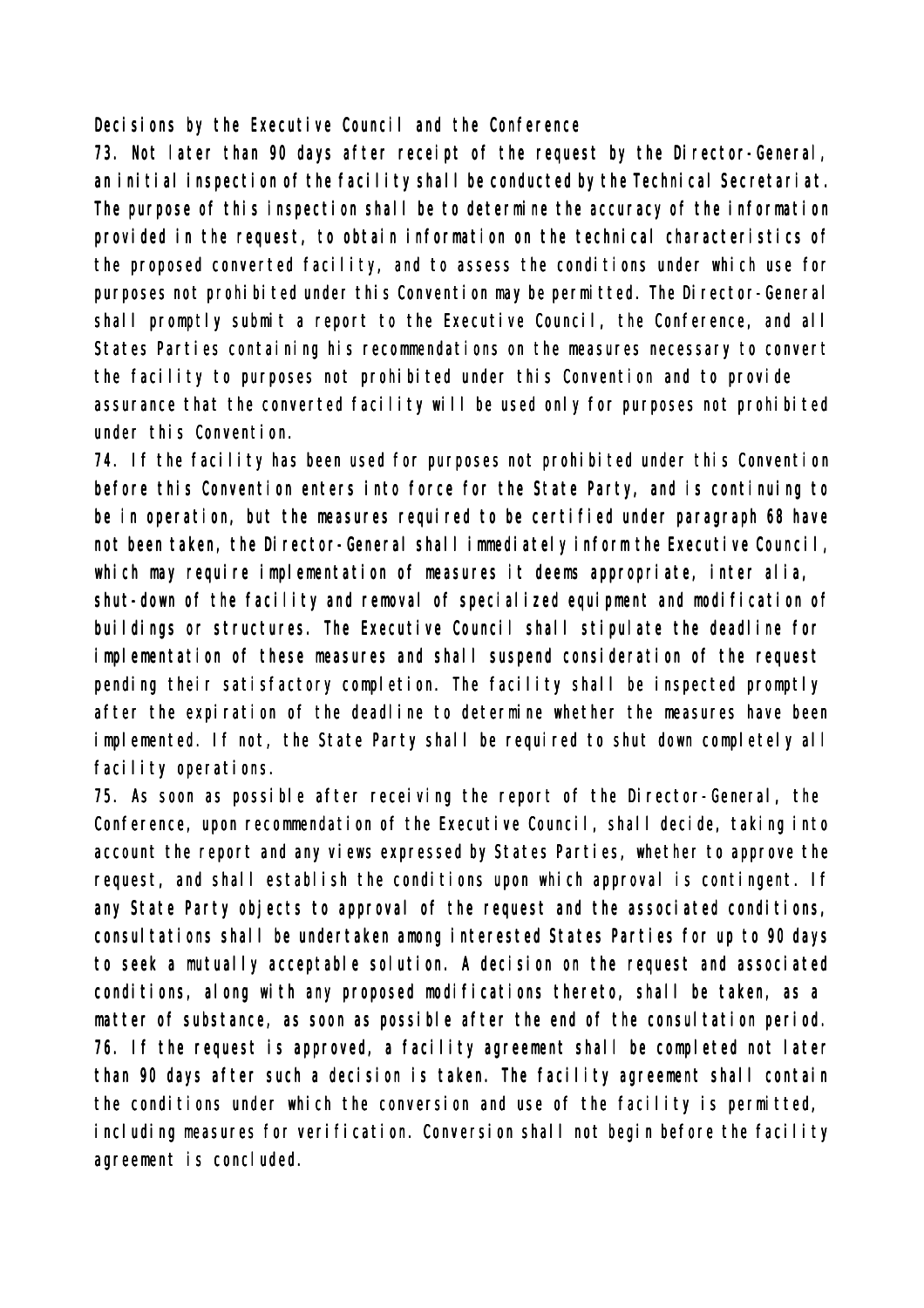Detailed plans for conversion

77. Not less than 180 days before conversion of a chemical weapons production facility is planned to begin, the State Party shall provide the Technical Secretariat with the detailed plans for conversion of the facility, including proposed measures for verification of conversion, with respect to, inter alia:

(a) Timing of the presence of the inspectors at the facility to be converted; and (b) Procedures for verification of measures to be applied to each item on the declared inventory.

78. The detailed plan for conversion of each chemical weapons production facility shall contain:

(a) Detailed time schedule of the conversion process;

(b) Layout of the facility before and after conversion;

(c) Process flow diagram of the facility before, and as appropriate, after the conversion;

(d) Detailed inventory of equipment, buildings and structures and other items to be destroyed and of the buildings and structures to be modified;

(e) Measures to be applied to each item on the inventory, if any;

(f) Proposed measures for verification; (f) Proposed measures for verification;

(g) Security/safety measures to be observed during the conversion of the facility; and

(h) Working and living conditions to be provided for inspectors.

Review of detailed plans

79. On the basis of the detailed plan for conversion and proposed measures for verification submitted by the State Party, and on experience from previous inspections, the Technical Secretariat shall prepare a plan for verifying the conversion of the facility, consulting closely with the State Party. Any differences between the Technical Secretariat and the State Party concerning appropriate measures shall be resolved through consultations. Any unresolved matters shall be forwarded to the Executive Council for appropriate action with a view to facilitate the full implementation of this Convention.

80. To ensure that the provisions of Article V and this Part are fulfilled, the combined plans for conversion and verification shall be agreed upon between the Executive Council and the State Party. This agreement shall be completed not less than 60 days before conversion is planned to begin.

81. Each member of the Executive Council may consult with the Technical Secretariat on any issue regarding the adequacy of the combined plan for conversion and verification. If there are no objections by any member of the Executive Council, the plan shall be put into action.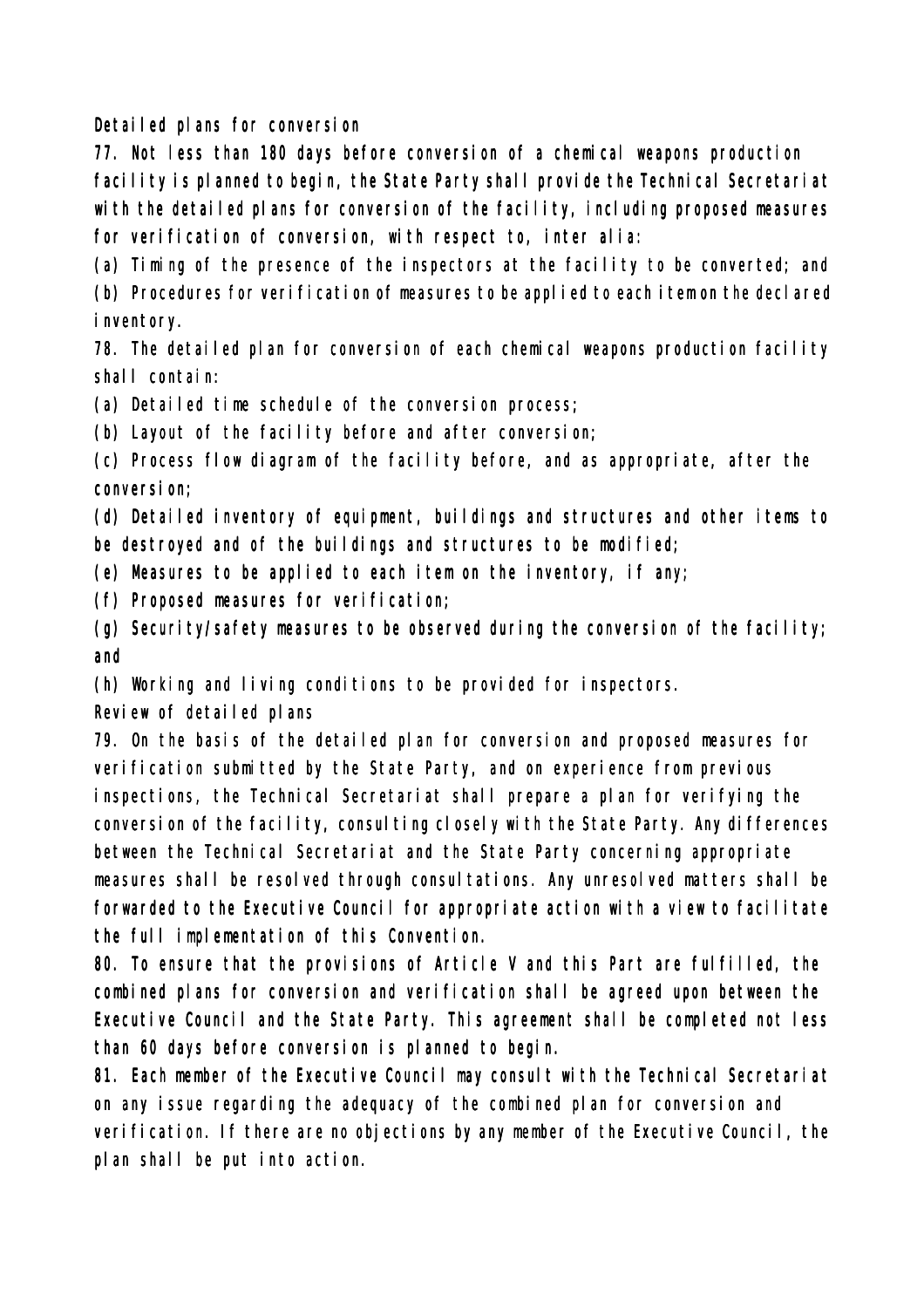82. If there are any difficulties, the Executive Council should enter into consultations with the State Party to reconcile them. If any difficulties remain unresolved, they should be referred to the Conference. The resolution of any differences over methods of conversion should not delay the execution of other parts of the conversion plan that are acceptable.

83. If agreement is not reached with the Executive Council on aspects of verification, or if the approved verification plan cannot be put into action, verification of conversion shall proceed through continuous monitoring with on-site instruments and physical presence of inspectors.

84. Conversion and verification shall proceed according to the agreed plan. The verification shall not unduly interfere with the conversion process and shall be conducted through the presence of inspectors to confirm the conversion.

85. For the 10 years after the Director-General certifies that conversion is complete, the State Party shall provide to inspectors unimpeded access to the facility at any time. The inspectors shall have the right to observe all areas, all activities, and all items of equipment at the facility. The inspectors shall have the right to verify that the activities at the facility are consistent with any conditions established under this Section, by the Executive Council and the Conference. The inspectors shall also have the right, in accordance with provisions of Part II, Section E, of this Annex to receive samples from any area of the facility and to analyse them to verify the absence of Schedule 1 chemicals, their stable by-products and decomposition products and of Schedule 2 chemicals and to verify that the activities at the facility are consistent with any other conditions on chemical activities established under this Section, by the Executive Council and the Conference. The inspectors shall also have the right to managed access, in accordance with Part X, Section C, of this Annex, to the plant site at which the facility is located. During the 10-year period, the State Party shall report annually on the activities at the converted facility. Upon completion of the 10-year period, the Executive Council, taking into account recommendations of the Technical Secretariat, shall decide on the nature of continued verification measures.

86. Costs of verification of the converted facility shall be allocated in accordance with Article V, paragraph 19.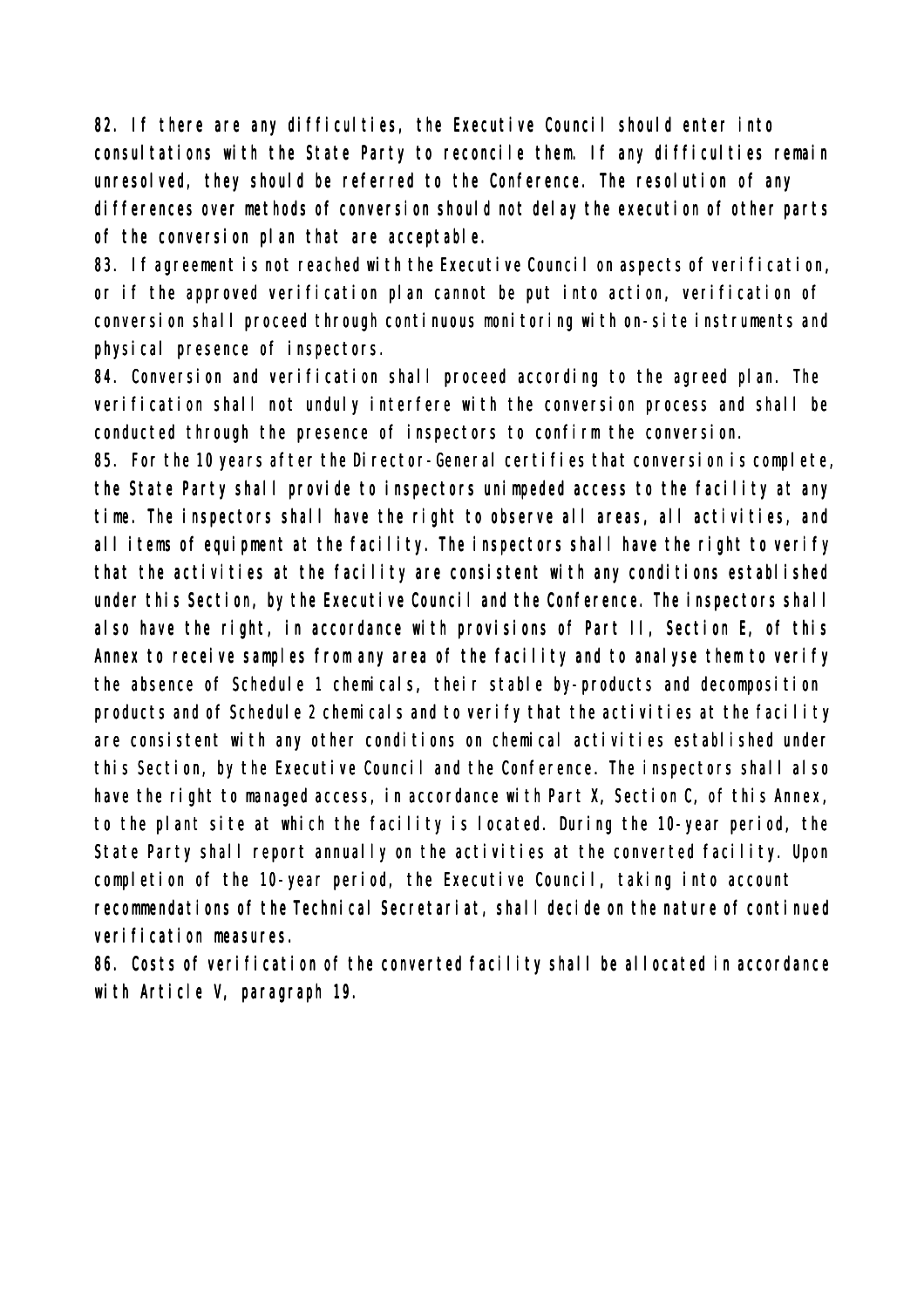C046-E5

PART VI ACTIVITIES NOT PROHIBITED UNDER THIS CONVENTION IN ACCORDANCE WITH ARTICLE VI REGIME FOR SCHEDULE 1 CHEMICALS AND FACILITIES RELATED TO SUCH CHEMICALS

A. GENERAL PROVISIONS A. GENERAL PROVISIONS

1. A State Party shall not produce, acquire, retain or use Schedule 1 chemicals outside the territories of States Parties and shall not transfer such chemicals outside its territory except to another State Party.

2. A State Party shall not produce, acquire, retain, transfer or use Schedule 1. chemicals unless:

(a) The chemicals are applied to research, medical, pharmaceutical or protective purposes; and

(b) The types and quantities of chemicals are strictly limited to those which can be justified for such purposes; and

(c) The aggregate amount of such chemicals at any given time for such purposes is equal to or less than 1 tonne; and

(d) The aggregate amount for such purposes acquired by a State Party in any year through production, withdrawal from chemical weapons stocks and transfer is equal to or less than 1 tonne.

**B. TRANSFERS** 

3. A State Party may transfer Schedule 1 chemicals outside its territory only to another State Party and only for research, medical, pharmaceutical or protective purposes in accordance with paragraph 2.

4. Chemicals transferred shall not be retransferred to a third State.

5. Not less than 30 days before any transfer to another State Party both States Parties shall notify the Technical Secretariat of the transfer.

6. Each State Party shall make a detailed annual declaration regarding transfers during the previous year. The declaration shall be submitted not later than 90 days after the end of that year and shall for each Schedule 1 chemical that has been transferred include the following information:

(a) The chemical name, structural formula and Chemical Abstracts Service registry number, if assigned;

(b) The quantity acquired from other States or transferred to other States Parties. For each transfer the quantity, recipient and purpose shall be included.

C. PRODUCTION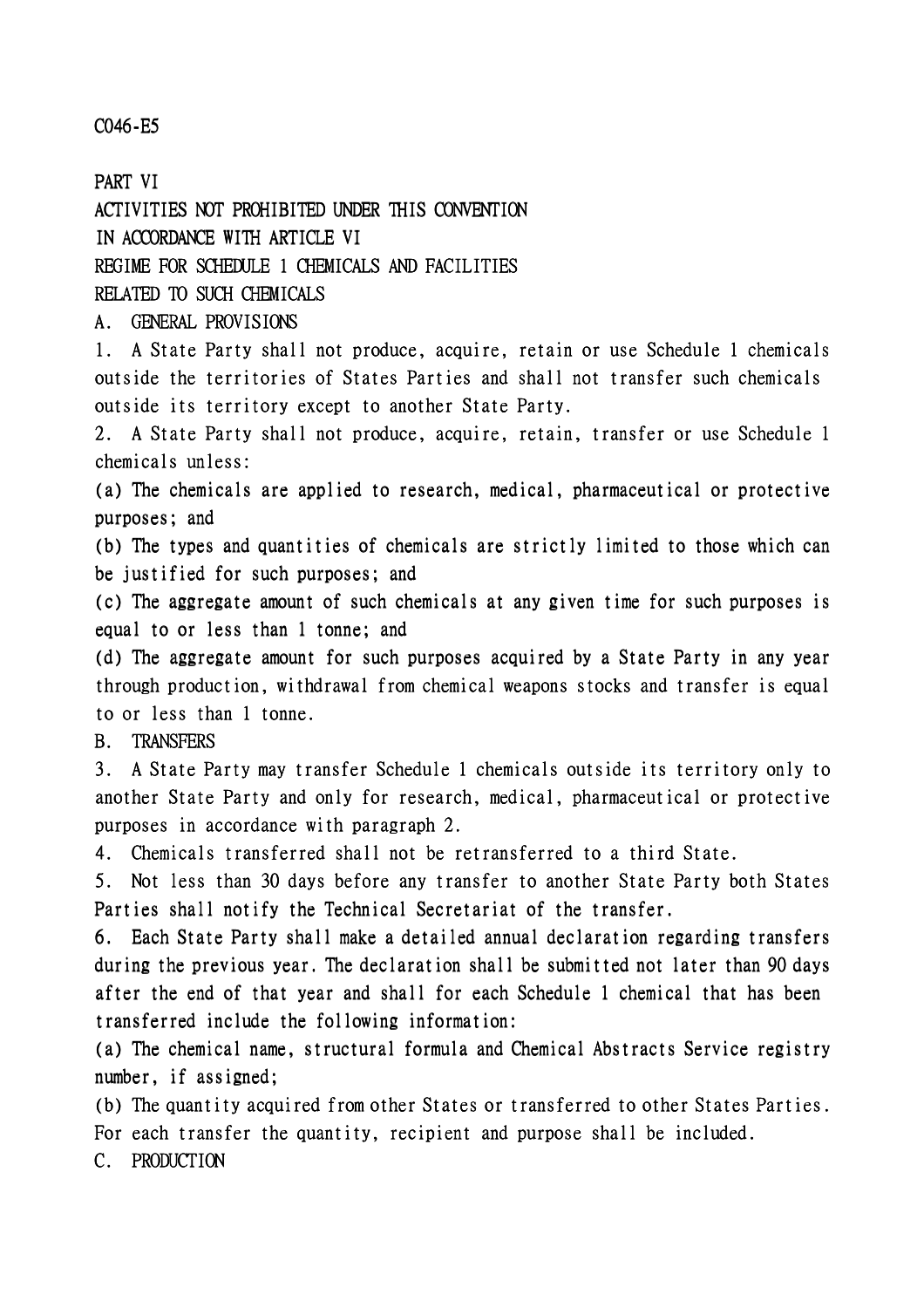General principles for production

7. Each State Party, during production under paragraphs 8 to 12, shall assign the highest priority to ensuring the safety of people and to protecting the environment. Each State Party shall conduct such production in accordance with its national standards for safety and emissions.

Single small-scale facility

8. Each State Party that produces Schedule 1 chemicals for research, medical, pharmaceutical or protective purposes shall carry out the production at a single small-scale facility approved by the State Party, except as set forth in paragraphs 10, 11 and 12.

9. The production at a single small-scale facility shall be carried out in reaction vessels in production lines not configurated for continuous operation. The volume of such a reaction vessel shall not exceed 100 litres, and the total volume of all reaction vessels with a volume exceeding 5 litres shall not be more than 500 litres. Other facilities

10. Production of Schedule 1 chemicals in aggregate quantities not exceeding 10 kg per year may be carried out for protective purposes at one facility outside a single small-scale facility. This facility shall be approved by the State Party.

11. Production of Schedule 1 chemicals in quantities of more than 100 g per year may be carried out for research, medical or pharmaceutical purposes outside a single small-scale facility in aggregate quantities not exceeding 10 kg per year per facility. These facilities shall be approved by the State Party.

12. Synthesis of Schedule 1 chemicals for research, medical or pharmaceutical purposes, but not for protective purposes, may be carried out at laboratories in aggregate quantities less than 100 g per year per facility. These facilities shall not be subject to any obligation relating to declaration and verification as specified in Sections D and E.

## D. DECLARATIONS

Single small-scale facility

13. Each State Party that plans to operate a single small-scale facility shall provide the Technical Secretariat with the precise location and a detailed technical description of the facility, including an inventory of equipment and detailed diagrams. For existing facilities, this initial declaration shall be provided not later than 30 days after this Convention enters into force for the State Party. Initial declarations on new facilities shall be provided not less than 180 days before operations are to begin.

14. Each State Party shall give advance notification to the Technical Secretariat of planned changes related to the initial declaration. The notification shall be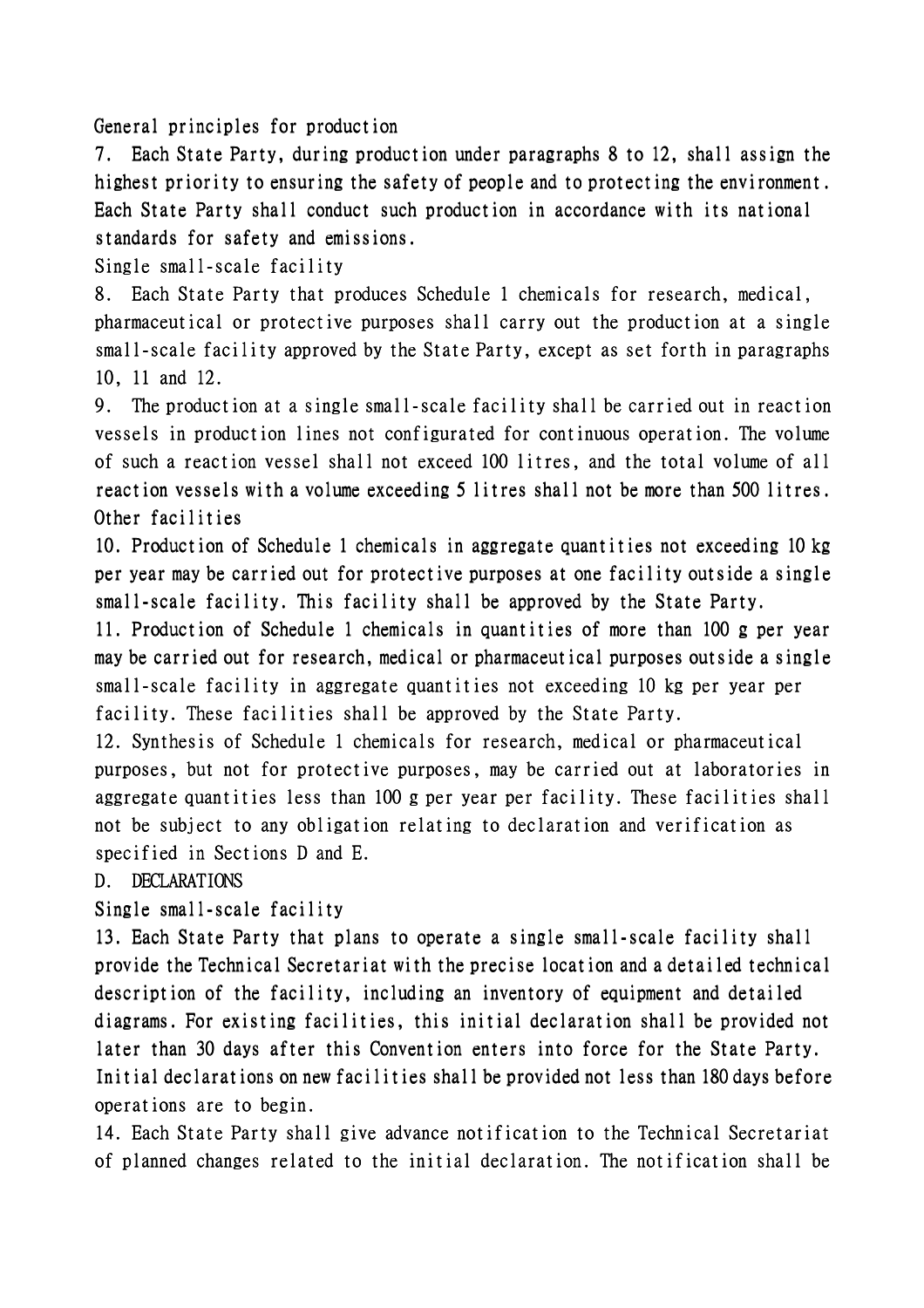submitted not less than 180 days before the changes are to take place.

15. A State Party producing Schedule 1 chemicals at a single small-scale facility shall make a detailed annual declaration regarding the activities of the facility for the previous year. The declaration shall be submitted not later than 90 days after the end of that year and shall include:

(a) Identification of the facility;

(b) For each Schedule 1 chemical produced, acquired, consumed or stored at the facility, the following information:

(i) The chemical name, structural formula and Chemical Abstracts Service registry number, if assigned;

(ii)The methods employed and quantity produced;

(iii) The name and quantity of precursors listed in Schedules 1, 2, or 3 used for production of Schedule 1 chemicals;

 $(iv)$ The quantity consumed at the facility and the purpose(s) of the consumption;

(v) The quantity received from or shipped to other facilities in the State Party. For each shipment the quantity, recipient and purpose should be included;

(vi)The maximum quantity stored at any time during the year; and

(vii) The quantity stored at the end of the year; and

(c) Information on any changes at the facility during the year compared to previously submitted detailed technical descriptions of the facility including inventories of equipment and detailed diagrams.

16. Each State Party producing Schedule 1 chemicals at a single small-scale facility shall make a detailed annual declaration regarding the projected activities and the anticipated production at the facility for the coming year. The declaration shall be submitted not less than 90 days before the beginning of that year and shall include: (a) Identification of the facility;

(b) For each Schedule 1 chemical anticipated to be produced, consumed or stored at the facility, the following information:

(i) The chemical name, structural formula and Chemical Abstracts Service registry number, if assigned;

 $(i)$ The quantity anticipated to be produced and the purpose of the production; and

(c) Information on any anticipated changes at the facility during the year compared to previously submitted detailed technical descriptions of the facility including inventories of equipment and detailed diagrams.

Other facilities referred to in paragraphs 10 and 11

17. For each facility, a State Party shall provide the Technical Secretariat with the name, location and a detailed technical description of the facility or its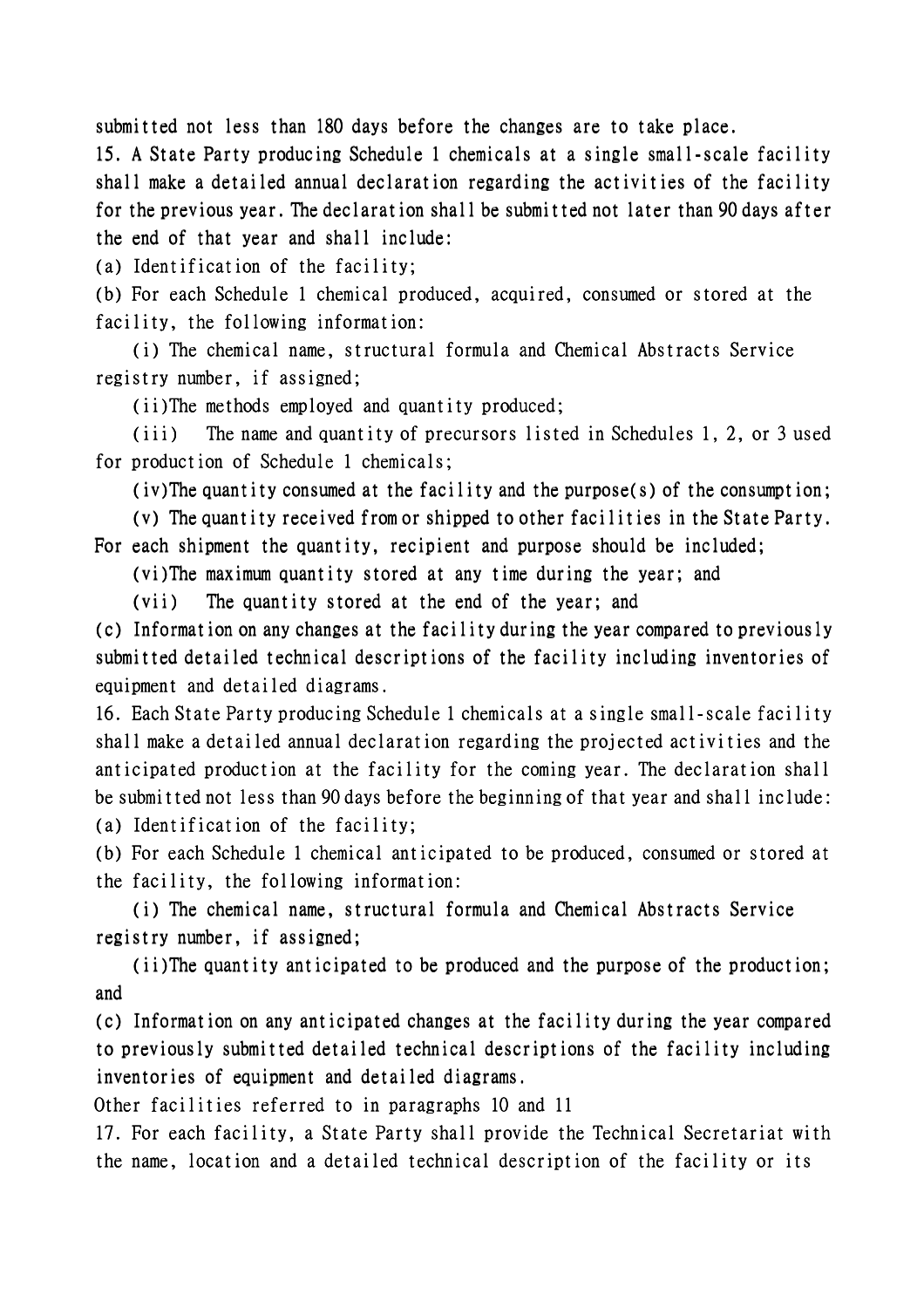relevant part(s) as requested by the Technical Secretariat. The facility producing Schedule 1 chemicals for protective purposes shall be specifically identified. For existing facilities, this initial declaration shall be provided not later than 30 days after this Convention enters into force for the State Party. Initial declarations on new facilities shall be provided not less than 180 days before operations are to begin.

18. Each State Party shall give advance notification to the Technical Secretariat of planned changes related to the initial declaration. The notification shall be submitted not less than 180 days before the changes are to take place.

19. Each State Party shall, for each facility, make a detailed annual declaration regarding the activities of the facility for the previous year. The declaration shall be submitted not later than 90 days after the end of that year and shall include: (a) Identification of the facility;

(b) For each Schedule 1 chemical the following information:

(i) The chemical name, structural formula and Chemical Abstracts Service registry number, if assigned;

 $(i)$ The quantity produced and, in case of production for protective purposes, methods employed;

(iii) The name and quantity of precursors listed in Schedules 1, 2, or 3, used for production of Schedule 1 chemicals;

 $(iv)$ The quantity consumed at the facility and the purpose of the consumption;

(v) The quantity transferred to other facilities within the State Party. For each transfer the quantity, recipient and purpose should be included;

(vi)The maximum quantity stored at any time during the year; and

(vii) The quantity stored at the end of the year; and

(c) Information on any changes at the facility or its relevant parts during the year compared to previously submitted detailed technical description of the facility. 20. Each State Party shall, for each facility, make a detailed annual declaration regarding the projected activities and the anticipated production at the facility for the coming year. The declaration shall be submitted not less than 90 days before the beginning of that year and shall include:

(a) Identification of the facility;

(b) For each Schedule 1 chemical the following information:

(i) The chemical name, structural formula and Chemical Abstracts Service registry number, if assigned; and

 $(i)$ The quantity anticipated to be produced, the time periods when the production is anticipated to take place and the purposes of the production; and (c) Information on any anticipated changes at the facility or its relevant parts,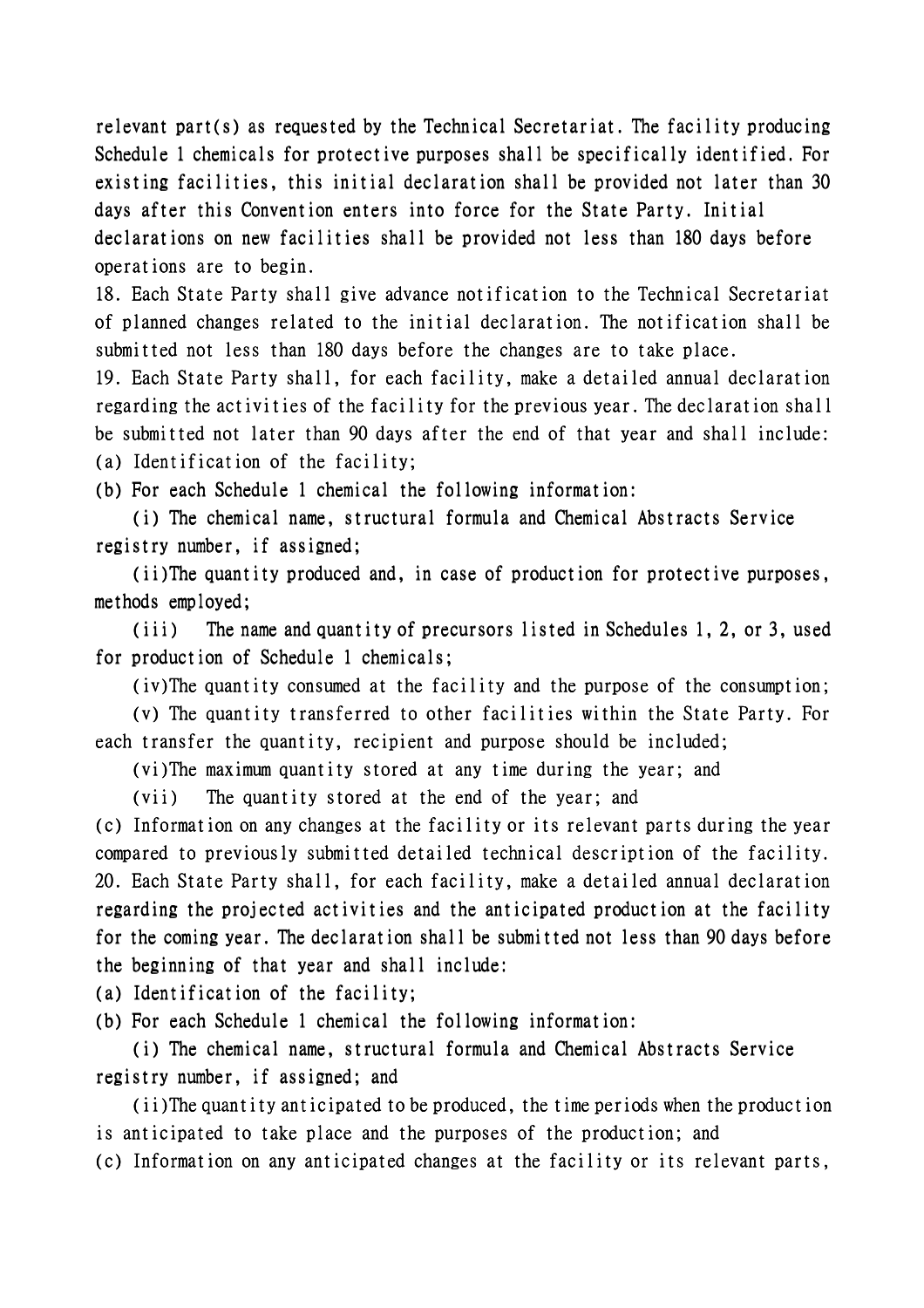during the year compared to previously submitted detailed technical descriptions of the facility.

# E. VERIFICATION

Single small-scale facility

21. The aim of verification activities at the single small-scale facility shall be to verify that the quantities of Schedule 1 chemicals produced are correctly declared and, in particular, that their aggregate amount does not exceed 1 tonne. 22. The facility shall be subject to systematic verification through on-site

inspection and monitoring with on-site instruments.

23. The number, intensity, duration, timing and mode of inspections for a particular facility shall be based on the risk to the object and purpose of this Convention posed by the relevant chemicals, the characteristics of the facility and the nature of the activities carried out there. Appropriate guidelines shall be considered and approved by the Conference pursuant to Article VIII, paragraph 21(i).

24. The purpose of the initial inspection shall be to verify information provided concerning the facility, including verification of the limits on reaction vessels set forth in paragraph 9.

25. Not later than 180 days after this Convention enters into force for a State Party, it shall conclude a facility agreement, based on a model agreement, with the Organization, covering detailed inspection procedures for the facility.

26. Each State Party planning to establish a single small-scale facility after this Convention enters into force for it shall conclude a facility agreement, based on a model agreement, with the Organization, covering detailed inspection procedures for the facility before it begins operation or is used.

27. A model for agreements shall be considered and approved by the Conference pursuant to Article VIII, paragraph 21(i).

Other facilities referred to in paragraphs 10 and 11

28. The aim of verification activities at any facility referred to in paragraphs 10 and 11 shall be to verify that:

(a) The facility is not used to produce any Schedule 1 chemical, except for the declared chemicals;

(b) The quantities of Schedule 1 chemicals produced, processed or consumed are correctly declared and consistent with needs for the declared purpose; and

(c) The Schedule 1 chemical is not diverted or used for other purposes.

29. The facility shall be subject to systematic verification through on-site inspection and monitoring with on-site instruments.

30. The number, intensity, duration, timing and mode of inspections for a particular facility shall be based on the risk to the object and purpose of this Convention posed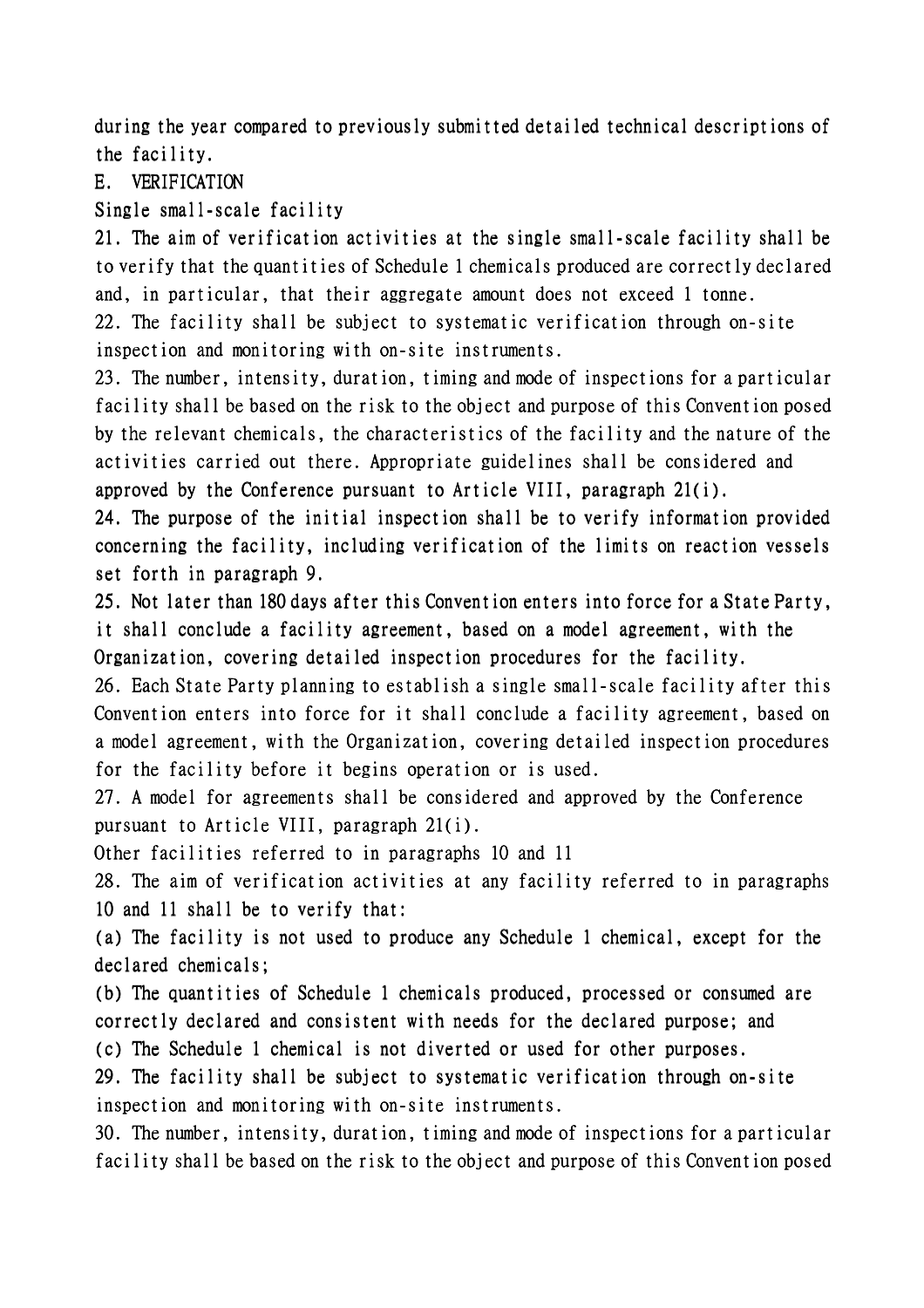by the quantities of chemicals produced, the characteristics of the facility and the nature of the activities carried out there. Appropriate guidelines shall be considered and approved by the Conference pursuant to Article VIII, paragraph 21(i). 31. Not later than 180 days after this Convention enters into force for a State Party, it shall conclude facility agreements with the Organization, based on a model agreement covering detailed inspection procedures for each facility.

32. Each State Party planning to establish such a facility after entry into force of this Convention shall conclude a facility agreement with the Organization before the facility begins operation or is used.

PART VII

ACTIVITIES NOT PROHIBITED UNDER THIS CONVENTION

IN ACCORDANCE WITH ARTICLE VI

REGIME FOR SCHEDULE 2 CHEMICALS AND FACILITIES

RELATED TO SUCH CHEMICALS

# A. DECLARATIONS

Declarations of aggregate national data

1. The initial and annual declarations to be provided by each State Party pursuant to Article VI, paragraphs 7 and 8, shall include aggregate national data for the previous calendar year on the quantities produced, processed, consumed, imported and exported of each Schedule 2 chemical, as well as a quantitative specification of import and export for each country involved.

2. Each State Party shall submit:

(a) Initial declarations pursuant to paragraph 1 not later than 30 days after this Convention enters into force for it; and, starting in the following calendar year, (b) Annual declarations not later than 90 days after the end of the previous calendar year.

Declarations of plant sites producing, processing or consuming Schedule 2 chemicals 3. Initial and annual declarations are required for all plant sites that comprise one or more plant(s) which produced, processed or consumed during any of the previous three calendar years or is anticipated to produce, process or consume in the next calendar year more than:

(a) 1 kg of a chemical designated "\*" in Schedule 2, part A;

(b) 100 kg of any other chemical listed in Schedule 2, part A; or

 $(c)$  1 tonne of a chemical listed in Schedule 2, part B.

4. Each State Party shall submit:

(a) Initial declarations pursuant to paragraph 3 not later than 30 days after this Convention enters into force for it; and, starting in the following calendar year; (b) Annual declarations on past activities not later than 90 days after the end of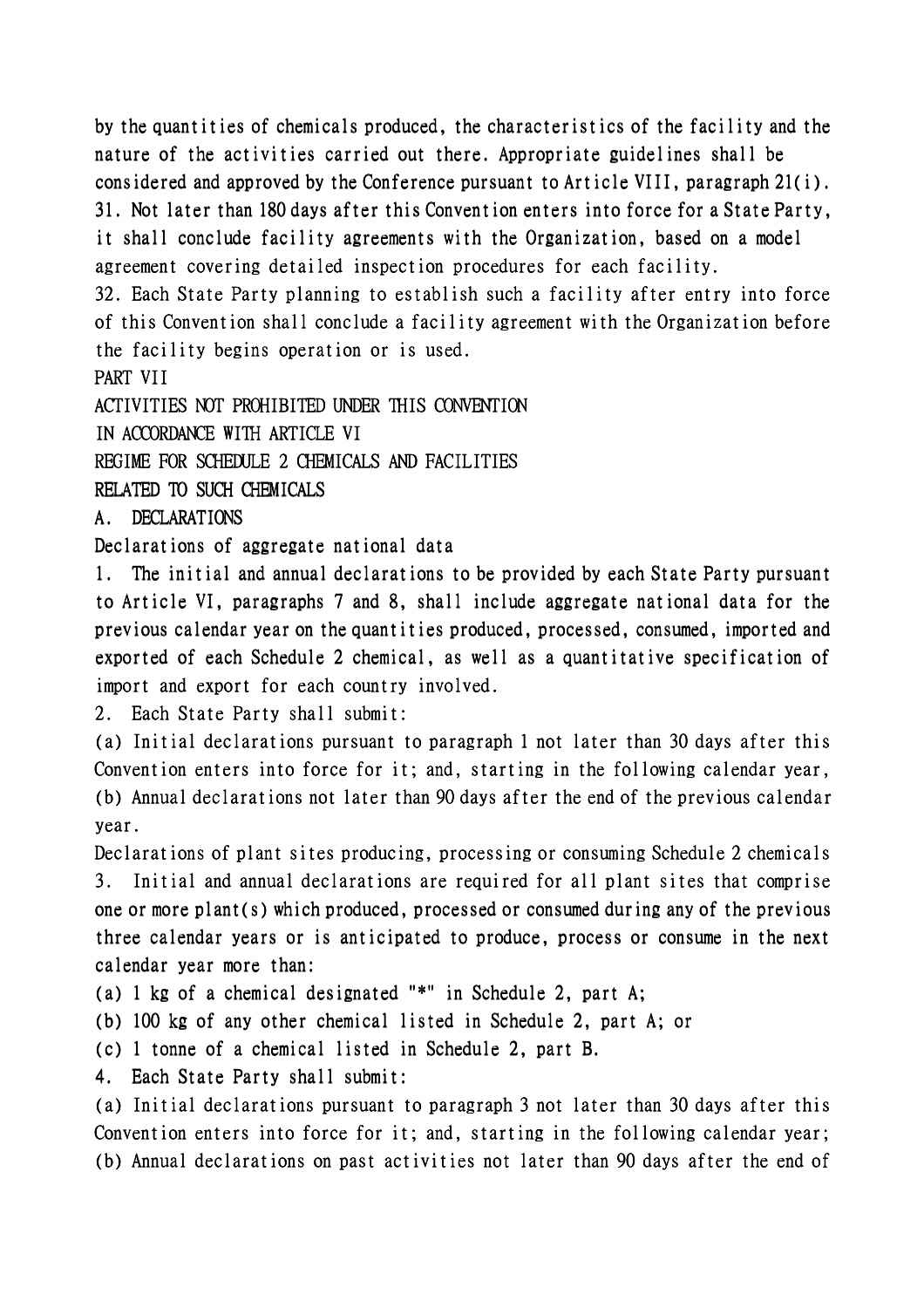the previous calendar year;

(c) Annual declarations on anticipated activities not later than 60 days before the beginning of the following calendar year. Any such activity additionally planned after the annual declaration has been submitted shall be declared not later than five days before this activity begins.

5. Declarations pursuant to paragraph 3 are generally not required for mixtures containing a low concentration of a Schedule 2 chemical. They are only required, in accordance with guidelines, in cases where the ease of recovery from the mixture of the Schedule 2 chemical and its total weight are deemed to pose a risk to the object and purpose of this Convention. These guidelines shall be considered and approved by the Conference pursuant to Article VIII, paragraph 21(i).

6. Declarations of a plant site pursuant to paragraph 3 shall include:

(a) The name of the plant site and the name of the owner, company, or enterprise operating it;

(b) Its precise location including the address; and

(c) The number of plants within the plant site which are declared pursuant to Part VIII of this Annex.

7. Declarations of a plant site pursuant to paragraph 3 shall also include, for each plant which is located within the plant site and which falls under the specifications set forth in paragraph 3, the following information:

(a) The name of the plant and the name of the owner, company, or enterprise operating it;

(b) Its precise location within the plant site including the specific building or structure number, if any;

(c) Its main activities;

(d) Whether the plant:

(i) Produces, processes, or consumes the declared Schedule 2 chemical(s);

 $(i)$ Is dedicated to such activities or multi-purpose; and

(iii) Performs other activities with regard to the declared Schedule 2 chemical(s), including a specification of that other activity (e.g. storage); and (e) The production capacity of the plant for each declared Schedule 2 chemical. 8. Declarations of a plant site pursuant to paragraph 3 shall also include the following information on each Schedule 2 chemical above the declaration threshold: (a) The chemical name, common or trade name used by the facility, structural formula,

and Chemical Abstracts Service registry number, if assigned;

(b) In the case of the initial declaration: the total amount produced, processed, consumed, imported and exported by the plant site in each of the three previous calendar years;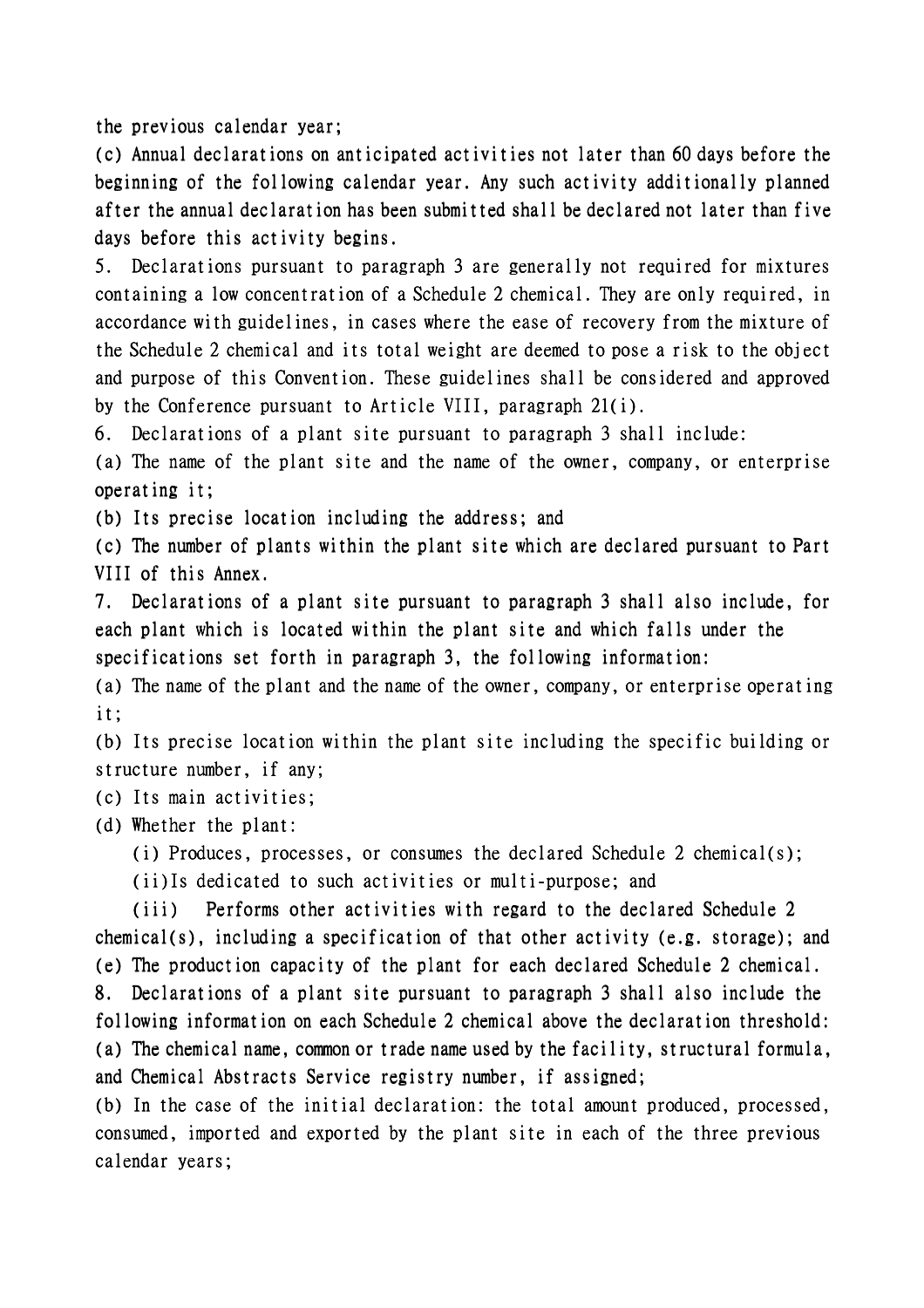$(c)$  In the case of the annual declaration on past activities: the total amount produced, processed, consumed, imported and exported by the plant site in the previous calendar year;

(d) In the case of the annual declaration on anticipated activities: the total amount anticipated to be produced, processed or consumed by the plant site in the following calendar year, including the anticipated time periods for production, processing or consumption; and

(e) The purposes for which the chemical was or will be produced, processed or consumed:

(i) Processing and consumption on site with a specification of the product types;

 $(i)$ Sale or transfer within the territory or to any other place under the jurisdiction or control of the State Party, with a specification whether to other industry, trader or other destination and, if possible, of final product types;

 $(iii)$  Direct export, with a specification of the States involved; or

 $(iv)$ Other, including a specification of these other purposes.

Declarations on past production of Schedule 2 chemicals for chemical weapons purposes 9. Each State Party shall, not later than 30 days after this Convention enters into force for it, declare all plant sites comprising plants that produced at any time since 1 January 1946 a Schedule 2 chemical for chemical weapons purposes.

10. Declarations of a plant site pursuant to paragraph 9 shall include:

(a) The name of the plant site and the name of the owner, company, or enterprise operating it;

(b) Its precise location including the address;

(c) For each plant which is located within the plant site, and which falls under the specifications set forth in paragraph 9, the same information as required under paragraph 7, subparagraphs (a) to (e); and

(d) For each Schedule 2 chemical produced for chemical weapons purposes:

 $(i)$  The chemical name, common or trade name used by the plant site for chemical weapons production purposes, structural formula, and Chemical Abstracts Service registry number, if assigned;

 $(i)$ The dates when the chemical was produced and the quantity produced; and

(iii) The location to which the chemical was delivered and the final product produced there, if known.

Information to States Parties

11. A list of plant sites declared under this Section together with the information provided under paragraphs 6,  $7(a)$ ,  $7(c)$ ,  $7(d)(i)$ ,  $7(d)(iii)$ ,  $8(a)$  and 10 shall be transmitted by the Technical Secretariat to States Parties upon request.

B. VERIFICATION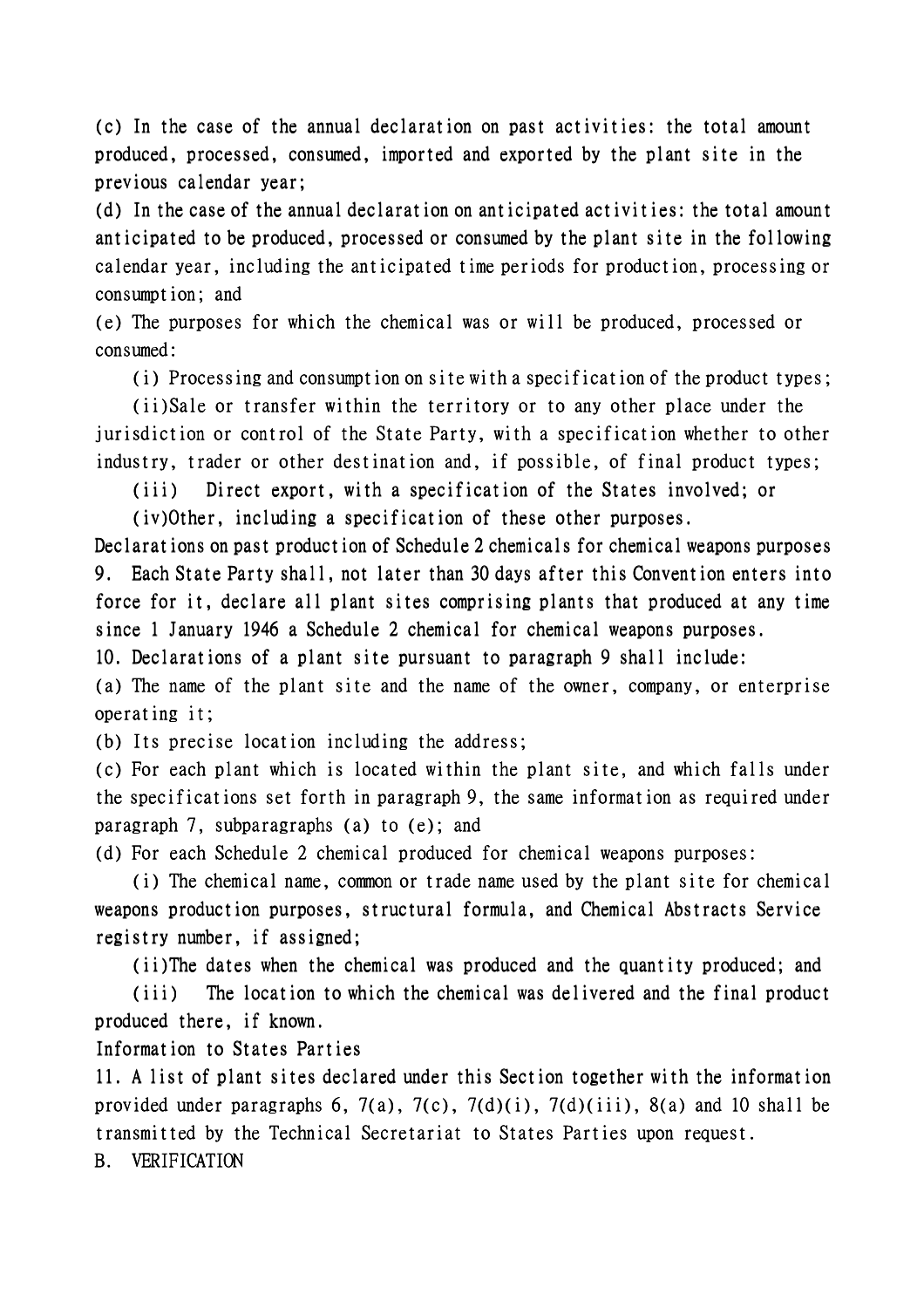General

12. Verification provided for in Article VI, paragraph 4, shall be carried out through on-site inspection at those of the declared plant sites that comprise one or more plants which produced, processed or consumed during any of the previous three calendar years or are anticipated to produce, process or consume in the next calendar year more than:

(a) 10 kg of a chemical designated "\*" in Schedule 2, part A;

(b) 1 tonne of any other chemical listed in Schedule 2, part A; or

(c) 10 tonnes of a chemical listed in Schedule 2, part B.

13. The programme and budget of the Organization to be adopted by the Conference pursuant to Article VIII, paragraph 21(a) shall contain, as a separate item, a programme and budget for verification under this Section. In the allocation of resources made available for verification under Article VI, the Technical Secretariat shall, during the first three years after the entry into force of this Convention, give priority to the initial inspections of plant sites declared under Section A. The allocation shall thereafter be reviewed on the basis of the experience gained.

14. The Technical Secretariat shall conduct initial inspections and subsequent inspections in accordance with paragraphs 15 to 22.

Inspection aims

15. The general aim of inspections shall be to verify that activities are in accordance with obligations under this Convention and consistent with the information to be provided in declarations. Particular aims of inspections at plant sites declared under Section A shall include verification of:

(a) The absence of any Schedule 1 chemical, especially its production, except if in accordance with Part VI of this Annex;

(b) Consistency with declarations of levels of production, processing or consumption of Schedule 2 chemicals; and

(c) Non-diversion of Schedule 2 chemicals for activities prohibited under this Convention.

Initial inspections

16. Each plant site to be inspected pursuant to paragraph 12 shall receive an initial inspection as soon as possible but preferably not later than three years after entry into force of this Convention. Plant sites declared after this period shall receive an initial inspection not later than one year after production, processing or consumption is first declared. Selection of plant sites for initial inspections shall be made by the Technical Secretariat in such a way as to preclude the prediction of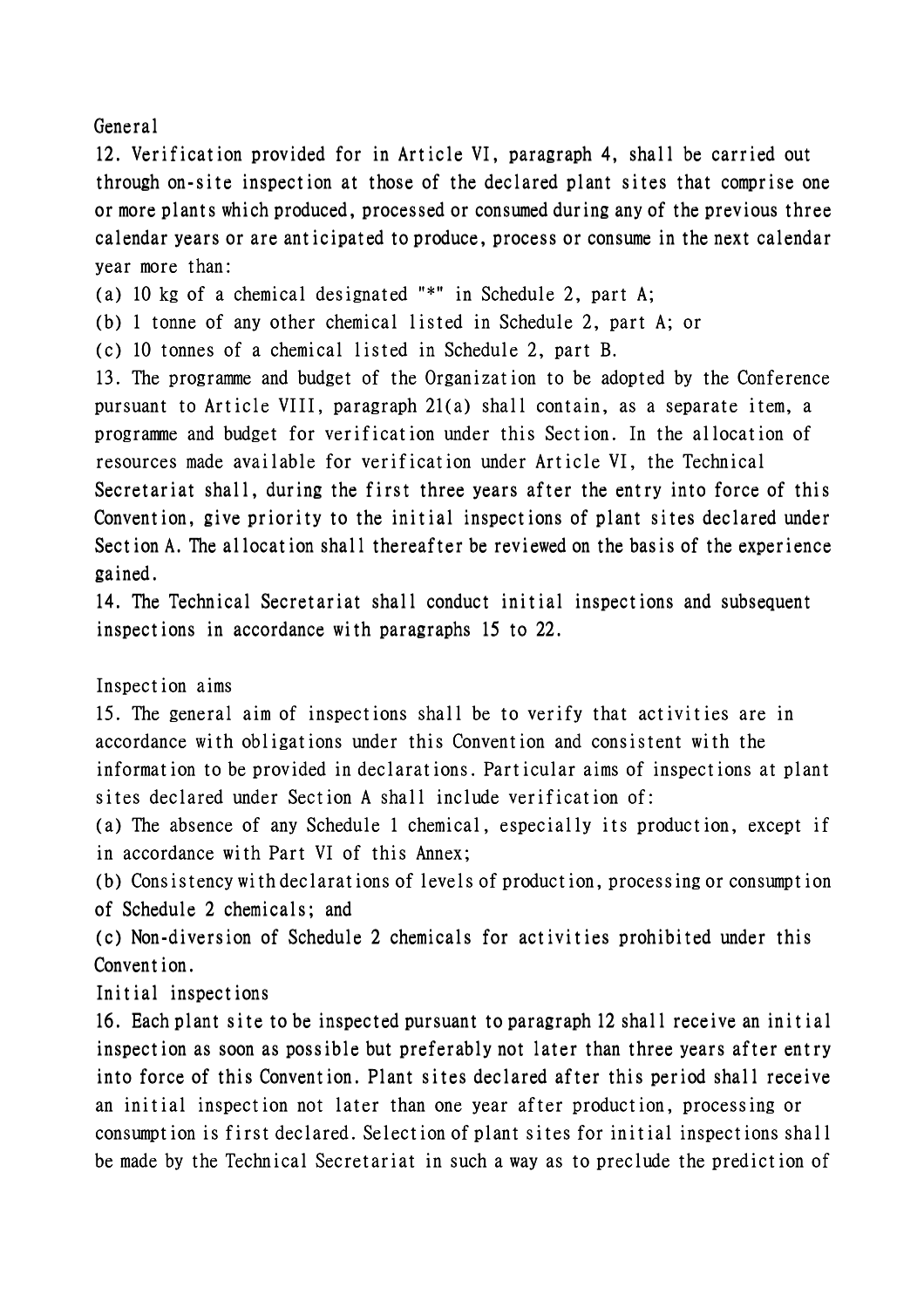precisely when the plant site is to be inspected.

17. During the initial inspection, a draft facility agreement for the plant site shall be prepared unless the inspected State Party and the Technical Secretariat agree that it is not needed.

18. With regard to frequency and intensity of subsequent inspections, inspectors shall during the initial inspection assess the risk to the object and purpose of this Convention posed by the relevant chemicals, the characteristics of the plant site and the nature of the activities carried out there, taking into account, inter alia, the following criteria:

(a) The toxicity of the scheduled chemicals and of the end-products produced with it, if any;

(b) The quantity of the scheduled chemicals typically stored at the inspected site;

(c) The quantity of feedstock chemicals for the scheduled chemicals typically stored (c) quantity feedstock chemicals typically stored at the inspected site;

(d) The production capacity of the Schedule 2 plants; and

(e) The capability and convertibility for initiating production, storage and filling of toxic chemicals at the inspected site.

Inspections

19. Having received the initial inspection, each plant site to be inspected pursuant to paragraph 12 shall be subject to subsequent inspections.

20. In selecting particular plant sites for inspection and in deciding on the frequency and intensity of inspections, the Technical Secretariat shall give due consideration to the risk to the object and purpose of this Convention posed by the relevant chemical, the characteristics of the plant site and the nature of the activities carried out there, taking into account the respective facility agreement as well as the results of the initial inspections and subsequent inspections.

21. The Technical Secretariat shall choose a particular plant site to be inspected in such a way as to preclude the prediction of exactly when it will be inspected. 22. No plant site shall receive more than two inspections per calendar year under the provisions of this Section. This, however, shall not limit inspections pursuant to Article IX.

Inspection procedures

23. In addition to agreed guidelines, other relevant provisions of this Annex and the Confidentiality Annex, paragraphs 24 to 30 below shall apply.

24. A facility agreement for the declared plant site shall be concluded not later than 90 days after completion of the initial inspection between the inspected State Party and the Organization unless the inspected State Party and the Technical Secretariat agree that it is not needed. It shall be based on a model agreement and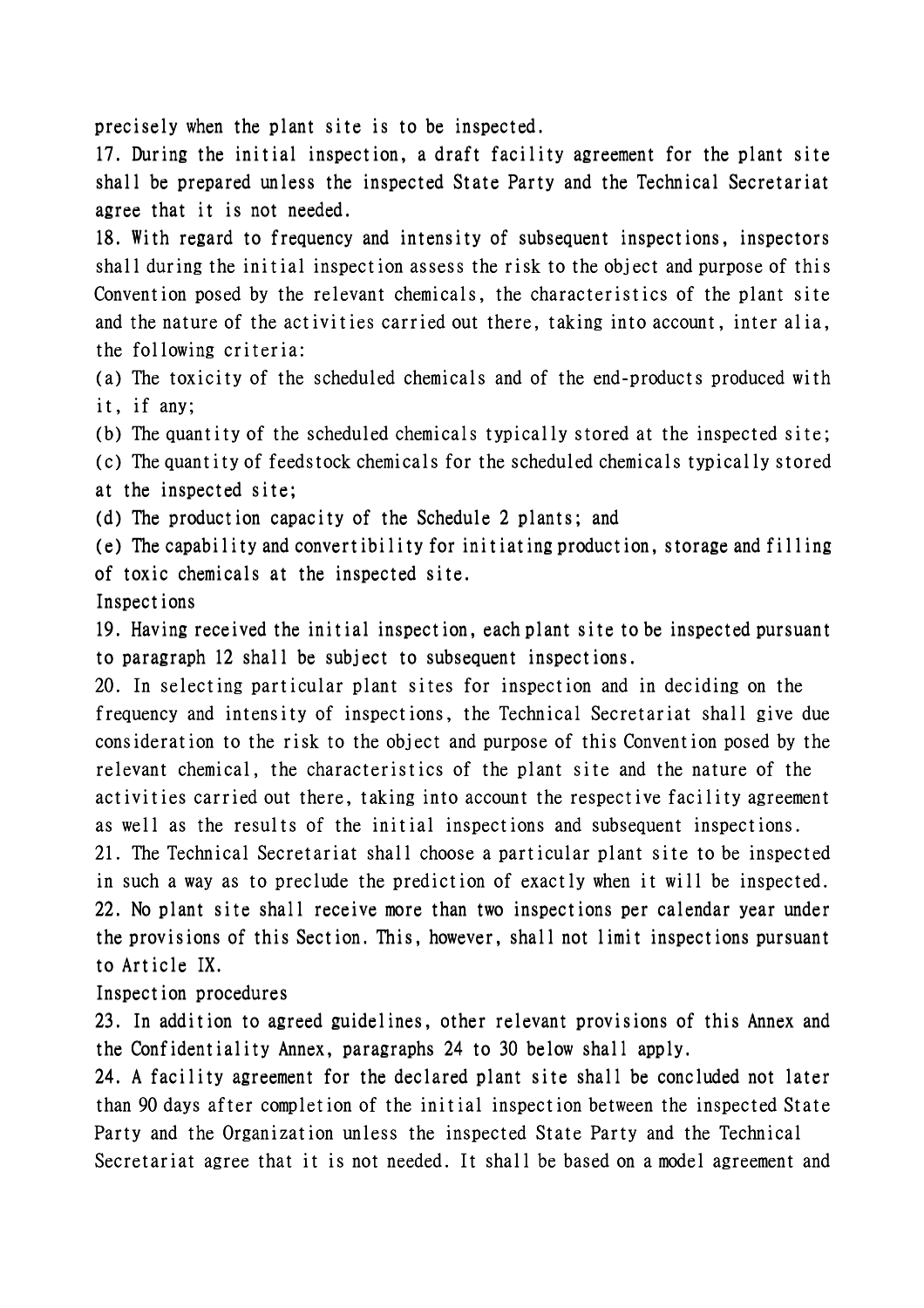govern the conduct of inspections at the declared plant site. The agreement shall specify the frequency and intensity of inspections as well as detailed inspection procedures, consistent with paragraphs 25 to 29.

25. The focus of the inspection shall be the declared Schedule 2 plant(s) within the declared plant site. If the inspection team requests access to other parts of the plant site, access to these areas shall be granted in accordance with the obligation to provide clarification pursuant to Part II, paragraph 51, of this Annex and in accordance with the facility agreement, or, in the absence of a facility

agreement, in accordance with the rules of managed access as specified in Part X, Section C, of this Annex.

26. Access to records shall be provided, as appropriate, to provide assurance that there has been no diversion of the declared chemical and that production has been consistent with declarations.

27. Sampling and analysis shall be undertaken to check for the absence of undeclared scheduled chemicals.

28. Areas to be inspected may include:

(a) Areas where feed chemicals (reactants) are delivered or stored;

(b) Areas where manipulative processes are performed upon the reactants prior to addition to the reaction vessels;

(c) Feed lines as appropriate from the areas referred to in subparagraph (a) or subparagraph (b) to the reaction vessels together with any associated valves, flow meters, etc.;

(d) The external aspect of the reaction vessels and ancillary equipment;

(e) Lines from the reaction vessels leading to long- or short-term storage or to equipment further processing the declared Schedule 2 chemicals;

(f) Control equipment associated with any of the items under subparagraphs (a) to (e);

 $(g)$  Equipment and areas for waste and effluent handling;

(h) Equipment and areas for disposition of chemicals not up to specification.

29. The period of inspection shall not last more than 96 hours; however, extensions may be agreed between the inspection team and the inspected State Party. Notification of inspection

30. A State Party shall be notified by the Technical Secretariat of the inspection not less than 48 hours before the arrival of the inspection team at the plant site to be inspected.

C. TRANSFERS TO STATES NOT PARTY TO THIS CONVENTION

31. Schedule 2 chemicals shall only be transferred to or received from States Parties. This obligation shall take effect three years after entry into force of this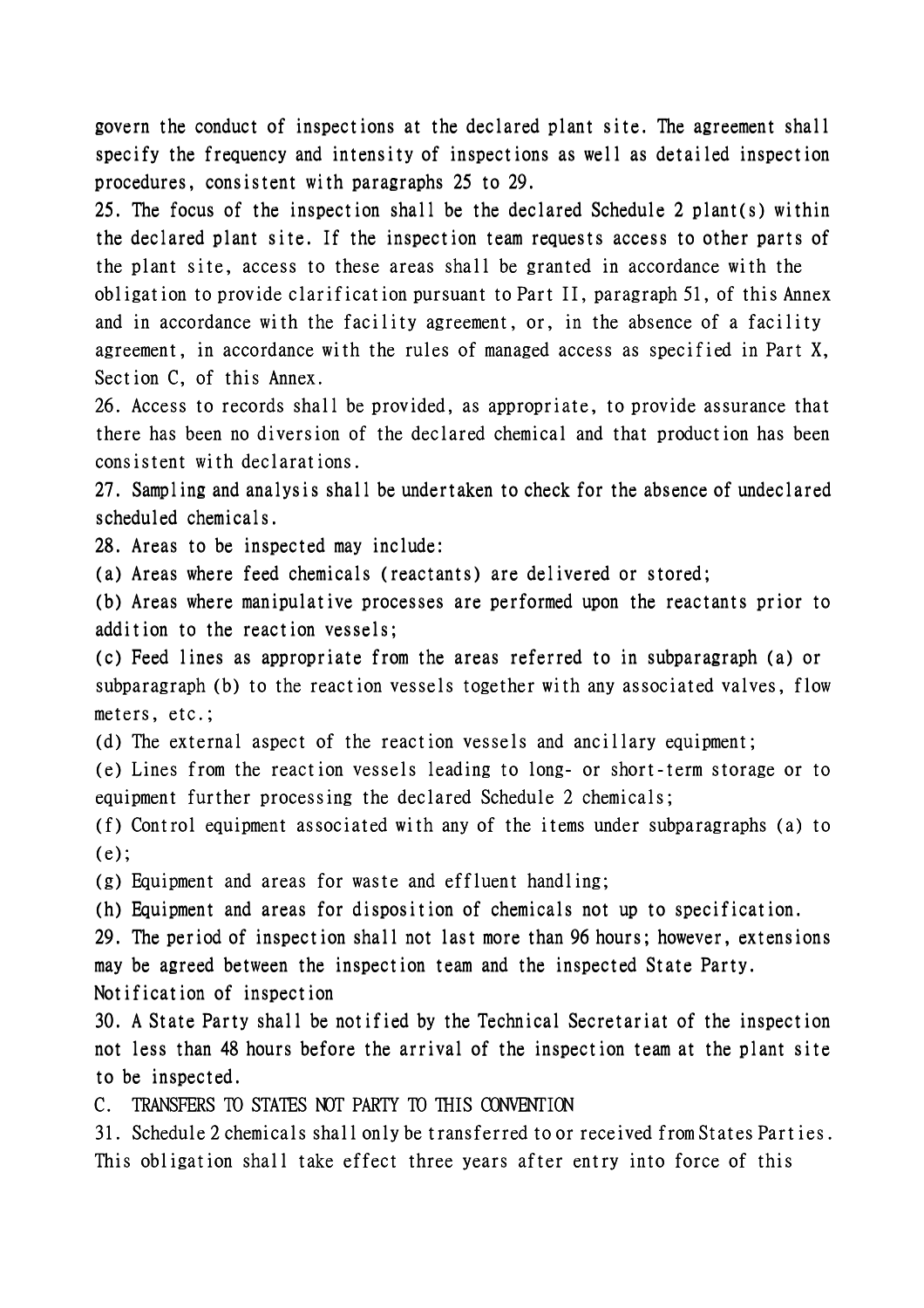Convention.

32. During this interim three-year period, each State Party shall require an end-use certificate, as specified below, for transfers of Schedule 2 chemicals to States not Party to this Convention. For such transfers, each State Party shall adopt the necessary measures to ensure that the transferred chemicals shall only be used for purposes not prohibited under this Convention. Inter alia, the State Party shall require from the recipient State a certificate stating, in relation to the transferred chemicals:

(a) That they will only be used for purposes not prohibited under this Convention;

(b) That they will not be re-transferred;

(c) Their types and quantities; (c)

(d) Their end-use $(s)$ ; and

(e) The name(s) and address(es) of the end-user(s).

PART VIII

ACTIVITIES NOT PROHIBITED UNDER THIS CONVENTION

IN ACCORDANCE WITH ARTICLE VI

REGIME FOR SCHEDULE 3 CHEMICALS AND FACILITIES

RELATED TO SUCH CHEMICALS

A. DECLARATIONS

Declarations of aggregate national data

1. The initial and annual declarations to be provided by a State Party pursuant to Article VI, paragraphs 7 and 8, shall include aggregate national data for the previous calendar year on the quantities produced, imported and exported of each Schedule 3 chemical, as well as a quantitative specification of import and export for each country involved.

2. Each State Party shall submit:

(a) Initial declarations pursuant to paragraph 1 not later than 30 days after this Convention enters into force for it; and, starting in the following calendar year, (b) Annual declarations not later than 90 days after the end of the previous calendar year.

Declarations of plant sites producing Schedule 3 chemicals

3. Initial and annual declarations are required for all plant sites that comprise one or more plants which produced during the previous calendar year or are anticipated to produce in the next calendar year more than 30 tonnes of a Schedule 3 chemical. 4. Each State Party shall submit:

(a) Initial declarations pursuant to paragraph 3 not later than 30 days after this Convention enters into force for it; and, starting in the following calendar year; (b) Annual declarations on past activities not later than 90 days after the end of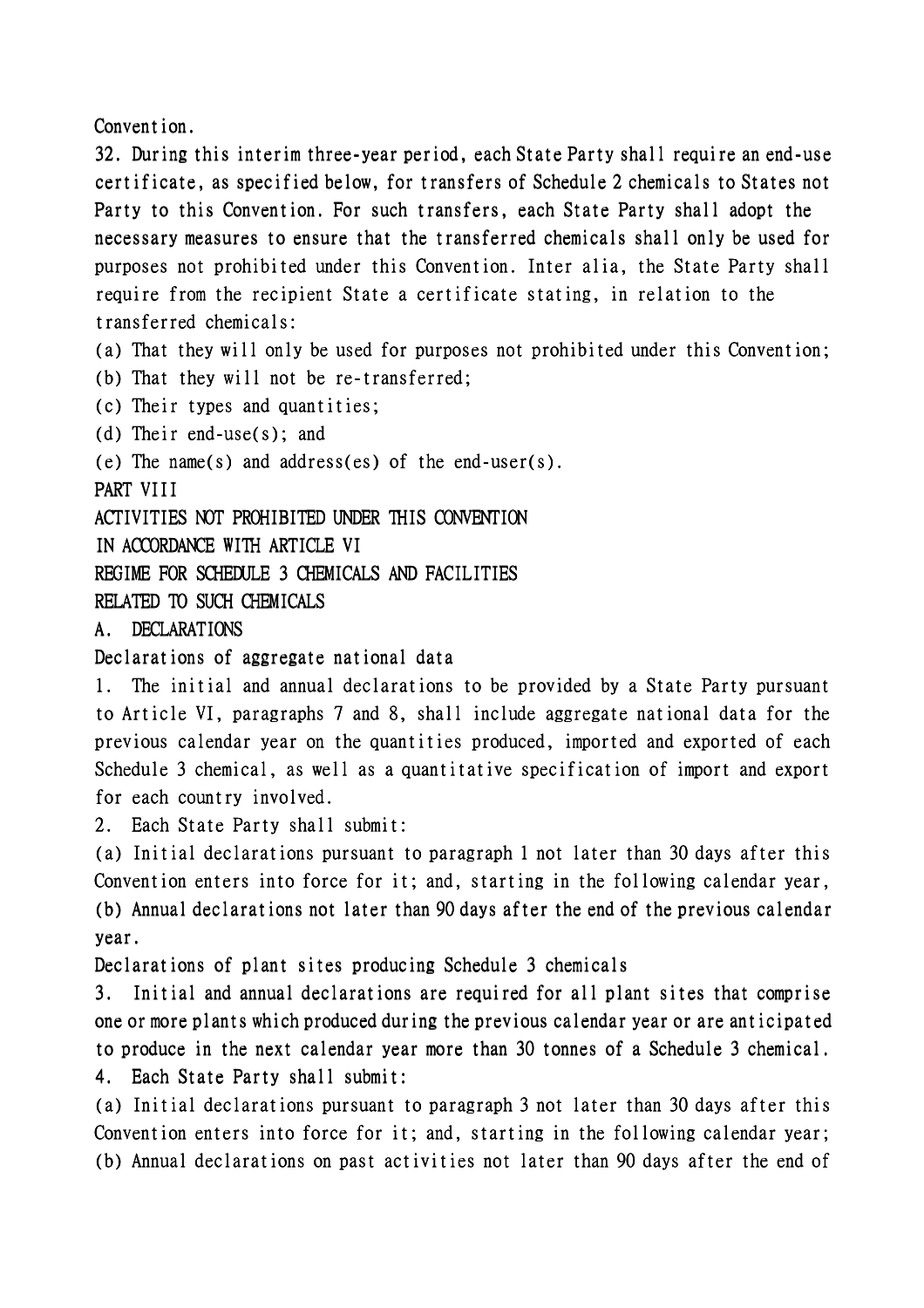the previous calendar year;

(c) Annual declarations on anticipated activities not later than 60 days before the beginning of the following calendar year. Any such activity additionally planned after the annual declaration has been submitted shall be declared not later than five days before this activity begins.

5. Declarations pursuant to paragraph 3 are generally not required for mixtures containing a low concentration of a Schedule 3 chemical. They are only required, in accordance with guidelines, in such cases where the ease of recovery from the mixture of the Schedule 3 chemical and its total weight are deemed to pose a risk to the object and purpose of this Convention. These guidelines shall be considered and approved by the Conference pursuant to Article VIII, paragraph 21(i).

6. Declarations of a plant site pursuant to paragraph 3 shall include:

(a) The name of the plant site and the name of the owner, company, or enterprise operating it;

(b) Its precise location including the address; and

(c) The number of plants within the plant site which are declared pursuant to Part VII of this Annex.

7. Declarations of a plant site pursuant to paragraph 3 shall also include, for each plant which is located within the plant site and which falls under the specifications set forth in paragraph 3, the following information:

(a) The name of the plant and the name of the owner, company, or enterprise operating it;

(b) Its precise location within the plant site, including the specific building or structure number, if any;

(c) Its main activities.

8. Declarations of a plant site pursuant to paragraph 3 shall also include the following information on each Schedule 3 chemical above the declaration threshold: (a) The chemical name, common or trade name used by the facility, structural formula, and Chemical Abstracts Service registry number, if assigned;

(b) The approximate amount of production of the chemical in the previous calendar year, or, in case of declarations on anticipated activities, anticipated for the next calendar year, expressed in the ranges: 30 to 200 tonnes, 200 to 1,000 tonnes, 1,000 to 10,000 tonnes, 10,000 to 100,000 tonnes, and above 100,000 tonnes; and

 $(c)$  The purposes for which the chemical was or will be produced.

Declarations on past production of Schedule 3 chemicals for chemical weapons purposes 9. Each State Party shall, not later than 30 days after this Convention enters into force for it, declare all plant sites comprising plants that produced at any time since 1 January 1946 a Schedule 3 chemical for chemical weapons purposes.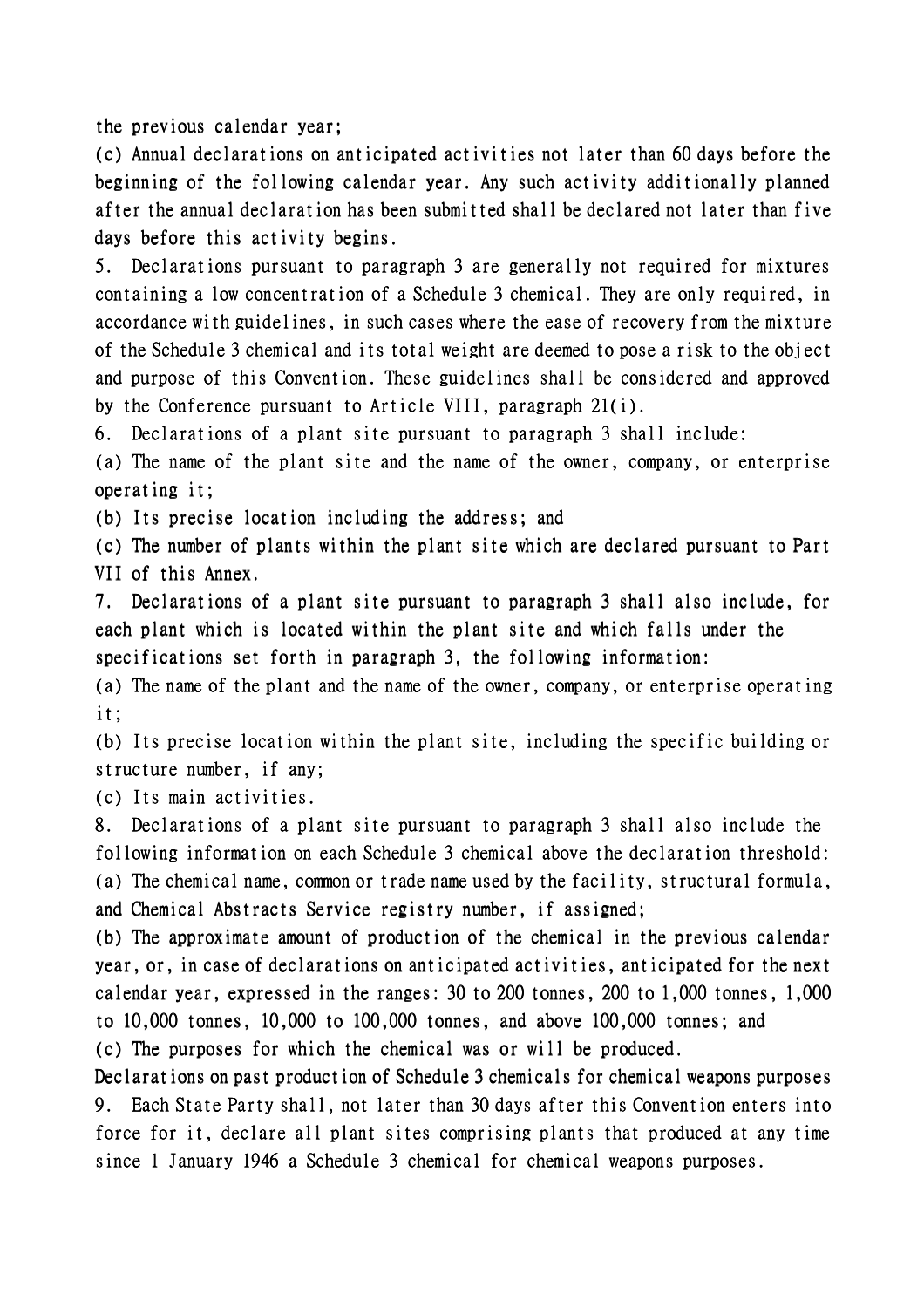10. Declarations of a plant site pursuant to paragraph 9 shall include:

(a) The name of the plant site and the name of the owner, company, or enterprise operating it;

(b) Its precise location including the address;

(c) For each plant which is located within the plant site, and which falls under the specifications set forth in paragraph 9, the same information as required under paragraph 7, subparagraphs (a) to (c); and

(d) For each Schedule 3 chemical produced for chemical weapons purposes:

(i) The chemical name, common or trade name used by the plant site for chemical weapons production purposes, structural formula, and Chemical Abstracts Service registry number, if assigned;

 $(i)$ The dates when the chemical was produced and the quantity produced; and

(iii) The location to which the chemical was delivered and the final product produced there, if known.

Information to States Parties

11. A list of plant sites declared under this Section together with the information provided under paragraphs 6, 7(a), 7(c), 8(a) and 10 shall be transmitted by the Technical Secretariat to States Parties upon request.

#### B. VERIFICATION

General

12. Verification provided for in paragraph 5 of Article VI shall be carried out through on-site inspections at those declared plant sites which produced during the previous calendar year or are anticipated to produce in the next calendar year in excess of 200 tonnes aggregate of any Schedule 3 chemical above the declaration threshold of 30 tonnes.

13. The programme and budget of the Organization to be adopted by the Conference pursuant to Article VIII, paragraph 21(a), shall contain, as a separate item, a programme and budget for verification under this Section taking into account Part VII, paragraph 13, of this Annex.

14. Under this Section, the Technical Secretariat shall randomly select plant sites for inspection through appropriate mechanisms, such as the use of specially designed computer software, on the basis of the following weighting factors:

(a) Equitable geographical distribution of inspections; and

(b) The information on the declared plant sites available to the Technical Secretariat, related to the relevant chemical, the characteristics of the plant site and the nature of the activities carried out there.

15. No plant site shall receive more than two inspections per year under the provisions of this Section. This, however, shall not limit inspections pursuant to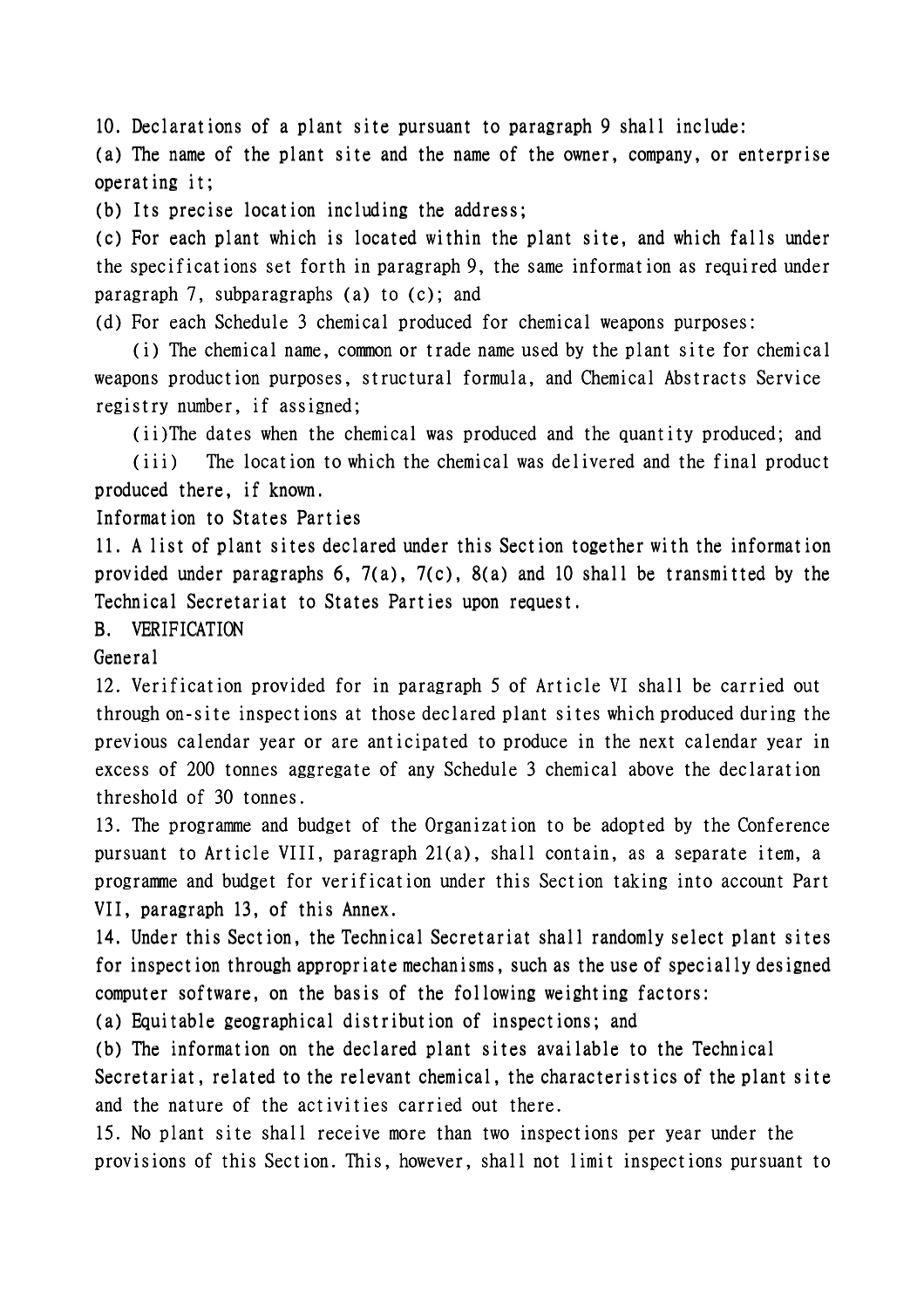Article IX.

16. In selecting plant sites for inspection under this Section, the Technical Secretariat shall observe the following limitation for the combined number of inspections to be received by a State Party per calendar year under this Part and Part IX of this Annex: the combined number of inspections shall not exceed three plus 5 per cent of the total number of plant sites declared by a State Party under both this Part and Part IX of this Annex, or 20 inspections, whichever of these two figures is lower.

Inspection aims

17. At plant sites declared under Section A, the general aim of inspections shall be to verify that activities are consistent with the information to be provided in declarations. The particular aim of inspections shall be the verification of the absence of any Schedule 1 chemical, especially its production, except if in accordance with Part VI of this Annex.

Inspection procedures

18. In addition to agreed guidelines, other relevant provisions of this Annex and the Confidentiality Annex, paragraphs 19 to 25 below shall apply.

19. There shall be no facility agreement, unless requested by the inspected State Party.

20. The focus of the inspections shall be the declared Schedule 3 plant(s) within the declared plant site. If the inspection team, in accordance with Part II, paragraph 51, of this Annex, requests access to other parts of the plant site for clarification of ambiguities, the extent of such access shall be agreed between the inspection team and the inspected State Party.

21. The inspection team may have access to records in situations in which the inspection team and the inspected State Party agree that such access will assist in achieving the objectives of the inspection.

22. Sampling and on-site analysis may be undertaken to check for the absence of undeclared scheduled chemicals. In case of unresolved ambiguities, samples may be analysed in a designated off-site laboratory, subject to the inspected State Party's agreement.

23. Areas to be inspected may include:

(a) Areas where feed chemicals (reactants) are delivered or stored;

(b) Areas where manipulative processes are performed upon the reactants prior to addition to the reaction vessel;

(c) Feed lines as appropriate from the areas referred to in subparagraph (a) or subparagraph (b) to the reaction vessel together with any associated valves, flow meters, etc.;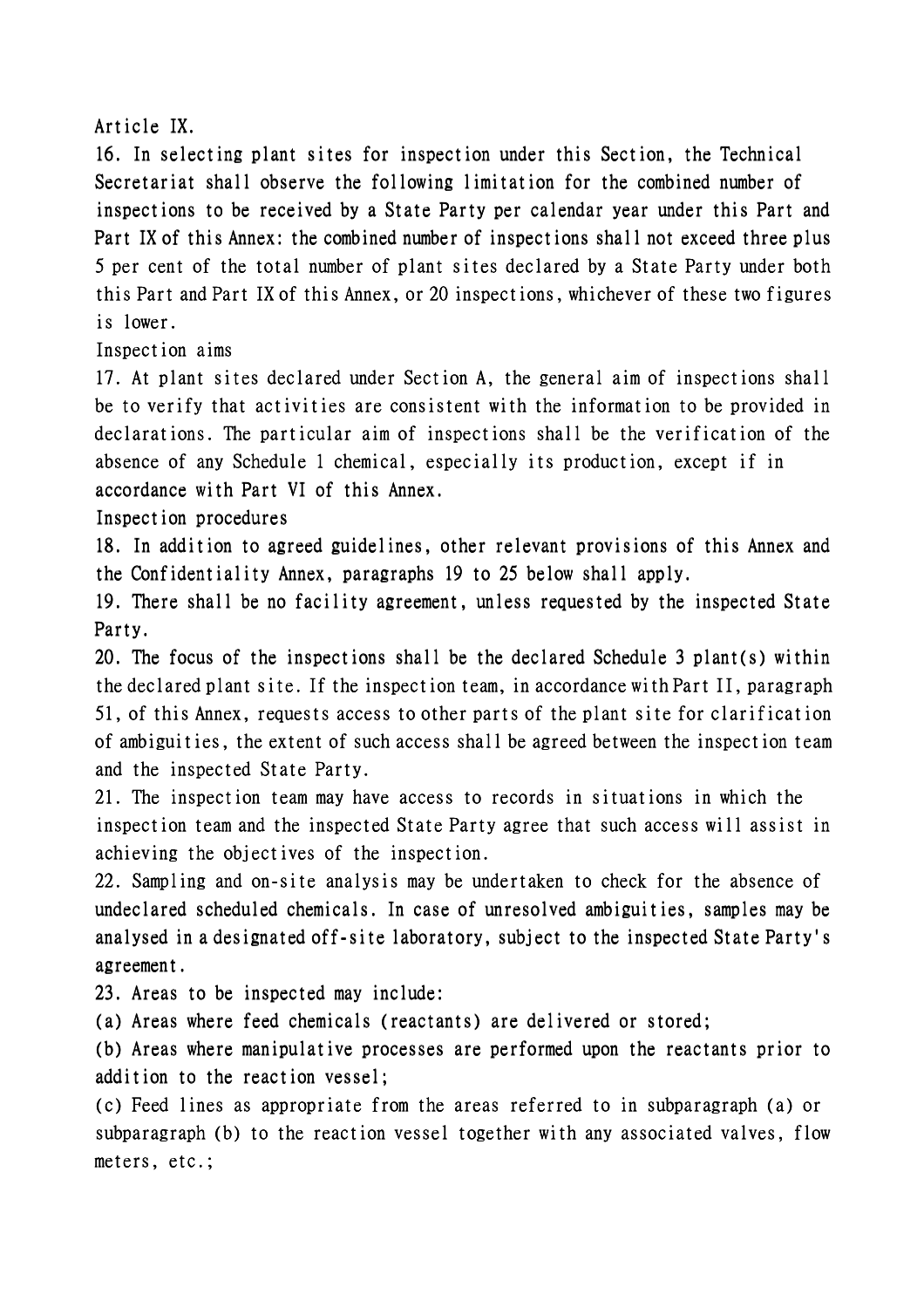(d) The external aspect of the reaction vessels and ancillary equipment;

(e) Lines from the reaction vessels leading to long- or short-term storage or to equipment further processing the declared Schedule 3 chemicals;

(f) Control equipment associated with any of the items under subparagraphs (a) to (e);

 $(g)$  Equipment and areas for waste and effluent handling;

(h) Equipment and areas for disposition of chemicals not up to specification.

24. The period of inspection shall not last more than 24 hours; however, extensions may be agreed between the inspection team and the inspected State Party. Notification of inspection

25. A State Party shall be notified by the Technical Secretariat of the inspection not less than 120 hours before the arrival of the inspection team at the plant site to be inspected.

C. TRANSFERS TO STATES NOT PARTY TO THIS CONVENTION

26. When transferring Schedule 3 chemicals to States not Party to this Convention, each State Party shall adopt the necessary measures to ensure that the transferred chemicals shall only be used for purposes not prohibited under this Convention. Inter alia, the State Party shall require from the recipient State a certificate stating, in relation to the transferred chemicals:

(a) That they will only be used for purposes not prohibited under this Convention; (b) That they will not be re-transferred;

(c) Their types and quantities; (c)

(d) Their end-use $(s)$ ; and

(e) The name(s) and address(es) of the end-user(s).

27. Five years after entry into force of this Convention, the Conference shall consider the need to establish other measures regarding transfers of Schedule 3 chemicals to States not Party to this Convention.

PART IX

ACTIVITIES NOT PROHIBITED UNDER THIS CONVENTION

IN ACCORDANCE WITH ARTICLE VI

REGIME FOR OTHER CHEMICAL PRODUCTION FACILITIES

## A. DECLARATIONS

List of other chemical production facilities

1. The initial declaration to be provided by each State Party pursuant to Article

VI, paragraph 7, shall include a list of all plant sites that:

(a) Produced by synthesis during the previous calendar year more than 200 tonnes of unscheduled discrete organic chemicals; or

(b) Comprise one or more plants which produced by synthesis during the previous (b) Comprise one plants by synthesis during the previous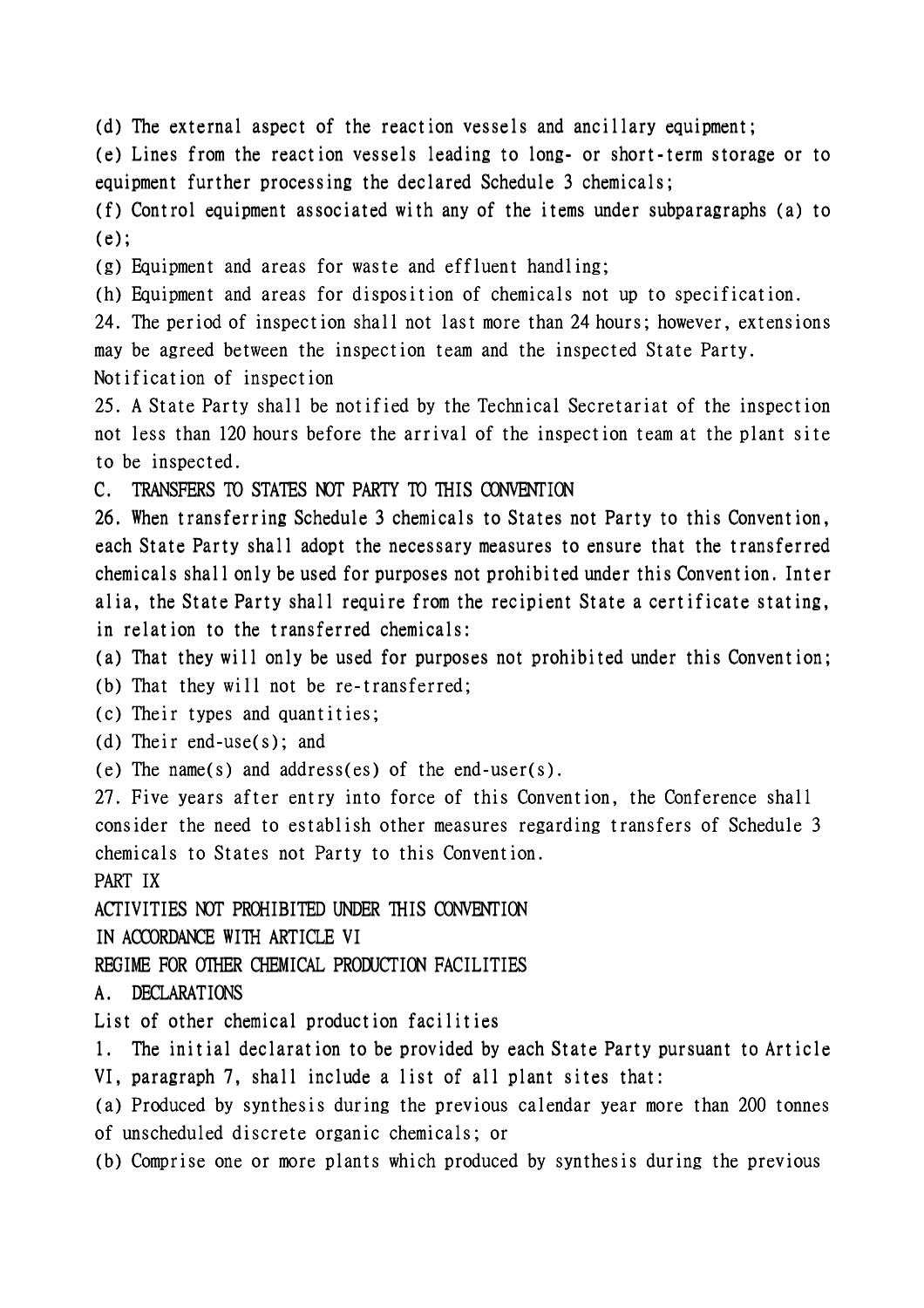calendar year more than 30 tonnes of an unscheduled discrete organic chemical containing the elements phosphorus, sulfur or fluorine (hereinafter referred to as "PSF-plants" and "PSF-chemical").

2. The list of other chemical production facilities to be submitted pursuant to paragraph 1 shall not include plant sites that exclusively produced explosives or hydrocarbons.

3. Each State Party shall submit its list of other chemical production facilities pursuant to paragraph 1 as part of its initial declaration not later than 30 days after this Convention enters into force for it. Each State Party shall, not later than 90 days after the beginning of each following calendar year, provide annually the information necessary to update the list.

4. The list of other chemical production facilities to be submitted pursuant to paragraph 1 shall include the following information on each plant site:

(a) The name of the plant site and the name of the owner, company, or enterprise operating it;

(b) The precise location of the plant site including its address;

(c) Its main activities; and

(d) The approximate number of plants producing the chemicals specified in paragraph 1 in the plant site.

5. With regard to plant sites listed pursuant to paragraph  $1(a)$ , the list shall also include information on the approximate aggregate amount of production of the unscheduled discrete organic chemicals in the previous calendar year expressed in the ranges: under 1,000 tonnes, 1,000 to 10,000 tonnes and above 10,000 tonnes.

6. With regard to plant sites listed pursuant to paragraph  $1(b)$ , the list shall also specify the number of PSF-plants within the plant site and include information on the approximate aggregate amount of production of PSF-chemicals produced by each PSF-plant in the previous calendar year expressed in the ranges: under 200 tonnes, 200 to 1,000 tonnes, 1,000 to 10,000 tonnes and above 10,000 tonnes.

Assistance by the Technical Secretariat

7. If a State Party, for administrative reasons, deems it necessary to ask for assistance in compiling its list of chemical production facilities pursuant to paragraph 1, it may request the Technical Secretariat to provide such assistance. Questions as to the completeness of the list shall then be resolved through consultations between the State Party and the Technical Secretariat. Information to States Parties

8. The lists of other chemical production facilities submitted pursuant to paragraph 1, including the information provided under paragraph 4, shall be transmitted by the Technical Secretariat to States Parties upon request.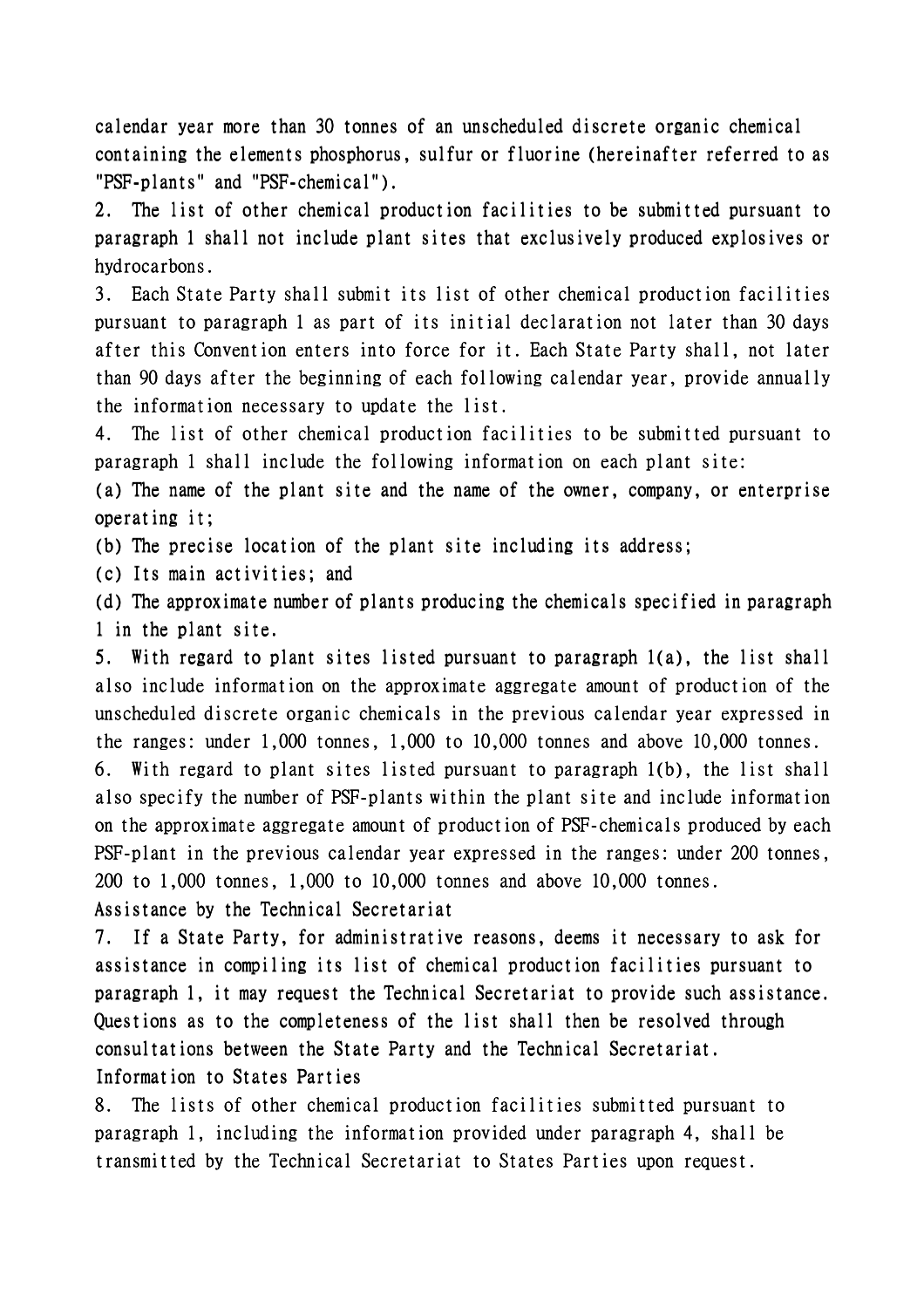B. VERIFICATION

General

9. Subject to the provisions of Section C, verification as provided for in Article

VI, paragraph 6, shall be carried out through on-site inspection at:

(a) Plant sites listed pursuant to paragraph  $l(a)$ ; and

(b) Plant sites listed pursuant to paragraph  $1(b)$  that comprise one or more

PSF-plants which produced during the previous calendar year more than 200 tonnes of a PSF-chemical.

10. The programme and budget of the Organization to be adopted by the Conference pursuant to Article VIII, paragraph 21(a), shall contain, as a separate item, a programme and budget for verification under this Section after its implementation has started.

11. Under this Section, the Technical Secretariat shall randomly select plant sites for inspection through appropriate mechanisms, such as the use of specially designed computer software, on the basis of the following weighting factors:

(a) Equitable geographical distribution of inspections;

(b) The information on the listed plant sites available to the Technical Secretariat, related to the characteristics of the plant site and the activities carried out there; and

(c) Proposals by States Parties on a basis to be agreed upon in accordance with paragraph 25.

12. No plant site shall receive more than two inspections per year under the provisions of this Section. This, however, shall not limit inspections pursuant to Article IX.

13. In selecting plant sites for inspection under this Section, the Technical Secretariat shall observe the following limitation for the combined number of inspections to be received by a State Party per calendar year under this Part and Part VIII of this Annex: the combined number of inspections shall not exceed three plus 5 per cent of the total number of plant sites declared by a State Party under both this Part and Part VIII of this Annex, or 20 inspections, whichever of these two figures is lower.

Inspection aims

14. At plant sites listed under Section A, the general aim of inspections shall be to verify that activities are consistent with the information to be provided in declarations. The particular aim of inspections shall be the verification of the absence of any Schedule 1 chemical, especially its production, except if in accordance with Part VI of this Annex.

Inspection procedures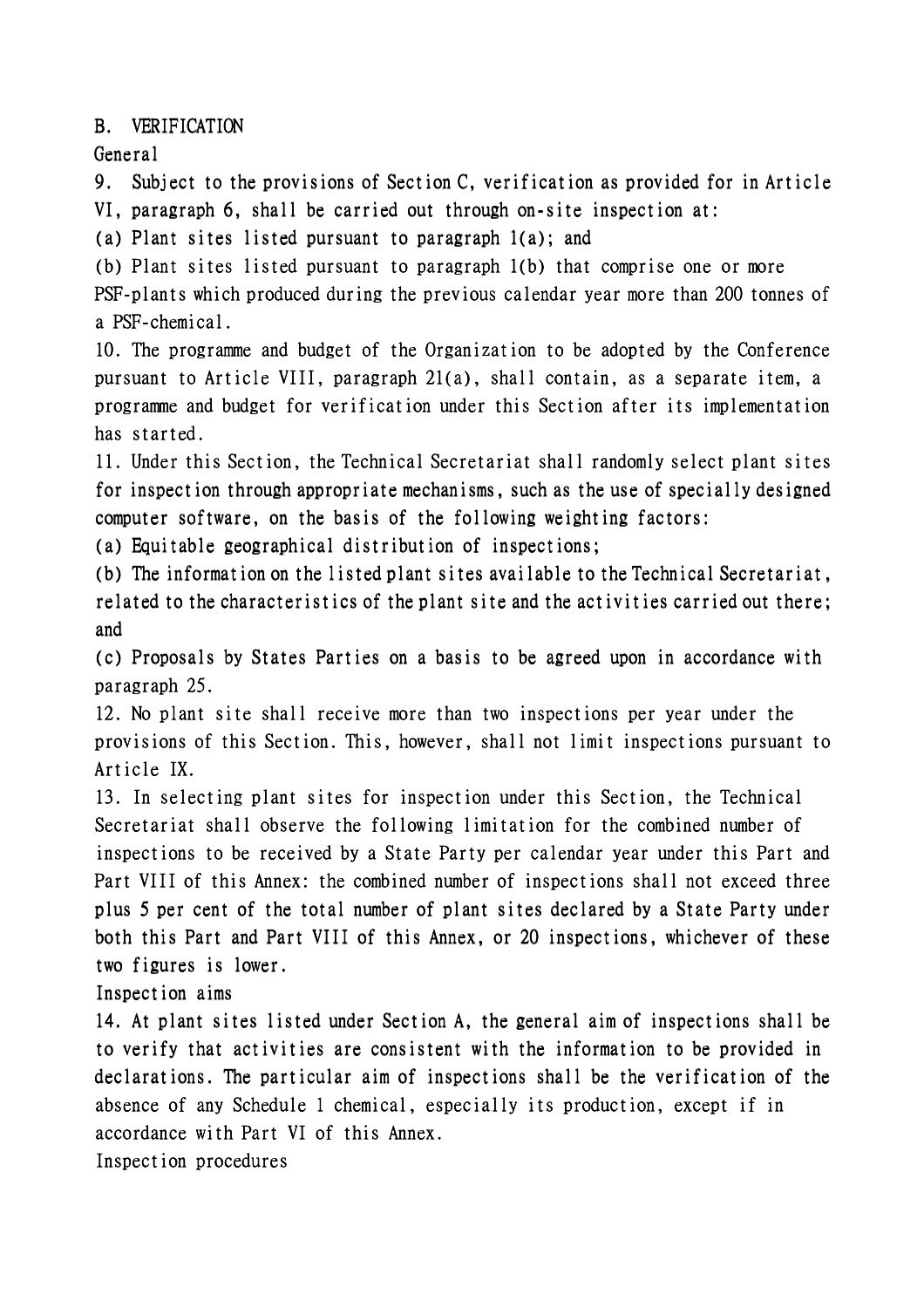15. In addition to agreed guidelines, other relevant provisions of this Annex and the Confidentiality Annex, paragraphs 16 to 20 below shall apply.

16. There shall be no facility agreement, unless requested by the inspected State Party.

17. The focus of inspection at a plant site selected for inspection shall be the plant(s) producing the chemicals specified in paragraph 1, in particular the

PSF-plants listed pursuant to paragraph 1(b). The inspected State Party shall have the right to manage access to these plants in accordance with the rules of managed access as specified in Part X, Section C, of this Annex. If the inspection team, in accordance with Part II, paragraph 51, of this Annex, requests access to other parts of the plant site for clarification of ambiguities, the extent of such access shall be agreed between the inspection team and the inspected State Party.

18. The inspection team may have access to records in situations in which the inspection team and the inspected State Party agree that such access will assist in achieving the objectives of the inspection.

19. Sampling and on-site analysis may be undertaken to check for the absence of undeclared scheduled chemicals. In cases of unresolved ambiguities, samples may be analysed in a designated off-site laboratory, subject to the inspected State Party's agreement.

20. The period of inspection shall not last more than 24 hours; however, extensions may be agreed between the inspection team and the inspected State Party. Notification of inspection

21. A State Party shall be notified by the Technical Secretariat of the inspection not less than 120 hours before the arrival of the inspection team at the plant site to be inspected.

# C. IMPLEMENTATION AND REVIEW OF SECTION B

Implementation

22. The implementation of Section B shall start at the beginning of the fourth year after entry into force of this Convention unless the Conference, at its regular session in the third year after entry into force of this Convention, decides otherwise.

23. The Director-General shall, for the regular session of the Conference in the third year after entry into force of this Convention, prepare a report which outlines the experience of the Technical Secretariat in implementing the provisions of Parts VII and VIII of this Annex as well as of Section A of this Part.

24. At its regular session in the third year after entry into force of this Convention, the Conference, on the basis of a report of the Director-General, may also decide on the distribution of resources available for verification under Section B between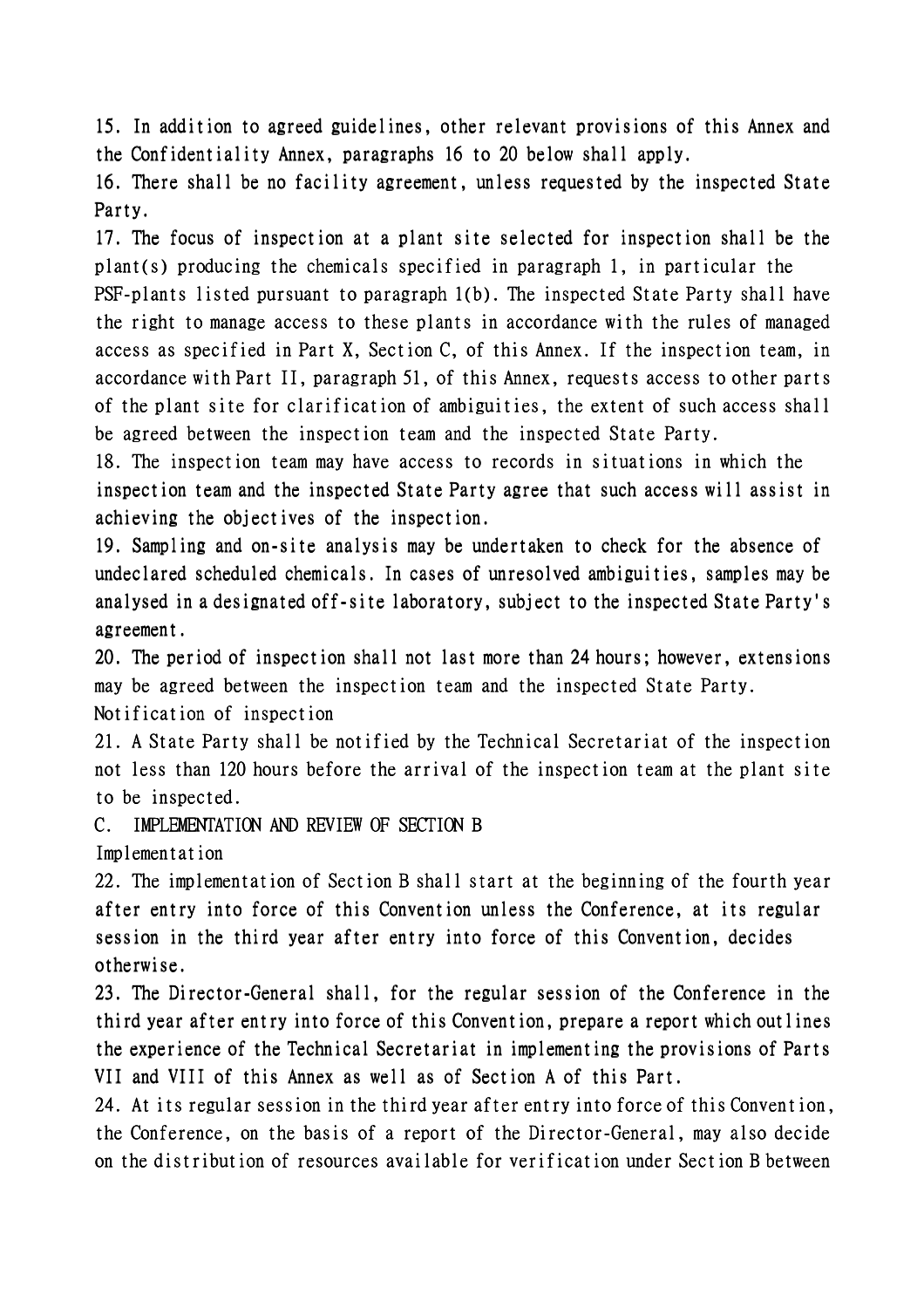"PSF-plants" and other chemical production facilities. Otherwise, this distribution shall be left to the expertise of the Technical Secretariat and be added to the weighting factors in paragraph 11.

25. At its regular session in the third year after entry into force of this Convention, the Conference, upon advice of the Executive Council, shall decide on which basis (e.g. regional) proposals by States Parties for inspections should be presented to be taken into account as a weighting factor in the selection process specified in paragraph 11.

Review

26. At the first special session of the Conference convened pursuant to Article VIII, paragraph 22, the provisions of this Part of the Verification Annex shall be reexamined in the light of a comprehensive review of the overall verification regime for the chemical industry (Article VI, Parts VII to IX of this Annex) on the basis of the experience gained. The Conference shall then make recommendations so as to improve the effectiveness of the verification regime.

## PART X

CHALLENGE INSPECTIONS PURSUANT TO ARTICLE IX

A. DESIGNATION AND SELECTION OF INSPECTORS AND INSPECTION ASSISTANTS

1. Challenge inspections pursuant to Article IX shall only be performed by inspectors and inspection assistants especially designated for this function. In order to designate inspectors and inspection assistants for challenge inspections pursuant to Article IX, the Director-General shall, by selecting inspectors and inspection assistants from among the inspectors and inspection assistants for routine inspection activities, establish a list of proposed inspectors and inspection assistants. It shall comprise a sufficiently large number of inspectors and inspection assistants having the necessary qualification, experience, skill and training, to allow for flexibility in the selection of the inspectors, taking into account their availability, and the need for rotation. Due regard shall be paid also to the importance of selecting inspectors and inspection assistants on as wide a geographical basis as possible. The designation of inspectors and inspection assistants shall follow the procedures provided for under Part II, Section A, of this Annex.

2. The Director-General shall determine the size of the inspection team and select its members taking into account the circumstances of a particular request. The size of the inspection team shall be kept to a minimum necessary for the proper fulfilment of the inspection mandate. No national of the requesting State Party or the inspected State Party shall be a member of the inspection team.

B. PRE-INSPECTION ACTIVITIES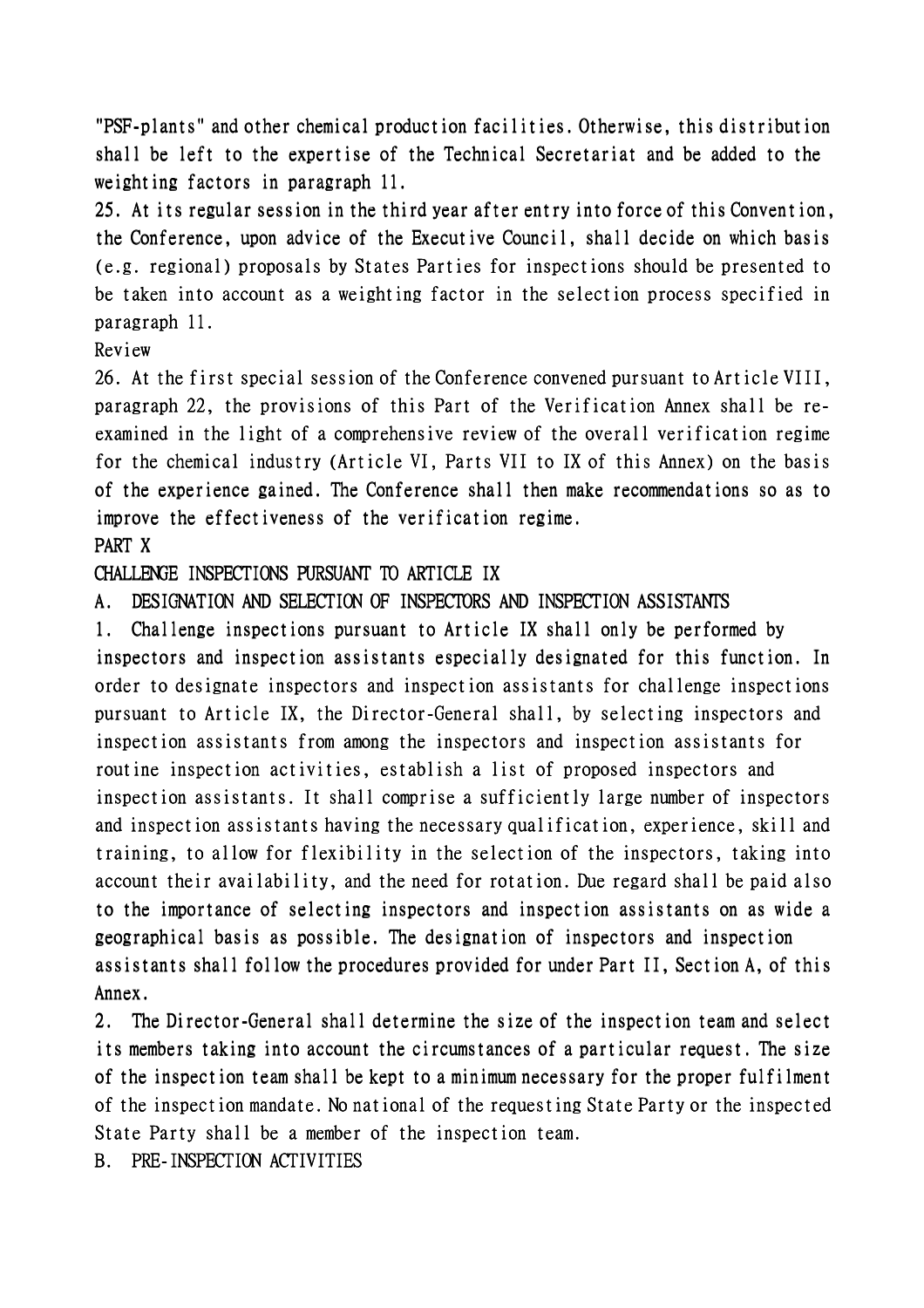3. Before submitting the inspection request for a challenge inspection, the State Party may seek confirmation from the Director-General that the Technical Secretariat is in a position to take immediate action on the request. If the Director-General cannot provide such confirmation immediately, he shall do so at the earliest opportunity, in keeping with the order of requests for confirmation. He shall also keep the State Party informed of when it is likely that immediate action can be taken. Should the Director-General reach the conclusion that timely action on requests can no longer be taken, he may ask the Executive Council to take appropriate action to improve the situation in the future.

Notification

4. The inspection request for a challenge inspection to be submitted to the Executive Council and the Director-General shall contain at least the following information:

(a) The State Party to be inspected and, if applicable, the Host State;

(b) The point of entry to be used;

(c) The size and type of the inspection site;

(d) The concern regarding possible non-compliance with this Convention including a specification of the relevant provisions of this Convention about which the concern has arisen, and of the nature and circumstances of the possible non-compliance as well as all appropriate information on the basis of which the concern has arisen; and

(e) The name of the observer of the requesting State Party.

The requesting State Party may submit any additional information it deems necessary.

5. The Director-General shall within one hour acknowledge to the requesting State Party receipt of its request.

6. The requesting State Party shall notify the Director-General of the location of the inspection site in due time for the Director-General to be able to provide this information to the inspected State Party not less than 12 hours before the planned arrival of the inspection team at the point of entry.

7. The inspection site shall be designated by the requesting State Party as specifically as possible by providing a site diagram related to a reference point with geographic coordinates, specified to the nearest second if possible. If possible, the requesting State Party shall also provide a map with a general indication of the inspection site and a diagram specifying as precisely as possible the requested perimeter of the site to be inspected.

8. The requested perimeter shall:

(a) Run at least a 10 metre distance outside any buildings or other structures;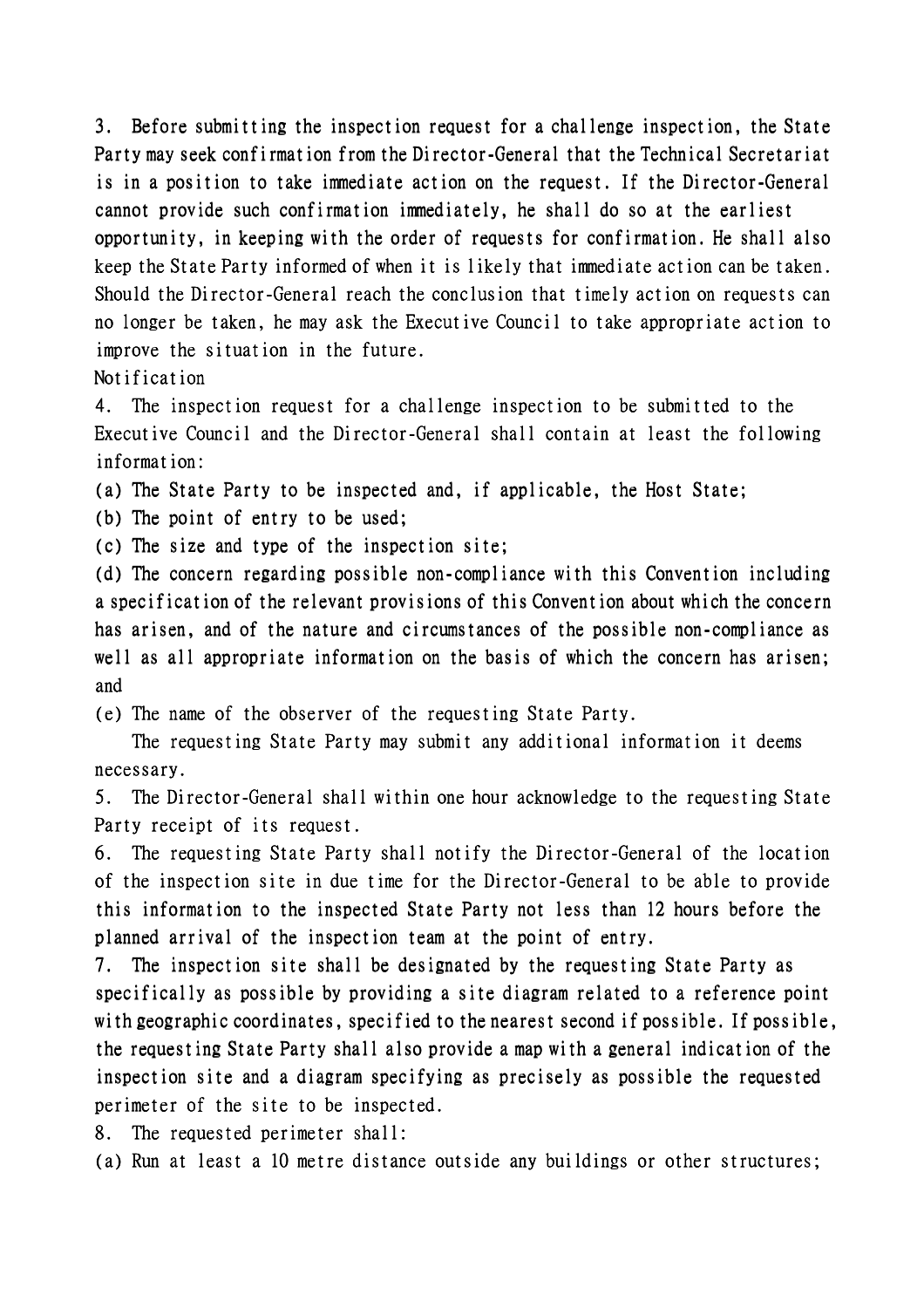(b) Not cut through existing security enclosures; and

(c) Run at least a 10 metre distance outside any existing security enclosures that the requesting State Party intends to include within the requested perimeter.

9. If the requested perimeter does not conform with the specifications of paragraph 8, it shall be redrawn by the inspection team so as to conform with that provision. 10. The Director-General shall, not less than 12 hours before the planned arrival of the inspection team at the point of entry, inform the Executive Council about the location of the inspection site as specified in paragraph 7.

11. Contemporaneously with informing the Executive Council according to paragraph 11. 10, the Director-General shall transmit the inspection request to the inspected State Party including the location of the inspection site as specified in paragraph 7. This notification shall also include the information specified in Part II, paragraph 32, of this Annex.

12. Upon arrival of the inspection team at the point of entry, the inspected State Party shall be informed by the inspection team of the inspection mandate.

Entry into the territory of the inspected State Party or the Host State

13. The Director-General shall, in accordance with Article IX, paragraphs 13 to 18, dispatch an inspection team as soon as possible after an inspection request has been received. The inspection team shall arrive at the point of entry specified in the request in the minimum time possible, consistent with the provisions of paragraphs 10 and 11.

14. If the requested perimeter is acceptable to the inspected State Party, it shall be designated as the final perimeter as early as possible, but in no case later than 24 hours after the arrival of the inspection team at the point of entry. The inspected State Party shall transport the inspection team to the final perimeter of the inspection site. If the inspected State Party deems it necessary, such transportation may begin up to 12 hours before the expiry of the time period specified in this paragraph for the designation of the final perimeter. Transportation shall, in any case, be completed not later than 36 hours after the arrival of the inspection team at the point of entry.

15. For all declared facilities, the procedures in subparagraphs (a) and (b) shall apply. (For the purposes of this Part, "declared facility" means all facilities declared pursuant to Articles III, IV, and V. With regard to Article VI, "declared facility" means only facilities declared pursuant to Part VI of this Annex, as well as declared plants specified by declarations pursuant to Part VII, paragraphs 7 and 10(c), and Part VIII, paragraphs 7 and 10(c), of this Annex.)

(a) If the requested perimeter is contained within or conforms with the declared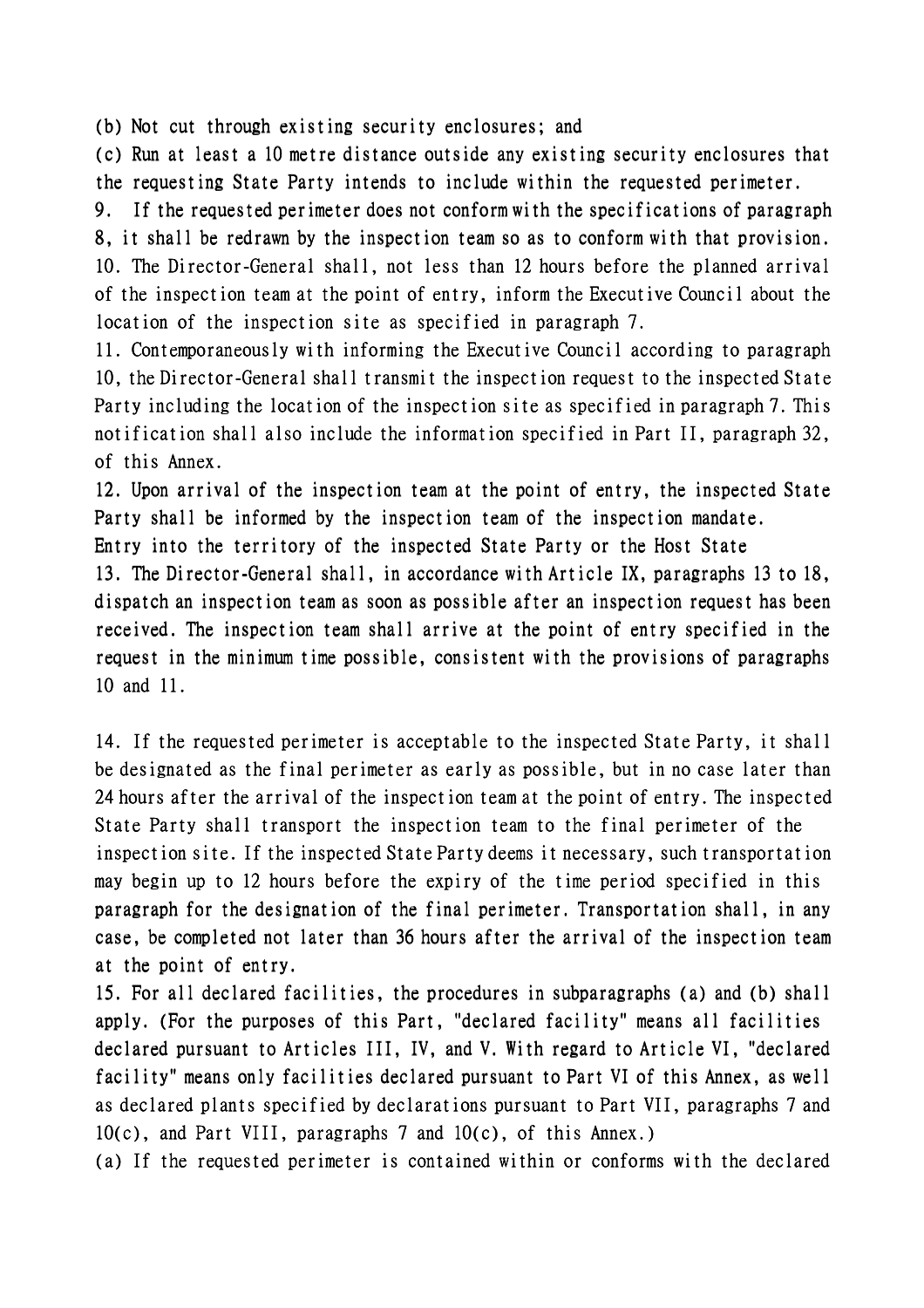perimeter, the declared perimeter shall be considered the final perimeter. The final perimeter may, however, if agreed by the inspected State Party, be made smaller in order to conform with the perimeter requested by the requesting State Party.

(b) The inspected State Party shall transport the inspection team to the final perimeter as soon as practicable, but in any case shall ensure their arrival at the perimeter not later than 24 hours after the arrival of the inspection team at the point of entry.

Alternative determination of final perimeter

16. At the point of entry, if the inspected State Party cannot accept the requested perimeter, it shall propose an alternative perimeter as soon as possible, but in any case not later than

24 hours after the arrival of the inspection team at the point of entry. In case of differences of opinion, the inspected State Party and the inspection team shall engage in negotiations with the aim of reaching agreement on a final perimeter.

17. The alternative perimeter should be designated as specifically as possible in accordance with paragraph 8. It shall include the whole of the requested perimeter and should, as a rule, bear a close relationship to the latter, taking into account natural terrain features and man-made boundaries. It should normally run close to the surrounding security barrier if such a barrier exists. The inspected State Party should seek to establish such a relationship between the perimeters by a combination of at least two of the following means:

(a) An alternative perimeter that does not extend to an area significantly greater than that of the requested perimeter;

(b) An alternative perimeter that is a short, uniform distance from the requested perimeter;

(c) At least part of the requested perimeter is visible from the alternative perimeter.

18. If the alternative perimeter is acceptable to the inspection team, it shall become the final perimeter and the inspection team shall be transported from the point of entry to that perimeter. If the inspected State Party deems it necessary, such transportation may begin up to 12 hours before the expiry of the time period specified in paragraph 16 for proposing an alternative perimeter. Transportation shall, in any case, be completed not later than 36 hours after the arrival of the inspection team at the point of entry.

19. If a final perimeter is not agreed, the perimeter negotiations shall be concluded as early as possible, but in no case shall they continue more than 24 hours after the arrival of the inspection team at the point of entry. If no agreement is reached, the inspected State Party shall transport the inspection team to a location at the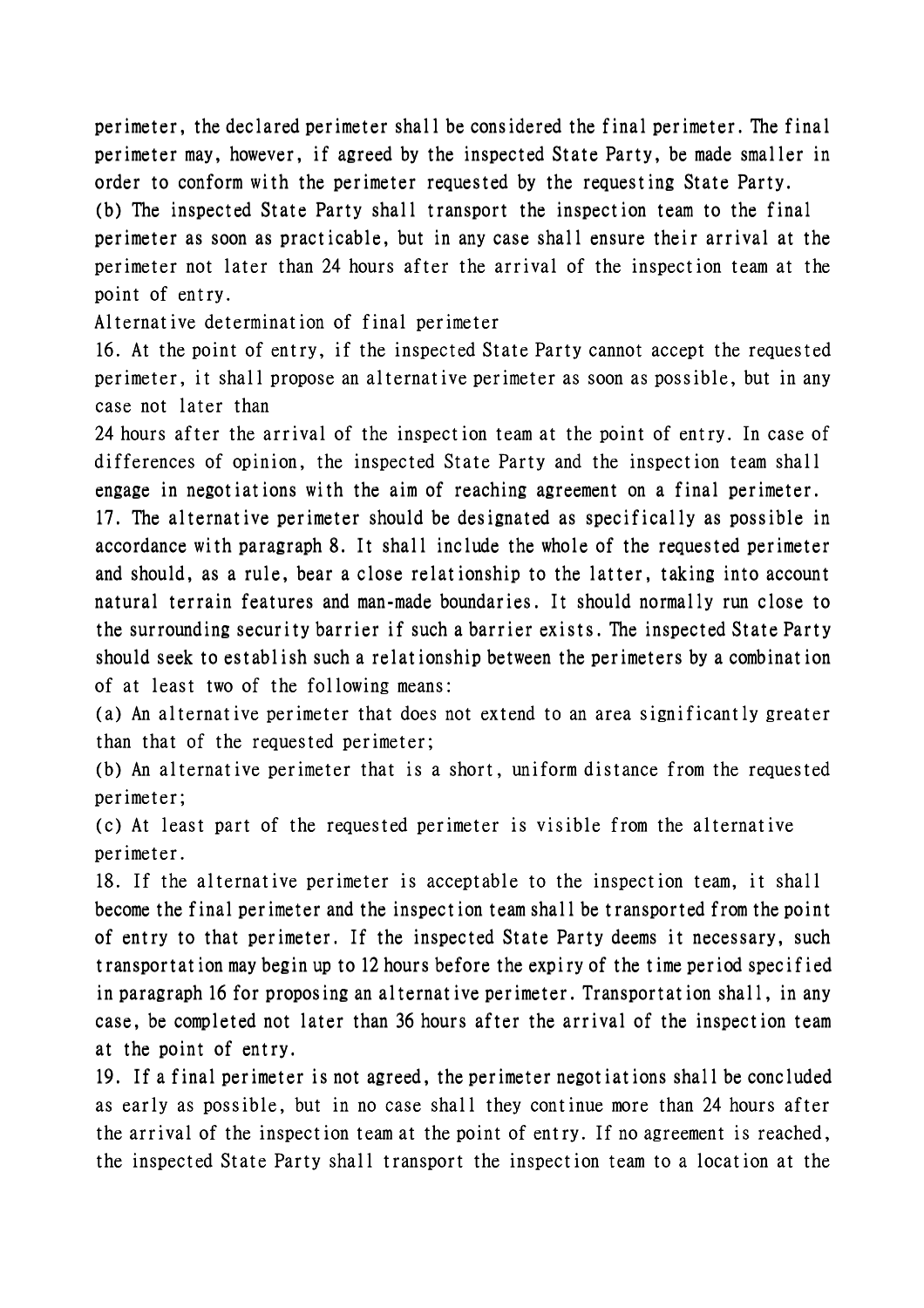alternative perimeter. If the inspected State Party deems it necessary, such transportation may begin up to 12 hours before the expiry of the time period specified in paragraph 16 for proposing an alternative perimeter. Transportation shall, in any case, be completed not later than 36 hours after the arrival of the inspection team at the point of entry.

20. Once at the location, the inspected State Party shall provide the inspection team with prompt access to the alternative perimeter to facilitate negotiations and agreement on the final perimeter and access within the final perimeter.

21. If no agreement is reached within 72 hours after the arrival of the inspection team at the location, the alternative perimeter shall be designated the final perimeter.

#### Verification of location

22. To help establish that the inspection site to which the inspection team has been transported corresponds to the inspection site specified by the requesting State Party, the inspection team shall have the right to use approved location-finding equipment and have such equipment installed according to its directions. The inspection team may verify its location by reference to local landmarks identified from maps. The inspected State Party shall assist the inspection team in this task. Securing the site, exit monitoring

23. Not later than 12 hours after the arrival of the inspection team at the point of entry, the inspected State Party shall begin collecting factual information of all vehicular exit activity from all exit points for all land, air, and water vehicles of the requested perimeter. It shall provide this information to the inspection team upon its arrival at the alternative or final perimeter, whichever occurs first. 24. This obligation may be met by collecting factual information in the form of traffic logs, photographs, video recordings, or data from chemical evidence equipment provided by the inspection team to monitor such exit activity.

Alternatively, the inspected State Party may also meet this obligation by allowing one or more members of the inspection team independently to maintain traffic logs, take photographs, make video recordings of exit traffic, or use chemical evidence equipment, and conduct other activities as may be agreed between the inspected State Party and the inspection team.

25. Upon the inspection team's arrival at the alternative perimeter or final perimeter, whichever occurs first, securing the site, which means exit monitoring procedures by the inspection team, shall begin.

26. Such procedures shall include: the identification of vehicular exits, the making of traffic logs, the taking of photographs, and the making of video recordings by the inspection team of exits and exit traffic. The inspection team has the right to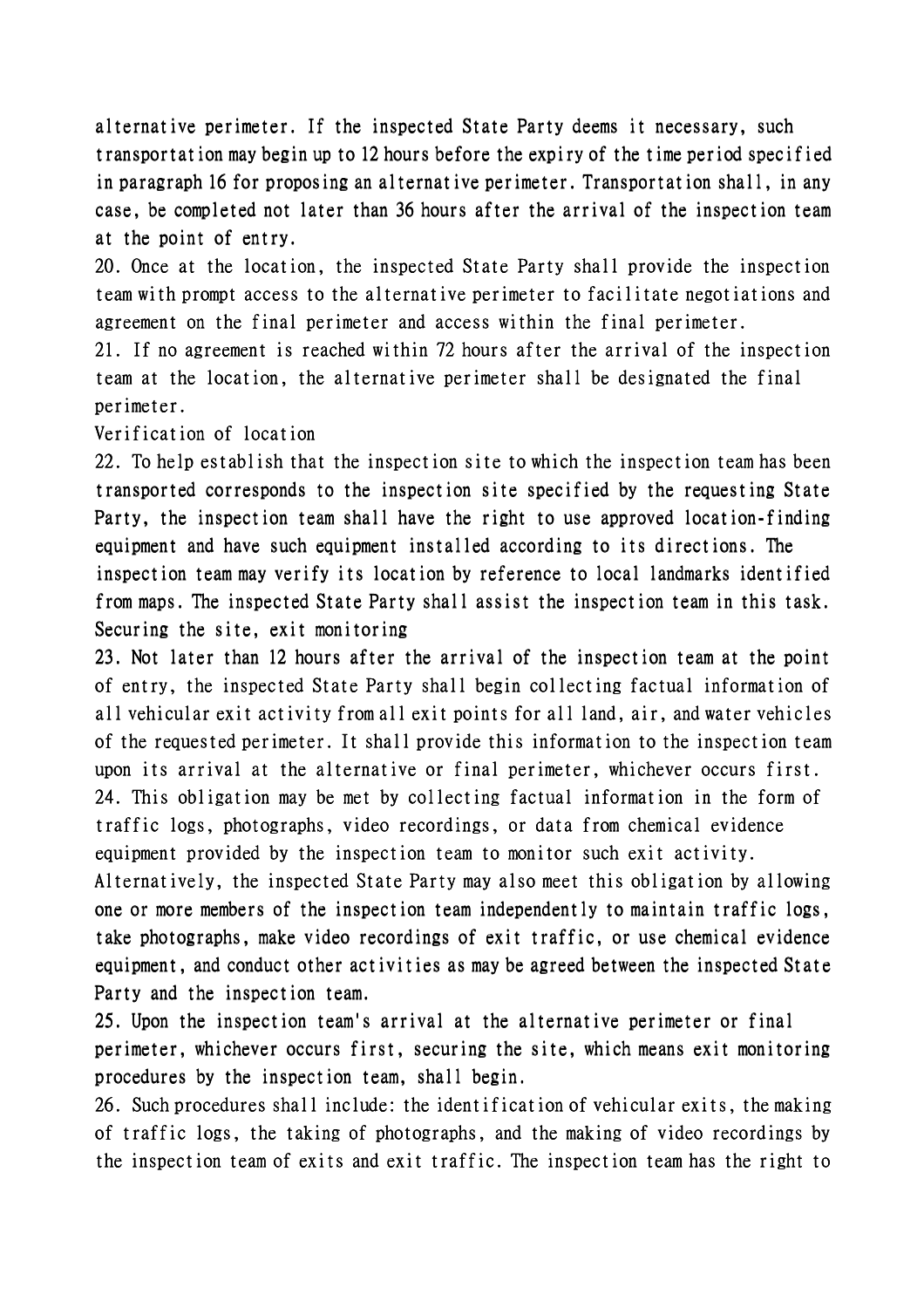go, under escort, to any other part of the perimeter to check that there is no other exit activity.

27. Additional procedures for exit monitoring activities as agreed upon by the inspection team and the inspected State Party may include, inter alia:

(a) Use of sensors;

 $(b)$  Random selective access;

(c) Sample analysis.

28. All activities for securing the site and exit monitoring shall take place within a band around the outside of the perimeter, not exceeding 50 metres in width, measured outward.

29. The inspection team has the right to inspect on a managed access basis vehicular traffic exiting the site. The inspected State Party shall make every reasonable effort to demonstrate to the inspection team that any vehicle, subject to inspection, to which the inspection team is not granted full access, is not being used for purposes related to the possible non-compliance concerns raised in the inspection request. 30. Personnel and vehicles entering and personnel and personal passenger vehicles exiting the site are not subject to inspection.

31. The application of the above procedures may continue for the duration of the inspection, but may not unreasonably hamper or delay the normal operation of the facility.

Pre-inspection briefing and inspection plan

32. To facilitate development of an inspection plan, the inspected State Party shall provide a safety and logistical briefing to the inspection team prior to access. 33. The pre-inspection briefing shall be held in accordance with Part II, paragraph 37, of this Annex. In the course of the pre-inspection briefing, the inspected State Party may indicate to the inspection team the equipment, documentation, or areas it considers sensitive and not related to the purpose of the challenge inspection. In addition, personnel responsible for the site shall brief the inspection team on the physical layout and other relevant characteristics of the site. The inspection team shall be provided with a map or sketch drawn to scale showing all structures and significant geographic features at the site. The inspection team shall also be briefed on the availability of facility personnel and records.

34. After the pre-inspection briefing, the inspection team shall prepare, on the basis of the information available and appropriate to it, an initial inspection plan which specifies the activities to be carried out by the inspection team, including the specific areas of the site to which access is desired. The inspection plan shall also specify whether the inspection team will be divided into subgroups. The inspection plan shall be made available to the representatives of the inspected State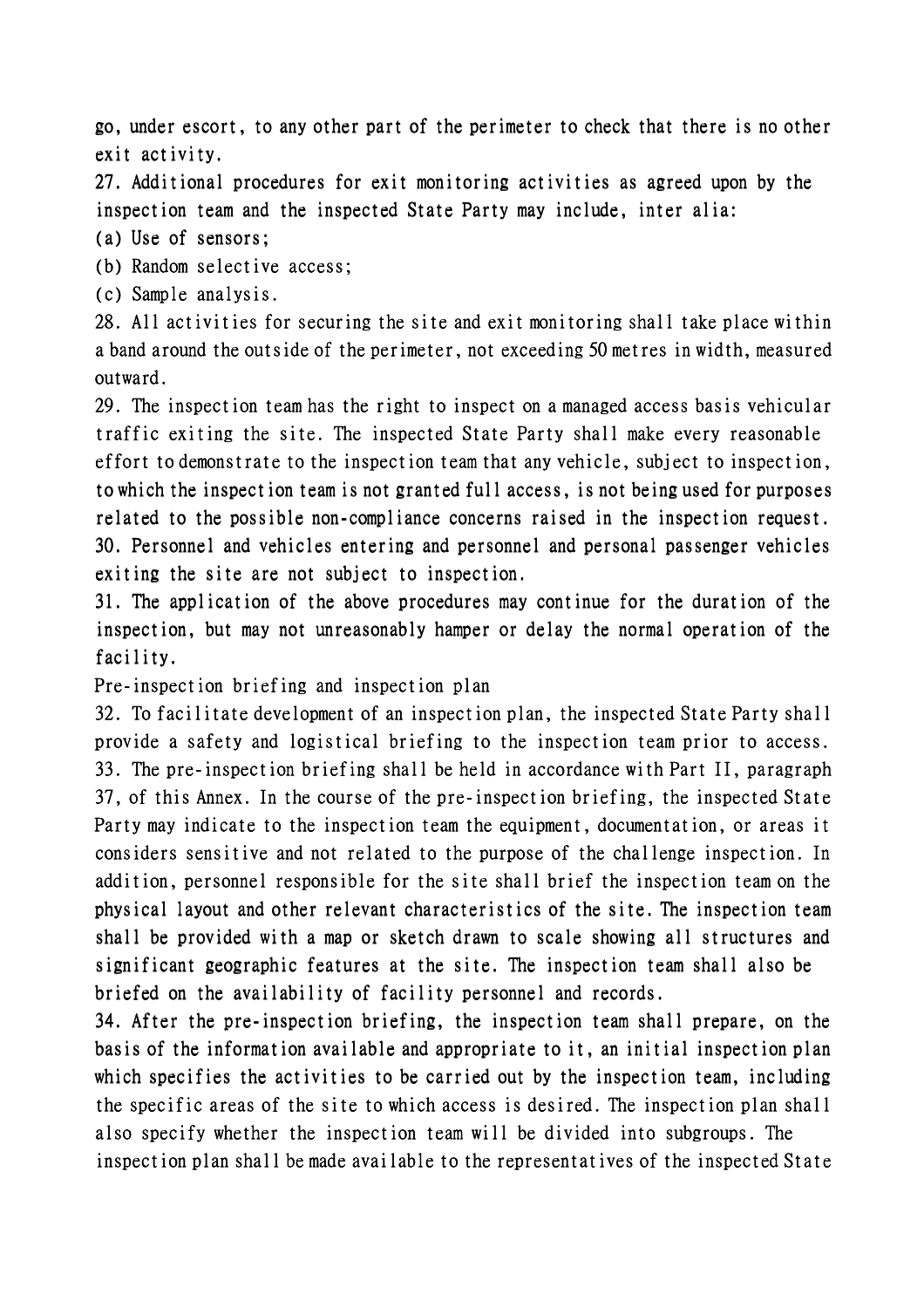Party and the inspection site. Its implementation shall be consistent with the provisions of Section C, including those related to access and activities. Perimeter activities

35. Upon the inspection team's arrival at the final or alternative perimeter, whichever occurs first, the team shall have the right to commence immediately perimeter activities in accordance with the procedures set forth under this Section, and to continue these activities until the completion of the challenge inspection. 36. In conducting the perimeter activities, the inspection team shall have the right to:

(a) Use monitoring instruments in accordance with Part II, paragraphs 27 to 30, of this Annex;

(b) Take wipes, air, soil or effluent samples; and

(c) Conduct any additional activities which may be agreed between the inspection team and the inspected State Party.

37. The perimeter activities of the inspection team may be conducted within a band around the outside of the perimeter up to 50 metres in width measured outward from the perimeter. If the inspected State Party agrees, the inspection team may also have access to any building or structure within the perimeter band. All directional monitoring shall be oriented inward. For declared facilities, at the discretion of the inspected State Party, the band could run inside, outside, or on both sides of the declared perimeter.

## C. CONDUCT OF INSPECTIONS

General rules

38. The inspected State Party shall provide access within the requested perimeter as well as, if different, the final perimeter. The extent and nature of access to a particular place or places within these perimeters shall be negotiated between the inspection team and the inspected State Party on a managed access basis.

39. The inspected State Party shall provide access within the requested perimeter as soon as possible, but in any case not later than 108 hours after the arrival of the inspection team at the point of entry in order to clarify the concern regarding possible non-compliance with this Convention raised in the inspection request.

40. Upon the request of the inspection team, the inspected State Party may provide aerial access to the inspection site.

41. In meeting the requirement to provide access as specified in paragraph 38, the inspected State Party shall be under the obligation to allow the greatest degree of access taking into account any constitutional obligations it may have with regard to proprietary rights or searches and seizures. The inspected State Party has the right under managed access to take such measures as are necessary to protect national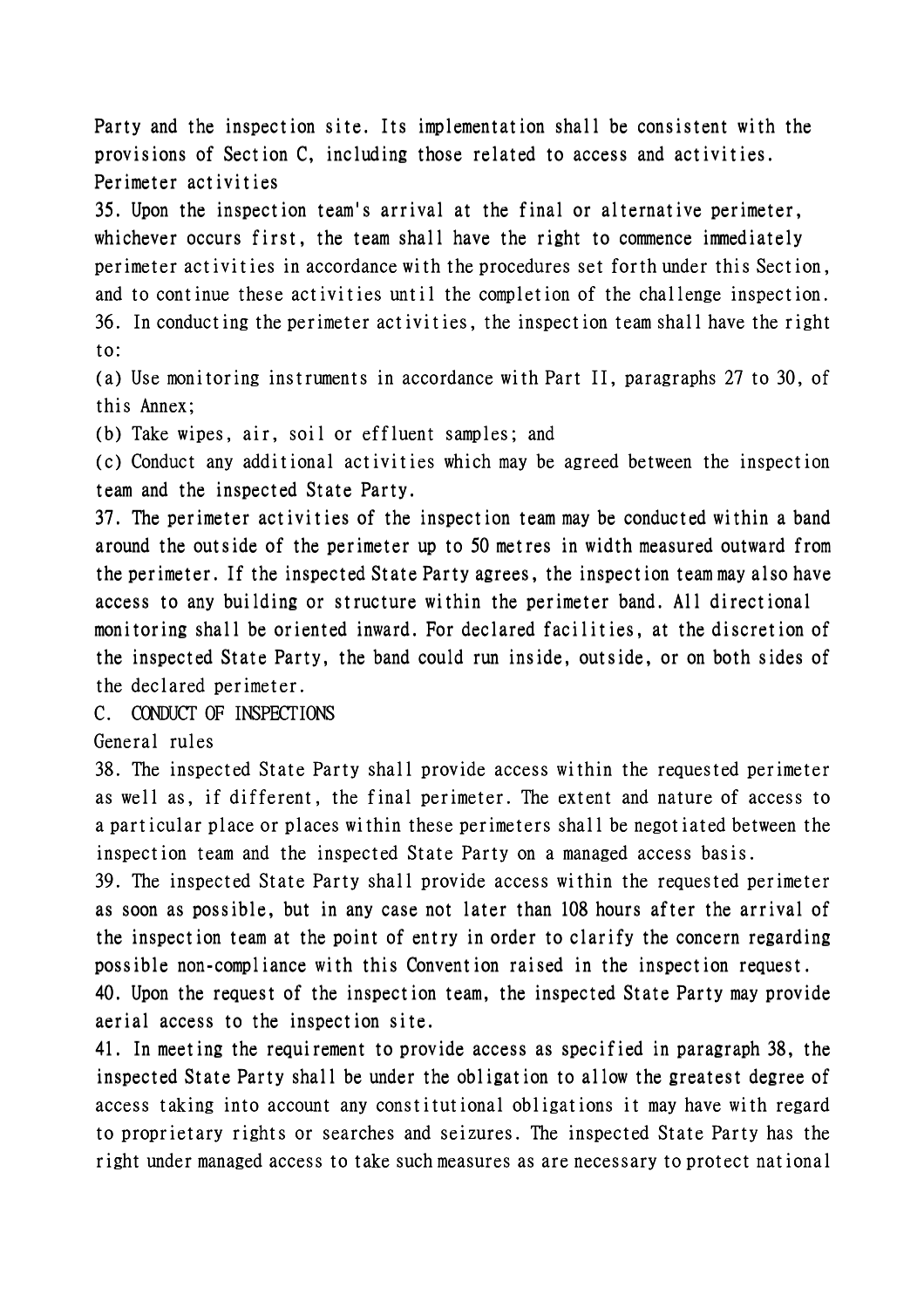security. The provisions in this paragraph may not be invoked by the inspected State Party to conceal evasion of its obligations not to engage in activities prohibited under this Convention.

42. If the inspected State Party provides less than full access to places, activities, or information, it shall be under the obligation to make every reasonable effort to provide alternative means to clarify the possible non-compliance concern that generated the challenge inspection.

43. Upon arrival at the final perimeter of facilities declared pursuant to Articles IV, V and VI, access shall be granted following the pre-inspection briefing and discussion of the inspection plan which shall be limited to the minimum necessary and in any event shall not exceed three hours. For facilities declared pursuant to Article III, paragraph 1(d), negotiations shall be conducted and managed access commenced not later than 12 hours after arrival at the final perimeter.

44. In carrying out the challenge inspection in accordance with the inspection request, the inspection team shall use only those methods necessary to provide sufficient relevant facts to clarify the concern about possible non-compliance with the provisions of this Convention, and shall refrain from activities not relevant thereto. It shall collect and document such facts as are related to the possible non-compliance with this Convention by the inspected State Party, but shall neither seek nor document information which is clearly not related thereto, unless the inspected State Party expressly requests it to do so. Any material collected and subsequently found not to be relevant shall not be retained.

45. The inspection team shall be guided by the principle of conducting the challenge inspection in the least intrusive manner possible, consistent with the effective and timely accomplishment of its mission. Wherever possible, it shall begin with the least intrusive procedures it deems acceptable and proceed to more intrusive procedures only as it deems necessary.

Managed access

46. The inspection team shall take into consideration suggested modifications of the inspection plan and proposals which may be made by the inspected State Party, at whatever stage of

the inspection including the pre-inspection briefing, to ensure that sensitive equipment, information or areas, not related to chemical weapons, are protected. 47. The inspected State Party shall designate the perimeter entry/exit points to be used for access. The inspection team and the inspected State Party shall negotiate: the extent of access to any particular place or places within the final and requested perimeters as provided in paragraph 48; the particular inspection activities, including sampling, to be conducted by the inspection team; the performance of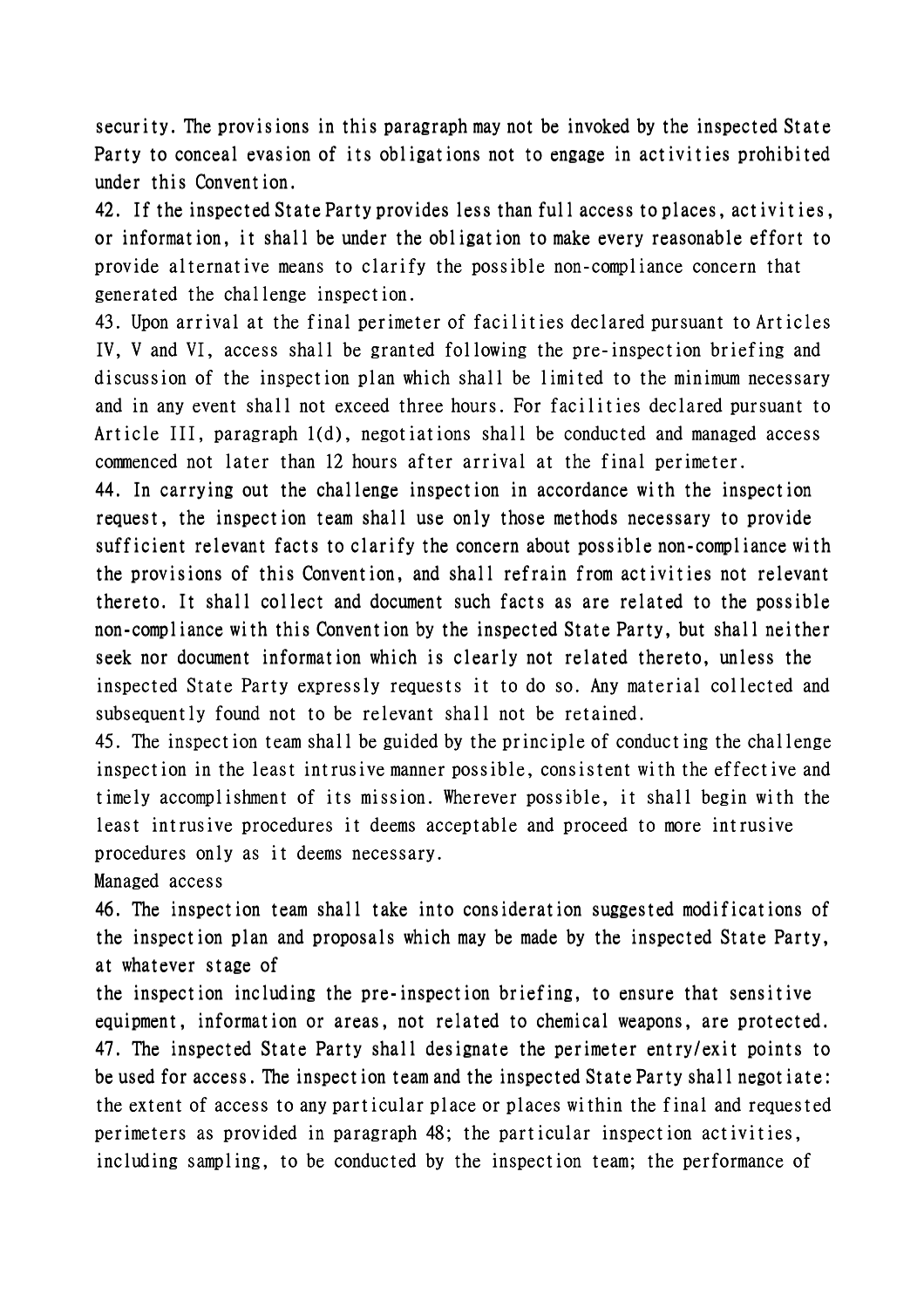particular activities by the inspected State Party; and the provision of particular information by the inspected State Party.

48. In conformity with the relevant provisions in the Confidentiality Annex the inspected State Party shall have the right to take measures to protect sensitive installations and prevent disclosure of confidential information and data not related to chemical weapons. Such measures may include, inter alia:

(a) Removal of sensitive papers from office spaces;

(b) Shrouding of sensitive displays, stores, and equipment;

(c) Shrouding of sensitive pieces of equipment, such as computer or electronic systems;

(d) Logging off of computer systems and turning off of data indicating devices; (e) Restriction of sample analysis to presence or absence of chemicals listed in Schedules 1, 2 and 3 or appropriate degradation products;

(f) Using random selective access techniques whereby the inspectors are requested to select a given percentage or number of buildings of their choice to inspect; the same principle can apply to the interior and content of sensitive buildings;

 $(g)$  In exceptional cases, giving only individual inspectors access to certain parts of the inspection site.

49. The inspected State Party shall make every reasonable effort to demonstrate to the inspection team that any object, building, structure, container or vehicle to which the inspection team has not had full access, or which has been protected in accordance with paragraph 48, is not used for purposes related to the possible non-compliance concerns raised in the inspection request.

50. This may be accomplished by means of, inter alia, the partial removal of a shroud or environmental protection cover, at the discretion of the inspected State Party, by means of a visual inspection of the interior of an enclosed space from its entrance, or by other methods.

51. In the case of facilities declared pursuant to Articles IV, V and VI, the following shall apply:

(a) For facilities with facility agreements, access and activities within the final perimeter shall be unimpeded within the boundaries established by the agreements; (b) For facilities without facility agreements, negotiation of access and activities shall be governed by the applicable general inspection guidelines established under this Convention;

(c) Access beyond that granted for inspections under Articles IV, V and VI shall be managed in accordance with procedures of this section.

52. In the case of facilities declared pursuant to Article III, paragraph 1(d), the following shall apply: if the inspected State Party, using procedures of paragraphs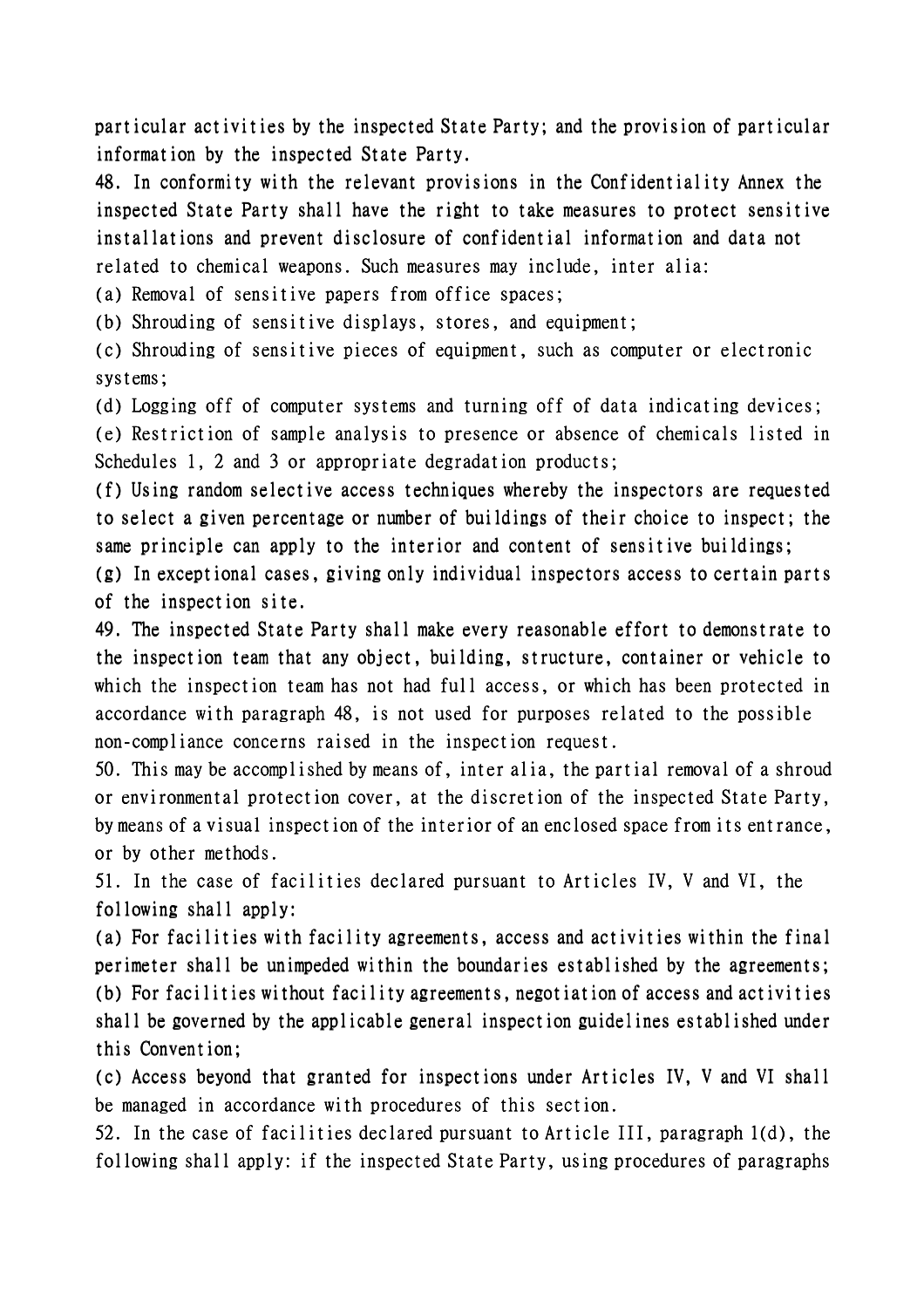47 and 48, has not granted full access to areas or structures not related to chemical weapons, it shall make every reasonable effort to demonstrate to the inspection team that such areas or structures are not used for purposes related to the possible non-compliance concerns raised in the inspection request. Observer

53. In accordance with the provisions of Article IX, paragraph 12, on the participation of an observer in the challenge inspection, the requesting State Party shall liaise with the Technical Secretariat to coordinate the arrival of the observer at the same point of entry as the inspection team within a reasonable period of the inspection team's arrival.

54. The observer shall have the right throughout the period of inspection to be in communication with the embassy of the requesting State Party located in the inspected State Party or in the Host State or, in the case of absence of an embassy, with the requesting State Party itself. The inspected State Party shall provide means of communication to the observer.

55. The observer shall have the right to arrive at the alternative or final perimeter of the inspection site, wherever the inspection team arrives first, and to have access to the inspection site as granted by the inspected State Party. The observer shall have the right to make recommendations to the inspection team, which the team shall take into account to the extent it deems appropriate. Throughout the inspection, the inspection team shall keep the observer informed about the conduct of the inspection and the findings.

56. Throughout the in-country period, the inspected State Party shall provide or arrange for the amenities necessary for the observer such as communication means, interpretation services, transportation, working space, lodging, meals and medical care. All the costs in connection with the stay of the observer on the territory of the inspected State Party or the Host State shall be borne by the requesting State Party.

Duration of inspection

57. The period of inspection shall not exceed 84 hours, unless extended by agreement with the inspected State Party.

D. POST-INSPECTION ACTIVITIES

Departure

58. Upon completion of the post-inspection procedures at the inspection site, the inspection team and the observer of the requesting State Party shall proceed promptly to a point of entry and shall then leave the territory of the inspected State Party in the minimum time possible.

Reports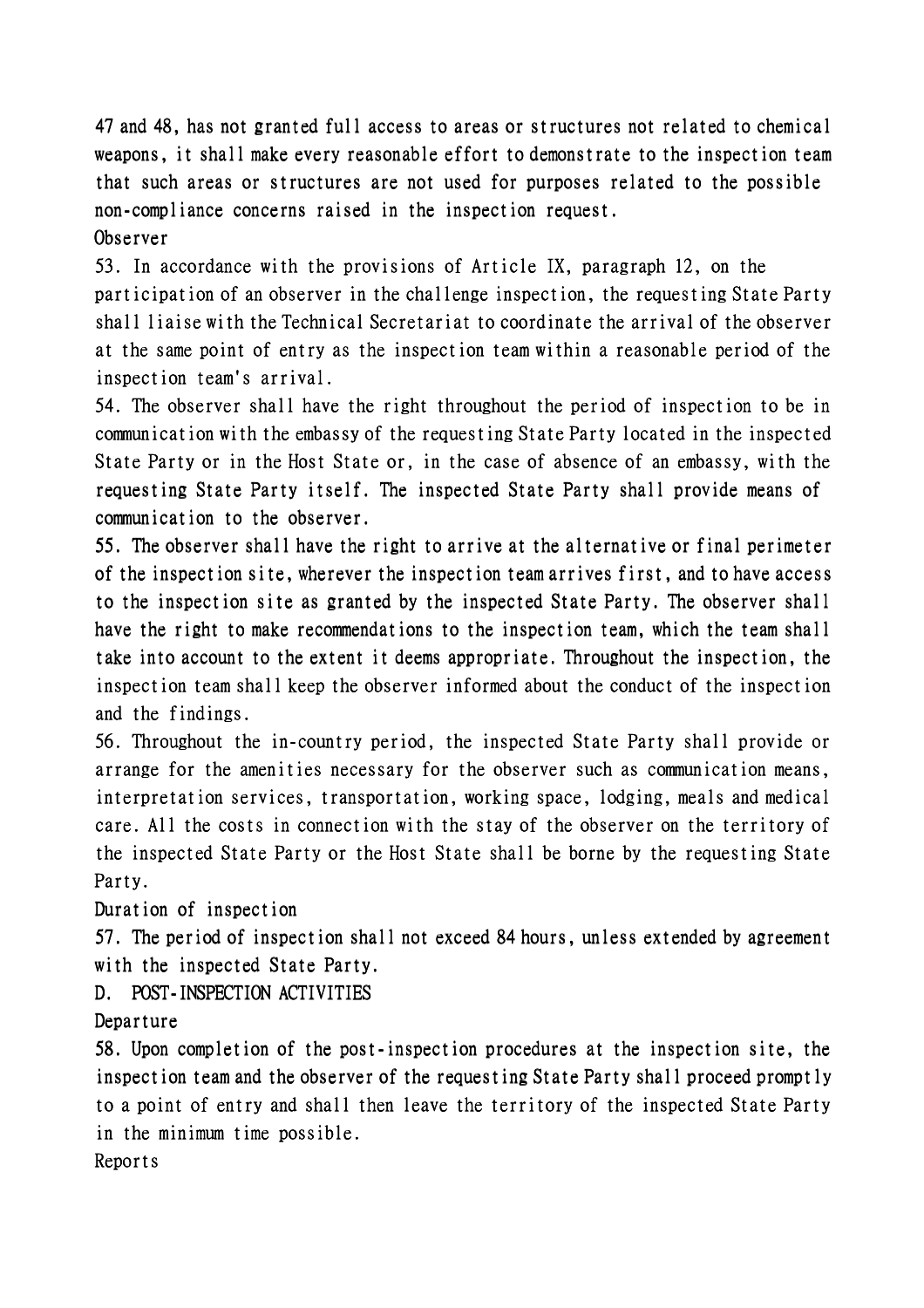59. The inspection report shall summarize in a general way the activities conducted by the inspection team and the factual findings of the inspection team, particularly with regard to the concerns regarding possible non-compliance with this Convention cited in the request for the challenge inspection, and shall be limited to information directly related to this Convention. It shall also include an assessment by the inspection team of the degree and nature of access and cooperation granted to the inspectors and the extent to which this enabled them to fulfil the inspection mandate. Detailed information relating to the concerns regarding possible non-compliance with this Convention cited in the request for the challenge inspection shall be submitted as an Appendix to the final report and be retained within the Technical Secretariat under appropriate safeguards to protect sensitive information.

60. The inspection team shall, not later than 72 hours after its return to its primary work location, submit a preliminary inspection report, having taken into account, inter alia, paragraph 17 of the Confidentiality Annex, to the Director-General. The Director-General shall promptly transmit the preliminary inspection report to the requesting State Party, the inspected State Party and to the Executive Council. 61. A draft final inspection report shall be made available to the inspected State Party not later than 20 days after the completion of the challenge inspection. The inspected State Party has the right to identify any information and data not related to chemical weapons which should, in its view, due to its confidential character, not be circulated outside the Technical Secretariat. The Technical Secretariat shall consider proposals for changes to the draft final inspection report made by the inspected State Party and, using its own discretion, wherever possible, adopt them. The final report shall then be submitted not later than 30 days after the completion of the challenge inspection to the Director-General for further distribution and consideration in accordance with Article IX, paragraphs 21 to 25. PART XI

INVESTIGATIONS IN CASES OF ALLEGED USE OF CHEMICAL WEAPONS

A. GENERAL

1. Investigations of alleged use of chemical weapons, or of alleged use of riot control agents as a method of warfare, initiated pursuant to Articles IX or X, shall be conducted in accordance with this Annex and detailed procedures to be established by the Director-General.

2. The following additional provisions address specific procedures required in cases of alleged use of chemical weapons.

B. PRE-INSPECTION ACTIVITIES

Request for an investigation

3. The request for an investigation of an alleged use of chemical weapons to be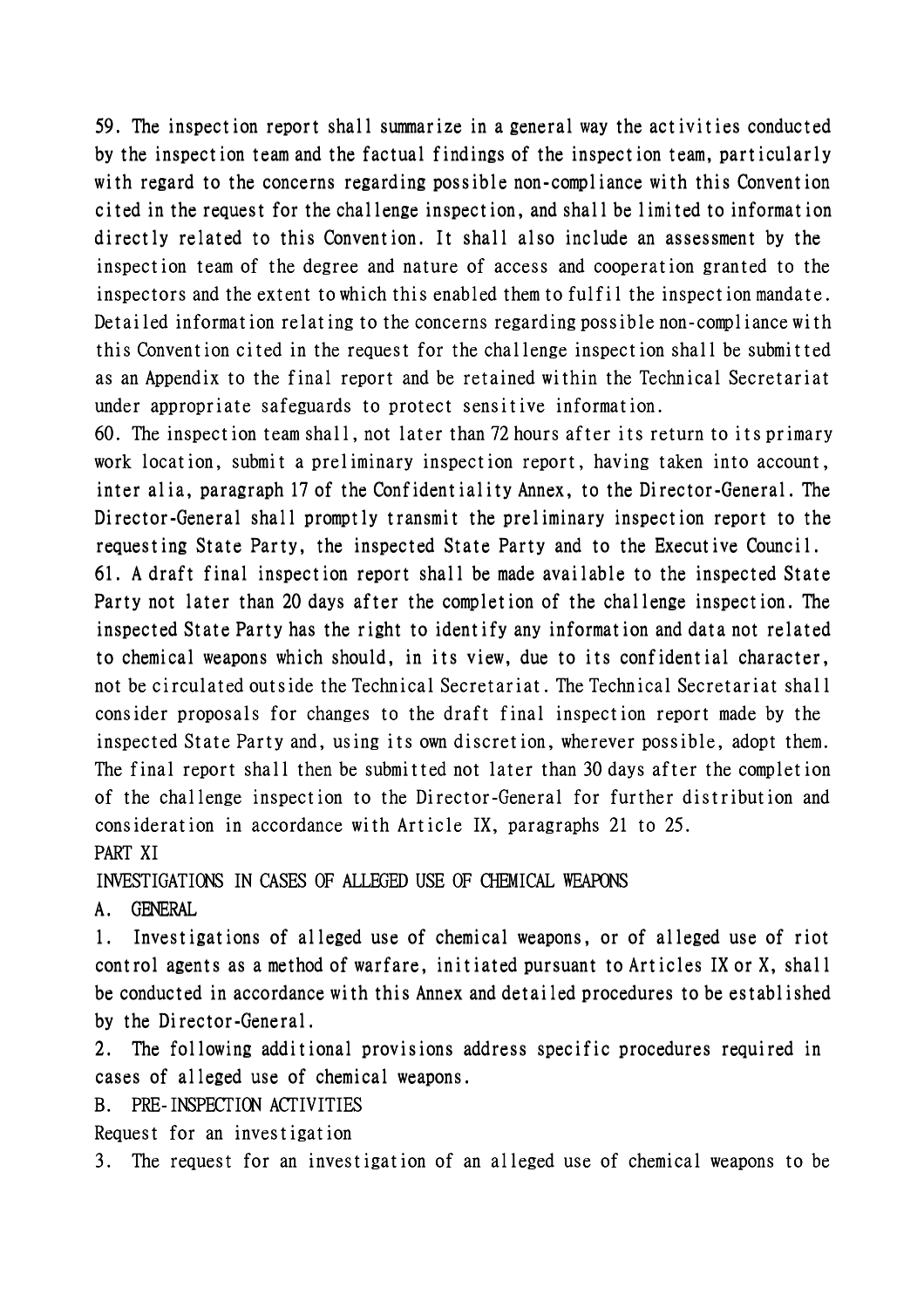submitted to the Director-General, to the extent possible, should include the following information:

(a) The State Party on whose territory use of chemical weapons is alleged to have taken place;

(b) The point of entry or other suggested safe routes of access;

(c) Location and characteristics of the areas where chemical weapons are alleged to have been used;

(d) When chemical weapons are alleged to have been used;

(e) Types of chemical weapons believed to have been used;

(f) Extent of alleged use;

(g) Characteristics of the possible toxic chemicals;

 $(h)$  Effects on humans, animals and vegetation;

(i) Request for specific assistance, if applicable.

4. The State Party which has requested an investigation may submit at any time any additional information it deems necessary.

Notification

5. The Director-General shall immediately acknowledge receipt to the requesting State Party of its request and inform the Executive Council and all States Parties.

6. If applicable, the Director-General shall notify the State Party on whose territory an investigation has been requested. The Director-General shall also notify other States Parties if access to their territories might be required during the investigation.

Assignment of inspection team

7. The Director-General shall prepare a list of qualified experts whose particular field of expertise could be required in an investigation of alleged use of chemical weapons and constantly keep this list updated. This list shall be communicated, in writing, to each State Party not later than 30 days after entry into force of this Convention and after each change to the list. Any qualified expert included in this list shall be regarded as designated unless a State Party, not later than 30 days after its receipt of the list, declares its non-acceptance in writing.

8. The Director-General shall select the leader and members of an inspection team from the inspectors and inspection assistants already designated for challenge inspections taking into account the circumstances and specific nature of a particular request. In addition, members of the inspection team may be selected from the list of qualified experts when, in the view of the Director-General, expertise not available among inspectors already designated is required for the proper conduct of a particular investigation.

9. When briefing the inspection team, the Director-General shall include any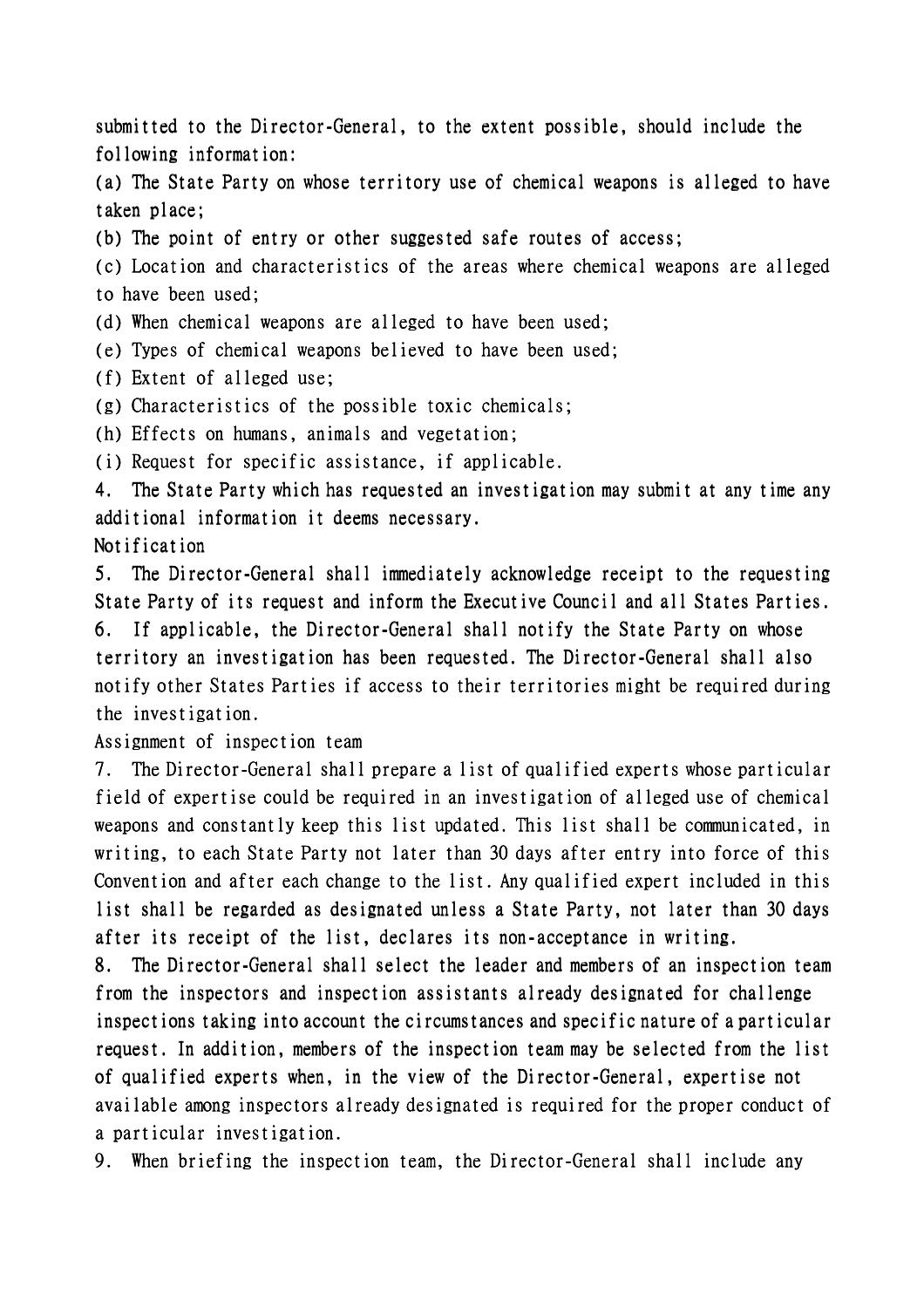additional information provided by the requesting State Party, or any other sources, to ensure that the inspection can be carried out in the most effective and expedient manner.

## Dispatch of inspection team

10. Immediately upon the receipt of a request for an investigation of alleged use of chemical weapons the Director-General shall, through contacts with the relevant States Parties, request and confirm arrangements for the safe reception of the team. 11. The Director-General shall dispatch the team at the earliest opportunity, taking into account the safety of the team.

12. If the inspection team has not been dispatched within 24 hours from the receipt of the request, the Director-General shall inform the Executive Council and the States Parties concerned about the reasons for the delay.

## Briefings

13. The inspection team shall have the right to be briefed by representatives of the inspected State Party upon arrival and at any time during the inspection.

14. Before the commencement of the inspection the inspection team shall prepare an inspection plan to serve, inter alia, as a basis for logistic and safety arrangements. The inspection plan shall be updated as need arises.

## C. CONDUCT OF INSPECTIONS

## Access

15. The inspection team shall have the right of access to any and all areas which could be affected by the alleged use of chemical weapons. It shall also have the right of access to hospitals, refugee camps and other locations it deems relevant to the effective investigation of the alleged use of chemical weapons. For such access, the inspection team shall consult with the inspected State Party.

## Sampling

16. The inspection team shall have the right to collect samples of types, and in quantities it considers necessary. If the inspection team deems it necessary, and if so requested by it, the inspected State Party shall assist in the collection of samples under the supervision of inspectors or inspection assistants. The inspected State Party shall also permit and cooperate in the collection of appropriate control samples from areas neighbouring the site of the alleged use and from other areas as requested by the inspection team.

17. Samples of importance in the investigation of alleged use include toxic chemicals, munitions and devices, remnants of munitions and devices, environmental samples (air, soil, vegetation, water, snow, etc.) and biomedical samples from human or animal sources (blood, urine, excreta, tissue etc.).

18. If duplicate samples cannot be taken and the analysis is performed at off-site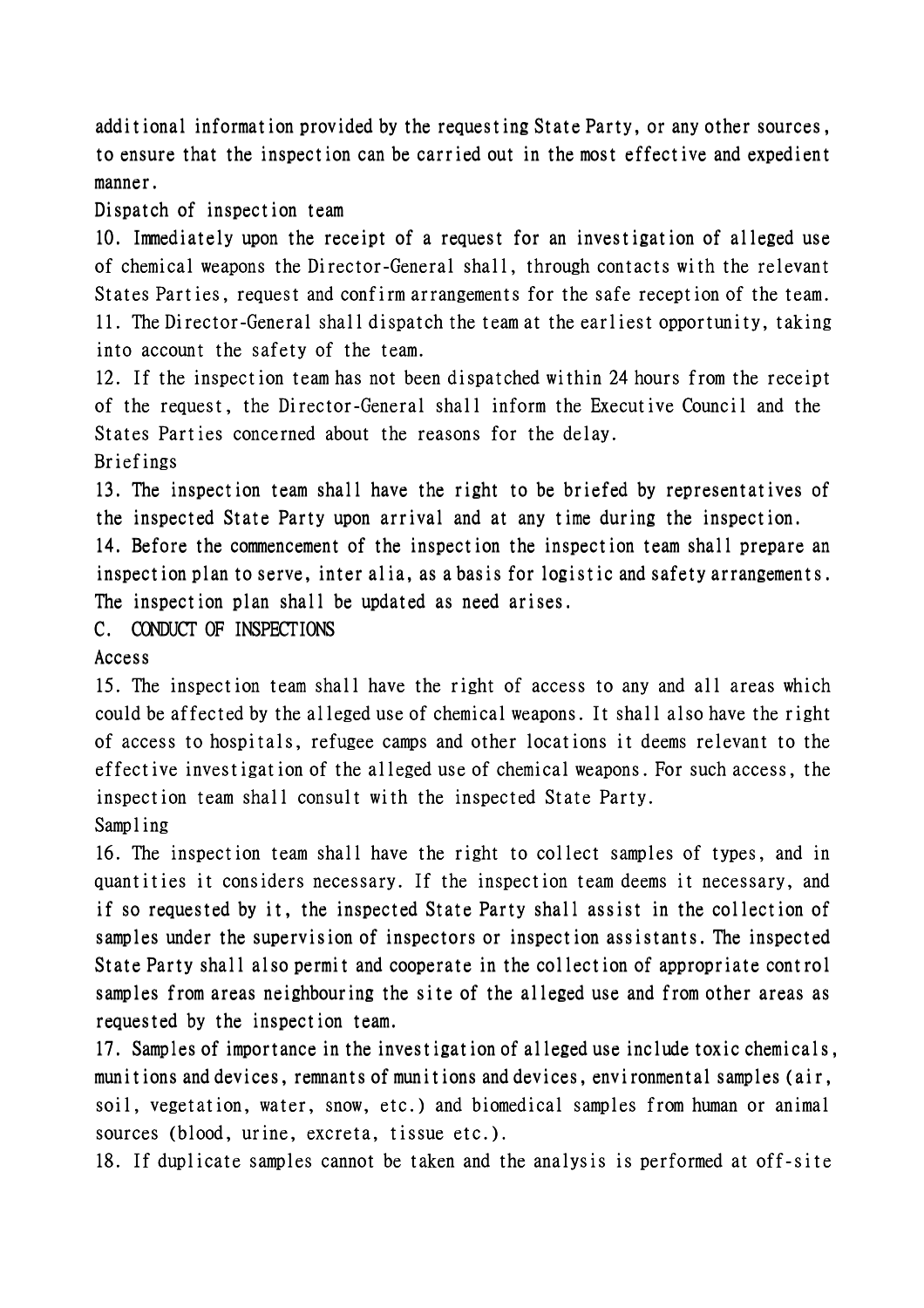laboratories, any remaining sample shall, if so requested, be returned to the inspected State Party after the completion of the analysis. Extension of inspection site

19. If the inspection team during an inspection deems it necessary to extend the investigation into a neighbouring State Party, the Director-General shall notify that State Party about the need for access to its territory and request and confirm arrangements for the safe reception of the team.

Extension of inspection duration

20. If the inspection team deems that safe access to a specific area relevant to the investigation is not possible, the requesting State Party shall be informed immediately. If necessary, the period of inspection shall be extended until safe access can be provided and the inspection team will have concluded its mission. Interviews

21. The inspection team shall have the right to interview and examine persons who may have been affected by the alleged use of chemical weapons. It shall also have the right to interview eyewitnesses of the alleged use of chemical weapons and medical personnel, and other persons who have treated or have come into contact with persons who may have been affected by the alleged use of chemical weapons. The inspection team shall have access to medical histories, if available, and be permitted to participate in autopsies, as appropriate, of persons who may have been affected by the alleged use of chemical weapons.

# D. REPORTS

## Procedures

22. The inspection team shall, not later than 24 hours after its arrival on the territory of the inspected State Party, send a situation report to the Director-General. It shall further throughout the investigation send progress reports as necessary.

23. The inspection team shall, not later than 72 hours after its return to its primary work location, submit a preliminary report to the Director-General. The final report shall be submitted to the Director-General not later than 30 days after its return to its primary work location. The Director-General shall promptly transmit the preliminary and final reports to the Executive Council and to all States Parties. Contents

24. The situation report shall indicate any urgent need for assistance and any other relevant information. The progress reports shall indicate any further need for assistance that might be identified during the course of the investigation. 25. The final report shall summarize the factual findings of the inspection, particularly with regard to the alleged use cited in the request. In addition, a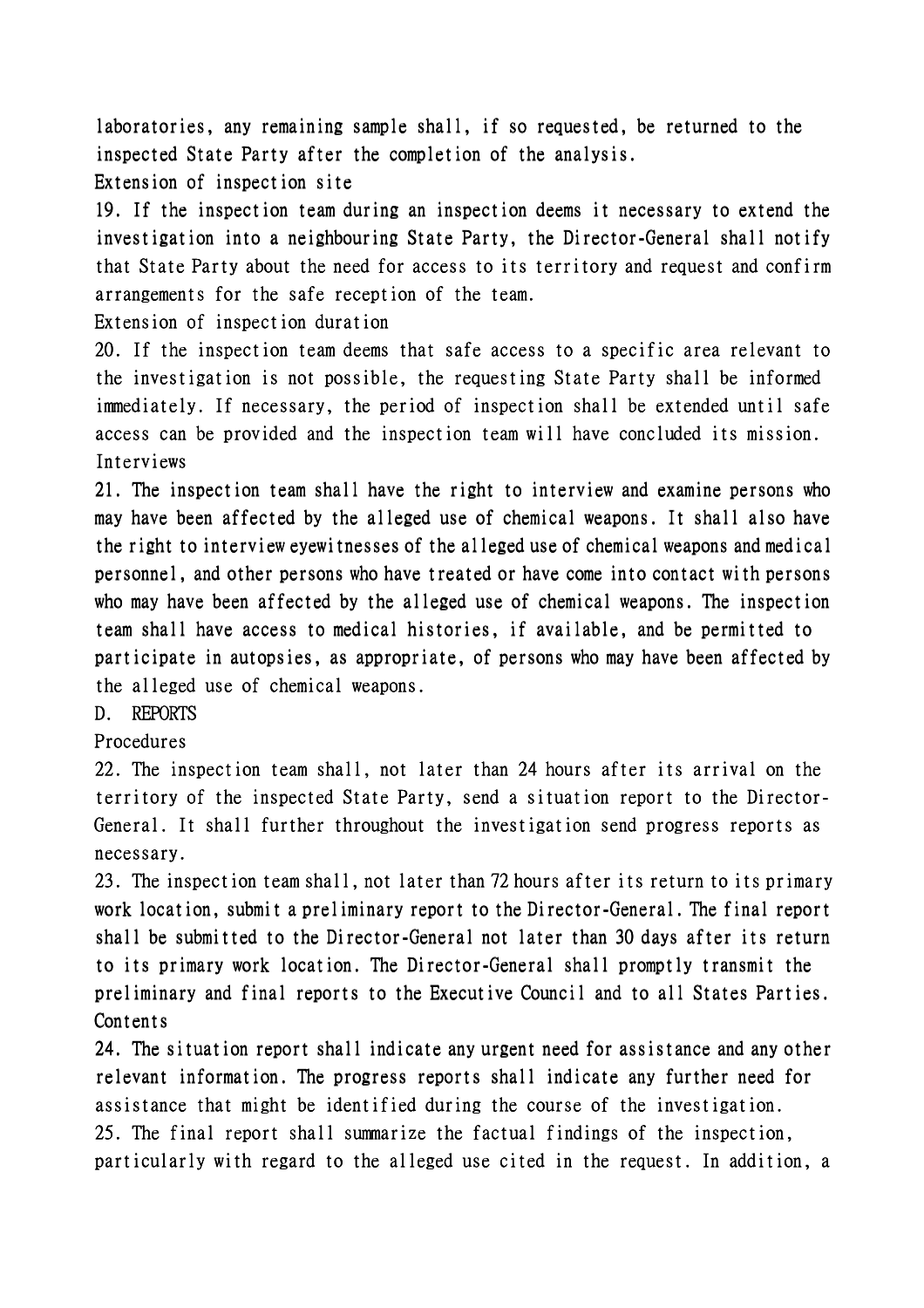report of an investigation of an alleged use shall include a description of the investigation process, tracing its various stages, with special reference to: (a) The locations and time of sampling and on-site analyses; and

(b) Supporting evidence, such as the records of interviews, the results of medical examinations and scientific analyses, and the documents examined by the inspection team.

26. If the inspection team collects through, inter alia, identification of any impurities or other substances during laboratory analysis of samples taken, any information in the course of its investigation that might serve to identify the origin of any chemical weapons used, that information shall be included in the report. E. STATES NOT PARTY TO THIS CONVENTION

27. In the case of alleged use of chemical weapons involving a State not Party to this Convention or in territory not controlled by a State Party, the Organization shall closely cooperate with the Secretary-General of the United Nations. If so requested, the Organization shall put its resources at the disposal of the Secretary-General of the United Nations.

## ANNEX ON THE PROTECTION OF CONFIDENTIAL INFORMATION

("CONFIDENTIALITY ANNEX")

CONTENTS

Page

A. GENERAL PRINCIPLES FOR THE HANDLING OF CONFIDENTIAL INFORMATION C1525

B. EMPLOYMENT AND CONDUCT OF PERSONNEL IN THE TECHNICAL SECRETARIAT C<sub>1527</sub>

C. MEASURES TO PROTECT SENSITIVE INSTALLATIONS AND PREVENT DISCLOSURE OF CONFIDENTIAL DATA IN THE COURSE OF ON-SITE VERIFICATION ACTIVITIES C<sub>1529</sub>

D. PROCEDURES IN CASE OF BREACHES OR ALLEGED BREACHES OF CONFIDENTIALITY C1529

A. GENERAL PRINCIPLES FOR THE HANDLING OF CONFIDENTIAL INFORMATION

1. The obligation to protect confidential information shall pertain to the verification of both civil and military activities and facilities. Pursuant to the general obligations set forth in Article VIII, the Organization shall: (a) Require only the minimum amount of information and data necessary for the timely and efficient carrying out of its responsibilities under this Convention; (b) Take the necessary measures to ensure that inspectors and other staff members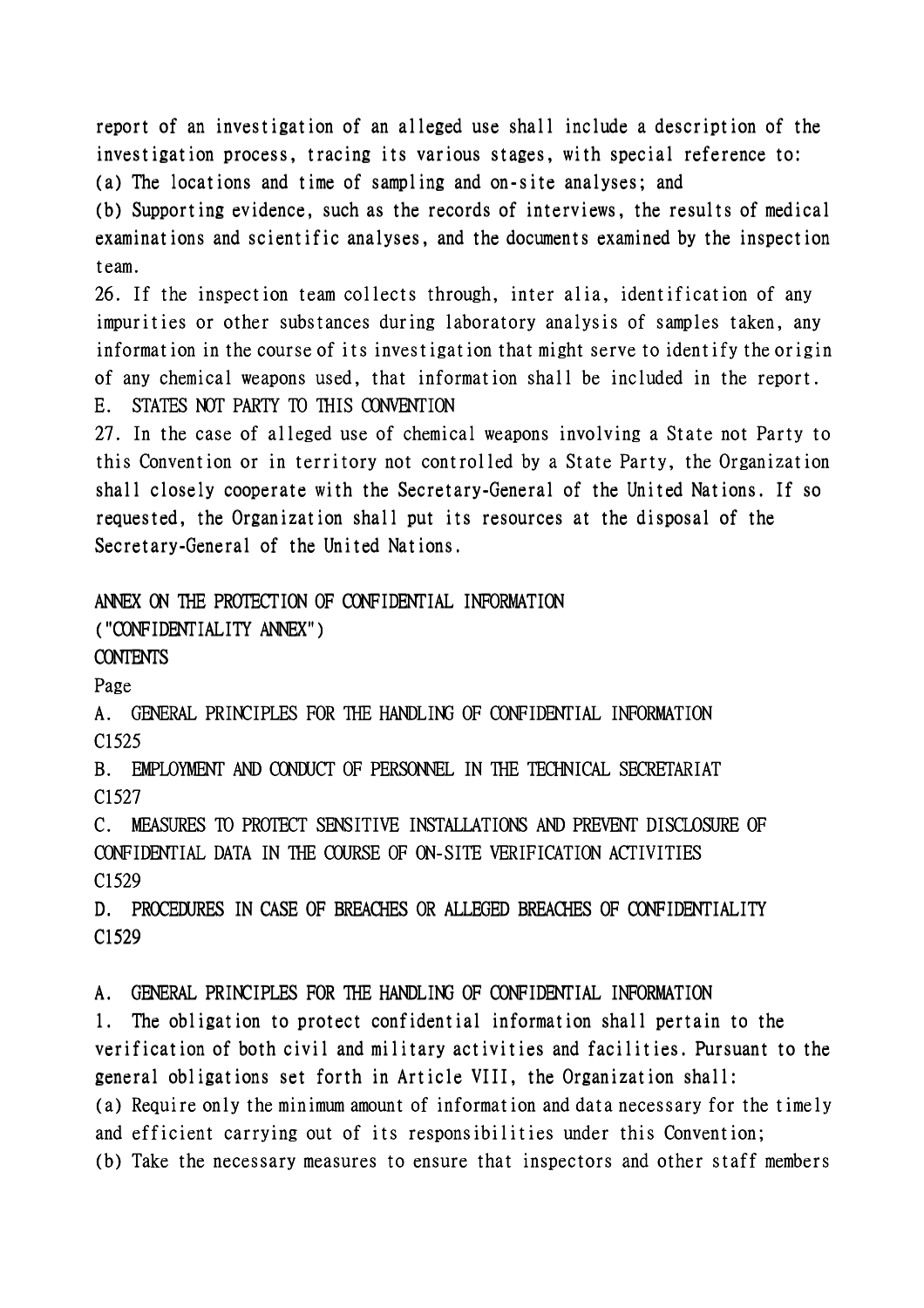of the Technical Secretariat meet the highest standards of efficiency, competence, and integrity;

(c) Develop agreements and regulations to implement the provisions of this (c) Develop agreements and this Convention and shall specify as precisely as possible the information to which the Organization shall be given access by a State Party.

2. The Director-General shall have the primary responsibility for ensuring the protection of confidential information. The Director-General shall establish a stringent regime governing the handling of confidential information by the Technical Secretariat, and in doing so, shall observe the following guidelines:

(a) Information shall be considered confidential if:

(i) It is so designated by the State Party from which the information was obtained and to which the information refers; or

 $(i)$ In the judgement of the Director-General, its unauthorized disclosure could reasonably be expected to cause damage to the State Party to which it refers or to the mechanisms for implementation of this Convention;

(b) All data and documents obtained by the Technical Secretariat shall be evaluated by the appropriate unit of the Technical Secretariat in order to establish whether they contain confidential information. Data required by States Parties to be assured of the continued compliance with this Convention by other States Parties shall be routinely provided to them. Such data shall encompass:

(i) The initial and annual reports and declarations provided by States Parties under Articles III, IV, V and VI, in accordance with the provisions set forth in the Verification Annex;

(ii)General reports on the results and effectiveness of verification activities; (ii)General reports the results and activities; and

 $(iii)$  Information to be supplied to all States Parties in accordance with the provisions of this Convention;

(c) No information obtained by the Organization in connection with the implementation of this Convention shall be published or otherwise released, except, as follows:

(i) General information on the implementation of this Convention may be compiled and released publicly in accordance with the decisions of the Conference or the Executive Council;

(ii)Any information may be released with the express consent of the State Party to which the information refers;

 $(iii)$  Information classified as confidential shall be released by the Organization only through procedures which ensure that the release of information only occurs in strict conformity with the needs of this Convention. Such procedures shall be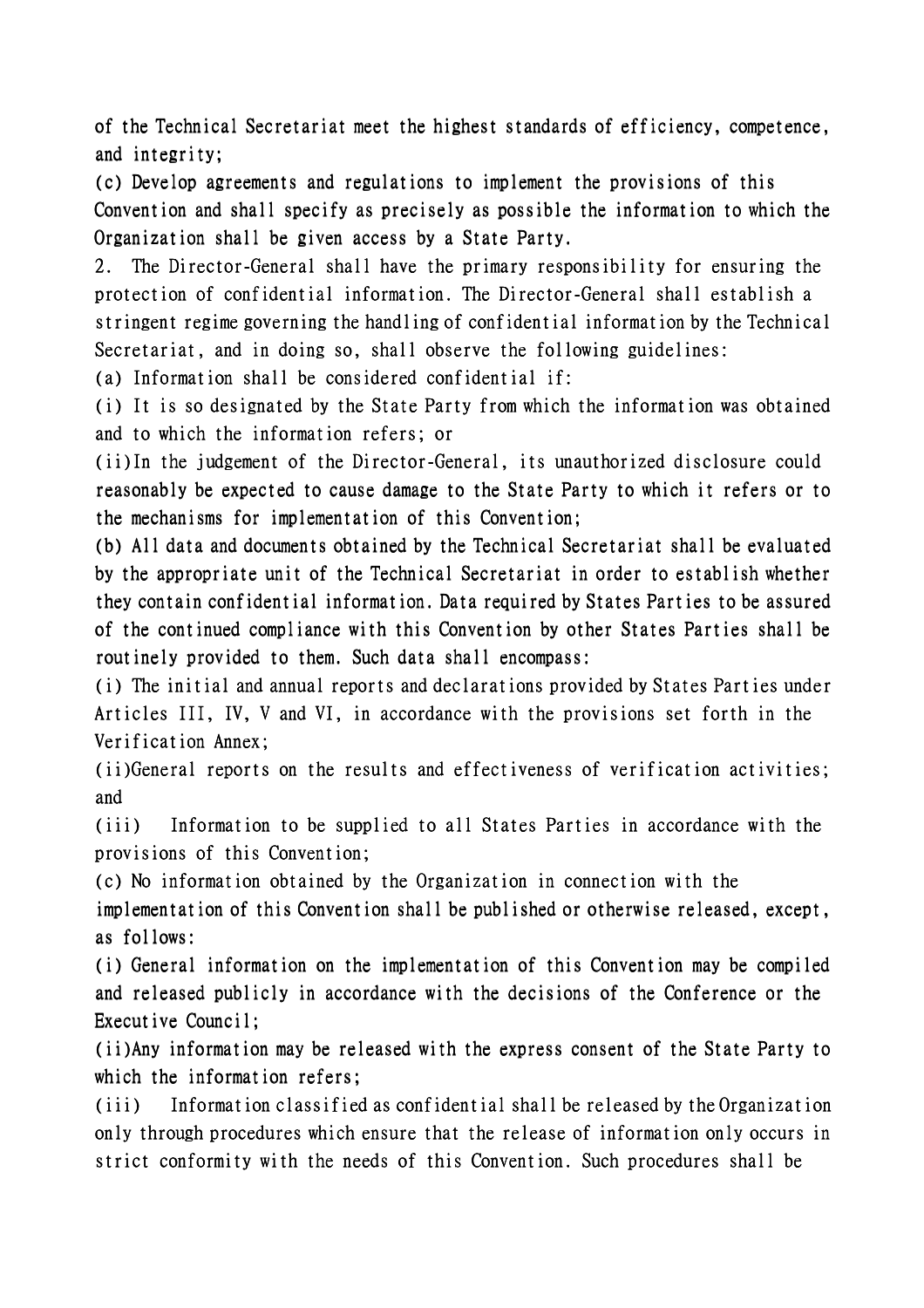considered and approved by the Conference pursuant to Article VIII, paragraph 21(i);

(d) The level of sensitivity of confidential data or documents shall be established, based on criteria to be applied uniformly in order to ensure their appropriate handling and protection. For this purpose, a classification system shall be introduced, which by taking account of relevant work undertaken in the preparation of this Convention shall provide for clear criteria ensuring the inclusion of information into appropriate categories of confidentiality and the justified durability of the confidential nature of information. While providing for the necessary flexibility in its implementation the classification system shall protect the rights of States Parties providing confidential information. A classification system shall be considered and approved by the Conference pursuant to Article VIII, paragraph 21(i);

(e) Confidential information shall be stored securely at the premises of the Organization. Some data or documents may also be stored with the National Authority of a State Party. Sensitive information, including, inter alia, photographs, plans and other documents required only for the inspection of a specific facility may be kept under lock and key at this facility;

(f) To the greatest extent consistent with the effective implementation of the verification provisions of this Convention, information shall be handled and stored by the Technical Secretariat in a form that precludes direct identification of the facility to which it pertains;

(g) The amount of confidential information removed from a facility shall be kept to the minimum necessary for the timely and effective implementation of the verification provisions of this Convention; and

(h) Access to confidential information shall be regulated in accordance with its classification. The dissemination of confidential information within the Organization shall be strictly on a need-to-know basis.

3. The Director-General shall report annually to the Conference on the implementation of the regime governing the handling of confidential information by the Technical Secretariat.

4. Each State Party shall treat information which it receives from the Organization in accordance with the level of confidentiality established for that information. Upon request,

a State Party shall provide details on the handling of information provided to it by the Organization.

B. EMPLOYMENT AND CONDUCT OF PERSONNEL IN THE TECHNICAL SECRETARIAT

5. Conditions of staff employment shall be such as to ensure that access to and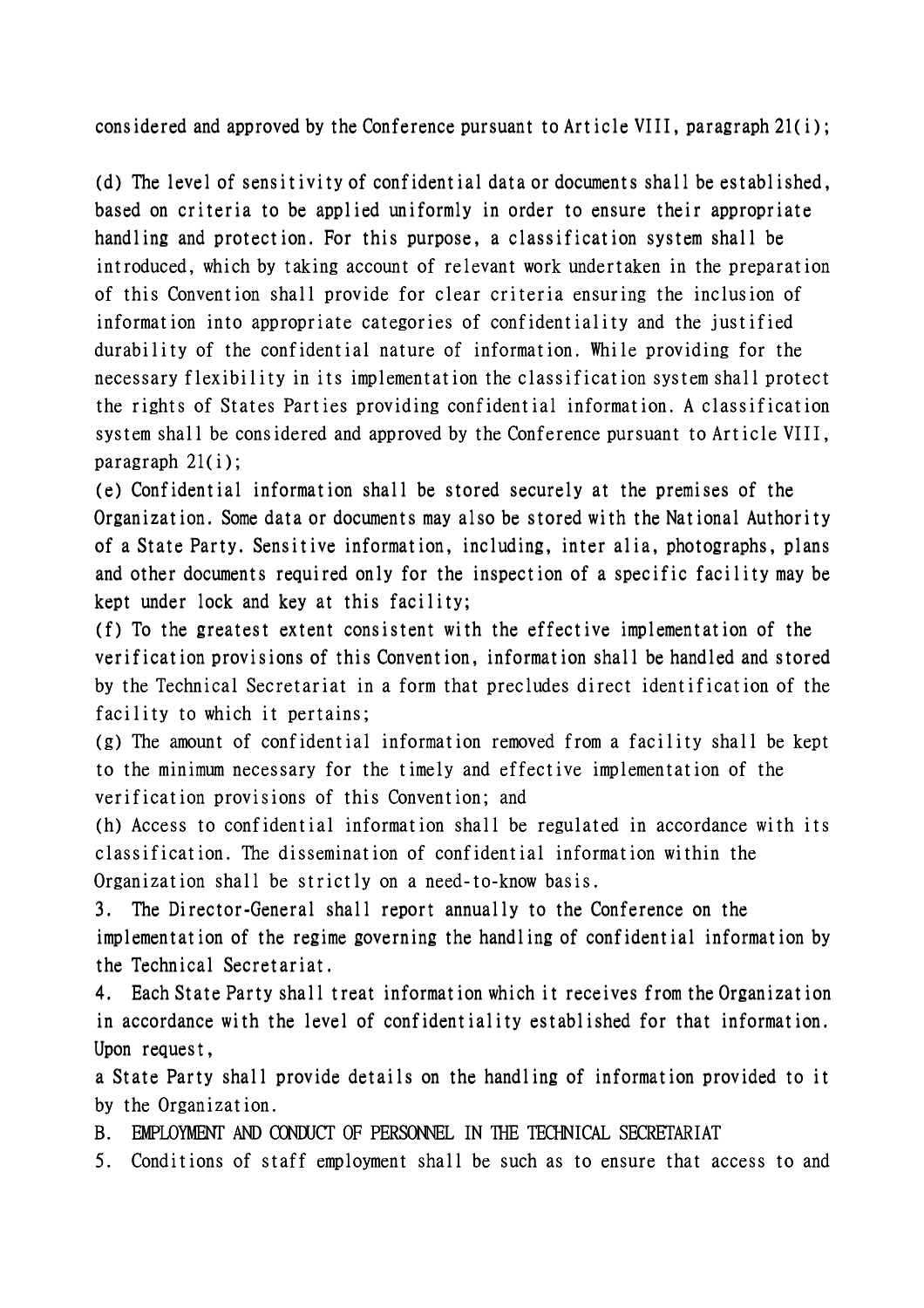handling of confidential information shall be in conformity with the procedures established by the Director-General in accordance with Section A.

6. Each position in the Technical Secretariat shall be governed by a formal position description that specifies the scope of access to confidential information, if any, needed in that position.

7. The Director-General, the inspectors and the other members of the staff shall not disclose even after termination of their functions to any unauthorized persons any confidential information coming to their knowledge in the performance of their official duties. They shall not communicate to any State, organization or person outside the Technical Secretariat any information to which they have access in connection with their activities in relation to any State Party.

8. In the discharge of their functions inspectors shall only request the information and data which are necessary to fulfil their mandate. They shall not make any records of information collected incidentally and not related to verification of compliance with this Convention.

9. The staff shall enter into individual secrecy agreements with the Technical Secretariat covering their period of employment and a period of five years after it is terminated.

10. In order to avoid improper disclosures, inspectors and staff members shall be appropriately advised and reminded about security considerations and of the possible penalties that they would incur in the event of improper disclosure.

11. Not less than 30 days before an employee is given clearance for access to confidential information that refers to activities on the territory or in any other place under the jurisdiction or control of a State Party, the State Party concerned shall be notified of the proposed clearance. For inspectors the notification of a proposed designation shall fulfil this requirement.

12. In evaluating the performance of inspectors and any other employees of the Technical Secretariat, specific attention shall be given to the employee's record regarding protection of confidential information.

C. MEASURES TO PROTECT SENSITIVE INSTALLATIONS AND PREVENT DISCLOSURE OF CONFIDENTIAL DATA IN THE COURSE OF ON-SITE VERIFICATION ACTIVITIES

13. States Parties may take such measures as they deem necessary to protect confidentiality, provided that they fulfil their obligations to demonstrate compliance in accordance with the relevant Articles and the Verification Annex. When receiving an inspection, the State Party may indicate to the inspection team the equipment, documentation or areas that it considers sensitive and not related to the purpose of the inspection.

14. Inspection teams shall be guided by the principle of conducting on-site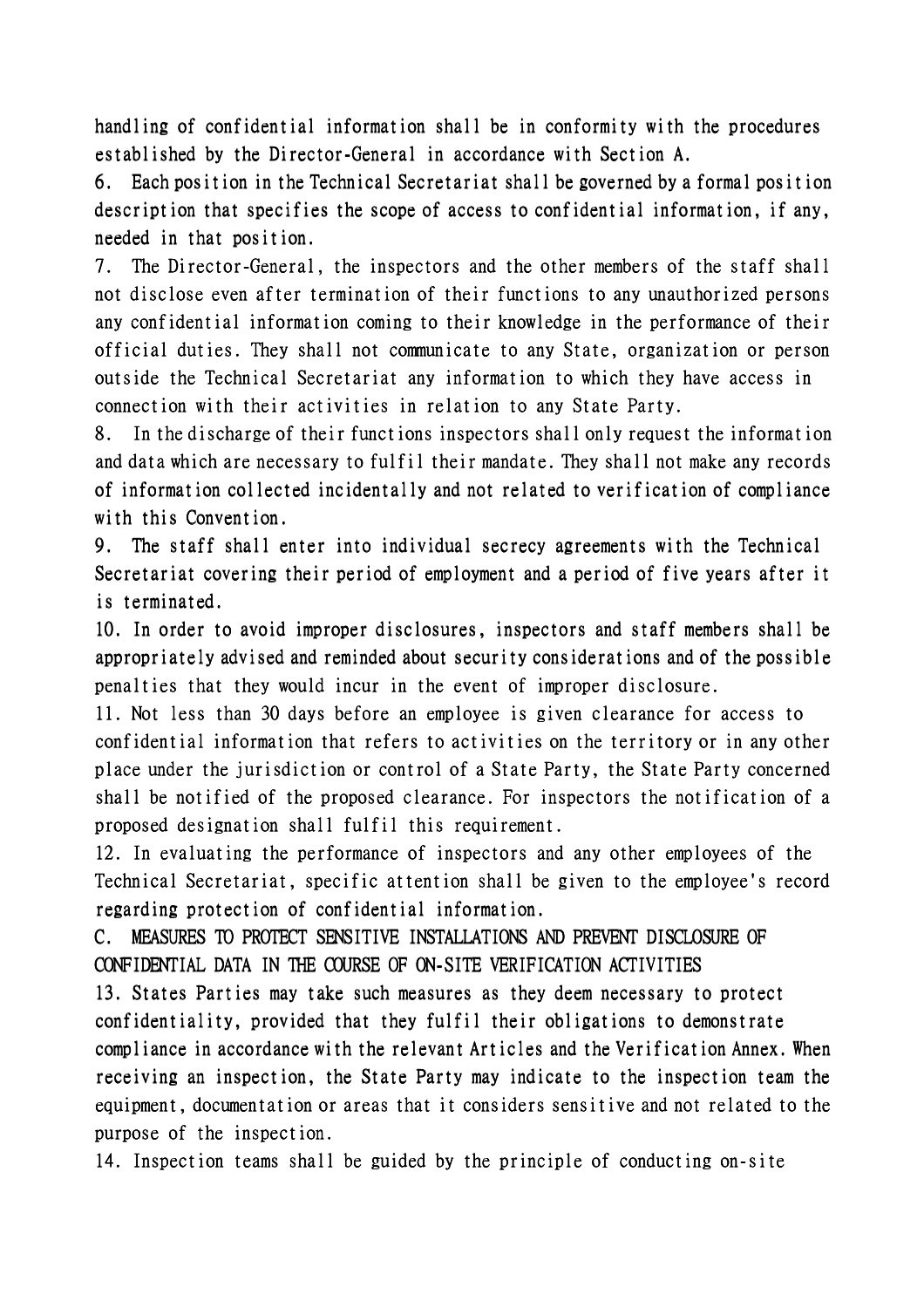inspections in the least intrusive manner possible consistent with the effective and timely accomplishment of their mission. They shall take into consideration proposals which may be made by the State Party receiving the inspection, at whatever stage of the inspection, to ensure that sensitive equipment or information, not related to chemical weapons, is protected.

15. Inspection teams shall strictly abide by the provisions set forth in the relevant Articles and Annexes governing the conduct of inspections. They shall fully respect the procedures designed to protect sensitive installations and to prevent the disclosure of confidential data.

16. In the elaboration of arrangements and facility agreements, due regard shall be paid to the requirement of protecting confidential information. Agreements on inspection procedures for individual facilities shall also include specific and detailed arrangements with regard to the determination of those areas of the facility to which inspectors are granted access, the storage of confidential information on-site, the scope of the inspection effort in agreed areas, the taking of samples and their analysis, the access to records and the use of instruments and continuous monitoring equipment.

17. The report to be prepared after each inspection shall only contain facts relevant to compliance with this Convention. The report shall be handled in accordance with the regulations established by the Organization governing the handling of confidential information. If necessary, the information contained in the report shall be processed into less sensitive forms before it is transmitted outside the Technical Secretariat and the inspected State Party.

D. PROCEDURES IN CASE OF BREACHES OR ALLEGED BREACHES OF CONFIDENTIALITY 18. The Director-General shall establish necessary procedures to be followed in case of breaches or alleged breaches of confidentiality, taking into account recommendations to be considered and approved by the Conference pursuant to Article VIII, paragraph 21(i).

19. The Director-General shall oversee the implementation of individual secrecy agreements. The Director-General shall promptly initiate an investigation if, in his judgement, there is sufficient indication that obligations concerning the protection of confidential information have been violated. The Director-General shall also promptly initiate an investigation if an allegation concerning a breach of confidentiality is made by a State Party.

20. The Director-General shall impose appropriate punitive and disciplinary measures on staff members who have violated their obligations to protect confidential information. In cases of serious breaches, the immunity from jurisdiction may be waived by the Director-General.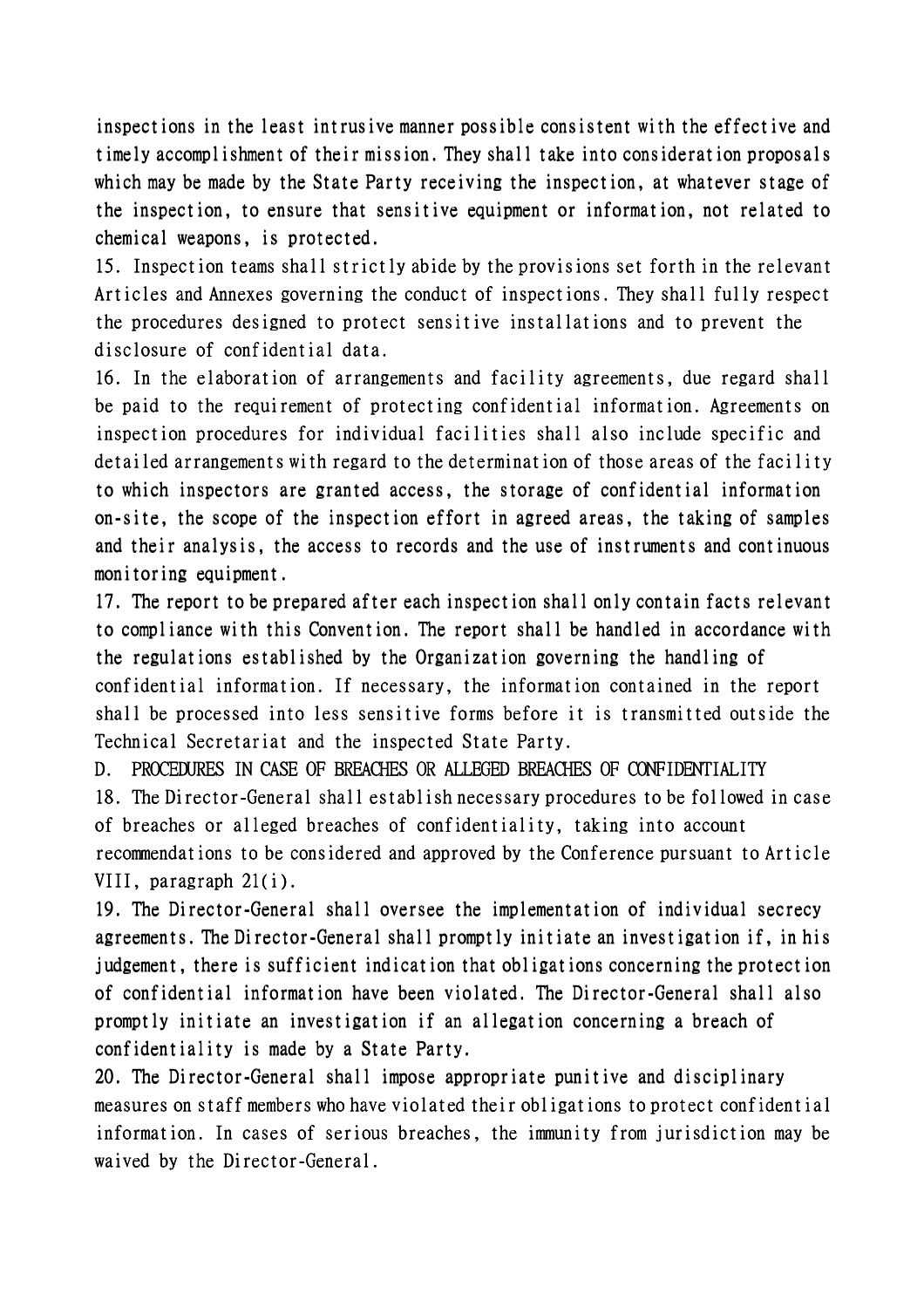21. States Parties shall, to the extent possible, cooperate and support the Director-General in investigating any breach or alleged breach of confidentiality and in taking appropriate action in case a breach has been established.

22. The Organization shall not be held liable for any breach of confidentiality committed by members of the Technical Secretariat.

23. For breaches involving both a State Party and the Organization, a "Commission for the settlement of disputes related to confidentiality", set up as a subsidiary organ of the Conference, shall consider the case. This Commission shall be appointed by the Conference. Rules governing its composition and operating procedures shall be adopted by the Conference at its first session.

SCHEDULE  $2 \times 44$ ]

Consequential Amendments

Organized and Serious Crimes Ordinance

------------------------------

1. Offences relevant to definitions of "organized

crime" and "specified offence"

Schedule 1 to the Organized and Serious Crimes Ordinance (Cap. 455) is amended by adding---

"19. Chemical Weapons"

(Convention) Ordinance

```
( of 2001)
```
section 5 prohibition against using, developing or producing,

possessing, participating in the transfer of, engaging in military preparations, or in preparations of a military nature, intending to use, chemical weapons, or assisting, encouraging or inducing anyone to engage in any activity prohibited by the Convention on the Prohibition of the Development, Production, Stockpiling and Use of Chemical Weapons and on their Destruction, signed at Paris on 13 January 1993".

Weapons of Mass Destruction (Control of

Provision of Services) Ordinance

2. Interpretation 2.

Section  $2(3)$  of the Weapons of Mass Destruction (Control of Provision of Services) Ordinance (Cap. 526) is repealed and the following substituted---

"(3) In subsection (1), "chemical weapon" (化學武器) has the same meaning as in the Convention on the Prohibition of the Development, Production, Stockpiling and Use of Chemical Weapons and on their Destruction, signed at Paris on 13 January 1993, as set out in Schedule 1 to the Chemical Weapons (Convention) Ordinance (  $\qquad \qquad$  of 2001).".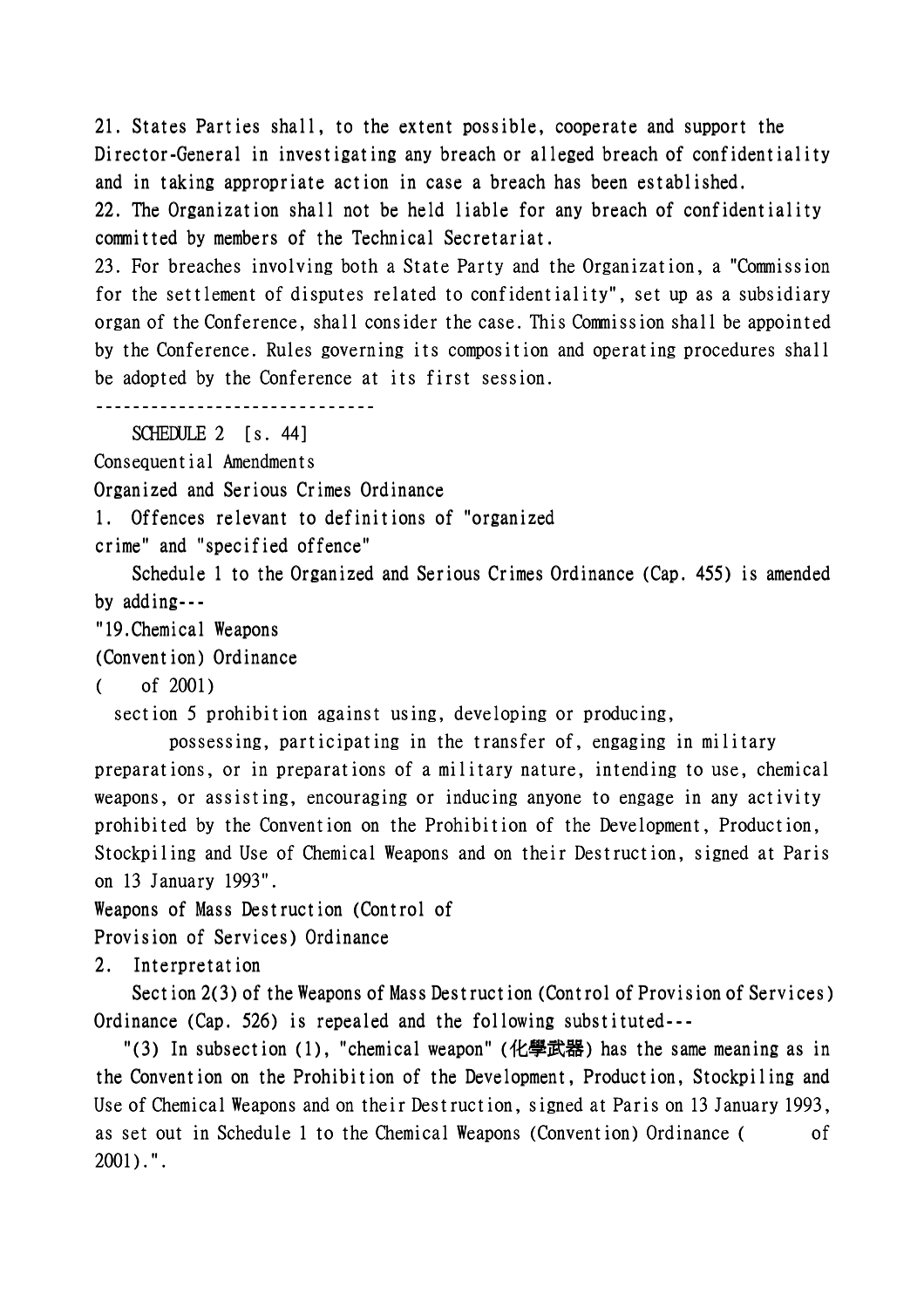#### Explanatory Memorandum

From 1 July 1997 the People's Republic of China extended to Hong Kong the Convention on the Prohibition of the Development, Production, Stockpiling and Use of Chemical Weapons and on their Destruction, signed at Paris on 13 January 1993 ("the Convention"). The object of this Bill is to implement the Convention in Hong Kong by controlling chemical weapons and certain chemicals capable of being used as chemical weapons. It should be noted that the full text of the Convention is set out in Schedule 1 to the Bill.

2. Part 1 (clauses 1 to 4) is preliminary. Clause 2(1) defines the terms used in the Bill. However, it should be noted that a term defined in the Convention (for example, the term "chemical weapon") is not defined in the Bill because clause 2(2) provides that the term shall have the same meaning that it is assigned in the Convention. (That is, there is no need to define the same term twice). Clause 3 empowers the Commissioner of Customs and Excise ("the Commissioner") to appoint certain public officers and police officers to exercise any of the powers and perform any of the duties conferred or imposed on an authorized officer by the Bill. Clause 4 empowers the Director-General of Trade and Industry ("the Director") to authorize certain public officers in the Trade and Industry Department to exercise any of the powers and perform any of the duties conferred or imposed on the Director by the Bill. 3. Part 2 (clauses 5, 6 and 7) prohibits, inter alia, the use, development,

production, possession and transfer of chemical weapons and military preparations for their use (clause 5), extends that prohibition to acts done outside Hong Kong by Chinese nationals who are Hong Kong permanent residents (clause 6) and requires a person finding an article he believes to be a chemical weapon to notify a member of the Customs and Excise Service or an authorized officer of the article (clause 7).

4. Part 3 (clauses 8, 9 and 10) relates to the granting of permits by the Director to operate facilities where certain chemicals may be produced, acquired, retained or used at, or transferred from, or processed or consumed at, those facilities. Clause 8 specifies when a permit is required. Clause 9 provides that an application for a permit needs to be made in the "specified form" to the Director (see the definition of "specified" in clause 2(1) as read with clause 39). Clause 10 provides that the Director may grant a permit subject to conditions or refuse to grant a permit. It should be noted that the Director must refuse to grant a permit to operate a facility in the case of Schedule 1 chemicals (see the definition of "Schedule 1 chemical" in clause 2(1)) unless the Director is satisfied that those chemicals are to be applied for research, medical, pharmaceutical or protective purposes (clause 10(2)(a)). The Director may revoke or suspend permits on specified grounds (clause 10(3)). The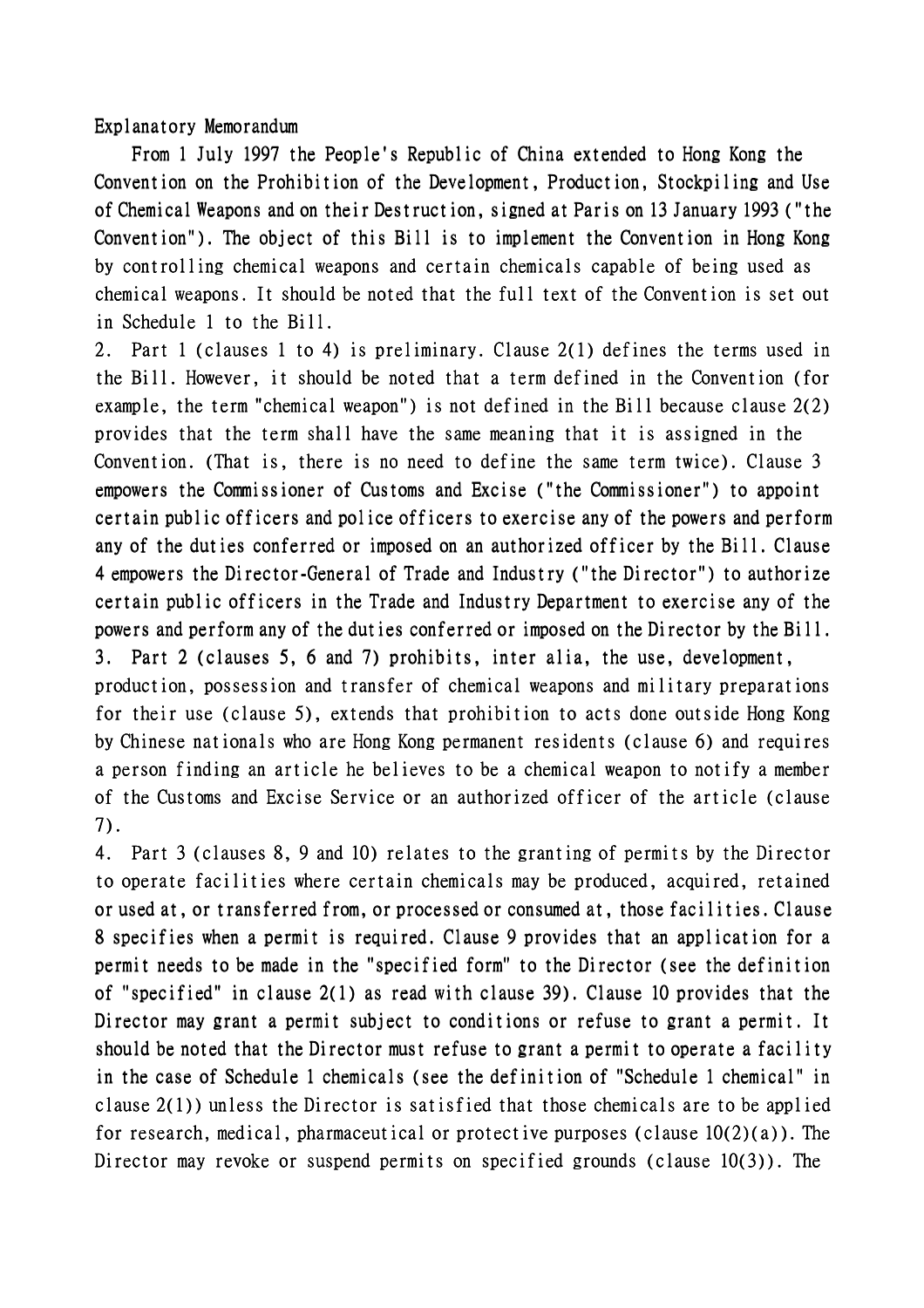Director is also required to give reasons for his decisions (clause 10(4)).

5. Part 4 (clauses 11, 12 and 13) relates to notifications and reports in respect of facilities. Clause 11(1) requires the operator of a facility to notify the Director when certain unscheduled discrete organic chemicals produced at the facility exceed a specified amount and to keep certain records in respect of the facility. Clause 12 specifies the records to be kept, and the reports to be made to the Director, by the operators of facilities who are permit holders. Clause 13 empowers the Director to require information from persons that is relevant to a declaration required to be given to the Organization for the Prohibition of Chemical Weapons established pursuant to Article VIII of the Convention.

6. Part 5 (clauses 14 to 20) relates to the powers of investigation of, inter alia, members of the Customs and Excise Service and authorized officers. Clause 14 sets out their general powers, including the power to enter at any reasonable time and search any premises or place where a declared facility is located (see the definitions of "declared facility", "other chemical production facility", "Schedule 1 facility", "Schedule 2 facility" and "Schedule 3 facility" in clause 2(1)). Clause 15, inter alia, empowers a magistrate, if he is satisfied by information on oath that there is reasonable ground for suspecting that there is in or on any premises or place any article which may be seized under clause 16, to issue a warrant to a member of the Customs and Excise Service or an authorized officer to enter and search the premises or place. Clause 16(1) empowers a member of the Customs and Excise Service or an authorized officer to seize any article in respect of which he reasonably suspects that an offence has been committed under the Bill. Clause 17 empowers the Commissioner, a member of the Customs and Excise Service or an authorized officer to require a person in possession or control of an article to produce it for inspection for the purpose of ascertaining whether the article is a controlled article within the meaning of clause 17(7). Clause 18 sets out the powers of arrest of members of the Customs and Excise Service and authorized officers, clause 19 specifies their ancillary powers of investigation and clause 20 empowers them to place a lock or seal on, inter alia, any premises or place for the purposes of exercising powers conferred on them by the Bill.

7. Part 6 (clauses 21 to 25) relates to forfeiture. Clause 21 provides, inter alia, that there is liable to forfeiture articles seized in connection with an offence under the Bill and certain vessels and vehicles used in connection with an offence under the Bill. Clause 22 provides for the determination by a magistrate, the District Court or the Court of First Instance of applications for forfeiture where there is a claim under clause 21(7) that the article, vessel or vehicle concerned is not liable to forfeiture. Clause 23 provides for the release, upon the payment into court of a sum